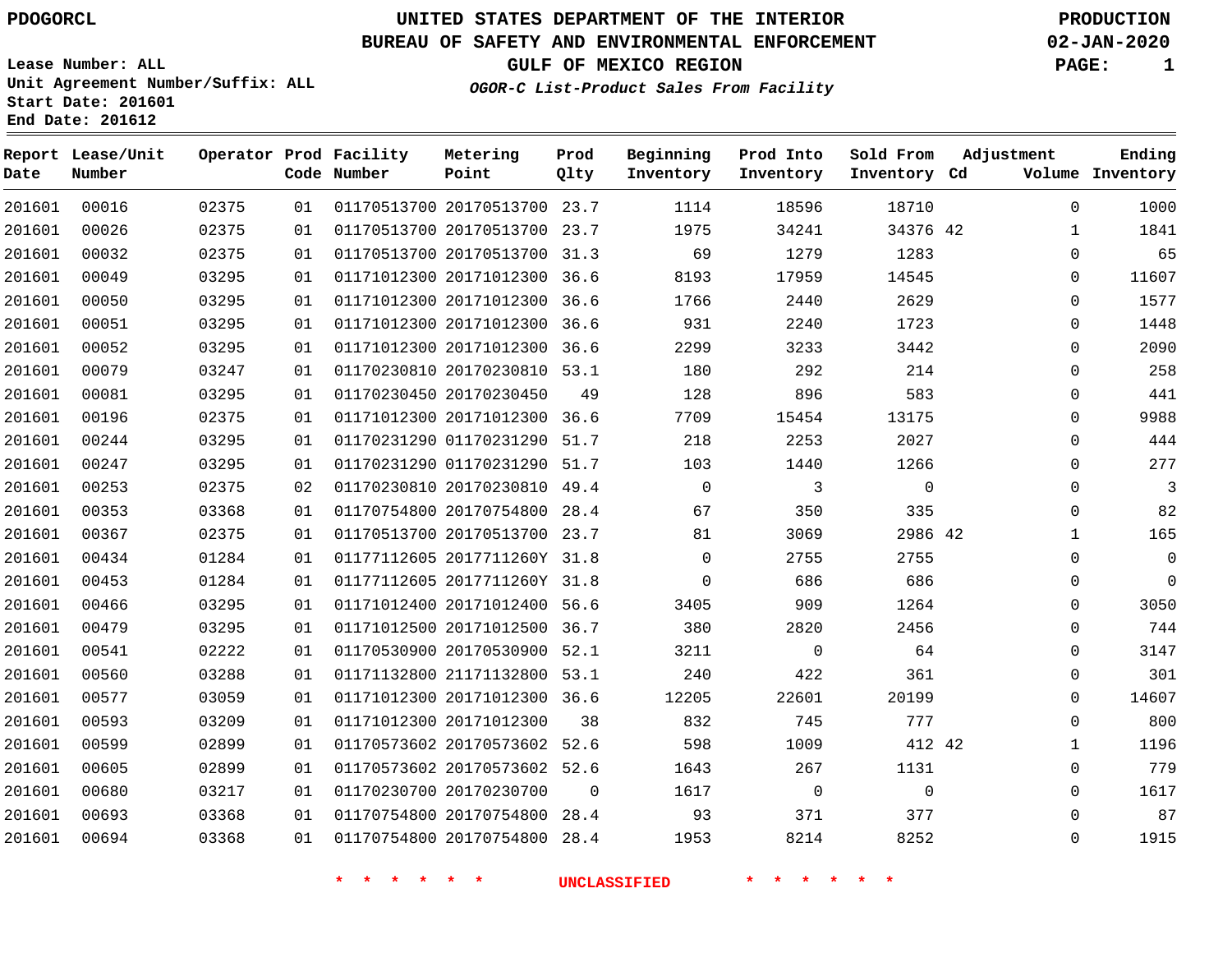**End Date: 201612**

### **UNITED STATES DEPARTMENT OF THE INTERIOR PDOGORCL PRODUCTION**

### **BUREAU OF SAFETY AND ENVIRONMENTAL ENFORCEMENT 02-JAN-2020**

**Lease Number: ALL Unit Agreement Number/Suffix: ALL Start Date: 201601**

**OGOR-C List-Product Sales From Facility**

**GULF OF MEXICO REGION PAGE: 2**

| Date   | Report Lease/Unit<br>Number |       |    | Operator Prod Facility<br>Code Number | Metering<br>Point            | Prod<br>Qlty | Beginning<br>Inventory | Prod Into<br>Inventory | Sold From<br>Inventory Cd | Adjustment              | Ending<br>Volume Inventory |
|--------|-----------------------------|-------|----|---------------------------------------|------------------------------|--------------|------------------------|------------------------|---------------------------|-------------------------|----------------------------|
| 201601 | 00697                       | 03368 | 01 |                                       | 01170754800 20170754800      | 28.4         | 377                    | 1679                   | 1665                      | $\Omega$                | 391                        |
| 201601 | 00758                       | 03295 | 01 |                                       | 01170230810 20170230810 49.4 |              | 539                    | 1027                   | 659                       | $\Omega$                | 907                        |
| 201601 | 00775                       | 02899 | 01 |                                       | 01171131600 20171131600      | 42.6         | 160                    | 4962                   | 4882                      | $\Omega$                | 240                        |
| 201601 | 00796                       | 02628 | 01 |                                       | 01171012300 20171012300      | 36.6         | 2061                   | 2930                   | 3096                      | 0                       | 1895                       |
| 201601 | 00839                       | 02451 | 01 |                                       | 01170513800 20170513800 32.8 |              | 1023                   | 9986                   | 9765                      | $\Omega$                | 1244                       |
|        | 201601 754303001A           | 00059 | 01 |                                       | 01170230811 20170230811 41.8 |              | 125                    | 127                    | 151 09                    | $-49$                   | 52                         |
|        | 201601 754306012A           | 01207 | 01 |                                       | 01608128270 20608128270 25.2 |              | 79407                  | 185733                 |                           | $0\quad09$<br>$-215193$ | 49947                      |
|        | 201601 754306013A           | 01207 | 01 |                                       | 01608128270 20608128270      | 25.2         | 157839                 | 297884                 |                           | $-348569$<br>0.09       | 107154                     |
|        | 201601 754307005A           | 00078 | 01 |                                       | 01170573601 20170573601 28.7 |              | 227                    | 950                    | 984 42                    | $\mathbf{1}$            | 194                        |
|        | 201601 754307017A           | 02970 | 02 |                                       | 01171132800 20170230811 41.8 |              | 415                    | 2307                   | 1775                      | $\Omega$                | 947                        |
|        | 201601 754310009A           | 00078 | 01 |                                       | 01170573601 20170573601 28.7 |              | 101                    | 399                    | 419                       | 0                       | 81                         |
|        | 201601 754315006A           | 03368 | 01 |                                       | 01170754800 20170754800 28.4 |              | 159                    | 667                    | 670                       | $\mathbf 0$             | 156                        |
|        | 201601 7543880060           | 03295 | 01 |                                       | 01170230450 20170230450      | 49           | 97                     | 475                    | 338                       | $\Omega$                | 234                        |
|        | 201601 7543890080           | 02375 | 01 |                                       | 01170513700 20170513700 31.9 |              | 87                     | 1763                   | 1760 42                   | -1                      | 89                         |
|        | 201601 7543930100           | 03026 | 02 |                                       | 01170230450 20170230450 49.1 |              | 47                     | 186                    | 141                       | $\Omega$                | 92                         |
|        | 201601 7543940080           | 03295 | 01 |                                       | 01170230811 20170230811 41.7 |              | 40                     | 105                    | 102                       | 0                       | 43                         |
|        | 201601 754396015A           | 01284 | 01 |                                       | 01608103650 20608103650 32.7 |              | $\mathbf{1}$           | 242                    | 242                       | 0                       | $\mathbf{1}$               |
|        | 201601 8910020210           | 02451 | 01 |                                       | 01170513800 20170513800      | 32.8         | 6971                   | 58459                  | 58149                     | $\Omega$                | 7281                       |
|        | 201601 8910024540           | 02451 | 01 |                                       | 01170513800 20170513800 32.8 |              | 6838                   | 74760                  | 72287                     | 0                       | 9311                       |
|        | 201601 8910029320           | 02375 | 01 |                                       | 01170513700 20170513700      | 31.3         | 3299                   | 61063                  | 61275 42                  | 3                       | 3090                       |
|        | 201601 8910034440           | 02375 | 01 |                                       | 01170513700 20170513700      | 30.1         | 3638                   | 66335                  | 66607 42                  | -3                      | 3363                       |
|        | 201601 8910039150           | 00078 | 01 |                                       | 01170573601 20170573601 28.7 |              | 4307                   | 17468                  | 18219 42                  | 2                       | 3558                       |
|        | 201601 8910086400           | 02222 | 02 |                                       | 01171012400 20171012400      | 55.6         | 158                    | 39                     | 67                        | $\Omega$                | 130                        |
|        | 201601 8910088130           | 00078 | 01 |                                       | 01171012400 20171012400 56.6 |              | 6                      | $\mathbf 0$            |                           | 3 42<br>6               | 9                          |
|        |                             |       | 01 |                                       | 01171132800 21171132800 53.1 |              | 6                      | $\Omega$               |                           | 1 42<br>$-5$            | $\Omega$                   |
|        |                             |       |    |                                       |                              |              | 12                     | 0                      | 4                         | 1                       | 9                          |
|        | 201601 8910089160           | 02375 | 01 |                                       | 01170513700 20170513700 29.4 |              | 342                    | 6721                   | 6722                      | $\Omega$                | 341                        |
|        | 201601 891008927Y           | 00078 | 01 |                                       | 01170230400 20170230400 54.3 |              | 24                     | 61                     | 53                        | 0                       | 32                         |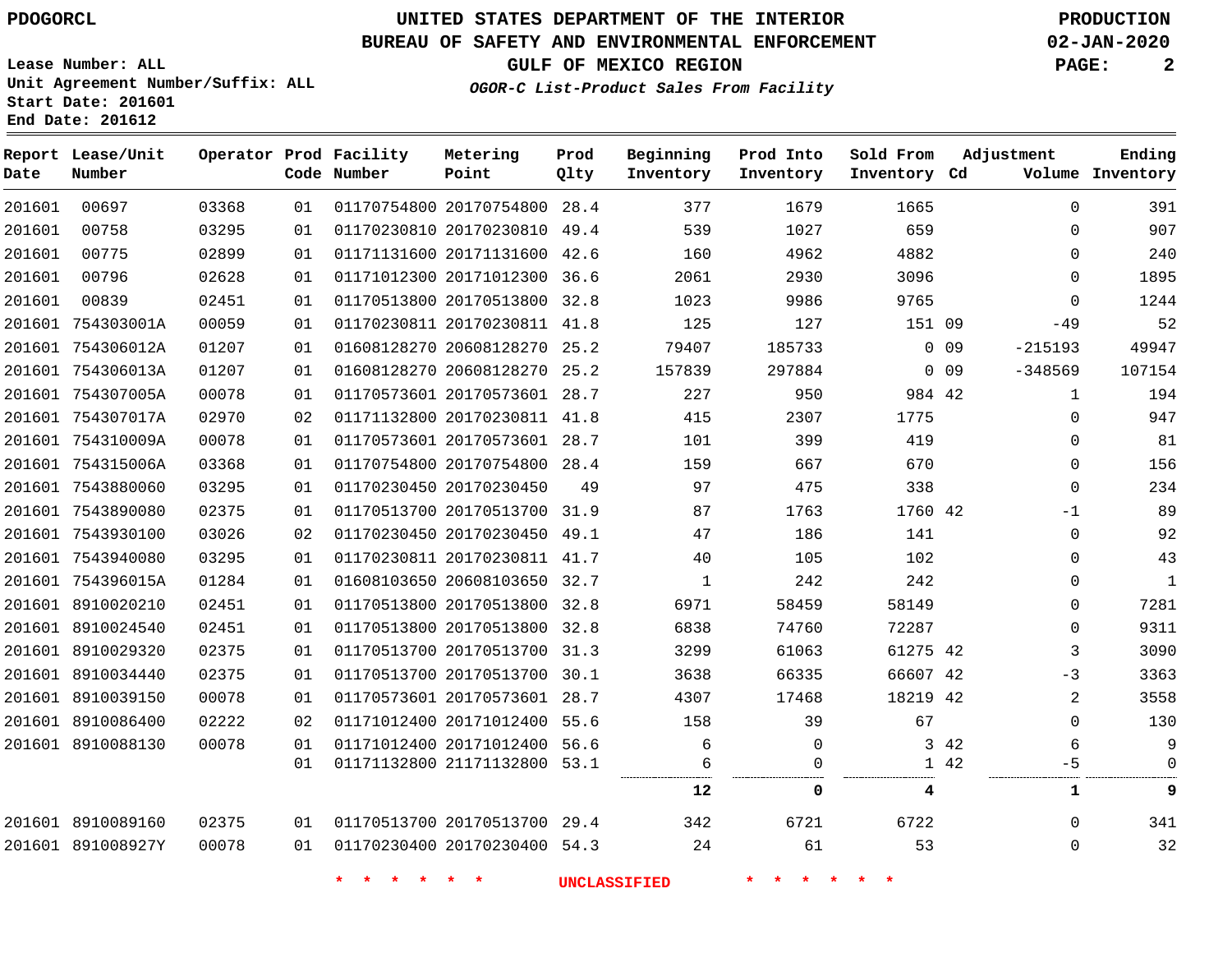**Lease Number: ALL**

**Start Date: 201601 End Date: 201612**

## **UNITED STATES DEPARTMENT OF THE INTERIOR PDOGORCL PRODUCTION**

### **BUREAU OF SAFETY AND ENVIRONMENTAL ENFORCEMENT 02-JAN-2020**

**Unit Agreement Number/Suffix: ALL**

**GULF OF MEXICO REGION PAGE: 3**

**OGOR-C List-Product Sales From Facility**

| Date | Report Lease/Unit<br>Number |       |    | Operator Prod Facility<br>Code Number | Metering<br>Point            | Prod<br>Qlty | Beginning<br>Inventory | Prod Into<br>Inventory | Sold From<br>Inventory Cd | Adjustment | Ending<br>Volume Inventory |
|------|-----------------------------|-------|----|---------------------------------------|------------------------------|--------------|------------------------|------------------------|---------------------------|------------|----------------------------|
|      | 201601 8910116580           | 02375 | 01 |                                       | 01170513700 20170513700 26.4 |              | 195                    | 4334                   | 4310 42                   |            | 220<br>1                   |
|      | 201601 8910116740           | 02375 | 01 |                                       | 01170513700 20170513700 26.9 |              | 1350                   | 24849                  | 24940 42                  |            | 2<br>1261                  |
|      | 201601 8910116770           | 02375 | 01 |                                       | 01170513700 20170513700      | 26.4         | 160                    | 2922                   | 2934                      |            | 148<br>$\mathbf 0$         |
|      | 201601 8910116790           | 02375 | 01 |                                       | 01170513700 20170513700 29.1 |              | 963                    | 18842                  | 18849                     |            | 956<br>$\Omega$            |
|      | 201601 8910116800           | 02375 | 01 |                                       | 01170513700 20170513700 27.6 |              | 3209                   | 60028                  | 60194                     |            | 3043<br>$\Omega$           |
|      | 201601 891011687A           | 03368 | 01 |                                       | 01170754800 20170754800 28.4 |              | 82                     | 418                    | 403                       |            | 97<br>$\mathbf 0$          |
|      | 201601 891011687C           | 03368 | 01 |                                       | 01170754800 20170754800 28.4 |              | 290                    | 1277                   | 1270                      |            | 297<br>$\Omega$            |
|      | 201601 891011687D           | 03368 | 01 |                                       | 01170754800 20170754800 28.4 |              | 274                    | 1185                   | 1183                      |            | 276<br>0                   |
|      | 201601 891011687E           | 03368 | 01 |                                       | 01170754800 20170754800 28.4 |              | 46                     | 180                    | 184                       |            | 42<br>$\Omega$             |
|      | 201601 8910117330           | 03368 | 01 |                                       | 01170754800 20170754800 28.4 |              | $\overline{4}$         | 13                     | 15                        |            | $\overline{2}$<br>0        |
|      | 201601 8910123270           | 03295 | 01 |                                       | 01177215100 20177215102 30.3 |              | 47                     | 4492                   | 4487                      |            | 52<br>$\Omega$             |
|      | 201601 8910123320           | 03295 | 01 |                                       | 01177215100 20177215102 30.3 |              | 81                     | 6922                   | 6924                      |            | 79<br>$\Omega$             |
|      | 201601 8910123330           | 03295 | 01 |                                       | 01177215100 20177215102 30.3 |              | 146                    | 12828                  | 12827                     |            | 147<br>$\Omega$            |
|      | 201601 8910169280           | 02628 | 01 |                                       | 01171132000 20171132000 41.9 |              | 193                    | 6150                   | 6159                      |            | 184<br>$\Omega$            |
|      | 201601 8910169290           | 02628 | 01 |                                       | 01171132000 20171132000 41.9 |              | 6                      | 575                    | 568                       |            | 13<br>$\mathbf 0$          |
|      | 201601 8910169300           | 02375 | 01 |                                       | 01170230810 20170230810 49.4 |              | 23                     | 49                     | 28                        |            | 0<br>44                    |
|      | 201601 8910202350           | 00276 | 01 |                                       | 01170513700 20170513700 32.2 |              | 1735                   | 34940                  | 34903                     |            | 1772<br>$\Omega$           |
|      | 201601 8910202560           | 02375 | 01 |                                       | 01170513700 20170513700 29.5 |              | 258                    | 4942                   | 4949                      |            | 251<br>$\Omega$            |
|      | 201601 G00900               | 02477 | 01 |                                       | 01170230811 20170230811 41.8 |              | $\mathbf 0$            | $\mathbf{1}$           | 1                         |            | $\Omega$<br>$\mathbf 0$    |
|      | 201601 G00974               | 03295 | 01 |                                       | 01171132000 20171132000 41.9 |              | 11                     | 288                    | 290                       |            | 9<br>$\mathbf 0$           |
|      | 201601 G00985               | 02266 | 01 |                                       | 0117709260A 2017709260A 34.3 |              | 377                    | 5960                   | 5960 45                   | $-377$     | $\Omega$                   |
|      | 201601 G01036               | 03209 | 02 |                                       | 01171092651 20171092650 50.9 |              | 2219                   | $\mathbf 0$            | $\mathbf 0$               |            | 2219<br>$\mathbf 0$        |
|      | 201601 G01082               | 01284 | 01 |                                       | 01170753510 20170753510 58.7 |              | $\overline{2}$         | $\mathbf 0$            | 1                         |            | $\mathbf 1$<br>$\Omega$    |
|      | 201601 G01083               | 02375 | 01 |                                       | 01170513700 20170513700      | 27.2         | 1951                   | 33148                  | 33419 42                  |            | 1682<br>2                  |
|      | 201601 G01084               | 02375 | 01 |                                       | 01170513700 20170513700 29.4 |              | 58                     | 1362                   | 1351                      |            | 69<br>$\Omega$             |
|      | 201601 G01090               | 02375 | 01 |                                       | 01170513700 20170513700 26.4 |              | 208                    | 4204                   | 4200 42                   |            | 213<br>$\mathbf 1$         |
|      | 201601 G01091               | 02375 | 01 |                                       | 01170513700 20170513700 26.9 |              | 1255                   | 21300                  | 21475                     |            | 1080<br>$\Omega$           |
|      | 201601 G01092               | 02375 | 01 |                                       | 01170513700 20170513700 26.4 |              | 242                    | 5254                   | 5230 42                   |            | 267<br>$\mathbf{1}$        |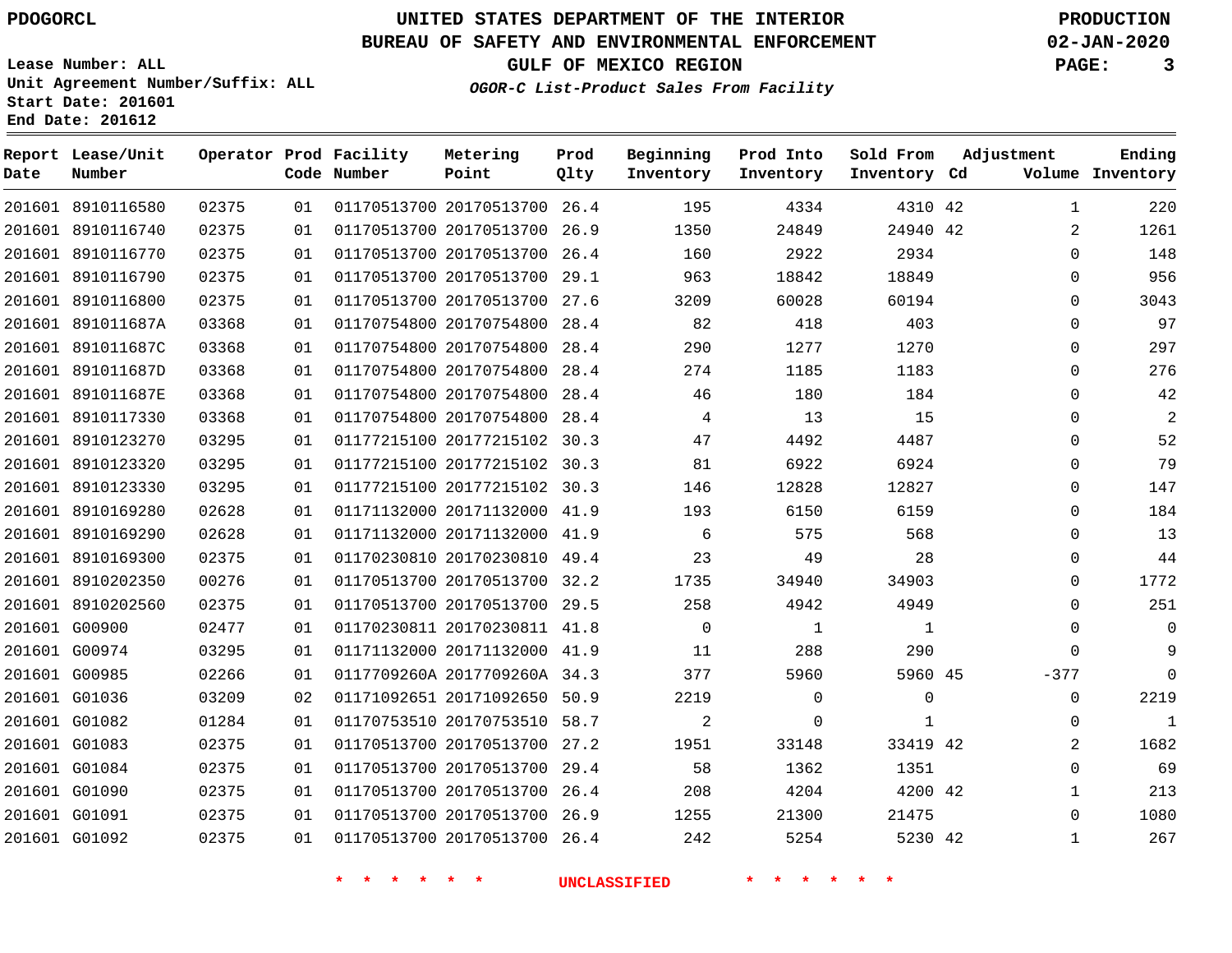#### **BUREAU OF SAFETY AND ENVIRONMENTAL ENFORCEMENT 02-JAN-2020**

**Lease Number: ALL**

**GULF OF MEXICO REGION PAGE: 4**

**OGOR-C List-Product Sales From Facility**

**Unit Agreement Number/Suffix: ALL Start Date: 201601 End Date: 201612**

| Date          | Report Lease/Unit<br>Number |       |    | Operator Prod Facility<br>Code Number | Metering<br>Point            | Prod<br>Qlty | Beginning<br>Inventory | Prod Into<br>Inventory | Sold From<br>Inventory Cd | Adjustment  | Ending<br>Volume Inventory |
|---------------|-----------------------------|-------|----|---------------------------------------|------------------------------|--------------|------------------------|------------------------|---------------------------|-------------|----------------------------|
|               | 201601 G01198               | 03295 | 01 |                                       | 01171092651 20171092650      | $\Omega$     | 84                     | $\Omega$               | $\Omega$                  | $\Omega$    | 84                         |
|               | 201601 G01208               | 03295 | 01 |                                       | 01171092651 20171092650      | $\Omega$     | 354                    | $\mathbf 0$            | 0                         | 0           | 354                        |
|               | 201601 G01210               | 02375 | 02 |                                       | 01171132800 21171132800      | $\Omega$     | 237                    | 152                    | $\Omega$                  | $\Omega$    | 389                        |
|               | 201601 G01220               | 03295 | 01 |                                       | 01177092600 20177092600 40.9 |              | $\mathbf 0$            | 527                    | 527                       | 0           | $\mathbf 0$                |
|               | 201601 G01248               | 02628 | 01 |                                       | 01171012500 20171012500 36.7 |              | 2264                   | 12122                  | 11191                     | 0           | 3195                       |
|               | 201601 G01351               | 00078 | 01 |                                       | 01170230400 20170230400 54.1 |              | $\mathbf 0$            | 11                     | 5                         | $\mathbf 0$ | 6                          |
|               | 201601 G01447               | 02375 | 02 |                                       | 01170513700 20170513700 23.7 |              | 29                     | 502                    | 503 42                    | -1          | 27                         |
|               | 201601 G01497               | 02451 | 01 |                                       | 01170513800 20170513800 32.8 |              | 3218                   | 39307                  | 37630                     | 0           | 4895                       |
|               | 201601 G01498               | 02451 | 01 |                                       | 01170513800 20170513800 32.8 |              | 563                    | 6834                   | 6546                      | 0           | 851                        |
|               | 201601 G01610               | 03295 | 01 |                                       | 01177215100 20177215102 30.3 |              | 10                     | 839                    | 839                       | 0           | 10                         |
|               | 201601 G01619               | 02375 | 01 |                                       | 01170513700 20170513700 31.9 |              | 762                    | 14331                  | 14366 42                  | 1           | 728                        |
|               | 201601 G01620               | 02375 | 01 |                                       | 01170513700 20170513700 31.9 |              | 207                    | 3804                   | 3819 42                   | 1           | 193                        |
|               | 201601 G01754               | 03295 | 01 |                                       | 01423210051 20423210050      | $\Omega$     | $\Omega$               | 92                     | $\Omega$                  | $\Omega$    | 92                         |
|               | 201601 G01757               | 03295 | 01 |                                       | 01423210051 20423210050      | $\Omega$     | $\Omega$               | 151                    | 0                         | 0           | 151                        |
|               | 201601 G01848               | 01978 | 02 |                                       | 01170230500 20170230500 43.2 |              | $\mathbf 0$            | 392                    | $\mathbf 0$               | 0           | 392                        |
|               | 201601 G01860               | 03295 | 01 |                                       | 01170231110 20170231110      | $\Omega$     | 2366                   | 5892                   | $\Omega$                  | 0           | 8258                       |
|               | 201601 G01865               | 00078 | 01 |                                       | 01171012500 20171012500 36.7 |              | 744                    | 4157                   | 3804                      | 0           | 1097                       |
|               | 201601 G01880               | 03295 | 01 |                                       | 01171132000 20171132000 41.9 |              | 2                      | 27                     | 28                        | $\Omega$    | $\mathbf{1}$               |
|               | 201601 G01898               | 02312 | 01 |                                       | 01171012500 20171012500 36.7 |              | 946                    | 703                    | 1463 42                   | -1          | 185                        |
|               | 201601 G01953               | 03295 | 01 |                                       | 01170230811 20170230811 41.8 |              | $\overline{a}$         | $\Omega$               | 2                         | 0           | $\overline{0}$             |
|               | 201601 G01966               | 03295 | 01 |                                       | 01177215100 20177215102 30.3 |              | 110                    | 10001                  | 9996                      | 0           | 115                        |
|               | 201601 G01967               | 03295 | 01 |                                       | 01177215100 20177215102 30.3 |              | 117                    | 9451                   | 9460                      | 0           | 108                        |
|               | 201601 G01972               | 03033 | 01 |                                       | 01170230810 20170230810      | $\Omega$     | $\mathbf 0$            | $\mathbf 0$            | $\mathbf 0$               | 0           | $\overline{0}$             |
| 201601 G02111 |                             | 02628 | 01 |                                       | 01171132000 20171132000 41.9 |              | 2242                   | 65997                  | 66243                     | 0           | 1996                       |
| 201601 G02161 |                             | 03295 | 01 |                                       | 01171012500 20171012500 36.7 |              | 2016                   | 12682                  | 11353                     | $\Omega$    | 3345                       |
|               | 201601 G02163               | 03295 | 01 |                                       | 01171012500 20171012500 36.7 |              | 68                     | 766                    | 632                       | $\mathbf 0$ | 202                        |
|               | 201601 G02317               | 03295 | 01 |                                       | 01171132000 20171132000 41.8 |              | 9                      | 191                    | 194                       | 0           | 6                          |
|               | 201601 G02353               | 01284 | 01 |                                       | 01170230450 20170230450 49.1 |              | 615                    | 906                    | 1073                      | $\Omega$    | 448                        |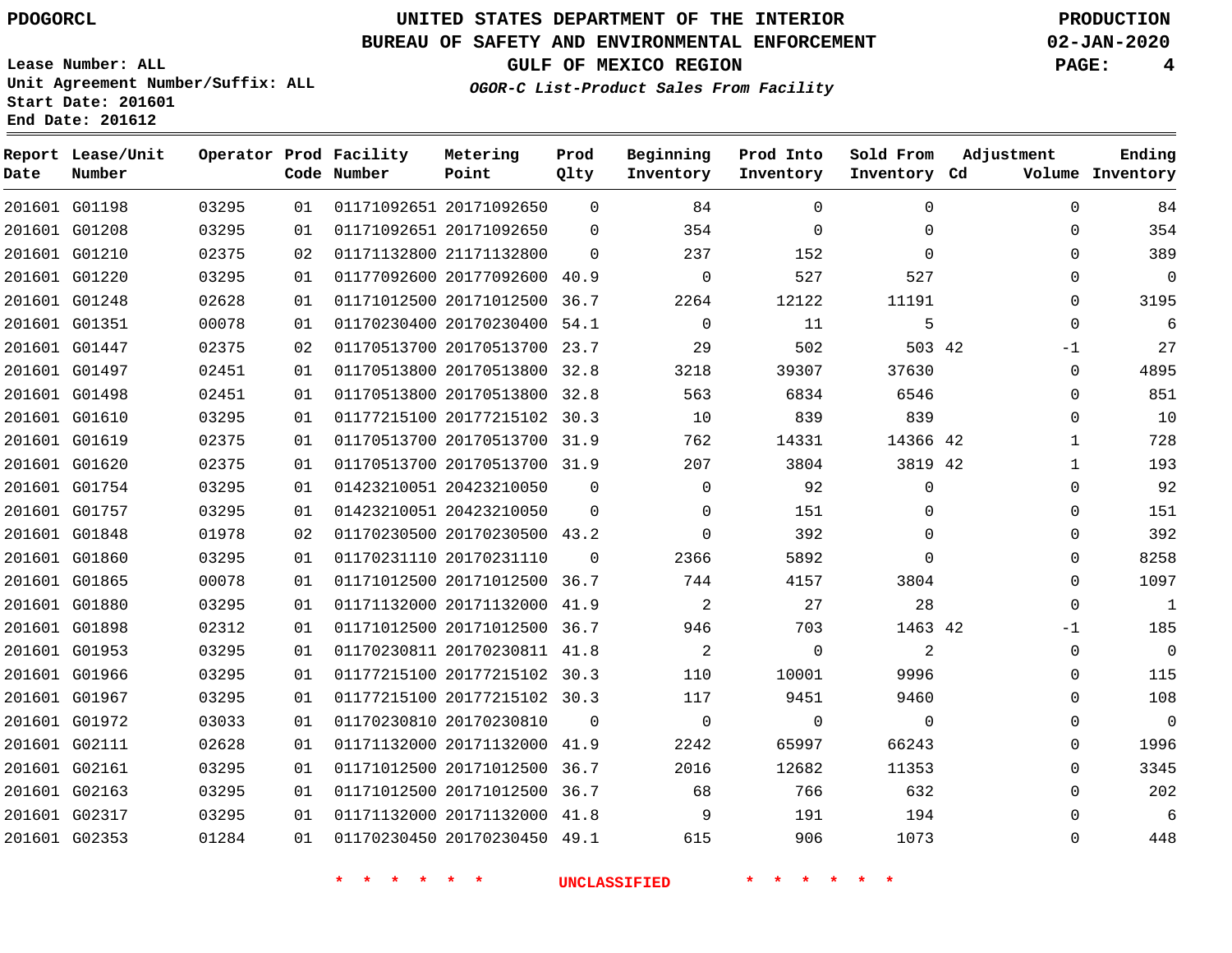### **BUREAU OF SAFETY AND ENVIRONMENTAL ENFORCEMENT 02-JAN-2020**

**OGOR-C List-Product Sales From Facility**

**GULF OF MEXICO REGION PAGE: 5**

**Lease Number: ALL Unit Agreement Number/Suffix: ALL Start Date: 201601 End Date: 201612**

| Ending<br>Volume Inventory | Adjustment | Sold From<br>Inventory Cd | Prod Into<br>Inventory | Beginning<br>Inventory | Prod<br>Qlty | Metering<br>Point            | Operator Prod Facility<br>Code Number |    |       | Report Lease/Unit<br>Number | Date |
|----------------------------|------------|---------------------------|------------------------|------------------------|--------------|------------------------------|---------------------------------------|----|-------|-----------------------------|------|
| 721                        | $\Omega$   | 1193                      | 1465                   | 449                    |              | 01170230450 20170230450 49.1 |                                       | 01 | 01284 | 201601 G02354               |      |
| 75                         | -1         | 57 42                     | 85                     | 48                     | 49.4         | 01170230811 20170230810      |                                       | 01 | 02375 | 201601 G02429               |      |
| 1                          | $\Omega$   | 1                         | 1                      | 1                      |              | 01170230810 20170230810 49.4 |                                       | 01 | 02375 | 201601 G02433               |      |
| 484                        | $\Omega$   | $\Omega$                  | $\Omega$               | 484                    | 50.9         | 01171092651 20171092650      |                                       | 02 | 02628 | 201601 G02601               |      |
| $\mathbf 0$                | $\Omega$   | $\Omega$                  | $\Omega$               | $\Omega$               |              | 01171132000 20171132000 45.1 |                                       | 01 | 02628 | 201601 G02613               |      |
| 219                        | $\Omega$   | $\Omega$                  | 219                    | $\Omega$               | $\Omega$     |                              | 01423210051 20423210050               | 01 | 02451 | 201601 G02665               |      |
| 15155                      | $\Omega$   | 13351                     | 17151                  | 11355                  | 49.4         | 01170230810 20170230810      |                                       | 02 | 02628 | 201601 G02705               |      |
| 78                         | $\Omega$   | 37                        | 88                     | 27                     |              | 01170230810 20170230810 49.3 |                                       | 01 | 03295 | 201601 G02825               |      |
| 157                        | $\Omega$   | 122                       | 178                    | 101                    |              | 01170230810 20170230810 49.3 |                                       | 01 | 03295 | 201601 G02826               |      |
| 1390                       | $\Omega$   | $\Omega$                  | 1006                   | 384                    | $\Omega$     |                              | 01170231110 20170231110               | 01 |       |                             |      |
| 1547                       | 0          | 122                       | 1184                   | 485                    |              |                              |                                       |    |       |                             |      |
| $\mathbf 0$                | -1         | 0 <sub>28</sub>           | $\Omega$               | 1                      |              | 01171092651 20171092650 57.1 |                                       | 02 | 02579 | 201601 G02895               |      |
| 29                         | $\Omega$   | $\Omega$                  | $\Omega$               | 29                     |              | 01171092651 20171092650 50.9 |                                       | 02 | 02628 |                             |      |
| 29                         | -1         | 0                         | 0                      | 30                     |              |                              |                                       |    |       |                             |      |
| 57                         | $\Omega$   | 465                       | 442                    | 80                     |              | 01171092930 20171092930 36.3 |                                       | 01 | 03247 | 201601 G02917               |      |
| 813                        | $\Omega$   | $\Omega$                  | 813                    | $\Omega$               | 40           |                              | 01423210051 20423210050               | 01 | 03026 | 201601 G03061               |      |
| 69                         | $\Omega$   | 45                        | 72                     | 42                     |              | 01171132800 21171132800 53.1 |                                       | 02 | 02375 | 201601 G03145               |      |
| $\overline{0}$             | $\Omega$   | 131                       | 131                    | $\Omega$               | 40.9         | 01177092600 20177092600      |                                       | 01 | 03295 | 201601 G03152               |      |
| 101                        | $\Omega$   | 3307                      | 3334                   | 74                     | 41.9         | 01171132800 20171132000      |                                       | 01 | 02628 | 201601 G03331               |      |
| 827                        | $\Omega$   | 361                       | 121                    | 1067                   |              | 01170753510 20170753510 58.7 |                                       | 01 | 03295 | 201601 G03414               |      |
| 17                         | 0          | 53                        | 65                     | 5                      | 36.7         | 01171012500 20171012500      |                                       | 01 | 03295 | 201601 G03593               |      |
| 41                         | 0          | 174                       | 156                    | 59                     | 36.6         |                              | 01171012500 20171012500               | 01 | 03295 | 201601 G03793               |      |
| 2734                       | $\Omega$   | 787                       | 2266                   | 1255                   |              | 01170230510 20170230510 48.2 |                                       | 01 | 03295 | 201601 G03958               |      |
| 1828                       | 0          | 1528                      | 2069                   | 1287                   |              | 01170230450 20170230810 49.4 |                                       | 01 | 03295 | 201601 G04081               |      |
| 7910                       | $\Omega$   | $\Omega$                  | 2404                   | 5506                   | $\Omega$     |                              | 01177008150 01177008150               | 01 | 02899 | 201601 G04087               |      |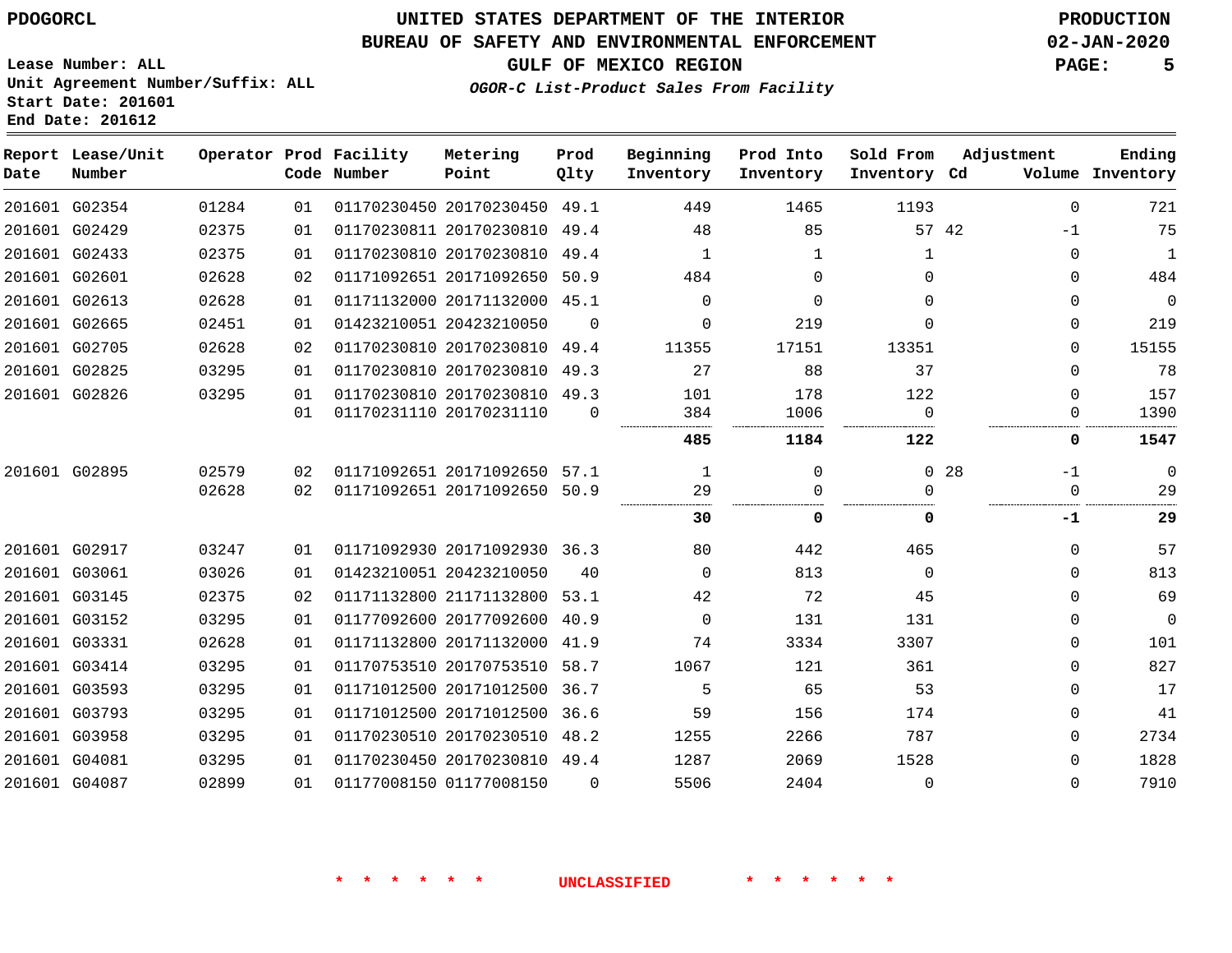#### **BUREAU OF SAFETY AND ENVIRONMENTAL ENFORCEMENT 02-JAN-2020**

**GULF OF MEXICO REGION PAGE: 6**

**Lease Number: ALL Unit Agreement Number/Suffix: ALL Start Date: 201601 End Date: 201612**

**OGOR-C List-Product Sales From Facility**

| Date | Report Lease/Unit<br>Number |       |                 | Operator Prod Facility<br>Code Number | Metering<br>Point            | Prod<br>Qlty | Beginning<br>Inventory | Prod Into<br>Inventory | Sold From<br>Inventory Cd | Adjustment   | Ending<br>Volume Inventory |
|------|-----------------------------|-------|-----------------|---------------------------------------|------------------------------|--------------|------------------------|------------------------|---------------------------|--------------|----------------------------|
|      | 201601 G04232               | 00730 | 01              |                                       | 01171012500 20171012500 36.7 |              | 3059                   | 17597                  | 16014                     | $\Omega$     | 4642                       |
|      |                             | 03295 | 01              |                                       | 01171012500 20171012500      | 36.6         | 95                     | 770                    | 662                       | 0            | 203                        |
|      |                             |       |                 |                                       |                              |              | 3154                   | 18367                  | 16676                     | 0            | 4845                       |
|      | 201601 G04421               | 03295 | 01              |                                       | 01171131600 20171131600 42.5 |              | 838                    | 17002                  | 17017                     | $\Omega$     | 823                        |
|      | 201601 G04433               | 02312 | 01              |                                       | 01177082950 20177082956 26.3 |              | 1                      | 30                     | 30                        | 0            | 1                          |
|      | 201601 G04800               | 02970 | 02              |                                       | 01177062608 2017706260A      | 38           | 4                      | 617                    | 617                       | $\Omega$     | 4                          |
|      |                             | 03026 | 02              |                                       | 01171132800 21171132800 53.1 |              | $\Omega$               | 46                     | 19                        | 0            | 27                         |
|      |                             |       |                 |                                       |                              |              | 4                      | 663                    | 636                       | 0            | 31                         |
|      | 201601 G04809               | 02312 | 01              |                                       | 01177082950 20177082956 26.3 |              | 346                    | 15981                  | 15990                     | 0            | 337                        |
|      | 201601 G04818               | 03295 | 01              |                                       | 01170230500 20170230500      | 47           | 16                     | 63                     | 4                         | 0            | 75                         |
|      | 201601 G05006               | 01284 | 02              |                                       | 01423210051 20170230510 48.6 |              | 2                      | $\Omega$               | $\Omega$                  | 0            | $\overline{c}$             |
|      | 201601 G05431               | 02970 | 02              |                                       | 01177062608 2017706260A      | 38           | 57                     | 9160                   | 9155                      | 0            | 62                         |
|      | 201601 G05504               | 02970 | 02              |                                       | 01171132800 21171132800 53.1 |              | 2240                   | 2725                   | 2708                      | $\Omega$     | 2257                       |
|      |                             | 03295 | 01              |                                       | 01171132800 21171132800 53.1 |              | 453                    | 792                    | 679                       | 0            | 566                        |
|      |                             |       |                 |                                       |                              |              | 2693                   | 3517                   | 3387                      | 0            | 2823                       |
|      | 201601 G05505               | 00078 | 01              |                                       | 01171132800 21171132800 53.1 |              | 67                     | 5                      | 72                        | $\Omega$     | $\mathbf 0$                |
|      |                             |       | 01              |                                       | 01171012400 20171012400 56.6 |              | 676                    | 212                    | 168                       | 0            | 720                        |
|      |                             |       |                 |                                       |                              |              | 743                    | 217                    | 240                       | 0            | 720                        |
|      | 201601 G05602               | 03247 | 01              |                                       | 01171012500 20171012500 36.7 |              | 165                    | 710                    | 687 42                    | $-1$         | 187                        |
|      | 201601 G05612               | 03295 | 01              |                                       | 01171012500 20171012500 36.7 |              | 897                    | 5574                   | 5001                      | 0            | 1470                       |
|      | 201601 G06069               | 03295 | 01              |                                       | 01423210051 20423210050      | $\Omega$     | $\mathbf 0$            | 39                     | $\Omega$                  | $\Omega$     | 39                         |
|      | 201601 G06168               | 02801 | 02 <sub>2</sub> |                                       | 01170230450 20170230450 49.1 |              | 27                     | 105                    | 80                        | 0            | 52                         |
|      | 201601 G06668               | 02375 | 01              |                                       | 01171132000 20171132000 41.9 |              | 387                    | 9400                   | 9501 42                   | $-2$         | 284                        |
|      | 201601 G07736               | 02628 | 01              |                                       | 01171132800 20171132000      | 41.9         | 16                     | 527                    | 525                       | 0            | 18                         |
|      | 201601 G07760               | 01284 | 01              |                                       | 01177122950 20177122950 31.1 |              | 64                     | 5860                   | 5846                      | $\Omega$     | 78                         |
|      | 201601 G07917               | 03247 | 01              |                                       | 01170573602 20170573602 32.2 |              | 51347                  | 13028                  | 28234 42                  | $\mathbf{1}$ | 36142                      |
|      | 201601 G09631               | 01284 | 01              |                                       | 01177122950 20177122950 31.1 |              | 4                      | 342                    | 341                       | 0            | 5                          |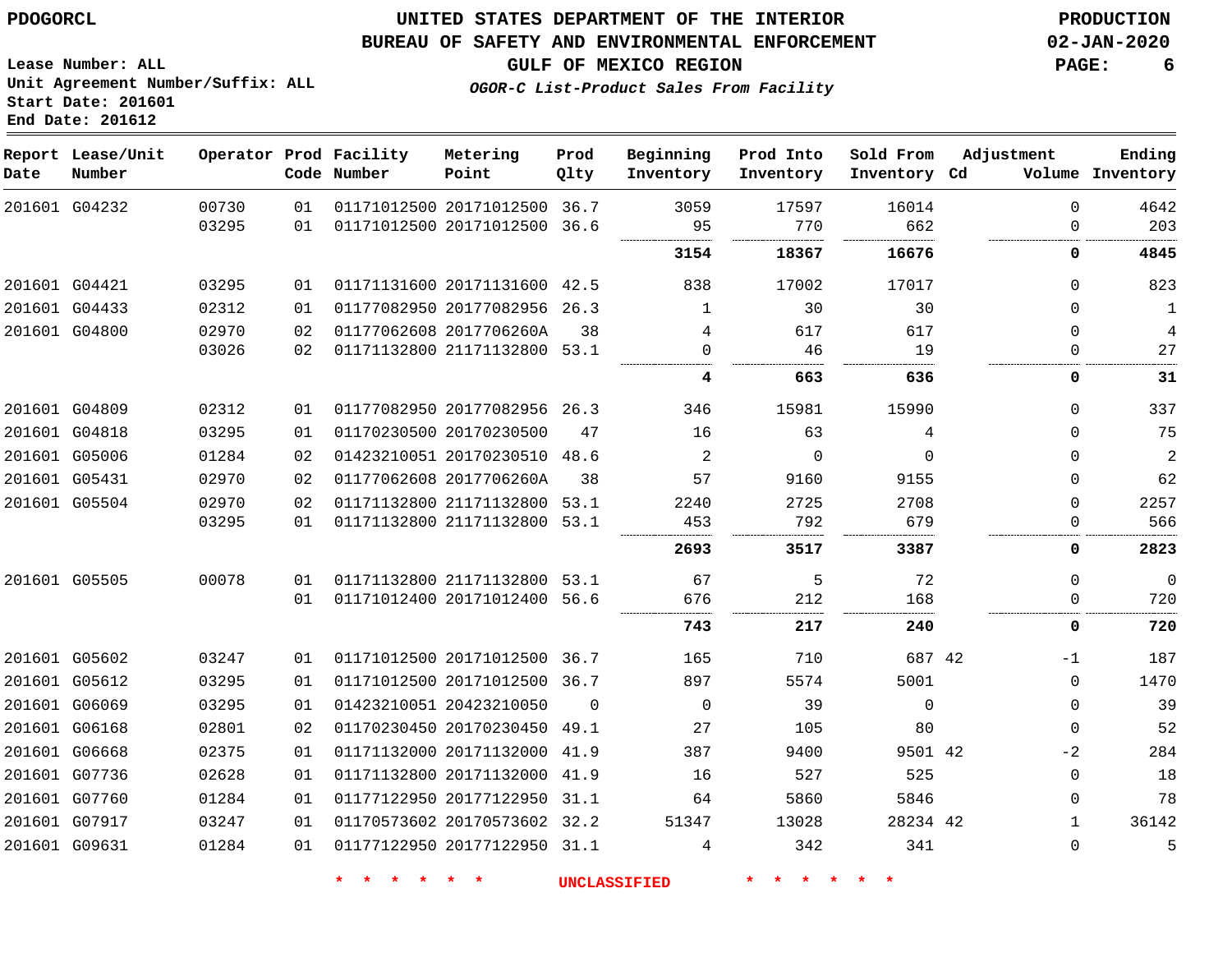### **UNITED STATES DEPARTMENT OF THE INTERIOR PDOGORCL PRODUCTION**

### **BUREAU OF SAFETY AND ENVIRONMENTAL ENFORCEMENT 02-JAN-2020**

**Lease Number: ALL**

**GULF OF MEXICO REGION PAGE: 7**

**OGOR-C List-Product Sales From Facility**

| Unit Agreement Number/Suffix: ALL<br>Start Date: 201601 |                        |  |
|---------------------------------------------------------|------------------------|--|
| End Date: 201612<br>Report Lease/Unit                   | Operator Prod Facility |  |

| Date | Report Lease/Unit<br>Number |       |    | Operator Prod Facility<br>Code Number | Metering<br>Point            | Prod<br>Qlty | Beginning<br>Inventory | Prod Into<br>Inventory | Sold From<br>Inventory Cd | Adjustment          | Ending<br>Volume Inventory |
|------|-----------------------------|-------|----|---------------------------------------|------------------------------|--------------|------------------------|------------------------|---------------------------|---------------------|----------------------------|
|      | 201601 G10794               | 03295 | 01 |                                       | 01177122950 20177122950      | 31           | 53                     | 2827                   | 2842                      | $\Omega$            | 38                         |
|      | 201601 G10910               | 03026 | 01 |                                       | 01177245110 2017724511G 44.3 |              | $\mathbf 0$            | 7003                   | 7003                      | 0                   | $\mathbf 0$                |
|      | 201601 G11870               | 02375 | 01 |                                       | 01171132000 20171132000 41.9 |              | 108                    | 2750                   | 2774                      | $\Omega$            | 84                         |
|      | 201601 G11984               | 02801 | 02 |                                       | 01171092651 20171092650      | $\Omega$     | 80                     | $\mathbf 0$            |                           | 042<br>$\mathbf{1}$ | 81                         |
|      | 201601 G12355               | 03209 | 01 |                                       | 01171012300 20171012300      | 38           | 12948                  | 19277                  | 20099                     | $\Omega$            | 12126                      |
|      | 201601 G12358               | 03209 | 01 |                                       | 01171012300 20171012300      | 38           | 320                    | 442                    | 461 42                    | $-1$                | 300                        |
|      | 201601 G12802               | 02628 | 01 |                                       | 01170230811 20170230811 41.8 |              | 390                    | 417                    | 633                       | $\mathbf{0}$        | 174                        |
|      | 201601 G13938               | 01284 | 01 |                                       | 01171012500 20171012500 36.7 |              | 1866                   | 12494                  | 11065                     | $\mathbf 0$         | 3295                       |
|      | 201601 G14342               | 02628 | 01 |                                       | 01170230811 20170230811 41.8 |              | 1111                   | 1941                   | 2256                      | $\Omega$            | 796                        |
|      | 201601 G14493               | 03247 | 01 |                                       | 01171092930 20171092930 36.3 |              | 44                     | 99                     | 128                       | 0                   | 15                         |
|      | 201601 G14535               | 02628 | 01 |                                       | 01171012500 20171012500 36.7 |              | 1420                   | 9817                   | 8650                      | $\mathbf 0$         | 2587                       |
|      | 201601 G14864               | 02871 | 02 |                                       | 01170230450 20170230450 49.1 |              | 1438                   | 4556                   | 3748                      | $\mathbf 0$         | 2246                       |
|      | 201601 G15050               | 03295 | 01 |                                       | 01170231110 20170231110      | $\Omega$     | 1553                   | 3116                   | $\Omega$                  | $\Omega$            | 4669                       |
|      | 201601 G15239               | 02375 | 02 |                                       | 01171012500 20171012500 36.7 |              | 81                     | 535                    | 475                       | $\mathbf{0}$        | 141                        |
|      | 201601 G15263               | 03295 | 01 |                                       | 01171132000 20171132000 41.8 |              | 35                     | 931                    | 938                       | 0                   | 28                         |
|      | 201601 G15277               | 03295 | 01 |                                       | 01171012400 20171012400 56.5 |              | 10086                  | 2722                   | 3670                      | 0                   | 9138                       |
|      | 201601 G15312               | 03295 | 01 |                                       | 01171092651 20171092650      | $\Omega$     | 2411                   | $\mathbf{0}$           | $\Omega$                  | $\Omega$            | 2411                       |
|      | 201601 G16325               | 03295 | 01 |                                       | 01171012400 20171012400 56.6 |              | 710                    | 140                    | 380                       | 0                   | 470                        |
|      | 201601 G16515               | 03026 | 01 |                                       | 01177245110 2017724511G 44.3 |              | 0                      | 18575                  | 18575                     | $\Omega$            | $\overline{0}$             |
|      | 201601 G17754               | 02375 | 02 |                                       | 01170230510 20170230510 48.2 |              | 1148                   | 1783                   | 655                       | $\mathbf 0$         | 2276                       |
|      | 201601 G17858               | 03295 | 01 |                                       | 01170530900 20170530900 52.1 |              | 701                    | $\mathbf{1}$           | 14                        | $\mathbf 0$         | 688                        |
|      | 201601 G17912               | 02970 | 02 |                                       | 01177062608 2017706260A      | 38           | 31                     | 3423                   | 3431                      | $\Omega$            | 23                         |
|      | 201601 G17921               | 03026 | 01 |                                       | 01171012500 20177062959 25.4 |              | $\mathbf 0$            | 34201                  | 34201                     | 0                   | $\mathbf 0$                |
|      | 201601 G18043               | 03059 | 01 |                                       | 01171012500 20171012500 36.7 |              | 744                    | 2893                   | 2874                      | $\mathbf{0}$        | 763                        |
|      | 201601 G19030               | 02806 | 01 |                                       | 01423210051 20423210050 60.6 |              | $\mathbf 0$            | 75                     | $\mathbf 0$               | $\mathbf 0$         | 75                         |
|      | 201601 G19839               | 02777 | 01 |                                       | 01170753510 20170753510 54.6 |              | $\mathbf 0$            | $\mathbf 0$            | $\Omega$                  | $\Omega$            | $\mathbf 0$                |
|      | 201601 G20605               | 02477 | 01 |                                       | 01423550141 20423550140 28.3 |              | 261                    | 4534                   | 4233 42                   | $-1$                | 561                        |
|      | 201601 G20660               | 03295 | 01 |                                       | 01170230450 20170230450 49.1 |              | 97                     | 303                    | 251                       | $\mathbf 0$         | 149                        |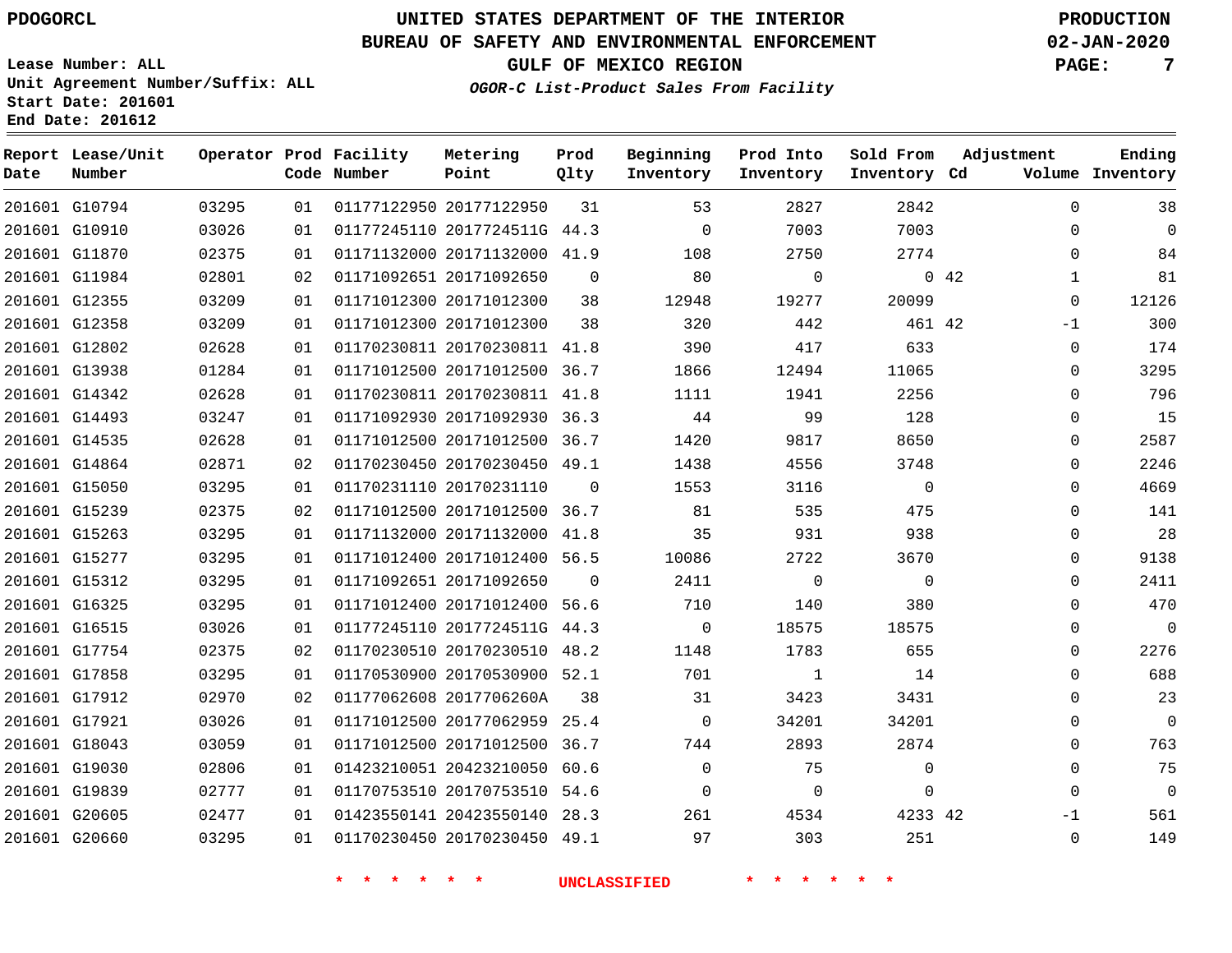### **BUREAU OF SAFETY AND ENVIRONMENTAL ENFORCEMENT 02-JAN-2020**

**Lease Number: ALL Unit Agreement Number/Suffix: ALL Start Date: 201601**

**OGOR-C List-Product Sales From Facility**

**GULF OF MEXICO REGION PAGE: 8**

**End Date: 201612**

| Date | Report Lease/Unit<br>Number |       |    | Operator Prod Facility<br>Code Number | Metering<br>Point            | Prod<br>Qlty | Beginning<br>Inventory | Prod Into<br>Inventory | Sold From<br>Inventory Cd | Adjustment |              | Ending<br>Volume Inventory |
|------|-----------------------------|-------|----|---------------------------------------|------------------------------|--------------|------------------------|------------------------|---------------------------|------------|--------------|----------------------------|
|      | 201601 G21096               | 03295 | 01 |                                       | 01170230811 20170230811 41.8 |              | 19                     | 183                    | 127                       |            | $\Omega$     | 75                         |
|      | 201601 G21532               | 03217 | 01 |                                       | 01170230811 20170230811 41.8 |              | 248                    | 1516                   | 1142                      |            | $\mathbf{0}$ | 622                        |
|      | 201601 G21534               | 03217 | 01 |                                       | 01170230811 20170230811 41.8 |              | 206                    | 943                    | 763 42                    |            | $\mathbf{1}$ | 387                        |
|      | 201601 G21592               | 02628 | 02 |                                       | 01171132000 20171132000 41.6 |              | $\mathbf 0$            | $\mathbf 0$            | $\mathbf 0$               |            | $\Omega$     | $\mathbf 0$                |
|      | 201601 G21655               | 03247 | 01 |                                       | 01171132800 21171132800 48.9 |              | 1095                   | $\mathbf{0}$           | 1095                      |            | $\mathbf 0$  | $\Omega$                   |
|      | 201601 G22501               | 00078 | 01 |                                       | 01170230400 20170230400 54.3 |              | 32                     | 58                     | 59 42                     |            | $-1$         | 30                         |
|      | 201601 G22505               | 02375 | 02 |                                       | 01170230811 20170230811 41.8 |              | 65                     | 218                    | 193                       |            | $\mathbf 0$  | 90                         |
|      | 201601 G22510               | 03295 | 01 |                                       | 01170230810 20170230810 49.3 |              | 740                    | 1277                   | 888                       |            | $\Omega$     | 1129                       |
|      | 201601 G22513               | 02579 | 02 |                                       | 01170230500 20170230500 42.9 |              | 376                    | 25                     | 84                        |            | $\mathbf 0$  | 317                        |
|      | 201601 G22621               | 03247 | 01 |                                       | 01171132800 21171132800 48.9 |              | 1517                   | 2862                   | 2388                      |            | $\Omega$     | 1991                       |
|      | 201601 G22840               | 00730 | 01 |                                       | 01608103650 20608103650 32.7 |              | 6                      | 958                    | 962                       |            | $\mathbf 0$  | $\overline{2}$             |
|      | 201601 G23730               | 03217 | 01 |                                       | 01170230810 20170230811 41.8 |              | 12                     | 244                    | 155 42                    |            | $-1$         | 100                        |
|      | 201601 G23735               | 03295 | 01 |                                       | 01170230810 20170230810 49.4 |              | 188                    | 343                    | 228                       |            | $\Omega$     | 303                        |
|      | 201601 G23736               | 00730 | 01 |                                       | 01170230810 20170230810 49.4 |              | 295                    | 480                    | 351                       |            | $\Omega$     | 424                        |
|      | 201601 G23851               | 02503 | 02 |                                       | 01171012400 20171012400 56.6 |              | 5976                   | $\mathbf 0$            | 5976                      |            | $\Omega$     | $\mathbf 0$                |
|      | 201601 G23956               | 03217 | 01 |                                       | 01170753510 20170753510 58.7 |              | 92                     | $\Omega$               | 28                        |            | $\Omega$     | 64                         |
|      | 201601 G24730               | 03295 | 01 |                                       | 01170230500 20170230500      | 47           | 405                    | $\Omega$               | 90                        |            | $\Omega$     | 315                        |
|      | 201601 G24766               | 02628 | 02 |                                       | 01170230811 20170230811 41.8 |              | 12                     | 38                     | 33                        |            | $\Omega$     | 17                         |
|      | 201601 G24767               | 02628 | 02 |                                       | 01170530900 20170230811 41.8 |              | 9                      | 70                     | 51                        |            | 0            | 28                         |
|      | 201601 G24870               | 02970 | 02 |                                       | 01177062608 2017706260A      | 38           | 2                      | 729                    | 726                       |            | $\Omega$     | 5                          |
|      | 201601 G24878               | 02628 | 02 |                                       | 01171092651 20171092650 57.6 |              | 4                      | $\Omega$               |                           | 3 42       | -1           | $\Omega$                   |
|      | 201601 G24883               | 02628 | 02 |                                       | 01171092651 20171092650 50.9 |              | 155                    | $\Omega$               | $\Omega$                  |            | $\mathbf 0$  | 155                        |
|      | 201601 G24898               | 02807 | 01 |                                       | 01171012300 20171012300 36.6 |              | 2175                   | 2119                   | 2925 42                   |            | 1            | 1370                       |
|      | 201601 G24924               | 03247 | 01 |                                       | 01171132800 21171132800 53.1 |              | 537                    | 892                    | 800                       |            | $\Omega$     | 629                        |
|      | 201601 G24926               | 03247 | 01 |                                       | 01171132800 21171132800 53.1 |              | 39                     | $\Omega$               | $\Omega$                  |            | $\Omega$     | 39                         |
|      | 201601 G24990               | 01284 | 01 |                                       | 01608103650 20608103650 32.7 |              | 150                    | 42886                  | 42926                     |            | $\Omega$     | 110                        |
|      | 201601 G25008               | 02777 | 01 |                                       | 01170753510 20170753510 54.6 |              | $\Omega$               | $\Omega$               | $\Omega$                  |            | $\Omega$     | $\mathbf 0$                |
|      | 201601 G25524               | 03295 | 01 |                                       | 01170230450 20170230450 49.1 |              | 34                     | 659                    | 368                       |            | $\Omega$     | 325                        |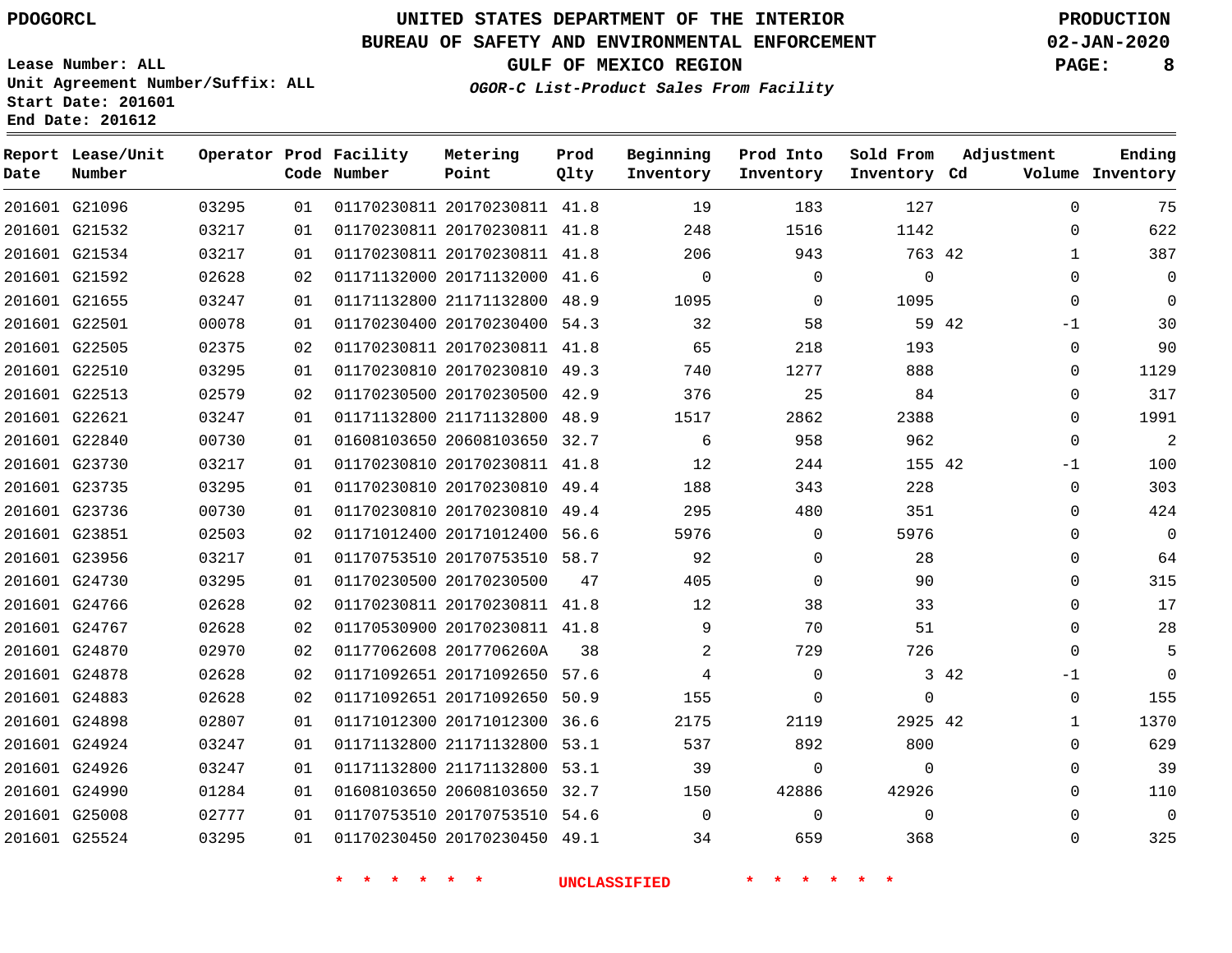**End Date: 201612**

**Report Lease/Unit**

**Number**

 G25606 G25937 G26001 G26032 G26074 G26655 G27030 G27070 G27083 G27169 G27173 G27509 G27851 G27927 G27988 G30654 G31003 G31369 G32113 G32197 G32231 G32267 G32268 G32744 G33088 G33407 G33596 G33636

**Date**

### **UNITED STATES DEPARTMENT OF THE INTERIOR PDOGORCL PRODUCTION**

**Prod Qlty**

#### **BUREAU OF SAFETY AND ENVIRONMENTAL ENFORCEMENT 02-JAN-2020**

**Lease Number: ALL Unit Agreement Number/Suffix: ALL Start Date: 201601**

 $0.275$ 

**Operator Prod Facility**

**Code Number**

**OGOR-C List-Product Sales From Facility**

**Sold From Inventory**

**Prod Into Inventory**

**Beginning Inventory**

**GULF OF MEXICO REGION PAGE: 9**

**Inventory Cd Volume**

**Adjustment**

 -1  $\Omega$   $\Omega$ -1861  $\Omega$  $\Omega$  $\Omega$  $\Omega$  $\Omega$  $\Omega$  $\Omega$   $\Omega$  $\overline{0}$  $\Omega$  $\Omega$  $\Omega$  $\Omega$   $\Omega$  $\Omega$   $\Omega$   $\Omega$ 

**Ending**

| 02375 | 01 | 01170230810 20170230810 | 49.4     | 124      | 197         | 147         |    |
|-------|----|-------------------------|----------|----------|-------------|-------------|----|
| 02222 | 02 | 01170230810 20170230810 | 49.4     | 298      | 547         | 361 42      |    |
| 02628 | 01 | 01171132800 21171132800 | 53.1     | 18       | 7           | 12          |    |
| 03059 | 01 | 01171012300 20171012300 | 36.6     | 8        | $\Omega$    | $\Omega$    |    |
| 01284 | 01 | 01177122950 20177122950 | 31.1     | 4        | 379         | 378         |    |
| 03165 | 01 | 01170230811 20170230811 | 41.8     | 529      | 2259        | 0           | 09 |
| 02477 | 02 | 01170530900 20170530900 | 52.1     | 472      | 0           | 9           |    |
| 03295 | 01 | 01171132800 21171132800 | 53.1     | 3669     | 6171        | 5367        |    |
| 02477 | 01 | 01171092651 20171092650 | 50.9     | 297      | $\mathbf 0$ | $\mathbf 0$ |    |
| 01284 | 01 | 01171012500 20171012500 | 36.7     | 1564     | 10269       | 9124        |    |
| 03295 | 01 | 01170513800 20170513800 | 32.8     | 64       | 95          | 147         |    |
| 02970 | 02 | 01170230450 20170230450 | 49.1     | 925      | 1716        | 1795        |    |
| 02628 | 02 | 01171132000 20171132000 | 41.9     | $\Omega$ | 41          | 39          |    |
| 02503 | 02 | 01171092651 20171092650 | 50.9     | 0        | $\Omega$    | $\Omega$    |    |
| 00730 | 01 | 01608103650 20608103650 | 32.7     | 192      | 43154       | 43235       |    |
| 02777 | 02 | 01170230810 20170230810 | 41.5     | 96       | 149         | 113         |    |
| 02579 | 02 | 01423210051 20423210050 | 58.3     | 0        | 18          | $\mathbf 0$ |    |
| 02628 | 01 | 01171012300 20171012300 | 36.6     | 3344     | 6848        | 5766        |    |
| 02477 | 01 | 01170230811 20170230811 | 41.9     | 959      | 4779        | 3777        |    |
| 01284 | 02 | 01171012500 20171012500 | 36.7     | 207      | 1752        | 1497        |    |
| 01284 | 01 | 01171012500 20171012500 | 36.7     | 197      | 1189        | 1074        |    |
| 03295 | 01 | 01177298272 01177298272 | $\Omega$ | 9        | $\Omega$    | $\mathbf 0$ |    |
| 03295 | 01 | 01177298272 01177298272 | $\Omega$ | 56       | 25          | 0           |    |
| 01284 | 02 | 01423210051 20170230510 | 48.2     | 60       | 380         | 96          |    |

 20177062959 25.4 20170230810 42.9 20171132000 41.9 20171132000 41.9

**Metering Point**

**\* \* \* \* \* \* UNCLASSIFIED \* \* \* \* \* \***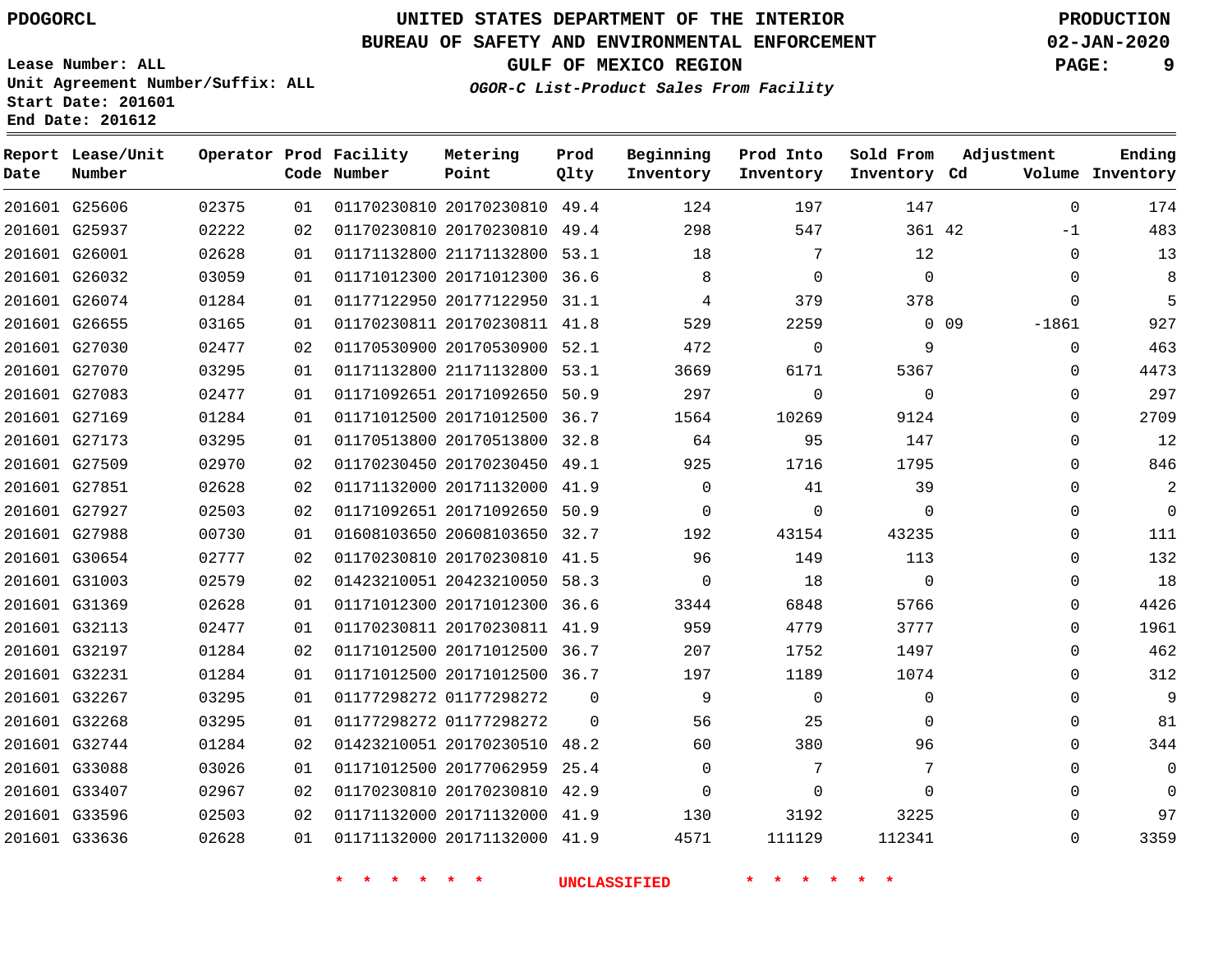### **BUREAU OF SAFETY AND ENVIRONMENTAL ENFORCEMENT 02-JAN-2020**

**Lease Number: ALL Unit Agreement Number/Suffix: ALL Start Date: 201601**

**OGOR-C List-Product Sales From Facility**

**GULF OF MEXICO REGION PAGE: 10**

# **End Date: 201612**

| Date   | Report Lease/Unit<br>Number |       |    | Operator Prod Facility<br>Code Number | Metering<br>Point            | Prod<br>Qlty | Beginning<br>Inventory | Prod Into<br>Inventory | Sold From<br>Inventory Cd | Adjustment   | Ending<br>Volume Inventory |
|--------|-----------------------------|-------|----|---------------------------------------|------------------------------|--------------|------------------------|------------------------|---------------------------|--------------|----------------------------|
|        | 201601 G34025               | 02970 | 02 |                                       | 01422450350 20170230810 49.4 |              | 193                    | 229                    | 219                       | $\mathbf{0}$ | 203                        |
|        | 201601 G34671               | 02579 | 02 |                                       | 01423210051 20423210050 58.3 |              | $\mathbf 0$            | 104                    | $\Omega$                  | $\Omega$     | 104                        |
| 201602 | 00016                       | 02375 | 01 |                                       | 01170513700 20170513700      | 24.2         | 1000                   | 17070                  | 17045                     | $\Omega$     | 1025                       |
| 201602 | 00026                       | 02375 | 01 |                                       | 01170513700 20170513700 24.2 |              | 1841                   | 35027                  | 34765 42                  | $-2$         | 2101                       |
| 201602 | 00032                       | 02375 | 01 |                                       | 01170513700 20170513700      | 32           | 65                     | 967                    | 977                       | $\mathbf{0}$ | 55                         |
| 201602 | 00049                       | 03295 | 01 |                                       | 01171012300 20171012300 36.7 |              | 11607                  | 17622                  | 20577                     | 0            | 8652                       |
| 201602 | 00050                       | 03295 | 01 |                                       | 01171012300 20171012300      | 36.7         | 1577                   | 2835                   | 3020                      | 0            | 1392                       |
| 201602 | 00051                       | 03295 | 01 |                                       | 01171012300 20171012300 36.7 |              | 1448                   | 1715                   | 2321                      | 0            | 842                        |
| 201602 | 00052                       | 03295 | 01 |                                       | 01171012300 20171012300      | 36.7         | 2090                   | 2980                   | 3607                      | $\Omega$     | 1463                       |
| 201602 | 00079                       | 03247 | 01 |                                       | 01170230810 20170230810 48.2 |              | 258                    | 32                     | 176                       | 0            | 114                        |
| 201602 | 00081                       | 03295 | 01 |                                       | 01170230450 20170230450 49.1 |              | 441                    | 288                    | 601                       | 0            | 128                        |
| 201602 | 00196                       | 02375 | 01 |                                       | 01171012300 20171012300 36.7 |              | 9988                   | 14731                  | 17487 42                  | $\mathbf{1}$ | 7233                       |
| 201602 | 00244                       | 03295 | 01 |                                       | 01170231290 01170231290      | 49           | 444                    | 4370                   | 4260                      | 0            | 554                        |
| 201602 | 00247                       | 03295 | 01 |                                       | 01170231290 01170231290      | 49           | 277                    | 1455                   | 1533                      | 0            | 199                        |
| 201602 | 00253                       | 02375 | 02 |                                       | 01170230810 20170230810 50.2 |              | 3                      | 12                     | 9                         | 0            | 6                          |
| 201602 | 00353                       | 03368 | 01 |                                       | 01170754800 20170754800 28.6 |              | 82                     | 313                    | 309                       | 0            | 86                         |
| 201602 | 00367                       | 02375 | 01 |                                       | 01170513700 20170513700 24.2 |              | 163                    | 4276                   | 4183 42                   | $\mathbf{1}$ | 257                        |
| 201602 | 00434                       | 01284 | 01 |                                       | 01177112605 2017711260Y 31.8 |              | $\mathbf 0$            | 883                    | 883                       | 0            | $\mathbf 0$                |
| 201602 | 00453                       | 01284 | 01 |                                       | 01177112605 2017711260Y 31.8 |              | $\Omega$               | 198                    | 198                       | 0            | $\mathbf 0$                |
| 201602 | 00466                       | 03295 | 01 |                                       | 01171012400 20171012400 56.6 |              | 3050                   | $\mathsf{O}$           | 3050                      | 0            | $\mathbf 0$                |
| 201602 | 00479                       | 03295 | 01 |                                       | 01171012500 20171012500      | $\Omega$     | 744                    | 61                     | $\mathbf 0$               | 0            | 805                        |
| 201602 | 00541                       | 02222 | 01 |                                       | 01170530900 20170530900 51.2 |              | 3147                   | $\mathbf 0$            | 75                        | $\mathbf{0}$ | 3072                       |
| 201602 | 00560                       | 03288 | 01 |                                       | 01171132800 21171132800 53.4 |              | 301                    | 423                    | 396                       | 0            | 328                        |
| 201602 | 00577                       | 03059 | 01 |                                       | 01171012300 20171012300      | 36.7         | 14607                  | 23132                  | 26382                     | $\mathbf 0$  | 11357                      |
| 201602 | 00593                       | 03209 | 01 |                                       | 01171012300 20171012300 36.7 |              | 800                    | 760                    | 768                       | $\Omega$     | 792                        |
| 201602 | 00599                       | 02899 | 01 |                                       | 01170573602 20170573602 52.7 |              | 1196                   | 377                    | 742                       | 0            | 831                        |
| 201602 | 00605                       | 02899 | 01 |                                       | 01170573602 20170573602 52.7 |              | 779                    | 280                    | 483 42                    | $-1$         | 575                        |
| 201602 | 00680                       | 03217 | 01 |                                       | 01170230700 20170230700      | $\Omega$     | 1617                   | $\mathbf 0$            | $\Omega$                  | $\Omega$     | 1617                       |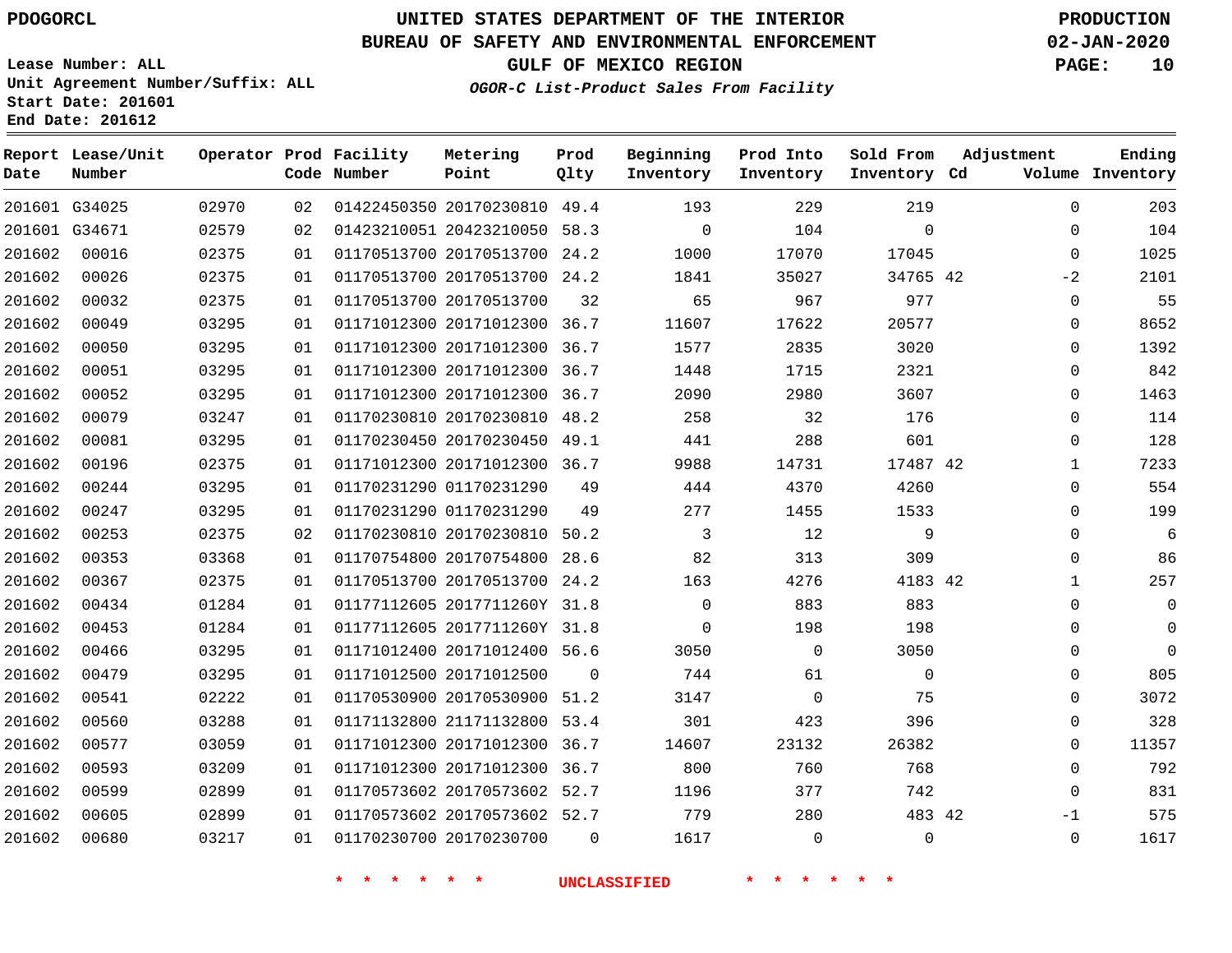**Report Lease/Unit**

**Number**

**Date**

### **UNITED STATES DEPARTMENT OF THE INTERIOR PDOGORCL PRODUCTION**

**Prod Qlty**

#### **BUREAU OF SAFETY AND ENVIRONMENTAL ENFORCEMENT 02-JAN-2020**

**Lease Number: ALL Unit Agreement Number/Suffix: ALL Start Date: 201601 End Date: 201612**

**Operator Prod Facility**

**Code Number**

**OGOR-C List-Product Sales From Facility**

**Beginning Inventory** **Prod Into Inventory** **Sold From Inventory**

**GULF OF MEXICO REGION PAGE: 11**

**Inventory Cd Volume**

**Adjustment**

**Ending**

| 6984<br>6982<br>0<br>1475<br>1493<br>0<br>0<br>236<br>695<br>87<br>87<br>0<br>3414<br>3632<br>$\mathbf 0$<br>8237<br>$\mathbf 0$<br>7549<br>12<br>45 09<br>$-13$<br>137912<br>$\Omega$<br>09<br>$-102597$<br>219173<br>$-163469$<br>0 <sub>09</sub><br>1426<br>1440 42<br>$-1$<br>5439<br>3866<br>$\mathbf 0$<br>1026<br>978<br>$\boldsymbol{0}$<br>$\mathbf 0$<br>617<br>603<br>$\mathbf 0$<br>309<br>405<br>1819<br>1750 05<br>$-54$<br>98<br>$\mathbf 0$<br>146<br>0<br>130<br>113<br>$\mathbf 0$<br>37<br>37<br>84185<br>85262<br>0<br>74277<br>$\mathbf 0$<br>78114 |       |              |      |                              |    |       |            |
|--------------------------------------------------------------------------------------------------------------------------------------------------------------------------------------------------------------------------------------------------------------------------------------------------------------------------------------------------------------------------------------------------------------------------------------------------------------------------------------------------------------------------------------------------------------------------|-------|--------------|------|------------------------------|----|-------|------------|
|                                                                                                                                                                                                                                                                                                                                                                                                                                                                                                                                                                          |       | 1915         | 28.6 | 01170754800 20170754800      | 01 | 03368 | 00694      |
|                                                                                                                                                                                                                                                                                                                                                                                                                                                                                                                                                                          |       | 391          |      | 01170754800 20170754800 28.6 | 01 | 03368 | 00697      |
|                                                                                                                                                                                                                                                                                                                                                                                                                                                                                                                                                                          |       | 907          |      | 01170230810 20170230810 50.2 | 01 | 03295 | 00758      |
|                                                                                                                                                                                                                                                                                                                                                                                                                                                                                                                                                                          |       | 240          |      | 01171131600 20171131600 42.1 | 01 | 02899 | 00775      |
|                                                                                                                                                                                                                                                                                                                                                                                                                                                                                                                                                                          |       | 1895         |      | 01171012300 20171012300 36.7 | 01 | 02628 | 00796      |
|                                                                                                                                                                                                                                                                                                                                                                                                                                                                                                                                                                          |       | 1244         |      | 01170513800 20170513800 32.7 | 01 | 02451 | 00839      |
|                                                                                                                                                                                                                                                                                                                                                                                                                                                                                                                                                                          |       | 52           |      | 01170230811 20170230811 42.6 | 01 | 00059 | 754303001A |
|                                                                                                                                                                                                                                                                                                                                                                                                                                                                                                                                                                          |       | 49947        |      | 01608128270 20608128270 25.2 | 01 | 01207 | 754306012A |
|                                                                                                                                                                                                                                                                                                                                                                                                                                                                                                                                                                          |       | 107154       |      | 01608128270 20608128270 25.2 | 01 | 01207 | 754306013A |
|                                                                                                                                                                                                                                                                                                                                                                                                                                                                                                                                                                          |       | 194          |      | 01170573601 20170573601 28.7 | 01 | 00078 | 754307005A |
|                                                                                                                                                                                                                                                                                                                                                                                                                                                                                                                                                                          |       | 947          |      | 01171132800 20170230811 42.6 | 02 | 02970 | 754307017A |
|                                                                                                                                                                                                                                                                                                                                                                                                                                                                                                                                                                          |       | 81           |      | 01170573601 20170573601 28.7 | 01 | 00078 | 754310009A |
|                                                                                                                                                                                                                                                                                                                                                                                                                                                                                                                                                                          |       | 156          |      | 01170754800 20170754800 28.6 | 01 | 03368 | 754315006A |
|                                                                                                                                                                                                                                                                                                                                                                                                                                                                                                                                                                          |       | 234          |      | 01170230450 20170230450 49.1 | 01 | 03295 | 7543880060 |
|                                                                                                                                                                                                                                                                                                                                                                                                                                                                                                                                                                          |       | 89           |      | 01170513700 20170513700 32.8 | 01 | 02375 | 7543890080 |
|                                                                                                                                                                                                                                                                                                                                                                                                                                                                                                                                                                          |       | 92           |      | 01170230450 20170230450 49.2 | 02 | 03026 | 7543930100 |
|                                                                                                                                                                                                                                                                                                                                                                                                                                                                                                                                                                          |       | 43           |      | 01170230811 20170230811 42.5 | 01 | 03295 | 7543940080 |
|                                                                                                                                                                                                                                                                                                                                                                                                                                                                                                                                                                          |       | $\mathbf{1}$ |      | 01608103650 20608103650 32.6 | 01 | 01284 | 754396015A |
|                                                                                                                                                                                                                                                                                                                                                                                                                                                                                                                                                                          |       | 7281         |      | 01170513800 20170513800 32.7 | 01 | 02451 | 8910020210 |
|                                                                                                                                                                                                                                                                                                                                                                                                                                                                                                                                                                          |       | 9311         |      | 01170513800 20170513800 32.7 | 01 | 02451 | 8910024540 |
| 5<br>56918 42                                                                                                                                                                                                                                                                                                                                                                                                                                                                                                                                                            | 57073 | 3090         | 32   | 01170513700 20170513700      | 01 | 02375 | 8910029320 |
| 60610 42<br>$-2$<br>60707                                                                                                                                                                                                                                                                                                                                                                                                                                                                                                                                                |       | 3363         |      | 01170513700 20170513700 24.9 | 01 | 02375 | 8910034440 |
| 21868<br>22678 42<br>$-2$                                                                                                                                                                                                                                                                                                                                                                                                                                                                                                                                                |       | 3558         |      | 01170573601 20170573601 28.6 | 01 | 00078 | 8910039150 |
| $\mathbf 0$<br>74<br>43                                                                                                                                                                                                                                                                                                                                                                                                                                                                                                                                                  |       | 130          |      | 01171012400 20171012400 56.6 | 02 | 02222 | 8910086400 |
| 5 42<br>$-1$<br>$\mathbf 0$                                                                                                                                                                                                                                                                                                                                                                                                                                                                                                                                              |       | 9            |      | 01171012400 20171012400 56.6 | 01 | 00078 | 8910088130 |
| 6212<br>$\mathbf 0$<br>6226                                                                                                                                                                                                                                                                                                                                                                                                                                                                                                                                              |       | 341          |      | 01170513700 20170513700 28.6 | 01 | 02375 | 8910089160 |
| 15<br>39<br>$\mathbf 0$                                                                                                                                                                                                                                                                                                                                                                                                                                                                                                                                                  |       | 32           |      | 01170230400 20170230400 53.8 | 01 | 00078 | 891008927Y |

**Metering Point**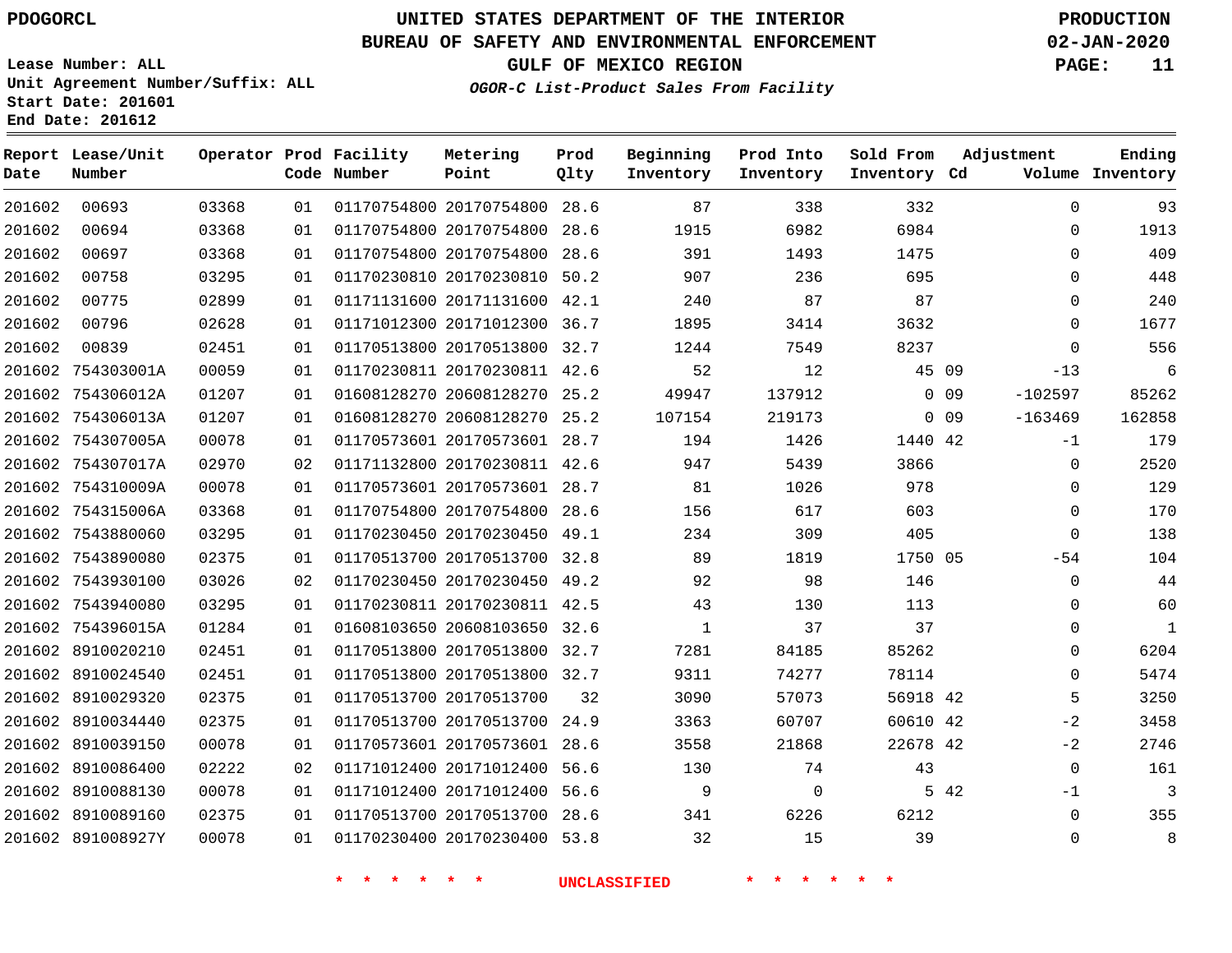8910116580 8910116740

**Report Lease/Unit**

**Number**

### **UNITED STATES DEPARTMENT OF THE INTERIOR PDOGORCL PRODUCTION**

**Prod Qlty**

#### **BUREAU OF SAFETY AND ENVIRONMENTAL ENFORCEMENT 02-JAN-2020**

**Lease Number: ALL Unit Agreement Number/Suffix: ALL Start Date: 201601 End Date: 201612**

> 

**Operator Prod Facility**

**Code Number**

 20170513700 27.4 20170513700 27.6

**Metering Point**

  **OGOR-C List-Product Sales From Facility**

 

 

**Prod Into Inventory**

**Beginning Inventory**

**GULF OF MEXICO REGION PAGE: 12**

**Inventory Cd Volume**

**Adjustment**

 -1  $\Omega$   $\Omega$  $\Omega$   $\Omega$   $\Omega$  $\overline{0}$  $\overline{0}$  $\overline{0}$ -1  $\Omega$  $\Omega$  $\overline{0}$  -1

**Ending**

42

**Sold From Inventory**

|               |                   |       |    |                              |    | <b>UNCLASSIFIED</b> |             |                |  |
|---------------|-------------------|-------|----|------------------------------|----|---------------------|-------------|----------------|--|
| 201602 G01092 |                   | 02375 | 01 | 01170513700 20170513700 27.4 |    | 267                 | 5150        | 5122 42        |  |
| 201602 G01091 |                   | 02375 | 01 | 01170513700 20170513700 27.6 |    | 1080                | 17715       | 17787 42       |  |
| 201602 G01090 |                   | 02375 | 01 | 01170513700 20170513700 27.4 |    | 213                 | 3815        | 3811 42        |  |
| 201602 G01084 |                   | 02375 | 01 | 01170513700 20170513700 28.6 |    | 69                  | 1317        | 1311           |  |
| 201602 G01083 |                   | 02375 | 01 | 01170513700 20170513700 27.7 |    | 1682                | 30707       | 30638          |  |
| 201602 G01082 |                   | 01284 | 01 | 01170753510 20170753510 51.1 |    | 1                   | $\Omega$    | $\mathbf{0}$   |  |
| 201602 G01036 |                   | 03209 | 02 | 01171092651 20171092650 50.9 |    | 2219                | $\mathbf 0$ | $\mathbf 0$    |  |
| 201602 G00985 |                   | 02375 | 01 | 0117709260A 2017709260A 34.2 |    | $\Omega$            | 9351        | 9351 47        |  |
|               | 201602 G00974     | 03295 | 01 | 01171132000 20171132000      | 42 | 9                   | 307         | 303            |  |
| 201602 G00900 |                   | 02477 | 01 | 01170230811 20170230811 42.6 |    | $\Omega$            | 4           | $\overline{2}$ |  |
|               | 201602 8910202560 | 02375 | 01 | 01170513700 20170513700 33.5 |    | 251                 | 5053        | 5016           |  |
|               | 201602 8910202350 | 00276 | 01 | 01170513700 20170513700 32.2 |    | 1772                | 31417       | 31400 42       |  |
|               | 201602 8910169300 | 02375 | 01 | 01170230810 20170230810 50.2 |    | 44                  | 13          | 34 42          |  |
|               | 201602 8910169290 | 02628 | 01 | 01171132000 20171132000      | 42 | 13                  | 879         | 859            |  |
|               | 201602 8910169280 | 02628 | 01 | 01171132000 20171132000      | 42 | 184                 | 5126        | 5092           |  |
|               | 201602 8910123330 | 03295 | 01 | 01177215100 20177215102 30.2 |    | 147                 | 11927       | 11922          |  |
|               | 201602 8910123320 | 03295 | 01 | 01177215100 20177215102 30.2 |    | 79                  | 7125        | 7113           |  |
|               | 201602 8910123270 | 03295 | 01 | 01177215100 20177215102 30.2 |    | 52                  | 4173        | 4172           |  |
|               | 201602 8910117330 | 03368 | 01 | 01170754800 20170754800 28.6 |    | 2                   | 13          | 11             |  |
|               | 201602 891011687E | 03368 | 01 | 01170754800 20170754800 28.6 |    | 42                  | 135         | 140            |  |
|               | 201602 891011687D | 03368 | 01 | 01170754800 20170754800 28.6 |    | 276                 | 1105        | 1078           |  |
|               | 201602 891011687C | 03368 | 01 | 01170754800 20170754800 28.6 |    | 297                 | 1128        | 1116           |  |
|               | 201602 891011687A | 03368 | 01 | 01170754800 20170754800 28.6 |    | 97                  | 378         | 371            |  |
|               | 201602 8910116800 | 02375 | 01 | 01170513700 20170513700 27.8 |    | 3043                | 50250       | 50430 42       |  |
|               | 201602 8910116790 | 02375 | 01 | 01170513700 20170513700 28.5 |    | 956                 | 16842       | 16838          |  |
|               | 201602 8910116770 | 02375 | 01 | 01170513700 20170513700 27.4 |    | 148                 | 2638        | 2636           |  |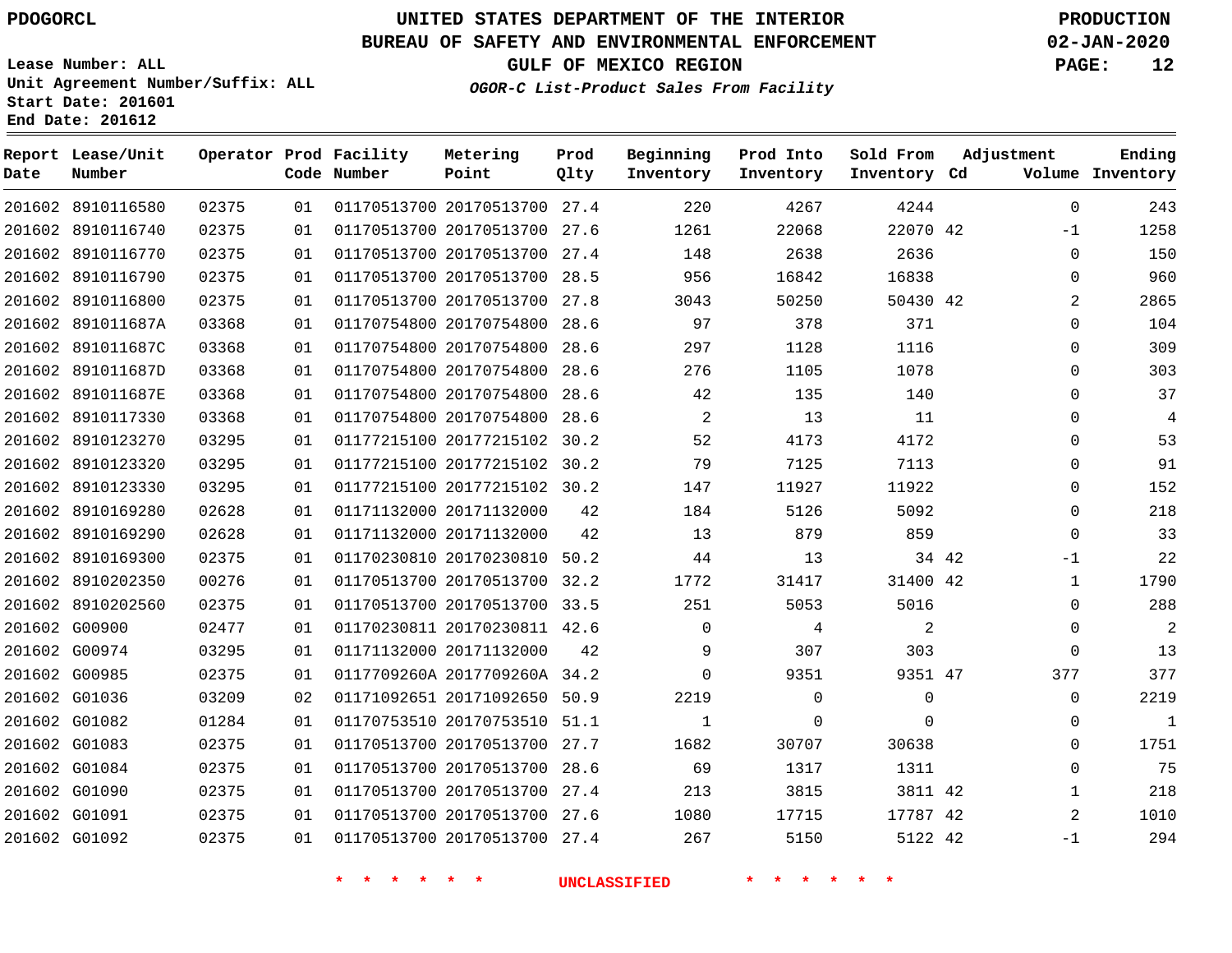G01198 G01208 G01210 G01248 G01351 G01447 G01497 G01498 G01610 G01619 G01620 G01754 G01757 G01848 G01860 G01865 G01898 G01966 G01967 G01972 G02111 G02161 G02163 G02317 G02353 G02354 G02429 G02433

**Date**

**Report Lease/Unit**

**Number**

### **UNITED STATES DEPARTMENT OF THE INTERIOR PDOGORCL PRODUCTION**

#### **BUREAU OF SAFETY AND ENVIRONMENTAL ENFORCEMENT 02-JAN-2020**

**Lease Number: ALL Unit Agreement Number/Suffix: ALL Start Date: 201601 End Date: 201612**

**Operator Prod Facility**

**OGOR-C List-Product Sales From Facility**

**Beginning Inventory** **Prod Into Inventory** **Sold From Inventory**

**GULF OF MEXICO REGION PAGE: 13**

  $\Omega$  $\Omega$  $\Omega$  $\Omega$  $\Omega$  $\Omega$  $\Omega$  -3  $\Omega$  $\Omega$   $\Omega$ -1  $\Omega$  $\Omega$  $\Omega$   $\Omega$  $\Omega$   $\Omega$  -1 

**Adjustment**

**Ending**

| Volume Inventory |              |      | Inventory Cd | Inventory   | Inventory | Qlty        | Point                        | Code Number |    |       |
|------------------|--------------|------|--------------|-------------|-----------|-------------|------------------------------|-------------|----|-------|
| 84               | $\Omega$     |      | $\Omega$     | $\Omega$    | 84        | $\Omega$    | 01171092651 20171092650      |             | 01 | 03295 |
| 354              | $\mathbf{0}$ |      | $\Omega$     | $\mathbf 0$ | 354       | $\Omega$    | 01171092651 20171092650      |             | 01 | 03295 |
| 493              | $\Omega$     |      | 595          | 699         | 389       | 53.4        | 01171132800 21171132800      |             | 02 | 02375 |
| 3495             | $\Omega$     |      | $\Omega$     | 300         | 3195      |             | 01171012500 20171012500 37.6 |             | 01 | 02628 |
| $\mathbf{1}$     | $\Omega$     |      | 7            | 2           | 6         | 53.8        | 01170230400 20170230400      |             | 01 | 00078 |
| 29               | $\Omega$     |      | 487          | 489         | 27        | 24.2        | 01170513700 20170513700      |             | 02 | 02375 |
| 2643             | $\mathbf{0}$ |      | 38122        | 35870       | 4895      | 32.7        | 01170513800 20170513800      |             | 01 | 02451 |
| 465              | $\Omega$     |      | 6700         | 6314        | 851       | 32.7        | 01170513800 20170513800      |             | 01 | 02451 |
| 11               | $\Omega$     |      | 892          | 893         | 10        | 30.2        | 01177215100 20177215102      |             | 01 | 03295 |
| 748              | $-3$         |      | 13134 42     | 13157       | 728       | 32.8        | 01170513700 20170513700      |             | 01 | 02375 |
| 206              | $\mathbf 1$  |      | 3596 42      | 3608        | 193       |             | 01170513700 20170513700 32.8 |             | 01 | 02375 |
| 92               | $\Omega$     |      | $\Omega$     | $\Omega$    | 92        | $\Omega$    | 01423210051 20423210050      |             | 01 | 03295 |
| 151              | $\Omega$     |      | 0            | $\Omega$    | 151       | $\Omega$    | 01423210051 20423210050      |             | 01 | 03295 |
| 476              | $\Omega$     |      | 30           | 114         | 392       |             | 01170230500 20170230500 47.1 |             | 02 | 01978 |
| 4989             | $\Omega$     |      | 8544         | 5275        | 8258      |             | 01170231110 20170231110 41.6 |             | 01 | 03295 |
| 1199             | $-1$         | 0.42 |              | 103         | 1097      | $\Omega$    | 01171012500 20171012500      |             | 01 | 00078 |
| 298              | $\mathbf 1$  | 0.42 |              | 112         | 185       | $\mathbf 0$ | 01171012500 20171012500      |             | 01 | 02312 |
| 92               | $\Omega$     |      | 7224         | 7201        | 115       | 30.2        | 01177215100 20177215102      |             | 01 | 03295 |
| 111              | $\Omega$     |      | 8728         | 8731        | 108       | 30.2        | 01177215100 20177215102      |             | 01 | 03295 |
| 0                | $\Omega$     |      | $\Omega$     | $\Omega$    | $\Omega$  | $\Omega$    | 01170230810 20170230810      |             | 01 | 03033 |
| 2413             | $\Omega$     |      | 56947        | 57364       | 1996      | 42          | 01171132000 20171132000      |             | 01 | 02628 |
| 3617             | $\Omega$     |      | 0            | 272         | 3345      | $\Omega$    | 01171012500 20171012500      |             | 01 | 03295 |

**Prod Qlty**

 20171012500 20171132000

 20170230450 49.2 20170230450 49.2 20170230810 50.2 20170230810 50.2

**Metering Point**

 $\Omega$ 

**\* \* \* \* \* \* UNCLASSIFIED \* \* \* \* \* \***

42 42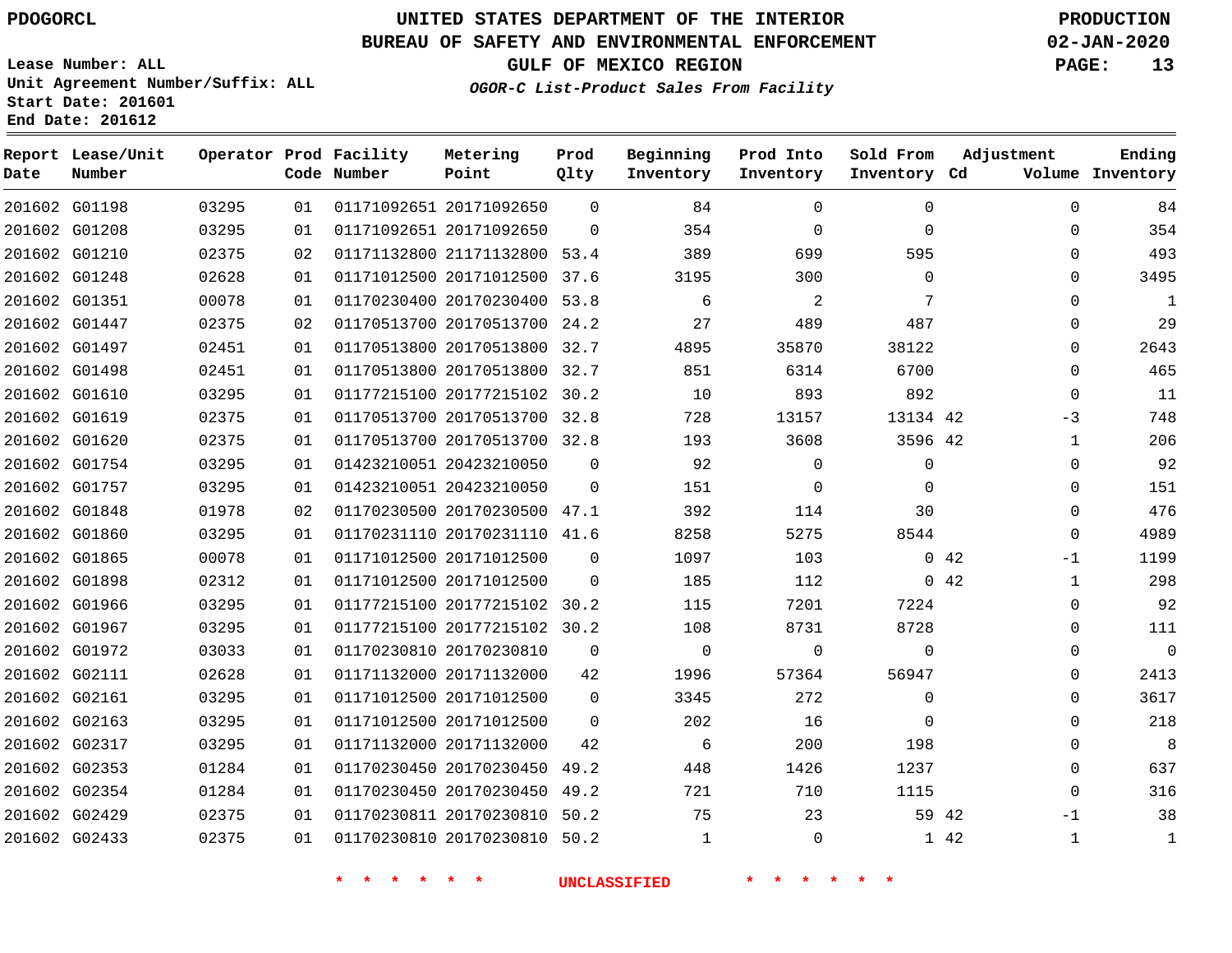#### **BUREAU OF SAFETY AND ENVIRONMENTAL ENFORCEMENT 02-JAN-2020**

**Lease Number: ALL Unit Agreement Number/Suffix: ALL Start Date: 201601 End Date: 201612**

**GULF OF MEXICO REGION PAGE: 14**

**OGOR-C List-Product Sales From Facility**

| Date | Report Lease/Unit<br>Number |       |    | Operator Prod Facility<br>Code Number | Metering<br>Point            | Prod<br>Qlty | Beginning<br>Inventory | Prod Into<br>Inventory | Sold From<br>Inventory Cd | Adjustment            | Ending<br>Volume Inventory |
|------|-----------------------------|-------|----|---------------------------------------|------------------------------|--------------|------------------------|------------------------|---------------------------|-----------------------|----------------------------|
|      | 201602 G02601               | 02628 | 02 |                                       | 01171092651 20171092650 50.9 |              | 484                    | $\Omega$               | $\Omega$                  | $\Omega$              | 484                        |
|      | 201602 G02613               | 02628 | 01 |                                       | 01171132000 20171132000 45.1 |              | $\Omega$               | $\Omega$               | $\Omega$                  | $\Omega$              | $\mathbf 0$                |
|      | 201602 G02665               | 02451 | 01 |                                       | 01423210051 20423210050      | $\Omega$     | 219                    | $\Omega$               | $\Omega$                  | $\Omega$              | 219                        |
|      | 201602 G02705               | 02628 | 02 |                                       | 01170230810 20170230810 50.2 |              | 15155                  | 5166                   | 12357                     | $\Omega$              | 7964                       |
|      | 201602 G02825               | 03295 | 01 |                                       | 01170230810 20170230810 50.3 |              | 78                     | 25                     | 67                        | $\Omega$              | 36                         |
|      | 201602 G02826               | 03295 | 01 |                                       | 01170230810 20170230810      | 50.3         | 157                    | 71                     | 134                       | $\Omega$              | 94                         |
|      |                             |       | 01 |                                       | 01170231110 20170231110 41.6 |              | 1390                   | 884                    | 1439                      | $\Omega$              | 835                        |
|      |                             |       |    |                                       |                              |              | 1547                   | 955                    | 1573                      | 0                     | 929                        |
|      | 201602 G02895               | 02579 | 02 |                                       | 01171092651 20171092650 57.1 |              | 1                      | $\Omega$               | $\Omega$                  | 28<br>$-1$            | $\Omega$                   |
|      |                             | 02628 | 02 |                                       | 01171092651 20171092650 50.9 |              | 29                     | <sup>0</sup>           | $\Omega$                  | $\Omega$              | 29                         |
|      |                             |       |    |                                       |                              |              | 30                     | 0                      | 0                         | -1                    | 29                         |
|      | 201602 G02917               | 03247 | 01 |                                       | 01171092930 20171092930 33.6 |              | 57                     | 351                    | 355                       | $\Omega$              | 53                         |
|      | 201602 G03061               | 03026 | 01 |                                       | 01423210051 20423210050      | $\Omega$     | 813                    | $\Omega$               | $\Omega$                  | $\Omega$              | 813                        |
|      | 201602 G03145               | 02375 | 02 |                                       | 01171132800 21171132800 53.4 |              | 69                     | 98                     |                           | 92 42<br>$\mathbf{1}$ | 76                         |
|      | 201602 G03331               | 02628 | 01 |                                       | 01171132800 20171132000      | 42           | 101                    | 2805                   | 2788                      | $\Omega$              | 118                        |
|      | 201602 G03414               | 03295 | 01 |                                       | 01170753510 20170753510 51.1 |              | 827                    | 196                    | 169                       | $\Omega$              | 854                        |
|      | 201602 G03593               | 03295 | 01 |                                       | 01171012500 20171012500      | $\Omega$     | 17                     | $\mathbf{1}$           | $\Omega$                  | $\Omega$              | 18                         |
|      | 201602 G03793               | 03295 | 01 |                                       | 01171012500 20171012500      | $\Omega$     | 41                     | 5                      | $\Omega$                  | $\Omega$              | 46                         |
|      | 201602 G03958               | 03295 | 01 |                                       | 01170230510 20170230510      | 48.7         | 2734                   | 5                      | 76                        | $\Omega$              | 2663                       |
|      | 201602 G04081               | 03295 | 01 |                                       | 01170230450 20170230810 50.2 |              | 1828                   | 568                    | 1457                      | $\Omega$              | 939                        |
|      | 201602 G04087               | 02899 | 01 |                                       | 01177008150 01177008150      | 32.6         | 7910                   | 1305                   | 7990 42                   | $\mathbf{1}$          | 1226                       |
|      | 201602 G04232               | 00730 | 01 |                                       | 01171012500 20171012500 37.6 |              | 4642                   | 396                    | $\Omega$                  | $\Omega$              | 5038                       |
|      |                             | 03295 | 01 |                                       | 01171012500 20171012500      | $\Omega$     | 203<br>                | 16                     |                           | $\Omega$<br>          | 219                        |
|      |                             |       |    |                                       |                              |              | 4845                   | 412                    | 0                         | 0                     | 5257                       |
|      | 201602 G04421               | 03295 | 01 |                                       | 01171131600 20171131600      | 42           | 844                    | 334                    | 204                       | $\Omega$              | 974                        |
|      | 201602 G04433               | 02312 | 01 |                                       | 01177082950 20177082956 26.6 |              | 1                      | 27                     | 27                        | $\Omega$              | $\mathbf{1}$               |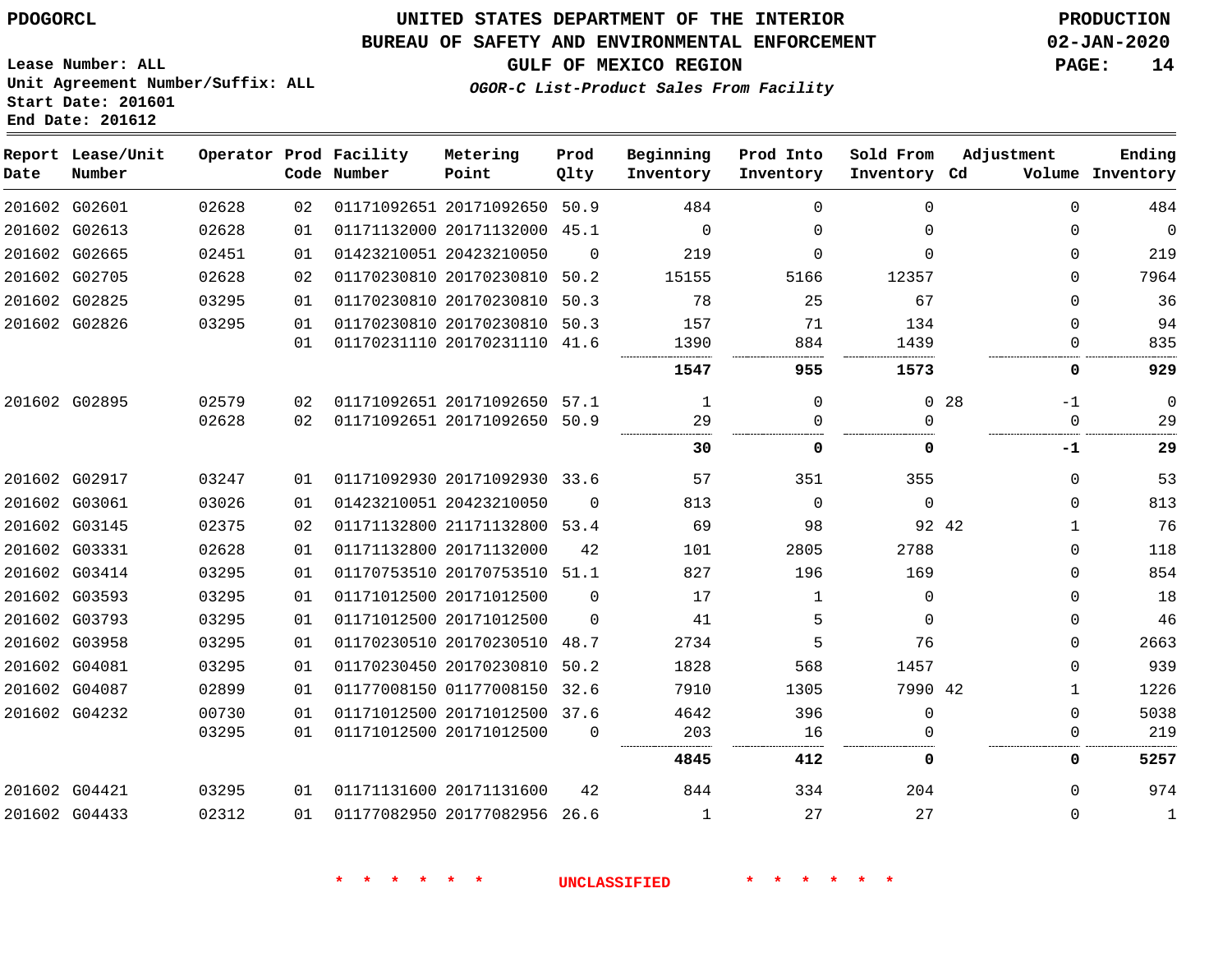#### **BUREAU OF SAFETY AND ENVIRONMENTAL ENFORCEMENT 02-JAN-2020**

**GULF OF MEXICO REGION PAGE: 15**

**Lease Number: ALL Unit Agreement Number/Suffix: ALL Start Date: 201601 End Date: 201612**

**OGOR-C List-Product Sales From Facility**

| Date          | Report Lease/Unit<br>Number |       |    | Operator Prod Facility<br>Code Number | Metering<br>Point            | Prod<br>Qlty | Beginning<br>Inventory | Prod Into<br>Inventory | Sold From<br>Inventory Cd | Adjustment   | Ending<br>Volume Inventory |
|---------------|-----------------------------|-------|----|---------------------------------------|------------------------------|--------------|------------------------|------------------------|---------------------------|--------------|----------------------------|
|               | 201602 G04800               | 02970 | 02 |                                       | 01177062608 2017706260A      | 38           | 4                      | 713                    | 713                       | $\mathbf 0$  | 4                          |
|               |                             | 03026 | 02 |                                       | 01171132800 21171132800 47.5 |              | 27                     | 40                     | 37                        | $\Omega$     | 30                         |
|               |                             |       |    |                                       |                              |              | 31                     | 753                    | 750                       | 0            | 34                         |
|               | 201602 G04809               | 02312 | 01 |                                       | 01177082950 20177082956 26.6 |              | 337                    | 13967                  | 13958                     | $\mathbf 0$  | 346                        |
| 201602 G04818 |                             | 03295 | 01 |                                       | 01170230500 20170230500      | 47.1         | 75                     | 5                      | 6                         | $\Omega$     | 74                         |
|               | 201602 G05006               | 01284 | 02 |                                       | 01423210051 20170230510 48.7 |              | 2                      | 0                      | $\Omega$                  | $\Omega$     | $\overline{a}$             |
|               | 201602 G05431               | 02970 | 02 |                                       | 01177062608 2017706260A      | 38           | 62                     | 11074                  | 11080                     | 0            | 56                         |
|               | 201602 G05504               | 02970 | 02 |                                       | 01171132800 21171132800 53.4 |              | 2257                   | 3194                   | 2981                      | $\Omega$     | 2470                       |
|               |                             | 03295 | 01 |                                       | 01171132800 21171132800      | 53.4         | 566                    | 703                    | 694                       | 0            | 575                        |
|               |                             |       |    |                                       |                              |              | 2823                   | 3897                   | 3675                      | 0            | 3045                       |
|               | 201602 G05505               | 00078 | 01 |                                       | 01171012400 20171012400 56.6 |              | 720                    | 253                    | 426                       | $\mathbf 0$  | 547                        |
|               |                             |       | 01 |                                       | 01171132800 21171132800 53.4 |              | 0                      | 11                     | 6                         | 0            | 5                          |
|               |                             |       |    |                                       |                              |              | 720                    | 264                    | 432                       | 0            | 552                        |
|               | 201602 G05602               | 03247 | 01 |                                       | 01171012500 20171012500      | 0            | 187                    | 41                     | $\Omega$                  | $\mathbf 0$  | 228                        |
|               | 201602 G05612               | 03295 | 01 |                                       | 01171012500 20171012500      | $\Omega$     | 1470                   | 126                    | $\Omega$                  | $\mathbf 0$  | 1596                       |
|               | 201602 G06069               | 03295 | 01 |                                       | 01423210051 20423210050      | $\Omega$     | 39                     | $\Omega$               | $\Omega$                  | $\Omega$     | 39                         |
|               | 201602 G06168               | 02801 | 02 |                                       | 01170230450 20170230450      | 49.2         | 52                     | $\Omega$               | 52                        | $\mathbf 0$  | $\mathbf 0$                |
|               | 201602 G06668               | 02375 | 01 |                                       | 01171132000 20171132000      | 42           | 284                    | 19119                  | 18597                     | $\mathbf 0$  | 806                        |
|               | 201602 G07736               | 02628 | 01 |                                       | 01171132800 20171132000      | 42           | 18                     | 263                    | 268                       | $\mathbf 0$  | 13                         |
|               | 201602 G07760               | 01284 | 01 |                                       | 01177122950 20177122950      | 30.6         | 78                     | 6151                   | 6154                      | $\mathbf 0$  | 75                         |
|               | 201602 G07917               | 03247 | 01 |                                       | 01170573602 20170573602      | 33           | 36142                  | 17508                  | 24784                     | $\mathbf 0$  | 28866                      |
|               | 201602 G09631               | 01284 | 01 |                                       | 01177122950 20177122950      | 30.6         | 5                      | 727                    | 722                       | $\mathbf 0$  | 10                         |
|               | 201602 G10794               | 03295 | 01 |                                       | 01177122950 20177122950      | 30.5         | 38                     | 2439                   | 2447                      | $\mathbf 0$  | 30                         |
|               | 201602 G10910               | 03026 | 01 |                                       | 01177245110 2017724511G 44.8 |              | $\Omega$               | 6514                   | 6514                      | $\mathbf 0$  | $\mathbf 0$                |
|               | 201602 G11870               | 02375 | 01 |                                       | 01171132000 20171132000      | 42           | 84                     | 2640                   | 2612 42                   | $-1$         | 111                        |
|               | 201602 G11984               | 02801 | 02 |                                       | 01171092651 20171092650      | $\Omega$     | 81                     | $\Omega$               | $\Omega$                  | $\mathbf 0$  | 81                         |
|               | 201602 G12355               | 03209 | 01 |                                       | 01171012300 20171012300 36.7 |              | 12126                  | 24873                  | 25136 42                  | $\mathbf{1}$ | 11864                      |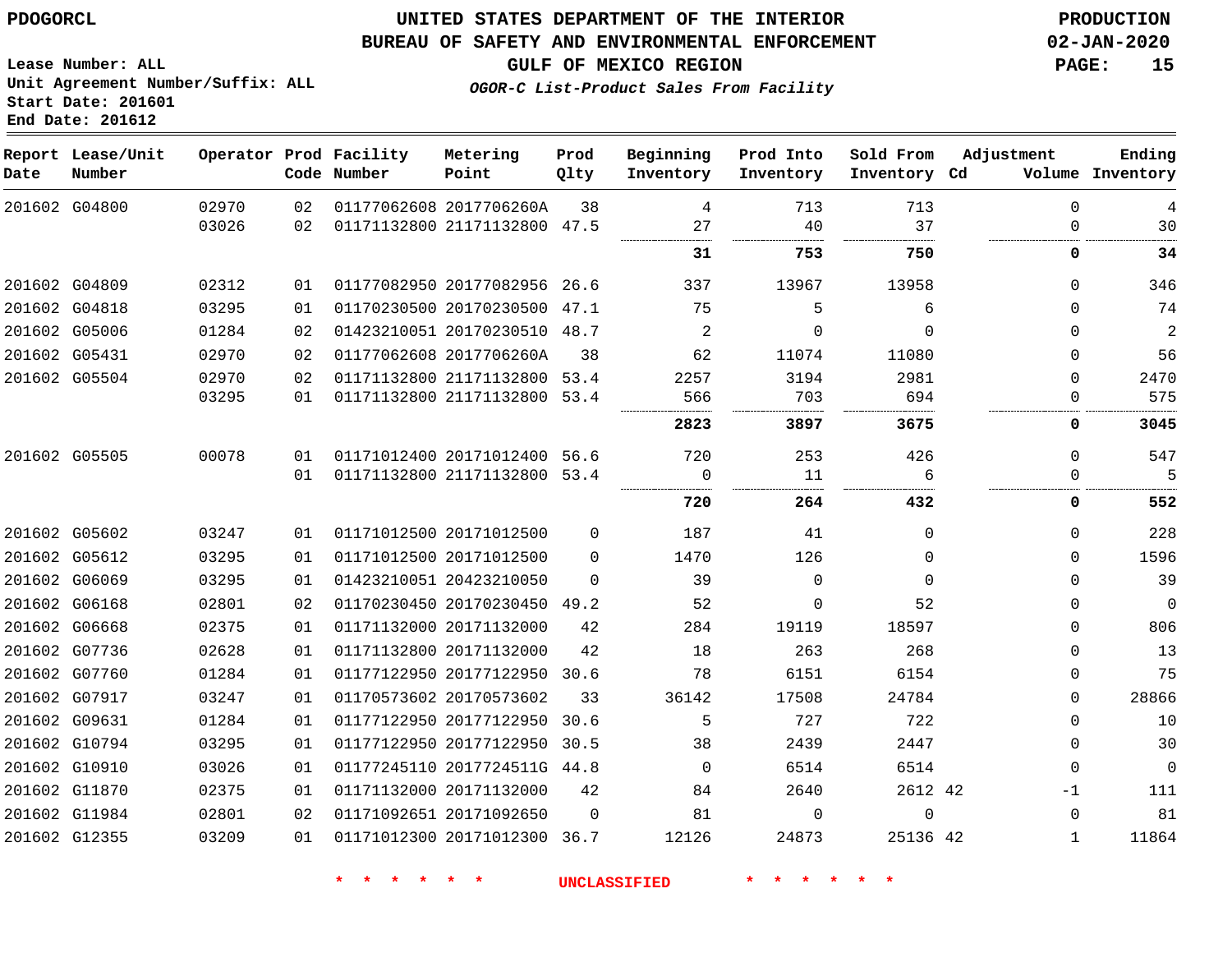G12358

**Date**

**Report Lease/Unit**

**Number**

 G21534 G21592

### **UNITED STATES DEPARTMENT OF THE INTERIOR PDOGORCL PRODUCTION**

#### **BUREAU OF SAFETY AND ENVIRONMENTAL ENFORCEMENT 02-JAN-2020**

**Lease Number: ALL Unit Agreement Number/Suffix: ALL Start Date: 201601 End Date: 201612**

**Operator Prod Facility**

**Code Number**

20171012300 36.7

**Metering Point**

    **GULF OF MEXICO REGION PAGE: 16**

**Prod Qlty**

**Inventory Cd Volume**

**Adjustment**

 

**Ending**

  $\Omega$ 

  $\Omega$ 

**OGOR-C List-Product Sales From Facility**

**Beginning Inventory**

**Sold From Inventory**

**Prod Into Inventory**

|               | 201602 G12802 | 02628 | 01 | 01170230811 20170230811 42.6 |          | 174      | 53       | 200      | 0        | 27          |
|---------------|---------------|-------|----|------------------------------|----------|----------|----------|----------|----------|-------------|
|               | 201602 G13563 | 03033 | 01 | 01170230811 20170230811 42.6 |          | 0        | 3687     | 1979     | 0        | 1708        |
|               | 201602 G13938 | 01284 | 01 | 01171012500 20171012500 36.7 |          | 3295     | 228      | 0        | $\Omega$ | 3523        |
|               | 201602 G14342 | 02628 | 01 | 01170230811 20170230811 42.6 |          | 796      | 71       | 835      | $\Omega$ | 32          |
|               | 201602 G14493 | 03247 | 01 | 01171092930 20171092930 33.6 |          | 15       | 94       | 95       | 0        | 14          |
|               | 201602 G14535 | 02628 | 01 | 01171012500 20171012500 37.6 |          | 2587     | 221      | 0        | 0        | 2808        |
|               | 201602 G14864 | 02871 | 02 | 01170230450 20170230450 49.2 |          | 2245     | 3371     | 4113     | $\Omega$ | 1503        |
|               | 201602 G15050 | 03295 | 01 | 01170231110 20170231110 41.6 |          | 4669     | 3015     | 4832     | $\Omega$ | 2852        |
|               | 201602 G15239 | 02375 | 02 | 01171012500 20171012500      | $\Omega$ | 141      | 34       | $\Omega$ | $\Omega$ | 175         |
|               | 201602 G15263 | 03295 | 01 | 01171132000 20171132000      | 42       | 28       | 901      | 891      | $\Omega$ | 38          |
|               | 201602 G15277 | 03295 | 01 | 01171012400 20171012400 56.5 |          | 9138     | 3175     | 5392     | $\Omega$ | 6921        |
|               | 201602 G15312 | 03295 | 01 | 01171092651 20171092650      | $\Omega$ | 2411     | 0        | 0        | $\Omega$ | 2411        |
|               | 201602 G16325 | 03295 | 01 | 01171012400 20171012400 56.6 |          | 470      | 219      | 211      | $\Omega$ | 478         |
|               | 201602 G16515 | 03026 | 01 | 01177245110 2017724511G 44.8 |          | 0        | 17444    | 17444    | $\Omega$ | $\mathbf 0$ |
|               | 201602 G17754 | 02375 | 02 | 01170230510 20170230510 48.7 |          | 2276     | 5        | 63       | $\Omega$ | 2218        |
|               | 201602 G17858 | 03295 | 01 | 01170530900 20170530900 51.2 |          | 688      |          | 18       | 0        | 671         |
|               | 201602 G17912 | 02970 | 02 | 01177062608 2017706260A      | 38       | 23       | 6038     | 6031     | $\Omega$ | 30          |
| 201602 G17921 |               | 03026 | 01 | 01171012500 20177062959 25.3 |          | 0        | 31149    | 31149    | 0        | $\mathbf 0$ |
|               | 201602 G18043 | 03059 | 01 | 01171012500 20171012500 37.6 |          | 763      | $\Omega$ | 0        | $\Omega$ | 763         |
|               | 201602 G19030 | 02806 | 01 | 01423210051 20423210050 60.6 |          | 75       | $\Omega$ | $\Omega$ | 0        | 75          |
|               | 201602 G19839 | 02777 | 01 | 01170753510 20170753510 54.6 |          | $\Omega$ | $\Omega$ | 0        | 0        | $\Omega$    |
|               | 201602 G20605 | 02477 | 01 | 01423550141 20423550140 27.5 |          | 561      | 3807     | 3735 42  |          | 634         |
|               | 201602 G20660 | 03295 | 01 | 01170230450 20170230450 49.2 |          | 149      | 214      | 268      | $\Omega$ | 95          |
|               | 201602 G21096 | 03295 | 01 | 01170230811 20170230811 42.6 |          | 75       | 153      | 157      | $\Omega$ | 71          |
|               | 201602 G21532 | 03217 | 01 | 01170230811 20170230811 42.6 |          | 622      | 2670     | 2055     | $\Omega$ | 1237        |

20170230811 42.6

20171132000

  $\Omega$ 

  42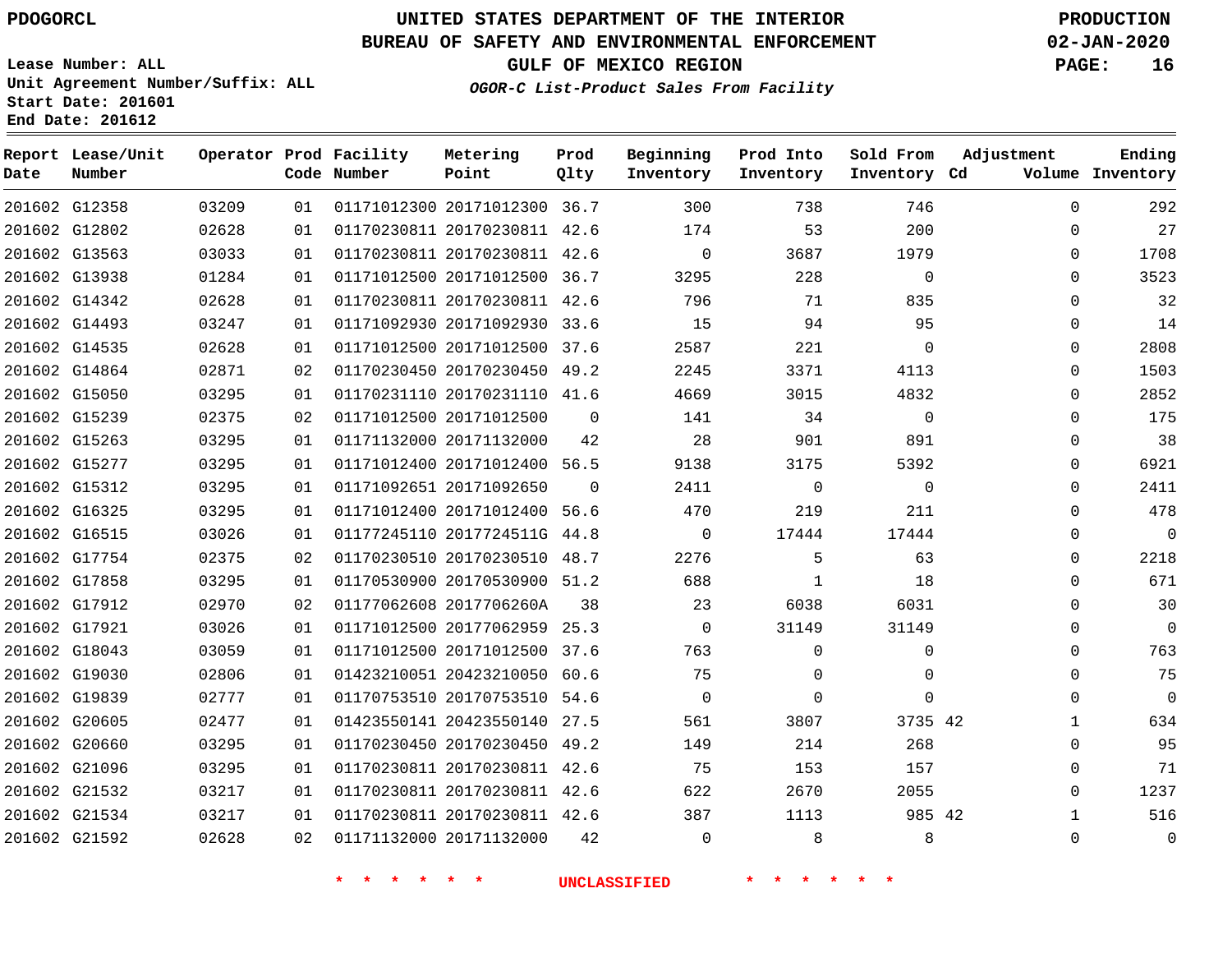G21655 G22501 G22505 G22510 G22513 G22605 G22621 G22840 G23730 G23735 G23736 G23956 G24730 G24766 G24767 G24870 G24878 G24883 G24898 G24924 G24926 G24990 G25008 G25524 G25561 G25606 G25937 G26001

**Date**

**Report Lease/Unit**

**Number**

### **UNITED STATES DEPARTMENT OF THE INTERIOR PDOGORCL PRODUCTION**

**Prod Qlty**

 $\Omega$ 

#### **BUREAU OF SAFETY AND ENVIRONMENTAL ENFORCEMENT 02-JAN-2020**

**Lease Number: ALL Unit Agreement Number/Suffix: ALL Start Date: 201601 End Date: 201612**

**Operator Prod Facility**

**Code Number**

21171132800

21171132800

 20170230400 53.9 20170230811 42.6 20170230810 50.1 20170230500 42.9

**Metering Point**

 21171132800 48.2 20608103650 32.6

**OGOR-C List-Product Sales From Facility**

**Prod Into Inventory**

**Beginning Inventory**

**GULF OF MEXICO REGION PAGE: 17**

**Inventory Cd Volume**

**Adjustment**

 $\Omega$  $\Omega$ -1  $\Omega$  $\Omega$  $\Omega$  $\Omega$  $\Omega$  $\Omega$  $\Omega$  $\Omega$   $\Omega$  $\Omega$  $\Omega$  $\overline{0}$  $-1$  $\Omega$   $\Omega$   $\Omega$  $\Omega$   $\Omega$   $\Omega$  $\Omega$ 

**Ending**

42

 

**Sold From Inventory**

42

42

42

 $\Omega$ 

| 03217 | 01 | 01170230810 20170230811      | 42.6 | 100      | 224      |  |
|-------|----|------------------------------|------|----------|----------|--|
| 03295 | 01 | 01170230810 20170230810      | 50.2 | 303      | 102      |  |
| 00730 | 01 | 01170230810 20170230810 50.2 |      | 424      | 250      |  |
| 03217 | 01 | 01170753510 20170753510 51.1 |      | 64       | $\Omega$ |  |
| 03295 | 01 | 01170230500 20170230500      | 47   | 315      | $\Omega$ |  |
| 02628 | 02 | 01170230811 20170230811      | 42.6 | 17       | 34       |  |
| 02628 | 02 | 01170530900 20170230811      | 42.6 | 28       | 15       |  |
| 02970 | 02 | 01177062608 2017706260A      | 38   | 5        | 813      |  |
| 02628 | 02 | 01171092651 20171092650 57.6 |      | 4        | $\Omega$ |  |
| 02628 | 02 | 01171092651 20171092650 50.9 |      | 155      | $\Omega$ |  |
| 02807 | 01 | 01171012300 20171012300 36.7 |      | 1370     | 3764     |  |
| 03247 | 01 | 01171132800 21171132800      | 51.3 | 629      | 915      |  |
| 03247 | 01 | 01171132800 21171132800 53.1 |      | 39       | $\Omega$ |  |
| 01284 | 01 | 01608103650 20608103650 32.6 |      | 110      | 7235     |  |
| 02777 | 01 | 01170753510 20170753510      | 54.6 | $\Omega$ | $\Omega$ |  |
| 03295 | 01 | 01170230450 20170230450      | 49.2 | 325      | 291      |  |
| 02375 | 01 | 01170230450 20170230450      | 49.2 | $\Omega$ | 52       |  |
| 02375 | 01 | 01170230810 20170230810 50.2 |      | 174      | 56       |  |
| 02222 | 02 | 01170230810 20170230810 50.2 |      | 483      | 166      |  |
| 02628 | 01 | 01171132800 21171132800 53.4 |      | 13       | 31       |  |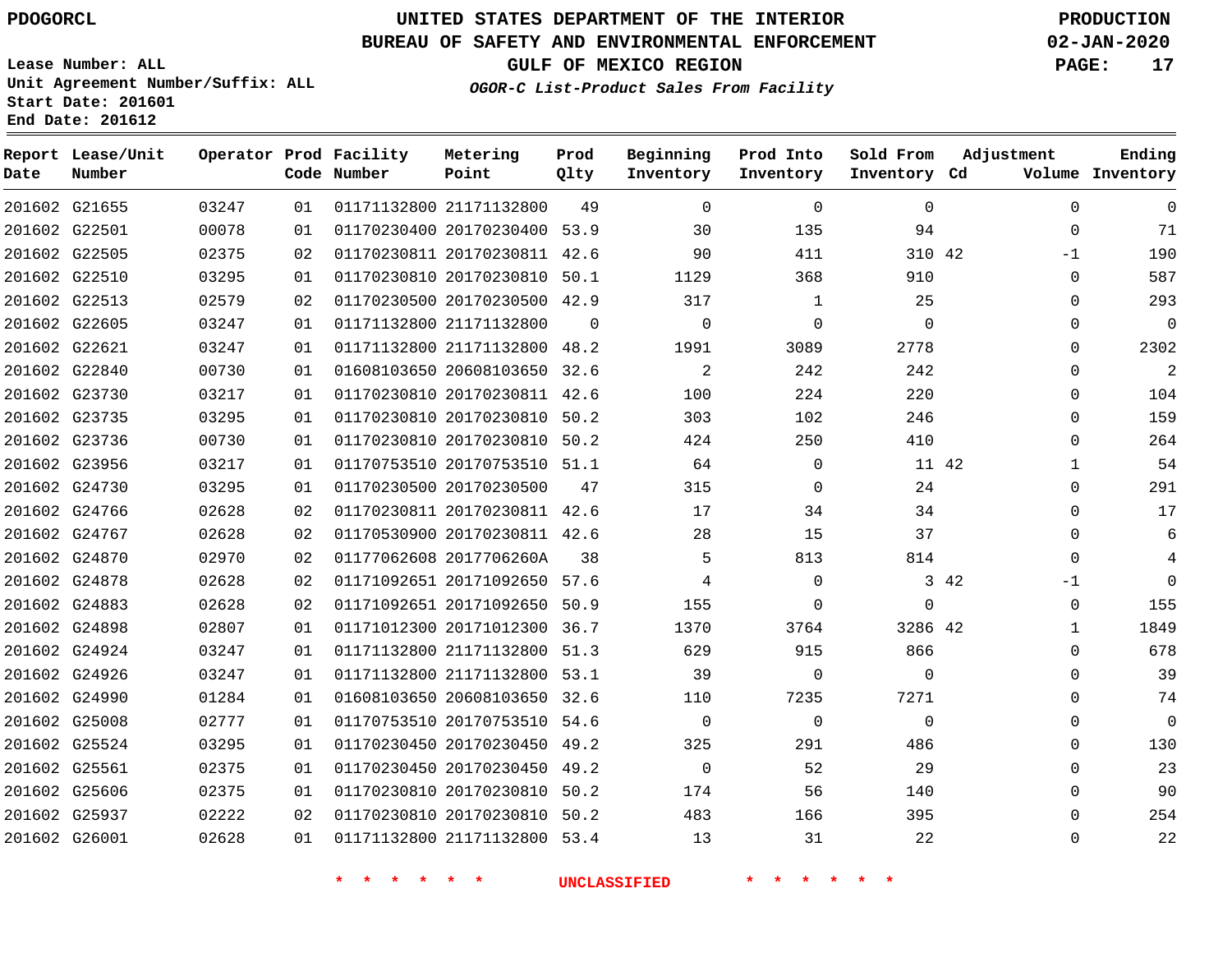#### **BUREAU OF SAFETY AND ENVIRONMENTAL ENFORCEMENT 02-JAN-2020**

**Lease Number: ALL Unit Agreement Number/Suffix: ALL Start Date: 201601 End Date: 201612**

**OGOR-C List-Product Sales From Facility**

**GULF OF MEXICO REGION PAGE: 18**

| Date   | Report Lease/Unit<br>Number |       |    | Operator Prod Facility<br>Code Number | Metering<br>Point            | Prod<br>Qlty | Beginning<br>Inventory | Prod Into<br>Inventory | Sold From<br>Inventory Cd | Adjustment                 | Ending<br>Volume Inventory |
|--------|-----------------------------|-------|----|---------------------------------------|------------------------------|--------------|------------------------|------------------------|---------------------------|----------------------------|----------------------------|
|        | 201602 G26032               | 03059 | 02 |                                       | 01171012300 20171012300      | 36.7         | 8                      | 6                      | 3                         | $\Omega$                   | 11                         |
|        | 201602 G26074               | 01284 | 01 |                                       | 01177122950 20177122950      | 30.6         | 5                      | 803                    | 798                       | $\mathbf{0}$               | 10                         |
|        | 201602 G26655               | 03165 | 01 |                                       | 01170230811 20170230811      | 42.6         | 927                    | 3142                   |                           | 0 <sub>09</sub><br>$-2614$ | 1455                       |
|        | 201602 G27030               | 02477 | 02 |                                       | 01170530900 20170530900 51.2 |              | 463                    | $\mathbf 0$            | 11                        | $\mathbf 0$                | 452                        |
|        | 201602 G27070               | 03295 | 01 |                                       | 01171132800 21171132800      | 53.4         | 4473                   | 6903                   | 6222                      | 0                          | 5154                       |
|        | 201602 G27083               | 02477 | 01 |                                       | 01171092651 20171092650      | 50.9         | 297                    | $\Omega$               | $\mathbf 0$               | 0                          | 297                        |
|        | 201602 G27169               | 01284 | 01 |                                       | 01171012500 20171012500      | 36.7         | 2709                   | 198                    | $\mathbf 0$               | 0                          | 2907                       |
|        | 201602 G27173               | 03295 | 01 |                                       | 01170513800 20170513800 32.7 |              | 12                     | 643                    | 608                       | $\mathbf{0}$               | 47                         |
|        | 201602 G27509               | 02970 | 02 |                                       | 01170230450 20170230450 49.2 |              | 846                    | 3144                   | 2588                      | 0                          | 1402                       |
|        | 201602 G27851               | 02628 | 02 |                                       | 01171132000 20171132000      | 42           | $\overline{a}$         | 24                     | 24                        | 0                          | $\mathbf{2}$               |
|        | 201602 G27949               | 02871 | 01 |                                       | 01171012500 20171012500      | 37.6         | 1                      | $\mathbf 0$            | $\mathbf{1}$              | 0                          | $\Omega$                   |
|        | 201602 G27988               | 00730 | 01 |                                       | 01608103650 20608103650 32.6 |              | 111                    | 10157                  | 10164 42                  | $-1$                       | 103                        |
|        | 201602 G30654               | 02777 | 02 |                                       | 01170230810 20170230810 41.6 |              | 132                    | 39                     | 104                       | $\mathbf 0$                | 67                         |
|        | 201602 G31003               | 02579 | 02 |                                       | 01423210051 20423210050 58.3 |              | 18                     | $\Omega$               | $\Omega$                  | $\mathbf 0$                | 18                         |
|        | 201602 G31369               | 02628 | 01 |                                       | 01171012300 20171012300      | 36.7         | 4426                   | 7224                   | 8103                      | $\Omega$                   | 3547                       |
|        | 201602 G32113               | 02477 | 01 |                                       | 01170230811 20170230811 42.6 |              | 1961                   | 5514                   | 4921                      | $\Omega$                   | 2554                       |
|        | 201602 G32197               | 01284 | 02 |                                       | 01171012500 20171012500      | 37.6         | 462                    | 21                     | $\Omega$                  | $\Omega$                   | 483                        |
|        | 201602 G32231               | 01284 | 01 |                                       | 01171012500 20171012500 36.7 |              | 312                    | 23                     | $\Omega$                  | $\Omega$                   | 335                        |
|        | 201602 G32267               | 03295 | 01 |                                       | 01177298272 01177298272      | $\Omega$     | 9                      | $\Omega$               | $\Omega$                  | $\mathbf 0$                | 9                          |
|        | 201602 G32268               | 03295 | 01 |                                       | 01177298272 01177298272      | $\Omega$     | 81                     | 16                     | $\Omega$                  | $\Omega$                   | 97                         |
|        | 201602 G32744               | 01284 | 02 |                                       | 01423210051 20170230510      | 48.7         | 344                    | $\Omega$               | 10                        | 0                          | 334                        |
|        | 201602 G33088               | 03026 | 01 |                                       | 01171012500 20177062959      | 25.3         | $\Omega$               | 7                      | 7                         | $\mathbf 0$                | $\Omega$                   |
|        | 201602 G33407               | 02967 | 02 |                                       | 01170230810 20170230810 41.6 |              | $\Omega$               | $\Omega$               | $\Omega$                  | 0                          | $\Omega$                   |
|        | 201602 G33596               | 02503 | 02 |                                       | 01171132000 20171132000      | 42           | 96                     | 3098                   | 3064                      | $\Omega$                   | 130                        |
|        | 201602 G33636               | 02628 | 01 |                                       | 01171132000 20171132000      | 42           | 3359                   | 58392                  | 59290                     | $\Omega$                   | 2461                       |
|        | 201602 G34025               | 02970 | 02 |                                       | 01422450350 20170230810      | 50.2         | 203                    | 45                     | 151                       | $\Omega$                   | 97                         |
|        | 201602 G34671               | 02579 | 02 |                                       | 01423210051 20423210050 58.3 |              | 104                    | $\Omega$               | $\Omega$                  | $\Omega$                   | 104                        |
| 201603 | 00016                       | 02375 | 01 |                                       | 01170513700 20170513700 23.1 |              | 1025                   | 15861                  | 15988                     | $\Omega$                   | 898                        |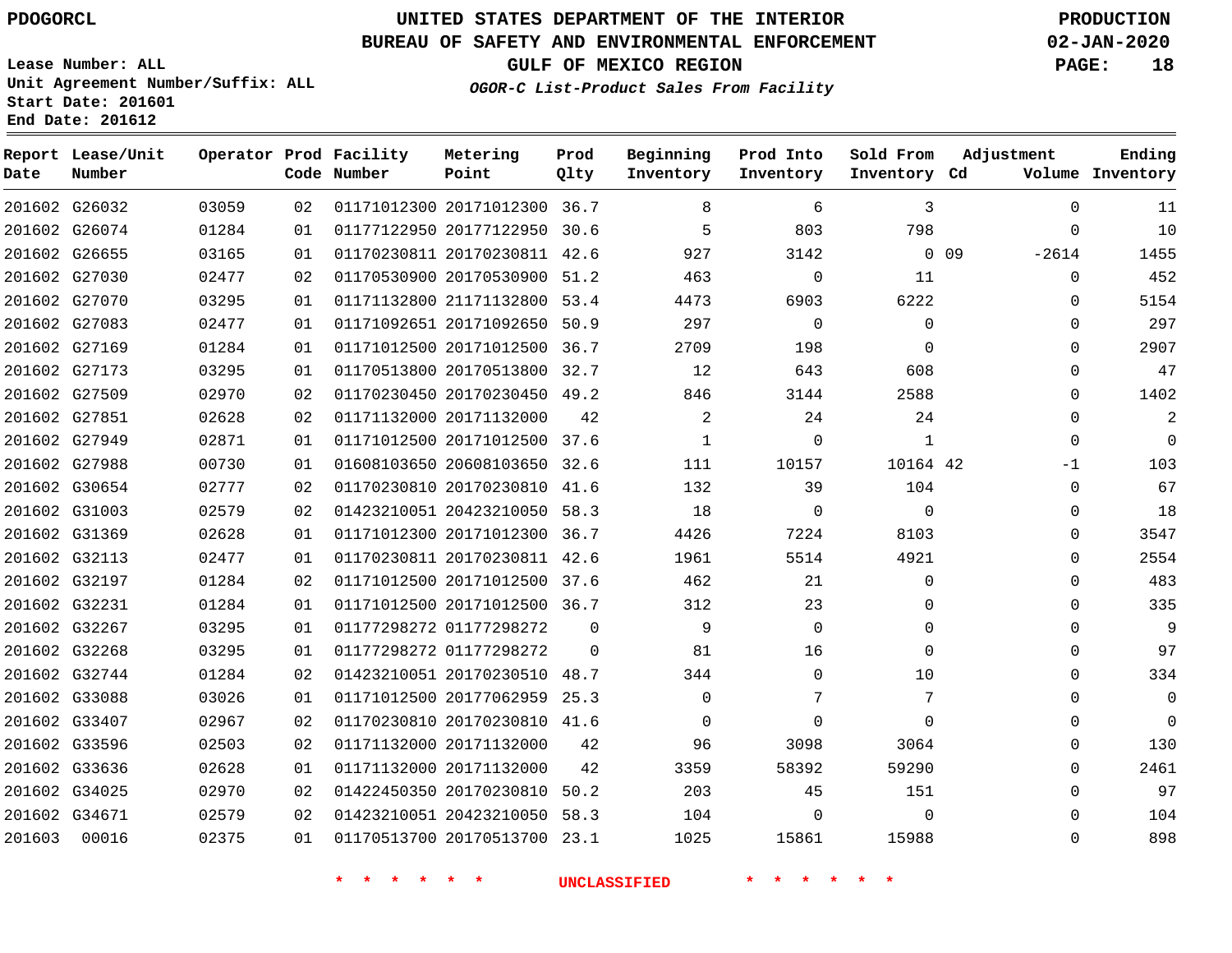### **UNITED STATES DEPARTMENT OF THE INTERIOR PDOGORCL PRODUCTION**

#### **BUREAU OF SAFETY AND ENVIRONMENTAL ENFORCEMENT 02-JAN-2020**

**Lease Number: ALL Unit Agreement Number/Suffix: ALL Start Date: 201601**

**OGOR-C List-Product Sales From Facility**

**GULF OF MEXICO REGION PAGE: 19**

**End Date: 201612**

| Date   | Report Lease/Unit<br>Number |       |    | Operator Prod Facility<br>Code Number | Metering<br>Point            | Prod<br>Qlty   | Beginning<br>Inventory | Prod Into<br>Inventory | Sold From<br>Inventory Cd | Adjustment   | Ending<br>Volume Inventory |
|--------|-----------------------------|-------|----|---------------------------------------|------------------------------|----------------|------------------------|------------------------|---------------------------|--------------|----------------------------|
| 201603 | 00026                       | 02375 | 01 |                                       | 01170513700 20170513700 23.1 |                | 2101                   | 26820                  | 27408 42                  | 3            | 1516                       |
| 201603 | 00032                       | 02375 | 01 |                                       | 01170513700 20170513700 30.9 |                | 55                     | 916                    | 922                       | $\Omega$     | 49                         |
| 201603 | 00049                       | 03295 | 01 |                                       | 01171012300 20171012300      | 36.8           | 8652                   | 15235                  | 11780                     | $\Omega$     | 12107                      |
| 201603 | 00050                       | 03295 | 01 |                                       | 01171012300 20171012300      | 36.8           | 1392                   | 3618                   | 2135                      | $\mathbf 0$  | 2875                       |
| 201603 | 00051                       | 03295 | 01 |                                       | 01171012300 20171012300      | 36.8           | 842                    | 3054                   | 1469                      | $\Omega$     | 2427                       |
| 201603 | 00052                       | 03295 | 01 |                                       | 01171012300 20171012300      | 36.8           | 1463                   | 2507                   | 1978                      | 0            | 1992                       |
| 201603 | 00079                       | 03247 | 01 |                                       | 01170230810 20170230810 44.1 |                | 114                    | 417                    | 418                       | $\mathbf 0$  | 113                        |
| 201603 | 00081                       | 03295 | 01 |                                       | 01170230450 20170230450 48.4 |                | 128                    | 357                    | 342                       | $\mathbf 0$  | 143                        |
| 201603 | 00196                       | 02375 | 01 |                                       | 01171012300 20171012300 36.8 |                | 7233                   | 15174                  | 10347                     | $\mathbf 0$  | 12060                      |
| 201603 | 00244                       | 03295 | 01 |                                       | 01170231290 01170231290 42.1 |                | 554                    | 4744                   | 4749                      | $\mathbf 0$  | 549                        |
| 201603 | 00247                       | 03295 | 01 |                                       | 01170231290 01170231290 42.1 |                | 199                    | 1825                   | 1814                      | $\mathbf 0$  | 210                        |
| 201603 | 00253                       | 02375 | 02 |                                       | 01170230810 20170230810      | 50             | 6                      | $\overline{0}$         | 6                         | $\mathbf 0$  | $\mathbf 0$                |
| 201603 | 00353                       | 03368 | 01 |                                       | 01170754800 20170754800 28.5 |                | 86                     | 345                    | 342                       | $\Omega$     | 89                         |
| 201603 | 00367                       | 02375 | 01 |                                       | 01170513700 20170513700 23.1 |                | 257                    | 4214                   | 4232 42                   | $-1$         | 238                        |
| 201603 | 00434                       | 01284 | 01 |                                       | 01177112605 2017711260Y 31.8 |                | $\Omega$               | $\mathbf 0$            | $\mathbf 0$               | $\Omega$     | $\mathbf{0}$               |
| 201603 | 00453                       | 01284 | 01 |                                       | 01177112605 2017711260Y 31.8 |                | $\mathsf{O}$           | 0                      | $\Omega$                  | $\mathbf 0$  | $\Omega$                   |
| 201603 | 00479                       | 03295 | 01 |                                       | 01171012500 20171012500 39.8 |                | 805                    | 375                    | 677                       | $\mathbf 0$  | 503                        |
| 201603 | 00541                       | 02222 | 01 |                                       | 01170530900 20170530900 50.8 |                | 3072                   | $\overline{0}$         | 164                       | $\mathbf 0$  | 2908                       |
| 201603 | 00560                       | 03288 | 01 |                                       | 01171132800 21171132800 52.5 |                | 328                    | 445                    | 402                       | $\mathbf{0}$ | 371                        |
| 201603 | 00577                       | 03059 | 01 |                                       | 01171012300 20171012300 36.8 |                | 11357                  | 21848                  | 15841                     | $\Omega$     | 17364                      |
| 201603 | 00593                       | 03209 | 01 |                                       | 01171012300 20171012300 36.8 |                | 792                    | 1240                   | 2032                      | $\mathbf 0$  | $\mathbf 0$                |
| 201603 | 00599                       | 02899 | 01 |                                       | 01170573602 20170573602 51.7 |                | 831                    | 901                    | 292 42                    | $-1$         | 1439                       |
| 201603 | 00605                       | 02899 | 01 |                                       | 01170573602 20170573602 51.9 |                | 575                    | 822                    | 202                       | $\mathbf 0$  | 1195                       |
| 201603 | 00680                       | 03217 | 01 |                                       | 01170230700 20170230700      | $\overline{0}$ | 1617                   | $\overline{0}$         | $\mathbf 0$               | $\mathbf 0$  | 1617                       |
| 201603 | 00693                       | 03368 | 01 |                                       | 01170754800 20170754800      | 28.5           | 93                     | 145                    | 201                       | $\mathbf 0$  | 37                         |
| 201603 | 00694                       | 03368 | 01 |                                       | 01170754800 20170754800      | 28.5           | 1913                   | 8545                   | 8249                      | $\mathbf 0$  | 2209                       |
| 201603 | 00697                       | 03368 | 01 |                                       | 01170754800 20170754800 28.5 |                | 409                    | 1662                   | 1641                      | $\mathbf{0}$ | 430                        |
| 201603 | 00758                       | 03295 | 01 |                                       | 01170230810 20170230810      | 50             | 448                    | 1088                   | 1242                      | $\Omega$     | 294                        |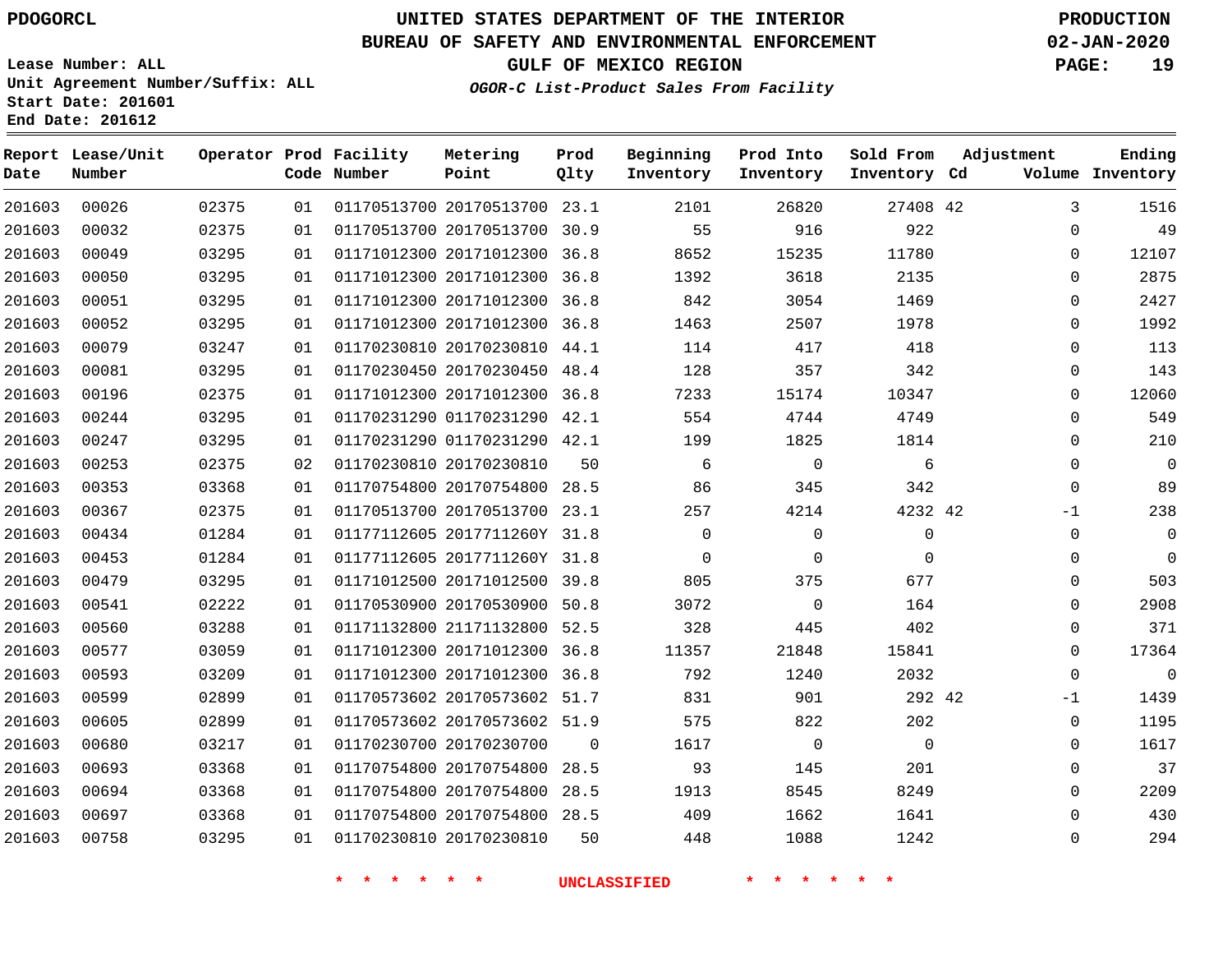**Report Lease/Unit**

**Number**

### **UNITED STATES DEPARTMENT OF THE INTERIOR PDOGORCL PRODUCTION**

**Prod Qlty**

**Metering Point**

#### **BUREAU OF SAFETY AND ENVIRONMENTAL ENFORCEMENT 02-JAN-2020**

**Lease Number: ALL Unit Agreement Number/Suffix: ALL Start Date: 201601 End Date: 201612**

**Operator Prod Facility**

**OGOR-C List-Product Sales From Facility**

**Beginning Inventory** **Prod Into Inventory** **Sold From Inventory**

**GULF OF MEXICO REGION PAGE: 20**

**Adjustment**

**Ending**

| Date   | Number            |       |    | Code Number                | Point                        | Qlty | Inventory           | Inventory    | Inventory Cd    |            |                | Volume Inventory |
|--------|-------------------|-------|----|----------------------------|------------------------------|------|---------------------|--------------|-----------------|------------|----------------|------------------|
| 201603 | 00775             | 02899 | 01 |                            | 01171131600 20171131600 40.5 |      | 240                 | 3547         | 3039            |            | $\mathbf 0$    | 748              |
| 201603 | 00796             | 02628 | 01 |                            | 01171012300 20171012300 36.8 |      | 1677                | 5442         | 2793            |            | $\Omega$       | 4326             |
| 201603 | 00839             | 02451 | 01 |                            | 01170513800 20170513800 32.3 |      | 556                 | 8357         | 7857            |            | $\mathbf 0$    | 1056             |
|        | 201603 754303001A | 00059 | 01 |                            | 01170230811 20170230811 45.3 |      | 6                   | 27           | 17 09           |            | $-7$           | 9                |
|        | 201603 754306012A | 01207 | 01 |                            | 01608128270 20608128270 25.2 |      | 85262               | 112182       |                 | $0\quad09$ | $-92738$       | 104706           |
|        | 201603 754306013A | 01207 | 01 |                            | 01608128270 20608128270 25.2 |      | 162858              | 169797       |                 | $0\quad09$ | $-147136$      | 185519           |
|        | 201603 754307005A | 00078 | 01 |                            | 01170573601 20170573601 28.1 |      | 179                 | 1254         | 1254            |            | $\mathbf 0$    | 179              |
|        | 201603 754307017A | 02970 | 02 |                            | 01171132800 20170230811 45.3 |      | 2520                | 3080         | 4537            |            | $\Omega$       | 1063             |
|        | 201603 754310009A | 00078 | 01 |                            | 01170573601 20170573601 28.1 |      | 129                 | 991          | 978             |            | $\mathbf 0$    | 142              |
|        | 201603 754315006A | 03368 | 01 |                            | 01170754800 20170754800 28.5 |      | 170                 | 682          | 675             |            | $\mathbf 0$    | 177              |
|        | 201603 7543880060 | 03295 | 01 |                            | 01170230450 20170230450 48.4 |      | 138                 | 554          | 470             |            | $\Omega$       | 222              |
|        | 201603 7543890080 | 02375 | 01 |                            | 01170513700 20170513700 31.4 |      | 104                 | 1826         | 1832            |            | 0              | 98               |
|        | 201603 7543930100 | 03026 | 02 |                            | 01170230450 20170230450 48.5 |      | 44                  | 156          | 137             |            | 0              | 63               |
|        | 201603 7543940080 | 03295 | 01 |                            | 01170230811 20170230811 45.2 |      | 60                  | 98           | 124             |            | $\Omega$       | 34               |
|        | 201603 754396015A | 01284 | 01 |                            | 01608103650 20608103650 34.4 |      | $\mathsf{O}$        | 3            | 3               |            | 0              | $\overline{0}$   |
|        | 201603 8910020210 | 02451 | 01 |                            | 01170513800 20170513800 32.3 |      | 6204                | 93274        | 87688           |            | 0              | 11790            |
|        | 201603 8910024540 | 02451 | 01 |                            | 01170513800 20170513800 32.3 |      | 5474                | 72694        | 68979           |            | $\Omega$       | 9189             |
|        | 201603 8910029320 | 02375 | 01 |                            | 01170513700 20170513700 30.9 |      | 3250                | 60075        | 60112 42        |            | 4              | 3217             |
|        | 201603 8910034440 | 02375 | 01 |                            | 01170513700 20170513700 20.8 |      | 3458                | 64683        | 64680 42        |            | $\overline{2}$ | 3463             |
|        | 201603 8910039150 | 00078 | 01 |                            | 01170573601 20170573601 28.1 |      | 2746                | 22273        | 21841 42        |            | 4              | 3182             |
|        | 201603 8910086400 | 02222 | 02 |                            | 01171012400 20171012400 57.3 |      | 161                 | 110          | 62              |            | $\mathbf 0$    | 209              |
|        | 201603 8910088130 | 00078 | 01 |                            | 01171012400 20171012400 57.3 |      | 3                   | $\mathsf{O}$ |                 | 2 42       | $\mathbf 1$    | $\overline{a}$   |
|        | 201603 8910089160 | 02375 | 01 |                            | 01170513700 20170513700 27.7 |      | 355                 | 6408         | 6420            |            | $\mathbf 0$    | 343              |
|        | 201603 891008927Y | 00078 | 01 |                            | 01170230400 20170230400 54.1 |      | 8                   | 29           | 21 42           |            | $-1$           | 15               |
|        | 201603 8910116580 | 02375 | 01 |                            | 01170513700 20170513700 27.9 |      | 243                 | 4372         | 4381            |            | 0              | 234              |
|        | 201603 8910116740 | 02375 | 01 |                            | 01170513700 20170513700 27.9 |      | 1258                | 21405        | 21514 42        |            | -3             | 1146             |
|        | 201603 8910116770 | 02375 | 01 |                            | 01170513700 20170513700 27.9 |      | 150                 | 2706         | 2712 42         |            | $\mathbf{1}$   | 145              |
|        | 201603 8910116790 | 02375 | 01 |                            | 01170513700 20170513700 27.7 |      | 960                 | 18270        | 18251           |            | 0              | 979              |
|        |                   |       |    | $\star$ $\star$<br>* * * * |                              |      | <b>UNCLASSIFIED</b> | *<br>* * *   | $\star$ $\star$ |            |                |                  |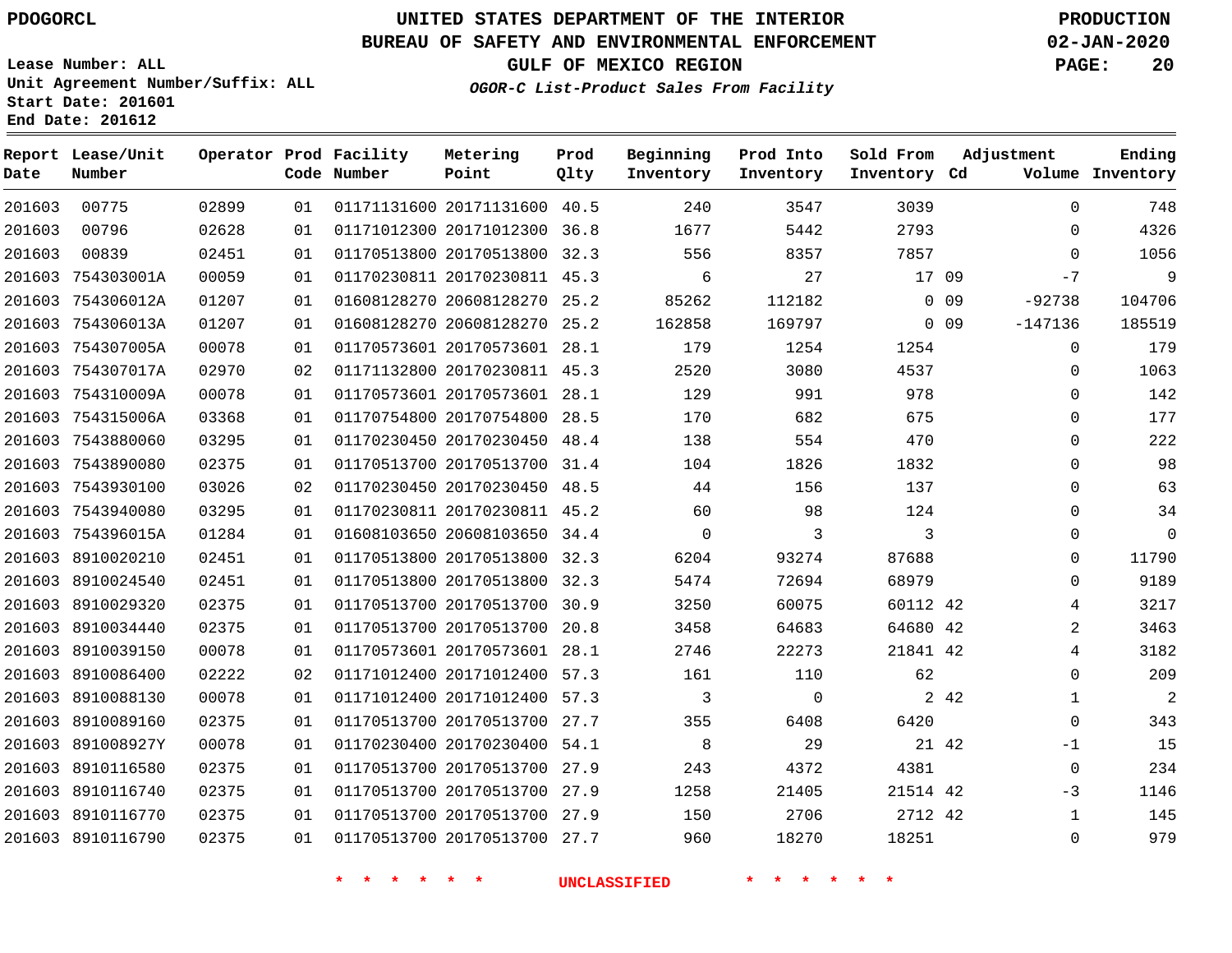### **UNITED STATES DEPARTMENT OF THE INTERIOR PDOGORCL PRODUCTION**

**Prod Qlty**

#### **BUREAU OF SAFETY AND ENVIRONMENTAL ENFORCEMENT 02-JAN-2020**

**Lease Number: ALL Unit Agreement Number/Suffix: ALL Start Date: 201601**

**Operator Prod Facility**

**Code Number**

**End Date: 201612**

**Report Lease/Unit**

**Number**

 G01210 G01220     **GULF OF MEXICO REGION PAGE: 21**

**Inventory Cd Volume**

**Adjustment**

**Ending**

**OGOR-C List-Product Sales From Facility**

**Beginning Inventory** **Prod Into Inventory** **Sold From Inventory**

| 201603 8910116800 | 02375 | 01 | 01170513700 20170513700 27.8 |    | 2865 | 48694       | 48951 42    | $-1$        | 2607         |
|-------------------|-------|----|------------------------------|----|------|-------------|-------------|-------------|--------------|
| 201603 891011687A | 03368 | 01 | 01170754800 20170754800 28.5 |    | 104  | 428         | 421         | $\mathbf 0$ | 111          |
| 201603 891011687C | 03368 | 01 | 01170754800 20170754800 28.5 |    | 309  | 1194        | 1194        | $\Omega$    | 309          |
| 201603 891011687D | 03368 | 01 | 01170754800 20170754800 28.5 |    | 303  | 1234        | 1217        | $\Omega$    | 320          |
| 201603 891011687E | 03368 | 01 | 01170754800 20170754800 28.5 |    | 37   | 173         | 165         | $\Omega$    | 45           |
| 201603 8910117330 | 03368 | 01 | 01170754800 20170754800 28.5 |    | 4    | 12          | 13          | $\Omega$    | 3            |
| 201603 8910123270 | 03295 | 01 | 01177215100 20177215102      | 30 | 53   | 4035        | 4036        | 0           | 52           |
| 201603 8910123320 | 03295 | 01 | 01177215100 20177215102      | 30 | 91   | 7328        | 7324        | $\Omega$    | 95           |
| 201603 8910123330 | 03295 | 01 | 01177215100 20177215102      | 30 | 152  | 11287       | 11293       | $\Omega$    | 146          |
| 201603 8910169280 | 02628 | 01 | 01171132000 20171132000 42.7 |    | 218  | 4157        | 4218        | $\Omega$    | 157          |
| 201603 8910169290 | 02628 | 01 | 01171132000 20171132000 42.7 |    | 33   | 949         | 951         | 0           | 31           |
| 201603 8910169300 | 02375 | 01 | 01170230810 20170230810      | 50 | 22   | 48          | 57          | $\Omega$    | 13           |
| 201603 8910202350 | 00276 | 01 | 01170513700 20170513700 32.2 |    | 1790 | 33909       | 33883 42    | $-1$        | 1815         |
| 201603 8910202560 | 02375 | 01 | 01170513700 20170513700 23.5 |    | 288  | 5837        | 5812 42     | $-1$        | 312          |
| 201603 G00900     | 02477 | 01 | 01170230811 20170230811 45.3 |    | 2    | 2           | 3           | 0           | $\mathbf{1}$ |
| 201603 G00974     | 03295 | 01 | 01171132000 20171132000 42.7 |    | 13   | 147         | 154         | 0           | 6            |
| 201603 G00985     | 02375 | 01 | 0117709260A 2017709260A 37.8 |    | 377  | 9223        | 9223        | 0           | 377          |
| 201603 G01036     | 03209 | 02 | 01171092651 20171092650 50.9 |    | 2219 | 711         | 1397        | $\Omega$    | 1533         |
| 201603 G01082     | 01284 | 01 | 01170753510 20170753510 51.7 |    | 1    | $\mathbf 0$ | $\mathbf 0$ | $\mathbf 0$ | $\mathbf{1}$ |
| 201603 G01083     | 02375 | 01 | 01170513700 20170513700 27.9 |    | 1751 | 31250       | 31327 42    | $-2$        | 1672         |
| 201603 G01084     | 02375 | 01 | 01170513700 20170513700 27.7 |    | 75   | 1277        | 1283 42     | $-1$        | 68           |
| 201603 G01090     | 02375 | 01 | 01170513700 20170513700 27.9 |    | 218  | 4073        | 4072 42     | $-1$        | 218          |
| 201603 G01091     | 02375 | 01 | 01170513700 20170513700 27.9 |    | 1010 | 17520       | 17592       | $\mathbf 0$ | 938          |
| 201603 G01092     | 02375 | 01 | 01170513700 20170513700 27.9 |    | 294  | 5459        | 5459 42     | $-2$        | 292          |
| 201603 G01198     | 03295 | 01 | 01171092651 20171092650 53.6 |    | 84   | 17          | 48          | $\Omega$    | 53           |
| 201603 G01208     | 03295 | 01 | 01171092651 20171092650 53.6 |    | 354  | 91          | 212         | $\Omega$    | 233          |
|                   |       |    |                              |    |      |             |             |             |              |

 21171132800 52.5 20177092600 41.9

**Metering Point**

  $\Omega$ 

**\* \* \* \* \* \* UNCLASSIFIED \* \* \* \* \* \***

  42

 

  $\Omega$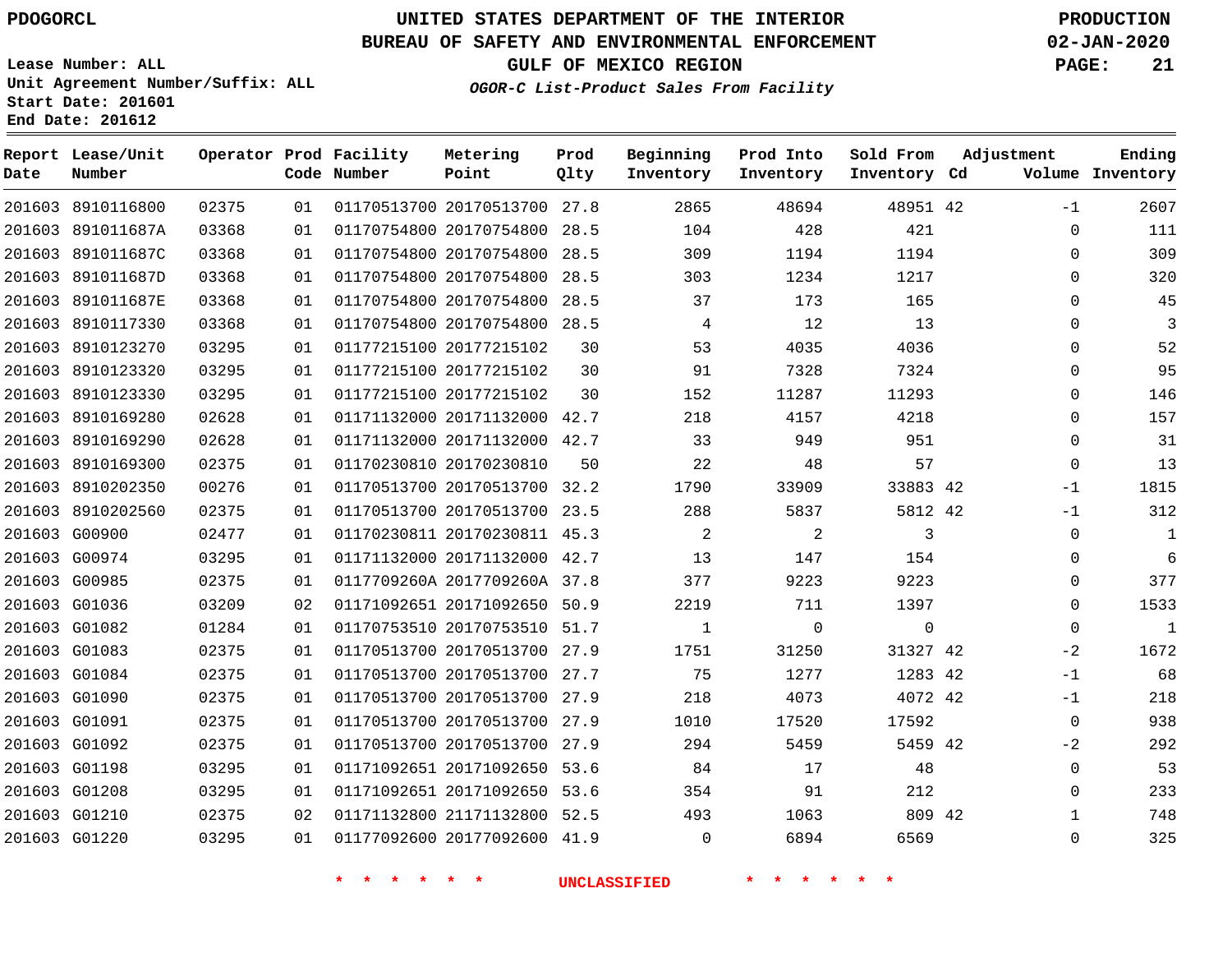G01248 G01351 G01447 G01497 G01498 G01610 G01619 G01620 G01754 G01757 G01848 G01860 G01865 G01898 G01966 G01967 G02111 G02118 G02161 G02163 G02317 G02318 G02353 G02354 G02429 G02433 G02601 G02613

**Date**

**Report Lease/Unit**

**Number**

### **UNITED STATES DEPARTMENT OF THE INTERIOR PDOGORCL PRODUCTION**

**Prod Qlty**

#### **BUREAU OF SAFETY AND ENVIRONMENTAL ENFORCEMENT 02-JAN-2020**

**Lease Number: ALL Unit Agreement Number/Suffix: ALL Start Date: 201601 End Date: 201612**

**Operator Prod Facility**

**Code Number**

 20171012500 39.8 20170230400 54.2 20170513700 23.1 20170513800 32.3 20170513800 32.3

**Metering Point**

 20170513700 31.4 20170513700 31.4

20177215102

**OGOR-C List-Product Sales From Facility**

**Prod Into Inventory**

**Beginning Inventory**

**Inventory Cd Volume**

**Adjustment**

  $\Omega$   $\Omega$  $\Omega$  $\Omega$  $\Omega$ -1  $\Omega$  $\Omega$  $\Omega$  $\Omega$   $\Omega$  $\overline{0}$  $\Omega$  $\Omega$  $\Omega$  $\Omega$   $\Omega$  $\Omega$   $\Omega$ -1  $\Omega$ 

**GULF OF MEXICO REGION PAGE: 22**

**Ending**

|       |    |                         | <b>UNCLASSIFIED</b> |              |          |  |
|-------|----|-------------------------|---------------------|--------------|----------|--|
| 02628 | 01 | 01171132000 20171132000 | 45.1                | 0            | 0        |  |
| 02628 | 02 | 01171092651 20171092650 | 53.6                | 484          | 101      |  |
| 02375 | 01 | 01170230810 20170230810 | 50                  | $\mathbf{1}$ | $\Omega$ |  |
| 02375 | 01 | 01170230811 20170230810 | 50                  | 38           | 363      |  |
| 01284 | 01 | 01170230450 20170230450 | 48.5                | 316          | 1663     |  |
| 01284 | 01 | 01170230450 20170230450 | 48.5                | 637          | 3587     |  |
| 02628 | 01 | 01171132000 20171132000 | 42                  | 0            | 1395     |  |
| 03295 | 01 | 01171132000 20171132000 | 42.6                | 8            | 106      |  |
| 03295 | 01 | 01171012500 20171012500 | 39.8                | 218          | 103      |  |
| 03295 | 01 | 01171012500 20171012500 | 39.8                | 3617         | 2608     |  |
| 02628 | 01 | 01171132000 20171132000 | 42.7                | 0            | 2180     |  |
| 02628 | 01 | 01171132000 20171132000 | 42.7                | 2413         | 46419    |  |
| 03295 | 01 | 01177215100 20177215102 | 30                  | 111          | 7757     |  |
| 03295 | 01 | 01177215100 20177215102 | 30                  | 92           | 7497     |  |
| 02312 | 01 | 01171012500 20171012500 | 39.8                | 298          | 861      |  |
| 00078 | 01 | 01171012500 20171012500 | 39.8                | 1199         | 708      |  |
| 03295 | 01 | 01170231110 20170231110 | $\mathbf 0$         | 4989         | 5650     |  |
| 01978 | 02 | 01170230500 20170230500 | 47                  | 476          | 442      |  |
| 03295 | 01 | 01423210051 20423210050 | 62.1                | 151          | 245      |  |
| 03295 | 01 | 01423210051 20423210050 | 62.1                | 92           | 145      |  |

42

 

**Sold From Inventory**

> > 42

42

42

  $\Omega$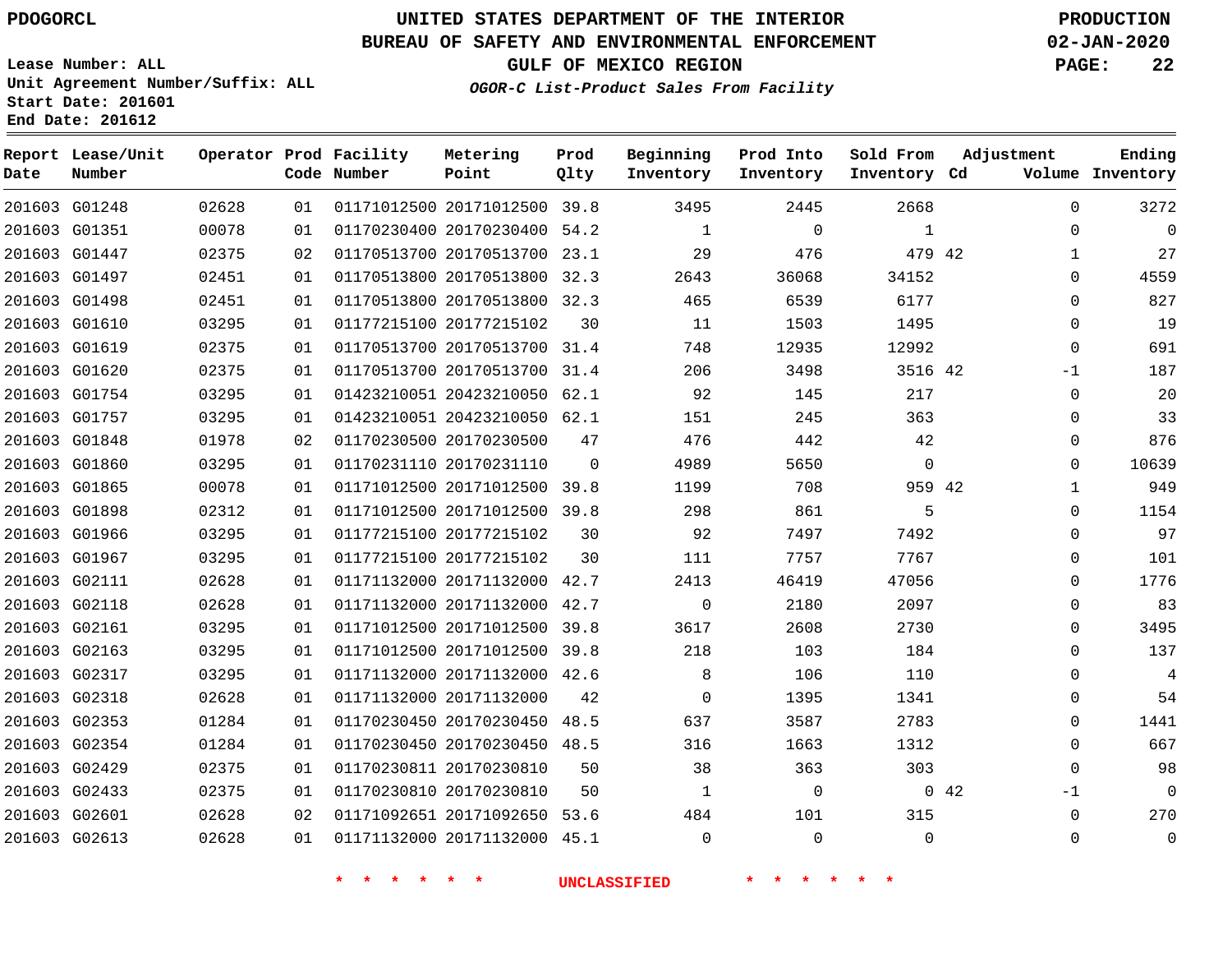#### **BUREAU OF SAFETY AND ENVIRONMENTAL ENFORCEMENT 02-JAN-2020**

**OGOR-C List-Product Sales From Facility**

**GULF OF MEXICO REGION PAGE: 23**

**Lease Number: ALL Unit Agreement Number/Suffix: ALL Start Date: 201601 End Date: 201612**

| Date | Report Lease/Unit<br>Number |       |    | Operator Prod Facility<br>Code Number | Metering<br>Point            | Prod<br>Qlty | Beginning<br>Inventory | Prod Into<br>Inventory | Sold From<br>Inventory Cd | Adjustment              | Ending<br>Volume Inventory |
|------|-----------------------------|-------|----|---------------------------------------|------------------------------|--------------|------------------------|------------------------|---------------------------|-------------------------|----------------------------|
|      | 201603 G02665               | 02451 | 01 |                                       | 01423210051 20423210050 62.1 |              | 219                    | 356                    | 526                       |                         | $\Omega$<br>49             |
|      | 201603 G02705               | 02628 | 02 |                                       | 01170230810 20170230810      | 50           | 7964                   | 28608                  | 28831                     |                         | 7741<br>$\Omega$           |
|      | 201603 G02825               | 03295 | 01 |                                       | 01170230810 20170230810      | 50           | 36                     | 209                    | 188                       |                         | 57<br>0                    |
|      | 201603 G02826               | 03295 | 01 |                                       | 01170231110 20170231110      | $\Omega$     | 835                    | 1081                   | $\Omega$                  |                         | 1916<br>$\Omega$           |
|      |                             |       | 01 |                                       | 01170230810 20170230810      | 50           | 94                     | 163                    | 213                       |                         | 44<br>$\Omega$             |
|      |                             |       |    |                                       |                              |              | 929                    | 1244                   | 213                       |                         | 0<br>1960                  |
|      | 201603 G02895               | 02579 | 02 |                                       | 01171092651 20171092650 57.1 |              | 1                      | $\Omega$               |                           | 0 <sub>28</sub><br>$-1$ | 0                          |
|      |                             | 02628 | 02 |                                       | 01171092651 20171092650 53.6 |              | 29                     | 63                     | 18                        |                         | 74<br>$\Omega$             |
|      |                             |       |    |                                       |                              |              | 30                     | 63                     | 18                        | -1                      | 74                         |
|      | 201603 G02917               | 03247 | 01 |                                       | 01171092930 20171092930 34.3 |              | 53                     | 362                    | 381                       |                         | 34<br>$\Omega$             |
|      | 201603 G03061               | 03026 | 01 |                                       | 01423210051 20423210050      | 62.2         | 813                    | 959                    | 1641                      |                         | 131<br>$\Omega$            |
|      | 201603 G03145               | 02375 | 02 |                                       | 01171132800 21171132800 52.5 |              | 76                     | 196                    | 141                       |                         | 131<br>$\Omega$            |
|      | 201603 G03152               | 03295 | 01 |                                       | 01177092600 20177092600      | 41.9         | $\Omega$               | 3552                   | 3385                      |                         | 167<br>$\Omega$            |
|      | 201603 G03331               | 02628 | 01 |                                       | 01171132800 20171132000      | 42.7         | 118                    | 1317                   | 1385                      |                         | 50<br>0                    |
|      | 201603 G03414               | 03295 | 01 |                                       | 01170753510 20170753510 51.7 |              | 854                    | 33                     | 88                        |                         | 799<br>$\Omega$            |
|      | 201603 G03593               | 03295 | 01 |                                       | 01171012500 20171012500      | 39.8         | 18                     | 4                      | 17                        |                         | 5<br>$\Omega$              |
|      | 201603 G03793               | 03295 | 01 |                                       | 01171012500 20171012500      | 39.8         | 46                     | 14                     | 42                        |                         | 18<br>0                    |
|      | 201603 G03958               | 03295 | 01 |                                       | 01170230510 20170230510 48.4 |              | 2663                   | 23                     | 1605                      |                         | 1081<br>$\Omega$           |
|      | 201603 G04081               | 03295 | 01 |                                       | 01170230450 20170230810      | 50           | 939                    | 2410                   | 2697                      |                         | 652<br>0                   |
|      | 201603 G04087               | 02899 | 01 |                                       | 01177008150 01177008150      | $\Omega$     | 1226                   | 2293                   | $\Omega$                  |                         | 3519<br>$\Omega$           |
|      | 201603 G04232               | 00730 | 01 |                                       | 01171012500 20171012500      | 39.8         | 5038                   | 2855                   | 4068                      |                         | 3825<br>0                  |
|      |                             | 03295 | 01 |                                       | 01171012500 20171012500 39.7 |              | 219                    | 106                    | 188                       |                         | 137<br>0                   |
|      |                             |       |    |                                       |                              |              | 5257                   | 2961                   | 4256                      |                         | 0<br>3962                  |
|      | 201603 G04421               | 03295 | 01 |                                       | 01171131600 20171131600 40.5 |              | 974                    | 17958                  | 15145                     |                         | 3787<br>$\Omega$           |
|      | 201603 G04433               | 02312 | 01 |                                       | 01177082950 20177082956      | 26.6         | $\mathbf{1}$           | 3                      | 3                         |                         | $\Omega$<br>$\mathbf 1$    |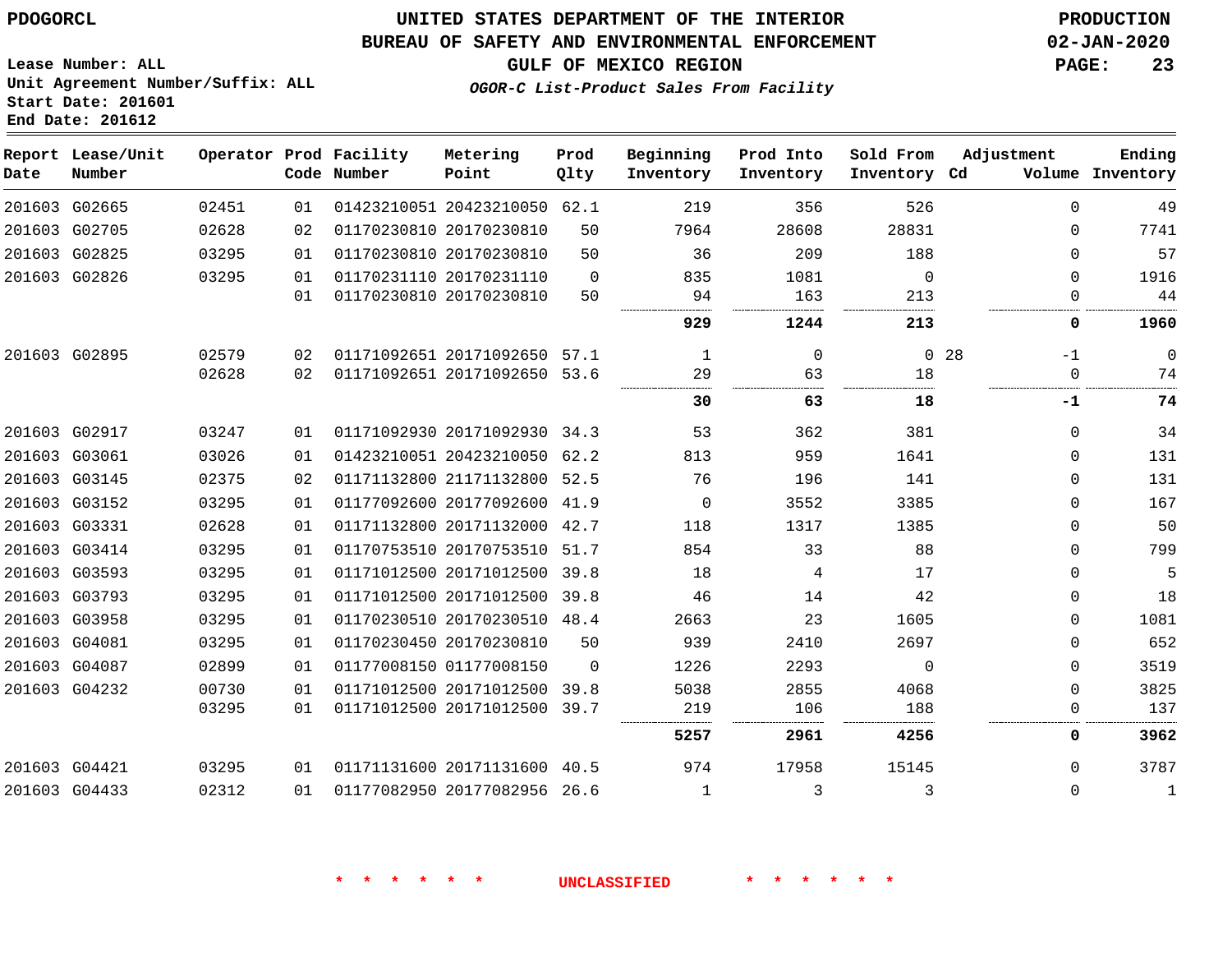**Report Date**

 G11870 G11984 G12355    

### **UNITED STATES DEPARTMENT OF THE INTERIOR PDOGORCL PRODUCTION**

#### **BUREAU OF SAFETY AND ENVIRONMENTAL ENFORCEMENT 02-JAN-2020**

**OGOR-C List-Product Sales From Facility**

**GULF OF MEXICO REGION PAGE: 24**

............................

 $-1$   $\Omega$  **Ending Inventory**

**Lease Number: ALL Unit Agreement Number/Suffix: ALL Start Date: 201601 End Date: 201612**

| Date | Report Lease/Unit<br>Number |       |    | Operator Prod Facility<br>Code Number | Metering<br>Point            | Prod<br>Qlty | Beginning<br>Inventory | Prod Into<br>Inventory | Sold From<br>Inventory Cd | Adjustment<br>Volume |
|------|-----------------------------|-------|----|---------------------------------------|------------------------------|--------------|------------------------|------------------------|---------------------------|----------------------|
|      | 201603 G04800               | 02970 | 02 |                                       | 01177062608 2017706260A 36.3 |              | 4                      | 1243                   | 1242                      | $\mathbf 0$          |
|      |                             | 03026 | 02 |                                       | 01171132800 21171132800 52.5 |              | 30                     | 47                     | 40                        | $\Omega$             |
|      |                             |       |    |                                       |                              |              | 34                     | 1290                   | 1282                      | 0                    |
|      | 201603 G04809               | 02312 | 01 |                                       | 01177082950 20177082956 26.6 |              | 346                    | 1492                   | 1385                      | $\mathbf 0$          |
|      | 201603 G04818               | 03295 | 01 |                                       | 01170230500 20170230500      | 47           | 74                     | 12                     | 7                         | $\mathbf 0$          |
|      | 201603 G05006               | 01284 | 02 |                                       | 01423210051 20170230510 48.4 |              | 2                      | 1                      | 1                         | $\mathbf 0$          |
|      | 201603 G05431               | 02970 | 02 |                                       | 01177062608 2017706260A 36.3 |              | 56                     | 17926                  | 17923                     | $\mathbf 0$          |
|      | 201603 G05504               | 02970 | 02 |                                       | 01171132800 21171132800 52.5 |              | 2470                   | 4295                   | 3516                      | $\mathbf 0$          |
|      |                             | 03295 | 01 |                                       | 01171132800 21171132800 52.5 |              | 575                    | 907                    | 770                       | $\Omega$             |
|      |                             |       |    |                                       |                              |              | 3045                   | 5202                   | 4286                      | 0                    |
|      | 201603 G05505               | 00078 | 01 |                                       | 01171132800 21171132800 52.5 |              | 5                      | 64                     | 36                        | $\mathbf 0$          |
|      |                             |       | 01 |                                       | 01171012400 20171012400 57.3 |              | 547                    | 512                    | 242                       | $\Omega$             |
|      |                             |       |    |                                       |                              |              | 552                    | 576                    | 278                       | 0                    |
|      | 201603 G05602               | 03247 | 01 |                                       | 01171012500 20171012500 39.8 |              | 228                    | 400                    | 93                        | $\mathbf 0$          |
|      | 201603 G05612               | 03295 | 01 |                                       | 01171012500 20171012500 39.8 |              | 1596                   | 1009                   | 1253                      | $\mathbf 0$          |
|      | 201603 G06069               | 03295 | 01 |                                       | 01423210051 20423210050 62.1 |              | 39                     | 34                     | 68                        | $\mathbf 0$          |
|      | 201603 G06168               | 02801 | 02 |                                       | 01170230450 20170230450      | 48.5         | $\Omega$               | 43                     | 26                        | $\mathbf 0$          |
|      | 201603 G06668               | 02375 | 01 |                                       | 01171132000 20171132000 42.7 |              | 806                    | 11153                  | 11532 42                  | $-1$                 |
|      | 201603 G07736               | 02628 | 01 |                                       | 01171132800 20171132000      | 42.7         | 13                     | 61                     | 70                        | $\mathbf 0$          |
|      | 201603 G07760               | 01284 | 01 |                                       | 01177122950 20177122950 30.4 |              | 75                     | 5840                   | 5844                      | $\mathbf 0$          |
|      | 201603 G07917               | 03247 | 01 |                                       | 01170573602 20170573602 33.1 |              | 28866                  | 15008                  | 6935 42                   | 3                    |
|      | 201603 G09631               | 01284 | 01 |                                       | 01177122950 20177122950 30.4 |              | 10                     | 521                    | 523                       | $\mathbf 0$          |
|      | 201603 G10794               | 03295 | 01 |                                       | 01177122950 20177122950 30.3 |              | 30                     | 3204                   | 3194                      | $\mathbf 0$          |
|      | 201603 G10910               | 03026 | 01 |                                       | 01177245110 2017724511G 44.2 |              | $\Omega$               | 6399                   | 6399                      | $\mathbf 0$          |

 

 20171132000 42.7 20171092650 53.6 20171012300 36.8

**\* \* \* \* \* \* UNCLASSIFIED \* \* \* \* \* \***

  42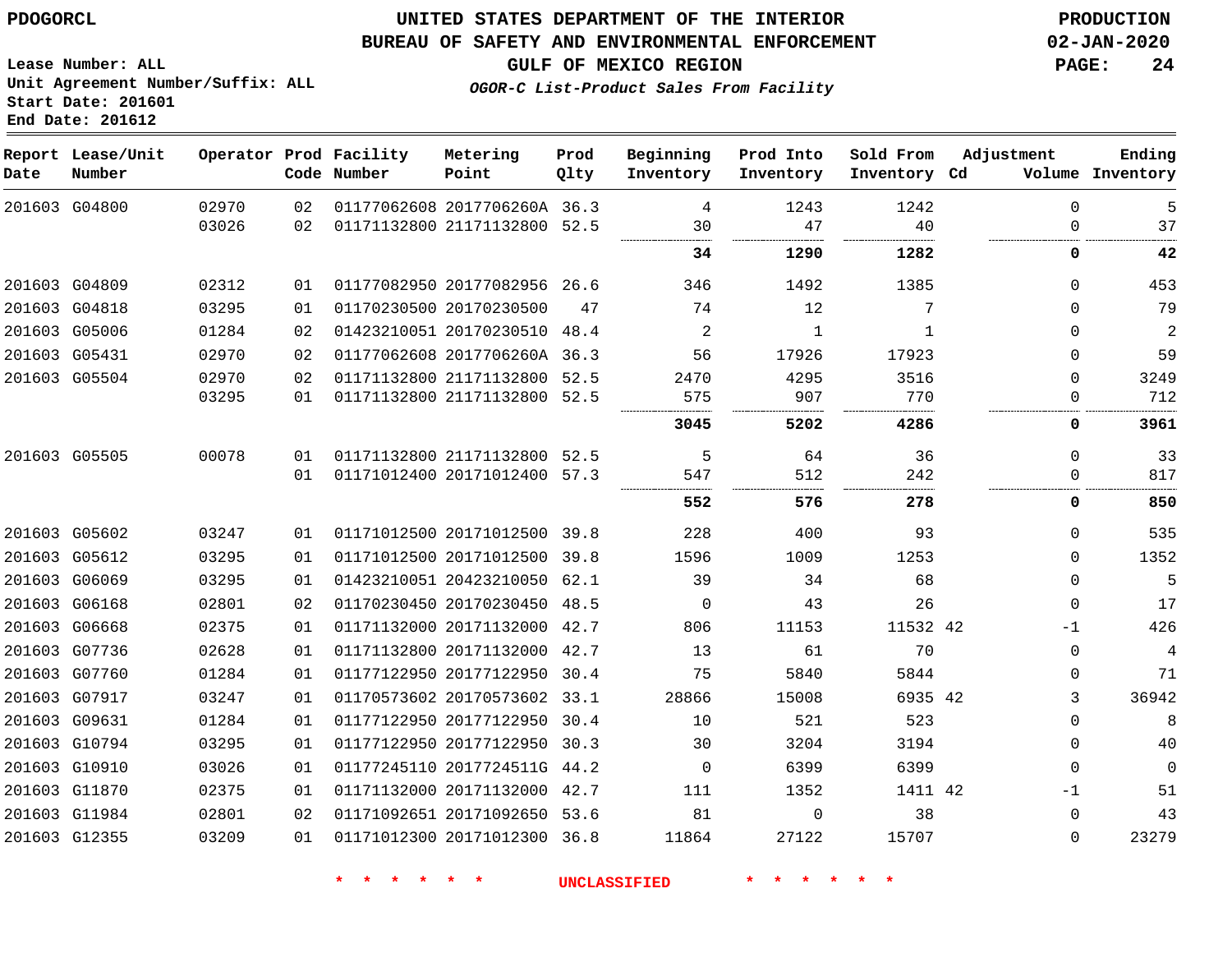G12358 G12802

**Date**

**Report Lease/Unit**

**Number**

 G19839 G20605 G20660 G21096 G21532 G21534

### **UNITED STATES DEPARTMENT OF THE INTERIOR PDOGORCL PRODUCTION**

**Prod Qlty**

#### **BUREAU OF SAFETY AND ENVIRONMENTAL ENFORCEMENT 02-JAN-2020**

**Lease Number: ALL Unit Agreement Number/Suffix: ALL Start Date: 201601 End Date: 201612**

> 

**Operator Prod Facility**

**Code Number**

 20171012300 36.8 20170230811 45.3

**Metering Point**

 

**GULF OF MEXICO REGION PAGE: 25**

**Inventory Cd Volume**

**Adjustment**

  $\Omega$ 

 $\Omega$ -1 -1

**Ending**

**OGOR-C List-Product Sales From Facility**

**Beginning Inventory**

> 

  $\Omega$   

**Sold From Inventory**

**Prod Into Inventory**

| 201603 G13081 | 01284 | 01 |                         | 01608103650 20608103650 34.4 |          | $\Omega$ | 14246       | 14176    | $\Omega$ |
|---------------|-------|----|-------------------------|------------------------------|----------|----------|-------------|----------|----------|
| 201603 G13563 | 03033 | 01 | 01170230811 20170230811 |                              | 45.3     | 1708     | 3295        | 3867 45  | $-1136$  |
| 201603 G13938 | 01284 | 01 | 01171012500 20171012500 |                              | 39.8     | 3523     | 1718        | 2893     | $\Omega$ |
| 201603 G14342 | 02628 | 01 |                         | 01170230811 20170230811 45.3 |          | 32       | $\Omega$    | 27       | $\Omega$ |
| 201603 G14493 | 03247 | 01 | 01171092930 20171092930 |                              | 34.3     | 14       | 286         | 275      | $\Omega$ |
| 201603 G14535 | 02628 | 01 | 01171012500 20171012500 |                              | 39.8     | 2808     | 1515        | 2296     | $\Omega$ |
| 201603 G14864 | 02871 | 02 | 01170230450 20170230450 |                              | 48.5     | 1503     | 6699        | 5514     | $\Omega$ |
| 201603 G15050 | 03295 | 01 | 01170231110 20170231110 |                              | $\Omega$ | 2852     | 3119        | $\Omega$ | $\Omega$ |
| 201603 G15239 | 02375 | 02 | 01171012500 20171012500 |                              | 39.8     | 175      | 102         | 140 42   | $-1$     |
| 201603 G15263 | 03295 | 01 | 01171132000 20171132000 |                              | 42.6     | 38       | 390         | 413      | $\Omega$ |
| 201603 G15277 | 03295 | 01 | 01171012400 20171012400 |                              | 57.2     | 6921     | 4574        | 2631     | $\Omega$ |
| 201603 G15312 | 03295 | 01 | 01171092651 20171092650 |                              | 53.6     | 2411     | $\mathbf 1$ | 1150     | $\Omega$ |
| 201603 G16325 | 03295 | 01 | 01171012400 20171012400 |                              | 57.3     | 479      | 295         | 177      | $\Omega$ |
| 201603 G16515 | 03026 | 01 | 01177245110 2017724511G |                              | 44.2     | $\Omega$ | 18565       | 18565    | $\Omega$ |
| 201603 G17754 | 02375 | 02 | 01170230510 20170230510 |                              | 48.4     | 2218     | 46          | 140 42   |          |
| 201603 G17858 | 03295 | 01 | 01170530900 20170530900 |                              | 50.8     | 671      |             | 36       | $\Omega$ |
| 201603 G17912 | 02970 | 02 | 01177062608 2017706260A |                              | 36.3     | 30       | 8432        | 8435     | $\Omega$ |
| 201603 G17921 | 03026 | 01 | 01171012500 20177062959 |                              | 27       | $\Omega$ | 26829       | 26829    | $\Omega$ |
| 201603 G18043 | 03059 | 01 | 01171012500 20171012500 |                              | 39.8     | 763      | $\Omega$    | 763      | $\Omega$ |
| 201603 G19030 | 02806 | 01 | 01423210051 20423210050 |                              | 60.6     | 75       | 37          | 107      | $\Omega$ |

 20170753510 54.6 20423550140 27.7 20170230450 48.5 20170230811 45.3 20170230811 45.3 20170230811 45.3

**\* \* \* \* \* \* UNCLASSIFIED \* \* \* \* \* \***

42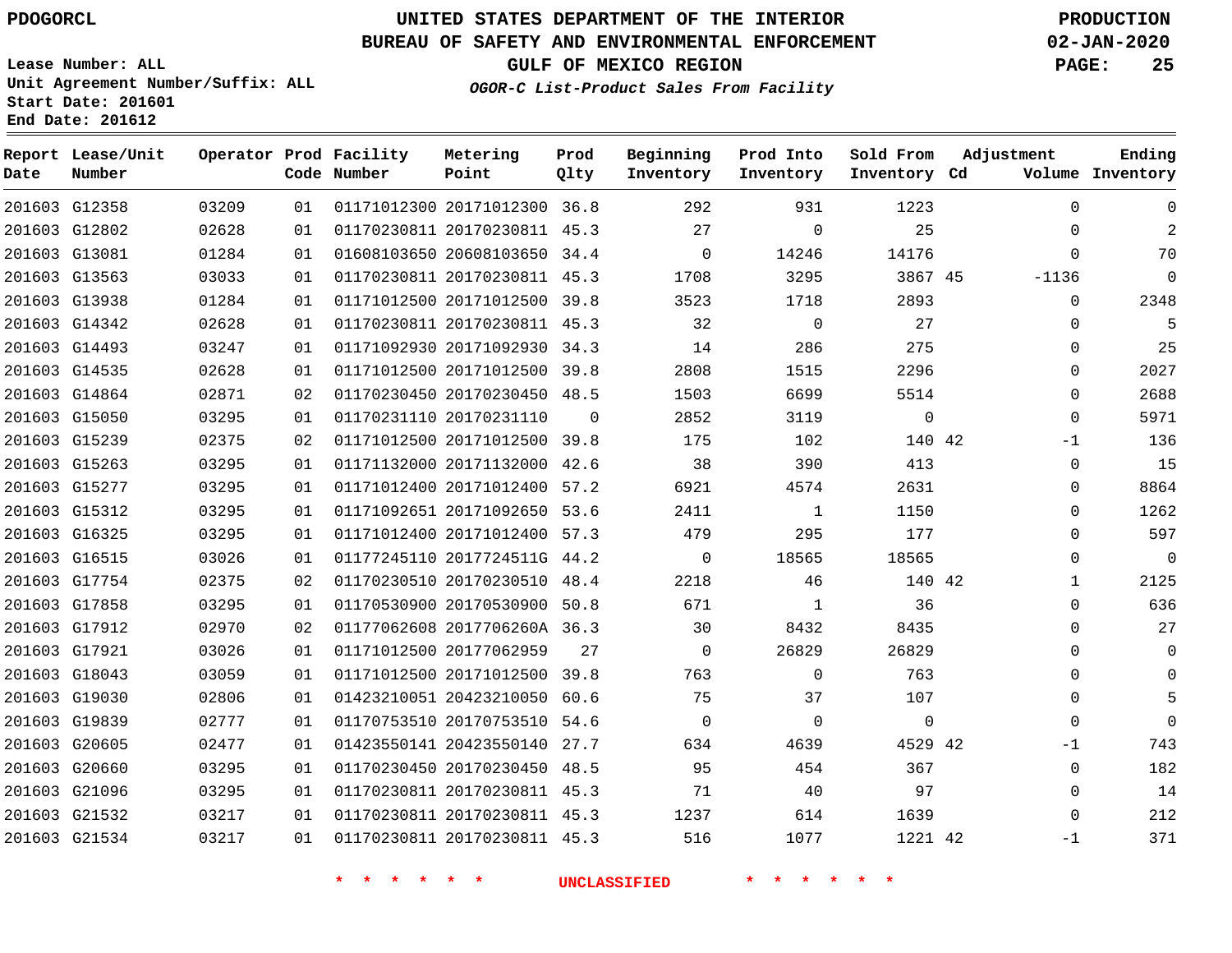G25606 G25937 G26001    

### **UNITED STATES DEPARTMENT OF THE INTERIOR PDOGORCL PRODUCTION**

#### **BUREAU OF SAFETY AND ENVIRONMENTAL ENFORCEMENT 02-JAN-2020**

**Lease Number: ALL Unit Agreement Number/Suffix: ALL Start Date: 201601 End Date: 201612**

**OGOR-C List-Product Sales From Facility**

**GULF OF MEXICO REGION PAGE: 26**

  $\Omega$  $\Omega$   $\Omega$  $\Omega$  $\Omega$  -1 -1  $\Omega$   $\Omega$  $\Omega$  $\Omega$  $\Omega$  $\overline{0}$  $\Omega$  $\Omega$   $\Omega$ 

| Date | Report Lease/Unit<br>Number |       |    | Operator Prod Facility<br>Code Number | Metering<br>Point            | Prod<br>Qlty | Beginning<br>Inventory | Prod Into<br>Inventory | Sold From<br>Inventory Cd | Adjustment           | Ending<br>Volume Inventory |
|------|-----------------------------|-------|----|---------------------------------------|------------------------------|--------------|------------------------|------------------------|---------------------------|----------------------|----------------------------|
|      | 201603 G21592               | 02628 | 02 |                                       | 01171132000 20171132000 42.7 |              | $\Omega$               | 34                     | 33                        | $\mathbf 0$          | 1                          |
|      | 201603 G21655               | 03247 | 01 |                                       | 01171132800 21171132800      | 52.5         | $\Omega$               | 155                    | 81                        | $\Omega$             | 74                         |
|      | 201603 G22501               | 00078 | 01 |                                       | 01170230400 20170230400      | 54.1         | 71                     | 123                    | 128                       | $\Omega$             | 66                         |
|      | 201603 G22505               | 02375 | 02 |                                       | 01170230811 20170230811 45.3 |              | 190                    | 140                    | 282                       | $\Omega$             | 48                         |
|      | 201603 G22510               | 03295 | 01 |                                       | 01170230810 20170230810      | 50           | 587                    | 1721                   | 1842                      | $\Omega$             | 466                        |
|      | 201603 G22513               | 02579 | 02 |                                       | 01170230500 20170230500 42.9 |              | 293                    | $\overline{2}$         | 26                        | 0                    | 269                        |
|      | 201603 G22605               | 03247 | 01 |                                       | 01171132800 21171132800      | $\Omega$     | $\Omega$               | $\mathbf{0}$           | $\Omega$                  | $\Omega$             | 0                          |
|      | 201603 G22621               | 03247 | 01 |                                       | 01171132800 21171132800 52.5 |              | 2302                   | 3471                   | 3000                      | $\mathbf 0$          | 2773                       |
|      | 201603 G22840               | 00730 | 01 |                                       | 01608103650 20608103650      | 34.4         | 2                      | 54                     | 56                        | $\mathbf 0$          | 0                          |
|      | 201603 G23730               | 03217 | 01 |                                       | 01170230810 20170230811 45.3 |              | 104                    | 76                     | 153 42                    | $-1$                 | 26                         |
|      | 201603 G23735               | 03295 | 01 |                                       | 01170230810 20170230810      | 50           | 159                    | 518                    | 537                       | $\Omega$             | 140                        |
|      | 201603 G23736               | 00730 | 01 |                                       | 01170230810 20170230810      | 50           | 264                    | 1345                   | 1246 42                   | $\mathbf{1}$         | 364                        |
|      | 201603 G23956               | 03217 | 01 |                                       | 01170753510 20170753510 51.7 |              | 54                     | $\mathbf 0$            |                           | 5 42<br>$-1$         | 48                         |
|      | 201603 G24730               | 03295 | 01 |                                       | 01170230500 20170230500      | 47           | 291                    | $\Omega$               | 26                        | $\mathbf 0$          | 265                        |
|      | 201603 G24766               | 02628 | 02 |                                       | 01170230811 20170230811 45.3 |              | 17                     | 7                      | 21                        | $\Omega$             | 3                          |
|      | 201603 G24767               | 02628 | 02 |                                       | 01170530900 20170230811 45.3 |              | 6                      | $\Omega$               |                           | 7 42<br>$\mathbf{1}$ | 0                          |
|      | 201603 G24870               | 02970 | 02 |                                       | 01177062608 2017706260A 36.3 |              | 4                      | 944                    | 945                       | 0                    | 3                          |
|      | 201603 G24883               | 02628 | 02 |                                       | 01171092651 20171092650 53.6 |              | 155                    | 88                     | 104                       | 0                    | 139                        |
|      | 201603 G24898               | 02807 | 01 |                                       | 01171012300 20171012300 36.8 |              | 1849                   | 4020                   | 2674                      | $\Omega$             | 3195                       |
|      | 201603 G24924               | 03247 | 01 |                                       | 01171132800 21171132800      | 52.5         | 679                    | 4810                   | 2873                      | $\Omega$             | 2616                       |
|      | 201603 G24926               | 03247 | 01 |                                       | 01171132800 21171132800      | 52.5         | 39                     | $\mathbf 0$            | $\Omega$                  | $\Omega$             | 39                         |
|      | 201603 G24990               | 01284 | 01 |                                       | 01608103650 20608103650      | 34.4         | 74                     | 5313                   | 5360                      | $\Omega$             | 27                         |
|      | 201603 G25008               | 02777 | 01 |                                       | 01170753510 20170753510      | 54.6         | $\Omega$               | $\Omega$               | $\Omega$                  | 0                    | $\overline{0}$             |
|      | 201603 G25524               | 03295 | 01 |                                       | 01170230450 20170230450      | 48.5         | 130                    | 490                    | 423                       | $\Omega$             | 197                        |
|      | 201603 G25561               | 02375 | 01 |                                       | 01170230450 20170230450      | 48.5         | 23                     | 278                    | 190 42                    | $\mathbf{1}$         | 112                        |

**\* \* \* \* \* \* UNCLASSIFIED \* \* \* \* \* \***

 20170230810 20170230810

21171132800 52.5

 

 

 

42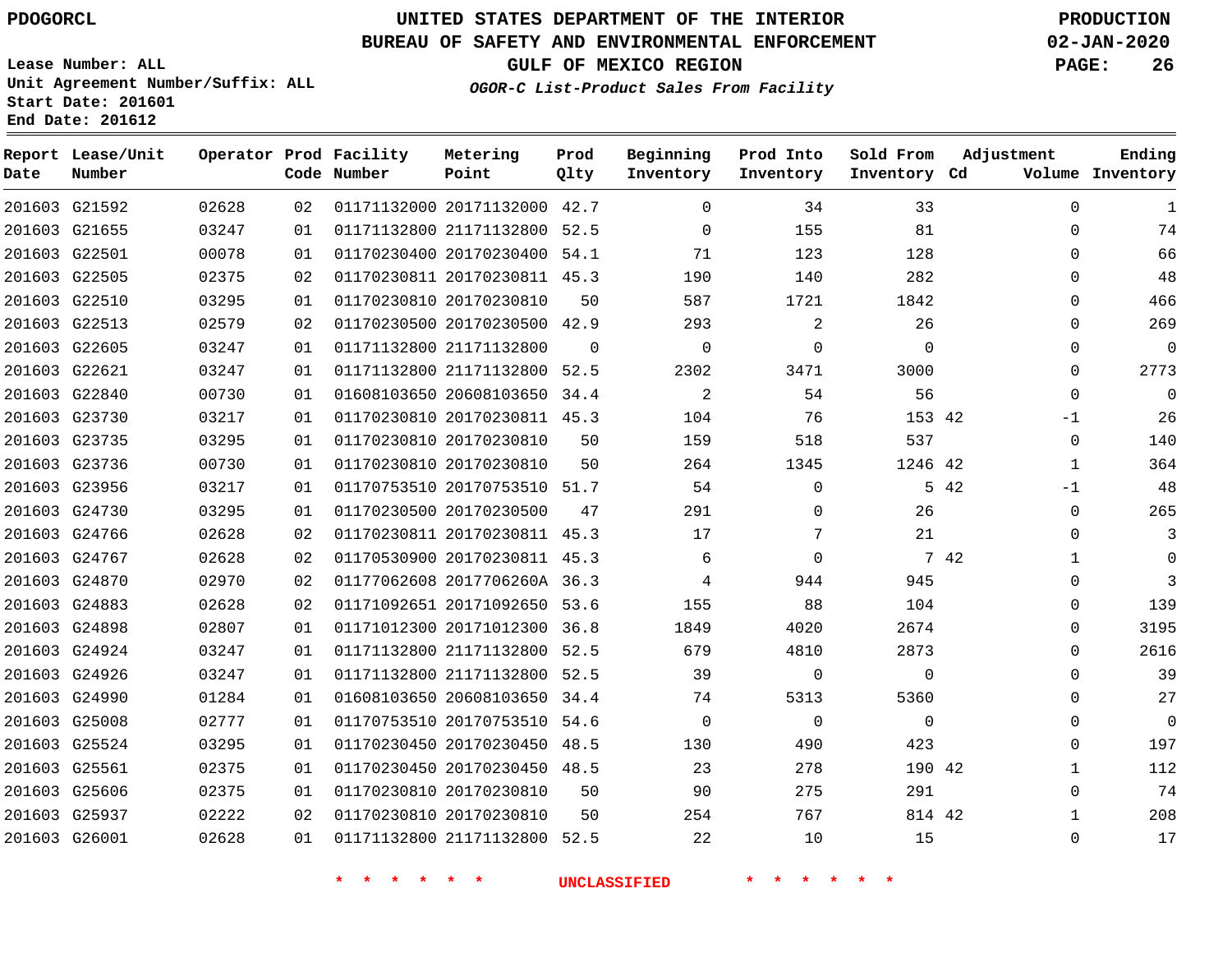**Report Lease/Unit**

**Number**

### **UNITED STATES DEPARTMENT OF THE INTERIOR PDOGORCL PRODUCTION**

**Prod Qlty**

#### **BUREAU OF SAFETY AND ENVIRONMENTAL ENFORCEMENT 02-JAN-2020**

**Lease Number: ALL Unit Agreement Number/Suffix: ALL Start Date: 201601 End Date: 201612**

**Operator Prod Facility**

**Code Number**

**OGOR-C List-Product Sales From Facility**

**Beginning Inventory**

**Prod Into Inventory**

**Sold From Inventory**

**Inventory Cd Volume**

**Adjustment**

**GULF OF MEXICO REGION PAGE: 27**

**Ending**

| 95<br>23<br>201603 G26032<br>03059<br>01171012300 20171012300 36.8<br>11<br>01<br>579<br>201603 G26074<br>01284<br>01177122950 20177122950 30.4<br>10<br>576<br>01<br>201603 G26480<br>01978<br>01423210051 20423210050 45.8<br>$\overline{0}$<br>206<br>02<br>302 47<br>01170230811 20170230811 45.3<br>$0\quad09$<br>201603 G26655<br>03165<br>1455<br>1553<br>01 | $\overline{0}$<br>$\overline{0}$<br>124<br>$-2473$<br>$\mathbf 0$<br>$\mathbf 0$ |
|---------------------------------------------------------------------------------------------------------------------------------------------------------------------------------------------------------------------------------------------------------------------------------------------------------------------------------------------------------------------|----------------------------------------------------------------------------------|
|                                                                                                                                                                                                                                                                                                                                                                     |                                                                                  |
|                                                                                                                                                                                                                                                                                                                                                                     |                                                                                  |
|                                                                                                                                                                                                                                                                                                                                                                     |                                                                                  |
|                                                                                                                                                                                                                                                                                                                                                                     |                                                                                  |
| 201603 G27030<br>01170530900 20170530900 50.8<br>452<br>24<br>02477<br>02<br>$\overline{0}$                                                                                                                                                                                                                                                                         |                                                                                  |
| 201603 G27070<br>01171132800 21171132800 52.5<br>7772<br>03295<br>01<br>5154<br>9800                                                                                                                                                                                                                                                                                |                                                                                  |
| 298<br>19<br>201603 G27083<br>02477<br>01171092651 20171092650 50.9<br>151<br>01                                                                                                                                                                                                                                                                                    | $\mathbf 0$                                                                      |
| 201603 G27169<br>01284<br>01171012500 20171012500 39.8<br>2907<br>1638<br>2387<br>01                                                                                                                                                                                                                                                                                | $\Omega$                                                                         |
| 201603 G27173<br>03295<br>01170513800 20170513800 32.3<br>47<br>2050<br>1838<br>01                                                                                                                                                                                                                                                                                  | $\Omega$                                                                         |
| 201603 G27509<br>02970<br>01170230450 20170230450 48.5<br>3784<br>02<br>1402<br>3979                                                                                                                                                                                                                                                                                | $\Omega$                                                                         |
| $\overline{\phantom{a}}$<br>8<br>201603 G27851<br>02628<br>01171132000 20171132000 42.7<br>9<br>02                                                                                                                                                                                                                                                                  | $\Omega$                                                                         |
| 01171012500 20171012500 39.8<br>$\overline{0}$<br>201603 G27949<br>02871<br>$\Omega$<br>$\Omega$<br>01                                                                                                                                                                                                                                                              | $\Omega$                                                                         |
| 201603 G27988<br>00730<br>01608103650 20608103650 34.4<br>103<br>12029<br>12072<br>01                                                                                                                                                                                                                                                                               | $\Omega$                                                                         |
| 201603 G30654<br>02777<br>01170230810 20170230810 43<br>67<br>141<br>02<br>170                                                                                                                                                                                                                                                                                      | $\Omega$                                                                         |
| $\overline{0}$<br>18<br>201603 G31003<br>02579<br>01423210051 20423210050 58.3<br>18<br>02                                                                                                                                                                                                                                                                          | $\Omega$                                                                         |
| 5139<br>201603 G31369<br>02628<br>01171012300 20171012300 36.8<br>3547<br>7755<br>01                                                                                                                                                                                                                                                                                | $\Omega$                                                                         |
| 201603 G32113<br>01170230811 20170230811 44.1<br>4419<br>02477<br>2554<br>2847<br>01                                                                                                                                                                                                                                                                                | $\Omega$                                                                         |
| 201603 G32197<br>01171012500 20171012500 39.8<br>01284<br>483<br>193<br>414<br>02                                                                                                                                                                                                                                                                                   | $\Omega$                                                                         |
| 201603 G32231<br>01284<br>01171012500 20171012500 39.8<br>204<br>277<br>01<br>335                                                                                                                                                                                                                                                                                   | $\Omega$                                                                         |
| 201603 G32267<br>$\overline{9}$<br>8 <sup>8</sup><br>9<br>03295<br>01177298272 01177298272 56.7<br>01                                                                                                                                                                                                                                                               | $\Omega$                                                                         |
| 201603 G32268<br>03295<br>01177298272 01177298272 56.7<br>97<br>22<br>01<br>94                                                                                                                                                                                                                                                                                      | $\Omega$                                                                         |
| 201603 G32744<br>01423210051 20170230510 48.4<br>267<br>01284<br>02<br>334<br>$\overline{0}$                                                                                                                                                                                                                                                                        | $\Omega$                                                                         |
| 201603 G32771<br>00730<br>01170230810 20170230810 50<br>$\Omega$<br>735<br>536<br>01                                                                                                                                                                                                                                                                                | $\Omega$                                                                         |
| 01171012500 20177062959 27<br>$\overline{3}$<br>201603 G33088<br>03026<br>$\Omega$<br>3<br>01                                                                                                                                                                                                                                                                       | $\Omega$                                                                         |
| 201603 G33112<br>02970<br>01171092651 20171092650 53.6<br>$\Omega$<br>7<br>3<br>02                                                                                                                                                                                                                                                                                  | $\Omega$                                                                         |
| 201603 G33407<br>01170230810 20170230810 41.6<br>$\overline{0}$<br>$\Omega$<br>02967<br>02<br>0                                                                                                                                                                                                                                                                     | $\Omega$                                                                         |
| 201603 G33596<br>02503<br>01171132000 20171132000 42.7<br>1637<br>02<br>131<br>1566                                                                                                                                                                                                                                                                                 | $\Omega$                                                                         |
| 02628<br>01171132000 20171132000 42.7 2461<br>201603 G33636<br>01<br>47279<br>47931                                                                                                                                                                                                                                                                                 | $\Omega$                                                                         |
| 一天<br>一天<br>一大<br>一天<br>UNCLASSIFIED                                                                                                                                                                                                                                                                                                                                |                                                                                  |

**Metering Point**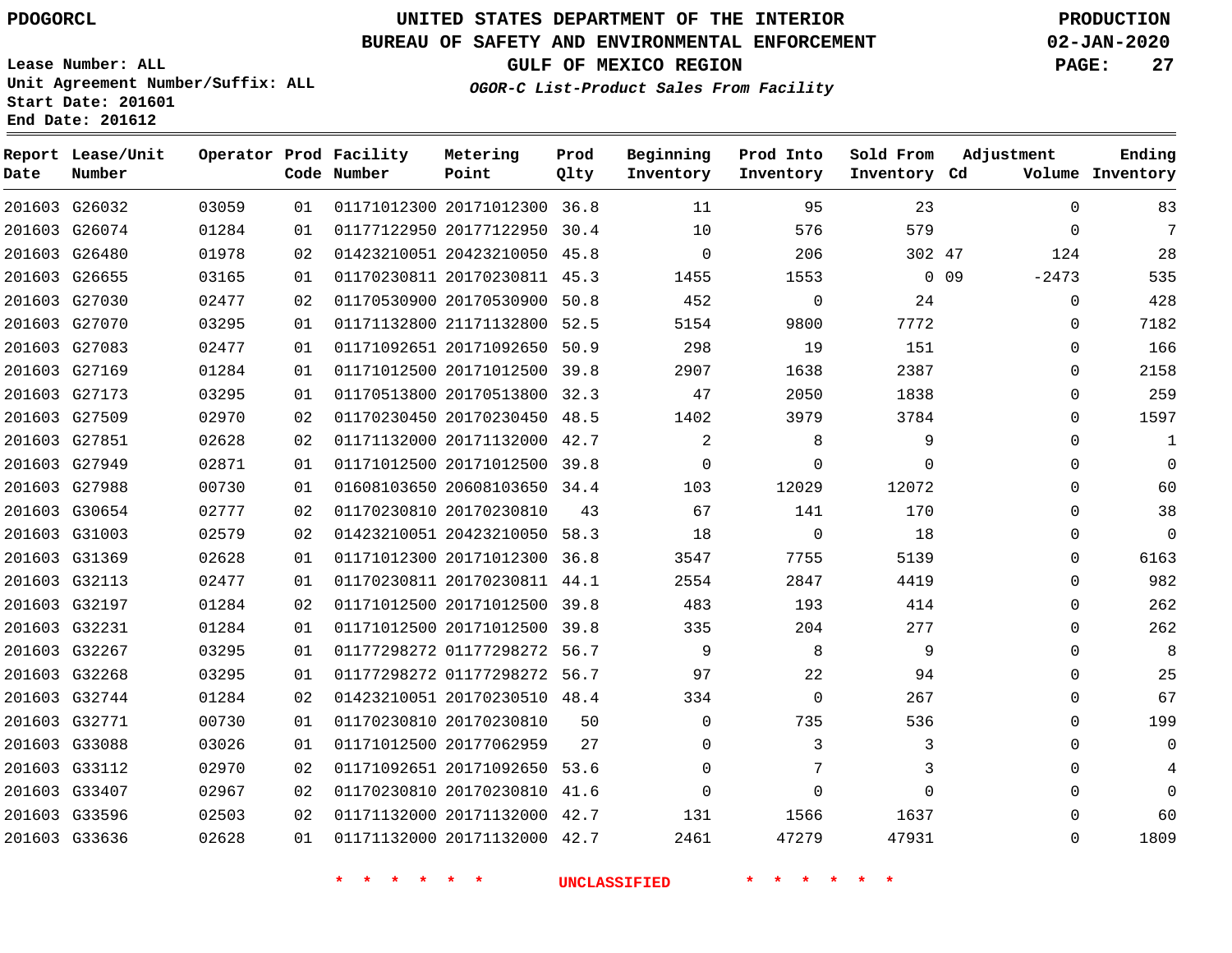### **UNITED STATES DEPARTMENT OF THE INTERIOR PDOGORCL PRODUCTION**

**Prod**

**Metering**

#### **BUREAU OF SAFETY AND ENVIRONMENTAL ENFORCEMENT 02-JAN-2020**

**Lease Number: ALL Unit Agreement Number/Suffix: ALL Start Date: 201601 End Date: 201612**

**OGOR-C List-Product Sales From Facility**

**Beginning**

**Prod Into**

**Sold From**

**Adjustment**

**GULF OF MEXICO REGION PAGE: 28**

**Ending**

| Date   | Report Lease/Unit<br>Number |       |    | Operator Prod Facility<br>Code Number | Metering<br>Point            | Prod<br>Qlty | Beginning<br>Inventory | Prod Into<br>Inventory    | Sold From<br>Inventory Cd | Adjustment   | Ending<br>Volume Inventory |
|--------|-----------------------------|-------|----|---------------------------------------|------------------------------|--------------|------------------------|---------------------------|---------------------------|--------------|----------------------------|
|        | 201603 G34025               | 02970 | 02 |                                       | 01422450350 20170230810 50.2 |              | 97                     | 179                       | 228                       | $\mathbf 0$  | 48                         |
|        | 201603 G34671               | 02579 | 02 |                                       | 01423210051 20423210050 58.3 |              | 104                    | 192                       | 270                       | $\Omega$     | 26                         |
| 201604 | 00016                       | 02375 | 01 |                                       | 01170513700 20170513700 24.2 |              | 898                    | 17059                     | 16991 42                  | 9            | 975                        |
|        |                             | 03288 | 01 |                                       | 01170513700 20170513700      | $\mathbf 0$  | $\mathbf 0$            | $\Omega$                  | $\Omega$<br>.             | $\Omega$     | $\mathbf 0$                |
|        |                             |       |    |                                       |                              |              | 898                    | 17059                     | 16991                     | 9            | 975                        |
| 201604 | 00026                       | 02375 | 01 |                                       | 01170513700 20170513700 24.2 |              | 1516                   | 30034                     | 29848 42                  | 14           | 1716                       |
| 201604 | 00032                       | 02375 | 01 |                                       | 01170513700 20170513700 30.4 |              | 49                     | 772                       | 779                       | $\mathbf 0$  | 42                         |
| 201604 | 00049                       | 03295 | 01 |                                       | 01171012300 20171012300 36.4 |              | 12107                  | 16001                     | 13749                     | 0            | 14359                      |
| 201604 | 00050                       | 03295 | 01 |                                       | 01171012300 20171012300 36.4 |              | 2875                   | 5421                      | 3431                      | 0            | 4865                       |
| 201604 | 00051                       | 03295 | 01 |                                       | 01171012300 20171012300 36.4 |              | 2427                   | 3802                      | 2817                      | $\mathbf{0}$ | 3412                       |
| 201604 | 00052                       | 03295 | 01 |                                       | 01171012300 20171012300 36.4 |              | 1992                   | 3394                      | 2340                      | $\Omega$     | 3046                       |
| 201604 | 00079                       | 03247 | 01 |                                       | 01170230810 20170230810 49.2 |              | 113                    | 186                       | 68                        | $\mathbf 0$  | 231                        |
| 201604 | 00081                       | 03295 | 01 |                                       | 01170230450 20170230450 48.5 |              | 143                    | 7                         | 11                        | 0            | 139                        |
| 201604 | 00196                       | 02375 | 01 |                                       | 01171012300 20171012300 36.4 |              | 12060                  | 14863                     | 13584 42                  | $\mathbf{1}$ | 13340                      |
| 201604 | 00244                       | 03295 | 01 |                                       | 01170231290 01170231290 40.8 |              | 549                    | 5341                      | 5362                      | $\mathbf 0$  | 528                        |
| 201604 | 00247                       | 03295 | 01 |                                       | 01170231290 01170231290 40.9 |              | 210                    | 1280                      | 1356                      | $\mathbf{0}$ | 134                        |
| 201604 | 00253                       | 02375 | 02 |                                       | 01170230810 20170230810 49.2 |              | $\mathbf 0$            | 14                        | 3                         | $\mathbf 0$  | 11                         |
| 201604 | 00353                       | 03368 | 01 |                                       | 01170754800 20170754800 28.8 |              | 89                     | 326                       | 330                       | $\Omega$     | 85                         |
| 201604 | 00367                       | 02375 | 01 |                                       | 01170513700 20170513700 24.2 |              | 238                    | 4609                      | 4587 42                   | 3            | 263                        |
| 201604 | 00434                       | 01284 | 01 |                                       | 01177112605 2017711260Y 31.8 |              | $\Omega$               | $\Omega$                  | $\mathbf 0$               | $\Omega$     | $\mathbb O$                |
| 201604 | 00453                       | 01284 | 01 |                                       | 01177112605 2017711260Y 31.8 |              | $\mathbf 0$            | $\mathbf 0$               | $\Omega$                  | $\mathbf{0}$ | $\mathbf 0$                |
| 201604 | 00479                       | 03295 | 01 |                                       | 01171012500 20171012500 34.9 |              | 503                    | 2115                      | 1648                      | $\Omega$     | 970                        |
| 201604 | 00541                       | 02222 | 01 |                                       | 01170530900 20170530900 50.7 |              | 2908                   | $\mathbf 0$               | 84                        | $\mathbf 0$  | 2824                       |
| 201604 | 00560                       | 03288 | 01 |                                       | 01171132800 21171132800 50.6 |              | 371                    | 625                       | 547                       | 0            | 449                        |
| 201604 | 00577                       | 03059 | 01 |                                       | 01171012300 20171012300 36.4 |              | 17364                  | 19326                     | 19348                     | $\Omega$     | 17342                      |
| 201604 | 00593                       | 03209 | 01 |                                       | 01171012300 20171012300 36.4 |              | $\mathsf{O}$           | 1120                      | 1120                      | $\Omega$     | $\mathbb O$                |
| 201604 | 00599                       | 02899 | 01 |                                       | 01170573602 20170573602 50.6 |              | 1439                   | 374                       | 430                       | 0            | 1383                       |
| 201604 | 00605                       | 02899 | 01 |                                       | 01170573602 20170573602 50.9 |              | 1195                   | 341                       | 357 42                    | $\mathbf{1}$ | 1180                       |
|        |                             |       |    | 一大<br>一大<br>一大                        | $\star$ $\star$              |              | <b>UNCLASSIFIED</b>    | $\star$<br>一大<br>一大<br>*. | $\star$ $\star$           |              |                            |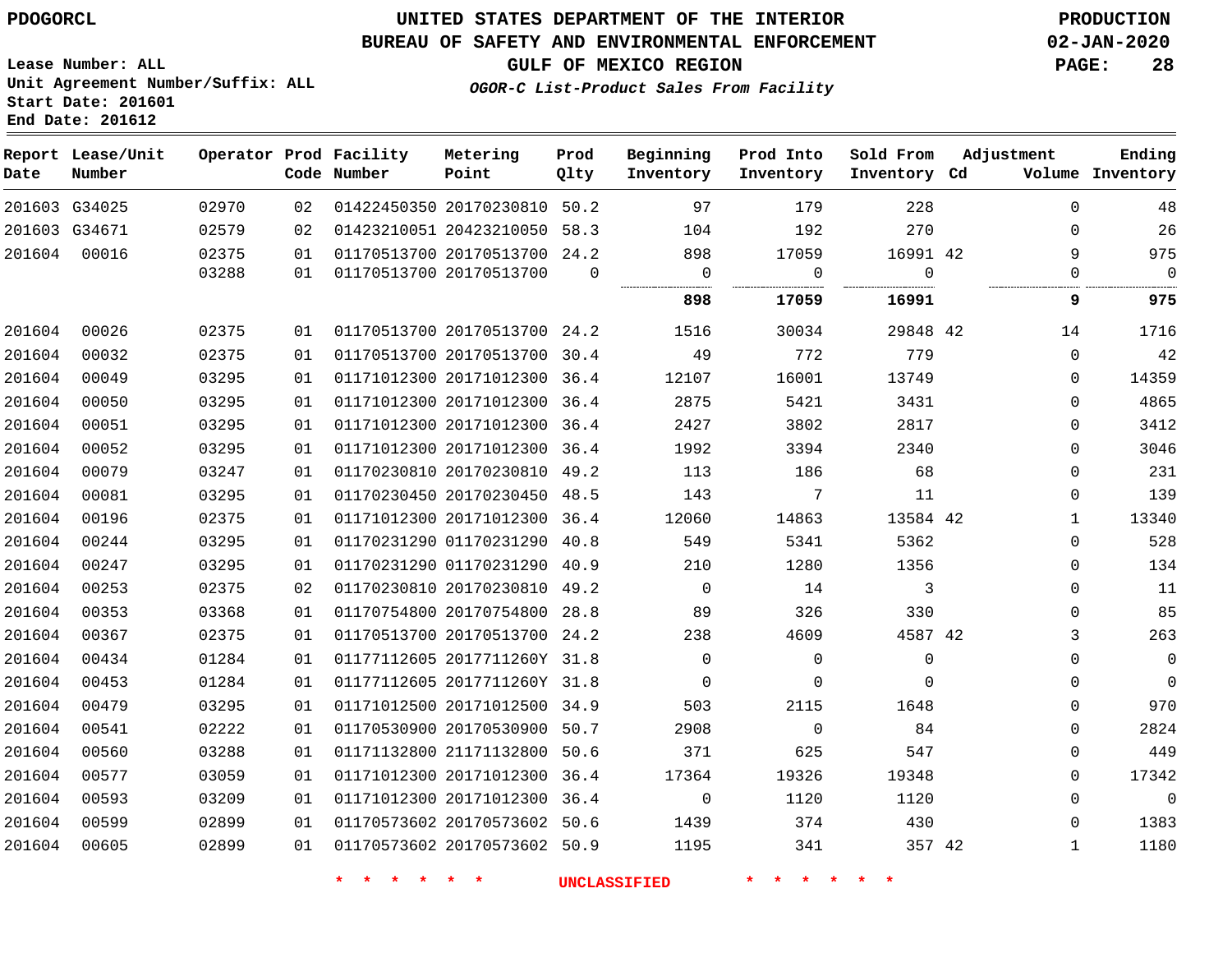**Date**

**End Date: 201612**

**Report Lease/Unit**

**Number**

### **UNITED STATES DEPARTMENT OF THE INTERIOR PDOGORCL PRODUCTION**

**Prod Qlty**

#### **BUREAU OF SAFETY AND ENVIRONMENTAL ENFORCEMENT 02-JAN-2020**

**Lease Number: ALL Unit Agreement Number/Suffix: ALL Start Date: 201601**

**Operator Prod Facility**

**Code Number**

**OGOR-C List-Product Sales From Facility**

**Beginning Inventory** **Sold From Inventory**

**Prod Into Inventory**

**GULF OF MEXICO REGION PAGE: 29**

**Inventory Cd Volume**

**Adjustment**

  $\Omega$   $\Omega$  $\Omega$  -229 -209223 -322780

> $\Omega$  $\Omega$   $\Omega$  $\overline{0}$   $\Omega$  $\Omega$  $\Omega$   $-2$  $-2$

**Ending**

|        | $\Omega$ | $\mathbf 0$    | 1617     | $\Omega$ | 01170230700 20170230700      | 01 | 03217 | 00680             | 201604 |
|--------|----------|----------------|----------|----------|------------------------------|----|-------|-------------------|--------|
|        | 80       | 58             | 37       | 28.8     | 01170754800 20170754800      | 01 | 03368 | 00693             | 201604 |
|        | 8313     | 8265           | 2209     | 28.8     | 01170754800 20170754800      | 01 | 03368 | 00694             | 201604 |
|        | 1618     | 1608           | 430      | 28.8     | 01170754800 20170754800      | 01 | 03368 | 00697             | 201604 |
|        | 174      | 475            | 294      | 49.2     | 01170230810 20170230810      | 01 | 03295 | 00758             | 201604 |
|        | 1649     | 1140           | 748      | 41.3     | 01171131600 20171131600      | 01 | 02899 | 00775             | 201604 |
|        | 4846     | 5081           | 4326     | 36.4     | 01171012300 20171012300      | 01 | 02628 | 00796             | 201604 |
|        | 7482     | 7606           | 1056     | 32.3     | 01170513800 20170513800      | 01 | 02451 | 00839             | 201604 |
|        | 714 09   | 1385           | 9        | 44.1     | 01170230811 20170230811      | 01 | 00059 | 754303001A        | 201604 |
| $0$ 09 |          | 109337         | 104706   | 25.2     | 01608128270 20608128270      | 01 | 01207 | 754306012A        | 201604 |
| $0$ 09 |          | 171878         | 185519   | 25.2     | 01608128270 20608128270      | 01 | 01207 | 754306013A        | 201604 |
|        | 1434     | 1494           | 179      |          | 01170573601 20170573601 27.5 | 01 | 00078 | 201604 754307005A |        |
|        | 4902     | 5694           | 1063     | 44.1     | 01171132800 20170230811      | 02 | 02970 | 754307017A        | 201604 |
|        | 1270     | 1343           | 142      | 27.5     | 01170573601 20170573601      | 01 | 00078 | 201604 754310009A |        |
|        | 670      | 667            | 177      | 28.8     | 01170754800 20170754800      | 01 | 03368 | 201604 754315006A |        |
|        | 186      | 2              | 222      | 48.5     | 01170230450 20170230450      | 01 | 03295 | 201604 7543880060 |        |
|        | 1676 42  | 1667           | 98       | 30.7     | 01170513700 20170513700      | 01 | 02375 | 7543890080        | 201604 |
|        | 10       | $\overline{2}$ | 63       | 48.6     | 01170230450 20170230450      | 02 | 03026 | 7543930100        | 201604 |
|        | 137      | 153            | 34       | 44       | 01170230811 20170230811      | 01 | 03295 | 7543940080        | 201604 |
|        | 362      | 364            | $\Omega$ | 36.2     | 01608103650 20608103650      | 01 | 01284 | 201604 754396015A |        |
|        | 92867    | 95964          | 11790    | 32.3     | 01170513800 20170513800      | 01 | 02451 | 201604 8910020210 |        |
|        | 71016    | 73180          | 9189     | 32.3     | 01170513800 20170513800      | 01 | 02451 | 8910024540        | 201604 |
|        | 50288 42 | 49766          | 3217     | 30.4     | 01170513700 20170513700      | 01 | 02375 | 201604 8910029320 |        |
|        | 62892 42 | 62830          | 3463     | 21.8     | 01170513700 20170513700      | 01 | 02375 | 8910034440        | 201604 |
|        | 20003    | 20030          | 3182     | 27.5     | 01170573601 20170573601      | 01 | 00078 | 201604 8910039150 |        |
|        | 199      | 282            | 209      | 58.6     | 01171012400 20171012400      | 02 | 02222 | 8910086400        | 201604 |

**Metering Point**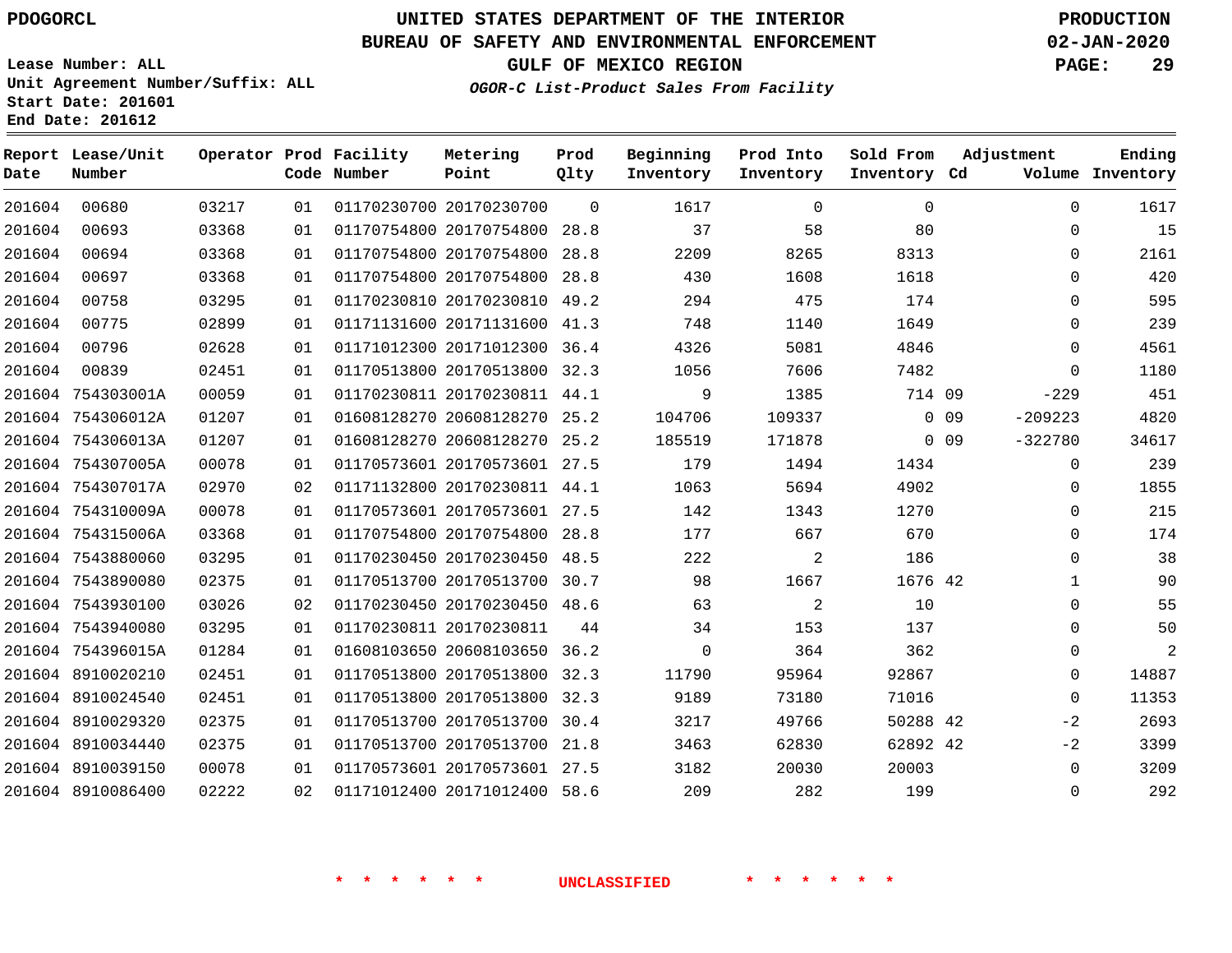8910088130

**Report Lease/Unit**

**Number**

### **UNITED STATES DEPARTMENT OF THE INTERIOR PDOGORCL PRODUCTION**

**Prod Qlty**

#### **BUREAU OF SAFETY AND ENVIRONMENTAL ENFORCEMENT 02-JAN-2020**

**Lease Number: ALL Unit Agreement Number/Suffix: ALL Start Date: 201601 End Date: 201612**

**Operator Prod Facility**

**Code Number**

 20171012400 58.6 21171132800 50.6

**Metering Point**

  **OGOR-C List-Product Sales From Facility**

**Beginning Inventory**

> $\Omega$

   

**Sold From Inventory**

**Prod Into Inventory**

**GULF OF MEXICO REGION PAGE: 30**

**Inventory Cd Volume**

**Adjustment**

  $\Omega$ 

 

**Ending**

|                   |       |    |                              |    |                |          | .        |       |              |                |
|-------------------|-------|----|------------------------------|----|----------------|----------|----------|-------|--------------|----------------|
|                   |       |    |                              |    | 2              | 810      | 131      |       | 0            | 681            |
| 201604 8910089160 | 02375 | 01 | 01170513700 20170513700 27.4 |    | 343            | 5959     | 5977     |       | $\Omega$     | 325            |
| 201604 891008927Y | 00078 | 01 | 01170230400 20170230400 54.2 |    | 15             | 93       |          | 60 42 | $\mathbf{1}$ | 49             |
| 201604 8910116580 | 02375 | 01 | 01170513700 20170513700 27.4 |    | 234            | 4244     | 4248 42  |       | $-1$         | 229            |
| 201604 8910116740 | 02375 | 01 | 01170513700 20170513700 27.4 |    | 1146           | 21376    | 21364    |       | $\mathbf 0$  | 1158           |
| 201604 8910116770 | 02375 | 01 | 01170513700 20170513700 27.4 |    | 145            | 2765     | 2761 42  |       | $\mathbf{1}$ | 150            |
| 201604 8910116790 | 02375 | 01 | 01170513700 20170513700 27.4 |    | 979            | 16259    | 16350 42 |       | $-1$         | 887            |
| 201604 8910116800 | 02375 | 01 | 01170513700 20170513700 27.4 |    | 2607           | 46748    | 46822    |       | $\mathbf 0$  | 2533           |
| 201604 891011687A | 03368 | 01 | 01170754800 20170754800 28.8 |    | 111            | 342      | 364      |       | $\Omega$     | 89             |
| 201604 891011687C | 03368 | 01 | 01170754800 20170754800 28.8 |    | 309            | 1136     | 1148     |       | $\Omega$     | 297            |
| 201604 891011687D | 03368 | 01 | 01170754800 20170754800 28.8 |    | 320            | 1184     | 1195     |       | $\Omega$     | 309            |
| 201604 891011687E | 03368 | 01 | 01170754800 20170754800 28.8 |    | 45             | 159      | 163      |       | $\Omega$     | 41             |
| 201604 8910117330 | 03368 | 01 | 01170754800 20170754800 28.8 |    | 3              | 13       | 13       |       | $\Omega$     | $\overline{3}$ |
| 201604 8910123270 | 03295 | 01 | 01177215100 20177215102      | 30 | 52             | 3850     | 3852     |       | 0            | 50             |
| 201604 8910123320 | 03295 | 01 | 01177215100 20177215102      | 30 | 95             | 6134     | 6149     |       | $\Omega$     | 80             |
| 201604 8910123330 | 03295 | 01 | 01177215100 20177215102      | 30 | 146            | 11859    | 11851    |       | $\mathbf 0$  | 154            |
| 201604 8910169280 | 02628 | 01 | 01171132000 20171132000 37.8 |    | 157            | 5663     | 5692     |       | $\Omega$     | 128            |
| 201604 8910169290 | 02628 | 01 | 01171132000 20171132000 37.8 |    | 31             | 757      | 776      |       | $\Omega$     | 12             |
| 201604 8910169300 | 02375 | 01 | 01170230810 20170230810 49.2 |    | 13             | -20      |          | 7 42  | $-1$         | 25             |
| 201604 8910202350 | 00276 | 01 | 01170513700 20170513700 32.2 |    | 1815           | 28864    | 29118    |       | $\mathbf{0}$ | 1561           |
| 201604 8910202560 | 02375 | 01 | 01170513700 20170513700 25.1 |    | 312            | 2612     | 2784 42  |       | $\mathbf{1}$ | 141            |
| 201604 G00900     | 02477 | 01 | 01170230811 20170230811 44.1 |    | $\overline{1}$ | 8        | 6        |       | $\Omega$     | 3              |
| 201604 G00974     | 03295 | 01 | 01171132000 20171132000 37.8 |    | 6              | 42       | 47       |       | $\Omega$     | 1              |
| 201604 G00985     | 02375 | 01 | 0117709260A 2017709260A 34.4 |    | 377            | 7966     | 7966     |       | $\mathbf{0}$ | 377            |
| 201604 G01036     | 03209 | 02 | 01171092651 20171092650 58.1 |    | 1533           | 14152    | 2170     |       | $\Omega$     | 13515          |
| 201604 G01082     | 01284 | 01 | 01170753510 20170753510 51.6 |    | 1              | $\Omega$ | 1        |       | $\Omega$     | 0              |
|                   |       |    |                              |    |                |          |          |       |              |                |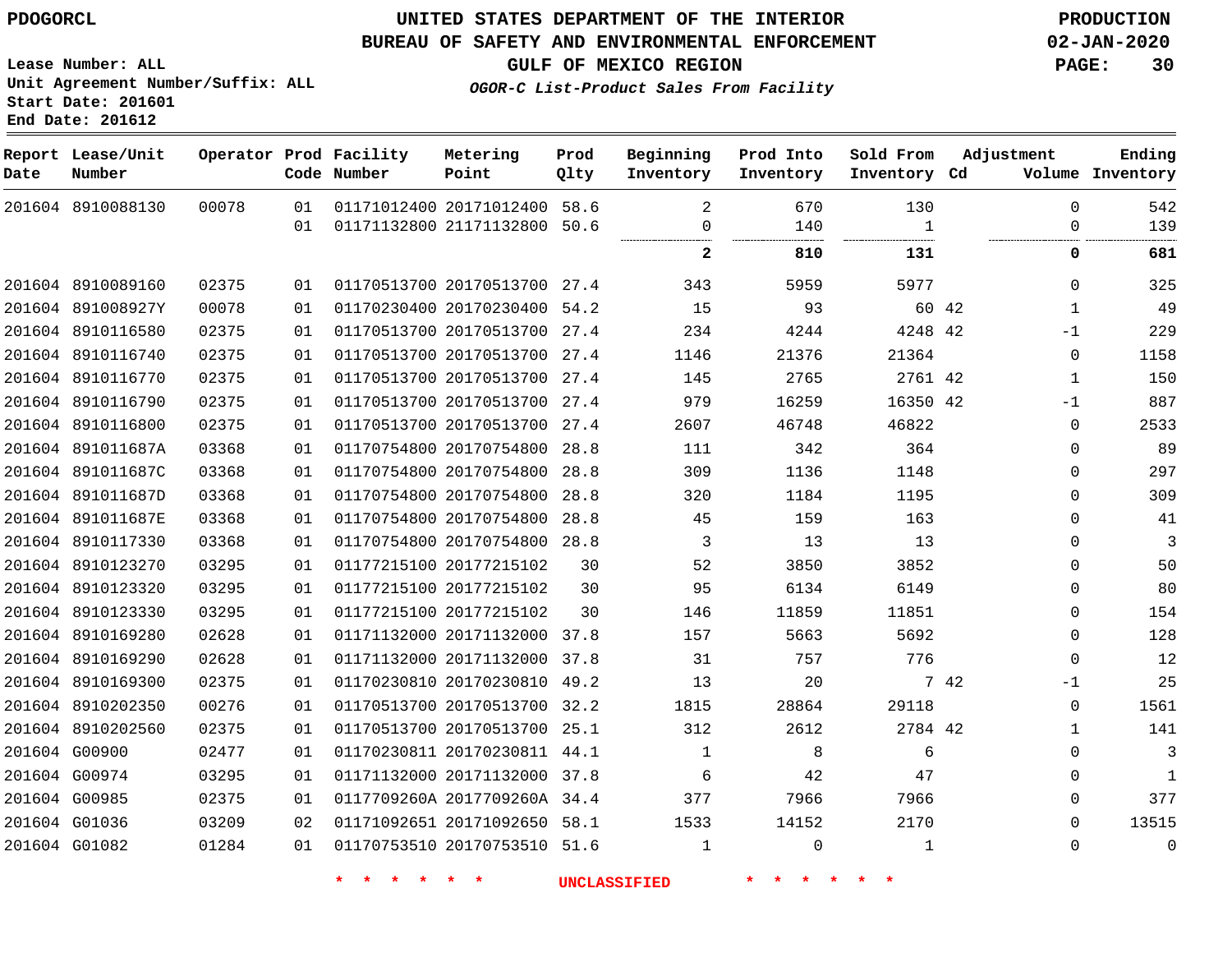**Report Lease/Unit**

### **UNITED STATES DEPARTMENT OF THE INTERIOR PDOGORCL PRODUCTION**

**Prod**

#### **BUREAU OF SAFETY AND ENVIRONMENTAL ENFORCEMENT 02-JAN-2020**

**Lease Number: ALL Unit Agreement Number/Suffix: ALL Start Date: 201601 End Date: 201612**

**Operator Prod Facility**

**OGOR-C List-Product Sales From Facility**

**Beginning**

**Prod Into**

**Sold From**

**GULF OF MEXICO REGION PAGE: 31**

**Adjustment**

**Ending**

| Date | Number        |       |    | Code Number | Point                        | Qlty | Inventory   | Inventory | Inventory Cd |              | Volume Inventory |
|------|---------------|-------|----|-------------|------------------------------|------|-------------|-----------|--------------|--------------|------------------|
|      | 201604 G01083 | 02375 | 01 |             | 01170513700 20170513700 27.4 |      | 1672        | 29620     | 29688 42     | 3            | 1607             |
|      | 201604 G01084 | 02375 | 01 |             | 01170513700 20170513700 27.4 |      | 68          | 940       | 957          | $\mathbf{0}$ | 51               |
|      | 201604 G01090 | 02375 | 01 |             | 01170513700 20170513700 27.4 |      | 218         | 3769      | 3783 42      | -1           | 203              |
|      | 201604 G01091 | 02375 | 01 |             | 01170513700 20170513700 27.4 |      | 938         | 17388     | 17385 42     | 1            | 942              |
|      | 201604 G01092 | 02375 | 01 |             | 01170513700 20170513700 27.4 |      | 292         | 5419      | 5419         | $\Omega$     | 292              |
|      | 201604 G01198 | 03295 | 01 |             | 01171092651 20171092650 58.1 |      | 53          | 497       | 76           | $\Omega$     | 474              |
|      | 201604 G01208 | 03295 | 01 |             | 01171092651 20171092650 58.1 |      | 233         | 2410      | 366          | 0            | 2277             |
|      | 201604 G01210 | 02375 | 02 |             | 01171132800 21171132800 50.6 |      | 748         | 1093      | 1011         | $\Omega$     | 830              |
|      | 201604 G01220 | 03295 | 01 |             | 01177092600 20177092600 42.8 |      | 325         | 7005      | 7102         | $\Omega$     | 228              |
|      | 201604 G01248 | 02628 | 01 |             | 01171012500 20171012500 34.9 |      | 3272        | 8691      | 7980         | $\Omega$     | 3983             |
|      | 201604 G01351 | 00078 | 01 |             | 01170230400 20170230400 54.1 |      | $\mathbf 0$ | 2         | 1            | $\Omega$     | 1                |
|      | 201604 G01447 | 02375 | 02 |             | 01170513700 20170513700 24.2 |      | 27          | 461       | 462          | 0            | 26               |
|      | 201604 G01497 | 02451 | 01 |             | 01170513800 20170513800 32.3 |      | 4559        | 36980     | 35802        | $\Omega$     | 5737             |
|      | 201604 G01498 | 02451 | 01 |             | 01170513800 20170513800 32.3 |      | 827         | 6832      | 6599         | $\Omega$     | 1060             |
|      | 201604 G01610 | 03295 | 01 |             | 01177215100 20177215102      | 30   | 19          | 1633      | 1631         | 0            | 21               |
|      | 201604 G01619 | 02375 | 01 |             | 01170513700 20170513700 30.7 |      | 691         | 18397     | 18102 42     | 8            | 994              |
|      | 201604 G01620 | 02375 | 01 |             | 01170513700 20170513700 30.7 |      | 187         | 3560      | 3557 42      | 3            | 193              |
|      | 201604 G01754 | 03295 | 01 |             | 01423210051 20423210050 66.2 |      | 20          | 34        | 32           | 0            | 22               |
|      | 201604 G01757 | 03295 | 01 |             | 01423210051 20423210050 66.2 |      | 33          | 79        | 62           | 0            | 50               |
|      | 201604 G01848 | 01978 | 02 |             | 01170230500 20170230500 47.2 |      | 876         | 2115      | 795          | $\Omega$     | 2196             |
|      | 201604 G01860 | 03295 | 01 |             | 01170231110 20170231110 41.3 |      | 10639       | 3318      | 9881         | $\Omega$     | 4076             |
|      | 201604 G01865 | 00078 | 01 |             | 01171012500 20171012500 34.9 |      | 949         | 3211      | 2687         | $\Omega$     | 1473             |
|      | 201604 G01898 | 02312 | 01 |             | 01171012500 20171012500 34.9 |      | 1154        | 5048      | 3886         | $\Omega$     | 2316             |
|      | 201604 G01901 | 03295 | 01 |             | 01177215100 20177215102      | 30   | 0           | 99        | 98           | $\Omega$     | 1                |
|      | 201604 G01966 | 03295 | 01 |             | 01177215100 20177215102      | 30   | 97          | 7295      | 7297         | 0            | 95               |
|      | 201604 G01967 | 03295 | 01 |             | 01177215100 20177215102      | 30   | 101         | 8457      | 8448         | $\Omega$     | 110              |
|      | 201604 G02111 | 02628 | 01 |             | 01171132000 20171132000 37.8 |      | 1776        | 70418     | 70582        | $\Omega$     | 1612             |
|      | 201604 G02118 | 02628 | 01 |             | 01171132000 20171132000 37.8 |      | 83          | 18010     | 17681        | $\Omega$     | 412              |

**Metering**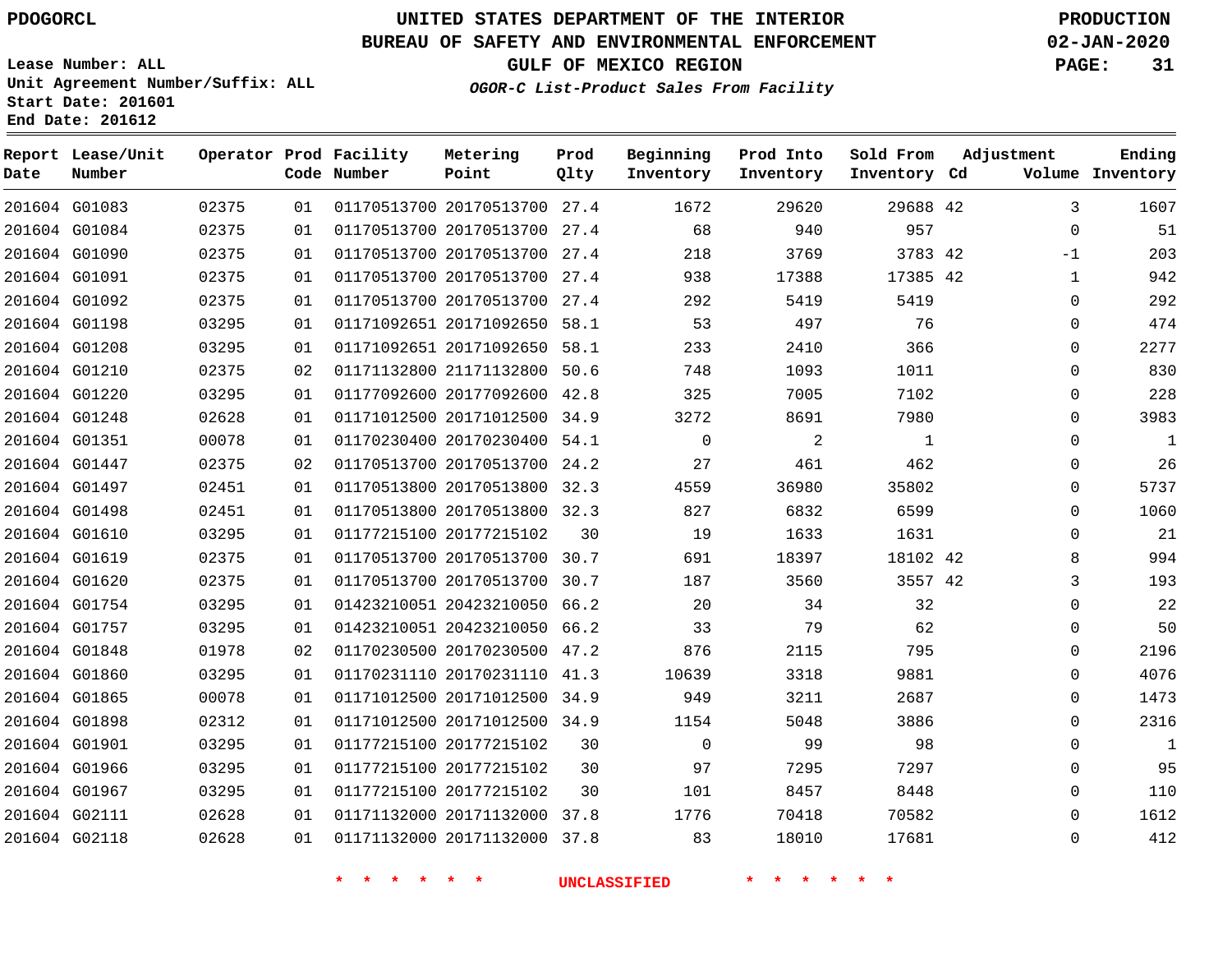**Report Lease/Unit**

**Number**

### **UNITED STATES DEPARTMENT OF THE INTERIOR PDOGORCL PRODUCTION**

**Prod Qlty**

#### **BUREAU OF SAFETY AND ENVIRONMENTAL ENFORCEMENT 02-JAN-2020**

**Lease Number: ALL Unit Agreement Number/Suffix: ALL Start Date: 201601 End Date: 201612**

**Operator Prod Facility**

**Code Number**

**OGOR-C List-Product Sales From Facility**

**Sold From Inventory**

**Prod Into Inventory**

**Beginning Inventory**

**GULF OF MEXICO REGION PAGE: 32**

**Inventory Cd Volume**

**Adjustment**

**Ending**

-1  $\overline{0}$ 

**-1**

 

|               |                                |                |          |                                                              | <b>UNCLASSIFIED</b> |          |             |             |                            |
|---------------|--------------------------------|----------------|----------|--------------------------------------------------------------|---------------------|----------|-------------|-------------|----------------------------|
|               |                                |                |          |                                                              |                     |          |             |             |                            |
|               | 201604 G03593<br>201604 G03793 | 03295<br>03295 | 01<br>01 | 01171012500 20171012500 34.9<br>01171012500 20171012500 34.8 | 5<br>18             | 8<br>85  | 9<br>64     |             | $\mathbf 0$<br>$\mathbf 0$ |
|               | 201604 G03414                  | 03295          | 01       | 01170753510 20170753510 51.6                                 | 799                 | 66       | 112 42      |             | $-191$                     |
|               | 201604 G03331                  | 02628          | 01       | 01171132800 20171132000 37.8                                 | 50                  | 1848     | 1856        |             | $\mathbf 0$                |
|               | 201604 G03152                  | 03295          | 01       | 01177092600 20177092600 42.8                                 | 167                 | 9142     | 9011        |             | $\overline{0}$             |
|               | 201604 G03145                  | 02375          | 02       | 01171132800 21171132800 50.6                                 | 131                 | 180      | 234 42      |             | $-1$                       |
|               | 201604 G03061                  | 03026          | 01       | 01423210051 20423210050 66.3                                 | 131                 | 250      | 223         |             | $\overline{0}$             |
|               | 201604 G02917                  | 03247          | 01       | 01171092930 20171092930 50.6                                 | 34                  | 177      | 187         |             | $\mathbf 0$                |
|               |                                |                |          |                                                              | 75                  | 2183     | 261         |             | -1                         |
|               |                                | 02628          | 02       | 01171092651 20171092650 58.1                                 | 74                  | 2183     | 261         |             | $\Omega$                   |
|               | 201604 G02895                  | 02579          | 02       | 01171092651 20171092650 57.1                                 | 1                   | 0        |             | $0\quad 28$ | $-1$                       |
|               |                                |                |          |                                                              | 1960                | 1025     | 1820        |             | 0                          |
|               |                                |                | 01       | 01170230810 20170230810 49.1                                 | 44                  | 74       | 40          |             | $\Omega$                   |
|               | 201604 G02826                  | 03295          | 01       | 01170231110 20170231110 41.3                                 | 1916                | 951      | 1780        |             | 0                          |
|               | 201604 G02825                  | 03295          | 01       | 01170230810 20170230810 49.1                                 | 57                  | 232      | 52          |             | $\mathbf 0$                |
| 201604 G02705 |                                | 02628          | 02       | 01170230810 20170230810 49.2                                 | 7741                | 13977    | 4915        |             | $\mathbf 0$                |
|               | 201604 G02665                  | 02451          | 01       | 01423210051 20423210050 66.2                                 | 49                  | 109      | 89          |             | $\mathbf 0$                |
| 201604 G02613 |                                | 02628          | 01       | 01171132000 20171132000 45.1                                 | $\Omega$            | $\Omega$ | $\mathbf 0$ |             | $\mathbf 0$                |
|               | 201604 G02601                  | 02628          | 02       | 01171092651 20171092650 58.1                                 | 270                 | 2646     | 494         |             | $\mathbf 0$                |
|               | 201604 G02433                  | 02375          | 01       | 01170230810 20170230810 49.2                                 | $\Omega$            | 6        |             | 1 42        | $-1$                       |
|               | 201604 G02429                  | 02375          | 01       | 01170230811 20170230810 49.2                                 | 98                  | 173      | 61          |             | $\mathbf 0$                |
|               | 201604 G02354                  | 01284          | 01       | 01170230450 20170230450 48.6                                 | 667                 | 25       | 229         |             | $\mathbf 0$                |
|               | 201604 G02353                  | 01284          | 01       | 01170230450 20170230450 48.6                                 | 1441                | 44       | 494         |             | $\mathbf 0$                |
| 201604 G02318 |                                | 02628          | 01       | 01171132000 20171132000 37.8                                 | 54                  | 15205    | 14911       |             | $\mathbf 0$                |
|               | 201604 G02317                  | 03295          | 01       | 01171132000 20171132000 37.7                                 | 4                   | 126      | 127         |             | $\mathbf 0$                |
|               | 201604 G02163                  | 03295          | 01       | 01171012500 20171012500 34.9                                 | 137                 | 303      | 301         |             | 0                          |
|               | 201604 G02161                  | 03295          | 01       | 01171012500 20171012500 34.9                                 | 3495                | 9210     | 8480        |             | $\Omega$                   |

**Metering Point**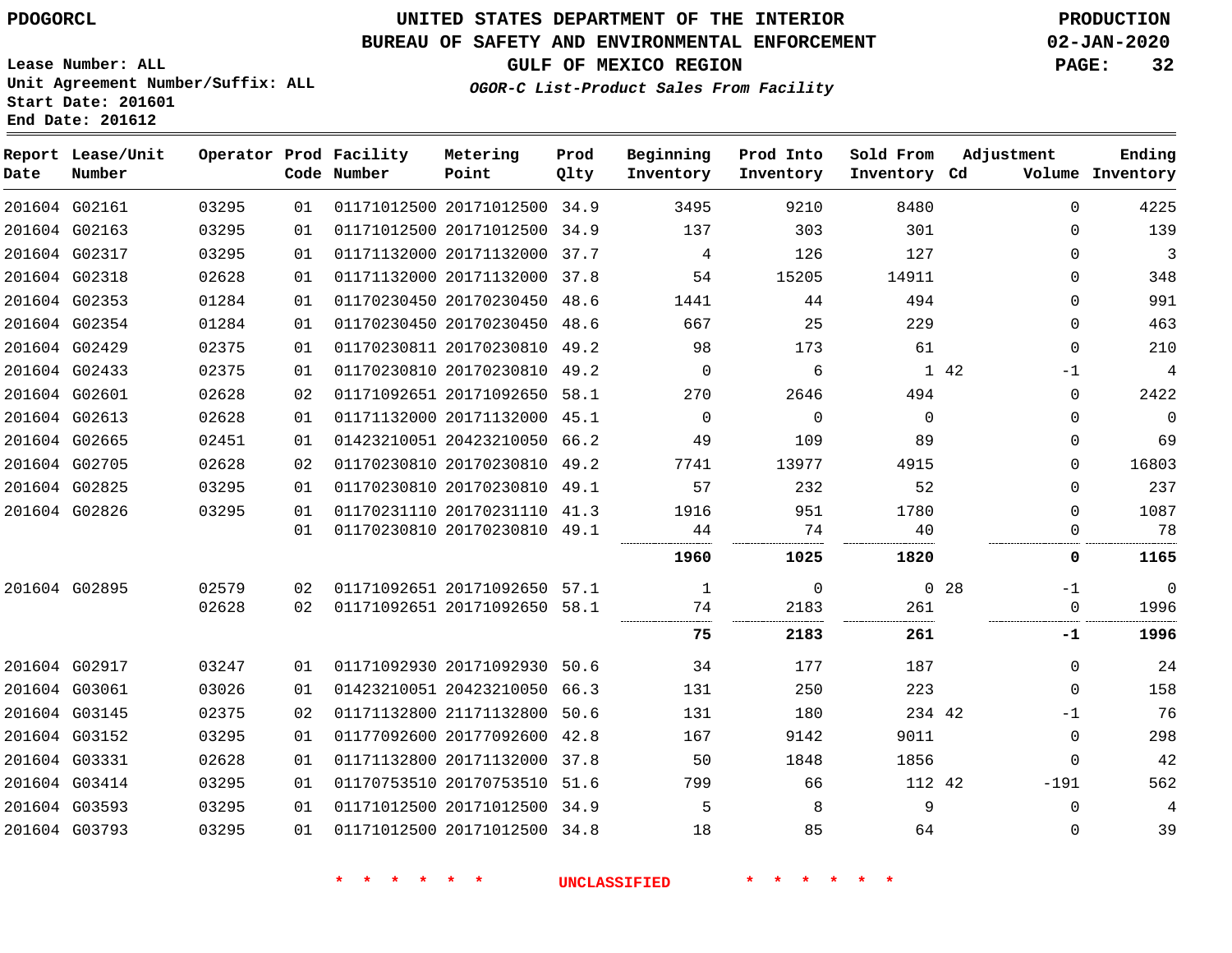#### **BUREAU OF SAFETY AND ENVIRONMENTAL ENFORCEMENT 02-JAN-2020**

**OGOR-C List-Product Sales From Facility**

**GULF OF MEXICO REGION PAGE: 33**

**Lease Number: ALL Unit Agreement Number/Suffix: ALL Start Date: 201601 End Date: 201612**

| Date          | Report Lease/Unit<br>Number |       |    | Operator Prod Facility<br>Code Number | Metering<br>Point            | Prod<br>Qlty | Beginning<br>Inventory | Prod Into<br>Inventory | Sold From<br>Inventory Cd | Adjustment   | Ending<br>Volume Inventory |
|---------------|-----------------------------|-------|----|---------------------------------------|------------------------------|--------------|------------------------|------------------------|---------------------------|--------------|----------------------------|
|               | 201604 G03958               | 03295 | 01 |                                       | 01170230510 20170230510      | 48           | 1081                   | 735                    | 654                       | $\Omega$     | 1162                       |
|               | 201604 G04081               | 03295 | 01 |                                       | 01170230450 20170230810 49.2 |              | 652                    | 953                    | 363                       | $\Omega$     | 1242                       |
|               | 201604 G04087               | 02899 | 01 |                                       | 01177008150 01177008150      | $\Omega$     | 3518                   | 2209                   |                           | 042          | 5728                       |
|               | 201604 G04232               | 00730 | 01 |                                       | 01171012500 20171012500 34.9 |              | 3825                   | 12724                  | 10712                     | $\Omega$     | 5837                       |
|               |                             | 03295 | 01 |                                       | 01171012500 20171012500 34.8 |              | 137                    | 436                    | 373                       | 0            | 200                        |
|               |                             |       |    |                                       |                              |              | 3962                   | 13160                  | 11085                     | 0            | 6037                       |
|               | 201604 G04421               | 03295 | 01 |                                       | 01171131600 20171131600 41.3 |              | 3787                   | 3085                   | 6225                      | $\mathbf 0$  | 647                        |
|               | 201604 G04433               | 02312 | 01 |                                       | 01177082950 20177082956      | $\Omega$     | 1                      | $\Omega$               | $\Omega$                  | $\Omega$     | 1                          |
|               | 201604 G04800               | 02970 | 02 |                                       | 01177062608 2017706260A 36.6 |              | 4                      | 2228                   | 2226                      | 0            | 6                          |
|               |                             | 03026 | 02 |                                       | 01171132800 21171132800      | 50.6         | 37                     | 73                     | 61                        | $\Omega$     | 49                         |
|               |                             |       |    |                                       |                              |              | 41                     | 2301                   | 2287                      | 0            | 55                         |
|               | 201604 G04809               | 02312 | 01 |                                       | 01177082950 20177082956      | $\Omega$     | 453                    | $\Omega$               | $\Omega$                  | $\Omega$     | 453                        |
|               | 201604 G04818               | 03295 | 01 |                                       | 01170230500 20170230500 47.2 |              | 79                     | 52                     | 72                        | $\Omega$     | 59                         |
|               | 201604 G05006               | 01284 | 02 |                                       | 01423210051 20170230510      | 48           | 2                      | 209                    | 33                        | $\Omega$     | 178                        |
| 201604 G05431 |                             | 02970 | 02 |                                       | 01177062608 2017706260A 36.6 |              | 59                     | 22212                  | 22205                     | $\Omega$     | 66                         |
|               | 201604 G05504               | 02970 | 02 |                                       | 01171132800 21171132800      | 50.6         | 3249                   | 6539                   | 5376                      | $\Omega$     | 4412                       |
|               |                             | 03295 | 01 |                                       | 01171132800 21171132800      | 50.6         | 712<br>.               | 1180                   | 1039                      | $\Omega$     | 853                        |
|               |                             |       |    |                                       |                              |              | 3961                   | 7719                   | 6415                      | 0            | 5265                       |
|               | 201604 G05505               | 00078 | 01 |                                       | 01171132800 21171132800      | 50.6         | 33                     | 303                    | 261 42                    | 1            | 76                         |
|               |                             |       | 01 |                                       | 01171012400 20171012400      | 58.6         | 817                    | 138                    | 660 42                    | 1            | 296                        |
|               |                             |       |    |                                       |                              |              | 850                    | 441                    | 921                       | $\mathbf{2}$ | 372                        |
|               | 201604 G05602               | 03247 | 01 |                                       | 01171012500 20171012500 34.9 |              | 535                    | 784                    | 960 42                    | $\mathbf{1}$ | 360                        |
|               | 201604 G05612               | 03295 | 01 |                                       | 01171012500 20171012500 34.9 |              | 1352                   | 3555                   | 3276                      | 0            | 1631                       |
|               | 201604 G06069               | 03295 | 01 |                                       | 01423210051 20423210050      | 66.2         | 5                      | 8                      | 8                         | $\Omega$     | 5                          |
|               | 201604 G06168               | 02801 | 02 |                                       | 01170230450 20170230450 48.6 |              | 17                     | 1                      | 5                         | 0            | 13                         |
| 201604 G06668 |                             | 02375 | 01 |                                       | 01171132000 20171132000 37.8 |              | 426                    | 16554                  | 16602 42                  | $\mathbf{1}$ | 379                        |
|               | 201604 G07736               | 02628 | 01 |                                       | 01171132800 20171132000 37.8 |              | 4                      | 137                    | 136                       | $\mathbf 0$  | 5                          |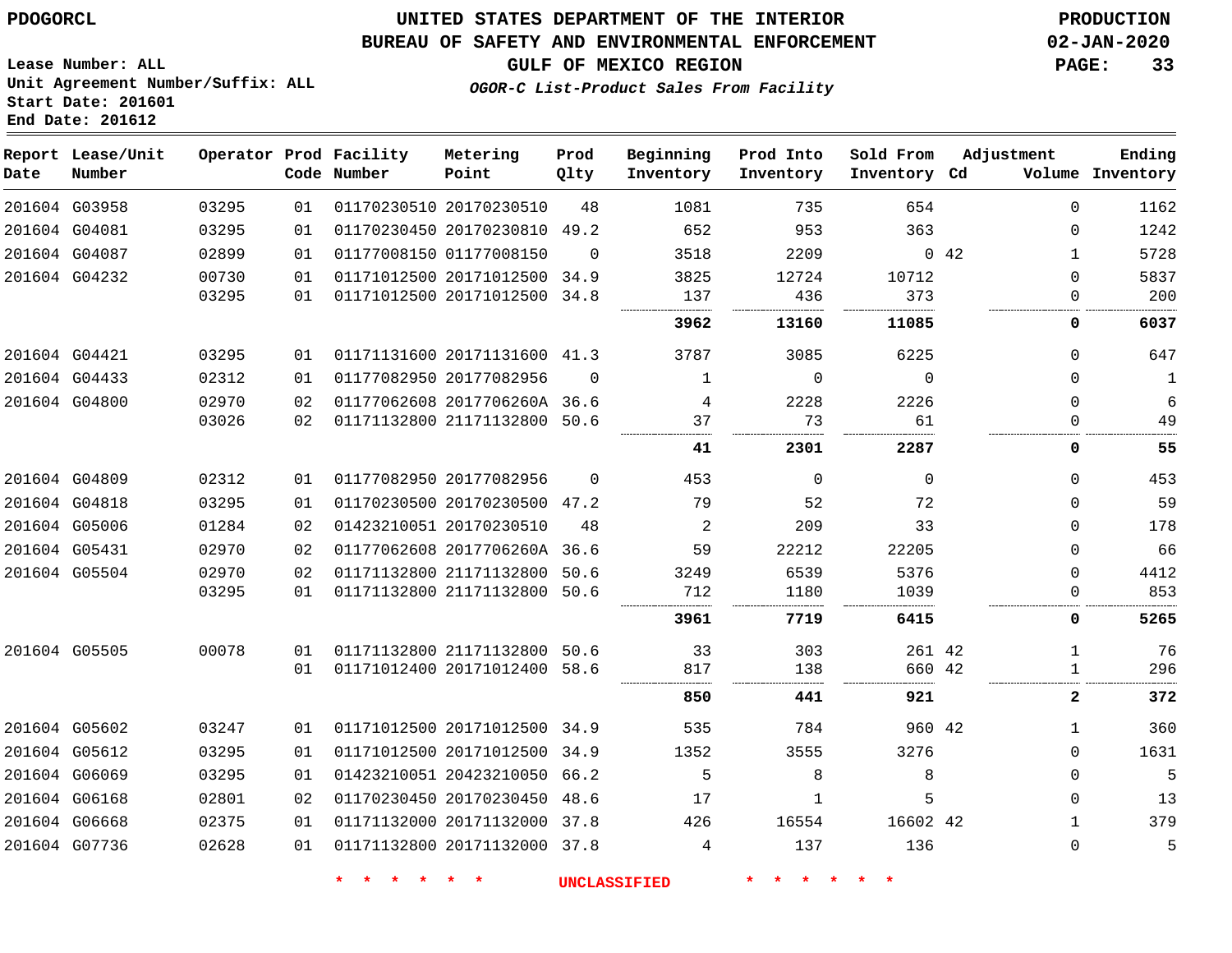### **BUREAU OF SAFETY AND ENVIRONMENTAL ENFORCEMENT 02-JAN-2020**

**Lease Number: ALL Unit Agreement Number/Suffix: ALL Start Date: 201601**

**End Date: 201612**

**OGOR-C List-Product Sales From Facility**

**GULF OF MEXICO REGION PAGE: 34**

| Date | Report Lease/Unit<br>Number |       |    | Operator Prod Facility<br>Code Number | Metering<br>Point            | Prod<br>Qlty | Beginning<br>Inventory | Prod Into<br>Inventory | Sold From<br>Inventory Cd | Adjustment  | Ending<br>Volume Inventory |
|------|-----------------------------|-------|----|---------------------------------------|------------------------------|--------------|------------------------|------------------------|---------------------------|-------------|----------------------------|
|      | 201604 G07760               | 01284 | 01 |                                       | 01177122950 20177122950 30.4 |              | 71                     | 2519                   | 2434                      | $\mathbf 0$ | 156                        |
|      | 201604 G07917               | 03247 | 01 |                                       | 01170573602 20170573602 33.1 |              | 36942                  | 16073                  | 12455                     | $\mathbf 0$ | 40560                      |
|      | 201604 G09631               | 01284 | 01 |                                       | 01177122950 20177122950 30.4 |              | 8                      | 206                    | 201                       | $\mathbf 0$ | 13                         |
|      | 201604 G10794               | 03295 | 01 |                                       | 01177122950 20177122950 30.3 |              | 40                     | 2097                   | 2006                      | $\Omega$    | 131                        |
|      | 201604 G10910               | 03026 | 01 |                                       | 01177245110 2017724511G 44.4 |              | $\Omega$               | 4937                   | 4937                      | $\Omega$    | $\Omega$                   |
|      | 201604 G11870               | 02375 | 01 |                                       | 01171132000 20171132000 37.8 |              | 51                     | 1901                   | 1910 42                   | 2           | 44                         |
|      | 201604 G11984               | 02801 | 02 |                                       | 01171092651 20171092650 58.1 |              | 43                     | $\mathbf 0$            | 7                         | $\Omega$    | 36                         |
|      | 201604 G12355               | 03209 | 01 |                                       | 01171012300 20171012300 36.4 |              | 23279                  | 33124                  | 24847                     | $\Omega$    | 31556                      |
|      | 201604 G12358               | 03209 | 01 |                                       | 01171012300 20171012300 36.4 |              | $\Omega$               | 920                    | 920                       | $\Omega$    | $\mathbf 0$                |
|      | 201604 G12802               | 02628 | 01 |                                       | 01170230811 20170230811 44.1 |              | $\overline{2}$         | $\Omega$               | $\Omega$                  | $\Omega$    | 2                          |
|      | 201604 G13081               | 01284 | 01 |                                       | 01608103650 20608103650 36.2 |              | 70                     | 26448                  | 26413                     | $\mathbf 0$ | 105                        |
|      | 201604 G13563               | 03217 | 01 |                                       | 01170230811 20170230811 44.1 |              | $\Omega$               | 4109                   | 3907 47                   | 1136        | 1338                       |
|      | 201604 G13938               | 01284 | 01 |                                       | 01171012500 20171012500 34.9 |              | 2348                   | 9219                   | 7338                      | $\Omega$    | 4229                       |
|      | 201604 G14342               | 02628 | 01 |                                       | 01170230811 20170230811 44.1 |              | 5                      | $\Omega$               | $\Omega$                  | $\Omega$    | 5                          |
|      | 201604 G14493               | 03247 | 01 |                                       | 01171092930 20171092930 50.6 |              | 25                     | 119                    | 128                       | $\mathbf 0$ | 16                         |
|      | 201604 G14535               | 02628 | 01 |                                       | 01171012500 20171012500 34.9 |              | 2027                   | 6565                   | 5583                      | $\Omega$    | 3009                       |
|      | 201604 G14864               | 02871 | 02 |                                       | 01170230450 20170230450 48.6 |              | 2688                   | 57                     | 1559                      | $\Omega$    | 1186                       |
|      | 201604 G15050               | 03295 | 01 |                                       | 01170231110 20170231110 41.3 |              | 5971                   | 3339                   | 5545                      | $\mathbf 0$ | 3765                       |
|      | 201604 G15239               | 02375 | 02 |                                       | 01171012500 20171012500 34.9 |              | 136                    | 524                    | 420                       | $\mathbf 0$ | 240                        |
|      | 201604 G15263               | 03295 | 01 |                                       | 01171132000 20171132000 37.7 |              | 15                     | 507                    | 510                       | $\mathbf 0$ | 12                         |
|      | 201604 G15277               | 03295 | 01 |                                       | 01171012400 20171012400 58.5 |              | 8864                   | 17171                  | 8244                      | $\Omega$    | 17791                      |
|      | 201604 G15312               | 03295 | 01 |                                       | 01171092651 20171092650 58.1 |              | 1262                   | $\Omega$               | 175                       | $\Omega$    | 1087                       |
|      | 201604 G16325               | 03295 | 01 |                                       | 01171012400 20171012400 58.6 |              | 597                    | 605                    | 575                       | $\Omega$    | 627                        |
|      | 201604 G16515               | 03026 | 01 |                                       | 01177245110 2017724511G 44.4 |              | $\overline{0}$         | 18556                  | 18556                     | $\Omega$    | $\overline{0}$             |
|      | 201604 G17754               | 02375 | 02 |                                       | 01170230510 20170230510      | 48           | 2125                   | 2546                   | 1683                      | $\Omega$    | 2988                       |
|      | 201604 G17858               | 03295 | 01 |                                       | 01170530900 20170530900 50.7 |              | 636                    | $\overline{0}$         | 19                        | $\Omega$    | 617                        |
|      | 201604 G17912               | 02970 | 02 |                                       | 01177062608 2017706260A 36.6 |              | 28                     | 6631                   | 6639                      | 0           | 20                         |
|      | 201604 G17921               | 03026 | 01 |                                       | 01171012500 20177062959 26.6 |              | $\Omega$               | 18805                  | 18805                     | $\Omega$    | $\mathbf 0$                |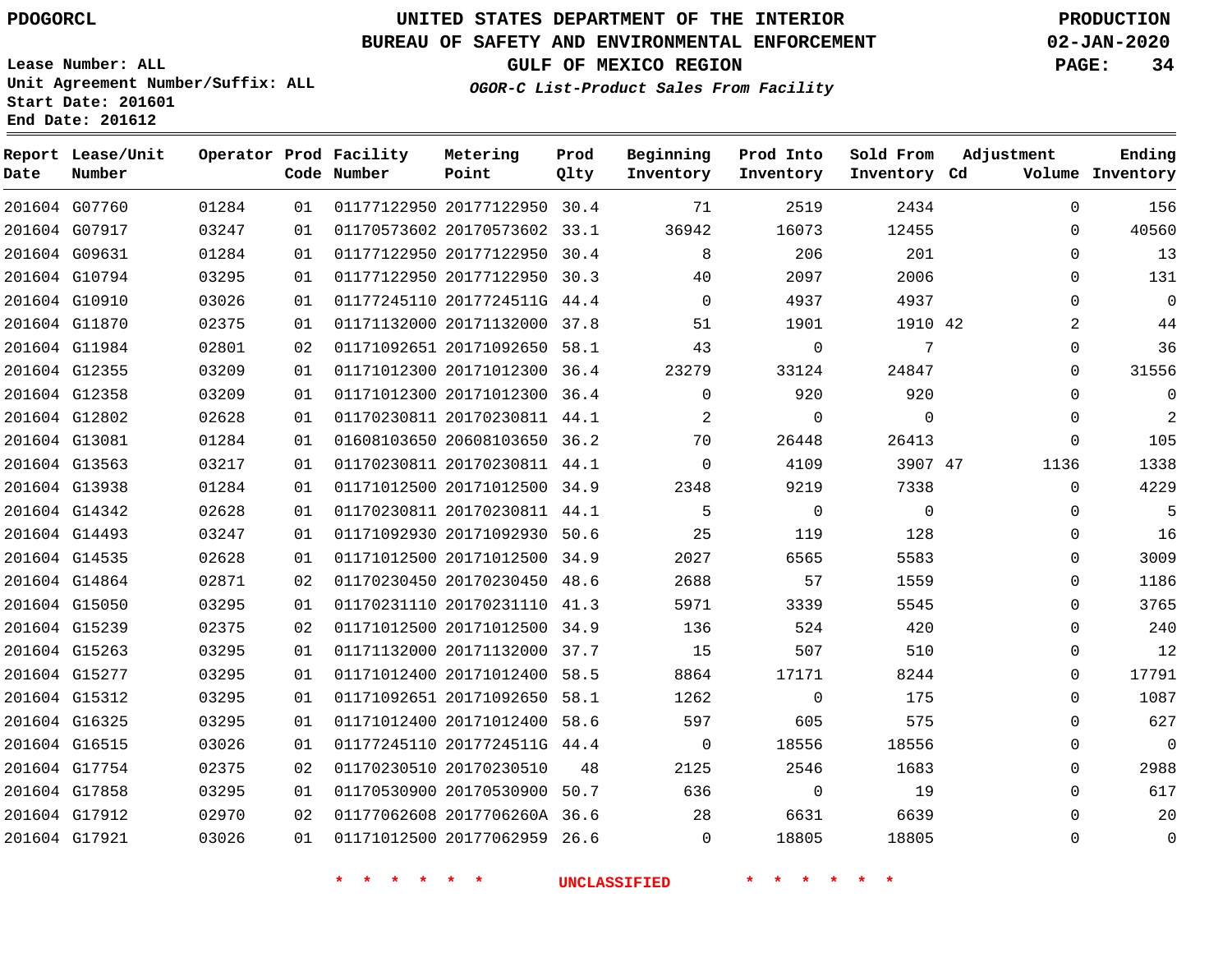G19030

**Date**

**Report Lease/Unit**

**Number**

### **UNITED STATES DEPARTMENT OF THE INTERIOR PDOGORCL PRODUCTION**

**Prod Qlty**

#### **BUREAU OF SAFETY AND ENVIRONMENTAL ENFORCEMENT 02-JAN-2020**

**Lease Number: ALL Unit Agreement Number/Suffix: ALL Start Date: 201601 End Date: 201612**

**Operator Prod Facility**

**Code Number**

20423210050 60.6

**Metering Point**

**OGOR-C List-Product Sales From Facility**

**Beginning Inventory**

  $\overline{\phantom{0}}$ 

**Sold From Inventory**

**Prod Into Inventory**

**GULF OF MEXICO REGION PAGE: 35**

**Inventory Cd Volume**

**Adjustment**

  $\Omega$   $\Omega$  $\Omega$  $\Omega$  $\Omega$   $\Omega$  $\Omega$  $\Omega$   $\Omega$  $\Omega$  $\Omega$  $\Omega$  $\Omega$  $\Omega$  $\Omega$   $\Omega$ 

**Ending**

| 201604 G19839 |               | 02777 | 01 | 01170753510 20170753510 54.6 |                     | $\overline{0}$ | $\mathbf 0$    | 0           |  |
|---------------|---------------|-------|----|------------------------------|---------------------|----------------|----------------|-------------|--|
|               | 201604 G20605 | 02477 | 01 | 01423550141 20423550140 27.6 |                     | 743            | 5303           | 5497 42     |  |
| 201604 G20660 |               | 03295 | 01 | 01170230450 20170230450 48.6 |                     | 182            | 5              | 93          |  |
|               | 201604 G21096 | 03295 | 01 | 01170230811 20170230811 44.1 |                     | 14             | 76             | 65          |  |
|               | 201604 G21532 | 03217 | 01 | 01170230811 20170230811 44.1 |                     | 212            | 2156           | 1666        |  |
|               | 201604 G21534 | 03217 | 01 | 01170230811 20170230811 44.1 |                     | 371            | 1041           | 1073        |  |
|               | 201604 G21592 | 02628 | 02 | 01171132000 20171132000 37.8 |                     | $\mathbf{1}$   | 279            | 274         |  |
|               | 201604 G21655 | 03247 | 01 | 01171132800 21171132800 50.6 |                     | 74             | $\overline{0}$ | 74          |  |
| 201604 G22268 |               | 02777 | 02 | 01170230810 2042709015I 43.9 |                     | $\Omega$       | 45             | 45          |  |
| 201604 G22501 |               | 00078 | 01 | 01170230400 20170230400 54.3 |                     | 66             | 140            | 132         |  |
| 201604 G22505 |               | 02375 | 02 | 01170230811 20170230811 44.1 |                     | 48             | 263            | 226 42      |  |
| 201604 G22510 |               | 03295 | 01 | 01170230810 20170230810 49.1 |                     | 466            | 656            | 254         |  |
|               | 201604 G22513 | 02579 | 02 | 01170230500 20170230500 42.9 |                     | 269            | 19             | 245         |  |
| 201604 G22621 |               | 03247 | 01 | 01171132800 21171132800 50.6 |                     | 2773           | 3027           | 3186        |  |
| 201604 G22840 |               | 00730 | 01 | 01608103650 20608103650 36.2 |                     | $\overline{0}$ | 1027           | 1024 42     |  |
| 201604 G23730 |               | 03217 | 01 | 01170230810 20170230811 44.1 |                     | 26             | 223            | 176         |  |
| 201604 G23735 |               | 03295 | 01 | 01170230810 20170230810 49.2 |                     | 140            | 174            | 71          |  |
| 201604 G23736 |               | 00730 | 01 | 01170230810 20170230810 49.2 |                     | 364            | 589            | 216         |  |
| 201604 G23956 |               | 03217 | 01 | 01170753510 20170753510 51.6 |                     | 48             | $\mathbf 0$    | 48          |  |
|               | 201604 G24730 | 03295 | 01 | 01170230500 20170230500 47.1 |                     | 265            | $\mathbf 0$    | 241         |  |
| 201604 G24766 |               | 02628 | 02 | 01170230811 20170230811 44.1 |                     | $\mathbf{3}$   | $\Omega$       | 3           |  |
|               | 201604 G24767 | 02628 | 02 | 01170530900 20170230811 44.1 |                     | $\Omega$       | $\Omega$       | $\mathbf 0$ |  |
| 201604 G24870 |               | 02970 | 02 | 01177062608 2017706260A 36.6 |                     | $\mathbf{3}$   | 768            | 769         |  |
| 201604 G24883 |               | 02628 | 02 | 01171092651 20171092650 58.1 |                     | 139            | 3133           | 413         |  |
| 201604 G24898 |               | 02807 | 01 | 01171012300 20171012300 36.4 |                     | 3195           | 2225           | 3423        |  |
|               | 201604 G24924 | 03247 | 01 | 01171132800 21171132800 50.6 |                     | 2616           | 12419          | 8280        |  |
|               | 201604 G24926 | 03247 | 01 | 01171132800 21171132800 50.6 |                     | 39             | $\Omega$       | 0           |  |
|               |               |       |    |                              | <b>UNCLASSIFIED</b> |                |                |             |  |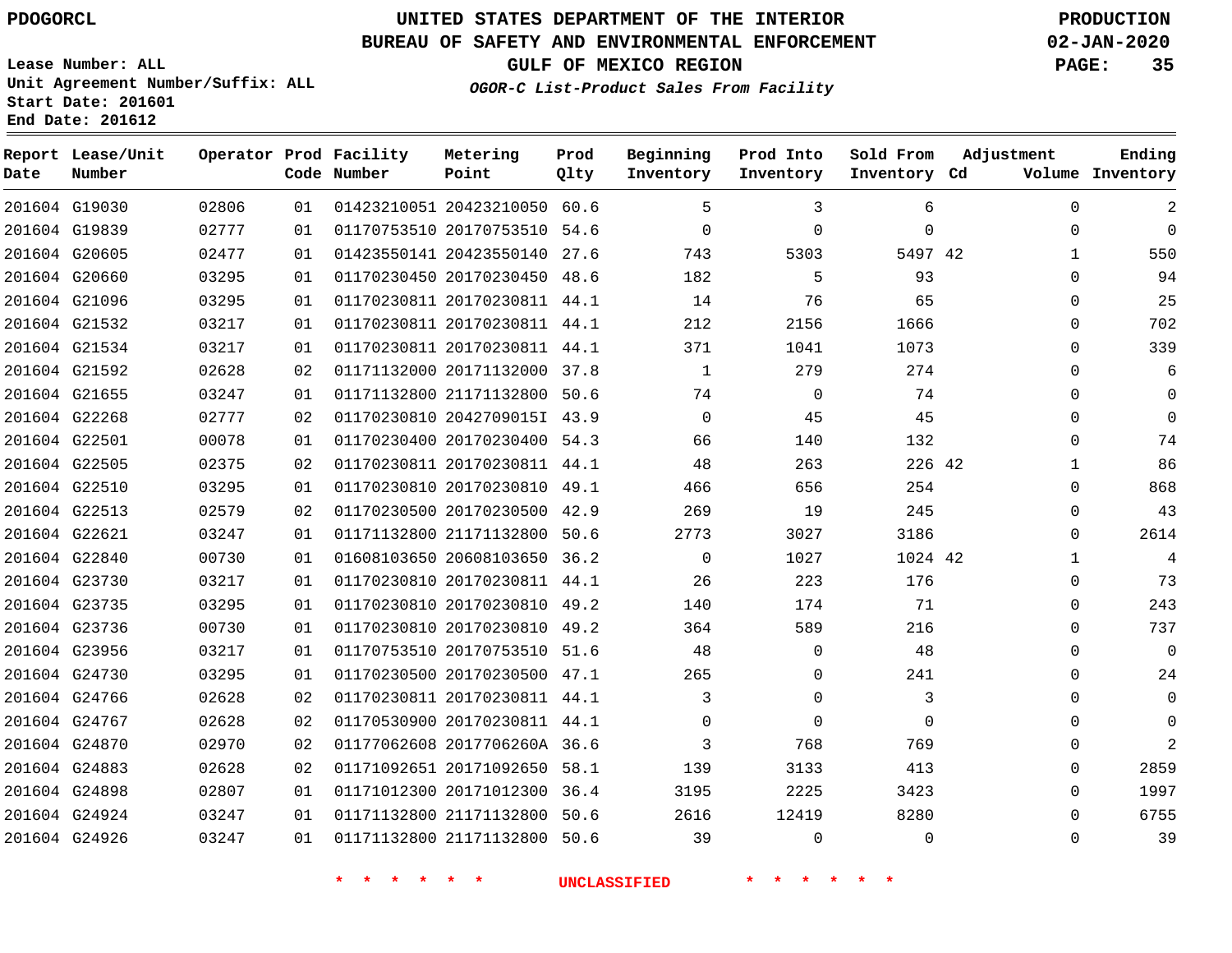**Report Lease/Unit**

**Number**

### **UNITED STATES DEPARTMENT OF THE INTERIOR PDOGORCL PRODUCTION**

**Prod Qlty**

#### **BUREAU OF SAFETY AND ENVIRONMENTAL ENFORCEMENT 02-JAN-2020**

**Lease Number: ALL Unit Agreement Number/Suffix: ALL Start Date: 201601 End Date: 201612**

**Operator Prod Facility**

**Code Number**

**OGOR-C List-Product Sales From Facility**

**Beginning Inventory** **Prod Into Inventory** **Sold From Inventory**

**GULF OF MEXICO REGION PAGE: 36**

**Inventory Cd Volume**

**Adjustment**

**Ending**

| 201604 G24990 | 01284 | 01 |                    | 01608103650 20608103650 36.2 |                | 27                  | 28886           | 28797          |        | $\Omega$    |
|---------------|-------|----|--------------------|------------------------------|----------------|---------------------|-----------------|----------------|--------|-------------|
| 201604 G25008 | 02777 | 01 |                    | 01170753510 20170753510 54.6 |                | $\overline{0}$      | 0               | $\overline{0}$ |        | $\Omega$    |
| 201604 G25524 | 03295 | 01 |                    | 01170230450 20170230450 48.6 |                | 197                 | 3               | 131            |        | $\Omega$    |
| 201604 G25561 | 02375 | 01 |                    | 01170230450 20170230450 48.6 |                | 112                 | 4               |                | 41 42  | $-1$        |
| 201604 G25606 | 02375 | 01 |                    | 01170230810 20170230810 49.2 |                | 74                  | 222             | 67             |        | $\mathbf 0$ |
| 201604 G25937 | 02222 | 02 |                    | 01170230810 20170230810 49.2 |                | 208                 | 274             | 109            |        | $\mathbf 0$ |
| 201604 G26001 | 02628 | 01 |                    | 01171132800 21171132800 50.6 |                | 17                  | 13              | 13             |        | $\mathbf 0$ |
| 201604 G26032 | 03059 | 01 |                    | 01171012300 20171012300 36.4 |                | 83                  | 83              | 84             |        | $\Omega$    |
| 201604 G26074 | 01284 | 01 |                    | 01177122950 20177122950 30.4 |                | 7                   | 227             | 221            |        | $\mathbf 0$ |
| 201604 G26480 | 01978 | 02 |                    | 01423210051 20423210050 45.8 |                | 28                  | 62              | 51             |        | $\mathbf 0$ |
| 201604 G26655 | 03165 | 01 |                    | 01170230811 20170230811 44.1 |                | 535                 | 3043            |                | $0$ 09 | $-2587$     |
| 201604 G27030 | 02477 | 02 |                    | 01170530900 20170530900 50.7 |                | 428                 | $\mathsf{O}$    | 12             |        | $\Omega$    |
| 201604 G27070 | 03295 | 01 |                    | 01171132800 21171132800 50.6 |                | 7182                | 10930           | 9949           |        | $\Omega$    |
| 201604 G27083 | 02477 | 01 |                    | 01171092651 20171092650 58.1 |                | 166                 | 2594            | 382            |        | $\Omega$    |
| 201604 G27169 | 01284 | 01 |                    | 01171012500 20171012500 34.9 |                | 2158                | 7318            | 6119           |        | $\Omega$    |
| 201604 G27173 | 03295 | 01 |                    | 01170513800 20170513800 32.3 |                | 259                 | 1766            | 1751           |        | $\Omega$    |
| 201604 G27509 | 02970 | 02 |                    | 01170230450 20170230450 48.6 |                | 1597                | 56              | 488            |        | $\Omega$    |
| 201604 G27851 | 02628 | 02 |                    | 01171132000 20171132000 37.8 |                | 1                   | 11              | 11             |        | $\mathbf 0$ |
| 201604 G27949 | 02871 | 01 |                    | 01171012500 20171012500 34.9 |                | $\overline{0}$      | $7\phantom{.0}$ | $\overline{4}$ |        | $\Omega$    |
| 201604 G27988 | 00730 | 01 |                    | 01608103650 20608103650 36.2 |                | 60                  | 39594           | 39495 42       |        | $-1$        |
| 201604 G30654 | 02777 | 02 |                    | 01170230810 20170230810 42.7 |                | 38                  | 31              | 15             |        | $\mathbf 0$ |
| 201604 G31003 | 02579 | 02 |                    | 01423210051 20423210050 58.3 |                | $\Omega$            | 0               | $\Omega$       |        | $\mathbf 0$ |
| 201604 G31369 | 02628 | 01 |                    | 01171012300 20171012300 36.4 |                | 6163                | 4940            | 6670           |        | $\mathbf 0$ |
| 201604 G32113 | 02477 | 01 |                    | 01170230811 20170230811 44.1 |                | 982                 | 5730            | 4846           |        | $\Omega$    |
| 201604 G32197 | 01284 | 02 |                    | 01171012500 20171012500 34.9 |                | 262                 | 692             | 637            |        | $\Omega$    |
| 201604 G32231 | 01284 | 01 |                    | 01171012500 20171012500 34.9 |                | 262                 | 963             | 786            |        | $\Omega$    |
| 201604 G32267 | 03295 | 01 |                    | 01177298272 01177298272      | $\overline{0}$ | 8                   | 9               | $\mathbf{0}$   |        | $\mathbf 0$ |
| 201604 G32268 | 03295 | 01 |                    | 01177298272 01177298272      | $\overline{0}$ | 25                  | 27              | 0              |        | $\mathbf 0$ |
|               |       |    | $\star$<br>$\star$ | 一天<br>一大                     |                | <b>UNCLASSIFIED</b> |                 |                |        |             |

**Metering Point**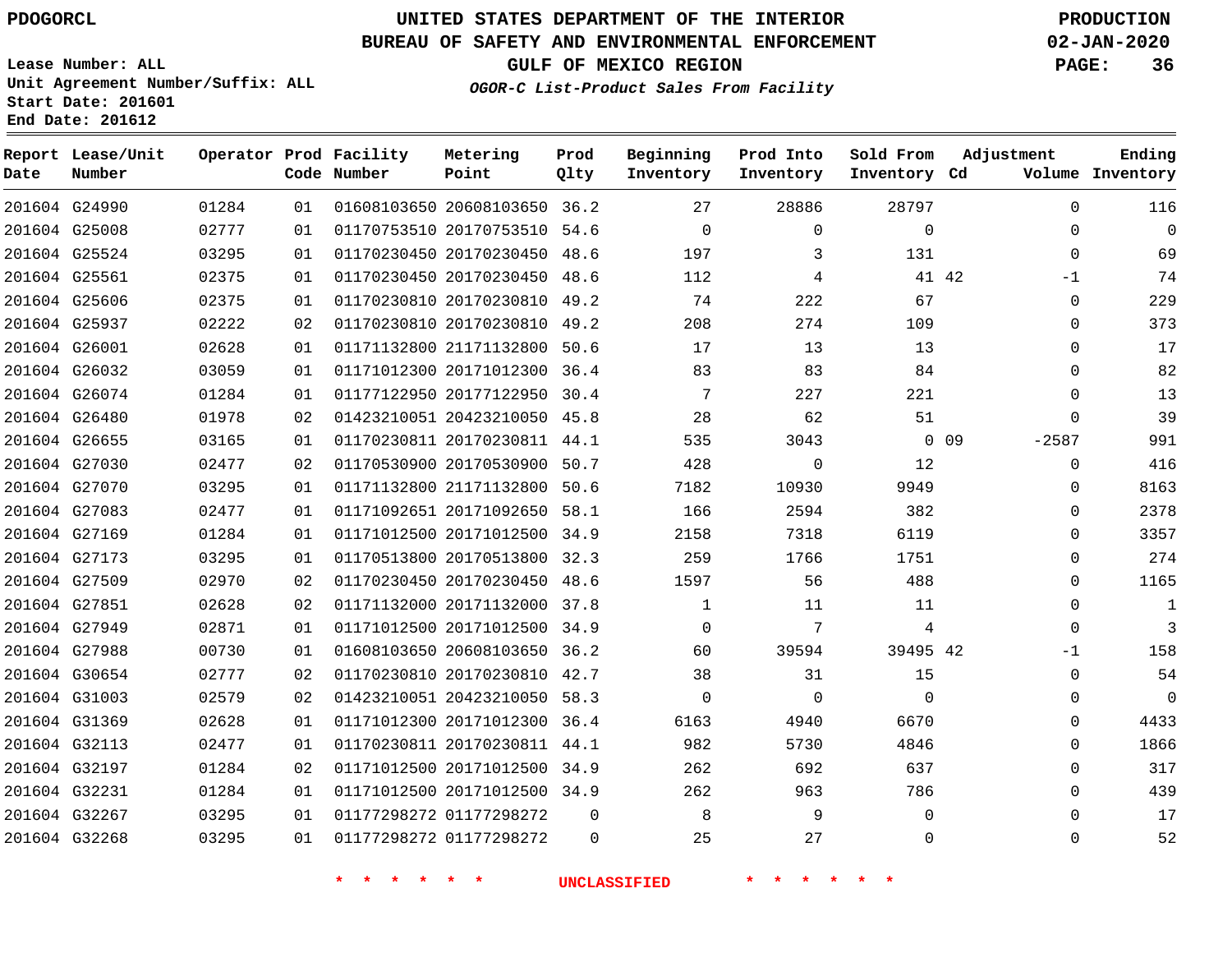#### **BUREAU OF SAFETY AND ENVIRONMENTAL ENFORCEMENT 02-JAN-2020**

**Lease Number: ALL Unit Agreement Number/Suffix: ALL Start Date: 201601**

**Operator Prod Facility**

**Code Number**

20170230510

**Metering Point**

**End Date: 201612**

**Report Lease/Unit**

**Number**

G32744

**Date**

      **GULF OF MEXICO REGION PAGE: 37**

**Prod Qlty**

**Inventory Cd Volume**

**Adjustment**

  $\Omega$ 

**Ending**

**OGOR-C List-Product Sales From Facility**

**Beginning Inventory**

**Sold From Inventory**

**Prod Into Inventory**

| 1144        | $\Omega$ | 335      | 1280        | 199      |      | 01170230810 20170230810 49.2 | 01 | 00730 | 201604 G32771 |        |
|-------------|----------|----------|-------------|----------|------|------------------------------|----|-------|---------------|--------|
| 4           | $\Omega$ | $\Omega$ | $\Omega$    | 4        |      | 01171092651 20171092650 58.1 | 02 | 02970 | 201604 G33112 |        |
| $\Omega$    | $\Omega$ | $\Omega$ | 0           | 0        | 41.6 | 01170230810 20170230810      | 02 | 02967 | 201604 G33407 |        |
| 50          | $\Omega$ | 2186     | 2176        | 60       | 37.8 | 01171132000 20171132000      | 02 | 02503 | 201604 G33596 |        |
| 1805        | $\Omega$ | 78836    | 78832       | 1809     | 37.8 | 01171132000 20171132000      | 01 | 02628 | 201604 G33636 |        |
| 47          | 0        | 14       | 13          | 48       | 49.2 | 01422450350 20170230810      | 02 | 02970 | 201604 G34025 |        |
| 63          | 0        | 63       | 100         | 26       |      | 01423210051 20423210050 58.3 | 02 | 02579 | 201604 G34671 |        |
| 902         |          | 16217 42 | 16143       | 975      | 23.1 | 01170513700 20170513700      | 01 | 02375 | 00016         | 201605 |
| 1654        | 3        | 29659 42 | 29594       | 1716     | 23.1 | 01170513700 20170513700      | 01 | 02375 | 00026         | 201605 |
| 44          | $\Omega$ | 836      | 838         | 42       |      | 01170513700 20170513700 32.6 | 01 | 02375 | 00032         | 201605 |
| 16775       | 0        | 14135    | 16551       | 14359    |      | 01171012300 20171012300 36.3 | 01 | 03295 | 00049         | 201605 |
| 6160        | $\Omega$ | 4789     | 6084        | 4865     | 36.3 | 01171012300 20171012300      | 01 | 03295 | 00050         | 201605 |
| 2959        | $\Omega$ | 3358     | 2905        | 3412     | 36.3 | 01171012300 20171012300      | 01 | 03295 | 00051         | 201605 |
| 2397        | $\Omega$ | 2999     | 2350        | 3046     | 36.3 | 01171012300 20171012300      | 01 | 03295 | 00052         | 201605 |
| 241         | $\Omega$ | 258      | 268         | 231      | 47.2 | 01170230810 20170230810      | 01 | 03247 | 00079         | 201605 |
| 64          | $\Omega$ | 75       | $\Omega$    | 139      | 48   | 01170230450 20170230450      | 01 | 03295 | 00081         | 201605 |
| 14735       | 1        | 13132 42 | 14526       | 13340    | 36.3 | 01171012300 20171012300      | 01 | 02375 | 00196         | 201605 |
| 758         | $\Omega$ | 5550     | 5780        | 528      | 40.2 | 01170231290 01170231290      | 01 | 03295 | 00244         | 201605 |
| 139         | $\Omega$ | 1016     | 1021        | 134      | 40.2 | 01170231290 01170231290      | 01 | 03295 | 00247         | 201605 |
| $\mathbf 0$ | 0        | 11       | $\mathbf 0$ | 11       | 47.2 | 01170230810 20170230810      | 02 | 02375 | 00253         | 201605 |
| 82          | 0        | 333      | 330         | 85       | 29.1 | 01170754800 20170754800      | 01 | 03368 | 00353         | 201605 |
| 150         |          | 2784 42  | 2670        | 263      |      | 01170513700 20170513700 23.1 | 01 | 02375 | 00367         | 201605 |
| $\mathbf 0$ | 0        | 0        | $\Omega$    | $\Omega$ |      | 01177112605 2017711260Y 31.8 | 01 | 01284 | 00434         | 201605 |
| $\Omega$    | 0        | $\Omega$ | $\Omega$    | 0        |      | 01177112605 2017711260Y 31.8 | 01 | 01284 | 00453         | 201605 |
| 70          | $\Omega$ | 40       | 110         | 0        |      | 01171012400 20171012400 57.6 | 01 | 03295 | 00466         | 201605 |

01170530900 20170530900 50.4

20171012500 32.8

 

 

  $\Omega$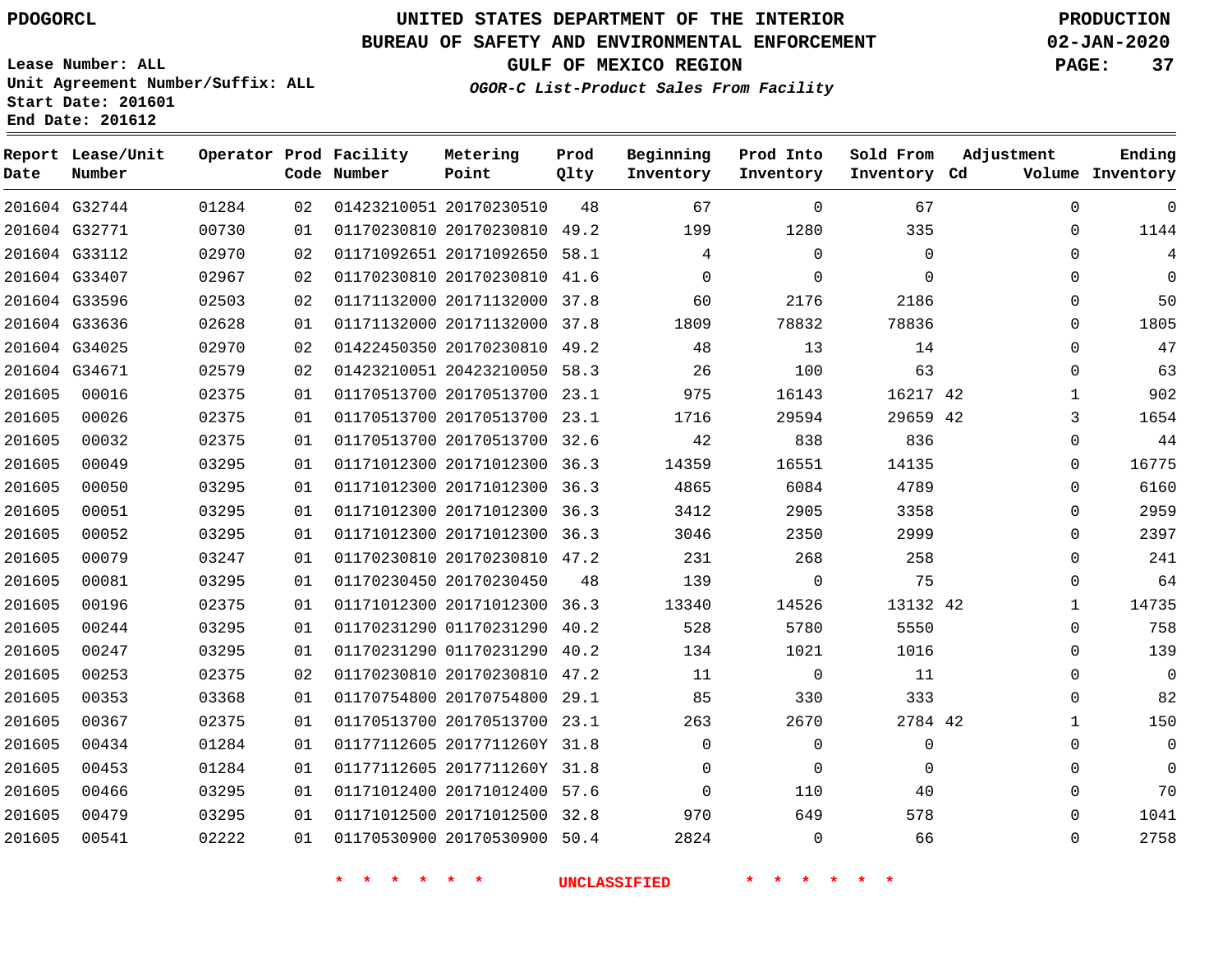**Date**

**End Date: 201612**

**Report Lease/Unit**

**Number**

### **UNITED STATES DEPARTMENT OF THE INTERIOR PDOGORCL PRODUCTION**

**Prod Qlty**

#### **BUREAU OF SAFETY AND ENVIRONMENTAL ENFORCEMENT 02-JAN-2020**

**Lease Number: ALL Unit Agreement Number/Suffix: ALL Start Date: 201601**

**Operator Prod Facility**

**Code Number**

**OGOR-C List-Product Sales From Facility**

**Beginning Inventory** **Prod Into Inventory** **Sold From Inventory**

**GULF OF MEXICO REGION PAGE: 38**

**Inventory Cd Volume**

**Adjustment**

**Ending**

| 201605 | 00560             | 03288 | 01 |                         | 01171132800 21171132800 48.9 |              | 449            | 583            | 681          |  |
|--------|-------------------|-------|----|-------------------------|------------------------------|--------------|----------------|----------------|--------------|--|
| 201605 | 00577             | 03059 | 01 |                         | 01171012300 20171012300 36.3 |              | 17342          | 21112          | 17041        |  |
| 201605 | 00593             | 03209 | 01 |                         | 01171012300 20171012300 36.3 |              | $\overline{0}$ | 803            | 803          |  |
| 201605 | 00599             | 02899 | 01 |                         | 01170573602 20170573602      | 50           | 1383           | 382            | 660          |  |
| 201605 | 00605             | 02899 | 01 |                         | 01170573602 20170573602      | 50           | 1180           | 423            | 563 42       |  |
| 201605 | 00680             | 03217 | 01 |                         | 01170230700 20170230700      | $\Omega$     | 1617           | $\overline{0}$ | $\mathbf 0$  |  |
| 201605 | 00693             | 03368 | 01 |                         | 01170754800 20170754800 29.1 |              | 15             | 11             | 23           |  |
| 201605 | 00694             | 03368 | 01 |                         | 01170754800 20170754800 29.1 |              | 2161           | 8429           | 8492         |  |
| 201605 | 00697             | 03368 | 01 |                         | 01170754800 20170754800 29.1 |              | 420            | 1642           | 1654         |  |
| 201605 | 00758             | 03295 | 01 |                         | 01170230810 20170230810 47.1 |              | 595            | 595            | 654          |  |
| 201605 | 00775             | 02899 | 01 |                         | 01171131600 20171131600 42.5 |              | 239            | 3178           | 3185 42      |  |
| 201605 | 00796             | 02628 | 01 |                         | 01171012300 20171012300 36.3 |              | 4561           | 7798           | 4450         |  |
| 201605 | 00839             | 02451 | 01 |                         | 01170513800 20170513800 32.4 |              | 1180           | 8192           | 7965         |  |
|        | 201605 754303001A | 00059 | 01 |                         | 01170230811 20170230811      | 43           | 451            | 1974           | 1666 09      |  |
|        | 201605 754306012A | 01207 | 01 |                         | 01608128270 20608128270      | $\mathbf{0}$ | 4820           | $\overline{0}$ | $\mathbf{0}$ |  |
|        | 201605 754306013A | 01207 | 01 |                         | 01608128270 20608128270      | $\mathbf{0}$ | 34617          | $\overline{0}$ | $\mathbf 0$  |  |
|        | 201605 754307005A | 00078 | 01 |                         | 01170573601 20170573601 26.6 |              | 239            | 1428           | 1482         |  |
|        | 201605 754307017A | 02970 | 02 | 01171132800 20170230811 |                              | 43           | 1855           | 8090           | 9031         |  |
|        | 201605 754310009A | 00078 | 01 |                         | 01170573601 20170573601 26.6 |              | 215            | 850            | 955          |  |
|        | 201605 754315006A | 03368 | 01 |                         | 01170754800 20170754800 28.8 |              | 174            | 667            | 675          |  |
|        | 201605 7543880060 | 03295 | 01 | 01170230450 20170230450 |                              | 48           | 38             | 19             | 31           |  |
|        | 201605 7543890080 | 02375 | 01 |                         | 01170513700 20170513700 28.9 |              | 90             | 1894           | 1884         |  |
|        | 201605 7543930100 | 03026 | 02 |                         | 01170230450 20170230450      | 48           | 55             | $\overline{0}$ | 30           |  |
|        | 201605 7543940080 | 03295 | 01 |                         | 01170230811 20170230811      | 43           | 50             | 232            | 256          |  |
|        | 201605 754396015A | 01284 | 01 |                         | 01608103650 20608103650 35.8 |              | $\overline{0}$ | 5703           | 5678         |  |
|        | 201605 8910020210 | 02451 | 01 |                         | 01170513800 20170513800 32.4 |              | 14887          | 103466         | 100582       |  |
|        | 201605 8910024540 | 02451 | 01 |                         | 01170513800 20170513800 32.4 |              | 11353          | 72392          | 71311        |  |
|        | 201605 8910029320 | 02375 | 01 |                         | 01170513700 20170513700 32.6 |              | 2693           | 57319          | 56998 42     |  |
|        |                   |       |    |                         |                              |              |                |                |              |  |

**Metering Point**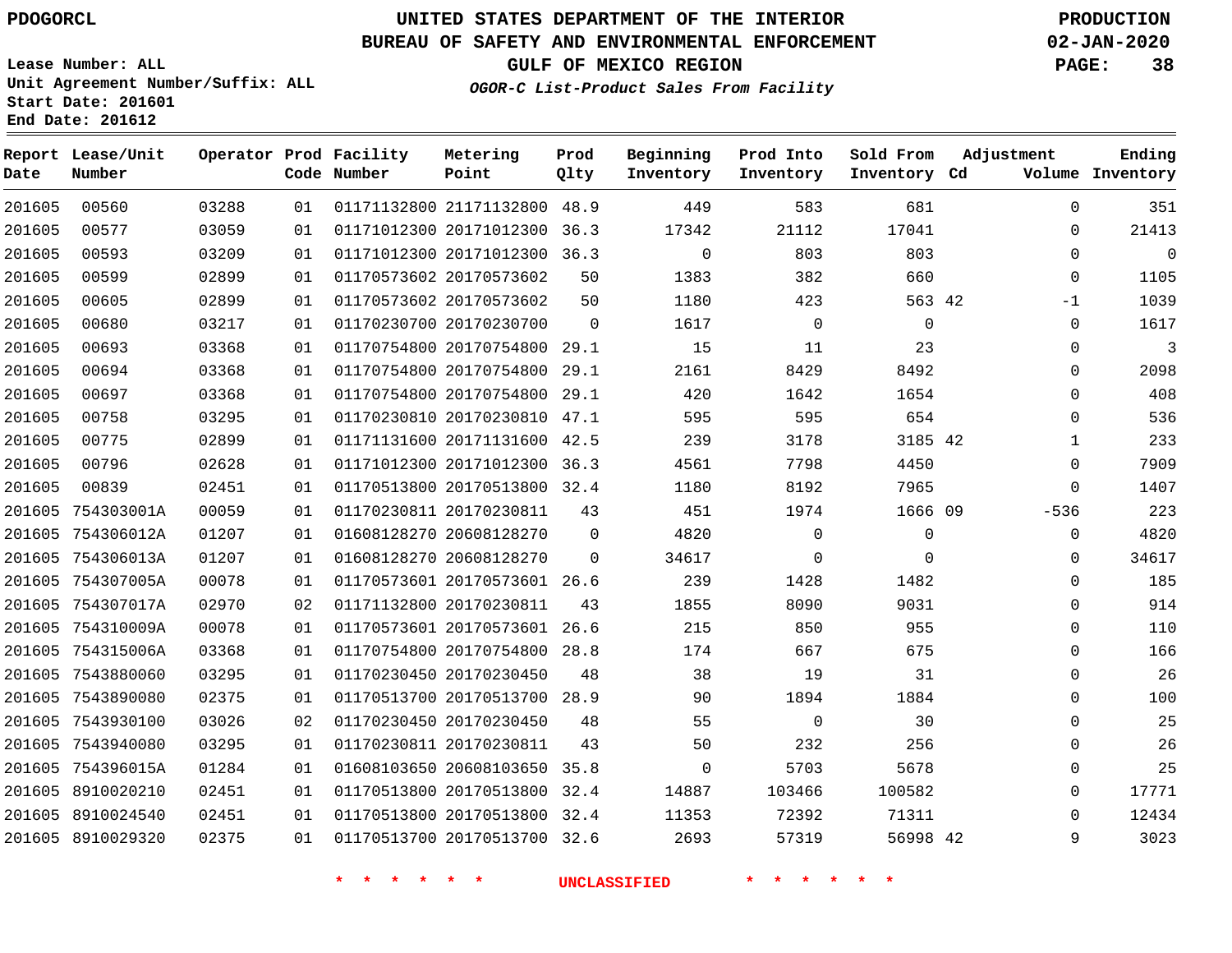**Date**

 8910202560 G00900 G00974

   

### **UNITED STATES DEPARTMENT OF THE INTERIOR PDOGORCL PRODUCTION**

#### **BUREAU OF SAFETY AND ENVIRONMENTAL ENFORCEMENT 02-JAN-2020**

**Lease Number: ALL Unit Agreement Number/Suffix: ALL Start Date: 201601 End Date: 201612**

**OGOR-C List-Product Sales From Facility**

**GULF OF MEXICO REGION PAGE: 39**

 -19  $\Omega$ -1  $\Omega$  $\Omega$  $\Omega$  $\Omega$  $\Omega$   $\Omega$   $\Omega$  $\Omega$   $\Omega$  $\Omega$ 

| Date   | Report Lease/Unit<br>Number |       |    | Operator Prod Facility<br>Code Number | Metering<br>Point            | Prod<br>Qlty | Beginning<br>Inventory | Prod Into<br>Inventory | Sold From<br>Inventory Cd | Adjustment   | Ending<br>Volume Inventory |
|--------|-----------------------------|-------|----|---------------------------------------|------------------------------|--------------|------------------------|------------------------|---------------------------|--------------|----------------------------|
|        | 201605 8910034440           | 02375 | 01 |                                       | 01170513700 20170513700 23.5 |              | 3399                   | 65168                  | 65134 42                  | $\mathbf{1}$ | 3434                       |
|        | 201605 8910039150           | 00078 | 01 |                                       | 01170573601 20170573601 26.6 |              | 3209                   | 20324                  | 20897 42                  | $\mathbf{1}$ | 2637                       |
|        | 201605 8910086400           | 02222 | 02 |                                       | 01171012400 20171012400 57.6 |              | 292                    | 84                     | 136                       | $\Omega$     | 240                        |
|        | 201605 8910088130           | 00078 | 01 |                                       | 01171012400 20171012400 57.6 |              | 542                    | 32                     | 333                       | $\Omega$     | 241                        |
|        |                             |       | 01 |                                       | 01171132800 21171132800 48.9 |              | 139<br>                | 109                    | 163 42                    | -1           | 84                         |
|        |                             |       |    |                                       |                              |              | 681                    | 141                    | 496                       | -1           | 325                        |
|        | 201605 8910089160           | 02375 | 01 |                                       | 01170513700 20170513700 29.2 |              | 325                    | 6074                   | 6080 42                   | 2            | 321                        |
|        | 201605 891008927Y           | 00078 | 01 |                                       | 01170230400 20170230400 53.7 |              | 49                     | 38                     | 68 45                     | $-19$        | $\mathbf 0$                |
| 201605 | 8910116580                  | 02375 | 01 |                                       | 01170513700 20170513700 28.9 |              | 229                    | 4063                   | 4078                      | $\mathbf 0$  | 214                        |
|        | 201605 8910116740           | 02375 | 01 |                                       | 01170513700 20170513700      | 29           | 1158                   | 20284                  | 20372                     | $\mathbf 0$  | 1070                       |
|        | 201605 8910116770           | 02375 | 01 |                                       | 01170513700 20170513700 28.9 |              | 150                    | 2661                   | 2670 42                   | $-1$         | 140                        |
|        | 201605 8910116790           | 02375 | 01 |                                       | 01170513700 20170513700 29.2 |              | 887                    | 16242                  | 16272                     | 0            | 857                        |
|        | 201605 8910116800           | 02375 | 01 |                                       | 01170513700 20170513700      | 29           | 2533                   | 46154                  | 46254                     | $\Omega$     | 2433                       |
| 201605 | 891011687A                  | 03368 | 01 |                                       | 01170754800 20170754800      | 29.1         | 89                     | 383                    | 376                       | $\Omega$     | 96                         |
|        | 201605 891011687C           | 03368 | 01 |                                       | 01170754800 20170754800 29.1 |              | 297                    | 1164                   | 1171                      | $\mathbf 0$  | 290                        |
|        | 201605 891011687D           | 03368 | 01 |                                       | 01170754800 20170754800      | 29.1         | 309                    | 1206                   | 1215                      | $\Omega$     | 300                        |
|        | 201605 891011687E           | 03368 | 01 |                                       | 01170754800 20170754800      | 78.8         | 41                     | 179                    | 175                       | $\Omega$     | 45                         |
|        | 201605 8910117330           | 03368 | 01 |                                       | 01170754800 20170754800      | 29.1         | 3                      | 12                     | 11                        | $\Omega$     | $\overline{4}$             |
|        | 201605 8910123270           | 03295 | 01 |                                       | 01177215100 20177215102 30.4 |              | 50                     | 3083                   | 3094                      | $\Omega$     | 39                         |
|        | 201605 8910123320           | 03295 | 01 |                                       | 01177215100 20177215102 30.4 |              | 80                     | 6891                   | 6884                      | $\mathbf 0$  | 87                         |
|        | 201605 8910123330           | 03295 | 01 |                                       | 01177215100 20177215102 30.4 |              | 154                    | 12403                  | 12401                     | 0            | 156                        |
|        | 201605 8910169280           | 02628 | 01 |                                       | 01171132000 20171132000 38.9 |              | 128                    | 7256                   | 7158                      | $\Omega$     | 226                        |
|        | 201605 8910169290           | 02628 | 01 |                                       | 01171132000 20171132000 38.9 |              | 12                     | 424                    | 428                       | $\mathbf 0$  | 8                          |
|        | 201605 8910169300           | 02375 | 01 |                                       | 01170230810 20170230810 47.2 |              | 25                     | 46                     | 30 42                     | $\mathbf{1}$ | 42                         |
|        | 201605 8910202350           | 00276 | 01 |                                       | 01170513700 20170513700 32.2 |              | 1561                   | 36272                  | 35922 42                  | $\mathbf{1}$ | 1912                       |

20170513700 31.9

20171132000 38.9

20170230811

 

**\* \* \* \* \* \* UNCLASSIFIED \* \* \* \* \* \***

  $\Omega$ 

42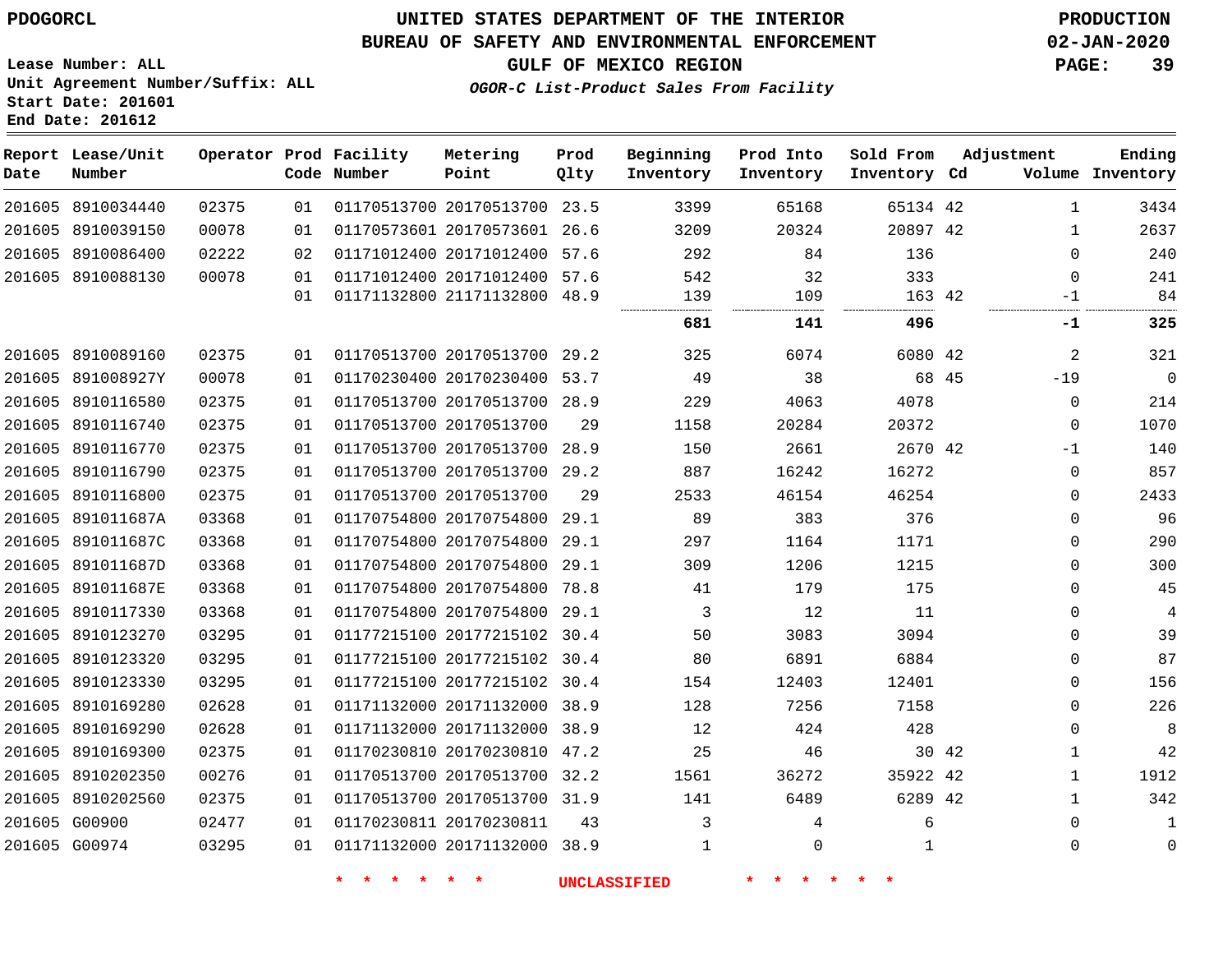**Start Date: 201601 End Date: 201612**

# **UNITED STATES DEPARTMENT OF THE INTERIOR PDOGORCL PRODUCTION**

### **BUREAU OF SAFETY AND ENVIRONMENTAL ENFORCEMENT 02-JAN-2020**

**Lease Number: ALL Unit Agreement Number/Suffix: ALL**

**GULF OF MEXICO REGION PAGE: 40**

**OGOR-C List-Product Sales From Facility**

| Date          | Report Lease/Unit<br>Number |       |    | Operator Prod Facility<br>Code Number | Metering<br>Point            | Prod<br>Qlty | Beginning<br>Inventory | Prod Into<br>Inventory | Sold From<br>Inventory Cd |     | Adjustment  | Ending<br>Volume Inventory |
|---------------|-----------------------------|-------|----|---------------------------------------|------------------------------|--------------|------------------------|------------------------|---------------------------|-----|-------------|----------------------------|
|               | 201605 G00985               | 02375 | 01 |                                       | 0117709260A 2017709260A 34.1 |              | 377                    | 5236                   | 5234 42                   |     | $-2$        | 377                        |
| 201605 G01036 |                             | 03209 | 02 |                                       | 01171092651 20171092650 53.8 |              | 13515                  | 3116                   | 14301                     |     | $\Omega$    | 2330                       |
|               | 201605 G01082               | 01284 | 01 |                                       | 01170753510 20170753510 51.6 |              | $\mathbf 0$            | 10                     |                           | 042 | $-7$        | 3                          |
| 201605 G01083 |                             | 02375 | 01 |                                       | 01170513700 20170513700      | 29           | 1607                   | 30346                  | 30353                     |     | $\mathbf 0$ | 1600                       |
|               | 201605 G01084               | 02375 | 01 |                                       | 01170513700 20170513700      | 29.2         | 51                     | 897                    | 901                       |     | $\Omega$    | 47                         |
|               | 201605 G01090               | 02375 | 01 |                                       | 01170513700 20170513700 28.9 |              | 203                    | 4281                   | 4259 42                   |     | $\mathbf 1$ | 226                        |
|               | 201605 G01091               | 02375 | 01 |                                       | 01170513700 20170513700      | 29           | 942                    | 16228                  | 16314 42                  |     | $-1$        | 855                        |
|               | 201605 G01092               | 02375 | 01 |                                       | 01170513700 20170513700 28.9 |              | 292                    | 5871                   | 5856 42                   |     | 2           | 309                        |
| 201605 G01198 |                             | 03295 | 01 |                                       | 01171092651 20171092650      | 53.8         | 474                    | 148                    | 512                       |     | $\mathbf 0$ | 110                        |
| 201605 G01208 |                             | 03295 | 01 |                                       | 01171092651 20171092650 53.8 |              | 2277                   | 1063                   | 2545                      |     | $\mathbf 0$ | 795                        |
| 201605 G01210 |                             | 02375 | 02 |                                       | 01171132800 21171132800 48.9 |              | 830                    | 1114                   | 1283 42                   |     | $-1$        | 660                        |
| 201605 G01220 |                             | 03295 | 01 |                                       | 01177092600 20177092600 42.6 |              | 228                    | 6519                   | 6559                      |     | $\mathbf 0$ | 188                        |
| 201605 G01248 |                             | 02628 | 01 |                                       | 01171012500 20171012500 32.8 |              | 3983                   | 3216                   | 2572                      |     | 0           | 4627                       |
|               | 201605 G01351               | 00078 | 01 |                                       | 01170230400 20170230400 54.2 |              | $\mathbf{1}$           | 18                     | 10 45                     |     | -9          | $\Omega$                   |
|               | 201605 G01447               | 02375 | 02 |                                       | 01170513700 20170513700 23.1 |              | 26                     | 487                    | 486                       |     | $\mathbf 0$ | 27                         |
| 201605 G01497 |                             | 02451 | 01 |                                       | 01170513800 20170513800      | 32.4         | 5737                   | 34762                  | 34528                     |     | 0           | 5971                       |
| 201605 G01498 |                             | 02451 | 01 |                                       | 01170513800 20170513800 32.4 |              | 1060                   | 6585                   | 6514                      |     | $\mathbf 0$ | 1131                       |
|               | 201605 G01610               | 03295 | 01 |                                       | 01177215100 20177215102 30.4 |              | 21                     | 1761                   | 1760                      |     | $\mathbf 0$ | 22                         |
| 201605 G01619 |                             | 02375 | 01 |                                       | 01170513700 20170513700 28.9 |              | 994                    | 16013                  | 16162 42                  |     | 2           | 847                        |
|               | 201605 G01620               | 02375 | 01 |                                       | 01170513700 20170513700 28.9 |              | 193                    | 4061                   | 4040                      |     | $\mathbf 0$ | 214                        |
|               | 201605 G01754               | 03295 | 01 |                                       | 01423210051 20423210050      | $\Omega$     | 22                     | $\Omega$               | $\Omega$                  |     | $\Omega$    | 22                         |
|               | 201605 G01757               | 03295 | 01 |                                       | 01423210051 20423210050      | $\Omega$     | 50                     | $\mathbf 0$            | $\Omega$                  |     | $\Omega$    | 50                         |
| 201605 G01848 |                             | 01978 | 02 |                                       | 01170230500 20170230500 44.9 |              | 2196                   | 3972                   | 5215                      |     | 0           | 953                        |
| 201605 G01860 |                             | 03295 | 01 |                                       | 01170231110 20170231110      | $\Omega$     | 4076                   | 5172                   | $\mathbf 0$               |     | $\Omega$    | 9248                       |
| 201605 G01865 |                             | 00078 | 01 |                                       | 01171012500 20171012500      | 32.8         | 1473                   | 896                    | 846 45                    |     | $-1523$     | $\Omega$                   |
| 201605 G01898 |                             | 02312 | 01 |                                       | 01171012500 20171012500 32.8 |              | 2316                   | 678                    | 1069                      |     | 0           | 1925                       |
|               | 201605 G01901               | 03295 | 01 |                                       | 01177215100 20177215102      | 30.4         | 1                      | 0                      | $\mathbf{1}$              |     | $\mathbf 0$ | $\Omega$                   |
|               | 201605 G01966               | 03295 | 01 |                                       | 01177215100 20177215102 30.4 |              | 95                     | 6979                   | 6986                      |     | $\mathbf 0$ | 88                         |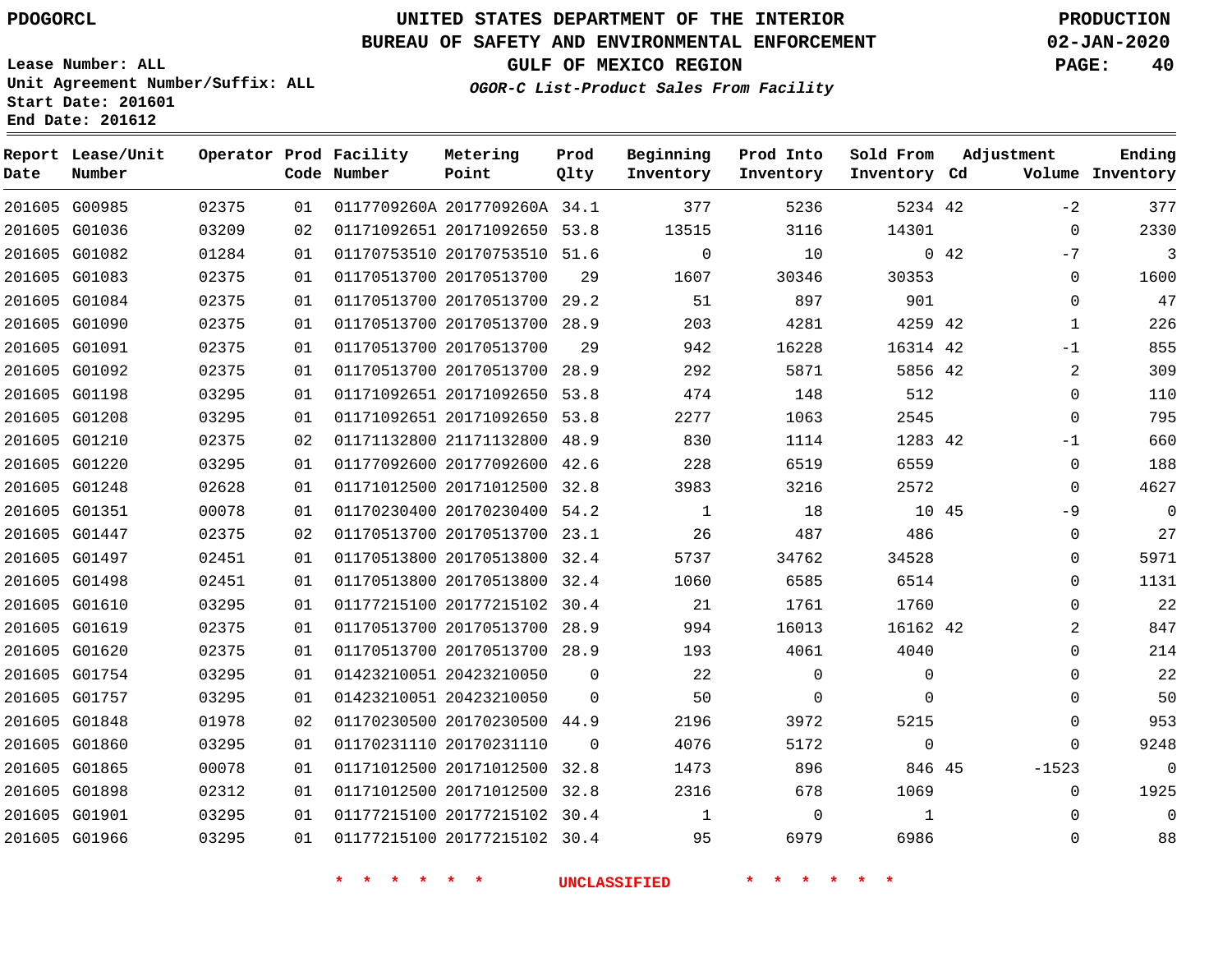**Start Date: 201601 End Date: 201612**

# **UNITED STATES DEPARTMENT OF THE INTERIOR PDOGORCL PRODUCTION**

### **BUREAU OF SAFETY AND ENVIRONMENTAL ENFORCEMENT 02-JAN-2020**

**Lease Number: ALL Unit Agreement Number/Suffix: ALL**

**GULF OF MEXICO REGION PAGE: 41**

**OGOR-C List-Product Sales From Facility**

| Date | Report Lease/Unit<br>Number |       |    | Operator Prod Facility<br>Code Number | Metering<br>Point            | Prod<br>Qlty | Beginning<br>Inventory | Prod Into<br>Inventory | Sold From<br>Inventory Cd | Adjustment            | Ending<br>Volume Inventory |
|------|-----------------------------|-------|----|---------------------------------------|------------------------------|--------------|------------------------|------------------------|---------------------------|-----------------------|----------------------------|
|      | 201605 G01967               | 03295 | 01 |                                       | 01177215100 20177215102 30.4 |              | 110                    | 9405                   | 9396                      | $\Omega$              | 119                        |
|      | 201605 G02111               | 02628 | 01 |                                       | 01171132000 20171132000 38.9 |              | 1612                   | 96581                  | 95158                     | $\Omega$              | 3035                       |
|      | 201605 G02118               | 02628 | 01 |                                       | 01171132000 20171132000 38.9 |              | 412                    | $\mathbf 0$            | 412                       | $\Omega$              | $\overline{0}$             |
|      | 201605 G02161               | 03295 | 01 |                                       | 01171012500 20171012500 32.8 |              | 4225                   | 2576                   | 2429                      | 0                     | 4372                       |
|      | 201605 G02163               | 03295 | 01 |                                       | 01171012500 20171012500 32.8 |              | 139                    | 132                    | 97                        | $\Omega$              | 174                        |
|      | 201605 G02317               | 03295 | 01 |                                       | 01171132000 20171132000 38.8 |              | 3                      | 241                    | 236                       | $\Omega$              | 8                          |
|      | 201605 G02318               | 02628 | 01 |                                       | 01171132000 20171132000 38.9 |              | 348                    | $\Omega$               | 348                       | $\Omega$              | $\mathbf 0$                |
|      | 201605 G02353               | 01284 | 01 |                                       | 01170230450 20170230450      | 48           | 991                    | 67                     | 576                       | $\Omega$              | 482                        |
|      | 201605 G02354               | 01284 | 01 |                                       | 01170230450 20170230450      | 48           | 463                    | 41                     | 269                       | 0                     | 235                        |
|      | 201605 G02429               | 02375 | 01 |                                       | 01170230811 20170230810 47.2 |              | 210                    | 299                    | 239 42                    | -1                    | 269                        |
|      | 201605 G02433               | 02375 | 01 |                                       | 01170230810 20170230810 47.2 |              | 4                      | 13                     | 12 42                     | 1                     | 6                          |
|      | 201605 G02601               | 02628 | 02 |                                       | 01171092651 20171092650 53.8 |              | 2422                   | 845                    | 2630                      | 0                     | 637                        |
|      | 201605 G02613               | 02628 | 01 |                                       | 01171132000 20171132000 45.1 |              | $\Omega$               | $\Omega$               | $\Omega$                  | $\Omega$              | $\mathbf 0$                |
|      | 201605 G02665               | 02451 | 01 |                                       | 01423210051 20423210050      | $\Omega$     | 69                     | $\Omega$               | $\Omega$                  | $\Omega$              | 69                         |
|      | 201605 G02705               | 02628 | 02 |                                       | 01170230810 20170230810      | 47.2         | 16803                  | 21477                  | 18930                     | $\Omega$              | 19350                      |
|      | 201605 G02825               | 03295 | 01 |                                       | 01170230810 20170230810 47.1 |              | 237                    | 240                    | 261                       | $\Omega$              | 216                        |
|      | 201605 G02826               | 03295 | 01 |                                       | 01170230810 20170230810 47.1 |              | 78                     | 119                    | 89                        | $\Omega$              | 108                        |
|      |                             |       | 01 |                                       | 01170231110 20170231110      | $\Omega$     | 1087                   | 940                    | $\Omega$                  | $\Omega$              | 2027                       |
|      |                             |       |    |                                       |                              |              | 1165                   | 1059                   | 89                        | 0                     | 2135                       |
|      | 201605 G02895               | 02579 | 02 |                                       | 01171092651 20171092650 57.1 |              | 1                      | $\mathbf 0$            |                           | 0 <sub>28</sub><br>-1 | $\Omega$                   |
|      |                             | 02628 | 02 |                                       | 01171092651 20171092650 53.8 |              | 1996                   | 648                    | 2157                      | 0                     | 487                        |
|      |                             |       |    |                                       |                              |              | 1997                   | 648                    | 2157                      | -1                    | 487                        |
|      | 201605 G02917               | 03247 | 01 |                                       | 01171092930 20171092930      | 34           | 24                     | 317                    | 287                       | $\Omega$              | 54                         |
|      | 201605 G03061               | 03026 | 01 |                                       | 01423210051 20423210050      | $\Omega$     | 158                    | $\mathbf 0$            | $\Omega$                  | $\Omega$              | 158                        |
|      | 201605 G03145               | 02375 | 02 |                                       | 01171132800 21171132800      | 48.9         | 76                     | 58                     | 86 42                     | $-1$                  | 47                         |
|      | 201605 G03152               | 03295 | 01 |                                       | 01177092600 20177092600 42.6 |              | 298                    | 9399                   | 9426                      | $\Omega$              | 271                        |
|      | 201605 G03331               | 02628 | 01 |                                       | 01171132800 20171132000 38.9 |              | 42                     | 2011                   | 1990                      | $\Omega$              | 63                         |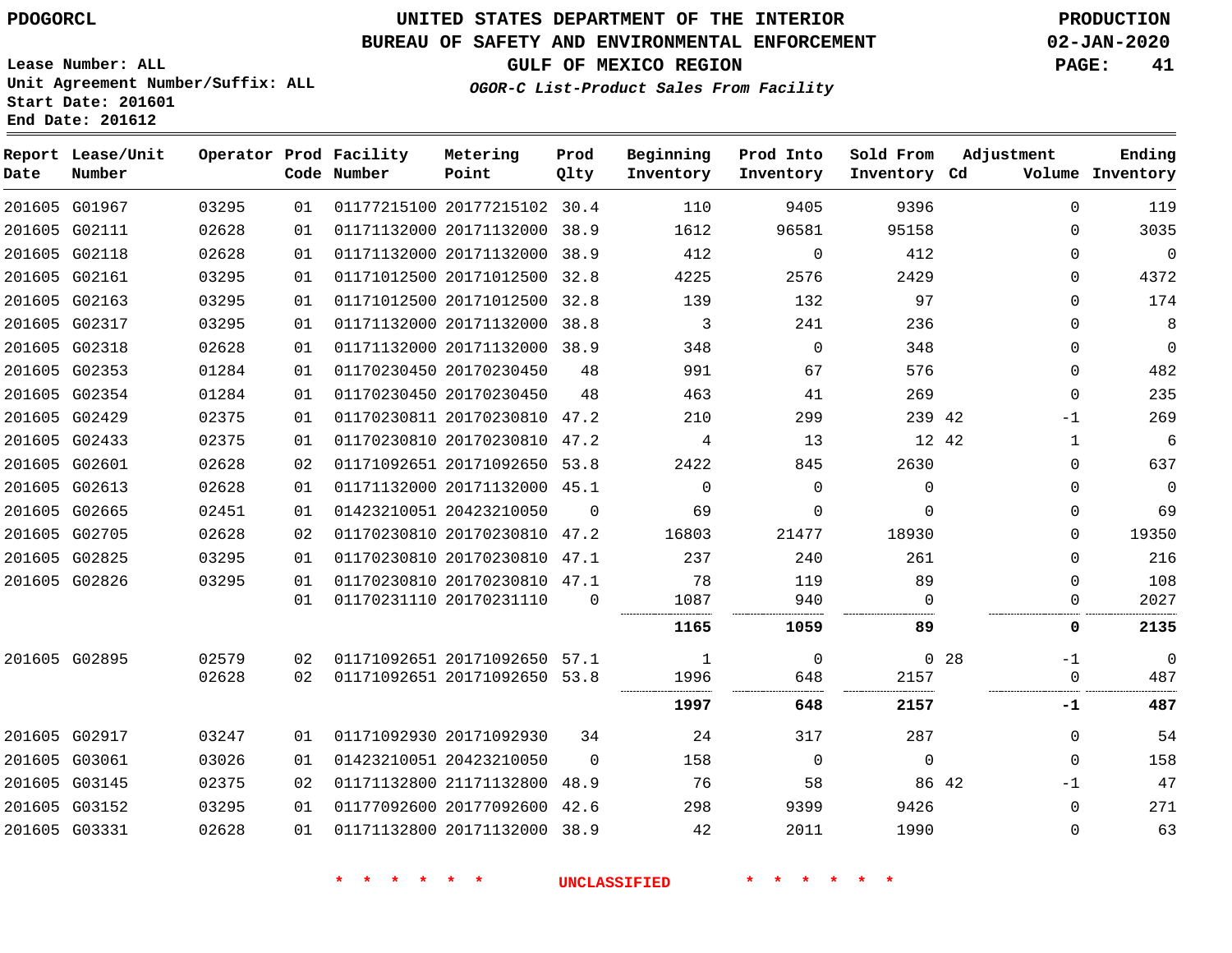**Lease Number: ALL**

**Report Lease/Unit**

### **UNITED STATES DEPARTMENT OF THE INTERIOR PDOGORCL PRODUCTION**

**Prod**

#### **BUREAU OF SAFETY AND ENVIRONMENTAL ENFORCEMENT 02-JAN-2020**

**GULF OF MEXICO REGION PAGE: 42**

**Metering**

**Adjustment**

**Ending**

**Unit Agreement Number/Suffix: ALL Start Date: 201601 End Date: 201612**

**Operator Prod Facility**

**OGOR-C List-Product Sales From Facility**

**Beginning Prod Into Sold From**

| Date | Number        |       |    | Code Number | Point                        | Qlty     | Inventory | Inventory   | Inventory Cd |          | Volume Inventory |
|------|---------------|-------|----|-------------|------------------------------|----------|-----------|-------------|--------------|----------|------------------|
|      | 201605 G03414 | 03295 | 01 |             | 01170753510 20170753510 51.6 |          | 562       | 264         | 32           | $\Omega$ | 794              |
|      | 201605 G03593 | 03295 | 01 |             | 01171012500 20171012500 32.8 |          | 4         | 4           | 3            | 0        | 5                |
|      | 201605 G03793 | 03295 | 01 |             | 01171012500 20171012500 32.7 |          | 39        | 42          | 29           | 0        | 52               |
|      | 201605 G03958 | 03295 | 01 |             | 01170230510 20170230510      | 50       | 1162      | $\mathbf 0$ | 420          | 0        | 742              |
|      | 201605 G04081 | 03295 | 01 |             | 01170230450 20170230810 47.2 |          | 1242      | 1849        | 1425         | $\Omega$ | 1666             |
|      | 201605 G04087 | 02899 | 01 |             | 01177008150 01177008150      | $\Omega$ | 5728      | 1892        | $\Omega$     | $\Omega$ | 7620             |
|      | 201605 G04232 | 00730 | 01 |             | 01171012500 20171012500 32.8 |          | 5837      | 4017        | 3519         | $\Omega$ | 6335             |
|      |               | 03295 | 01 |             | 01171012500 20171012500 32.7 |          | 200       | 122         | 113          | $\Omega$ | 209              |
|      |               |       |    |             |                              |          | 6037      | 4139        | 3632         | 0        | 6544             |
|      | 201605 G04421 | 03295 | 01 |             | 01171131600 20171131600 42.5 |          | 647       | 11171       | 11000        | $\Omega$ | 818              |
|      | 201605 G04800 | 02970 | 02 |             | 01177062608 2017706260A 36.8 |          | 7         | 4120        | 4115         | 0        | 12               |
|      |               | 03026 | 02 |             | 01171132800 21171132800 48.9 |          | 49        | 46          | 63           | 0        | 32               |
|      |               |       |    |             |                              |          | 56        | 4166        | 4178         | 0        | 44               |
|      | 201605 G04809 | 02312 | 01 |             | 01177082950 20177082956      | $\Omega$ | 453       | $\Omega$    | $\mathbf 0$  | 0        | 453              |
|      | 201605 G04818 | 03295 | 01 |             | 01170230500 20170230500 44.9 |          | 59        | 79          | 119          | 0        | 19               |
|      | 201605 G05006 | 01284 | 02 |             | 01423210051 20170230510      | 50       | 178       | $\Omega$    | 64           | 0        | 114              |
|      | 201605 G05431 | 02970 | 02 |             | 01177062608 2017706260A 36.8 |          | 65        | 21916       | 21919        | 0        | 62               |
|      | 201605 G05504 | 00730 | 01 |             | 01171132800 21171132800      | 48.9     | $\Omega$  | 212         | 140          | $\Omega$ | 72               |
|      |               | 02970 | 02 |             | 01171132800 21171132800      | 48.9     | 4412      | 6346        | 7101         | $\Omega$ | 3657             |
|      |               | 03295 | 01 |             | 01171132800 21171132800      | 48.9     | 853       | 1229        | 1374         | $\Omega$ | 708              |
|      |               |       |    |             |                              |          | 5265      | 7787        | 8615         | 0        | 4437             |
|      | 201605 G05505 | 00078 | 01 |             | 01171132800 21171132800 48.9 |          | 76        | 59          | 89           | $\Omega$ | 46               |
|      |               |       | 01 |             | 01171012400 20171012400 57.6 |          | 296       | 553         | 182 42       | -1       | 666              |
|      |               |       |    |             |                              |          | 372       | 612         | 271          | -1       | 712              |
|      | 201605 G05602 | 03247 | 01 |             | 01171012500 20171012500 32.8 |          | 360       | 238         | 213 42       | $-1$     | 384              |
|      | 201605 G05612 | 03295 | 01 |             | 01171012500 20171012500 32.8 |          | 1631      | 1200        | 1011         | $\Omega$ | 1820             |
|      | 201605 G06069 | 03295 | 01 |             | 01423210051 20423210050      | $\Omega$ | 5         | $\Omega$    | $\Omega$     | $\Omega$ | 5                |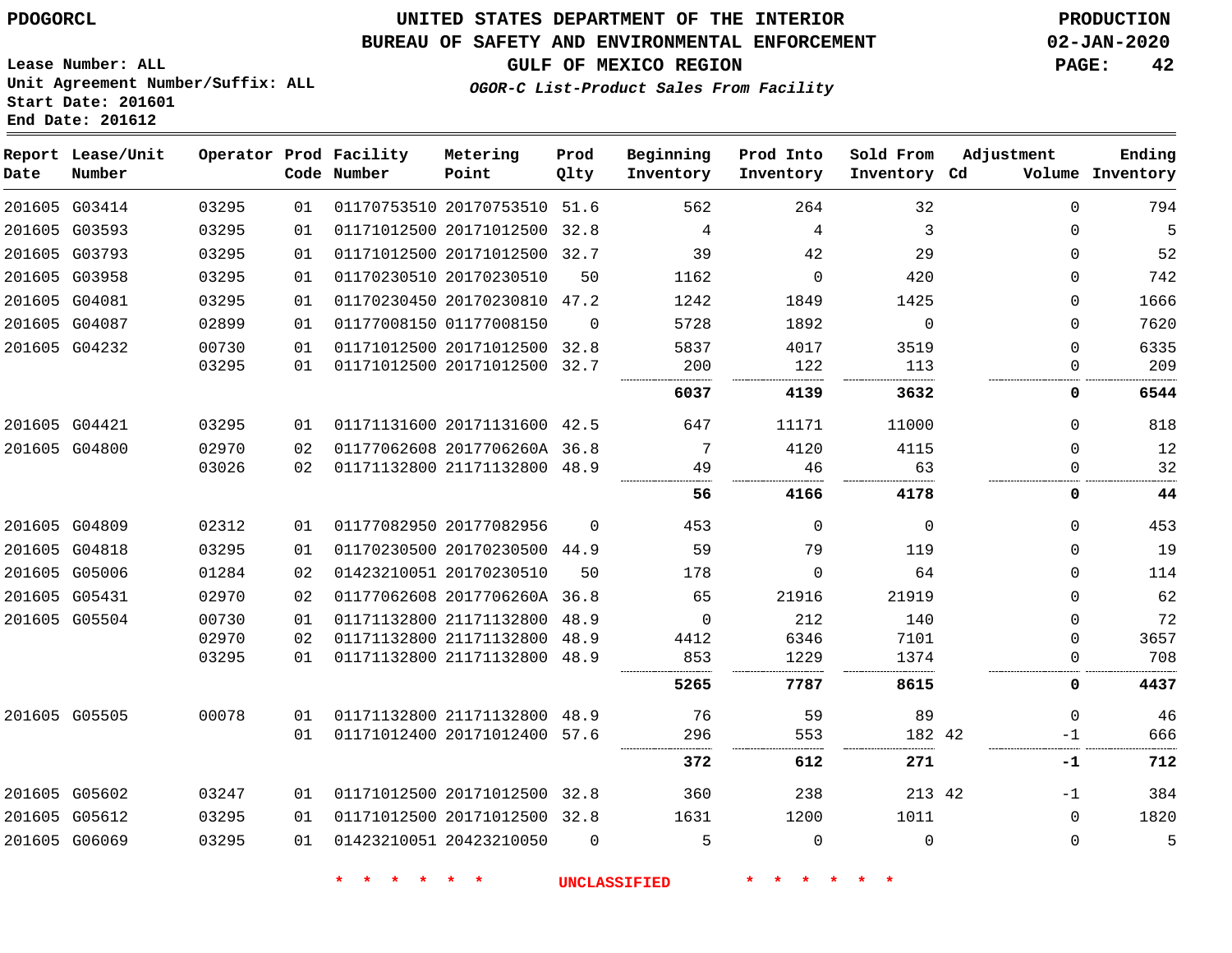**Report Lease/Unit**

**Number**

G06168

**Date**

### **UNITED STATES DEPARTMENT OF THE INTERIOR PDOGORCL PRODUCTION**

**Prod Qlty**

#### **BUREAU OF SAFETY AND ENVIRONMENTAL ENFORCEMENT 02-JAN-2020**

**Lease Number: ALL Unit Agreement Number/Suffix: ALL Start Date: 201601**

**Operator Prod Facility**

**Code Number**

**GULF OF MEXICO REGION PAGE: 43**

**Inventory Cd Volume**

**Adjustment**

  $\Omega$  $\Omega$ 

**Ending**

| 68 | 02375 | 01 |                         | 01171132000 20171132000 | 38.9 | 379            |  |
|----|-------|----|-------------------------|-------------------------|------|----------------|--|
| 36 | 02628 | 01 |                         | 01171132800 20171132000 | 38.9 | 5              |  |
| 60 | 01284 | 01 |                         | 01177122950 20177122950 | 31.4 | 156            |  |
| 17 | 03247 | 01 |                         | 01170573602 20170573602 | 32.7 | 40560          |  |
| 31 | 01284 | 01 |                         | 01177122950 20177122950 | 31.4 | 13             |  |
| 94 | 03295 | 01 | 01177122950 20177122950 |                         | 31.3 | 131            |  |
| 10 | 03026 | 01 |                         | 01177245110 2017724511G | 44.3 | 0              |  |
| 70 | 02375 | 01 |                         | 01171132000 20171132000 | 38.9 | 44             |  |
| 84 | 02801 | 02 |                         | 01171092651 20171092650 | 53.8 | 36             |  |
| 55 | 03209 | 01 |                         | 01171012300 20171012300 | 36.3 | 31556          |  |
| 58 | 03209 | 01 |                         | 01171012300 20171012300 | 36.3 | $\mathbf 0$    |  |
| 02 | 02628 | 01 | 01170230811 20170230811 |                         | 43   | $\overline{2}$ |  |
| 81 | 01284 | 01 |                         | 01608103650 20608103650 | 35.8 | 105            |  |
| 63 | 03217 | 01 | 01170230811 20170230811 |                         | 43   | 1338           |  |
| 38 | 01284 | 01 |                         | 01171012500 20171012500 | 32.8 | 4229           |  |

01170230450 20170230450

**Metering Point**

**OGOR-C List-Product Sales From Facility**

**Beginning Inventory**

**Sold From Inventory**

**Prod Into Inventory**

| 201605 G06668 | 02375 | 01 | 01171132000 20171132000 38.9   |    | 379                        | 24668          | 24272          | 0           |
|---------------|-------|----|--------------------------------|----|----------------------------|----------------|----------------|-------------|
| 201605 G07736 | 02628 | 01 | 01171132800 20171132000 38.9   |    | $\overline{5}$             | 176            | 174            | $\mathbf 0$ |
| 201605 G07760 | 01284 | 01 | 01177122950 20177122950 31.4   |    | 156                        | 8050           | 8116           | $\mathbf 0$ |
| 201605 G07917 | 03247 | 01 | 01170573602 20170573602 32.7   |    | 40560                      | 12755          | 19367 42       | $-1$        |
| 201605 G09631 | 01284 | 01 | 01177122950 20177122950 31.4   |    | 13                         | 906            | 909            | 0           |
| 201605 G10794 | 03295 | 01 | 01177122950 20177122950 31.3   |    | 131                        | 5676           | 5743           | $\mathbf 0$ |
| 201605 G10910 | 03026 | 01 | 01177245110 2017724511G 44.3   |    | $\overline{0}$             | 5174           | 5174           | $\mathbf 0$ |
| 201605 G11870 | 02375 | 01 | 01171132000 20171132000 38.9   |    | 44                         | 2219           | 2193           | 0           |
| 201605 G11984 | 02801 | 02 | 01171092651 20171092650 53.8   |    | 36                         | $\overline{0}$ | 36             | $\mathbf 0$ |
| 201605 G12355 | 03209 | 01 | 01171012300 20171012300 36.3   |    | 31556                      | 28344          | 29596          | $\mathbf 0$ |
| 201605 G12358 | 03209 | 01 | 01171012300 20171012300 36.3   |    | $\overline{0}$             | 729            | 729            | 0           |
| 201605 G12802 | 02628 | 01 | 01170230811 20170230811        | 43 | $\overline{\phantom{a}}$ 2 | $\overline{0}$ | $\overline{0}$ | 0           |
| 201605 G13081 | 01284 | 01 | 01608103650 20608103650 35.8   |    | 105                        | 30552          | 30509          | $\mathbf 0$ |
| 201605 G13563 | 03217 | 01 | 01170230811 20170230811        | 43 | 1338                       | 4452           | 5287           | $\mathbf 0$ |
| 201605 G13938 | 01284 | 01 | 01171012500 20171012500 32.8   |    | 4229                       | 2399           | 2418           | $\mathbf 0$ |
| 201605 G14342 | 02628 | 01 | 01170230811 20170230811        | 43 | $5^{\circ}$                | $\overline{0}$ | $\overline{0}$ | $\mathbf 0$ |
| 201605 G14493 | 03247 | 01 | 01171092930 20171092930        | 34 | 16                         | 193            | 176            | 0           |
| 201605 G14535 | 02628 | 01 | 01171012500 20171012500 32.8   |    | 3009                       | 2308           | 1899           | $\mathbf 0$ |
| 201605 G14864 | 02871 | 02 | 01170230450 20170230450        | 48 | 1186                       | 169            | 731            | 0           |
| 201605 G15050 | 03295 | 01 | 01170231110 20170231110 0      |    | 3765                       | 4076           | $\overline{0}$ | $\mathbf 0$ |
| 201605 G15239 | 02375 | 02 | 01171012500 20171012500 32.8   |    | 240                        | 793            | 369 42         | 1           |
| 201605 G15263 | 03295 | 01 | 01171132000 20171132000 38.8   |    | 12                         | 970            | 952            | 0           |
| 201605 G15277 | 03295 | 01 | 01171012400 20171012400 57.5   |    | 17791                      | 5653           | 8497           | $\mathbf 0$ |
| 201605 G15312 | 03295 | 01 | 01171092651 20171092650 53.8   |    | 1087                       | $\overline{0}$ | 1087           | $\mathbf 0$ |
| 201605 G16325 | 03295 | 01 | 01171012400 20171012400 57.6   |    | 627                        | 219            | 307            | 0           |
| 201605 G16515 | 03026 | 01 | 01177245110 2017724511G 44.3   |    | $\overline{0}$             | 17818          | 17818          | $\mathbf 0$ |
| 201605 G17754 | 02375 |    | 02   01170230510   20170230510 | 50 | 2988                       | $\overline{0}$ | 1081           | $\mathbf 0$ |
|               |       |    |                                |    |                            |                |                |             |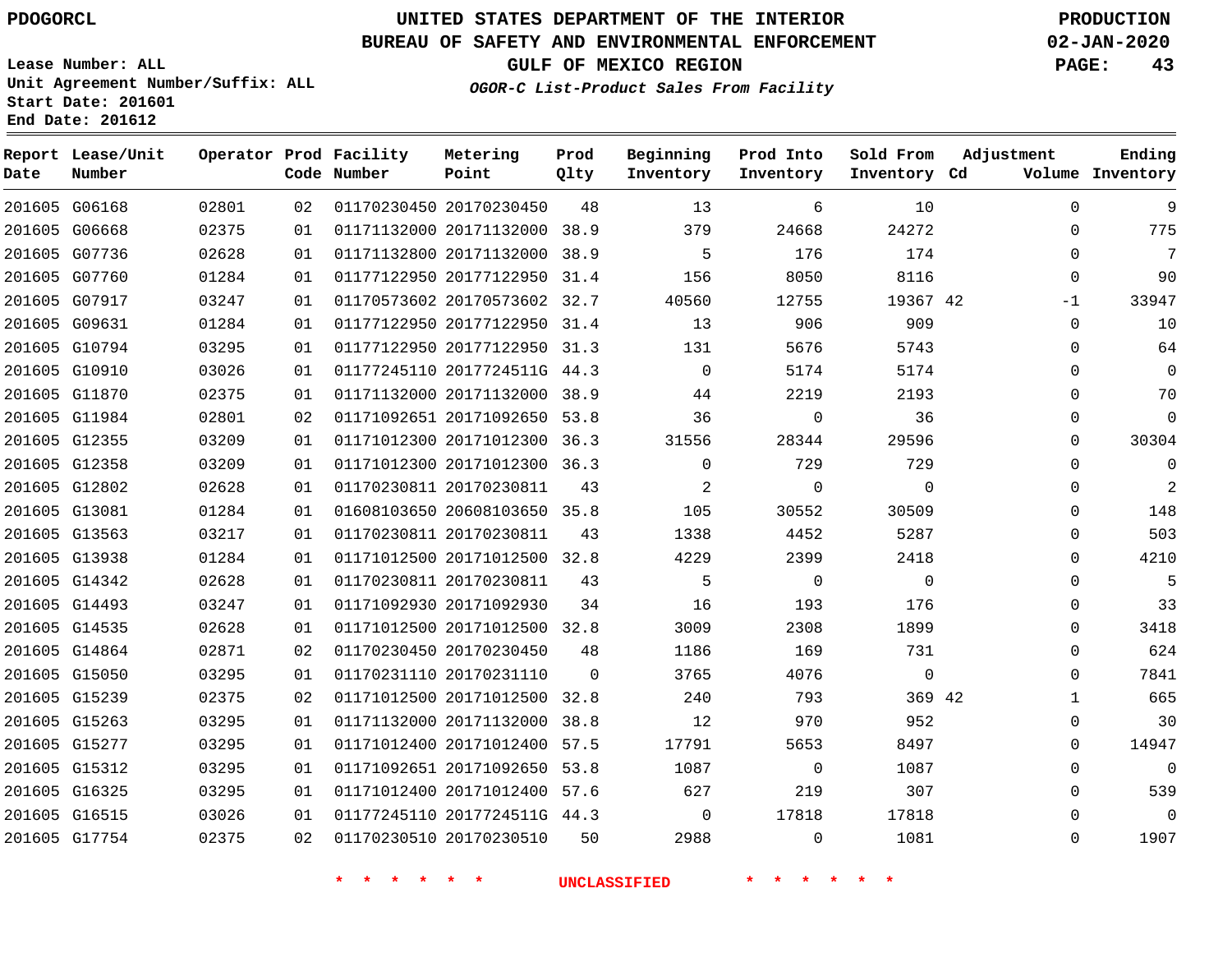# **UNITED STATES DEPARTMENT OF THE INTERIOR PDOGORCL PRODUCTION**

### **BUREAU OF SAFETY AND ENVIRONMENTAL ENFORCEMENT 02-JAN-2020**

**Lease Number: ALL Unit Agreement Number/Suffix: ALL Start Date: 201601**

**OGOR-C List-Product Sales From Facility**

**GULF OF MEXICO REGION PAGE: 44**

|  | CGOR-C <i>Hist-Floudel Bales Flom</i> |  |
|--|---------------------------------------|--|
|  |                                       |  |
|  |                                       |  |
|  |                                       |  |
|  |                                       |  |
|  |                                       |  |

| Date          | Report Lease/Unit<br>Number |       |    | Operator Prod Facility<br>Code Number | Metering<br>Point            | Prod<br>Qlty | Beginning<br>Inventory | Prod Into<br>Inventory | Sold From<br>Inventory Cd | Adjustment  | Ending<br>Volume Inventory |
|---------------|-----------------------------|-------|----|---------------------------------------|------------------------------|--------------|------------------------|------------------------|---------------------------|-------------|----------------------------|
|               | 201605 G17858               | 03295 | 01 |                                       | 01170530900 20170530900 50.4 |              | 617                    | $\mathbf 0$            | 14                        | $\Omega$    | 603                        |
|               | 201605 G17912               | 02970 | 02 |                                       | 01177062608 2017706260A 36.8 |              | 20                     | 6709                   | 6710                      | $\Omega$    | 19                         |
| 201605 G17921 |                             | 03026 | 01 |                                       | 01171012500 20177062959 25.1 |              | $\Omega$               | 37967                  | 37967                     | $\Omega$    | $\Omega$                   |
|               | 201605 G19030               | 02806 | 01 |                                       | 01423210051 20423210050 60.6 |              | 2                      | 0                      | 0                         | $\Omega$    | $\overline{2}$             |
| 201605 G19839 |                             | 02777 | 01 |                                       | 01170753510 20170753510 54.6 |              | $\Omega$               | $\mathbf 0$            | $\mathbf 0$               | $\mathbf 0$ | $\Omega$                   |
| 201605 G20605 |                             | 02477 | 01 |                                       | 01423550141 20423550140 27.5 |              | 550                    | 5124                   | 5178 42                   | $-1$        | 495                        |
|               | 201605 G20660               | 03295 | 01 |                                       | 01170230450 20170230450      | 48           | 94                     | 12                     | 57                        | $\Omega$    | 49                         |
|               | 201605 G21096               | 03295 | 01 |                                       | 01170230811 20170230811      | 43           | 25                     | 147                    | 155                       | $\mathbf 0$ | 17                         |
|               | 201605 G21532               | 03217 | 01 |                                       | 01170230811 20170230811      | 43           | 702                    | 3568                   | 3867                      | $\mathbf 0$ | 403                        |
|               | 201605 G21534               | 03217 | 01 |                                       | 01170230811 20170230811      | 43           | 339                    | 2905                   | 2916                      | $\Omega$    | 328                        |
|               | 201605 G21592               | 02628 | 02 |                                       | 01171132000 20171132000 38.9 |              | 6                      | 775                    | 757                       | $\Omega$    | 24                         |
| 201605 G22268 |                             | 02777 | 02 |                                       | 01170230810 2042709015I 50.9 |              | $\Omega$               | 93                     | 93                        | $\Omega$    | $\Omega$                   |
| 201605 G22501 |                             | 00078 | 01 |                                       | 01170230400 20170230400 53.8 |              | 74                     | 123                    | 133 45                    | -64         | $\Omega$                   |
| 201605 G22505 |                             | 02375 | 02 |                                       | 01170230811 20170230811      | 43           | 86                     | 545                    | 569 42                    | $-1$        | 61                         |
|               | 201605 G22510               | 03295 | 01 |                                       | 01170230810 20170230810 47.1 |              | 868                    | 927                    | 960                       | $\mathbf 0$ | 835                        |
| 201605 G22513 |                             | 02579 | 02 |                                       | 01170230500 20170230500 44.9 |              | 43                     | 9                      | 50                        | 0           | 2                          |
| 201605 G22621 |                             | 03247 | 01 |                                       | 01171132800 21171132800      | 49.2         | 2614                   | 5081                   | 5080                      | $\mathbf 0$ | 2615                       |
|               | 201605 G22840               | 00730 | 01 |                                       | 01608103650 20608103650 35.8 |              | 4                      | 793                    | 793                       | $\mathbf 0$ | 4                          |
|               | 201605 G23730               | 03217 | 01 |                                       | 01170230810 20170230811      | 43           | 73                     | 104                    | 165                       | $\Omega$    | 12                         |
|               | 201605 G23735               | 03295 | 01 |                                       | 01170230810 20170230810 47.2 |              | 243                    | 307                    | 273                       | $\Omega$    | 277                        |
|               | 201605 G23736               | 00730 | 01 |                                       | 01170230810 20170230810      | 47.2         | 737                    | 566                    | 793                       | $\mathbf 0$ | 510                        |
| 201605 G23851 |                             | 02503 | 02 |                                       | 01171012400 20171012400 57.6 |              | 0                      | 9424                   | 3415                      | $\mathbf 0$ | 6009                       |
| 201605 G24730 |                             | 03295 | 01 |                                       | 01170230500 20170230500      | 44.9         | 24                     | 2446                   | 1883                      | $\Omega$    | 587                        |
| 201605 G24870 |                             | 02970 | 02 |                                       | 01177062608 2017706260A 36.8 |              | $\overline{2}$         | 615                    | 615                       | $\mathbf 0$ | 2                          |
| 201605 G24883 |                             | 02628 | 02 |                                       | 01171092651 20171092650 53.8 |              | 2859                   | 877                    | 3084                      | $\mathbf 0$ | 652                        |
| 201605 G24898 |                             | 02807 | 01 |                                       | 01171012300 20171012300      | 36.3         | 1997                   | 4838                   | 1927 45                   | $-4908$     | $\mathbf 0$                |
|               | 201605 G24924               | 03247 | 01 |                                       | 01171132800 21171132800 48.9 |              | 6755                   | 9449                   | 10722                     | $\Omega$    | 5482                       |
| 201605 G24926 |                             | 03247 | 01 |                                       | 01171132800 21171132800 48.9 |              | 39                     | $\mathbf 0$            | $\Omega$                  | 0           | 39                         |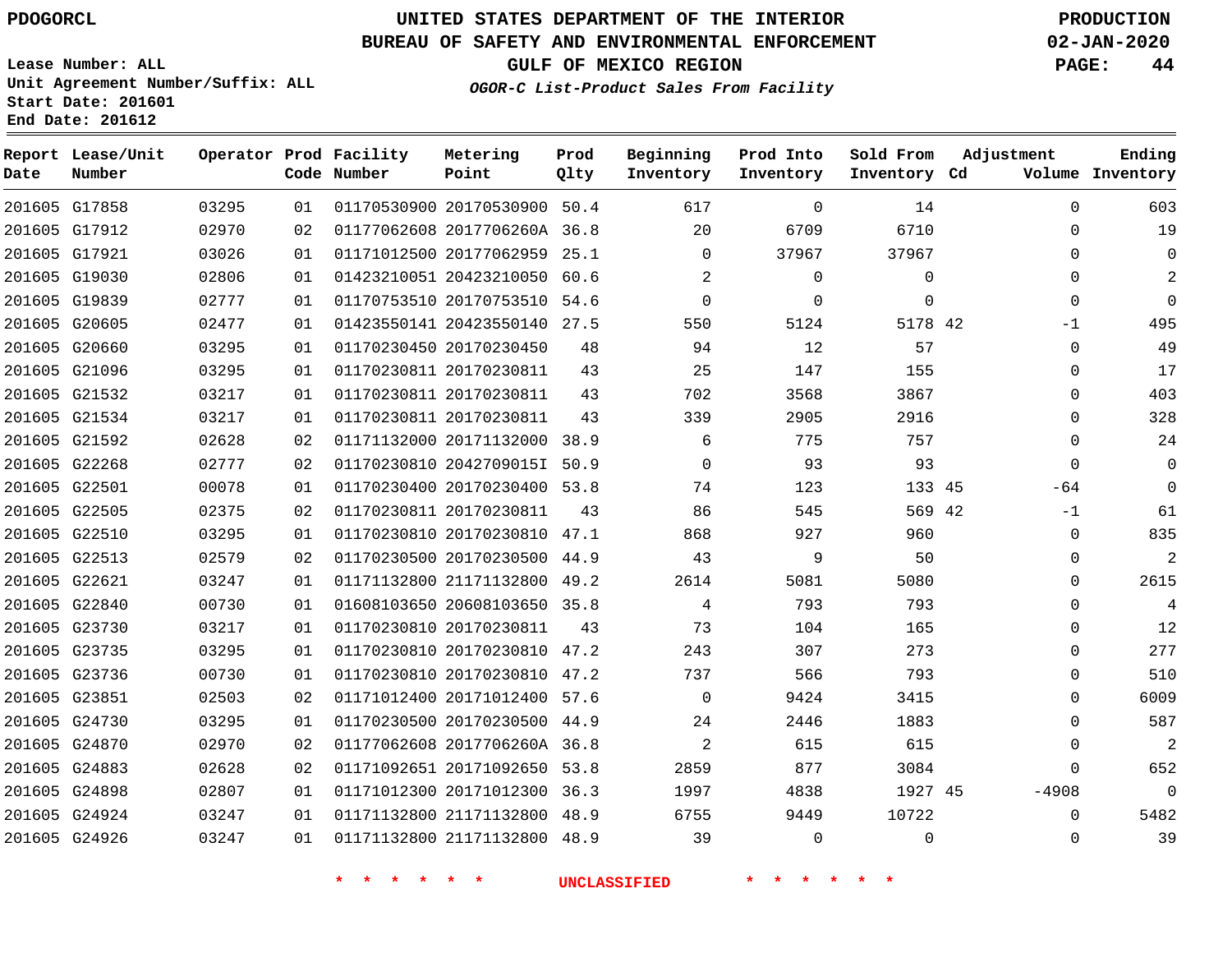**Start Date: 201601 End Date: 201612**

# **UNITED STATES DEPARTMENT OF THE INTERIOR PDOGORCL PRODUCTION**

### **BUREAU OF SAFETY AND ENVIRONMENTAL ENFORCEMENT 02-JAN-2020**

**Lease Number: ALL Unit Agreement Number/Suffix: ALL**

**GULF OF MEXICO REGION PAGE: 45**

**OGOR-C List-Product Sales From Facility**

| Date          | Report Lease/Unit<br>Number |       |    | Operator Prod Facility<br>Code Number | Metering<br>Point            | Prod<br>Qlty | Beginning<br>Inventory | Prod Into<br>Inventory | Sold From<br>Inventory Cd | Adjustment                 | Ending<br>Volume Inventory |
|---------------|-----------------------------|-------|----|---------------------------------------|------------------------------|--------------|------------------------|------------------------|---------------------------|----------------------------|----------------------------|
|               | 201605 G24990               | 01284 | 01 |                                       | 01608103650 20608103650 35.8 |              | 116                    | 39753                  | 39676                     | $\mathbf 0$                | 193                        |
| 201605 G25008 |                             | 02777 | 01 |                                       | 01170753510 20170753510 54.6 |              | $\Omega$               | $\mathbf 0$            | $\Omega$                  | $\mathbf 0$                | $\overline{0}$             |
| 201605 G25524 |                             | 03295 | 01 |                                       | 01170230450 20170230450      | 48           | 69                     | 16                     | 46                        | $\Omega$                   | 39                         |
| 201605 G25561 |                             | 02375 | 01 |                                       | 01170230450 20170230450      | 48           | 74                     | 5                      | 43                        | $\Omega$                   | 36                         |
| 201605 G25606 |                             | 02375 | 01 |                                       | 01170230810 20170230810 47.2 |              | 229                    | 127                    | 235 42                    | -1                         | 120                        |
| 201605 G25937 |                             | 02222 | 02 |                                       | 01170230810 20170230810 47.2 |              | 373                    | 393                    | 412                       | $\mathbf 0$                | 354                        |
| 201605 G26001 |                             | 02628 | 01 |                                       | 01171132800 21171132800      | 48.9         | 17                     | 1                      | 9                         | $\Omega$                   | 9                          |
| 201605 G26032 |                             | 03059 | 01 |                                       | 01171012300 20171012300 36.3 |              | 82                     | 125                    | 72                        | $\Omega$                   | 135                        |
| 201605 G26074 |                             | 01284 | 01 |                                       | 01177122950 20177122950 31.4 |              | 13                     | 1001                   | 1004                      | $\Omega$                   | 10                         |
| 201605 G26480 |                             | 01978 | 02 |                                       | 01423210051 20423210050 45.8 |              | 39                     | $\mathbf 0$            | $\mathbf 0$               | $\Omega$                   | 39                         |
| 201605 G26655 |                             | 03165 | 01 |                                       | 01170230811 20170230811      | 43           | 991                    | 4570                   |                           | 0 <sub>09</sub><br>$-5045$ | 516                        |
| 201605 G27030 |                             | 02477 | 02 |                                       | 01170530900 20170530900      | 50.7         | 416                    | 0                      | 10 42                     | $-1$                       | 405                        |
| 201605 G27070 |                             | 03295 | 01 |                                       | 01171132800 21171132800 48.9 |              | 8163                   | 10634                  | 12408                     | $\Omega$                   | 6389                       |
| 201605 G27083 |                             | 02477 | 01 |                                       | 01171092651 20171092650      | 53.8         | 2378                   | 679                    | 2549                      | $\mathbf 0$                | 508                        |
| 201605 G27169 |                             | 01284 | 01 |                                       | 01171012500 20171012500 32.8 |              | 3357                   | 2177                   | 1919                      | $\Omega$                   | 3615                       |
| 201605 G27173 |                             | 03295 | 01 |                                       | 01170513800 20170513800      | 32.4         | 274                    | 2269                   | 2153                      | $\Omega$                   | 390                        |
| 201605 G27509 |                             | 02970 | 02 |                                       | 01170230450 20170230450      | 48           | 1165                   | 94                     | 679                       | 0                          | 580                        |
| 201605 G27851 |                             | 02628 | 02 |                                       | 01171132000 20171132000      | 38.9         | $\mathbf{1}$           | 34                     | 33                        | $\mathbf 0$                | 2                          |
| 201605 G27949 |                             | 02871 | 01 |                                       | 01171012500 20171012500 32.8 |              | 3                      | 25                     | 10                        | $\Omega$                   | 18                         |
| 201605 G27988 |                             | 00730 | 01 |                                       | 01608103650 20608103650 35.8 |              | 158                    | 40778                  | 40738                     | $\Omega$                   | 198                        |
| 201605 G30654 |                             | 02777 | 02 |                                       | 01170230810 20170230810 42.4 |              | 54                     | 16                     | 55                        | $\Omega$                   | 15                         |
| 201605 G31003 |                             | 02579 | 02 |                                       | 01423210051 20423210050      | 58.3         | $\mathbf 0$            | $\mathbf 0$            | $\mathbf 0$               | $\mathbf 0$                | $\overline{0}$             |
| 201605 G31369 |                             | 02628 | 01 |                                       | 01171012300 20171012300 36.3 |              | 4433                   | 7344                   | 4326                      | $\Omega$                   | 7451                       |
| 201605 G32113 |                             | 02477 | 01 |                                       | 01170230811 20170230811      | 43           | 1866                   | 7956                   | 8924                      | $\Omega$                   | 898                        |
| 201605 G32197 |                             | 01284 | 02 |                                       | 01171012500 20171012500      | 32.8         | 317                    | 181                    | 180                       | $\mathbf 0$                | 318                        |
| 201605 G32231 |                             | 01284 | 01 |                                       | 01171012500 20171012500 32.8 |              | 439                    | 248                    | 253                       | $\Omega$                   | 434                        |
| 201605 G32267 |                             | 03295 | 01 |                                       | 01177298272 01177298272 43.2 |              | 17                     | 7                      | 11                        | $\Omega$                   | 13                         |
| 201605 G32268 |                             | 03295 | 01 |                                       | 01177298272 01177298272 43.2 |              | 52                     | 16                     | 35                        | $\Omega$                   | 33                         |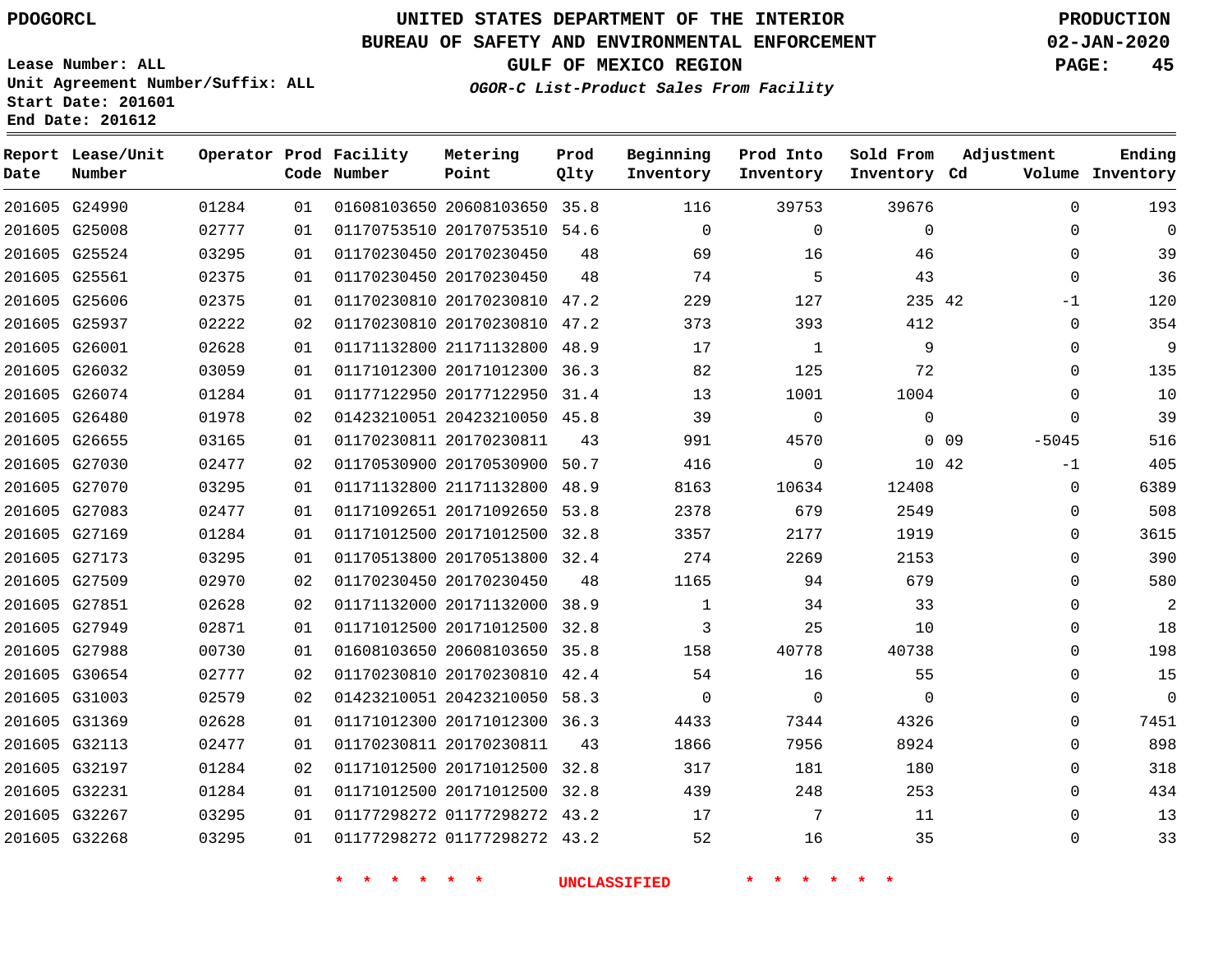**Report Lease/Unit**

**Number**

     

G32744

**Date**

# **UNITED STATES DEPARTMENT OF THE INTERIOR PDOGORCL PRODUCTION**

**Prod Qlty**

#### **BUREAU OF SAFETY AND ENVIRONMENTAL ENFORCEMENT 02-JAN-2020**

**Lease Number: ALL Unit Agreement Number/Suffix: ALL Start Date: 201601**

> 

**Operator Prod Facility**

**Code Number**

20170230510

**Metering Point**

  **OGOR-C List-Product Sales From Facility**

 

 

**Prod Into Inventory**

**Beginning Inventory**

**GULF OF MEXICO REGION PAGE: 46**

**Inventory Cd Volume**

**Adjustment**

  $\Omega$  $\Omega$   $\Omega$  $\Omega$  $\Omega$  $-2$   $\Omega$  $\Omega$  $\Omega$  $\overline{0}$   $\Omega$  $\overline{0}$   $\Omega$  $\Omega$  $\Omega$   $\Omega$  -1  $\Omega$ 

**Ending**

 

 

**Sold From Inventory**

 

| 1432     | 2902        | 1144  | 47.2 | 01170230810 20170230810 | 01 | 00730 | 201605 G32771 |        |
|----------|-------------|-------|------|-------------------------|----|-------|---------------|--------|
| 4        | 0           | 4     | 53.8 | 01171092651 20171092650 | 02 | 02970 | G33112        | 201605 |
| 2772     | 2810        | 50    | 38.9 | 01171132000 20171132000 | 02 | 02503 | 201605 G33596 |        |
| 131302   | 133698      | 1805  | 38.9 | 01171132000 20171132000 | 01 | 02628 | G33636        | 201605 |
| 59       | 120         | 47    | 47.2 | 01422450350 20170230810 | 02 | 02970 | G34025        | 201605 |
| $\Omega$ | $\mathbf 0$ | 63    | 58.3 | 01423210051 20423210050 | 02 | 02579 | G34671        | 201605 |
| 15055    | 15152       | 902   | 23.3 | 01170513700 20170513700 | 01 | 02375 | 00016         | 201606 |
| 31345    | 31780       | 1654  | 23.3 | 01170513700 20170513700 | 01 | 02375 | 00026         | 201606 |
| 806      | 812         | 44    | 32.2 | 01170513700 20170513700 | 01 | 02375 | 00032         | 201606 |
| 18373    | 17013       | 16775 | 36.4 | 01171012300 20171012300 | 01 | 03295 | 00049         | 201606 |
| 6686     | 5595        | 6160  | 36.4 | 01171012300 20171012300 | 01 | 03295 | 00050         | 201606 |
| 3212     | 2694        | 2959  | 36.4 | 01171012300 20171012300 | 01 | 03295 | 00051         | 201606 |
| 2784     | 4126        | 2397  | 36.4 | 01171012300 20171012300 | 01 | 03295 | 00052         | 201606 |
| 334      | 190         | 241   | 46.8 | 01170230810 20170230810 | 01 | 03247 | 00079         | 201606 |
| 4        | 0           | 64    | 47.4 | 01170230450 20170230450 | 01 | 03295 | 00081         | 201606 |
| 16085    | 14363       | 14735 | 36.5 | 01171012300 20171012300 | 01 | 02375 | 00196         | 201606 |
| 4731     | 4391        | 758   | 42.5 | 01170231290 01170231290 | 01 | 03295 | 00244         | 201606 |
| 1442     | 1430        | 139   | 42.5 | 01170231290 01170231290 | 01 | 03295 | 00247         | 201606 |
| 366      | 310         | 82    | 30.8 | 01170754800 20170754800 | 01 | 03368 | 00353         | 201606 |
| 2205     | 2200        | 150   | 23.3 | 01170513700 20170513700 | 01 | 02375 | 00367         | 201606 |
| 0        | 0           | 0     | 31.8 | 01177112605 2017711260Y | 01 | 01284 | 00434         | 201606 |
| $\Omega$ | 0           | 0     | 31.8 | 01177112605 2017711260Y | 01 | 01284 | 00453         | 201606 |
| 994      | 2339        | 70    | 56.7 | 01171012400 20171012400 | 01 | 03295 | 00466         | 201606 |
| 2000     | 1552        | 1041  | 34   | 01171012500 20171012500 | 01 | 03295 | 00479         | 201606 |
| 59       | $\Omega$    | 2758  | 48.4 | 01170530900 20170530900 | 01 | 02222 | 00541         | 201606 |

 21171132800 46.6 20171012300 36.4

 

**\* \* \* \* \* \* UNCLASSIFIED \* \* \* \* \* \***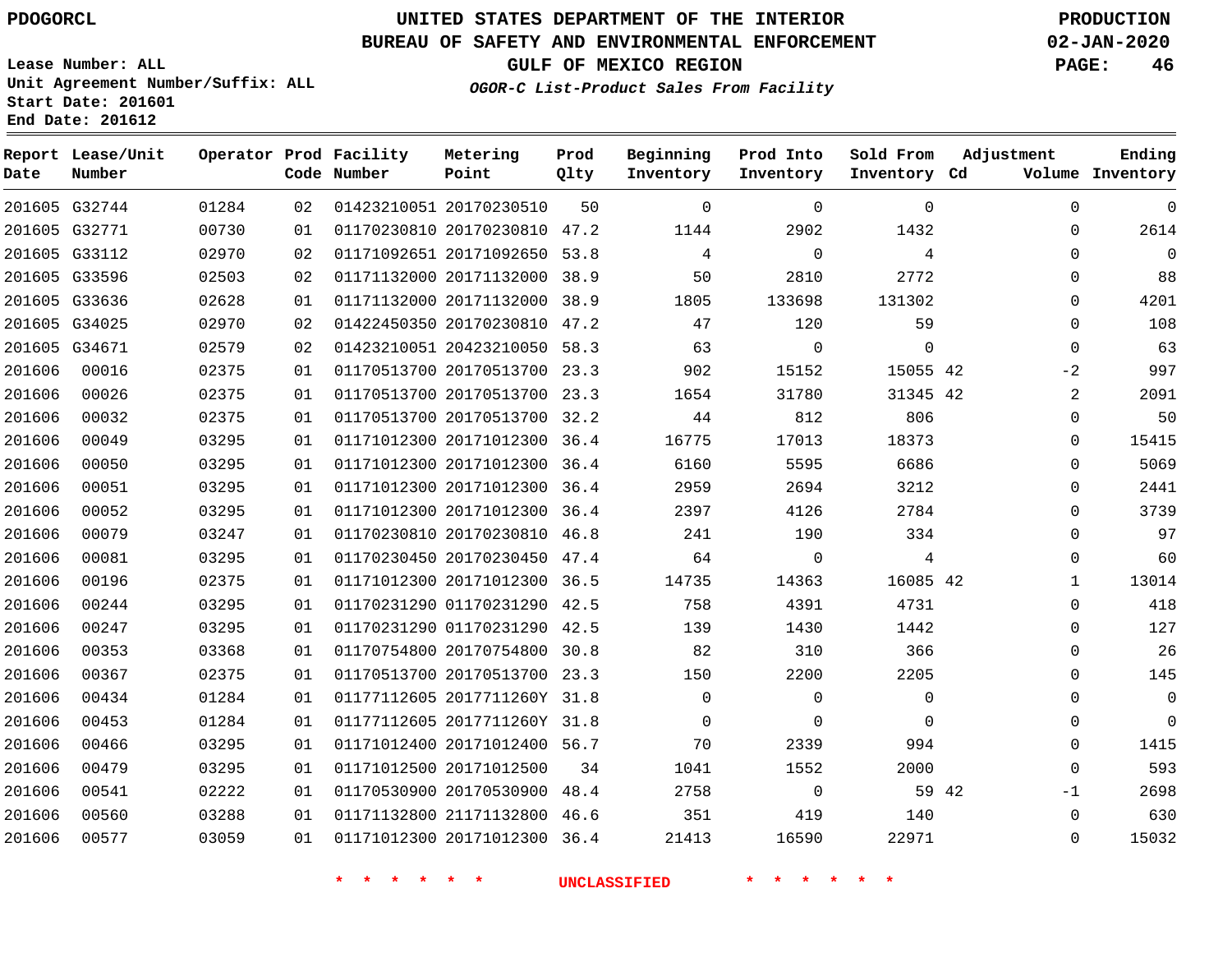**Prod**

#### **BUREAU OF SAFETY AND ENVIRONMENTAL ENFORCEMENT 02-JAN-2020**

**Lease Number: ALL Unit Agreement Number/Suffix: ALL Start Date: 201601**

**Operator Prod Facility**

**End Date: 201612**

**Report Lease/Unit**

**OGOR-C List-Product Sales From Facility**

**Beginning Prod Into Sold From Adjustment**

**GULF OF MEXICO REGION PAGE: 47**

**Ending**

| Date   | Number            |       |    | Code Number                      | Point                        | Qlty        | Inventory           | Inventory                     | Inventory Cd   |                | Volume Inventory |
|--------|-------------------|-------|----|----------------------------------|------------------------------|-------------|---------------------|-------------------------------|----------------|----------------|------------------|
| 201606 | 00593             | 03209 | 01 |                                  | 01171012300 20171012300 36.4 |             | $\overline{0}$      | 720                           | 720            | $\mathbf 0$    | $\mathbf 0$      |
| 201606 | 00599             | 02899 | 01 |                                  | 01170573602 20170573602 50.5 |             | 1105                | $\overline{0}$                | 625 42         | $-1$           | 479              |
| 201606 | 00605             | 02899 | 01 |                                  | 01170573602 20170573602 50.9 |             | 1039                | 239                           | 589 42         | $\mathbf{1}$   | 690              |
| 201606 | 00680             | 03217 | 01 |                                  | 01170230700 20170230700      | $\Omega$    | 1617                | $\overline{0}$                | $\overline{0}$ | $\mathbf 0$    | 1617             |
| 201606 | 00693             | 03368 | 01 |                                  | 01170754800 20170754800 30.8 |             | $\overline{3}$      | 138                           | 129            | 0              | 12               |
| 201606 | 00694             | 03368 | 01 |                                  | 01170754800 20170754800 30.8 |             | 2098                | 7427                          | 8906           | $\Omega$       | 619              |
| 201606 | 00697             | 03368 | 01 |                                  | 01170754800 20170754800 30.8 |             | 408                 | 700                           | 1050           | 0              | 58               |
| 201606 | 00758             | 03295 | 01 |                                  | 01170230810 20170230810 46.8 |             | 536                 | 493                           | 777            | 0              | 252              |
| 201606 | 00775             | 02899 | 01 |                                  | 01171131600 20171131600 42.9 |             | 233                 | 1813                          | 1933           | $\Omega$       | 113              |
| 201606 | 00796             | 02628 | 01 |                                  | 01171012300 20171012300 36.4 |             | 7909                | 6213                          | 8492           | $\mathbf 0$    | 5630             |
| 201606 | 00839             | 02451 | 01 |                                  | 01170513800 20170513800 32.4 |             | 1407                | 8720                          | 8522           | $\Omega$       | 1605             |
|        | 201606 754303001A | 00059 | 01 |                                  | 01170230811 20170230811 43.8 |             | 223                 | 1465                          | 1076 09        | $-347$         | 265              |
|        | 201606 754306012A | 01207 | 01 |                                  | 01608128270 20608128270      | 0           | 4820                | 135006                        | $\mathbf 0$    | 0              | 139826           |
|        | 201606 754306013A | 01207 | 01 |                                  | 01608128270 20608128270      | $\mathbf 0$ | 34617               | 202347                        | $\mathbf 0$    | 0              | 236964           |
|        | 201606 754307005A | 00078 | 01 |                                  | 01170573601 20170573601 26.1 |             | 185                 | 1358                          | 1390           | 0              | 153              |
|        | 201606 754307017A | 02970 | 02 |                                  | 01171132800 20170230811 43.8 |             | 914                 | 5615                          | 5514           | 0              | 1015             |
|        | 201606 754310009A | 00078 | 01 |                                  | 01170573601 20170573601 26.1 |             | 110                 | 738                           | 765            | 0              | 83               |
|        | 201606 754315006A | 03368 | 01 |                                  | 01170754800 20170754800 30.8 |             | 166                 | 638                           | 750            | 0              | 54               |
|        | 201606 7543880060 | 03295 | 01 |                                  | 01170230450 20170230450 47.4 |             | 26                  | $\overline{0}$                | 2              | 0              | 24               |
|        | 201606 7543890080 | 02375 | 01 |                                  | 01170513700 20170513700 32.5 |             | 100                 | 2042                          | 2015           | 0              | 127              |
|        | 201606 7543930100 | 03026 | 02 |                                  | 01170230450 20170230450 47.5 |             | 25                  | $\overline{0}$                | 2              | 0              | 23               |
|        | 201606 7543940080 | 03295 | 01 |                                  | 01170230811 20170230811 43.7 |             | 26                  | 239                           | 222            | 0              | 43               |
|        | 201606 754396015A | 01284 | 01 |                                  | 01608103650 20608103650 35.6 |             | 25                  | 3599                          | 3614           | 0              | 10               |
|        | 201606 8910020210 | 02451 | 01 |                                  | 01170513800 20170513800 32.4 |             | 17771               | 89181                         | 90537          | 0              | 16415            |
|        | 201606 8910024540 | 02451 | 01 |                                  | 01170513800 20170513800 32.4 |             | 12434               | 76597                         | 74929          | $\Omega$       | 14102            |
|        | 201606 8910029320 | 02375 | 01 |                                  | 01170513700 20170513700 32.2 |             | 3023                | 55836                         | 55390 42       | 4              | 3473             |
|        | 201606 8910034440 | 02375 | 01 |                                  | 01170513700 20170513700 21.4 |             | 3434                | 61578                         | 61186 42       | $\overline{a}$ | 3828             |
|        | 201606 8910039150 | 00078 | 01 |                                  | 01170573601 20170573601 26.1 |             | 2637                | 17834                         | 18458          | 0              | 2013             |
|        |                   |       |    | $\star$ $\star$<br>$\star$<br>一米 | $\star$<br>$\star$           |             | <b>UNCLASSIFIED</b> | $\star$<br>$\star$<br>$\star$ |                |                |                  |

**Metering**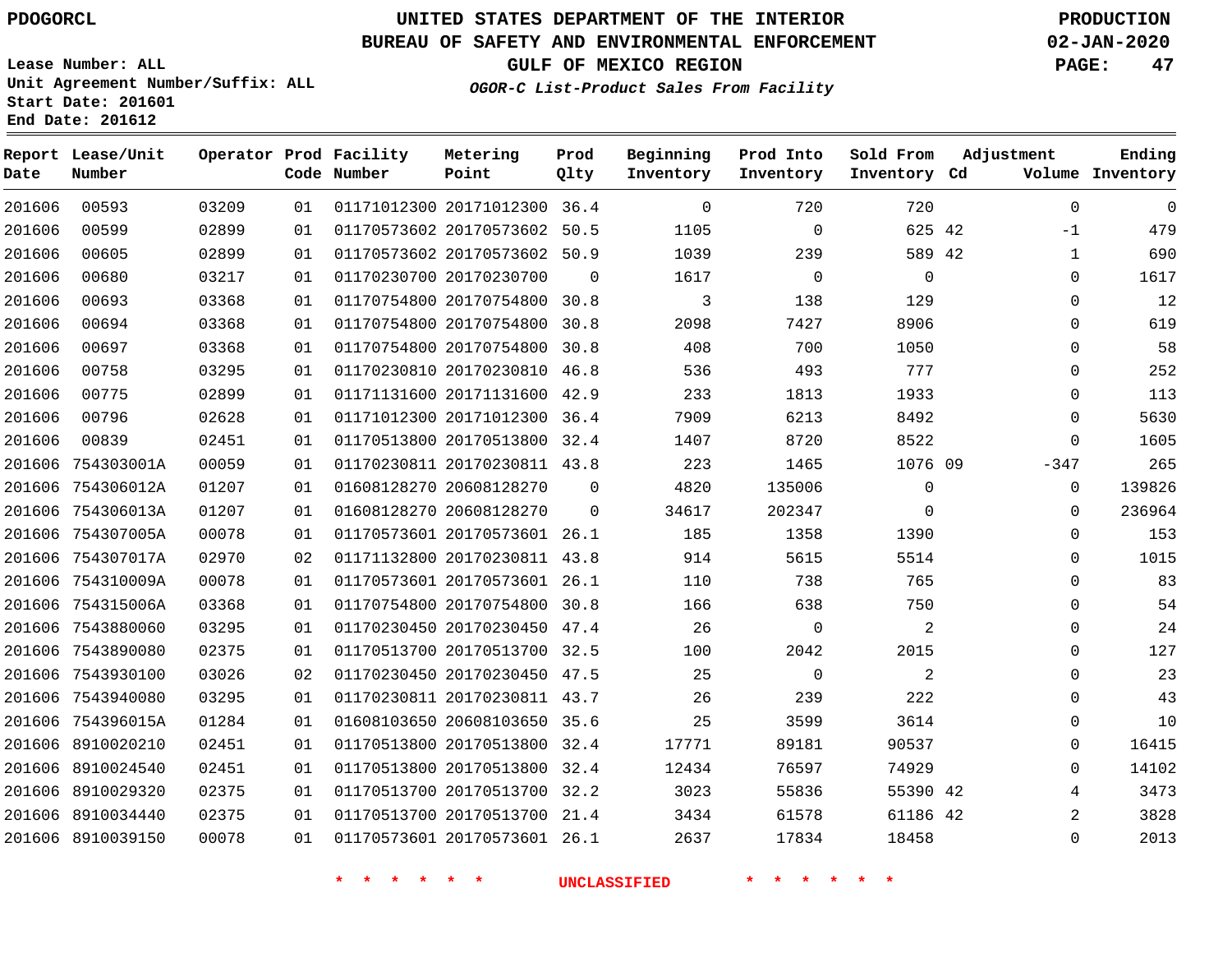**Date**

 8910086400 8910088130

**Report Lease/Unit**

**Number**

### **UNITED STATES DEPARTMENT OF THE INTERIOR PDOGORCL PRODUCTION**

#### **BUREAU OF SAFETY AND ENVIRONMENTAL ENFORCEMENT 02-JAN-2020**

**Lease Number: ALL Unit Agreement Number/Suffix: ALL Start Date: 201601 End Date: 201612**

> 

**Operator Prod Facility**

**Code Number**

 

**OGOR-C List-Product Sales From Facility**

**GULF OF MEXICO REGION PAGE: 48**

| Facility<br>Number | Metering<br>Point       | Prod<br>Qlty | Beginning<br>Inventory | Prod Into<br>Inventory | Sold From<br>Inventory Cd |    | Adjustment<br>Volume | Ending<br>Inventory |
|--------------------|-------------------------|--------------|------------------------|------------------------|---------------------------|----|----------------------|---------------------|
|                    | 01171012400 20171012400 | 56.7         | 240                    | 138                    | 156                       |    | $\Omega$             | 222                 |
|                    | 01171132800 21171132800 | 46.6         | 84                     | 12                     | 9                         | 11 | $-47$                | 40                  |
|                    | 01171012400 20171012400 | 56.7         | 241                    | 355                    | 200                       | 13 | 47                   | 443                 |
|                    |                         |              | 325                    | 367                    | 209                       |    | $\Omega$             | 483                 |
|                    | 01170513700 20170513700 | 28.4         | 321                    | 5839                   | 5796                      | 42 | $-1$                 | 363                 |
|                    | 01170230400 20170230400 | 53.4         | $\Omega$               | 30                     | 33                        | 47 | 20                   | 17                  |
|                    | 01170513700 20170513700 | 28.4         | 214                    | 4123                   | 4081                      |    | $\Omega$             | 256                 |
|                    | 01170513700 20170513700 | 28.4         | 1070                   | 18161                  | 18101                     |    | $\Omega$             | 1130                |
|                    | 01170513700 20170513700 | 28.4         | 140                    | 2371                   | 2364                      |    | $\Omega$             | 147                 |
|                    | 01170513700 20170513700 | 28.4         | 857                    | 17567                  | 17331                     |    | $\Omega$             | 1093                |
|                    | 01170513700 20170513700 | 28.4         | 2433                   | 43640                  | 43361 42                  |    | 2                    | 2714                |
|                    | 01170754800 20170754800 | 30.8         | 96                     | 377                    | 441                       |    | $\Omega$             | 32                  |
|                    | 01170754800 20170754800 | 30.8         | 290                    | 1174                   | 1370                      |    | $\Omega$             | 94                  |
|                    | 01170754800 20170754800 | 30.8         | 300                    | 1123                   | 1329                      |    | $\Omega$             | 94                  |
|                    | 01170754800 20170754800 | 30.8         | 45                     | 171                    | 202                       |    | $\Omega$             | 14                  |
|                    | 01170754800 20170754800 | 30.8         | 4                      | 12                     | 14                        |    | $\Omega$             | $\overline{2}$      |
|                    | 01177215100 20177215102 | 30.4         | 39                     | 2984                   | 2978                      |    | $\Omega$             | 45                  |

 20177215102 30.4 20177215102 30.4 20171132000 38.9 20171132000 38.9 20170230810 46.8 20170513700 32.2

20170513700

 20170230811 43.8 0117709260A 2017709260A 33.2 20171092650 53.8 20170753510 51.9

**\* \* \* \* \* \* UNCLASSIFIED \* \* \* \* \* \***

44 44

  $\Omega$  $-226$  $-8$  $\Omega$   $\Omega$   $\Omega$  $\Omega$ 

 

42

 

42

  $\Omega$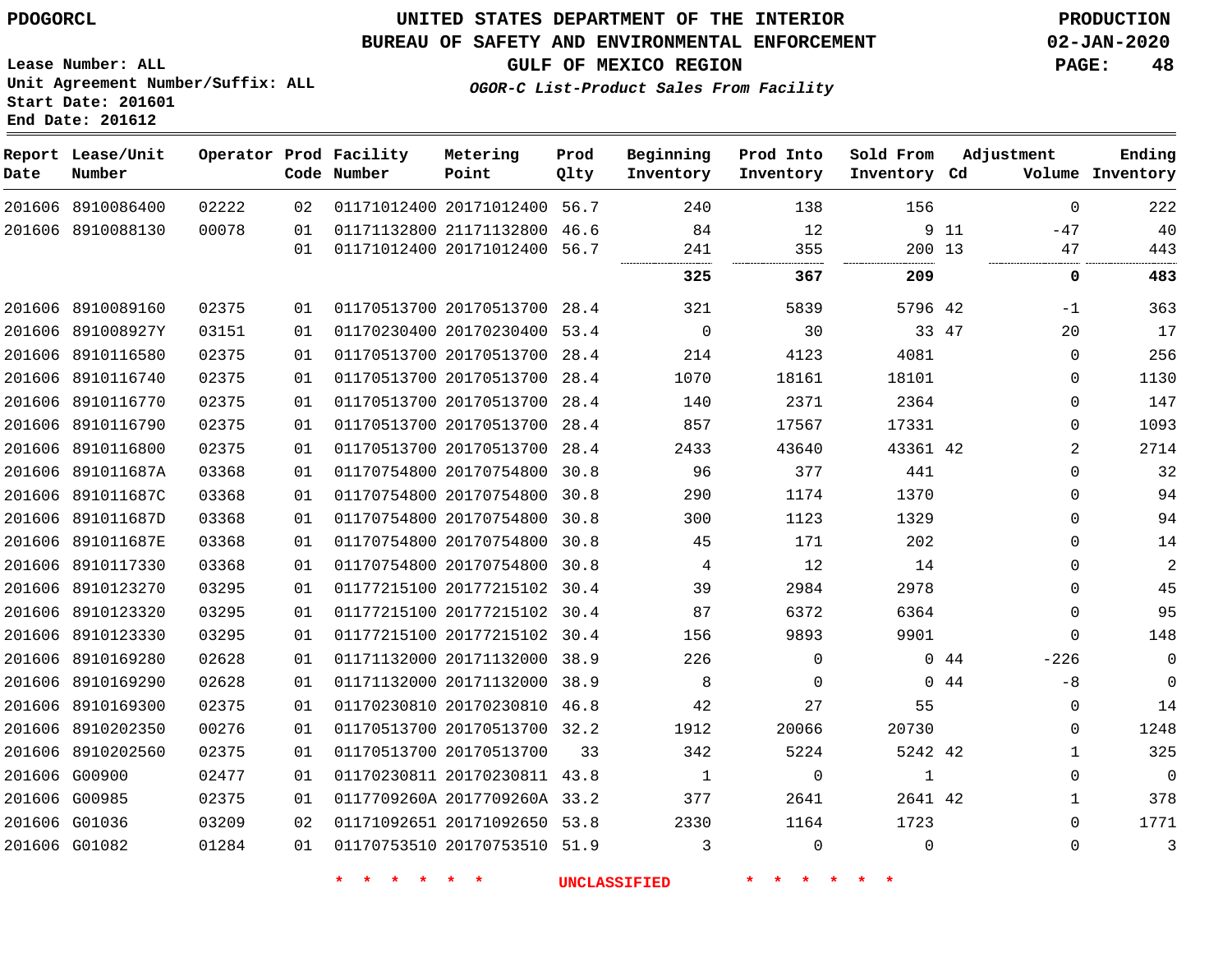# **UNITED STATES DEPARTMENT OF THE INTERIOR PDOGORCL PRODUCTION**

### **BUREAU OF SAFETY AND ENVIRONMENTAL ENFORCEMENT 02-JAN-2020**

**Lease Number: ALL Unit Agreement Number/Suffix: ALL Start Date: 201601**

**GULF OF MEXICO REGION PAGE: 49**

**OGOR-C List-Product Sales From Facility**

| Date | Report Lease/Unit<br>Number |       |    | Operator Prod Facility<br>Code Number | Metering<br>Point            | Prod<br>Qlty | Beginning<br>Inventory | Prod Into<br>Inventory | Sold From<br>Inventory Cd | Adjustment |              | Ending<br>Volume Inventory |
|------|-----------------------------|-------|----|---------------------------------------|------------------------------|--------------|------------------------|------------------------|---------------------------|------------|--------------|----------------------------|
|      | 201606 G01083               | 02375 | 01 |                                       | 01170513700 20170513700      | 28.4         | 1600                   | 29061                  | 28854                     |            | $\Omega$     | 1807                       |
|      | 201606 G01084               | 02375 | 01 |                                       | 01170513700 20170513700 28.4 |              | 47                     | 800                    | 797                       |            | $\Omega$     | 50                         |
|      | 201606 G01090               | 02375 | 01 |                                       | 01170513700 20170513700      | 28.4         | 226                    | 4295                   | 4255 42                   |            | 2            | 268                        |
|      | 201606 G01091               | 02375 | 01 |                                       | 01170513700 20170513700 28.4 |              | 855                    | 16640                  | 16461 42                  |            | $\mathbf{1}$ | 1035                       |
|      | 201606 G01092               | 02375 | 01 |                                       | 01170513700 20170513700      | 28.4         | 309                    | 5744                   | 5695 42                   |            | $-1$         | 357                        |
|      | 201606 G01198               | 03295 | 01 |                                       | 01171092651 20171092650 53.8 |              | 110                    | 26                     | 67                        |            | $\mathbf 0$  | 69                         |
|      | 201606 G01208               | 03295 | 01 |                                       | 01171092651 20171092650      | 53.8         | 795                    | 229                    | 505                       |            | $\mathbf 0$  | 519                        |
|      | 201606 G01210               | 02375 | 02 |                                       | 01171132800 21171132800 46.6 |              | 660                    | 988                    | 301                       |            | 0            | 1347                       |
|      | 201606 G01220               | 03295 | 01 |                                       | 01177092600 20177092600 42.6 |              | 188                    | 4881                   | 4902                      |            | 0            | 167                        |
|      | 201606 G01248               | 02628 | 01 |                                       | 01171012500 20171012500      | 34           | 4627                   | 9636                   | 10587                     |            | $\Omega$     | 3676                       |
|      | 201606 G01351               | 03151 | 01 |                                       | 01170230400 20170230400 53.4 |              | $\mathbf 0$            | 0                      |                           | 9 47       | 9            | $\mathbf{0}$               |
|      | 201606 G01447               | 02375 | 02 |                                       | 01170513700 20170513700 23.3 |              | 27                     | 443                    | 441                       |            | 0            | 29                         |
|      | 201606 G01497               | 02451 | 01 |                                       | 01170513800 20170513800      | 32.4         | 5971                   | 33647                  | 33425                     |            | 0            | 6193                       |
|      | 201606 G01498               | 02451 | 01 |                                       | 01170513800 20170513800 32.4 |              | 1131                   | 6452                   | 6395                      |            | $\Omega$     | 1188                       |
|      | 201606 G01610               | 03295 | 01 |                                       | 01177215100 20177215102 30.5 |              | 22                     | 1183                   | 1187                      |            | $\Omega$     | 18                         |
|      | 201606 G01619               | 02375 | 01 |                                       | 01170513700 20170513700 32.5 |              | 847                    | 13950                  | 13926 42                  |            | $-2$         | 869                        |
|      | 201606 G01620               | 02375 | 01 |                                       | 01170513700 20170513700 32.5 |              | 214                    | 3568                   | 3561 42                   |            | $\mathbf{1}$ | 222                        |
|      | 201606 G01754               | 03295 | 01 |                                       | 01423210051 20423210050      | 69           | 22                     | 182                    | 174                       |            | 0            | 30                         |
|      | 201606 G01757               | 03295 | 01 |                                       | 01423210051 20423210050      | 69           | 50                     | 383                    | 370                       |            | $\Omega$     | 63                         |
|      | 201606 G01848               | 01978 | 02 |                                       | 01170230500 20170230500      | 44.4         | 953                    | 181                    | 59                        |            | 0            | 1075                       |
|      | 201606 G01860               | 03295 | 01 |                                       | 01170231110 20170231110 41.1 |              | 9248                   | 4370                   | 8070                      |            | 0            | 5548                       |
|      | 201606 G01865               | 03151 | 01 |                                       | 01171012500 20171012500      | 34           | $\mathbf 0$            | 2793                   | 3249 47                   | 1523       |              | 1067                       |
|      | 201606 G01898               | 02312 | 01 |                                       | 01171012500 20171012500      | 34           | 1925                   | 3568                   | 4130                      |            | $\Omega$     | 1363                       |
|      | 201606 G01966               | 03295 | 01 |                                       | 01177215100 20177215102      | 30.4         | 88                     | 5979                   | 5977                      |            | $\mathbf 0$  | 90                         |
|      | 201606 G01967               | 03295 | 01 |                                       | 01177215100 20177215102 30.4 |              | 119                    | 7709                   | 7713                      |            | 0            | 115                        |
|      | 201606 G02111               | 02628 | 01 |                                       | 01171132000 20171132000      | 40           | 3035                   | 78694                  | 77899 46                  |            | 241          | 4071                       |
|      | 201606 G02161               | 03295 | 01 |                                       | 01171012500 20171012500      | 34           | 4372                   | 9847                   | 10459                     |            | $\Omega$     | 3760                       |
|      | 201606 G02163               | 03295 | 01 |                                       | 01171012500 20171012500      | 34           | 174                    | 476                    | 468                       |            | $\Omega$     | 182                        |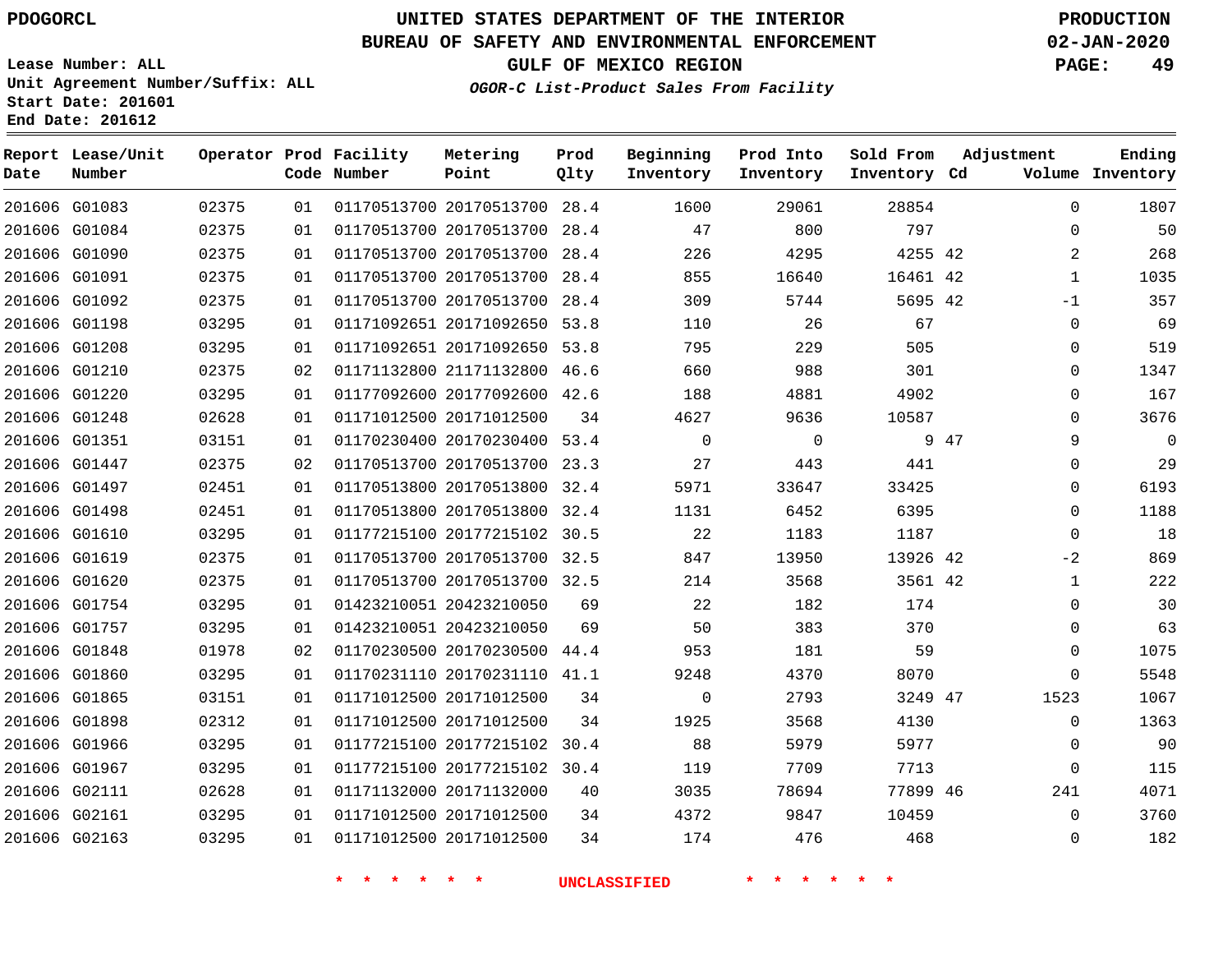### **BUREAU OF SAFETY AND ENVIRONMENTAL ENFORCEMENT 02-JAN-2020**

**GULF OF MEXICO REGION PAGE: 50**

**Lease Number: ALL Unit Agreement Number/Suffix: ALL Start Date: 201601 End Date: 201612**

| GOR-C List-Product Sales From Facility |  |  |
|----------------------------------------|--|--|
|                                        |  |  |

**OGOR-C List-Product Sales From Facility**

| Date          | Report Lease/Unit<br>Number |       |    | Operator Prod Facility<br>Code Number | Metering<br>Point            | Prod<br>Qlty | Beginning<br>Inventory | Prod Into<br>Inventory | Sold From<br>Inventory Cd | Adjustment              | Ending<br>Volume Inventory |
|---------------|-----------------------------|-------|----|---------------------------------------|------------------------------|--------------|------------------------|------------------------|---------------------------|-------------------------|----------------------------|
|               | 201606 G02317               | 03295 | 01 |                                       | 01171132000 20171132000 39.5 |              | 8                      | 331                    | 170                       | $\Omega$                | 169                        |
|               | 201606 G02353               | 01284 | 01 |                                       | 01170230450 20170230450 47.5 |              | 482                    | $\mathbf 0$            | 34                        | $\Omega$                | 448                        |
|               | 201606 G02354               | 01284 | 01 |                                       | 01170230450 20170230450 47.5 |              | 235                    | $\Omega$               | 17                        | $\Omega$                | 218                        |
|               | 201606 G02429               | 02375 | 01 |                                       | 01170230811 20170230810      | 46.8         | 269                    | 227                    | 380                       | $\Omega$                | 116                        |
|               | 201606 G02433               | 02375 | 01 |                                       | 01170230810 20170230810      | 46.8         | 6                      | 14                     | 15                        | $\Omega$                | 5                          |
| 201606 G02601 |                             | 02628 | 02 |                                       | 01171092651 20171092650 53.8 |              | 637                    | 194                    | 416                       | $\Omega$                | 415                        |
|               | 201606 G02613               | 02628 | 01 |                                       | 01171132000 20171132000 45.1 |              | $\Omega$               | $\mathbf 0$            | $\Omega$                  | $\Omega$                | 0                          |
|               | 201606 G02665               | 02451 | 01 |                                       | 01423210051 20423210050      | 69           | 69                     | 496                    | 484                       | 0                       | 81                         |
|               | 201606 G02705               | 02628 | 02 |                                       | 01170230810 20170230810      | 46.8         | 19350                  | 17163                  | 27745                     | $\Omega$                | 8768                       |
|               | 201606 G02825               | 03295 | 01 |                                       | 01170230810 20170230810      | 46.7         | 216                    | 107                    | 268                       | $\Omega$                | 55                         |
|               | 201606 G02826               | 03295 | 01 |                                       | 01170230810 20170230810      | 46.7         | 108                    | 15                     | 115                       | <sup>n</sup>            | 8                          |
|               |                             |       | 01 |                                       | 01170231110 20170231110      | 41.1         | 2027                   | 748                    | 1769                      | $\Omega$                | 1006                       |
|               |                             |       |    |                                       |                              |              | 2135                   | 763                    | 1884                      | 0                       | 1014                       |
|               | 201606 G02895               | 02579 | 02 |                                       | 01171092651 20171092650 57.1 |              | 1                      | $\mathbf 0$            |                           | 0 <sub>28</sub><br>$-1$ | $\mathbf 0$                |
|               |                             | 02628 | 02 |                                       | 01171092651 20171092650      | 53.8         | 487                    | 150<br>.               | 319                       | $\Omega$                | 318                        |
|               |                             |       |    |                                       |                              |              | 488                    | 150                    | 319                       | -1                      | 318                        |
|               | 201606 G02917               | 03247 | 01 |                                       | 01171092930 20171092930 33.9 |              | 54                     | 241                    | 257                       | $\Omega$                | 38                         |
|               | 201606 G03061               | 03026 | 01 |                                       | 01423210051 20423210050      | 69.1         | 158                    | 1326                   | 1266                      | $\Omega$                | 218                        |
|               | 201606 G03145               | 02375 | 02 |                                       | 01171132800 21171132800      | 46.6         | 47                     | $\Omega$               | 47                        | $\Omega$                | $\mathbf 0$                |
|               | 201606 G03152               | 03295 | 01 |                                       | 01177092600 20177092600      | 42.6         | 271                    | 9344                   | 9296                      | $\Omega$                | 319                        |
|               | 201606 G03331               | 02628 | 01 |                                       | 01171132800 20171132000      | 39.6         | 63                     | 869                    | 887                       | $\Omega$                | 45                         |
|               | 201606 G03414               | 03295 | 01 |                                       | 01170753510 20170753510 51.9 |              | 794                    | 48                     | 90                        | $\Omega$                | 752                        |
|               | 201606 G03593               | 03295 | 01 |                                       | 01171012500 20171012500      | 34           | 5                      | 34                     | 26                        | $\Omega$                | 13                         |
|               | 201606 G03793               | 03295 | 01 |                                       | 01171012500 20171012500      | 34           | 52                     | 118                    | 125                       | $\Omega$                | 45                         |
|               | 201606 G03958               | 03295 | 01 |                                       | 01170230510 20170230510      | 50           | 742                    | 617                    | 418                       | $\Omega$                | 941                        |
|               | 201606 G04081               | 03295 | 01 |                                       | 01170230450 20170230810      | 46.8         | 1666                   | 1205                   | 2256                      | $\Omega$                | 615                        |
|               | 201606 G04087               | 02899 | 01 |                                       | 01177008150 01177008150 30.7 |              | 7620                   | 1919                   | 6828 42                   | -1                      | 2710                       |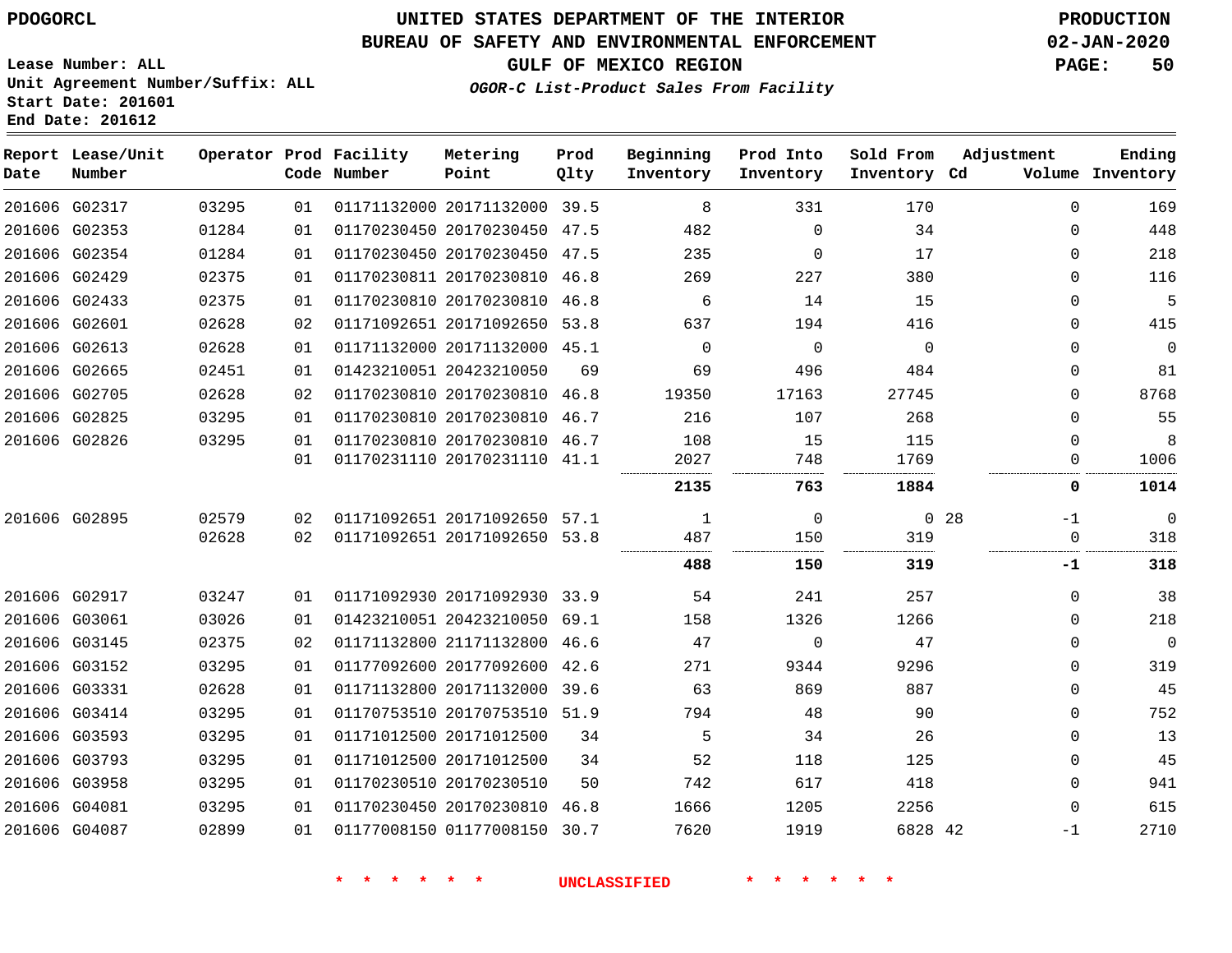G07917 G09631    

### **UNITED STATES DEPARTMENT OF THE INTERIOR PDOGORCL PRODUCTION**

#### **BUREAU OF SAFETY AND ENVIRONMENTAL ENFORCEMENT 02-JAN-2020**

 

 

**GULF OF MEXICO REGION PAGE: 51**

**Lease Number: ALL Unit Agreement Number/Suffix: ALL Start Date: 201601 End Date: 201612**

**OGOR-C List-Product Sales From Facility**

| Date | Report Lease/Unit<br>Number |       |    | Operator Prod Facility<br>Code Number | Metering<br>Point            | Prod<br>Qlty | Beginning<br>Inventory | Prod Into<br>Inventory | Sold From<br>Inventory Cd | Adjustment  | Ending<br>Volume Inventory |
|------|-----------------------------|-------|----|---------------------------------------|------------------------------|--------------|------------------------|------------------------|---------------------------|-------------|----------------------------|
|      | 201606 G04232               | 00730 | 01 |                                       | 01171012500 20171012500      | 34           | 6335                   | 17281                  | 17017                     | $\Omega$    | 6599                       |
|      |                             | 03295 | 01 |                                       | 01171012500 20171012500      | 34           | 209                    | 286                    | 386                       | 0           | 109                        |
|      |                             |       |    |                                       |                              |              | 6544                   | 17567                  | 17403                     | 0           | 6708                       |
|      | 201606 G04421               | 03295 | 01 |                                       | 01171131600 20171131600 42.8 |              | 818                    | 12081                  | 12146                     | $\Omega$    | 753                        |
|      | 201606 G04800               | 02970 | 02 |                                       | 01177062608 2017706260A      | 37           | 12                     | 3337                   | 3340                      | $\Omega$    | 9                          |
|      |                             | 03026 | 02 |                                       | 01171132800 21171132800 46.6 |              | 32                     | 24                     | 10                        | 0           | 46                         |
|      |                             |       |    |                                       |                              |              | 44                     | 3361                   | 3350                      | 0           | 55                         |
|      | 201606 G04809               | 02312 | 01 |                                       | 01177082950 20177082956      | $\Omega$     | 453                    | $\Omega$               | $\Omega$                  | $\Omega$    | 453                        |
|      | 201606 G04818               | 03295 | 01 |                                       | 01170230500 20170230500 44.4 |              | 19                     | 12                     | 1                         | 0           | 30                         |
|      | 201606 G05006               | 01284 | 02 |                                       | 01423210051 20170230510      | 50           | 114                    | 21                     | 93                        | $\Omega$    | 42                         |
|      | 201606 G05431               | 02970 | 02 |                                       | 01177062608 2017706260A      | 37           | 62                     | 22555                  | 22554                     | 0           | 63                         |
|      | 201606 G05504               | 00730 | 01 |                                       | 01171132800 21171132800      | 46.6         | 72                     | 197                    | 49                        | $\Omega$    | 220                        |
|      |                             | 02970 | 02 |                                       | 01171132800 21171132800      | 46.6         | 3657                   | 4391                   | 1468                      | $\Omega$    | 6580                       |
|      |                             | 03295 | 01 |                                       | 01171132800 21171132800 46.6 |              | 708                    | 1015                   | 314                       | $\Omega$    | 1409                       |
|      |                             |       |    |                                       |                              |              | 4437                   | 5603                   | 1831                      | 0           | 8209                       |
|      | 201606 G05505               | 00078 | 01 |                                       | 01171012400 20171012400      | 56.7         | 666                    | 229                    | 439 13                    | 10          | 466                        |
|      |                             |       | 01 |                                       | 01171132800 21171132800 46.6 |              | 46                     | 70                     | 19 11                     | $-10$       | 87                         |
|      |                             |       |    |                                       |                              |              | 712                    | 299                    | 458                       | 0           | 553                        |
|      | 201606 G05602               | 03247 | 01 |                                       | 01171012500 20171012500      | 34           | 384                    | 845                    | 906                       | 0           | 323                        |
|      | 201606 G05612               | 03295 | 01 |                                       | 01171012500 20171012500      | 34           | 1820                   | 4135                   | 4376                      | $\Omega$    | 1579                       |
|      | 201606 G06069               | 03295 | 01 |                                       | 01423210051 20423210050      | 69           | 5                      | 171                    | 148                       | 0           | 28                         |
|      | 201606 G06168               | 02801 | 02 |                                       | 01170230450 20170230450      | 47.5         | 9                      | $\mathbf 0$            | $\mathbf{1}$              | 0           | 8                          |
|      | 201606 G06668               | 02375 | 01 |                                       | 01171132000 20171132000      | 39.6         | 775                    | 18176                  | 18011                     | 0           | 940                        |
|      | 201606 G07736               | 02628 | 01 |                                       | 01171132800 20171132000 39.6 |              | 7                      | 145                    | 143                       | $\Omega$    | 9                          |
|      | 201606 G07760               | 01284 | 01 |                                       | 01177122950 20177122950      | 31           | 90                     | 6939                   | 6933                      | $\mathbf 0$ | 96                         |

20170573602 32.7

20177122950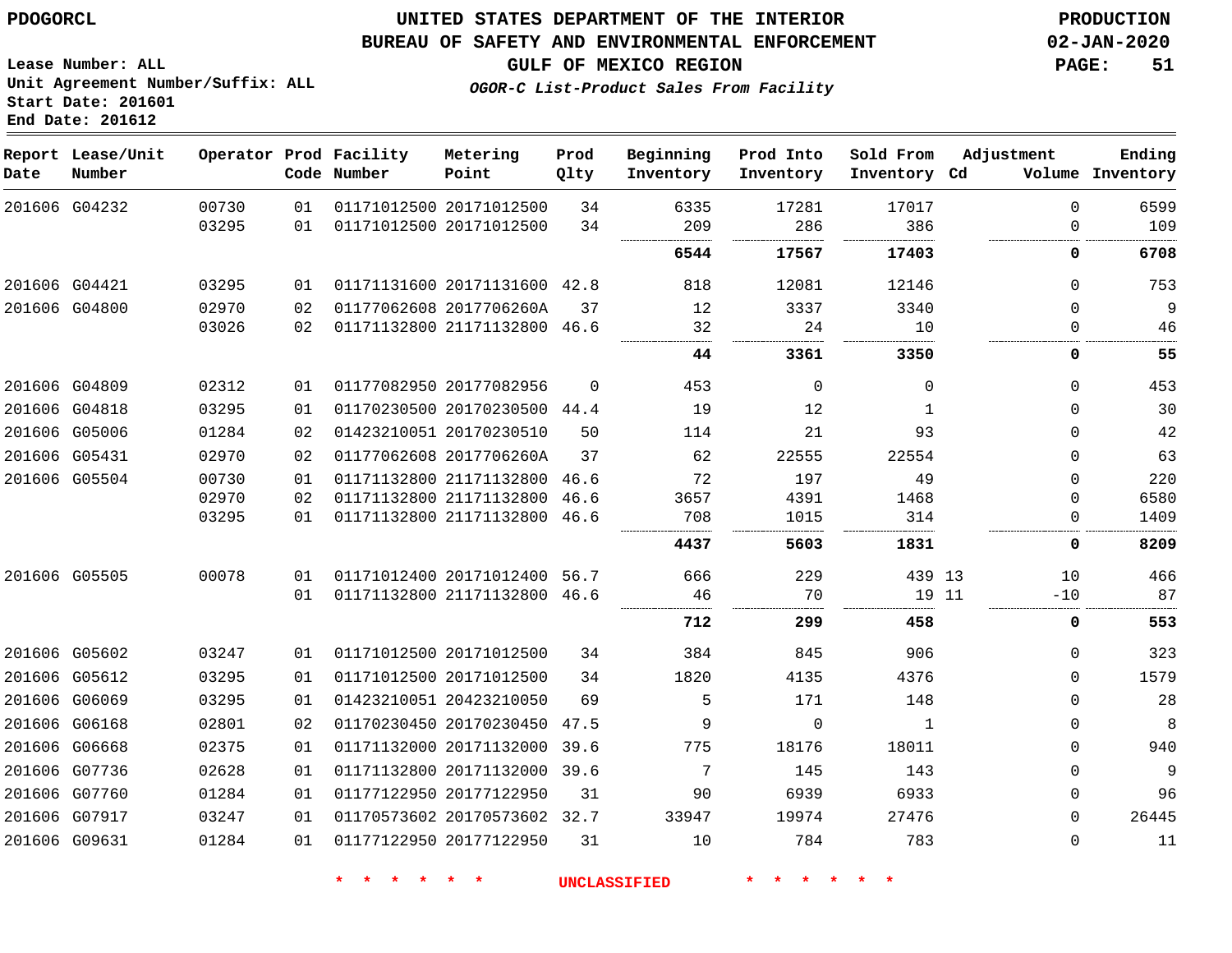**Report Lease/Unit**

**Number**

G10794

**Date**

 G17921 G19030 G20605 G20660 G21096

# **UNITED STATES DEPARTMENT OF THE INTERIOR PDOGORCL PRODUCTION**

**Prod Qlty**

#### **BUREAU OF SAFETY AND ENVIRONMENTAL ENFORCEMENT 02-JAN-2020**

**Lease Number: ALL Unit Agreement Number/Suffix: ALL Start Date: 201601**

**Operator Prod Facility**

**Code Number**

**OGOR-C List-Product Sales From Facility**

**Sold From Inventory**

**Prod Into Inventory**

**Beginning Inventory**

**GULF OF MEXICO REGION PAGE: 52**

**Inventory Cd Volume**

**Adjustment**

  $\Omega$  $\Omega$  $\Omega$  $\Omega$  $\Omega$  $\Omega$  $\Omega$ -1  $\Omega$  $\Omega$  $\Omega$  $\Omega$   $\Omega$ -1  $\Omega$  $\Omega$  $\Omega$  $\Omega$   $\Omega$  $\Omega$   $\Omega$   $\Omega$ 

**Ending**

|    | 3730        | 3730     | $\Omega$       | 43.4 | 01177245110 2017724511G | 01 | 03026 | 201606 G10910 |        |
|----|-------------|----------|----------------|------|-------------------------|----|-------|---------------|--------|
|    | 2200        | 2246     | 70             | 39.6 | 01171132000 20171132000 | 01 | 02375 | 201606 G11870 |        |
|    | 6           | 12       | $\Omega$       | 53.8 | 01171092651 20171092650 | 02 | 02801 | G11984        | 201606 |
|    | 31457       | 26921    | 30304          | 36.4 | 01171012300 20171012300 | 01 | 03209 | 201606 G12355 |        |
|    | 799         | 799      | $\Omega$       | 36.4 | 01171012300 20171012300 | 01 | 03209 | 201606 G12358 |        |
|    | $\mathbf 0$ | $\Omega$ | $\overline{a}$ | 43   | 01170230811 20170230811 | 01 | 02628 | G12802        | 201606 |
|    | 25349       | 25268    | 148            | 35.6 | 01608103650 20608103650 | 01 | 01284 | 201606 G13081 |        |
|    | 1012 42     | 622      | 503            | 43.8 | 01170230811 20170230811 | 01 | 03217 | 201606 G13563 |        |
|    | 7693        | 5634     | 4210           | 34   | 01171012500 20171012500 | 01 | 01284 | 201606 G13938 |        |
|    | 0           | $\Omega$ | 5              | 43   | 01170230811 20170230811 | 01 | 02628 | 201606 G14342 |        |
|    | 244         | 247      | 33             | 33.9 | 01171092930 20171092930 | 01 | 03247 | 201606 G14493 |        |
|    | 7415        | 6464     | 3418           | 34   | 01171012500 20171012500 | 01 | 02628 | 201606 G14535 |        |
|    | 43          | $\Omega$ | 625            | 47.5 | 01170230450 20170230450 | 02 | 02871 | G14864        | 201606 |
|    | 6842        | 3397     | 7841           | 41.1 | 01170231110 20170231110 | 01 | 03295 | 201606 G15050 |        |
| 42 | 1492        | 1339     | 665            | 34   | 01171012500 20171012500 | 02 | 02375 | 201606 G15239 |        |
|    | 752         | 1474     | 30             | 39.5 | 01171132000 20171132000 | 01 | 03295 | 201606 G15263 |        |
|    | 8663        | 6045     | 14947          | 56.6 | 01171012400 20171012400 | 01 | 03295 | G15277        | 201606 |
|    | 345         | 297      | 539            | 56.7 | 01171012400 20171012400 | 01 | 03295 | G16325        | 201606 |
|    | 8119        | 8119     | $\Omega$       | 43.4 | 01177245110 2017724511G | 01 | 03026 | G16515        | 201606 |
| 42 | 1139        | 1461     | 1907           | 50   | 01170230510 20170230510 | 02 | 02375 | G17754        | 201606 |
|    | 13          | $\Omega$ | 603            | 48.4 | 01170530900 20170530900 | 01 | 03295 | 201606 G17858 |        |
|    | 6915        | 6915     | 19             | 37   | 01177062608 2017706260A | 02 | 02970 | 201606 G17912 |        |

20177122950

**Metering Point**

**\* \* \* \* \* \* UNCLASSIFIED \* \* \* \* \* \***

20423550140

 20177062959 25.4 20423210050 60.6

 20170230450 47.5 20170230811 43.8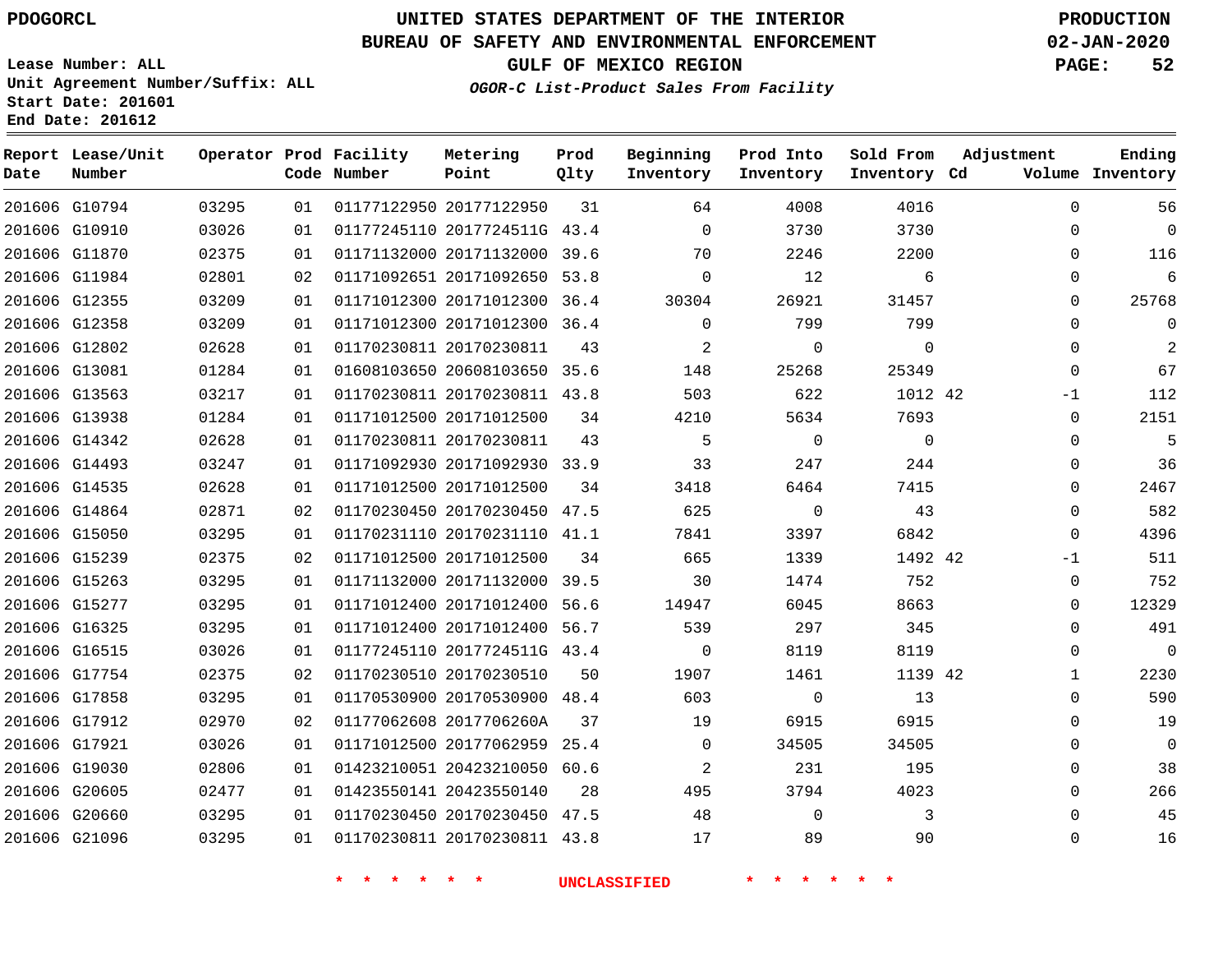#### **BUREAU OF SAFETY AND ENVIRONMENTAL ENFORCEMENT 02-JAN-2020**

**Lease Number: ALL Unit Agreement Number/Suffix: ALL Start Date: 201601**

**OGOR-C List-Product Sales From Facility**

**GULF OF MEXICO REGION PAGE: 53**

| Start Date: 201601<br>End Date: 201612 |                             |       |      |                                       |                   |  |  |  |  |  |  |  |
|----------------------------------------|-----------------------------|-------|------|---------------------------------------|-------------------|--|--|--|--|--|--|--|
| Date                                   | Report Lease/Unit<br>Number |       |      | Operator Prod Facility<br>Code Number | Metering<br>Point |  |  |  |  |  |  |  |
|                                        | 201606 G21532               | 03217 | 01 L | 01170230811 20170230                  |                   |  |  |  |  |  |  |  |
|                                        | 201606 G21534               | 03217 | 01   | 01170230811 20170230                  |                   |  |  |  |  |  |  |  |

| Date | Report Lease/Unit<br>Number |       |    | Operator Prod Facility<br>Code Number | Metering<br>Point            | Prod<br>Qlty | Beginning<br>Inventory | Prod Into<br>Inventory | Sold From<br>Inventory Cd | Adjustment           | Ending<br>Volume Inventory |
|------|-----------------------------|-------|----|---------------------------------------|------------------------------|--------------|------------------------|------------------------|---------------------------|----------------------|----------------------------|
|      | 201606 G21532               | 03217 | 01 |                                       | 01170230811 20170230811 43.8 |              | 403                    | 4007                   | 3686                      | $\Omega$             | 724                        |
|      | 201606 G21534               | 03217 | 01 |                                       | 01170230811 20170230811 43.8 |              | 328                    | 1703                   | 1723                      | 0                    | 308                        |
|      | 201606 G21592               | 02628 | 02 |                                       | 01171132000 20171132000 39.6 |              | 24                     | 363                    | 368                       | $\mathbf 0$          | 19                         |
|      | 201606 G21655               | 03247 | 01 |                                       | 01171132800 21171132800 46.6 |              | $\mathbf 0$            | 170                    | 31                        | $\mathbf 0$          | 139                        |
|      | 201606 G22268               | 02777 | 02 |                                       | 01170230810 2042709015I 50.9 |              | $\Omega$               | $\Omega$               | $\overline{0}$            | $\Omega$             | $\mathbf 0$                |
|      | 201606 G22501               | 03151 | 01 |                                       | 01170230400 20170230400 53.4 |              | $\Omega$               | 90                     | 103 47                    | 65                   | 52                         |
|      | 201606 G22505               | 02375 | 02 |                                       | 01170230811 20170230811 43.8 |              | 61                     | 290                    | 299                       | $\mathbf 0$          | 52                         |
|      | 201606 G22510               | 03295 | 01 |                                       | 01170230810 20170230810 46.8 |              | 835                    | 883                    | 1267                      | $\mathbf 0$          | 451                        |
|      | 201606 G22513               | 02579 | 02 |                                       | 01170230500 20170230500 44.9 |              | 2                      | 1                      | $\Omega$                  | $\Omega$             | 3                          |
|      | 201606 G22621               | 03247 | 01 |                                       | 01171132800 21171132800 46.6 |              | 2615                   | 4089                   | 1222                      | $\Omega$             | 5482                       |
|      | 201606 G22840               | 00730 | 01 |                                       | 01608103650 20608103650 35.6 |              | 4                      | 903                    | 904 42                    | $-1$                 | 2                          |
|      | 201606 G23730               | 03217 | 01 |                                       | 01170230810 20170230811 43.8 |              | 12                     | $\overline{a}$         | 14                        | $\mathbf 0$          | $\Omega$                   |
|      | 201606 G23735               | 03295 | 01 |                                       | 01170230810 20170230810 46.8 |              | 277                    | 221                    | 385                       | $\Omega$             | 113                        |
|      | 201606 G23736               | 00730 | 01 |                                       | 01170230810 20170230810 46.8 |              | 510                    | 457                    | 734                       | 0                    | 233                        |
|      | 201606 G23851               | 02503 | 02 |                                       | 01171012400 20171012400 56.7 |              | 6008                   | 12358                  | 7580                      | $\mathbf 0$          | 10786                      |
|      | 201606 G24730               | 03295 | 01 |                                       | 01170230500 20170230500 44.3 |              | 587                    | 558                    | 36                        | $\Omega$             | 1109                       |
|      | 201606 G24767               | 02628 | 02 |                                       | 01170530900 20170230811 43.8 |              | 0                      | 38                     | 31                        | 0                    | 7                          |
|      | 201606 G24870               | 02970 | 02 |                                       | 01177062608 2017706260A      | 37           | 2                      | 739                    | 739                       | $\mathbf 0$          | 2                          |
|      | 201606 G24883               | 02628 | 02 |                                       | 01171092651 20171092650 53.8 |              | 652                    | 248                    | 431                       | $\mathbf 0$          | 469                        |
|      | 201606 G24898               | 03368 | 02 |                                       | 01171012300 20171012300 36.4 |              | $\mathbf 0$            | 3940                   | 5278 47                   | 4908                 | 3570                       |
|      | 201606 G24924               | 03247 | 01 |                                       | 01171132800 21171132800 46.6 |              | 5482                   | 6948                   | 2274                      | $\Omega$             | 10156                      |
|      | 201606 G24926               | 03247 | 01 |                                       | 01171132800 21171132800      | $\Omega$     | 44                     | $\mathbf 0$            | $\Omega$                  | $\mathbf 0$          | 44                         |
|      | 201606 G24990               | 01284 | 01 |                                       | 01608103650 20608103650 35.6 |              | 193                    | 35585                  | 35684                     | $\Omega$             | 94                         |
|      | 201606 G25008               | 02777 | 01 |                                       | 01170753510 20170753510      | 54.6         | $\mathbf 0$            | $\Omega$               | $\Omega$                  | 0                    | $\Omega$                   |
|      | 201606 G25524               | 03295 | 01 |                                       | 01170230450 20170230450 47.5 |              | 39                     | $\mathbf{1}$           | 3                         | $\Omega$             | 37                         |
|      | 201606 G25561               | 02375 | 02 |                                       | 01170230450 20170230450 47.5 |              | 36                     | $\Omega$               |                           | 3 42<br>$\mathbf{1}$ | 34                         |
|      | 201606 G25606               | 02375 | 01 |                                       | 01170230810 20170230810 46.8 |              | 120                    | 92                     | 163                       | $\Omega$             | 49                         |
|      | 201606 G25937               | 02222 | 02 |                                       | 01170230810 20170230810 46.8 |              | 354                    | 297                    | 499                       | $\Omega$             | 152                        |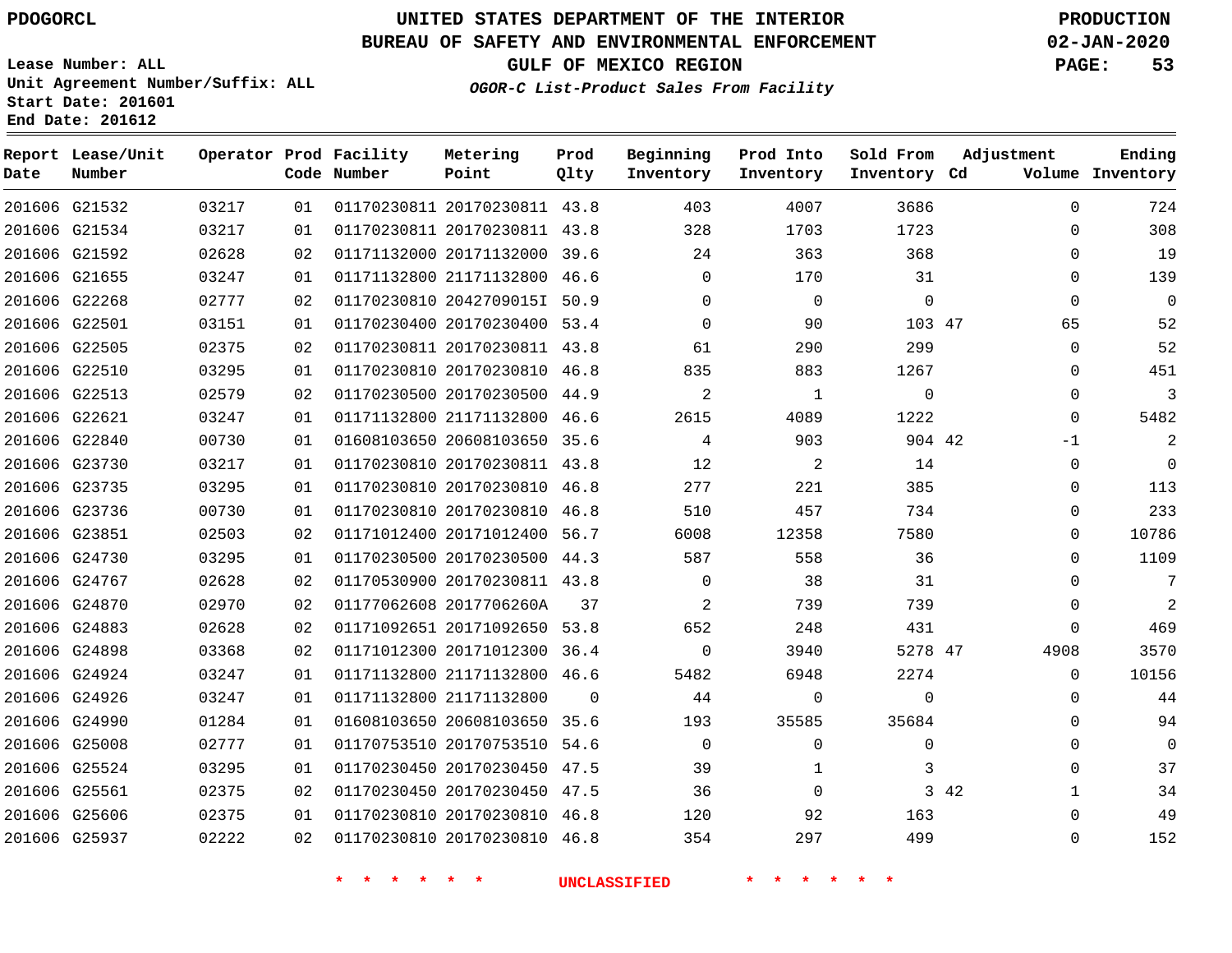### **BUREAU OF SAFETY AND ENVIRONMENTAL ENFORCEMENT 02-JAN-2020**

**Lease Number: ALL Unit Agreement Number/Suffix: ALL Start Date: 201601 End Date: 201612**

**OGOR-C List-Product Sales From Facility**

**GULF OF MEXICO REGION PAGE: 54**

| Date          | Report Lease/Unit<br>Number |       |    | Operator Prod Facility<br>Code Number | Metering<br>Point            | Prod<br>Qlty | Beginning<br>Inventory | Prod Into<br>Inventory | Sold From<br>Inventory Cd | Adjustment        | Ending<br>Volume Inventory |
|---------------|-----------------------------|-------|----|---------------------------------------|------------------------------|--------------|------------------------|------------------------|---------------------------|-------------------|----------------------------|
| 201606 G26001 |                             | 02628 | 01 |                                       | 01171132800 21171132800 46.6 |              | 9                      | $\Omega$               | 4                         | $\Omega$          | 5                          |
| 201606 G26032 |                             | 03059 | 02 |                                       | 01171012300 20171012300 36.4 |              | 135                    | 45                     | 131                       | $\Omega$          | 49                         |
| 201606 G26074 |                             | 01284 | 01 |                                       | 01177122950 20177122950      | 31           | 10                     | 866                    | 866                       | $\mathbf 0$       | 10                         |
| 201606 G26480 |                             | 01978 | 02 |                                       | 01423210051 20423210050 45.8 |              | 39                     | 268                    | 259                       | $\Omega$          | 48                         |
| 201606 G26655 |                             | 03165 | 01 |                                       | 01170230811 20170230811      | 43.8         | 516                    | 3095                   |                           | $-3052$<br>$0$ 09 | 559                        |
| 201606 G27070 |                             | 03295 | 01 |                                       | 01171132800 21171132800      | 46.6         | 6389                   | 7842                   | 2595                      | $\mathbf 0$       | 11636                      |
| 201606 G27083 |                             | 02477 | 01 |                                       | 01171092651 20171092650 53.8 |              | 508                    | 145                    | 322                       | 0                 | 331                        |
| 201606 G27169 |                             | 01284 | 01 |                                       | 01171012500 20171012500      | 34           | 3615                   | 7594                   | 8309                      | $\Omega$          | 2900                       |
| 201606 G27173 |                             | 03295 | 01 |                                       | 01170513800 20170513800 32.4 |              | 390                    | 2129                   | 2127                      | $\Omega$          | 392                        |
| 201606 G27509 |                             | 02970 | 02 |                                       | 01170230450 20170230450 47.5 |              | 580                    | $\mathbf 0$            | 40                        | $\Omega$          | 540                        |
| 201606 G27851 |                             | 02628 | 02 |                                       | 01171132000 20171132000 39.6 |              | 2                      | 21                     | 21                        | $\mathbf 0$       | 2                          |
| 201606 G27949 |                             | 02871 | 01 |                                       | 01171012500 20171012500      | 34           | 18                     | 104                    | 82                        | $\Omega$          | 40                         |
| 201606 G27988 |                             | 00730 | 01 |                                       | 01608103650 20608103650 35.6 |              | 198                    | 46961                  | 47034                     | $\Omega$          | 125                        |
| 201606 G30654 |                             | 02777 | 02 |                                       | 01170230810 20170230810 42.4 |              | 15                     | 8                      | 18 42                     | $-1$              | 4                          |
| 201606 G31003 |                             | 02579 | 02 |                                       | 01423210051 20423210050 58.3 |              | $\Omega$               | $\Omega$               | $\Omega$                  | $\mathbf 0$       | $\Omega$                   |
| 201606 G31369 |                             | 02628 | 01 |                                       | 01171012300 20171012300 36.4 |              | 7451                   | 7325                   | 8139                      | $\Omega$          | 6637                       |
| 201606 G32113 |                             | 02477 | 01 |                                       | 01170230811 20170230811 43.8 |              | 898                    | 5171                   | 5135                      | $\Omega$          | 934                        |
| 201606 G32197 |                             | 01284 | 02 |                                       | 01171012500 20171012500      | 34           | 318                    | 862                    | 851                       | $\Omega$          | 329                        |
| 201606 G32231 |                             | 01284 | 01 |                                       | 01171012500 20171012500      | 34           | 434                    | 889                    | 987                       | $\mathbf 0$       | 336                        |
| 201606 G32267 |                             | 03295 | 01 |                                       | 01177298272 01177298272      | 42.1         | 13                     | 2                      | 7                         | $\Omega$          | 8                          |
| 201606 G32268 |                             | 03295 | 01 |                                       | 01177298272 01177298272 42.1 |              | 33                     | 63                     | 18                        | 0                 | 78                         |
| 201606 G32744 |                             | 01284 | 02 |                                       | 01423210051 20170230510      | 50           | $\mathbf 0$            | 18                     | $\Omega$                  | $\Omega$          | 18                         |
| 201606 G32771 |                             | 00730 | 01 |                                       | 01170230810 20170230810      | 46.8         | 2614                   | 1941                   | 3564                      | $\mathbf 0$       | 991                        |
| 201606 G33596 |                             | 02503 | 02 |                                       | 01171132000 20171132000 39.6 |              | 88                     | 1627                   | 1632                      | 0                 | 83                         |
| 201606 G33636 |                             | 02628 | 01 |                                       | 01171132000 20171132000      | 40           | 4201                   | 89109                  | 88699                     | 0                 | 4611                       |
| 201606 G34025 |                             | 02970 | 02 |                                       | 01422450350 20170230810      | 46.8         | 108                    | 19                     | 117                       | $\Omega$          | 10                         |
| 201606 G34671 |                             | 02579 | 02 |                                       | 01423210051 20423210050      | 58.3         | 63                     | 371                    | 373                       | $\mathbf 0$       | 61                         |
| 201607        | 00016                       | 02375 | 01 |                                       | 01170513700 20170513700 26.1 |              | 997                    | 15171                  | 15137 42                  | $\mathbf{1}$      | 1032                       |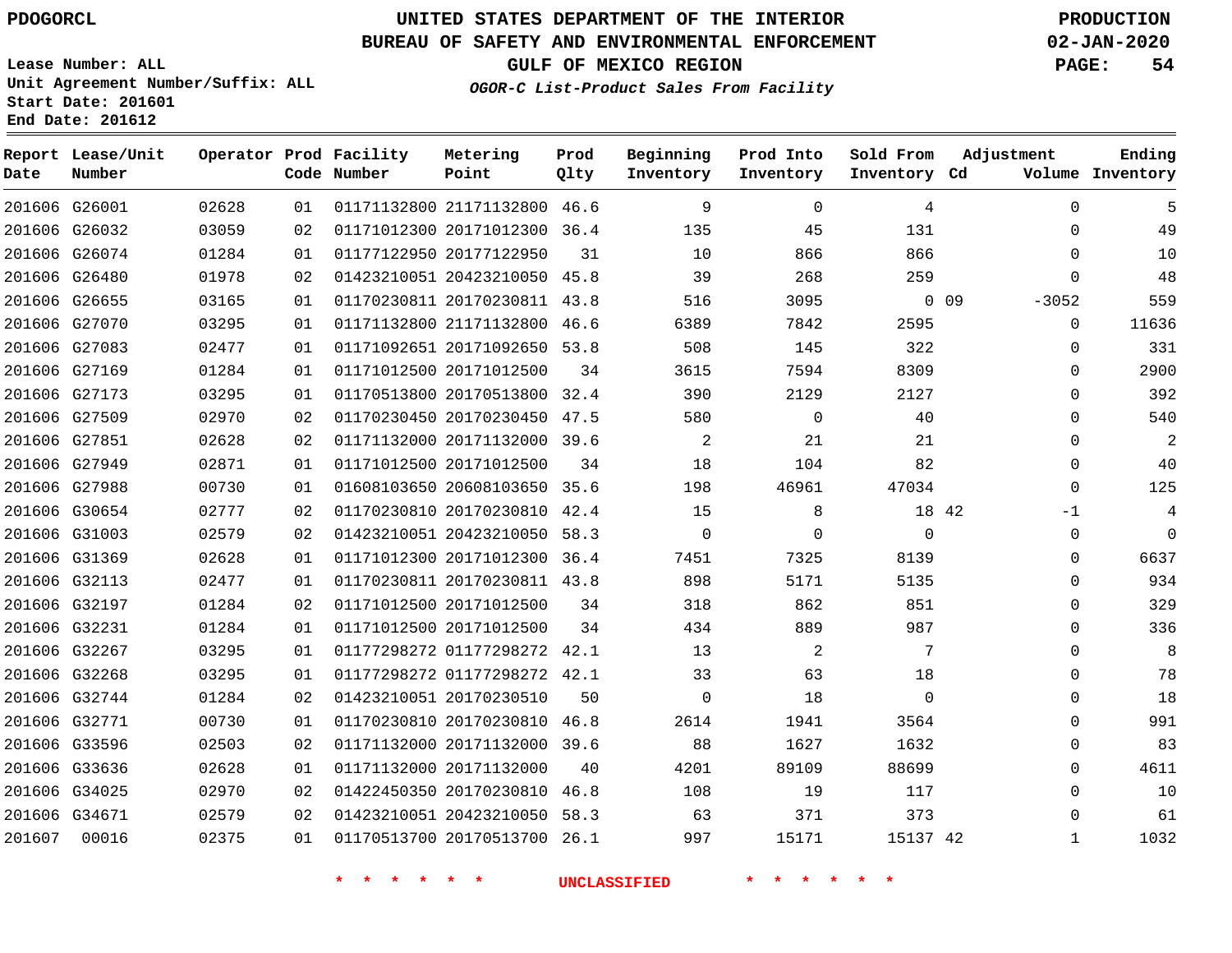# **UNITED STATES DEPARTMENT OF THE INTERIOR PDOGORCL PRODUCTION**

#### **BUREAU OF SAFETY AND ENVIRONMENTAL ENFORCEMENT 02-JAN-2020**

**Lease Number: ALL Unit Agreement Number/Suffix: ALL Start Date: 201601**

**GULF OF MEXICO REGION PAGE: 55**

**OGOR-C List-Product Sales From Facility**

| Date   | Report Lease/Unit<br>Number |       |    | Operator Prod Facility<br>Code Number | Metering<br>Point            | Prod<br>Qlty | Beginning<br>Inventory | Prod Into<br>Inventory | Sold From<br>Inventory Cd | Adjustment |              | Ending<br>Volume Inventory |
|--------|-----------------------------|-------|----|---------------------------------------|------------------------------|--------------|------------------------|------------------------|---------------------------|------------|--------------|----------------------------|
| 201607 | 00026                       | 02375 | 01 |                                       | 01170513700 20170513700 26.1 |              | 2091                   | 33330                  | 33156 42                  |            | 3            | 2268                       |
| 201607 | 00032                       | 02375 | 01 |                                       | 01170513700 20170513700 33.6 |              | 50                     | 762                    | 763                       |            | 0            | 49                         |
| 201607 | 00049                       | 03295 | 01 |                                       | 01171012300 20171012300 36.7 |              | 15415                  | 23650                  | 12253                     |            | $\Omega$     | 26812                      |
| 201607 | 00050                       | 03295 | 01 |                                       | 01171012300 20171012300 36.7 |              | 5069                   | 4381                   | 4029                      |            | $\Omega$     | 5421                       |
| 201607 | 00051                       | 03295 | 01 |                                       | 01171012300 20171012300 36.7 |              | 2441                   | 3644                   | 1940                      |            | $\Omega$     | 4145                       |
| 201607 | 00052                       | 03295 | 01 |                                       | 01171012300 20171012300 36.7 |              | 3739                   | 4018                   | 2972                      |            | $\mathbf 0$  | 4785                       |
| 201607 | 00079                       | 03247 | 01 |                                       | 01170230810 20170230810 46.4 |              | 97                     | 27                     | 50                        |            | $\Omega$     | 74                         |
| 201607 | 00081                       | 03295 | 01 |                                       | 01170230450 20170230450 47.4 |              | 60                     | 7                      | $\overline{4}$            |            | $\mathbf 0$  | 63                         |
| 201607 | 00196                       | 02375 | 01 |                                       | 01171012300 20171012300 36.7 |              | 13014                  | 12139                  | 11156 42                  |            | $\mathbf{1}$ | 13998                      |
| 201607 | 00244                       | 03295 | 01 |                                       | 01170231290 01170231290 44.1 |              | 418                    | 5090                   | 4839                      |            | $\Omega$     | 669                        |
| 201607 | 00247                       | 03295 | 01 |                                       | 01170231290 01170231290 44.1 |              | 127                    | 1287                   | 1242                      |            | $\Omega$     | 172                        |
| 201607 | 00353                       | 03368 | 01 |                                       | 01170754800 20170754800 31.1 |              | 26                     | 266                    | 261                       |            | $\mathbf 0$  | 31                         |
| 201607 | 00367                       | 02375 | 01 |                                       | 01170513700 20170513700 26.1 |              | 145                    | 2032                   | 2040 42                   |            | 2            | 139                        |
| 201607 | 00434                       | 01284 | 01 |                                       | 01177112605 2017711260Y 31.6 |              | $\mathbf 0$            | 4144                   | 4091                      |            | $\mathbf 0$  | 53                         |
| 201607 | 00453                       | 01284 | 01 |                                       | 01177112605 2017711260Y 31.6 |              | $\Omega$               | 1031                   | 1018                      |            | $\mathbf 0$  | 13                         |
| 201607 | 00466                       | 03295 | 01 |                                       | 01171012400 20171012400 56.1 |              | 1415                   | 2937                   | 1676                      |            | $\mathbf 0$  | 2676                       |
| 201607 | 00479                       | 03295 | 01 |                                       | 01171012500 20171012500 35.4 |              | 593                    | 1793                   | 1420                      |            | $\mathbf 0$  | 966                        |
| 201607 | 00541                       | 02222 | 01 |                                       | 01170530900 20170530900 52.3 |              | 2698                   | $\mathbf 0$            | 72                        |            | $\mathbf 0$  | 2626                       |
| 201607 | 00560                       | 03288 | 01 |                                       | 01171132800 21171132800 45.7 |              | 630                    | 554                    | 218                       |            | $\Omega$     | 966                        |
| 201607 | 00577                       | 03059 | 01 |                                       | 01171012300 20171012300 36.7 |              | 15032                  | $\mathbf 0$            | 15032                     |            | $\mathbf 0$  | $\mathbf 0$                |
| 201607 | 00593                       | 03209 | 01 |                                       | 01171012300 20171012300 36.7 |              | $\mathbf 0$            | 389                    | 389                       |            | $\Omega$     | $\Omega$                   |
| 201607 | 00599                       | 02899 | 01 |                                       | 01170573602 20170573602 50.5 |              | 479                    | 192                    | 233                       |            | $\mathbf 0$  | 438                        |
| 201607 | 00605                       | 02899 | 01 |                                       | 01170573602 20170573602 50.5 |              | 690                    | 973                    | 335 42                    |            | $-1$         | 1327                       |
| 201607 | 00680                       | 03217 | 01 |                                       | 01170230700 20170230700      | $\Omega$     | 1617                   | $\mathbf 0$            | $\mathbf 0$               |            | $\mathbf 0$  | 1617                       |
| 201607 | 00693                       | 03368 | 01 |                                       | 01170754800 20170754800 31.1 |              | 12                     | 281                    | 261                       |            | $\Omega$     | 32                         |
| 201607 | 00694                       | 03368 | 01 |                                       | 01170754800 20170754800 31.1 |              | 619                    | 5000                   | 5048                      |            | $\mathbf 0$  | 571                        |
| 201607 | 00697                       | 03368 | 01 |                                       | 01170754800 20170754800 31.1 |              | 58                     | 31                     | 86                        |            | $\Omega$     | 3                          |
| 201607 | 00758                       | 03295 | 01 |                                       | 01170230810 20170230810 46.4 |              | 252                    | 69                     | 133                       |            | $\Omega$     | 188                        |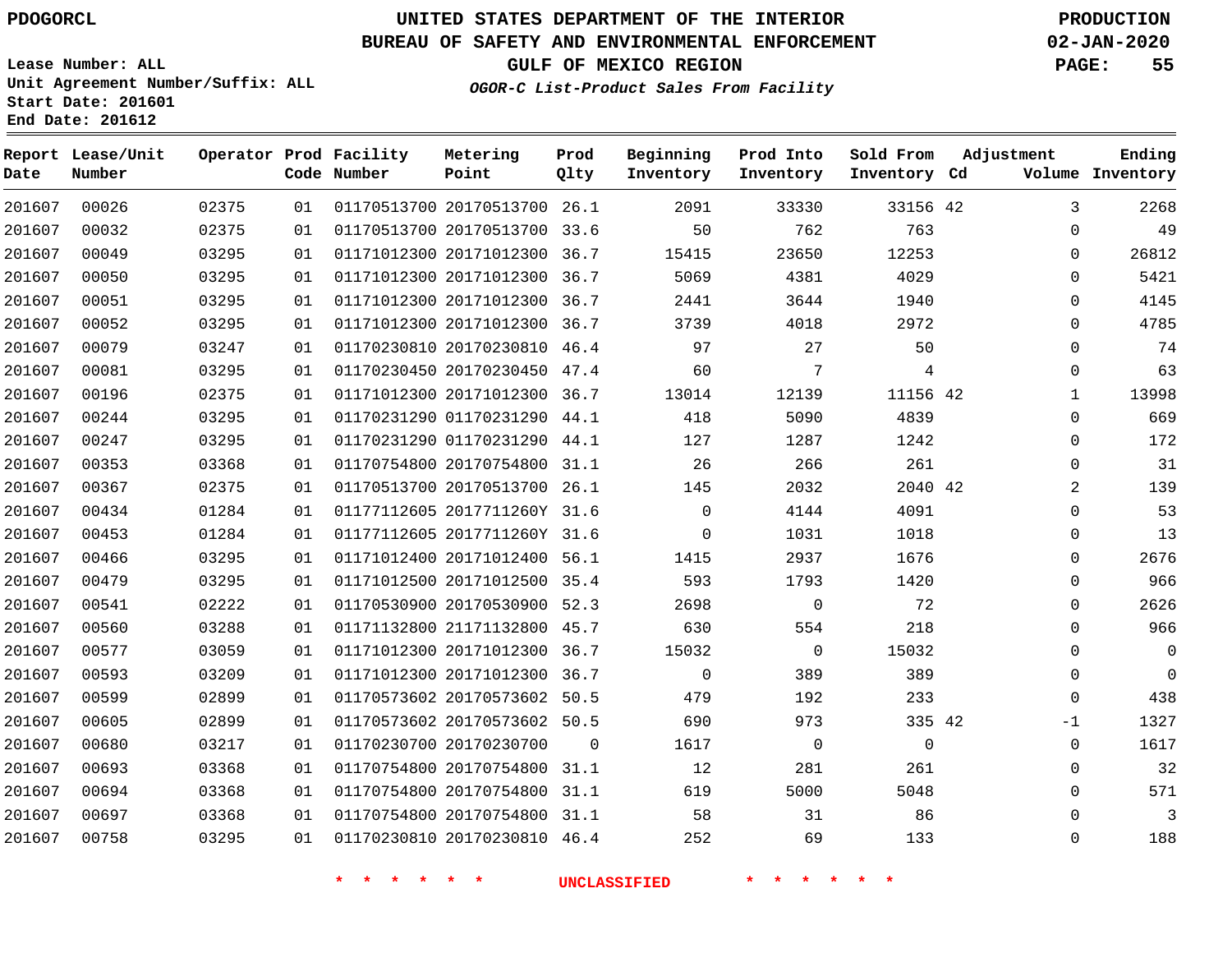**Report Lease/Unit**

 

**Number**

**Date**

# **UNITED STATES DEPARTMENT OF THE INTERIOR PDOGORCL PRODUCTION**

**Prod Qlty**

#### **BUREAU OF SAFETY AND ENVIRONMENTAL ENFORCEMENT 02-JAN-2020**

**Lease Number: ALL Unit Agreement Number/Suffix: ALL Start Date: 201601 End Date: 201612**

> 

**Operator Prod Facility**

**Code Number**

 20171131600 40.5 20171012300 36.7

**Metering Point**

 

**GULF OF MEXICO REGION PAGE: 56**

**Inventory Cd Volume**

**Adjustment**

 

**Ending**

**OGOR-C List-Product Sales From Facility**

**Beginning Inventory**

> 

 

 

**Sold From Inventory**

**Prod Into Inventory**

| 00839      | 02451 | 01 | 01170513800 20170513800 | 32.4 | 1647   | 9900        | 10298    |    | $\Omega$    |  |
|------------|-------|----|-------------------------|------|--------|-------------|----------|----|-------------|--|
| 754303001A | 00059 | 01 | 01170230811 20170230811 | 44.1 | 265    | 918         | 576 09   |    | $-185$      |  |
| 754306012A | 01207 | 01 | 01608128270 20608128270 | 25.2 | 139826 | 187790      | $\Omega$ | 09 | $-209047$   |  |
| 754306013A | 01207 | 01 | 01608128270 20608128270 | 25.2 | 236964 | 314960      | $\Omega$ | 09 | $-325929$   |  |
| 754307005A | 00078 | 01 | 01170573601 20170573601 | 25.6 | 153    | 670         | 736      |    | 0           |  |
| 754307017A | 02970 | 02 | 01171132800 20170230811 | 44.1 | 1014   | 6070        | 4297     |    | $\Omega$    |  |
| 754310009A | 00078 | 01 | 01170573601 20170573601 | 25.4 | 83     | 985         | 940 42   |    |             |  |
| 754315006A | 03368 | 01 | 01170754800 20170754800 | 31.1 | 54     | 607         | 590      |    | 0           |  |
| 7543880060 | 03295 | 01 | 01170230450 20170230450 | 47.4 | 24     | 6           | 2        |    | $\mathbf 0$ |  |
| 7543890080 | 02375 | 01 | 01170513700 20170513700 | 30.5 | 127    | 2200        | 2184     |    | 0           |  |
| 7543930100 | 03026 | 02 | 01170230450 20170230450 | 48.5 | 23     | $\mathbf 0$ |          |    | 0           |  |
| 7543940080 | 03295 | 01 | 01170230811 20170230811 | 44   | 43     | 205         | 154      |    | $\Omega$    |  |
| 754396015A | 01284 | 01 | 01608103650 20608103650 | 35.6 | 12     | 3306        | 3310     |    | 0           |  |
| 8910020210 | 02451 | 01 | 01170513800 20170513800 | 32.4 | 16390  | 90948       | 95863    |    | 0           |  |
| 8910024540 | 02451 | 01 | 01170513800 20170513800 | 32.4 | 14097  | 79641       | 83689    |    | 0           |  |
| 8910029320 | 02375 | 01 | 01170513700 20170513700 | 33.6 | 3473   | 56571       | 56370    |    | $\Omega$    |  |
| 8910034440 | 02375 | 01 | 01170513700 20170513700 | 23.6 | 3828   | 63976       | 63650 42 |    | $-2$        |  |
| 8910039150 | 00078 | 01 | 01170573601 20170573601 | 25.5 | 2013   | 10635       | 11260 42 |    | $-1$        |  |
| 8910086400 | 02222 | 02 | 01171012400 20171012400 | 56.1 | 222    | 61          | 109      |    | 0           |  |

| 201607 | 8910088130        | 00078 | 01<br>01 | 01171132800 21171132800 45.7<br>01171012400 20171012400 56.1 |    | 40<br>443 |       | 229 11  | 41 13 | 184<br>$-185$ | 183<br>29 |
|--------|-------------------|-------|----------|--------------------------------------------------------------|----|-----------|-------|---------|-------|---------------|-----------|
|        |                   |       |          |                                                              |    | <br>483   |       | <br>270 |       | -1            | 212       |
|        | 201607 8910089160 | 02375 | 01       | 01170513700 20170513700 28.4                                 |    | 363       | 5458  | 5467 42 |       |               | 355       |
| 201607 | 891008927Y        | 03151 | 01       | 01170230400 20170230400 53.2                                 |    | 17        | 19    | 27      |       | 0             | 9         |
| 201607 | 8910116580        | 02375 | 01       | 01170513700 20170513700                                      | 29 | 256       | 4621  | 4578 42 |       |               | 300       |
| 201607 | 8910116740        | 02375 | 01       | 01170513700 20170513700 28.9                                 |    | 1130      | 17614 | .7600   |       | 0             | 1144      |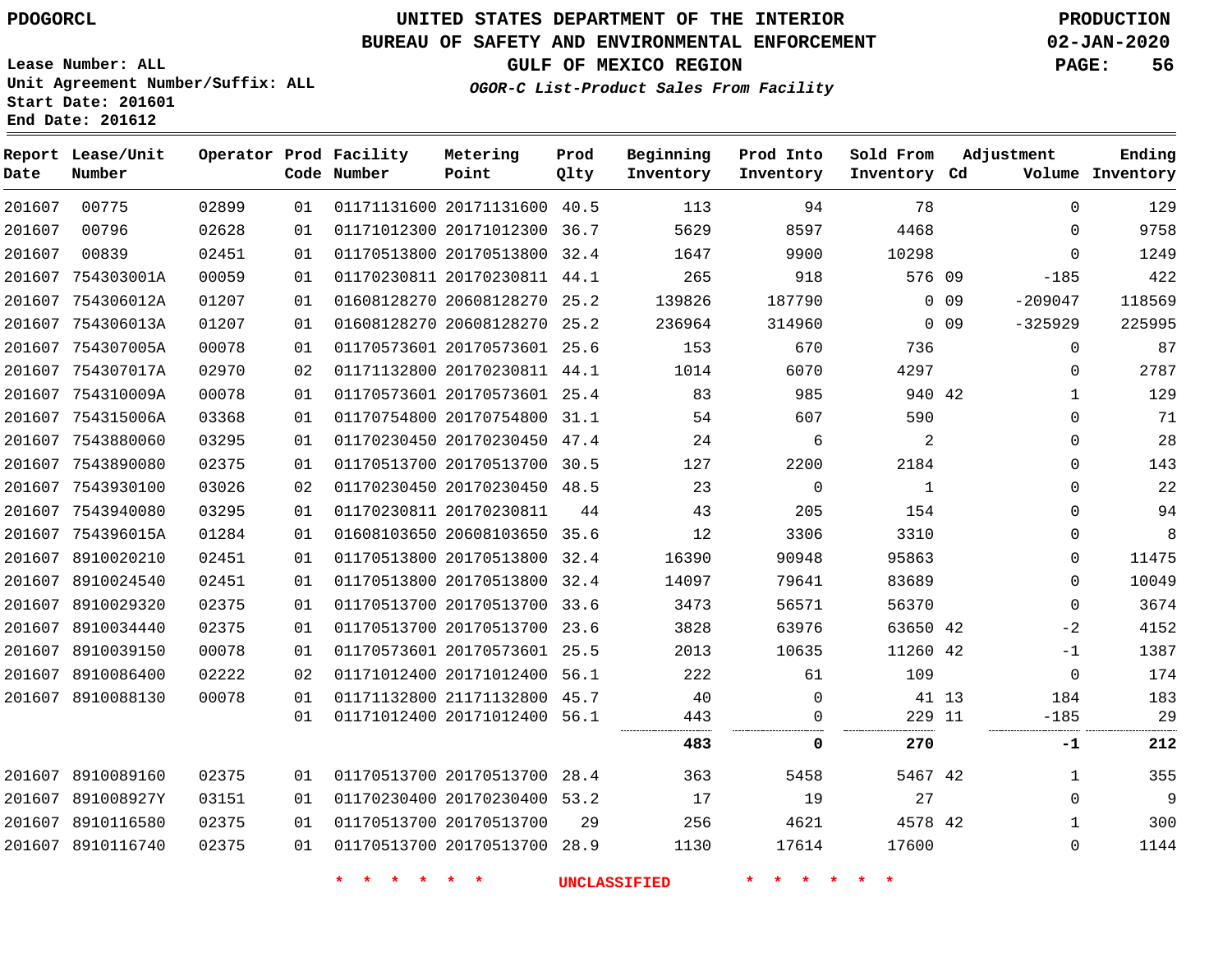**Date**

 8910116770 8910116790

**Report Lease/Unit**

**Number**

# **UNITED STATES DEPARTMENT OF THE INTERIOR PDOGORCL PRODUCTION**

**Prod Qlty**

#### **BUREAU OF SAFETY AND ENVIRONMENTAL ENFORCEMENT 02-JAN-2020**

**Lease Number: ALL Unit Agreement Number/Suffix: ALL Start Date: 201601 End Date: 201612**

> 

**Operator Prod Facility**

**Code Number**

20170513700

20170513700 28.4

**Metering Point**

 

**GULF OF MEXICO REGION PAGE: 57**

**Inventory Cd Volume**

**Adjustment**

  $\Omega$  $\Omega$  $\Omega$  $\Omega$  $\Omega$  $\Omega$  $\Omega$  $\Omega$  $\Omega$  $\Omega$  $\Omega$  $\overline{0}$ -1  $\Omega$  $\overline{0}$  $\Omega$  $\Omega$ -1  $\Omega$   $\Omega$ -1  $\Omega$   $\Omega$ 

**Ending**

|        | 41949       | 41962       | 2714     | 28.8 | 01170513700 20170513700      | 01 | 02375 | 201607 8910116800 |  |
|--------|-------------|-------------|----------|------|------------------------------|----|-------|-------------------|--|
|        | 315         | 320         | 32       | 31.1 | 01170754800 20170754800      | 01 | 03368 | 201607 891011687A |  |
|        | 1108        | 1142        | 98       | 31.1 | 01170754800 20170754800      | 01 | 03368 | 201607 891011687C |  |
|        | 1008        | 1033        | 94       |      | 01170754800 20170754800 31.1 | 01 | 03368 | 201607 891011687D |  |
|        | 142         | 145         | 14       | 31.1 | 01170754800 20170754800      | 01 | 03368 | 201607 891011687E |  |
|        | 15          | 13          | 4        |      | 01170754800 20170754800 31.1 | 01 | 03368 | 201607 8910117330 |  |
|        | 3602        | 3605        | 45       | 30.1 | 01177215100 20177215102      | 01 | 03295 | 201607 8910123270 |  |
|        | 6375        | 6365        | 95       |      | 01177215100 20177215102 30.1 | 01 | 03295 | 201607 8910123320 |  |
|        | 11103       | 11103       | 148      |      | 01177215100 20177215102 30.1 | 01 | 03295 | 201607 8910123330 |  |
|        | 10          | 2           | 14       | 46.4 | 01170230810 20170230810      | 01 | 02375 | 201607 8910169300 |  |
|        | 34729       | 35806       | 1248     |      | 01170513700 20170513700 32.2 | 01 | 00276 | 201607 8910202350 |  |
|        | 2288 42     | 2100        | 325      | 33   | 01170513700 20170513700      | 01 | 02375 | 201607 8910202560 |  |
|        | $\mathbf 1$ | $\Omega$    | 1        |      | 01170230811 20170230811 43.8 | 01 | 02477 | 201607 G00900     |  |
|        | 7073        | 7072        | 378      |      | 0117709260A 2017709260A 33.8 | 01 | 02375 | 201607 G00985     |  |
|        | 1609        | 4617        | 1771     | 57.8 | 01171092651 20171092650      | 02 | 03209 | 201607 G01036     |  |
|        | $\mathbf 0$ | $\mathbf 0$ | 3        | 2.3  | 01170753510 20170753510      | 01 | 01284 | 201607 G01082     |  |
|        | 27186 42    | 27144       | 1807     | 28.9 | 01170513700 20170513700      | 01 | 02375 | 201607 G01083     |  |
|        | 810         | 813         | 50       | 28.4 | 01170513700 20170513700      | 01 | 02375 | 201607 G01084     |  |
|        | 4068        | 4065        | 268      | 29   | 01170513700 20170513700      | 01 | 02375 | 201607 G01090     |  |
|        | 15998 42    | 16002       | 1035     |      | 01170513700 20170513700 28.9 | 01 | 02375 | 201607 G01091     |  |
|        | 5413        | 5407        | 357      | 29   | 01170513700 20170513700      | 01 | 02375 | 201607 G01092     |  |
| 2 4 2  |             | 12          | $\Omega$ | 45.7 | 01171132800 21171132800      | 02 | 02375 | 201607 G01196     |  |
|        | 44          | 104         | 69       | 57.8 | 01171092651 20171092650      | 01 | 03295 | 201607 G01198     |  |
|        | 375         | 970         | 519      |      | 01171092651 20171092650 57.8 | 01 | 03295 | 201607 G01208     |  |
| 299 42 |             | 273         | 1347     |      | 01171132800 21171132800 45.7 | 02 | 02375 | 201607 G01210     |  |
|        | 6109        | 6133        | 167      | 43   | 01177092600 20177092600      | 01 | 03295 | 201607 G01220     |  |
|        |             |             |          |      |                              |    |       |                   |  |

**OGOR-C List-Product Sales From Facility**

**Beginning Inventory**

> 

 

**Prod Into Inventory**

**\* \* \* \* \* \* UNCLASSIFIED \* \* \* \* \* \***

 

**Sold From Inventory**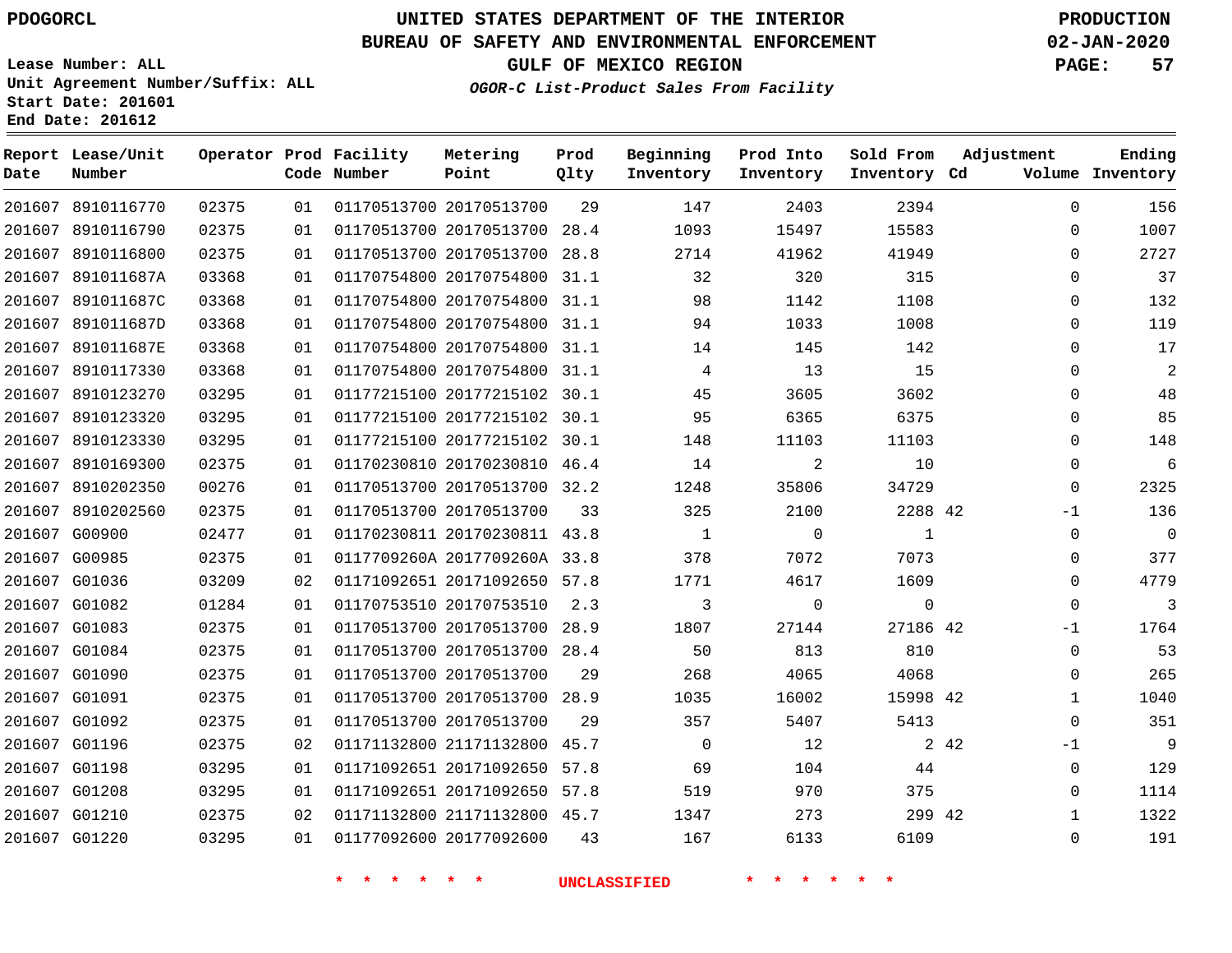### **BUREAU OF SAFETY AND ENVIRONMENTAL ENFORCEMENT 02-JAN-2020**

**Lease Number: ALL Unit Agreement Number/Suffix: ALL**

**Start Date: 201601**

**End Date: 201612**

**GULF OF MEXICO REGION PAGE: 58**

**OGOR-C List-Product Sales From Facility**

| Date | Report Lease/Unit<br>Number |       |    | Operator Prod Facility<br>Code Number | Metering<br>Point            | Prod<br>Qlty | Beginning<br>Inventory | Prod Into<br>Inventory | Sold From<br>Inventory Cd | Adjustment   | Ending<br>Volume Inventory |
|------|-----------------------------|-------|----|---------------------------------------|------------------------------|--------------|------------------------|------------------------|---------------------------|--------------|----------------------------|
|      | 201607 G01248               | 02628 | 01 |                                       | 01171012500 20171012500 35.4 |              | 3676                   | 7011                   | 6913                      | $\Omega$     | 3774                       |
|      | 201607 G01447               | 02375 | 02 |                                       | 01170513700 20170513700 26.1 |              | 29                     | 432                    | 431 42                    | $-1$         | 29                         |
|      | 201607 G01497               | 02451 | 01 |                                       | 01170513800 20170513800 32.4 |              | 6184                   | 32351                  | 34453                     | $\Omega$     | 4082                       |
|      | 201607 G01498               | 02451 | 01 |                                       | 01170513800 20170513800 32.4 |              | 1186                   | 5677                   | 6147                      | $\Omega$     | 716                        |
|      | 201607 G01610               | 03295 | 01 |                                       | 01177215100 20177215102 30.1 |              | 18                     | 1181                   | 1183                      | $\mathbf{0}$ | 16                         |
|      | 201607 G01619               | 02375 | 01 |                                       | 01170513700 20170513700 30.5 |              | 869                    | 13257                  | 13262 42                  | -4           | 860                        |
|      | 201607 G01620               | 02375 | 01 |                                       | 01170513700 20170513700 30.5 |              | 222                    | 3309                   | 3316                      | 0            | 215                        |
|      | 201607 G01754               | 03295 | 01 |                                       | 01423210051 20423210050      | $\Omega$     | 30                     | 0                      | 0                         | 0            | 30                         |
|      | 201607 G01757               | 03295 | 01 |                                       | 01423210051 20423210050      | $\Omega$     | 63                     | 0                      | $\Omega$                  | $\Omega$     | 63                         |
|      | 201607 G01848               | 01978 | 02 |                                       | 01170230500 20170230500 44.4 |              | 1075                   | $\mathbf 0$            | 579                       | 0            | 496                        |
|      | 201607 G01860               | 03295 | 01 |                                       | 01170231110 20170231110      | $\Omega$     | 5548                   | 5623                   | $\Omega$                  | 0            | 11171                      |
|      | 201607 G01865               | 03151 | 01 |                                       | 01171012500 20171012500 35.4 |              | 1067                   | 2287                   | 2121                      | 0            | 1233                       |
|      | 201607 G01898               | 02312 | 01 |                                       | 01171012500 20171012500 35.4 |              | 1363                   | 2404                   | 2471                      | $\Omega$     | 1296                       |
|      | 201607 G01966               | 03295 | 01 |                                       | 01177215100 20177215102 30.1 |              | 90                     | 6995                   | 6992                      | $\Omega$     | 93                         |
|      | 201607 G01967               | 03295 | 01 |                                       | 01177215100 20177215102 30.1 |              | 115                    | 8994                   | 8989                      | $\Omega$     | 120                        |
|      | 201607 G02111               | 02628 | 01 |                                       | 01171132000 20171132000 40.4 |              | 4071                   | 96529                  | 97370                     | $\mathbf{0}$ | 3230                       |
|      | 201607 G02161               | 03295 | 01 |                                       | 01171012500 20171012500 35.4 |              | 3760                   | 8285                   | 7580                      | $\Omega$     | 4465                       |
|      | 201607 G02163               | 03295 | 01 |                                       | 01171012500 20171012500 35.3 |              | 182                    | 102                    | 229                       | $\Omega$     | 55                         |
|      | 201607 G02317               | 03295 | 01 |                                       | 01171132000 20171132000 40.3 |              | 169                    | 30                     | 193                       | $\Omega$     | 6                          |
|      | 201607 G02353               | 01284 | 01 |                                       | 01170230450 20170230450 47.5 |              | 448                    | 23                     | 25                        | $\mathbf{0}$ | 446                        |
|      | 201607 G02354               | 01284 | 01 |                                       | 01170230450 20170230450 47.5 |              | 218                    | 14                     | 12                        | $\Omega$     | 220                        |
|      | 201607 G02429               | 02375 | 01 |                                       | 01170230811 20170230810 46.4 |              | 116                    | 20                     | 82 42                     | $-1$         | 53                         |
|      | 201607 G02433               | 02375 | 01 |                                       | 01170230810 20170230810 46.4 |              | 5                      | 2                      | 3                         | 0            | 4                          |
|      | 201607 G02601               | 02628 | 02 |                                       | 01171092651 20171092650      | 57.8         | 415                    | 1008                   | 362                       | 0            | 1061                       |
|      | 201607 G02613               | 02628 | 01 |                                       | 01171132000 20171132000 45.1 |              | $\Omega$               | $\mathbf 0$            | 0                         | 0            | 0                          |
|      | 201607 G02665               | 02451 | 01 |                                       | 01423210051 20423210050      | $\mathbf 0$  | 81                     | $\mathbf 0$            | 0                         | 0            | 81                         |
|      | 201607 G02705               | 02628 | 02 |                                       | 01170230810 20170230810 46.4 |              | 8768                   | 2301                   | 4811                      | $\Omega$     | 6258                       |
|      | 201607 G02825               | 03295 | 01 |                                       | 01170230810 20170230810 46.3 |              | 55                     | 24                     | 24                        | $\mathbf{0}$ | 55                         |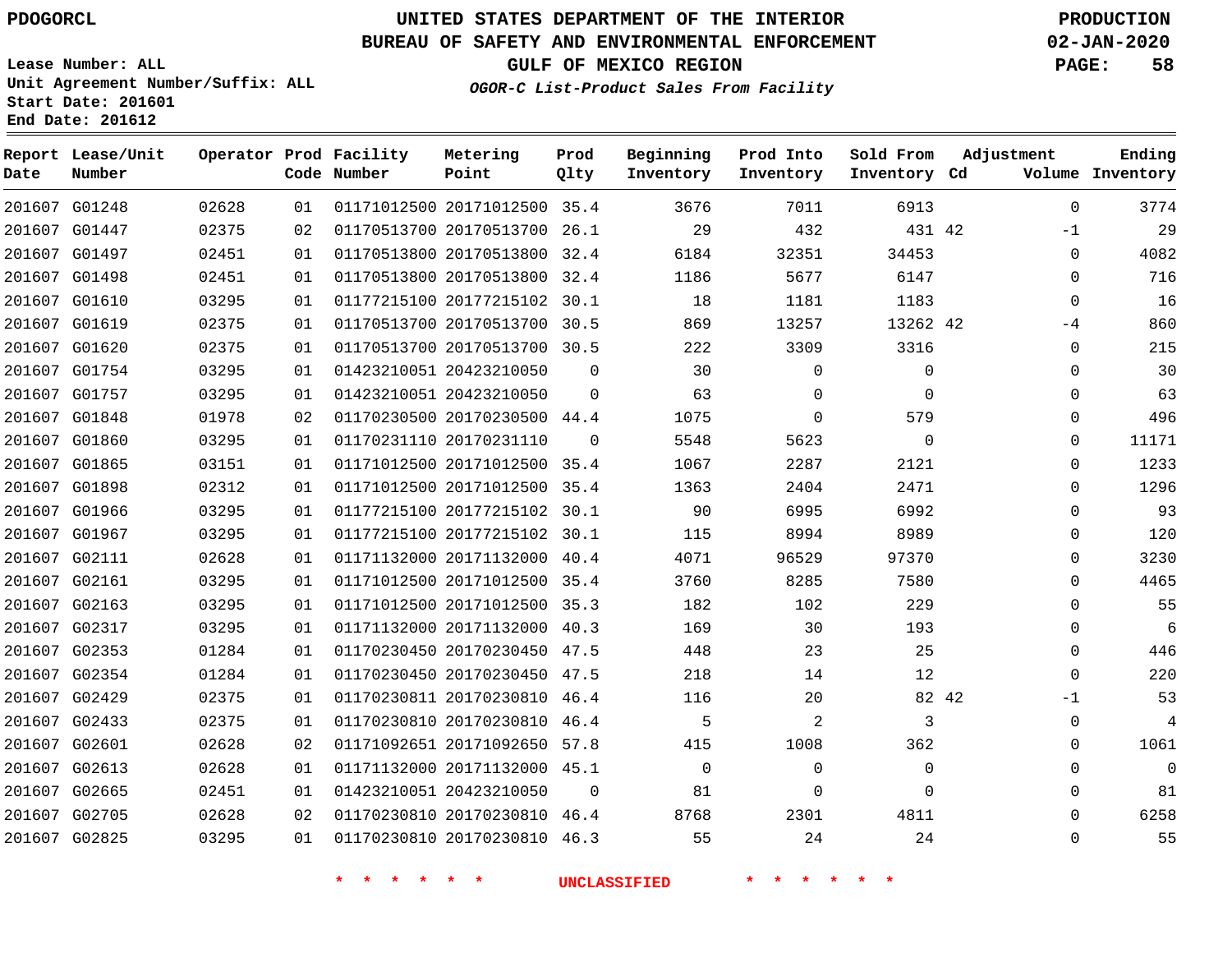#### **BUREAU OF SAFETY AND ENVIRONMENTAL ENFORCEMENT 02-JAN-2020**

**GULF OF MEXICO REGION PAGE: 59**

**Lease Number: ALL Unit Agreement Number/Suffix: ALL Start Date: 201601 End Date: 201612**

**OGOR-C List-Product Sales From Facility**

| Date   | Report Lease/Unit<br>Number |       |    | Operator Prod Facility<br>Code Number | Metering<br>Point            | Prod<br>Qlty | Beginning<br>Inventory | Prod Into<br>Inventory | Sold From<br>Inventory Cd | Adjustment              | Ending<br>Volume Inventory |
|--------|-----------------------------|-------|----|---------------------------------------|------------------------------|--------------|------------------------|------------------------|---------------------------|-------------------------|----------------------------|
|        | 201607 G02826               | 03295 | 01 |                                       | 01170231110 20170231110      | $\Omega$     | 1006                   | 1061                   | 0                         | $\mathbf 0$             | 2067                       |
|        |                             |       | 01 |                                       | 01170230810 20170230810 46.3 |              | 8                      | 3                      | 3                         | $\mathbf{0}$            | 8                          |
|        |                             |       |    |                                       |                              |              | 1014                   | 1064                   | 3                         | 0                       | 2075                       |
|        | 201607 G02895               | 02579 | 02 |                                       | 01171092651 20171092650 57.1 |              | 1                      | $\mathbf 0$            |                           | 0 <sub>28</sub><br>$-1$ | $\mathbf 0$                |
|        |                             | 02628 | 02 |                                       | 01171092651 20171092650 57.8 |              | 318                    | 792                    | 278                       | $\Omega$                | 832                        |
|        |                             |       |    |                                       |                              |              | 319                    | 792                    | 278                       | -1                      | 832                        |
|        | 201607 G02917               | 03247 | 01 |                                       | 01171092930 20171092930 33.7 |              | 38                     | 92                     | 112                       | $\mathbf{0}$            | 18                         |
|        | 201607 G03061               | 03026 | 01 |                                       | 01423210051 20423210050      | $\Omega$     | 218                    | $\mathbf 0$            | $\Omega$                  | $\Omega$                | 218                        |
|        | 201607 G03152               | 03295 | 01 |                                       | 01177092600 20177092600      | 43           | 319                    | 8634                   | 8684                      | $\Omega$                | 269                        |
|        | 201607 G03331               | 02628 | 01 |                                       | 01171132800 20171132000 40.4 |              | 45                     | 1143                   | 1150                      | 0                       | 38                         |
|        | 201607 G03414               | 03295 | 01 |                                       | 01170753510 20170753510      | $\Omega$     | 752                    | 8                      | $\mathbf 0$               | 0                       | 760                        |
|        | 201607 G03593               | 03295 | 01 |                                       | 01171012500 20171012500 35.4 |              | 13                     | 37                     | 30                        | $\Omega$                | 20                         |
|        | 201607 G03793               | 03295 | 01 |                                       | 01171012500 20171012500      | 35.3         | 45                     | 118                    | 99                        | $\mathbf{0}$            | 64                         |
|        | 201607 G03958               | 03295 | 01 |                                       | 01170230510 20170230510 49.9 |              | 941                    | 44                     | 28                        | $\Omega$                | 957                        |
| 201607 | G04081                      | 03295 | 01 |                                       | 01170230450 20170230810 46.4 |              | 615                    | 157                    | 347                       | $\Omega$                | 425                        |
|        | 201607 G04087               | 02899 | 01 |                                       | 01177008150 01177008150      | $\Omega$     | 2710                   | 2297                   | $\Omega$                  | $\Omega$                | 5007                       |
|        | 201607 G04232               | 00730 | 01 |                                       | 01171012500 20171012500 35.4 |              | 6599                   | 16357                  | 14142 42                  | $\mathbf{1}$            | 8815                       |
|        |                             | 03295 | 01 |                                       | 01171012500 20171012500 35.3 |              | 109                    | 228                    | 214                       | $\mathbf 0$             | 123                        |
|        |                             |       |    |                                       |                              |              | 6708                   | 16585                  | 14356                     | 1                       | 8938                       |
|        | 201607 G04421               | 03295 | 01 |                                       | 01171131600 20171131600 40.5 |              | 753                    | 456                    | 455                       | $\Omega$                | 754                        |
|        | 201607 G04800               | 02970 | 02 |                                       | 01177062608 2017706260A 37.5 |              | 9                      | 3042                   | 3043                      | $\mathbf 0$             | 8                          |
|        |                             | 03026 | 02 |                                       | 01171132800 21171132800 46.6 |              | 46                     | $\mathbf 0$            | 46                        | $\mathbf 0$             | $\mathbf 0$                |
|        |                             |       |    |                                       |                              |              | 55                     | 3042                   | 3089                      | 0                       | 8                          |
|        | 201607 G04809               | 02312 | 01 |                                       | 01177082950 20177082956      | $\Omega$     | 453                    | $\Omega$               | $\Omega$                  | 0                       | 453                        |
|        | 201607 G04818               | 03295 | 01 |                                       | 01170230500 20170230500 44.4 |              | 30                     | 26                     | 16                        | $\Omega$                | 40                         |
|        | 201607 G05006               | 01284 | 02 |                                       | 01423210051 20170230510 49.9 |              | 41                     | 4                      | $\mathbf{1}$              | $\Omega$                | 44                         |
|        | 201607 G05431               | 02970 | 02 |                                       | 01177062608 2017706260A 37.5 |              | 63                     | 25585                  | 25580                     | $\Omega$                | 68                         |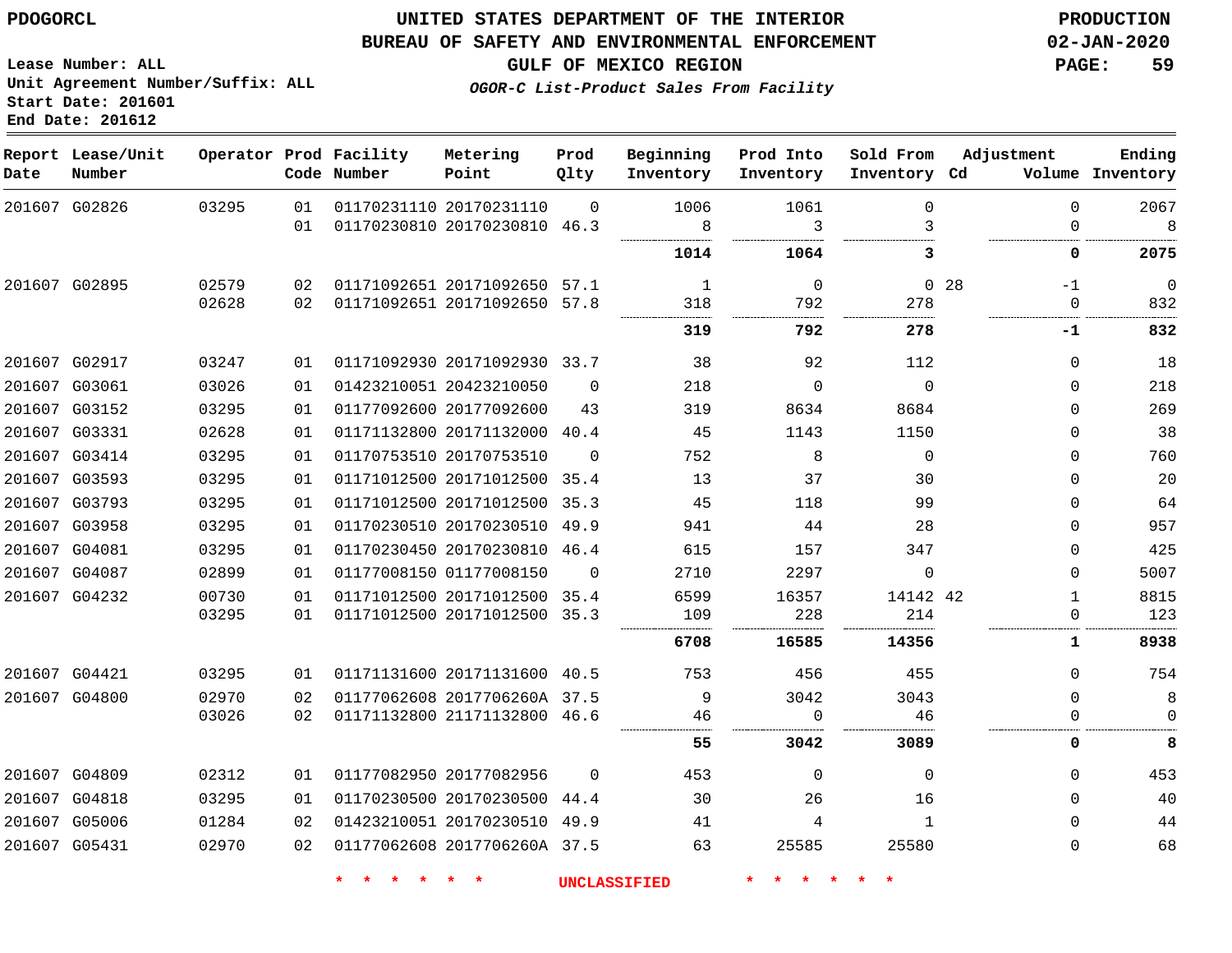G05504

**Date**

**Report Lease/Unit**

**Number**

G05505

### **UNITED STATES DEPARTMENT OF THE INTERIOR PDOGORCL PRODUCTION**

**Prod Qlty**

#### **BUREAU OF SAFETY AND ENVIRONMENTAL ENFORCEMENT 02-JAN-2020**

**Lease Number: ALL Unit Agreement Number/Suffix: ALL Start Date: 201601 End Date: 201612**

> 

**Operator Prod Facility**

**Code Number**

 21171132800 45.7 21171132800 45.7 21171132800 45.7

**Metering Point**

 20171012400 56.1 21171132800 45.7

 

 

**OGOR-C List-Product Sales From Facility**

 

 

**Prod Into Inventory**

> 

**Beginning Inventory**

> 

 

**Ending**

 

**GULF OF MEXICO REGION PAGE: 60**

**Inventory Cd Volume**

**Adjustment**

  $\Omega$ 

-1  $\Omega$ 

**-1**

  $\Omega$  $\Omega$  $\Omega$   $\overline{0}$  $\Omega$  $\overline{0}$  $\Omega$  $\Omega$  $\overline{0}$   $\Omega$   $\Omega$   $\Omega$ 

42

 

**Sold From Inventory**

| 201607 G05602 | 03247 | 01 |        | 01171012500 20171012500 35.4 |                     | 323      | 814      | 698          |  |
|---------------|-------|----|--------|------------------------------|---------------------|----------|----------|--------------|--|
| 201607 G05612 | 03295 | 01 |        | 01171012500 20171012500 35.4 |                     | 1579     | 3413     | 3153         |  |
| 201607 G06069 | 03295 | 01 |        | 01423210051 20423210050      | $\Omega$            | 28       | $\Omega$ | $\mathbf{0}$ |  |
| 201607 G06168 | 02801 | 02 |        | 01170230450 20170230450      | 47.5                | 8        | $\Omega$ | $\mathbf 0$  |  |
| 201607 G06668 | 02375 | 01 |        | 01171132000 20171132000      | 40.4                | 940      | 23611    | 23762 42     |  |
| 201607 G07736 | 02628 | 01 |        | 01171132800 20171132000      | 40.4                | 9        | 236      | 236          |  |
| 201607 G07760 | 01284 | 01 |        | 01177122950 20177122950      | 30.9                | 96       | 6950     | 6947         |  |
| 201607 G07917 | 03247 | 01 |        | 01170573602 20170573602 31.6 |                     | 26445    | 11975    | 9350         |  |
| 201607 G09631 | 01284 | 01 |        | 01177122950 20177122950      | 30.9                | 11       | 603      | 605          |  |
| 201607 G10794 | 03295 | 01 |        | 01177122950 20177122950      | 30.8                | 56       | 4076     | 4074         |  |
| 201607 G10910 | 03026 | 01 |        | 01177245110 2017724511G      | 43.3                | 0        | 5770     | 5770         |  |
| 201607 G11870 | 02375 | 01 |        | 01171132000 20171132000      | 40.4                | 116      | 2955     | 2973 42      |  |
| 201607 G11984 | 02801 | 02 |        | 01171092651 20171092650      | 57.8                | 6        | 92       | 25           |  |
| 201607 G12355 | 03209 | 01 |        | 01171012300 20171012300      | 36.4                | 25768    | 28126    | 20191        |  |
| 201607 G12358 | 03209 | 01 |        | 01171012300 20171012300      | 36.7                | $\Omega$ | 710      | 710          |  |
| 201607 G12802 | 02628 | 01 |        | 01170230811 20170230811      | 44.1                | 2        | 123      | 66           |  |
| 201607 G13081 | 01284 | 01 |        | 01608103650 20608103650 35.6 |                     | 67       | 23005    | 23028        |  |
| 201607 G13563 | 03217 | 01 |        | 01170230811 20170230811      | 44.1                | 112      | 1705     | 1035 42      |  |
| 201607 G13938 | 01284 | 01 |        | 01171012500 20171012500 35.4 |                     | 2151     | 4600     | 4272         |  |
| 201607 G14342 | 02628 | 01 |        | 01170230811 20170230811      | 44.1                | 5        | 205      | 111          |  |
| 201607 G14493 | 03247 | 01 |        | 01171092930 20171092930 33.7 |                     | 36       | 103      | 120          |  |
|               |       |    |        |                              |                     |          |          |              |  |
|               |       |    | $\ast$ | $\star$ .<br>$\ast$          | <b>UNCLASSIFIED</b> |          |          | *            |  |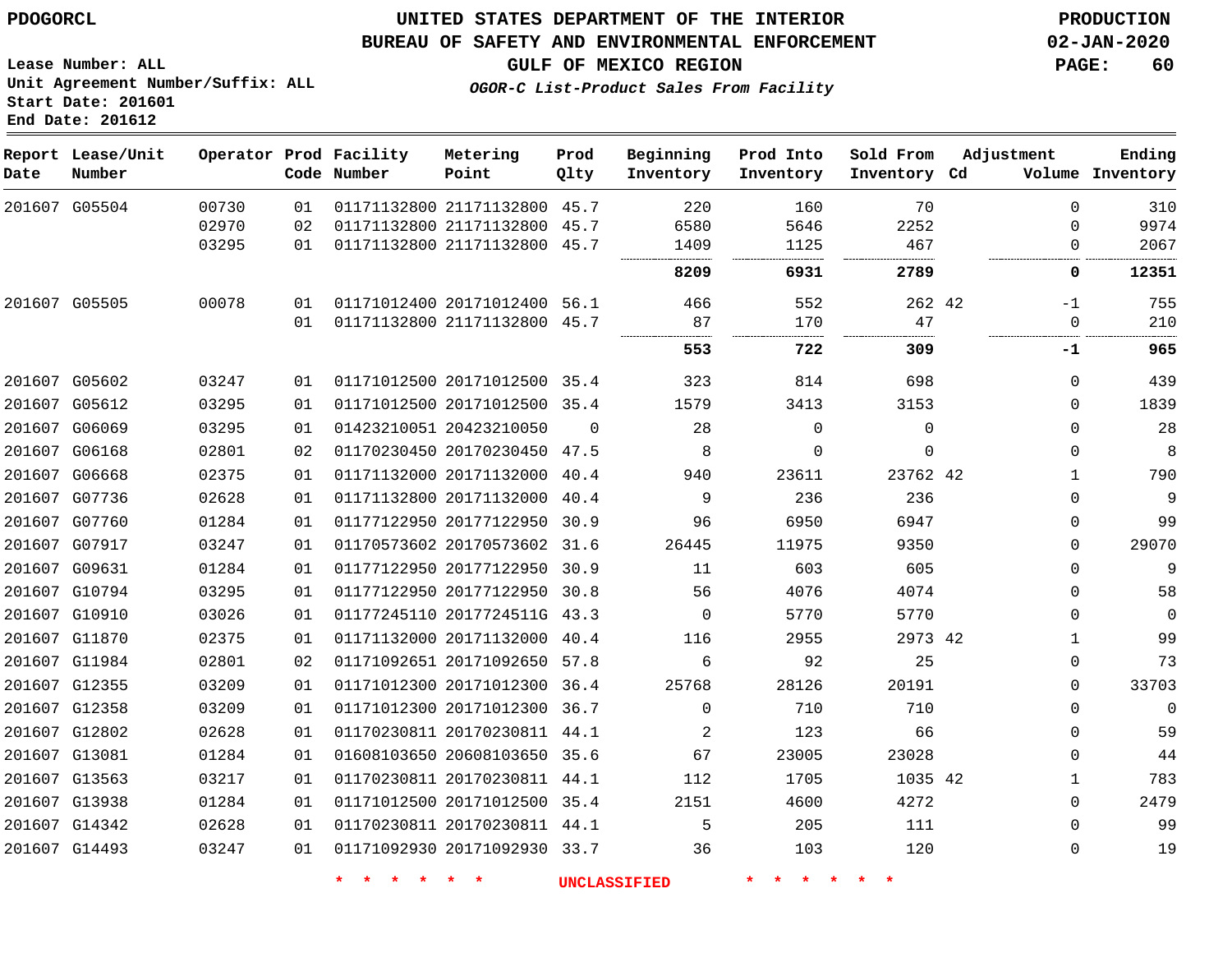**Date**

**Report Lease/Unit**

**Number**

# **UNITED STATES DEPARTMENT OF THE INTERIOR PDOGORCL PRODUCTION**

**Prod Qlty**

#### **BUREAU OF SAFETY AND ENVIRONMENTAL ENFORCEMENT 02-JAN-2020**

**Lease Number: ALL Unit Agreement Number/Suffix: ALL Start Date: 201601 End Date: 201612**

**Operator Prod Facility**

**Code Number**

**OGOR-C List-Product Sales From Facility**

**Sold From Inventory**

**Prod Into Inventory**

**Beginning Inventory**

**Inventory Cd Volume**

**Adjustment**

  $\Omega$  $\Omega$   $\Omega$  $\Omega$  $\Omega$   $\Omega$  $\Omega$  $\Omega$  $\Omega$  $\overline{0}$   $\Omega$  $\overline{0}$  $\Omega$  $\Omega$  $\Omega$  $\Omega$  $\Omega$   $\Omega$   $\Omega$ 

**GULF OF MEXICO REGION PAGE: 61**

**Ending**

| 201607 G22840                  | 00730          | 01       | 01608103650 20608103650 35.6                                 |                | 2              | 767                 | 768                |  |
|--------------------------------|----------------|----------|--------------------------------------------------------------|----------------|----------------|---------------------|--------------------|--|
|                                |                |          |                                                              |                |                |                     |                    |  |
| 201607 G22621                  | 03247          | 01       | 01171132800 21171132800 45.7                                 |                | 5482           | 3971                | 1741               |  |
| 201607 G22510<br>201607 G22513 | 03295<br>02579 | 01<br>02 | 01170230810 20170230810 46.3<br>01170230500 20170230500 44.9 |                | 451<br>2       | 117<br>$\mathbf{1}$ | 250<br>$\mathbf 0$ |  |
| 201607 G22505                  | 02375          | 02       | 01170230811 20170230811 44.1                                 |                | 52             | 277                 | 202                |  |
| 201607 G22501                  | 03151          | 01       | 01170230400 20170230400 53.2                                 |                | 52             | 86                  | 97                 |  |
| 201607 G22268                  | 02777          | 02       | 01170230810 2042709015I 46.4                                 |                | $\mathbf{0}$   | 81                  | 81                 |  |
| 201607 G21655                  | 03247          | 01       | 01171132800 21171132800 45.7                                 |                | 139            | 39                  | 32                 |  |
| 201607 G21592                  | 02628          | 02       | 01171132000 20171132000 40.4                                 |                | 19             | 693                 | 688                |  |
| 201607 G21534                  | 03217          | 01       | 01170230811 20170230811 44.1                                 |                | 308            | 1198                | 956                |  |
| 201607 G21532                  | 03217          | 01       | 01170230811 20170230811 44.1                                 |                | 724            | 2586                | 2123               |  |
| 201607 G21096                  | 03295          | 01       | 01170230811 20170230811 44.1                                 |                | 16             | 129                 | 86                 |  |
| 201607 G20660                  | 03295          | 01       | 01170230450 20170230450 47.5                                 |                | 45             | 4                   | $\mathbf{3}$       |  |
| 201607 G20605                  | 02477          | 01       | 01423550141 20423550140 26.5                                 |                | 266            | 4127                | 3871               |  |
| 201607 G19030                  | 02806          | 01       | 01423210051 20423210050 60.6                                 |                | 38             | $\overline{0}$      | 0                  |  |
| 201607 G18043                  | 03059          | 01       | 01171012500 20171012500 35.4                                 |                | $\Omega$       | 6292                | 2901               |  |
| 201607 G17921                  | 03026          | 01       | 01171012500 20177062959                                      | 26             | $\overline{0}$ | 36014               | 36014              |  |
| 201607 G17912                  | 02970          | 02       | 01177062608 2017706260A 37.5                                 |                | 19             | 5837                | 5841               |  |
| 201607 G17858                  | 03295          | 01       | 01170530900 20170530900 52.3                                 |                | 590            | $\Omega$            | 16                 |  |
| 201607 G17754                  | 02375          | 02       | 01170230510 20170230510 49.9                                 |                | 2230           | 77                  | 65                 |  |
| 201607 G16515                  | 03026          | 01       | 01177245110 2017724511G 43.3                                 |                | $\mathbf{0}$   | 14810               | 14810              |  |
| 201607 G16325                  | 03295          | 01       | 01171012400 20171012400 56.1                                 |                | 491            | 184                 | 260                |  |
| 201607 G15277                  | 03295          | 01       | 01171012400 20171012400                                      | 56             | 12329          | 7065                | 7469               |  |
| 201607 G15263                  | 03295          | 01       | 01171132000 20171132000 40.3                                 |                | 752            | 157                 | 879                |  |
| 201607 G15239                  | 02375          | 02       | 01171012500 20171012500 35.4                                 |                | 511            | 161                 | 585                |  |
| 201607 G15050                  | 03295          | 01       | 01170231110 20170231110                                      | $\overline{0}$ | 4396           | 4551                | $\mathbf 0$        |  |
| 201607 G14864                  | 02871          | 02       | 01170230450 20170230450 47.5                                 |                | 581            | 35                  | 32                 |  |
| 201607 G14535                  | 02628          | 01       | 01171012500 20171012500 35.4                                 |                | 2467           | 4362                | 4480               |  |

**Metering Point**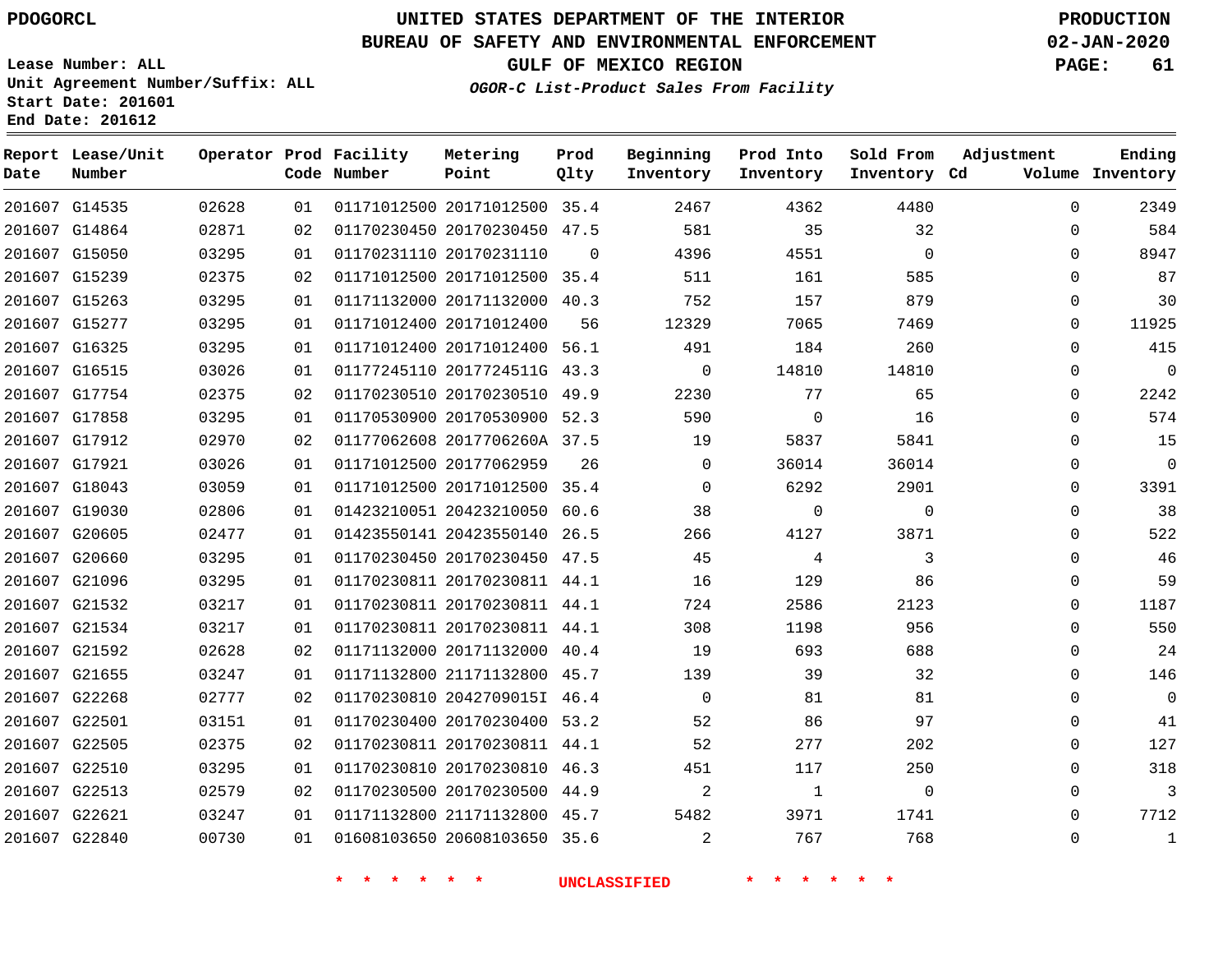**End Date: 201612**

# **UNITED STATES DEPARTMENT OF THE INTERIOR PDOGORCL PRODUCTION**

#### **BUREAU OF SAFETY AND ENVIRONMENTAL ENFORCEMENT 02-JAN-2020**

**Lease Number: ALL Unit Agreement Number/Suffix: ALL Start Date: 201601**

**OGOR-C List-Product Sales From Facility**

**GULF OF MEXICO REGION PAGE: 62**

| Date   | Report Lease/Unit<br>Number |       |    | Operator Prod Facility<br>Code Number | Metering<br>Point            | Prod<br>Qlty | Beginning<br>Inventory | Prod Into<br>Inventory | Sold From<br>Inventory Cd | Adjustment                 | Ending<br>Volume Inventory |
|--------|-----------------------------|-------|----|---------------------------------------|------------------------------|--------------|------------------------|------------------------|---------------------------|----------------------------|----------------------------|
|        | 201607 G23735               | 03295 | 01 |                                       | 01170230810 20170230810 46.4 |              | 113                    | 48                     | 31                        | $\Omega$                   | 130                        |
|        | 201607 G23736               | 00730 | 01 |                                       | 01170230810 20170230810      | 46.4         | 233                    | 57                     | 135 42                    | 1                          | 156                        |
|        | 201607 G23851               | 02503 | 02 |                                       | 01171012400 20171012400      | 56.1         | 10787                  | 13478                  | 9347                      | $\mathbf 0$                | 14918                      |
| 201607 | G24730                      | 03295 | 01 |                                       | 01170230500 20170230500      | 44.3         | 1109                   | 1005                   | 597                       | $\Omega$                   | 1517                       |
|        | 201607 G24767               | 02628 | 02 |                                       | 01170530900 20170230811 44.1 |              | 7                      | $\Omega$               | 7                         | $\Omega$                   | $\mathbf 0$                |
|        | 201607 G24870               | 02970 | 02 |                                       | 01177062608 2017706260A 37.5 |              | 2                      | 666                    | 667                       | $\Omega$                   | $\mathbf 1$                |
|        | 201607 G24883               | 02628 | 02 |                                       | 01171092651 20171092650 57.8 |              | 469                    | 1198                   | 416                       | $\Omega$                   | 1251                       |
|        | 201607 G24898               | 03368 | 02 |                                       | 01171012300 20171012300      | 36.7         | 3569                   | 4669                   | 2854                      | $\mathbf 0$                | 5384                       |
|        | 201607 G24924               | 03247 | 01 |                                       | 01171132800 21171132800 45.7 |              | 10156                  | 8063                   | 3362                      | $\Omega$                   | 14857                      |
|        | 201607 G24926               | 03247 | 01 |                                       | 01171132800 21171132800      | $\Omega$     | 44                     | $\mathbf 0$            | $\mathbf 0$               | $\Omega$                   | 44                         |
|        | 201607 G24990               | 01284 | 01 |                                       | 01608103650 20608103650 35.6 |              | 94                     | 33873                  | 33903                     | $\Omega$                   | 64                         |
| 201607 | G25008                      | 02777 | 01 |                                       | 01170753510 20170753510      | 54.6         | $\mathbf 0$            | 0                      | 0                         | $\Omega$                   | 0                          |
|        | 201607 G25524               | 03295 | 01 |                                       | 01170230450 20170230450      | 47.5         | 37                     | $\mathbf{1}$           | 2                         | $\Omega$                   | 36                         |
|        | 201607 G25561               | 02375 | 02 |                                       | 01170230450 20170230450      | 47.5         | 34                     | $\mathbf{1}$           | 2                         | $\Omega$                   | 33                         |
| 201607 | G25606                      | 02375 | 01 |                                       | 01170230810 20170230810      | 46.4         | 49                     | 13                     | 26                        | $\Omega$                   | 36                         |
|        | 201607 G25937               | 02222 | 02 |                                       | 01170230810 20170230810 46.4 |              | 152                    | 43                     | 79                        | $\Omega$                   | 116                        |
|        | 201607 G26001               | 02628 | 01 |                                       | 01171132800 21171132800 45.7 |              | 5                      | $\mathbf 0$            | $\mathbf 0$               | $\Omega$                   |                            |
|        | 201607 G26032               | 03059 | 01 |                                       | 01171012300 20171012300 36.7 |              | 48                     | $\mathbf 0$            | 41                        | $\Omega$                   | 7                          |
| 201607 | G26074                      | 01284 | 01 |                                       | 01177122950 20177122950      | 30.9         | 10                     | 666                    | 669                       | $\Omega$                   | 7                          |
|        | 201607 G26480               | 01978 | 02 |                                       | 01423210051 20423210050 45.8 |              | 44                     | $\Omega$               | $\Omega$                  | $\Omega$                   | 44                         |
|        | 201607 G26655               | 03165 | 01 |                                       | 01170230811 20170230811 44.1 |              | 559                    | 3024                   |                           | 0 <sub>09</sub><br>$-2195$ | 1388                       |
|        | 201607 G27070               | 03295 | 01 |                                       | 01171132800 21171132800 45.7 |              | 11636                  | 10710                  | 4116                      | $\mathbf 0$                | 18230                      |
|        | 201607 G27083               | 02477 | 01 |                                       | 01171092651 20171092650      | 57.8         | 331                    | 630                    | 242                       | $\Omega$                   | 719                        |
|        | 201607 G27169               | 01284 | 01 |                                       | 01171012500 20171012500      | 35.4         | 2900                   | 6208                   | 5762                      | $\Omega$                   | 3346                       |
|        | 201607 G27173               | 03295 | 01 |                                       | 01170513800 20170513800      | 32.4         | 392                    | 1903                   | 2055                      | $\Omega$                   | 240                        |
| 201607 | G27509                      | 02970 | 02 |                                       | 01170230450 20170230450      | 47.5         | 540                    | 22                     | 30                        | $\Omega$                   | 532                        |
|        | 201607 G27851               | 02628 | 02 |                                       | 01171132000 20171132000 40.4 |              | 2                      | 26                     | 26                        | 0                          |                            |
|        | 201607 G27949               | 02871 | 01 |                                       | 01171012500 20171012500      | 35.4         | 40                     | 11                     | 45                        | $\Omega$                   | 6                          |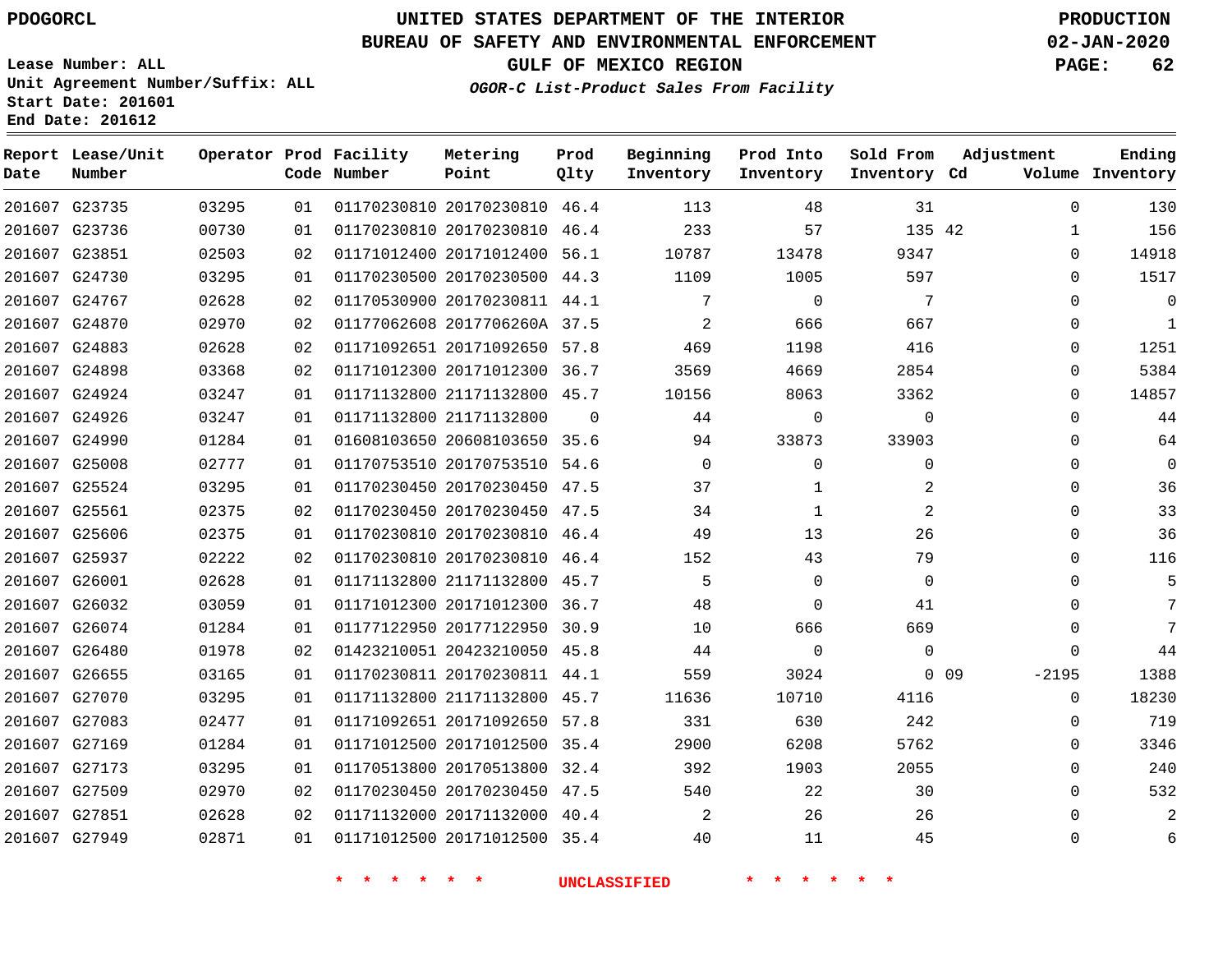# **UNITED STATES DEPARTMENT OF THE INTERIOR PDOGORCL PRODUCTION**

#### **BUREAU OF SAFETY AND ENVIRONMENTAL ENFORCEMENT 02-JAN-2020**

**Lease Number: ALL Unit Agreement Number/Suffix: ALL Start Date: 201601**

**GULF OF MEXICO REGION PAGE: 63**

**OGOR-C List-Product Sales From Facility**

**Inventory Cd Volume**

**Adjustment**

-1  $\Omega$   $\Omega$  $\Omega$  $\Omega$  $\Omega$  $\Omega$ 

**Ending**

 

  $\Omega$ 

|                | End Date: 201612     |       |    |                                       |                              |              |                        |                        |                           |   |
|----------------|----------------------|-------|----|---------------------------------------|------------------------------|--------------|------------------------|------------------------|---------------------------|---|
| Report<br>Date | Lease/Unit<br>Number |       |    | Operator Prod Facility<br>Code Number | Metering<br>Point            | Prod<br>Qlty | Beginning<br>Inventory | Prod Into<br>Inventory | Sold From<br>Inventory Cd | A |
| 201607         | G27988               | 00730 | 01 |                                       | 01608103650 20608103650      | 35.6         | 125                    | 46527                  | 46563 42                  |   |
| 201607         | G30654               | 02777 | 02 |                                       | 01170230810 20170230810      | 42.4         | 4                      |                        | 3                         |   |
|                | 201607 G31003        | 02579 | 02 |                                       | 01423210051 20423210050      | 58.3         | 0                      | 0                      | $\mathbf 0$               |   |
| 201607         | G31369               | 02628 | 01 |                                       | 01171012300 20171012300      | 36.7         | 6637                   | 7913                   | 5268                      |   |
| 201607         | G32113               | 02477 | 01 |                                       | 01170230811 20170230811      | 44.1         | 934                    | 3988                   | 3091                      |   |
|                | 201607 G32197        | 01284 | 02 |                                       | 01171012500 20171012500      | 35.4         | 329                    | 833                    | 713                       |   |
|                | 201607 G32231        | 01284 | 01 |                                       | 01171012500 20171012500 35.4 |              | 339                    | 733                    | 677                       |   |
| 201607         | G32267               | 03295 | 01 |                                       | 01177298272 01177298272      | 42.8         | 8                      | $\Omega$               | 8                         |   |
| 201607         | G32268               | 03295 | 01 |                                       | 01177298272 01177298272      | 42.8         | 78                     | 53                     | 76                        |   |
|                | 201607 G32744        | 01284 | 02 |                                       | 01423210051 20170230510      | 49.9         | 18                     | $\Omega$               | $\mathbf{1}$              |   |
| 201607         | G32771               | 00730 | 01 |                                       | 01170230810 20170230810      | 46.4         | 991                    | 259                    | 546 42                    |   |
| 201607         | G33596               | 02503 | 02 |                                       | 01171132000 20171132000      | 40.4         | 84                     | 2179                   | 2190                      |   |
|                | 201607 G33636        | 02628 | 01 |                                       | 01171132000 20171132000      | 40.4         | 4611                   | 114833                 | 115601                    |   |

| 17    | 0           |          | $\Omega$ | 18    |          | 01423210051 20170230510 49.9 | 02 | 01284 | 201607 G32744 |        |
|-------|-------------|----------|----------|-------|----------|------------------------------|----|-------|---------------|--------|
| 705   |             | 546 42   | 259      | 991   | 46.4     | 01170230810 20170230810      | 01 | 00730 | 201607 G32771 |        |
| 73    | 0           | 2190     | 2179     | 84    | 40.4     | 01171132000 20171132000      | 02 | 02503 | 201607 G33596 |        |
| 3843  | $\Omega$    | 115601   | 114833   | 4611  |          | 01171132000 20171132000 40.4 | 01 | 02628 | 201607 G33636 |        |
| 6     | 0           | 6        | 2        | 10    |          | 01422450350 20170230810 46.4 | 02 | 02970 | 201607 G34025 |        |
| 61    | $\Omega$    |          | $\Omega$ | 61    | $\Omega$ | 01423210051 20423210050      | 02 | 02579 | 201607 G34671 |        |
| 826   | $-1$        | 10135 42 | 9930     | 1032  |          | 01170513700 20170513700 23.1 | 01 | 02375 | 00016         | 201608 |
| 2773  |             | 32829 42 | 33333    | 2268  |          | 01170513700 20170513700 23.1 | 01 | 02375 | 00026         | 201608 |
| 70    | 0           | 878      | 899      | 49    |          | 01170513700 20170513700 33.7 | 01 | 02375 | 00032         | 201608 |
| 21132 | $\Omega$    | 30371    | 24691    | 26812 |          | 01171012300 20171012300 36.3 | 01 | 03295 | 00049         | 201608 |
| 3075  | $\Omega$    | 5939     | 3593     | 5421  |          | 01171012300 20171012300 36.3 | 01 | 03295 | 00050         | 201608 |
| 1745  | $\Omega$    | 4439     | 2039     | 4145  |          | 01171012300 20171012300 36.3 | 01 | 03295 | 00051         | 201608 |
| 2560  | $\Omega$    | 5216     | 2991     | 4785  |          | 01171012300 20171012300 36.3 | 01 | 03295 | 00052         | 201608 |
| 37    | 0           | 277      | 240      | 74    |          | 01170230810 20170230810 47.8 | 01 | 03247 | 00079         | 201608 |
| 18    | $\Omega$    | 45       | $\Omega$ | 63    | 47.3     | 01170230450 20170230450      | 01 | 03295 | 00081         | 201608 |
| 11512 | $-1$        | 15937 42 | 13452    | 13998 |          | 01171012300 20171012300 36.3 | 01 | 02375 | 00196         | 201608 |
| 530   | $\mathbf 0$ | 4365     | 4226     | 669   |          | 01170231290 01170231290 45.4 | 01 | 03295 | 00244         | 201608 |

**\* \* \* \* \* \* UNCLASSIFIED \* \* \* \* \* \***

 01170231290 45.4 20170754800 30.7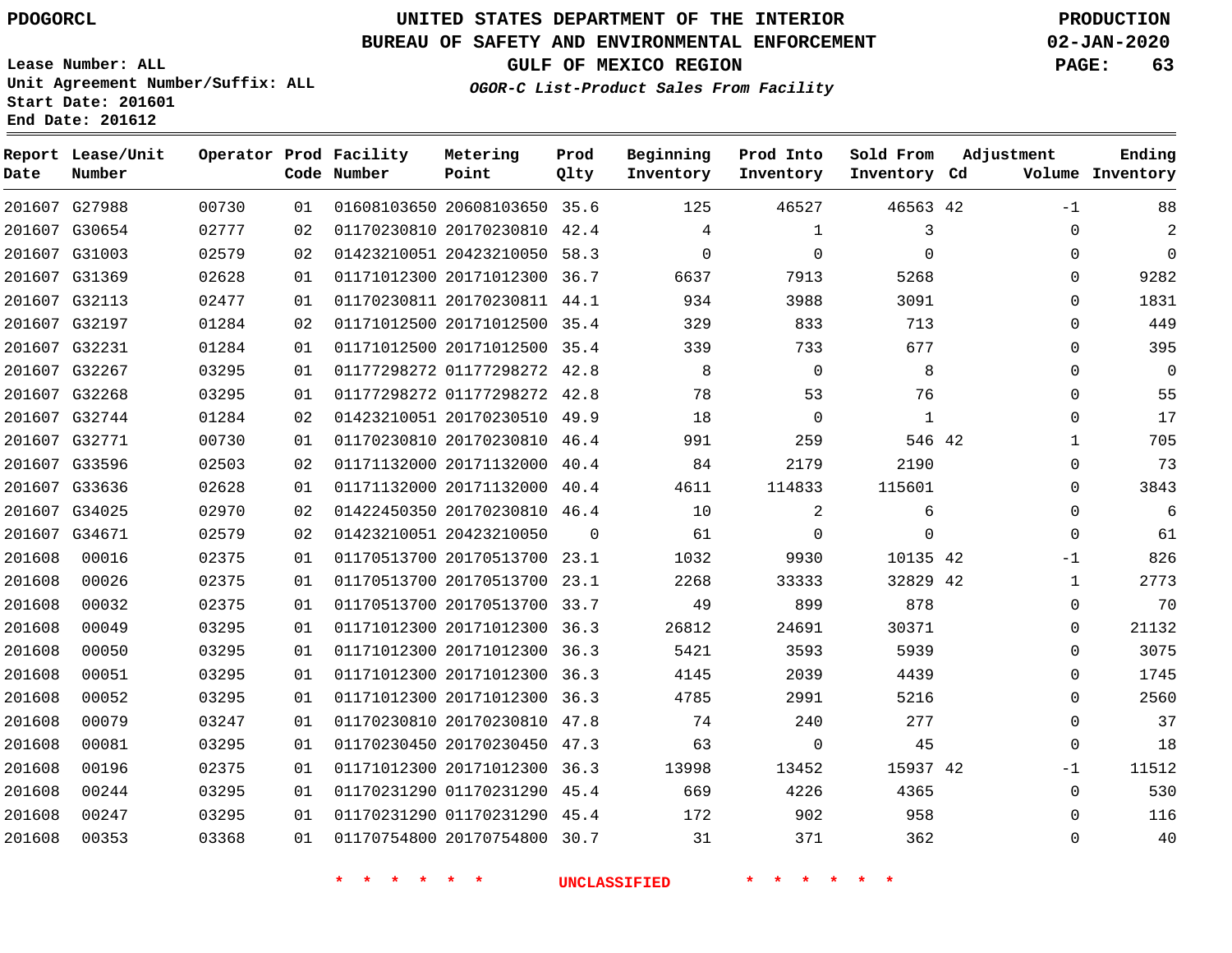### **BUREAU OF SAFETY AND ENVIRONMENTAL ENFORCEMENT 02-JAN-2020**

**Lease Number: ALL Unit Agreement Number/Suffix: ALL**

**GULF OF MEXICO REGION PAGE: 64**

**OGOR-C List-Product Sales From Facility**

**Start Date: 201601 End Date: 201612**

| Date   | Report Lease/Unit<br>Number |       |    | Operator Prod Facility<br>Code Number | Metering<br>Point            | Prod<br>Qlty | Beginning<br>Inventory | Prod Into<br>Inventory | Sold From<br>Inventory Cd | Adjustment                   | Ending<br>Volume Inventory |
|--------|-----------------------------|-------|----|---------------------------------------|------------------------------|--------------|------------------------|------------------------|---------------------------|------------------------------|----------------------------|
| 201608 | 00367                       | 02375 | 01 |                                       | 01170513700 20170513700 23.1 |              | 139                    | 317                    | 429                       | $\Omega$                     | 27                         |
| 201608 | 00434                       | 01284 | 01 |                                       | 01177112605 2017711260Y 31.7 |              | 53                     | 3604                   | 3605                      | 0                            | 52                         |
| 201608 | 00453                       | 01284 | 01 |                                       | 01177112605 2017711260Y 31.7 |              | 13                     | 909                    | 909                       | $\mathbf 0$                  | 13                         |
| 201608 | 00466                       | 03295 | 01 |                                       | 01171012400 20171012400      | 56           | 2676                   | 2178                   | 2769                      | $\mathbf 0$                  | 2085                       |
| 201608 | 00479                       | 03295 | 01 |                                       | 01171012500 20171012500 35.8 |              | 966                    | 1145                   | 1247                      | $\mathbf 0$                  | 864                        |
| 201608 | 00541                       | 02222 | 01 |                                       | 01170530900 20170530900 48.8 |              | 2626                   | $\mathsf{O}$           |                           | 40 42<br>$-118$              | 2468                       |
| 201608 | 00560                       | 03288 | 01 |                                       | 01171132800 21171132800 47.3 |              | 966                    | 540                    | 816                       | $\mathbf 0$                  | 690                        |
| 201608 | 00577                       | 03059 | 01 |                                       | 01171012300 20171012300 36.3 |              | $\mathsf{O}$           | 18148                  | 2616                      | $\mathbf 0$                  | 15532                      |
| 201608 | 00593                       | 03209 | 01 |                                       | 01171012300 20171012300 36.3 |              | $\Omega$               | 517                    | 517                       | $\mathbf 0$                  | $\mathbf 0$                |
| 201608 | 00599                       | 02899 | 01 |                                       | 01170573602 20170573602      | 50.5         | 438                    | 475                    | 178                       | $\mathbf 0$                  | 735                        |
| 201608 | 00605                       | 02899 | 01 |                                       | 01170573602 20170573602 50.5 |              | 1327                   | 1131                   | 539 42                    | 1                            | 1920                       |
| 201608 | 00680                       | 03217 | 01 |                                       | 01170230700 20170230700      | $\Omega$     | 1617                   | $\mathbf 0$            | $\overline{0}$            | $\mathbf 0$                  | 1617                       |
| 201608 | 00693                       | 03368 | 01 |                                       | 01170754800 20170754800 30.7 |              | 32                     | 329                    | 326                       | $\mathbf 0$                  | 35                         |
| 201608 | 00694                       | 03368 | 01 |                                       | 01170754800 20170754800 30.7 |              | 571                    | 6199                   | 6107                      | $\Omega$                     | 663                        |
| 201608 | 00697                       | 03368 | 01 |                                       | 01170754800 20170754800 30.7 |              | 3                      | $\mathbf 0$            | 3                         | $\mathbf 0$                  | $\overline{0}$             |
| 201608 | 00758                       | 03295 | 01 |                                       | 01170230810 20170230810 47.8 |              | 188                    | 611                    | 705                       | $\mathbf 0$                  | 94                         |
| 201608 | 00775                       | 02899 | 01 |                                       | 01171131600 20171131600 40.5 |              | 129                    | 2890                   | 2592                      | $\mathbf 0$                  | 427                        |
| 201608 | 00796                       | 02628 | 01 |                                       | 01171012300 20171012300 36.3 |              | 9758                   | 8277                   | 10951                     | 0                            | 7084                       |
| 201608 | 00839                       | 02451 | 01 |                                       | 01170513800 20170513800 32.4 |              | 1249                   | 10908                  | 11468                     | 0                            | 689                        |
|        | 201608 754303001A           | 00059 | 01 |                                       | 01170230811 20170230811 42.7 |              | 422                    | 568                    | 541 09                    | $-174$                       | 275                        |
|        | 201608 754306012A           | 01207 | 01 |                                       | 01608128270 20608128270 25.2 |              | 118569                 | 172827                 |                           | $0$ 09<br>$-192908$          | 98488                      |
|        | 201608 754306013A           | 01207 | 01 |                                       | 01608128270 20608128270 25.2 |              | 225995                 | 307568                 |                           | $-331165$<br>0 <sub>09</sub> | 202398                     |
|        | 201608 754307005A           | 00078 | 01 |                                       | 01170573601 20170573601 25.3 |              | 87                     | 1209                   | 1144 42                   | $\mathbf{1}$                 | 153                        |
|        | 201608 754307017A           | 02970 | 02 |                                       | 01171132800 20170230811 42.7 |              | 2787                   | 3897                   | 4797                      | $\mathbf 0$                  | 1887                       |
|        | 201608 754310009A           | 00078 | 01 |                                       | 01170573601 20170573601 25.3 |              | 129                    | 1437                   | 1384 42                   | $-1$                         | 181                        |
|        | 201608 754315006A           | 03368 | 01 |                                       | 01170754800 20170754800 30.7 |              | 71                     | 675                    | 673                       | 0                            | 73                         |
|        | 201608 7543880060           | 03295 | 01 |                                       | 01170230450 20170230450 47.4 |              | 28                     | 0                      | 20                        | $\mathbf 0$                  | 8                          |
|        | 201608 7543890080           | 02375 | 01 |                                       | 01170513700 20170513700      | 32           | 143                    | 1921                   | 1914                      | $\mathbf 0$                  | 150                        |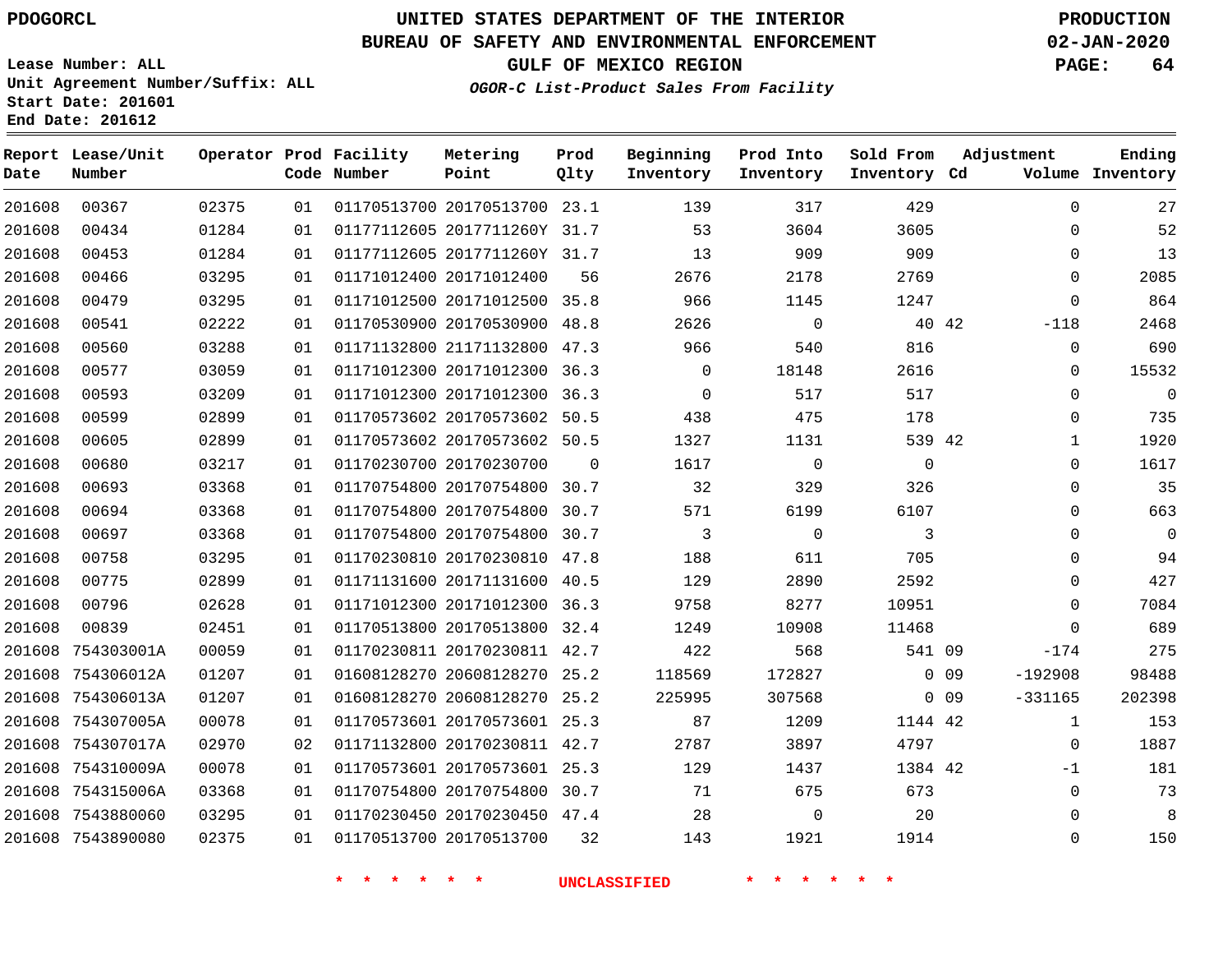### **BUREAU OF SAFETY AND ENVIRONMENTAL ENFORCEMENT 02-JAN-2020**

**Lease Number: ALL Unit Agreement Number/Suffix: ALL Start Date: 201601 End Date: 201612**

### **OGOR-C List-Product Sales From Facility**

**GULF OF MEXICO REGION PAGE: 65**

| Date | Report Lease/Unit<br>Number |       |                 | Operator Prod Facility<br>Code Number | Metering<br>Point            | Prod<br>Qlty | Beginning<br>Inventory | Prod Into<br>Inventory | Sold From<br>Inventory Cd |       | Adjustment   | Ending<br>Volume Inventory |
|------|-----------------------------|-------|-----------------|---------------------------------------|------------------------------|--------------|------------------------|------------------------|---------------------------|-------|--------------|----------------------------|
|      | 201608 7543930100           | 03026 | 02 <sub>o</sub> |                                       | 01170230450 20170230450 47.4 |              | 22                     | $\Omega$               | 16                        |       | $\Omega$     | 6                          |
|      | 201608 7543940080           | 03295 | 01              |                                       | 01170230811 20170230811 42.6 |              | 94                     | 134                    | 163                       |       | $\Omega$     | 65                         |
|      | 201608 754396015A           | 01284 | 01              |                                       | 01608103650 20608103650 35.3 |              | 8                      | 3292                   | 3287                      |       | $\Omega$     | 13                         |
|      | 201608 8910020210           | 02451 | 01              |                                       | 01170513800 20170513800 32.4 |              | 11475                  | 82556                  | 88817                     |       | 0            | 5214                       |
|      | 201608 8910024540           | 02451 | 01              |                                       | 01170513800 20170513800 32.4 |              | 10049                  | 78930                  | 83994                     |       | $\mathbf 0$  | 4985                       |
|      | 201608 8910029320           | 02375 | 01              |                                       | 01170513700 20170513700 33.7 |              | 3674                   | 58614                  | 57699 42                  |       | $-3$         | 4586                       |
|      | 201608 8910034440           | 02375 | 01              |                                       | 01170513700 20170513700 23.6 |              | 4152                   | 64062                  | 63201 42                  |       | 4            | 5017                       |
|      | 201608 8910039150           | 00078 | 01              |                                       | 01170573601 20170573601 25.3 |              | 1387                   | 13637                  | 13305 42                  |       | $\mathbf{1}$ | 1720                       |
|      | 201608 8910086400           | 02222 | 02              |                                       | 01171012400 20171012400      | 56           | 174                    | 38                     | 175 42                    |       | $-1$         | 36                         |
|      | 201608 8910088130           | 00078 | 01              |                                       | 01171012400 20171012400      | 56           | 29                     | $\mathbf 0$            | 141 13                    |       | 112          | $\mathbf 0$                |
|      |                             |       | 01              |                                       | 01171132800 21171132800 47.3 |              | 183                    | $\mathbf 0$            | 71 11                     |       | $-112$       | $\mathbf 0$                |
|      |                             |       |                 |                                       |                              |              | 212                    | 0                      | 212                       |       | 0            | 0                          |
|      | 201608 8910089160           | 02375 | 01              |                                       | 01170513700 20170513700 28.3 |              | 355                    | 6065                   | 5944 42                   |       | $-1$         | 475                        |
|      | 201608 891008927Y           | 03151 | 01              |                                       | 01170230400 20170230400 52.4 |              | 9                      | 30                     | 25                        |       | $\mathbf 0$  | 14                         |
|      | 201608 8910116580           | 02375 | 01              |                                       | 01170513700 20170513700 28.4 |              | 300                    | 4809                   | 4732 42                   |       | $-1$         | 376                        |
|      | 201608 8910116740           | 02375 | 01              |                                       | 01170513700 20170513700 28.4 |              | 1144                   | 20901                  | 20409 42                  |       | $\mathbf{1}$ | 1637                       |
|      | 201608 8910116770           | 02375 | 01              |                                       | 01170513700 20170513700 28.4 |              | 156                    | 2463                   | 2426                      |       | $\mathbf 0$  | 193                        |
|      | 201608 8910116790           | 02375 | 01              |                                       | 01170513700 20170513700 28.3 |              | 1007                   | 17585                  | 17216 42                  |       | $\mathbf 1$  | 1377                       |
|      | 201608 8910116800           | 02375 | 01              |                                       | 01170513700 20170513700 28.4 |              | 2727                   | 42615                  | 42004 42                  |       | $-2$         | 3336                       |
|      | 201608 891011687A           | 03368 | 01              |                                       | 01170754800 20170754800 30.1 |              | 37                     | 341                    | 341                       |       | $\mathbf 0$  | 37                         |
|      | 201608 891011687C           | 03368 | 01              |                                       | 01170754800 20170754800      | 30.7         | 132                    | 1226                   | 1226                      |       | $\mathbf 0$  | 132                        |
|      | 201608 891011687D           | 03368 | 01              |                                       | 01170754800 20170754800      | 30.7         | 119                    | 334                    | 417                       |       | 0            | 36                         |
|      | 201608 891011687E           | 03368 | 01              |                                       | 01170754800 20170754800 30.7 |              | 17                     | 169                    | 168                       |       | $\mathbf 0$  | 18                         |
|      | 201608 8910117330           | 03368 | 01              |                                       | 01170754800 20170754800 30.7 |              | $\overline{a}$         | 12                     | 12                        |       | $\mathbf 0$  | $\overline{2}$             |
|      | 201608 8910123270           | 03295 | 01              |                                       | 01177215100 20177215102 30.1 |              | 48                     | 3426                   | 3426                      |       | $\mathbf 0$  | 48                         |
|      | 201608 8910123320           | 03295 | 01              |                                       | 01177215100 20177215102 30.1 |              | 85                     | 6077                   | 6077                      |       | $\mathbf 0$  | 85                         |
|      | 201608 8910123330           | 03295 | 01              |                                       | 01177215100 20177215102 30.1 |              | 148                    | 10975                  | 10970                     |       | $\Omega$     | 153                        |
|      | 201608 8910169300           | 02375 | 01              |                                       | 01170230810 20170230810 47.8 |              | 6                      | 28                     |                           | 29 42 | $-1$         | $\overline{4}$             |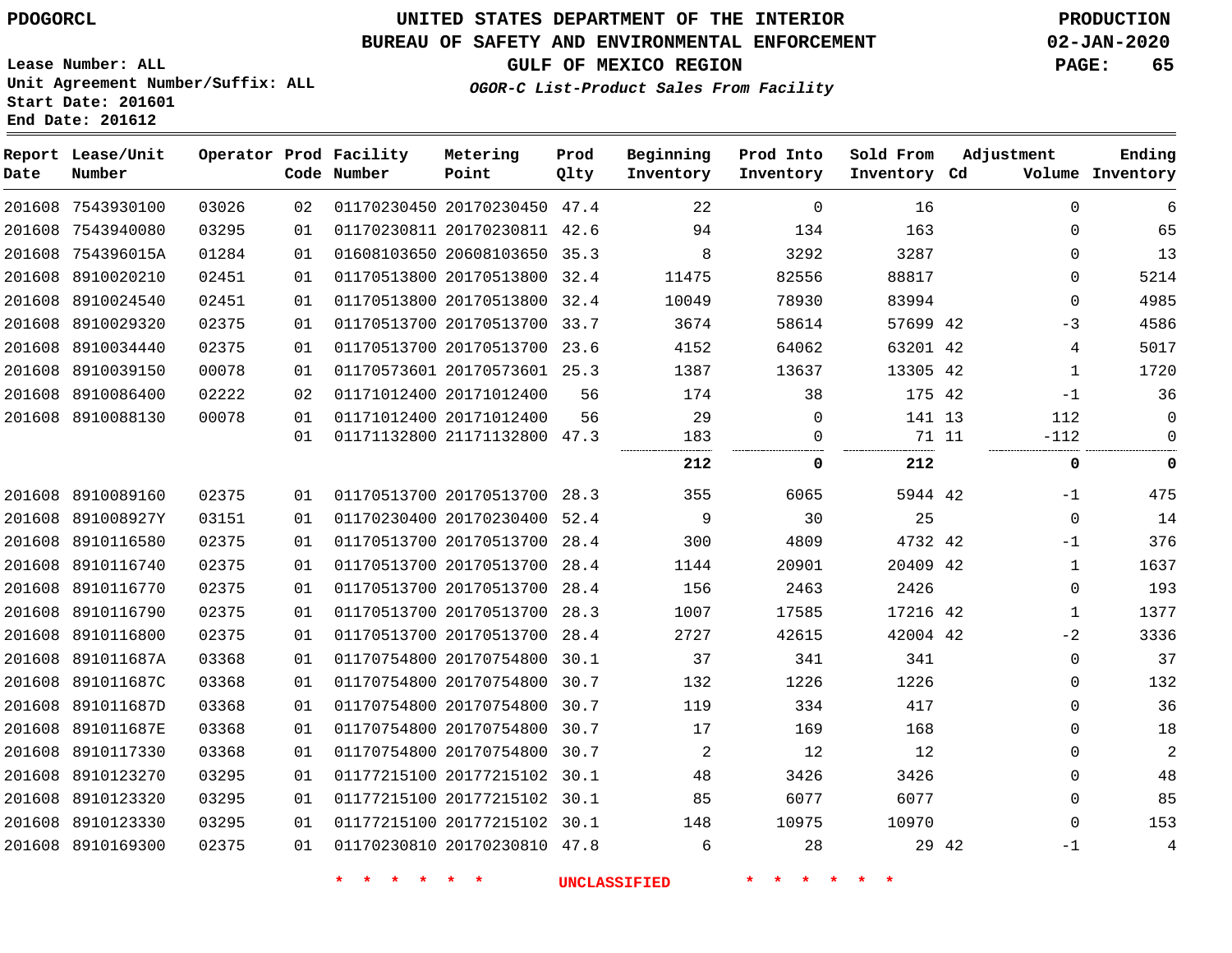# **UNITED STATES DEPARTMENT OF THE INTERIOR PDOGORCL PRODUCTION**

### **BUREAU OF SAFETY AND ENVIRONMENTAL ENFORCEMENT 02-JAN-2020**

**Lease Number: ALL Unit Agreement Number/Suffix: ALL Start Date: 201601**

**GULF OF MEXICO REGION PAGE: 66**

**OGOR-C List-Product Sales From Facility**

| Date | Report Lease/Unit<br>Number |       |    | Operator Prod Facility<br>Code Number | Metering<br>Point            | Prod<br>Qlty | Beginning<br>Inventory | Prod Into<br>Inventory | Sold From<br>Inventory Cd |       | Adjustment   | Ending<br>Volume Inventory |
|------|-----------------------------|-------|----|---------------------------------------|------------------------------|--------------|------------------------|------------------------|---------------------------|-------|--------------|----------------------------|
|      | 201608 8910202350           | 00276 | 01 |                                       | 01170513700 20170513700 34.2 |              | 2325                   | 32316                  | 32111                     |       | $\Omega$     | 2530                       |
|      | 201608 8910202560           | 02375 | 01 |                                       | 01170513700 20170513700      | 33           | 136                    | 4052                   | 3871                      |       | $\Omega$     | 317                        |
|      | 201608 G00985               | 02375 | 01 |                                       | 0117709260A 2017709260A 33.8 |              | 377                    | 6809                   | 6809                      |       | $\Omega$     | 377                        |
|      | 201608 G01036               | 03209 | 02 |                                       | 01171092651 20171092650 56.2 |              | 4779                   | 3731                   | 5369                      |       | 0            | 3141                       |
|      | 201608 G01082               | 01284 | 01 |                                       | 01170753510 20170753510 51.9 |              | 3                      | $\mathbf 0$            | 3                         |       | $\mathbf 0$  | $\Omega$                   |
|      | 201608 G01083               | 02375 | 01 |                                       | 01170513700 20170513700 28.4 |              | 1764                   | 26163                  | 25878 42                  |       | $-1$         | 2048                       |
|      | 201608 G01084               | 02375 | 01 |                                       | 01170513700 20170513700 28.3 |              | 53                     | 913                    | 894 42                    |       | $-1$         | 71                         |
|      | 201608 G01090               | 02375 | 01 |                                       | 01170513700 20170513700 28.4 |              | 265                    | 4304                   | 4232                      |       | $\mathbf 0$  | 337                        |
|      | 201608 G01091               | 02375 | 01 |                                       | 01170513700 20170513700 28.4 |              | 1040                   | 16700                  | 16430 42                  |       | $-2$         | 1308                       |
|      | 201608 G01092               | 02375 | 01 |                                       | 01170513700 20170513700 28.4 |              | 351                    | 5431                   | 5357 42                   |       | 1            | 426                        |
|      | 201608 G01196               | 02375 | 02 |                                       | 01171132800 21171132800 47.3 |              | 9                      | 129                    |                           | 75 42 | $\mathbf{1}$ | 64                         |
|      | 201608 G01198               | 03295 | 01 |                                       | 01171092651 20171092650 56.2 |              | 129                    | 80                     | 142                       |       | $\Omega$     | 67                         |
|      | 201608 G01208               | 03295 | 01 |                                       | 01171092651 20171092650 56.2 |              | 1114                   | 599                    | 1209                      |       | $\mathbf 0$  | 504                        |
|      | 201608 G01210               | 02375 | 02 |                                       | 01171132800 21171132800 47.3 |              | 1322                   | 316                    | 887                       |       | $\Omega$     | 751                        |
|      | 201608 G01220               | 03295 | 01 |                                       | 01177092600 20177092600 42.1 |              | 191                    | 5909                   | 5909                      |       | $\mathbf 0$  | 191                        |
|      | 201608 G01248               | 02628 | 01 |                                       | 01171012500 20171012500 35.8 |              | 3774                   | 3903                   | 4736                      |       | $\Omega$     | 2941                       |
|      | 201608 G01351               | 03151 | 01 |                                       | 01170230400 20170230400 52.6 |              | $\Omega$               | 15                     | 8                         |       | $\Omega$     | 7                          |
|      | 201608 G01447               | 02375 | 02 |                                       | 01170513700 20170513700 23.1 |              | 29                     | 400                    | 397 42                    |       | 1            | 33                         |
|      | 201608 G01497               | 02451 | 01 |                                       | 01170513800 20170513800 32.4 |              | 4082                   | 32778                  | 34790                     |       | $\Omega$     | 2070                       |
|      | 201608 G01498               | 02451 | 01 |                                       | 01170513800 20170513800 32.4 |              | 716                    | 5545                   | 5911                      |       | $\mathbf 0$  | 350                        |
|      | 201608 G01610               | 03295 | 01 |                                       | 01177215100 20177215102 30.1 |              | 16                     | 1533                   | 1528                      |       | $\Omega$     | 21                         |
|      | 201608 G01619               | 02375 | 01 |                                       | 01170513700 20170513700      | 32           | 860                    | 13513                  | 13315 42                  |       | 1            | 1059                       |
|      | 201608 G01620               | 02375 | 01 |                                       | 01170513700 20170513700      | 32           | 215                    | 3227                   | 3189                      |       | $\mathbf 0$  | 253                        |
|      | 201608 G01754               | 03295 | 01 |                                       | 01423210051 20423210050      | 69.2         | 30                     | 188                    | 140                       |       | 0            | 78                         |
|      | 201608 G01757               | 03295 | 01 |                                       | 01423210051 20423210050 69.2 |              | 63                     | 347                    | 265                       |       | $\Omega$     | 145                        |
|      | 201608 G01848               | 01284 | 02 |                                       | 01423210051 20170230500      | 0            | 0                      | 247                    | 0                         |       | $\mathbf 0$  | 247                        |
|      |                             | 01978 | 02 |                                       | 01170230500 20170230500      | 44.5         | 496                    | 0                      | 299                       |       | 0            | 197                        |
|      |                             |       |    |                                       |                              |              | 496                    | 247                    | 299                       |       | $\Omega$     | 444                        |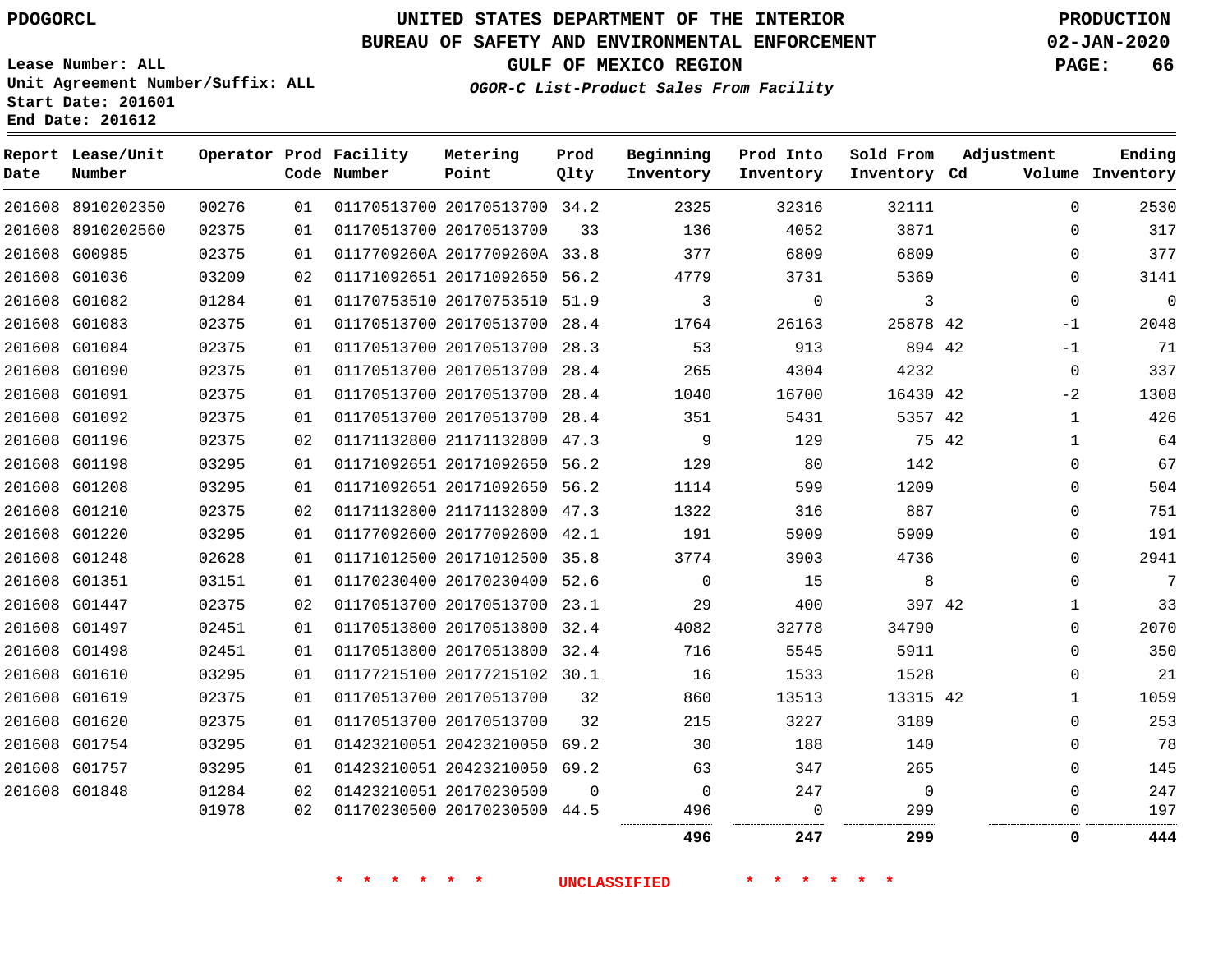**Report Lease/Unit**

# **UNITED STATES DEPARTMENT OF THE INTERIOR PDOGORCL PRODUCTION**

### **BUREAU OF SAFETY AND ENVIRONMENTAL ENFORCEMENT 02-JAN-2020**

**Lease Number: ALL Unit Agreement Number/Suffix: ALL Start Date: 201601**

**Operator Prod Facility Metering**

**GULF OF MEXICO REGION PAGE: 67**

**Prod**

**Adjustment**

**Ending**

**OGOR-C List-Product Sales From Facility**

**Beginning Prod Into Sold From**

| Date | Number        |       |    | Code Number | Point                        | Qlty | Inventory   | Inventory | Inventory Cd |                 |              | Volume Inventory |
|------|---------------|-------|----|-------------|------------------------------|------|-------------|-----------|--------------|-----------------|--------------|------------------|
|      | 201608 G01860 | 03295 | 01 |             | 01170231110 20170231110 40.5 |      | 11171       | 5349      | 9015         |                 | $\Omega$     | 7505             |
|      | 201608 G01865 | 03151 | 01 |             | 01171012500 20171012500 35.8 |      | 1233        | 1735      | 1659 42      |                 | $\mathbf{1}$ | 1310             |
|      | 201608 G01898 | 02312 | 01 |             | 01171012500 20171012500 35.8 |      | 1296        | 1601      | 1688 42      |                 | $-1$         | 1208             |
|      | 201608 G01901 | 03295 | 01 |             | 01177215100 20177215102 30.1 |      | $\mathbf 0$ | 127       | 125          |                 | 0            | $\overline{a}$   |
|      | 201608 G01966 | 03295 | 01 |             | 01177215100 20177215102 30.1 |      | 93          | 6163      | 6170         |                 | 0            | 86               |
|      | 201608 G01967 | 03295 | 01 |             | 01177215100 20177215102 30.1 |      | 120         | 8284      | 8288         |                 | $\Omega$     | 116              |
|      | 201608 G02111 | 02628 | 01 |             | 01171132000 20171132000      | 40   | 3230        | 27905     | 28508        |                 | $\Omega$     | 2627             |
|      | 201608 G02161 | 03295 | 01 |             | 01171012500 20171012500 35.8 |      | 4465        | 3831      | 5405         |                 | $\Omega$     | 2891             |
|      | 201608 G02163 | 03295 | 01 |             | 01171012500 20171012500 35.7 |      | 55          | 16        | 59           |                 | $\Omega$     | 12               |
|      | 201608 G02317 | 03295 | 01 |             | 01171132000 20171132000      | 40   | 6           | 158       | 149          |                 | $\Omega$     | 15               |
|      | 201608 G02353 | 01284 | 01 |             | 01170230450 20170230450 47.4 |      | 446         | $\Omega$  | 320          |                 | $\Omega$     | 126              |
|      | 201608 G02354 | 01284 | 01 |             | 01170230450 20170230450 47.4 |      | 220         | $\Omega$  | 155          |                 | $\Omega$     | 65               |
|      | 201608 G02429 | 02375 | 01 |             | 01170230811 20170230810 47.8 |      | 53          | 240       | 256          |                 | $\Omega$     | 37               |
|      | 201608 G02433 | 02375 | 01 |             | 01170230810 20170230810 47.8 |      | 4           | 1         |              | 5 42            | $\mathbf 1$  | $\mathbf{1}$     |
|      | 201608 G02601 | 02628 | 02 |             | 01171092651 20171092650 56.2 |      | 1061        | 751       | 1175         |                 | $\Omega$     | 637              |
|      | 201608 G02613 | 02628 | 01 |             | 01171132000 20171132000 45.1 |      | $\Omega$    | $\Omega$  | $\Omega$     |                 | $\Omega$     | $\mathbf 0$      |
|      | 201608 G02665 | 02451 | 01 |             | 01423210051 20423210050 69.2 |      | 81          | 483       | 363          |                 | $\Omega$     | 201              |
|      | 201608 G02705 | 02628 | 02 |             | 01170230810 20170230810 36.9 |      | 6258        | 20600     | 23687        |                 | $\Omega$     | 3171             |
|      | 201608 G02825 | 03295 | 01 |             | 01170230810 20170230810 47.7 |      | 50          | 219       | 235          |                 | $\Omega$     | 34               |
|      | 201608 G02826 | 03295 | 01 |             | 01170231110 20170231110 40.5 |      | 2067        | 860       | 1669         |                 | $\Omega$     | 1258             |
|      |               |       | 01 |             | 01170230810 20170230810 47.7 |      | 8           | 27        | 31           |                 | $\Omega$     | 4<br>.           |
|      |               |       |    |             |                              |      | 2075        | 887       | 1700         |                 | 0            | 1262             |
|      | 201608 G02895 | 02579 | 02 |             | 01171092651 20171092650 57.1 |      | 1           | $\Omega$  |              | 0 <sub>28</sub> | $-1$         | $\Omega$         |
|      |               | 02628 | 02 |             | 01171092651 20171092650 56.2 |      | 832<br>     | 485       | 906<br>      |                 | $\mathbf 0$  | 411              |
|      |               |       |    |             |                              |      | 833         | 485       | 906          |                 | -1           | 411              |
|      | 201608 G02917 | 03247 | 01 |             | 01171092930 20171092930 33.5 |      | 18          | 277       | 252          |                 | $\Omega$     | 43               |
|      | 201608 G03061 | 03026 | 01 |             | 01423210051 20423210050 69.3 |      | 218         | 981       | 790          |                 | 0            | 409              |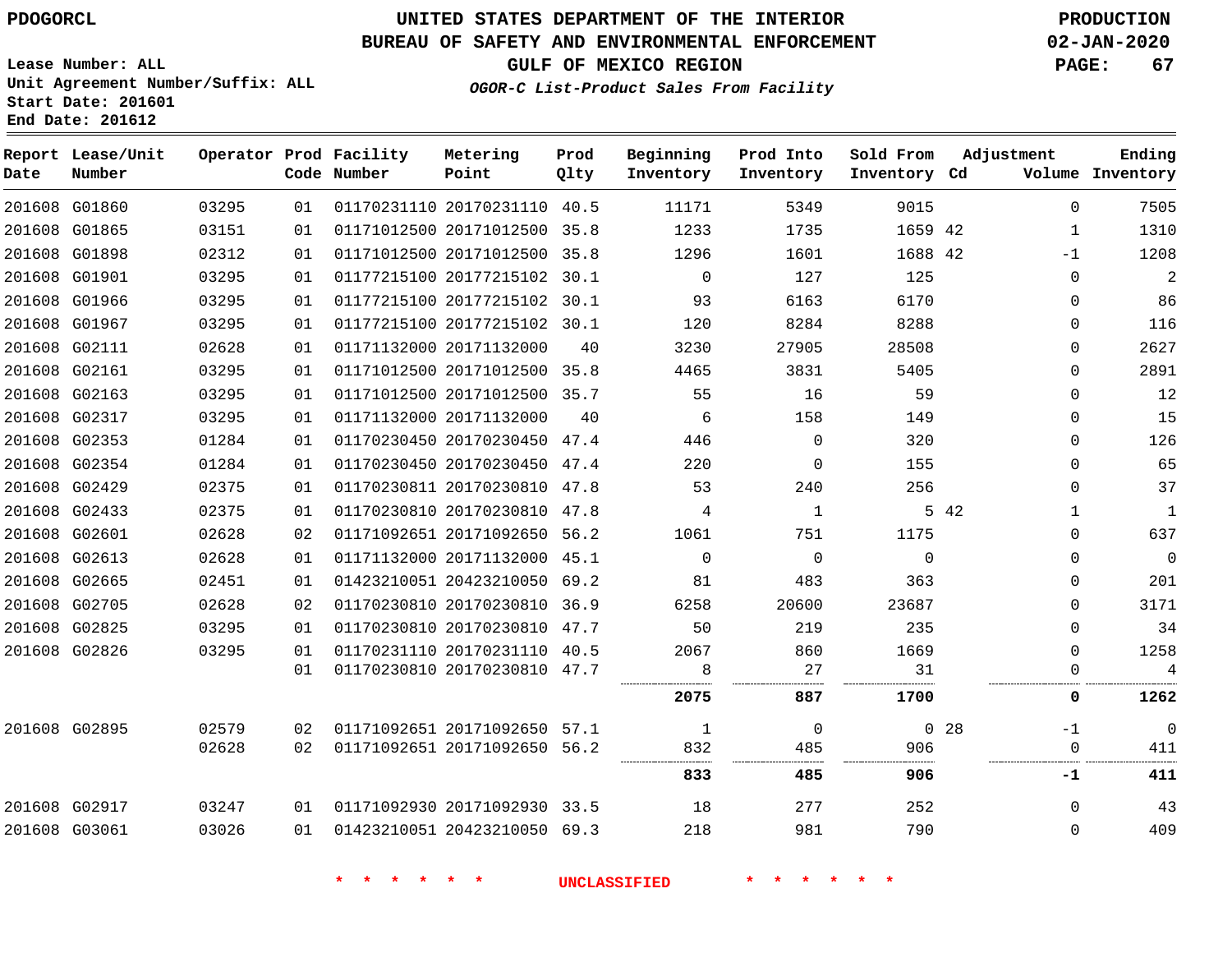**Date**

# **UNITED STATES DEPARTMENT OF THE INTERIOR PDOGORCL PRODUCTION**

#### **BUREAU OF SAFETY AND ENVIRONMENTAL ENFORCEMENT 02-JAN-2020**

........ 

 

**Lease Number: ALL Unit Agreement Number/Suffix: ALL Start Date: 201601 End Date: 201612**

### **OGOR-C List-Product Sales From Facility**

| Date | Report Lease/Unit<br>Number |                |          | Operator Prod Facility<br>Code Number | Metering<br>Point                                            | Prod<br>Qlty | Beginning<br>Inventory | Prod Into<br>Inventory | Sold From<br>Inventory Cd | Adjustment           | Ending<br>Volume Inventory |
|------|-----------------------------|----------------|----------|---------------------------------------|--------------------------------------------------------------|--------------|------------------------|------------------------|---------------------------|----------------------|----------------------------|
|      | 201608 G03152               | 03295          | 01       |                                       | 01177092600 20177092600 42.1                                 |              | 269                    | 7427                   | 7456                      | $\Omega$             | 240                        |
|      | 201608 G03331               | 02628          | 01       |                                       | 01171132800 20171132000                                      | 40           | 38                     | 808                    | 771                       | $\Omega$             | 75                         |
|      | 201608 G03414               | 03295          | 01       |                                       | 01170753510 20170753510 51.9                                 |              | 760                    | 20                     | 322                       | $\Omega$             | 458                        |
|      | 201608 G03593               | 03295          | 01       |                                       | 01171012500 20171012500 35.8                                 |              | 20                     | 15                     | 23                        | 0                    | 12                         |
|      | 201608 G03793               | 03295          | 01       |                                       | 01171012500 20171012500 35.8                                 |              | 64                     | 103                    | 89                        | $\Omega$             | 78                         |
|      | 201608 G03958               | 03295          | 01       |                                       | 01170230510 20170230510 49.7                                 |              | 957                    | 1310                   | 278                       | $\Omega$             | 1989                       |
|      | 201608 G04081               | 03295          | 01       |                                       | 01170230450 20170230810 47.8                                 |              | 425                    | 1506                   | 1699                      | $\Omega$             | 232                        |
|      | 201608 G04087               | 02899          | 01       |                                       | 01177008150 01177008150                                      | $\Omega$     | 5007                   | 2431                   | $\mathbf{0}$              | $\Omega$             | 7438                       |
|      | 201608 G04232               | 00730<br>03295 | 01<br>01 |                                       | 01171012500 20171012500 35.8<br>01171012500 20171012500 35.7 |              | 8815<br>123            | 11007<br>151           | 11516<br>160              | $\Omega$<br>$\Omega$ | 8306<br>114                |
|      |                             |                |          |                                       |                                                              |              | <br>8938               | 11158                  | 11676                     | 0                    | 8420                       |
|      | 201608 G04421               | 03295          | 01       |                                       | 01171131600 20171131600 40.5                                 |              | 754                    | 8010                   | 7581                      | $\Omega$             | 1183                       |
|      | 201608 G04800               | 02970          | 02       |                                       | 01177062608 2017706260A 37.2                                 |              | 8                      | 2738                   | 2739                      | $\Omega$             | 7                          |
|      | 201608 G04809               | 02312          | 01       |                                       | 01177082950 20177082956                                      | $\Omega$     | 453                    | $\Omega$               | $\Omega$                  | $\Omega$             | 453                        |
|      | 201608 G04818               | 03295          | 01       |                                       | 01170230500 20170230500 44.5                                 |              | 40                     | 46                     | 24                        | $\Omega$             | 62                         |
|      | 201608 G05006               | 01284          | 02       |                                       | 01423210051 20170230510 49.7                                 |              | 44                     | 41                     | 29                        | $\Omega$             | 56                         |
|      | 201608 G05283               | 01376          | 01       |                                       | 01170230810 20170230810                                      | 47.8         | $\Omega$               | 25143                  | 25143                     | $\Omega$             | $\mathbf{0}$               |
|      | 201608 G05431               | 02970          | 02       |                                       | 01177062608 2017706260A 37.2                                 |              | 68                     | 28376                  | 28370                     | $\Omega$             | 74                         |
|      | 201608 G05504               | 00730          | 01       |                                       | 01171132800 21171132800                                      | 47.3         | 310                    | 109                    | 227                       | $\Omega$             | 192                        |
|      |                             | 02970          | 02       |                                       | 01171132800 21171132800 47.3                                 |              | 9974                   | 6317                   | 8826                      | $\Omega$             | 7465                       |
|      |                             | 03295          | 01       |                                       | 01171132800 21171132800 47.3                                 |              | 2067                   | 1346                   | 1849                      | 0                    | 1564                       |
|      |                             |                |          |                                       |                                                              |              | 12351                  | 7772                   | 10902                     | 0                    | 9221                       |
|      | 201608 G05505               | 00078          |          |                                       | 01 01171132800 21171132800 47.3                              |              | 210                    | $\Omega$               | 322 13                    | 112                  | $\mathbf{0}$               |

|                           | 01 | 01171012400 20171012400      | 56 | 755<br> | 369<br> | 659 11 | $-112$ |
|---------------------------|----|------------------------------|----|---------|---------|--------|--------|
|                           |    |                              |    | 965     | 369     | 981    |        |
| 03247<br>201608 G05602    | 01 | 01171012500 20171012500 35.8 |    | 439     | 579     | 581    |        |
| 03295<br>G05612<br>201608 | 01 | 01171012500 20171012500 35.8 |    | 1839    | 2377    | 2423   |        |

**\* \* \* \* \* \* UNCLASSIFIED \* \* \* \* \* \***

**GULF OF MEXICO REGION PAGE: 68**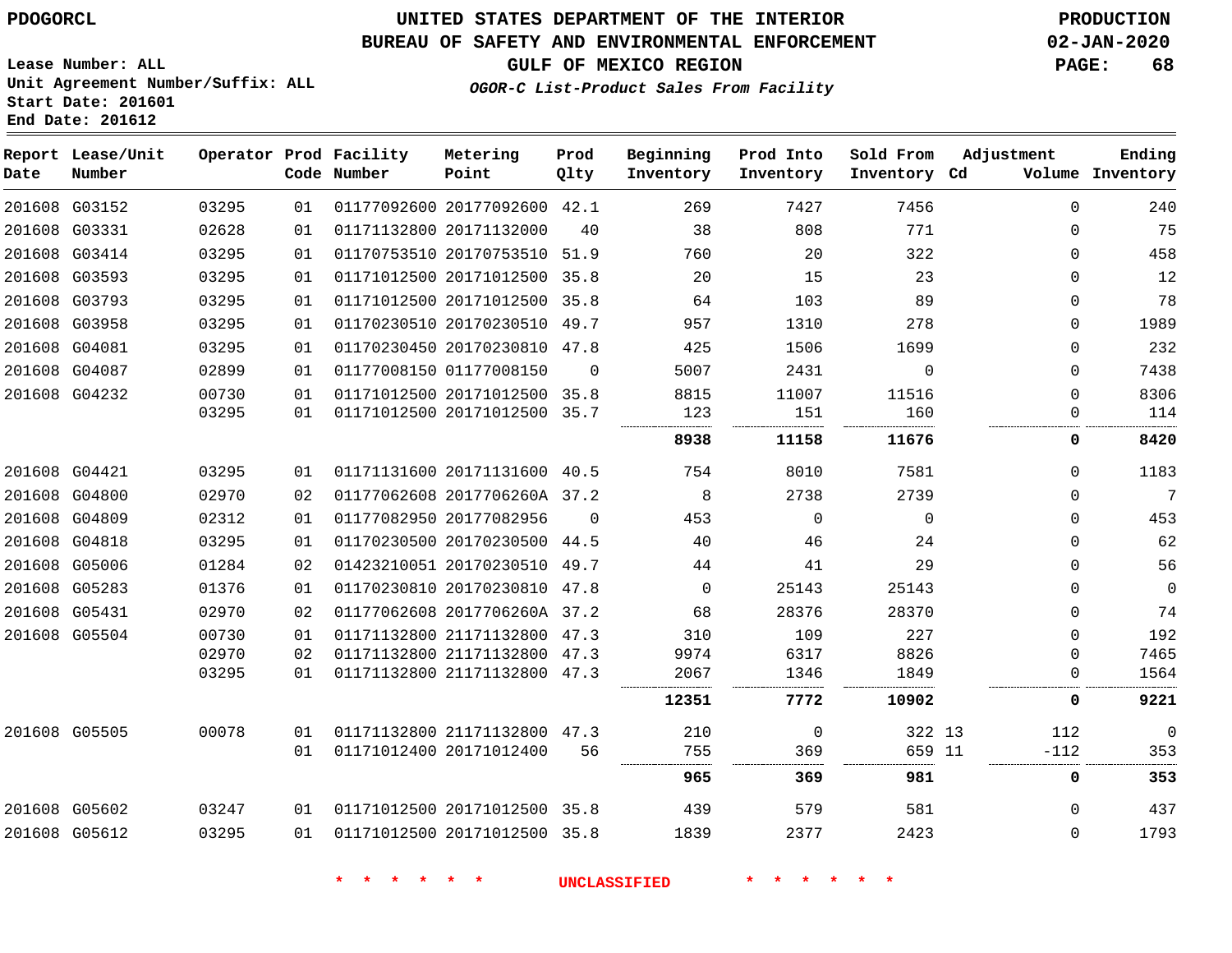### **BUREAU OF SAFETY AND ENVIRONMENTAL ENFORCEMENT 02-JAN-2020**

**OGOR-C List-Product Sales From Facility**

**GULF OF MEXICO REGION PAGE: 69**

**Lease Number: ALL Unit Agreement Number/Suffix: ALL Start Date: 201601 End Date: 201612**

| Date | Report Lease/Unit<br>Number |       |    | Operator Prod Facility<br>Code Number | Metering<br>Point            | Prod<br>Qlty | Beginning<br>Inventory | Prod Into<br>Inventory | Sold From<br>Inventory Cd | Adjustment   | Ending<br>Volume Inventory |
|------|-----------------------------|-------|----|---------------------------------------|------------------------------|--------------|------------------------|------------------------|---------------------------|--------------|----------------------------|
|      | 201608 G06069               | 03295 | 01 |                                       | 01423210051 20423210050 69.2 |              | 28                     | 333                    | 222                       | $\Omega$     | 139                        |
|      | 201608 G06168               | 02801 | 02 |                                       | 01170230450 20170230450 47.4 |              | 8                      | $\Omega$               | 6                         | $\mathbf 0$  | $\overline{2}$             |
|      | 201608 G06668               | 02375 | 01 |                                       | 01171132000 20171132000      | 40           | 790                    | 17231                  | 16399 42                  | $-1$         | 1621                       |
|      | 201608 G07736               | 02628 | 01 |                                       | 01171132800 20171132000      | 40           | 9                      | 156                    | 149                       | $\mathbf 0$  | 16                         |
|      | 201608 G07760               | 01284 | 01 |                                       | 01177122950 20177122950 30.9 |              | 99                     | 15735                  | 15694                     | $\Omega$     | 140                        |
|      | 201608 G07917               | 03247 | 01 |                                       | 01170573602 20170573602 31.7 |              | 29070                  | 12437                  | 8821 42                   | $\mathbf{1}$ | 32687                      |
|      | 201608 G09631               | 01284 | 01 |                                       | 01177122950 20177122950 30.9 |              | 9                      | 521                    | 525                       | $\mathbf 0$  | 5                          |
|      | 201608 G10794               | 03295 | 01 |                                       | 01177122950 20177122950 30.8 |              | 58                     | 2933                   | 2965                      | $\mathbf 0$  | 26                         |
|      | 201608 G10910               | 03026 | 01 |                                       | 01177245110 2017724511G 43.8 |              | $\Omega$               | 4928                   | 4928                      | $\Omega$     | $\mathbf 0$                |
|      | 201608 G11870               | 02375 | 01 |                                       | 01171132000 20171132000      | 40           | 99                     | 1812                   | 1740                      | $\Omega$     | 171                        |
|      | 201608 G11984               | 02801 | 02 |                                       | 01171092651 20171092650 56.2 |              | 73                     | 80                     | 86                        | $\Omega$     | 67                         |
|      | 201608 G12355               | 03209 | 01 |                                       | 01171012300 20171012300      | 36.3         | 33703                  | 42115                  | 38702                     | $\Omega$     | 37116                      |
|      | 201608 G12358               | 03209 | 01 |                                       | 01171012300 20171012300 36.3 |              | $\Omega$               | 735                    | 735                       | $\Omega$     | $\mathbf{0}$               |
|      | 201608 G12802               | 02628 | 01 |                                       | 01170230811 20170230811 42.7 |              | 59                     | $\Omega$               | 56                        | $\Omega$     | 3                          |
|      | 201608 G13081               | 01284 | 01 |                                       | 01608103650 20608103650 35.3 |              | 44                     | 21816                  | 21784                     | $\Omega$     | 76                         |
|      | 201608 G13563               | 03217 | 01 |                                       | 01170230811 20170230811 42.7 |              | 783                    | 975                    | 1286                      | $\mathbf 0$  | 472                        |
|      | 201608 G13938               | 01284 | 01 |                                       | 01171012500 20171012500 35.8 |              | 2479                   | 3938                   | 3445                      | $\Omega$     | 2972                       |
|      | 201608 G14342               | 02628 | 01 |                                       | 01170230811 20170230811 42.7 |              | 99                     | $\overline{0}$         | 94                        | $\Omega$     | 5                          |
|      | 201608 G14493               | 03247 | 01 |                                       | 01171092930 20171092930 33.5 |              | 19                     | 289                    | 263                       | $\Omega$     | 45                         |
|      | 201608 G14535               | 02628 | 01 |                                       | 01171012500 20171012500 35.8 |              | 2349                   | 5569                   | 3717                      | $\mathbf 0$  | 4201                       |
|      | 201608 G14864               | 02871 | 02 |                                       | 01170230450 20170230450 47.4 |              | 584                    | 0                      | 413                       | $\mathbf 0$  | 171                        |
|      | 201608 G15050               | 03295 | 01 |                                       | 01170231110 20170231110 40.5 |              | 8947                   | 4206                   | 7219                      | $\Omega$     | 5934                       |
|      | 201608 G15239               | 02375 | 02 |                                       | 01171012500 20171012500 35.8 |              | 87                     | 1312                   | 408 42                    | $-1$         | 990                        |
|      | 201608 G15263               | 03295 | 01 |                                       | 01171132000 20171132000      | 40           | 30                     | 772                    | 729                       | 0            | 73                         |
|      | 201608 G15277               | 03295 | 01 |                                       | 01171012400 20171012400      | 56           | 11925                  | 5685                   | 12168                     | 0            | 5442                       |
|      | 201608 G16325               | 03295 | 01 |                                       | 01171012400 20171012400      | 56           | 415                    | 212                    | 424                       | $\mathbf 0$  | 203                        |
|      | 201608 G16515               | 03026 | 01 |                                       | 01177245110 2017724511G 43.8 |              | $\Omega$               | 9056                   | 9056                      | $\mathbf 0$  | $\mathbf 0$                |
|      | 201608 G17754               | 02375 | 02 |                                       | 01170230510 20170230510 49.7 |              | 2242                   | 1812                   | 1302 42                   | $-1$         | 2751                       |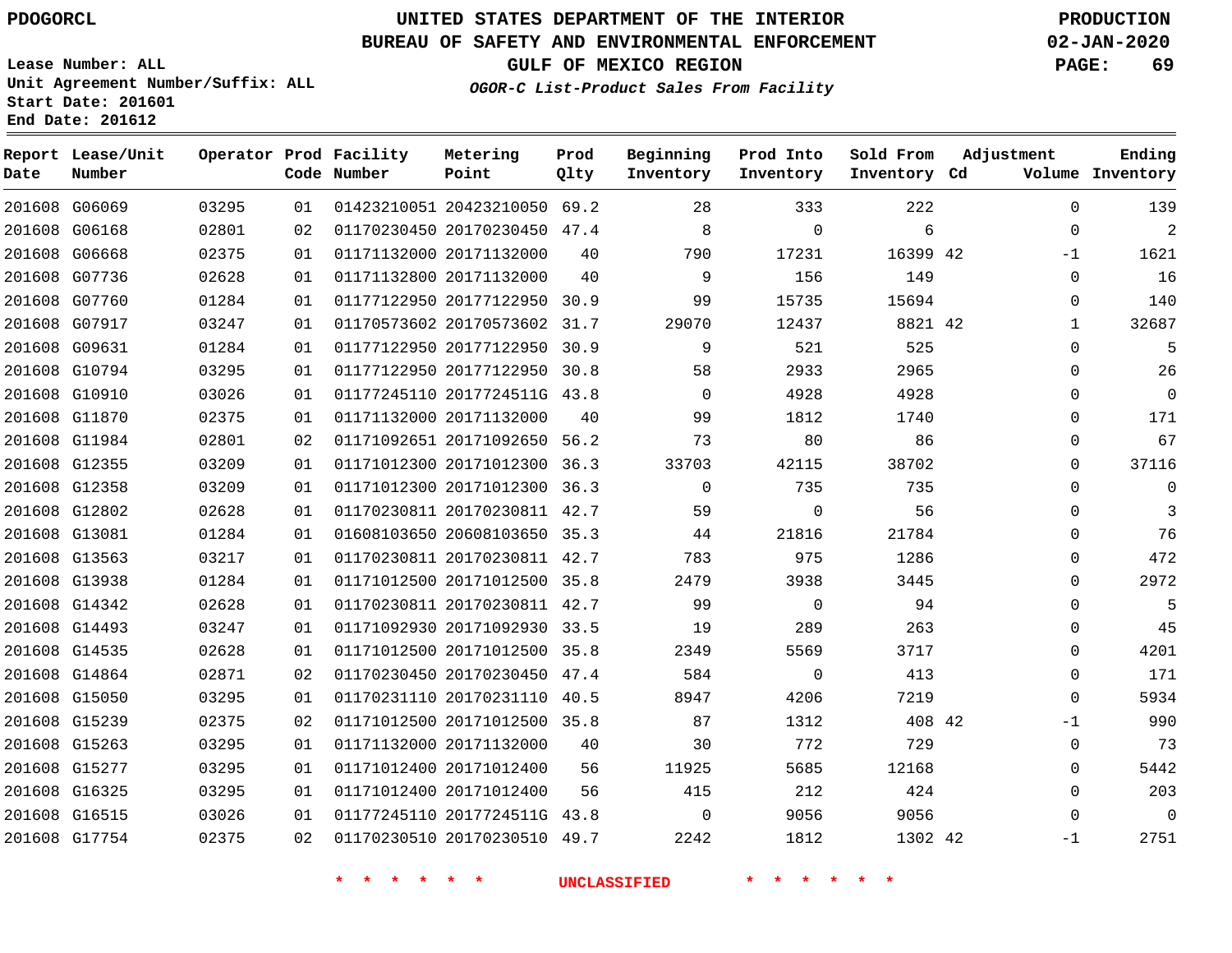### **BUREAU OF SAFETY AND ENVIRONMENTAL ENFORCEMENT 02-JAN-2020**

**Lease Number: ALL Unit Agreement Number/Suffix: ALL Start Date: 201601**

**OGOR-C List-Product Sales From Facility**

**GULF OF MEXICO REGION PAGE: 70**

# **End Date: 201612**

| Date          | Report Lease/Unit<br>Number |       |    | Operator Prod Facility<br>Code Number | Metering<br>Point            | Prod<br>Qlty | Beginning<br>Inventory | Prod Into<br>Inventory | Sold From<br>Inventory Cd | Adjustment |              | Ending<br>Volume Inventory |
|---------------|-----------------------------|-------|----|---------------------------------------|------------------------------|--------------|------------------------|------------------------|---------------------------|------------|--------------|----------------------------|
|               | 201608 G17858               | 03295 | 01 |                                       | 01170530900 20170530900 48.8 |              | 574                    | $\Omega$               |                           | 9 23       | $-26$        | 539                        |
|               | 201608 G17912               | 02970 | 02 |                                       | 01177062608 2017706260A 37.2 |              | 16                     | 4160                   | 4165                      |            | $\mathbf 0$  | 11                         |
| 201608 G17921 |                             | 03026 | 01 |                                       | 01171012500 20177062959 25.2 |              | $\mathbf 0$            | 34217                  | 34217                     |            | 0            | $\Omega$                   |
|               | 201608 G18043               | 03059 | 01 |                                       | 01171012500 20171012500 35.8 |              | 3391                   | 4330                   | 4453                      |            | $\Omega$     | 3268                       |
|               | 201608 G19030               | 02806 | 01 |                                       | 01423210051 20423210050 60.6 |              | 38                     | 0                      | $\mathbf 0$               |            | $\mathbf{0}$ | 38                         |
|               | 201608 G20605               | 02477 | 01 |                                       | 01423550141 20423550140 26.5 |              | 522                    | 3866                   | 3705                      |            | $\Omega$     | 683                        |
|               | 201608 G20660               | 03295 | 01 |                                       | 01170230450 20170230450 47.4 |              | 46                     | $\mathbf 0$            | 33                        |            | $\Omega$     | 13                         |
|               | 201608 G21096               | 03295 | 01 |                                       | 01170230811 20170230811 42.7 |              | 59                     | 58                     | 89                        |            | $\Omega$     | 28                         |
|               | 201608 G21532               | 03217 | 01 |                                       | 01170230811 20170230811 42.7 |              | 1187                   | 2135                   | 2289 42                   |            | 1            | 1034                       |
|               | 201608 G21534               | 03217 | 01 |                                       | 01170230811 20170230811 42.7 |              | 550                    | 1249                   | 1194                      |            | $\Omega$     | 605                        |
|               | 201608 G21592               | 02628 | 02 |                                       | 01171132000 20171132000      | 40           | 24                     | 473                    | 452                       |            | $\Omega$     | 45                         |
|               | 201608 G21655               | 03247 | 01 |                                       | 01171132800 21171132800 47.3 |              | 146                    | 0                      | 146                       |            | $\Omega$     | $\mathbf 0$                |
|               | 201608 G22268               | 02777 | 02 |                                       | 01170230810 2042709015I 50.5 |              | $\mathbf 0$            | 187                    | 187                       |            | $\Omega$     | $\Omega$                   |
| 201608 G22501 |                             | 03151 | 01 |                                       | 01170230400 20170230400 52.3 |              | 41                     | 45                     | 65                        |            | $\Omega$     | 21                         |
|               | 201608 G22505               | 02375 | 02 |                                       | 01170230811 20170230811 42.7 |              | 127                    | 86                     | 172 42                    |            | $\mathbf{1}$ | 42                         |
|               | 201608 G22510               | 03295 | 01 |                                       | 01170230810 20170230810 47.7 |              | 318                    | 1000                   | 1164                      |            | $\mathbf{0}$ | 154                        |
|               | 201608 G22513               | 02579 | 02 |                                       | 01170230500 20170230500 44.9 |              | 3                      | $\mathbf 0$            | $\mathbf 0$               |            | $\mathbf{0}$ | 3                          |
| 201608 G22621 |                             | 03247 | 01 |                                       | 01171132800 21171132800 47.3 |              | 7712                   | 4952                   | 6861                      |            | $\Omega$     | 5803                       |
|               | 201608 G22840               | 00730 | 01 |                                       | 01608103650 20608103650 35.3 |              | $\mathbf{1}$           | 832                    | 831 42                    |            | 1            | 3                          |
|               | 201608 G23730               | 03217 | 01 |                                       | 01170230810 20170230811 42.7 |              | $\Omega$               | 38                     | 20                        |            | $\mathbf{0}$ | 18                         |
|               | 201608 G23735               | 03295 | 01 |                                       | 01170230810 20170230810 47.7 |              | 130                    | 696                    | 719                       |            | $\Omega$     | 107                        |
|               | 201608 G23736               | 00730 | 01 |                                       | 01170230810 20170230810 47.8 |              | 156                    | 283                    | 395                       |            | $\Omega$     | 44                         |
|               | 201608 G23851               | 02503 | 02 |                                       | 01171012400 20171012400      | 56           | 14920                  | 11996                  | 15433                     |            | $\mathbf{0}$ | 11483                      |
|               | 201608 G24730               | 03295 | 01 |                                       | 01170230500 20170230500 44.4 |              | 1517                   | 1631                   | 915                       |            | $\Omega$     | 2233                       |
|               | 201608 G24870               | 02970 | 02 |                                       | 01177062608 2017706260A 37.2 |              | 2                      | 620                    | 621                       |            | $\Omega$     | $\mathbf{1}$               |
|               | 201608 G24883               | 02628 | 02 |                                       | 01171092651 20171092650 56.2 |              | 1251                   | 985                    | 1410                      |            | $\Omega$     | 826                        |
|               | 201608 G24898               | 03368 | 02 |                                       | 01171012300 20171012300 36.3 |              | 5384                   | 4295                   | 6003                      |            | $\Omega$     | 3676                       |
|               | 201608 G24924               | 03247 | 01 |                                       | 01171132800 21171132800 47.3 |              | 14857                  | 5650                   | 11130                     |            | $\Omega$     | 9377                       |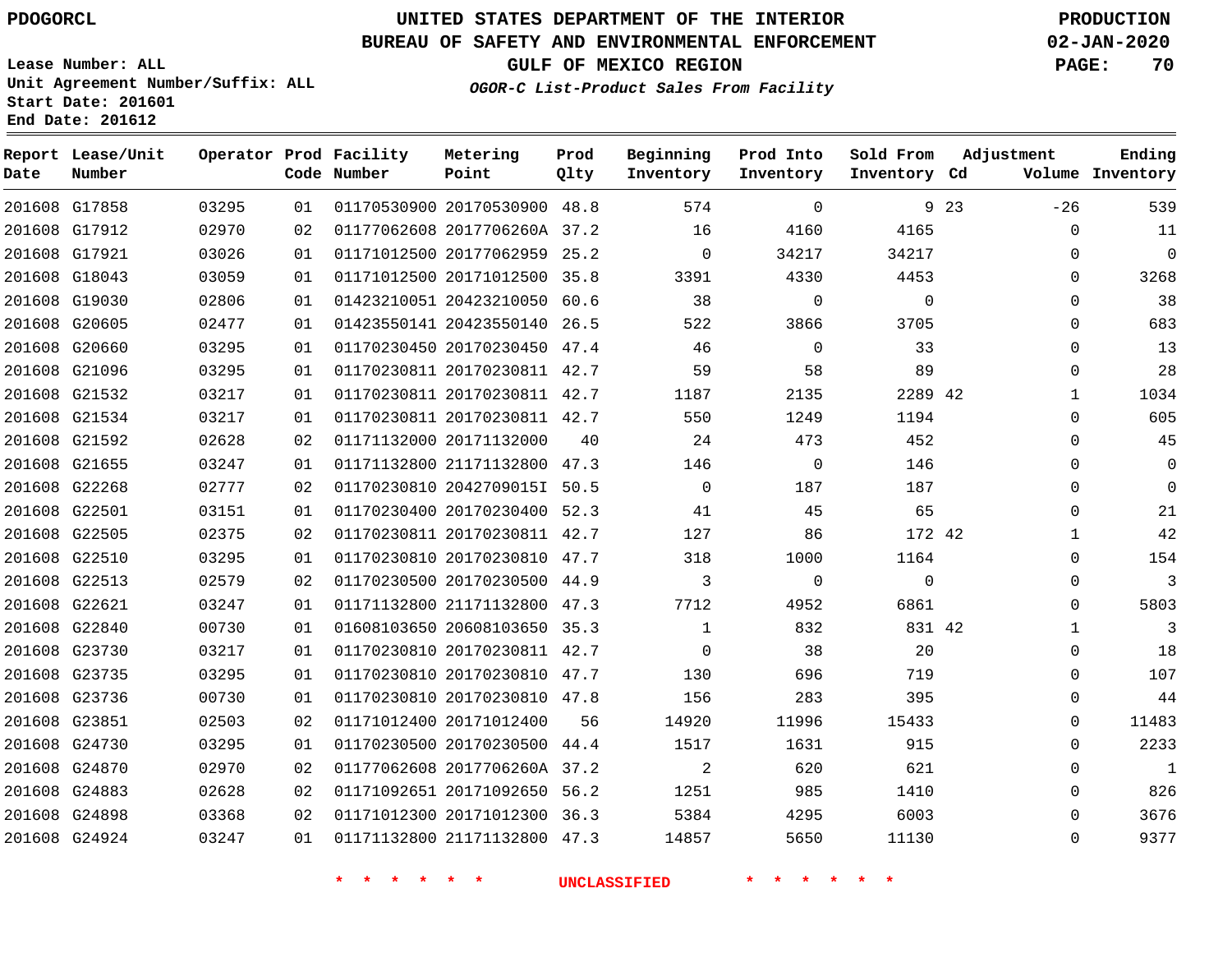**Prod**

#### **BUREAU OF SAFETY AND ENVIRONMENTAL ENFORCEMENT 02-JAN-2020**

**Lease Number: ALL Unit Agreement Number/Suffix: ALL Start Date: 201601**

**Operator Prod Facility**

**End Date: 201612**

**Report Lease/Unit**

**OGOR-C List-Product Sales From Facility**

**Beginning**

**Prod Into**

**Sold From Adjustment**

**GULF OF MEXICO REGION PAGE: 71**

**Ending**

| Date | Number        |       |    | Code Number | Point                        | Qlty           | Inventory      | Inventory      | Inventory Cd   |       |             | Volume Inventory |
|------|---------------|-------|----|-------------|------------------------------|----------------|----------------|----------------|----------------|-------|-------------|------------------|
|      | 201608 G24926 | 03247 | 01 |             | 01171132800 21171132800      | $\overline{0}$ | 44             | $\mathbf 0$    | $\mathbf 0$    |       | $\mathbf 0$ | 44               |
|      | 201608 G24990 | 01284 | 01 |             | 01608103650 20608103650 35.3 |                | 64             | 38877          | 38808          |       | $\Omega$    | 133              |
|      | 201608 G25008 | 02777 | 01 |             | 01170753510 20170753510 54.6 |                | $\overline{0}$ | $\mathbf 0$    | $\mathbf 0$    |       | $\Omega$    | $\mathbf 0$      |
|      | 201608 G25524 | 03295 | 01 |             | 01170230450 20170230450 47.4 |                | 36             | $\mathbf{1}$   | 26             |       | 0           | 11               |
|      | 201608 G25561 | 02375 | 02 |             | 01170230450 20170230450 47.4 |                | 33             | 0              |                | 24 42 | 1           | 10               |
|      | 201608 G25606 | 02375 | 01 |             | 01170230810 20170230810 47.8 |                | 36             | 131            | 147            |       | $\Omega$    | 20               |
|      | 201608 G25937 | 02222 | 02 |             | 01170230810 20170230810 47.8 |                | 116            | 203            | 288            |       | $\Omega$    | 31               |
|      | 201608 G26001 | 02628 | 01 |             | 01171132800 21171132800 47.3 |                | 5              | $\overline{0}$ | $\overline{0}$ |       | 0           | 5                |
|      | 201608 G26074 | 01284 | 01 |             | 01177122950 20177122950 30.9 |                | 7              | 576            | 580            |       | $\Omega$    | 3                |
|      | 201608 G26480 | 01978 | 02 |             | 01423210051 20423210050 45.8 |                | 44             | 234            | 180            |       | $\Omega$    | 98               |
|      | 201608 G26655 | 03165 | 01 |             | 01170230811 20170230811 42.7 |                | 1388           | 2041           | $0\quad09$     |       | $-2441$     | 988              |
|      | 201608 G27070 | 03295 | 01 |             | 01171132800 21171132800 47.3 |                | 18230          | 11079          | 15878          |       | $\mathbf 0$ | 13431            |
|      | 201608 G27083 | 02477 | 01 |             | 01171092651 20171092650 56.2 |                | 719            | 465            | 792            |       | $\Omega$    | 392              |
|      | 201608 G27169 | 01284 | 01 |             | 01171012500 20171012500 35.8 |                | 3346           | 4800           | 4523           |       | $\Omega$    | 3623             |
|      | 201608 G27173 | 03295 | 01 |             | 01170513800 20170513800 32.4 |                | 240            | 760            | 952            |       | 0           | 48               |
|      | 201608 G27509 | 02970 | 02 |             | 01170230450 20170230450 47.4 |                | 532            | $\overline{0}$ | 377            |       | $\Omega$    | 155              |
|      | 201608 G27851 | 02628 | 02 |             | 01171132000 20171132000      | 40             | 2              | 21             | 20             |       | $\Omega$    | 3                |
|      | 201608 G27949 | 02871 | 01 |             | 01171012500 20171012500 35.8 |                | 6              | 5              | 7              |       | 0           | 4                |
|      | 201608 G27988 | 00730 | 01 |             | 01608103650 20608103650 35.3 |                | 88             | 42136          | 42079          |       | $\Omega$    | 145              |
|      | 201608 G30654 | 02777 | 02 |             | 01170230810 20170230810 42.4 |                | $\overline{a}$ | 6              | 7              |       | $\Omega$    | $\mathbf{1}$     |
|      | 201608 G31003 | 02579 | 02 |             | 01423210051 20423210050 58.3 |                | $\Omega$       | $\mathbf{0}$   | $\Omega$       |       | 0           | $\mathbf 0$      |
|      | 201608 G31369 | 02628 | 01 |             | 01171012300 20171012300 36.3 |                | 9282           | 6896           | 10276          |       | 0           | 5902             |
|      | 201608 G32113 | 02477 | 01 |             | 01170230811 20170230811 42.7 |                | 1831           | 2507           | 3124           |       | $\Omega$    | 1214             |
|      | 201608 G32197 | 01284 | 02 |             | 01171012500 20171012500 35.8 |                | 449            | 1134           | 727            |       | $\Omega$    | 856              |
|      | 201608 G32231 | 01284 | 01 |             | 01171012500 20171012500 35.8 |                | 395            | 541            | 528            |       | 0           | 408              |
|      | 201608 G32267 | 03295 | 01 |             | 01177298272 01177298272 42.4 |                | $\mathbf 0$    | $\Omega$       | $\Omega$       |       | $\Omega$    | $\mathbf 0$      |
|      | 201608 G32268 | 03295 | 01 |             | 01177298272 01177298272 42.4 |                | 55             | 51             | 17             |       | 0           | 89               |
|      | 201608 G32744 | 01284 | 02 |             | 01423210051 20170230510 49.7 |                | 17             | 0              | 11             |       | 0           | 6                |

**Metering**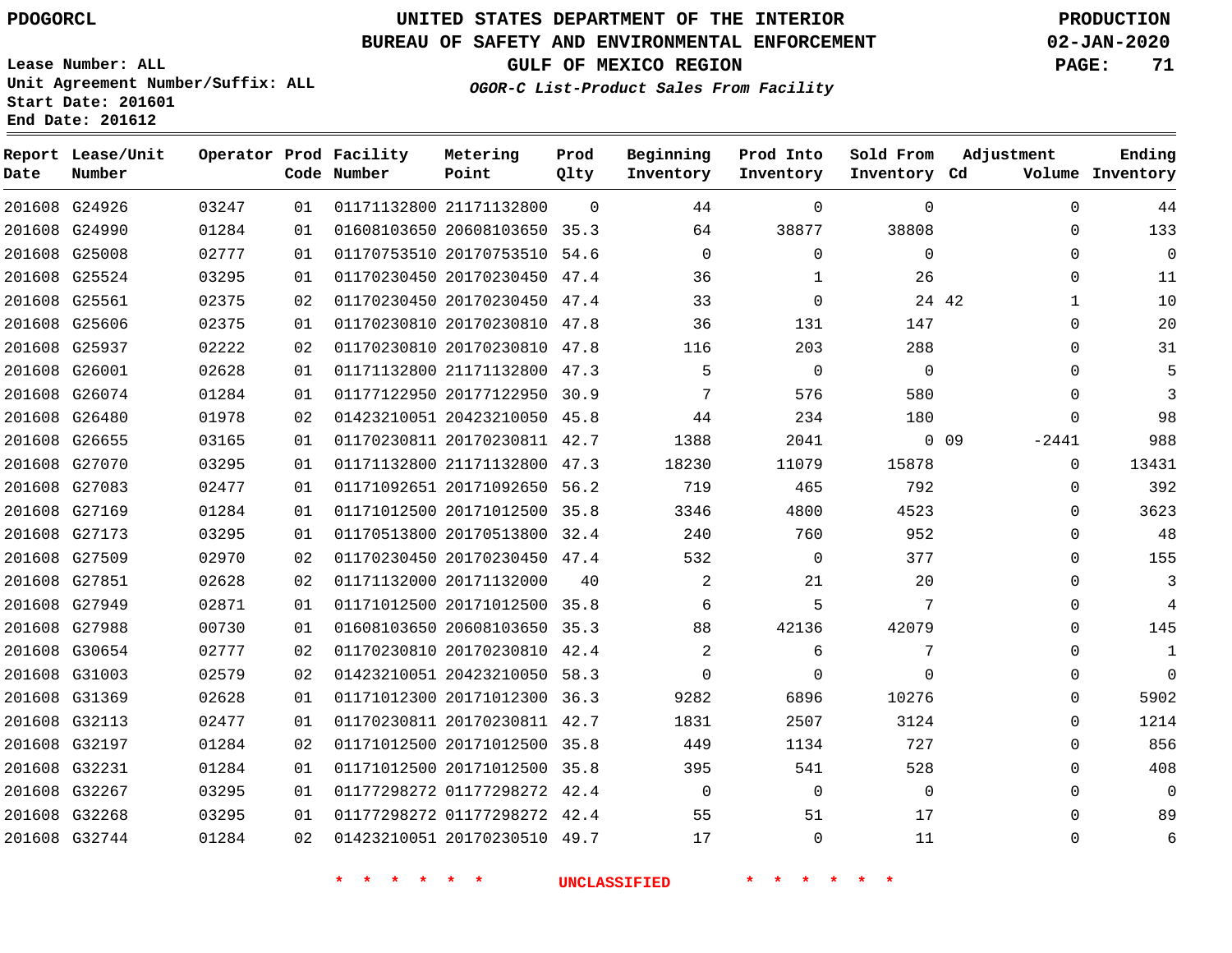**Report Lease/Unit**

# **UNITED STATES DEPARTMENT OF THE INTERIOR PDOGORCL PRODUCTION**

### **BUREAU OF SAFETY AND ENVIRONMENTAL ENFORCEMENT 02-JAN-2020**

**Lease Number: ALL Unit Agreement Number/Suffix: ALL Start Date: 201601**

**Operator Prod Facility Metering**

**GULF OF MEXICO REGION PAGE: 72**

**Prod**

**Adjustment**

**Ending**

**OGOR-C List-Product Sales From Facility**

**Beginning Prod Into Sold From**

| Date   | Number        |       |    | Code Number | Point                        | Qlty | Inventory   | Inventory    | Inventory Cd |       |              | Volume Inventory |
|--------|---------------|-------|----|-------------|------------------------------|------|-------------|--------------|--------------|-------|--------------|------------------|
|        | 201608 G32771 | 00730 | 01 |             | 01170230810 20170230810 47.8 |      | 705         | 1986         | 2386 42      |       | $\mathbf{1}$ | 306              |
|        | 201608 G33112 | 02970 | 02 |             | 01171092651 20171092650 56.2 |      | $\mathbf 0$ | 4            | $\mathbf{1}$ |       | 0            | 3                |
|        | 201608 G33596 | 02503 | 02 |             | 01171132000 20171132000      | 40   | 73          | 1562         | 1488         |       | 0            | 147              |
|        | 201608 G33636 | 02628 | 01 |             | 01171132000 20171132000      | 40   | 3843        | 37435        | 37754        |       | $\Omega$     | 3524             |
|        | 201608 G34025 | 02970 | 02 |             | 01422450350 20170230810 47.8 |      | 6           | $\mathbf 0$  | 6            |       | $\Omega$     | $\mathbf 0$      |
|        | 201608 G34671 | 02579 | 02 |             | 01423210051 20423210050 49.4 |      | 62          | 282          | 344          |       | $\mathbf 0$  | $\mathbf 0$      |
| 201609 | 00016         | 02375 | 01 |             | 01170513700 20170513700 32.9 |      | 826         | 11606        | 11534 42     |       | $-2$         | 896              |
| 201609 | 00026         | 02375 | 01 |             | 01170513700 20170513700 32.9 |      | 2773        | 24910        | 25754 42     |       | $-4$         | 1925             |
| 201609 | 00032         | 02375 | 01 |             | 01170513700 20170513700 32.9 |      | 70          | 838          | 847          |       | 0            | 61               |
| 201609 | 00049         | 03295 | 01 |             | 01171012300 20171012300 36.3 |      | 21132       | 21857        | 19692        |       | 0            | 23297            |
| 201609 | 00050         | 03295 | 01 |             | 01171012300 20171012300      | 36.3 | 3075        | 3824         | 2865         |       | $\Omega$     | 4034             |
| 201609 | 00051         | 03295 | 01 |             | 01171012300 20171012300 36.3 |      | 1745        | 1527         | 1626         |       | 0            | 1646             |
| 201609 | 00052         | 03295 | 01 |             | 01171012300 20171012300 36.3 |      | 2560        | 2543         | 2385         |       | 0            | 2718             |
| 201609 | 00079         | 03247 | 01 |             | 01170230810 20170230810 48.3 |      | 37          | 16           | $\Omega$     |       | $\Omega$     | 53               |
| 201609 | 00081         | 03295 | 01 |             | 01170230450 20170230450 45.8 |      | 18          | 6215         | 5776         |       | 0            | 457              |
| 201609 | 00082         | 03295 | 01 |             | 01170230450 20170230450 45.8 |      | $\Omega$    | 42           | 39           |       | 0            | 3                |
| 201609 | 00196         | 02375 | 01 |             | 01171012300 20171012300 36.3 |      | 11512       | 12130        | 10721 42     |       | 1            | 12922            |
| 201609 | 00244         | 03295 | 01 |             | 01170231290 01170231290 45.4 |      | 530         | 3313         | 3205         |       | 0            | 638              |
| 201609 | 00247         | 03295 | 01 |             | 01170231290 01170231290 45.4 |      | 116         | 699          | 680          |       | 0            | 135              |
| 201609 | 00353         | 03368 | 01 |             | 01170754800 20170754800      | 30.5 | 40          | 316          | 316          |       | $\Omega$     | 40               |
| 201609 | 00367         | 02375 | 01 |             | 01170513700 20170513700 32.9 |      | 27          | 1377         | 1297         |       | 0            | 107              |
| 201609 | 00434         | 01284 | 01 |             | 01177112605 2017711260Y 33.1 |      | 55          | 2649         | 2647         |       | $\Omega$     | 57               |
| 201609 | 00453         | 01284 | 01 |             | 01177112605 2017711260Y 33.1 |      | 13          | 571          | 573          |       | $\Omega$     | 11               |
| 201609 | 00466         | 03295 | 01 |             | 01171012400 20171012400 55.1 |      | 2085        | 1431         | 1849         |       | 0            | 1667             |
| 201609 | 00479         | 03295 | 01 |             | 01171012500 20171012500      | 35   | 864         | 1213         | 1720         |       | 0            | 357              |
| 201609 | 00541         | 02222 | 01 |             | 01170530900 20170530900 51.2 |      | 2468        | $\mathsf{O}$ |              | 52 42 | 1134         | 3550             |
| 201609 | 00560         | 03288 | 01 |             | 01171132800 21171132800      | 46   | 690         | 576          | 521          |       | 0            | 745              |
| 201609 | 00577         | 03059 | 01 |             | 01171012300 20171012300 36.3 |      | 15532       | 8957         | 14945        |       | $\mathbf 0$  | 9544             |
|        |               |       |    |             |                              |      |             |              |              |       |              |                  |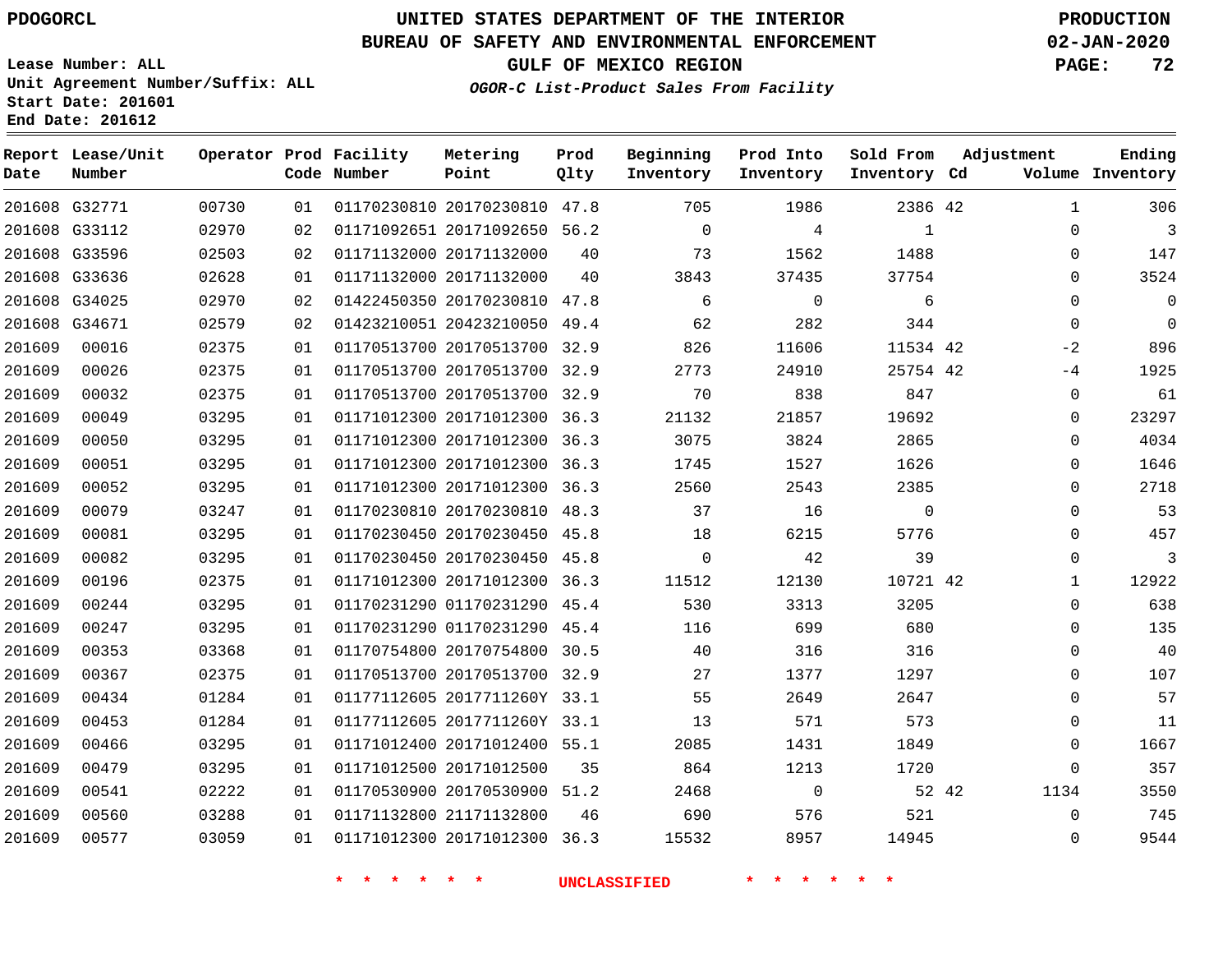## **BUREAU OF SAFETY AND ENVIRONMENTAL ENFORCEMENT 02-JAN-2020**

**Lease Number: ALL Unit Agreement Number/Suffix: ALL**

**OGOR-C List-Product Sales From Facility**

**GULF OF MEXICO REGION PAGE: 73**

**Start Date: 201601 End Date: 201612**

| Date   | Report Lease/Unit<br>Number |       |    | Operator Prod Facility<br>Code Number | Metering<br>Point            | Prod<br>Qlty   | Beginning<br>Inventory | Prod Into<br>Inventory | Sold From<br>Inventory Cd | Adjustment |              | Ending<br>Volume Inventory |
|--------|-----------------------------|-------|----|---------------------------------------|------------------------------|----------------|------------------------|------------------------|---------------------------|------------|--------------|----------------------------|
| 201609 | 00593                       | 03209 | 01 |                                       | 01171012300 20171012300 36.3 |                | $\overline{0}$         | 663                    | 663                       |            | $\mathbf 0$  | 0                          |
| 201609 | 00599                       | 02899 | 01 |                                       | 01170573602 20170573602 50.5 |                | 735                    | $\Omega$               | 215                       |            | $\Omega$     | 520                        |
| 201609 | 00605                       | 02899 | 01 |                                       | 01170573602 20170573602 50.5 |                | 1920                   | 1                      | 562 42                    |            | $\mathbf{1}$ | 1360                       |
| 201609 | 00680                       | 03217 | 01 |                                       | 01170230700 20170230700      | $\overline{0}$ | 1617                   | $\mathbf 0$            | $\overline{0}$            |            | 0            | 1617                       |
| 201609 | 00693                       | 03368 | 01 |                                       | 01170754800 20170754800 30.5 |                | 35                     | 315                    | 310                       |            | 0            | 40                         |
| 201609 | 00694                       | 03368 | 01 |                                       | 01170754800 20170754800 30.5 |                | 663                    | 5207                   | 5210                      |            | $\Omega$     | 660                        |
| 201609 | 00758                       | 03295 | 01 |                                       | 01170230810 20170230810      | $\Omega$       | 94                     | 39                     | $\mathbf 0$               |            | $\Omega$     | 133                        |
| 201609 | 00775                       | 02899 | 01 |                                       | 01171131600 20171131600 41.7 |                | 427                    | 8313                   | 8108                      |            | $\mathbf 0$  | 632                        |
| 201609 | 00796                       | 02628 | 01 |                                       | 01171012300 20171012300 36.3 |                | 7084                   | 7969                   | 6577                      |            | $\Omega$     | 8476                       |
| 201609 | 00839                       | 02451 | 01 |                                       | 01170513800 20170513800      | 33             | 689                    | 10469                  | 10956                     |            | $\mathbf{0}$ | 202                        |
|        | 201609 754303001A           | 00059 | 01 |                                       | 01170230811 20170230811 43.6 |                | 275                    | 687                    | 577 09                    |            | $-186$       | 199                        |
|        | 201609 754306006A           | 00689 | 01 |                                       | 01608128271 20608128271      | 31             | $\overline{0}$         | 106633                 | $\mathbf{0}$              |            | 0            | 106633                     |
|        | 201609 754306012A           | 01207 | 01 |                                       | 01608128270 20608128270 25.2 |                | 98488                  | 163796                 |                           | $0\quad09$ | $-204342$    | 57942                      |
|        | 201609 754306013A           | 01207 | 01 |                                       | 01608128270 20608128270 25.2 |                | 202398                 | 282438                 |                           | $0\quad09$ | $-354738$    | 130098                     |
|        | 201609 754307005A           | 00078 | 01 |                                       | 01170573601 20170573601 26.6 |                | 153                    | 1263                   | 1245                      |            | 0            | 171                        |
|        | 201609 754307017A           | 02970 | 02 |                                       | 01171132800 20170230811 43.6 |                | 1887                   | 4518                   | 5095                      |            | $\Omega$     | 1310                       |
|        | 201609 754310009A           | 00078 | 01 |                                       | 01170573601 20170573601 26.6 |                | 181                    | 1653                   | 1611                      |            | 0            | 223                        |
|        | 201609 754315006A           | 03368 | 01 |                                       | 01170754800 20170754800 30.5 |                | 73                     | 645                    | 635                       |            | $\Omega$     | 83                         |
|        | 201609 7543880060           | 03295 | 01 |                                       | 01170230450 20170230450 45.8 |                | 8                      | 1473                   | 1373                      |            | 0            | 108                        |
|        | 201609 7543890080           | 02375 | 01 |                                       | 01170513700 20170513700 29.6 |                | 150                    | 1165                   | 1231 42                   |            | 1            | 85                         |
|        | 201609 7543930100           | 03026 | 02 |                                       | 01170230450 20170230450 45.9 |                | 6                      | 1796                   | 1670                      |            | 0            | 132                        |
|        | 201609 7543940080           | 03295 | 01 |                                       | 01170230811 20170230811 43.5 |                | 65                     | 199                    | 206                       |            | 0            | 58                         |
|        | 201609 754396015A           | 01284 | 01 |                                       | 01608103650 20608103650 35.3 |                | 13                     | 2985                   | 2986                      |            | 0            | 12                         |
|        | 201609 8910020210           | 02451 | 01 |                                       | 01170513800 20170513800      | 33             | 5214                   | 82075                  | 85709                     |            | $\Omega$     | 1580                       |
|        | 201609 8910024540           | 02451 | 01 |                                       | 01170513800 20170513800      | 33             | 4985                   | 68927                  | 72585                     |            | $\Omega$     | 1327                       |
|        | 201609 8910029320           | 02375 | 01 |                                       | 01170513700 20170513700 32.9 |                | 4586                   | 48841                  | 49885 42                  |            | 7            | 3549                       |
|        | 201609 8910034440           | 02375 | 01 |                                       | 01170513700 20170513700 29.3 |                | 5017                   | 58860                  | 59602 42                  |            | -1           | 4274                       |
|        | 201609 8910039150           | 00078 | 01 |                                       | 01170573601 20170573601 26.6 |                | 1720                   | 14968                  | 14668 42                  |            | 3            | 2023                       |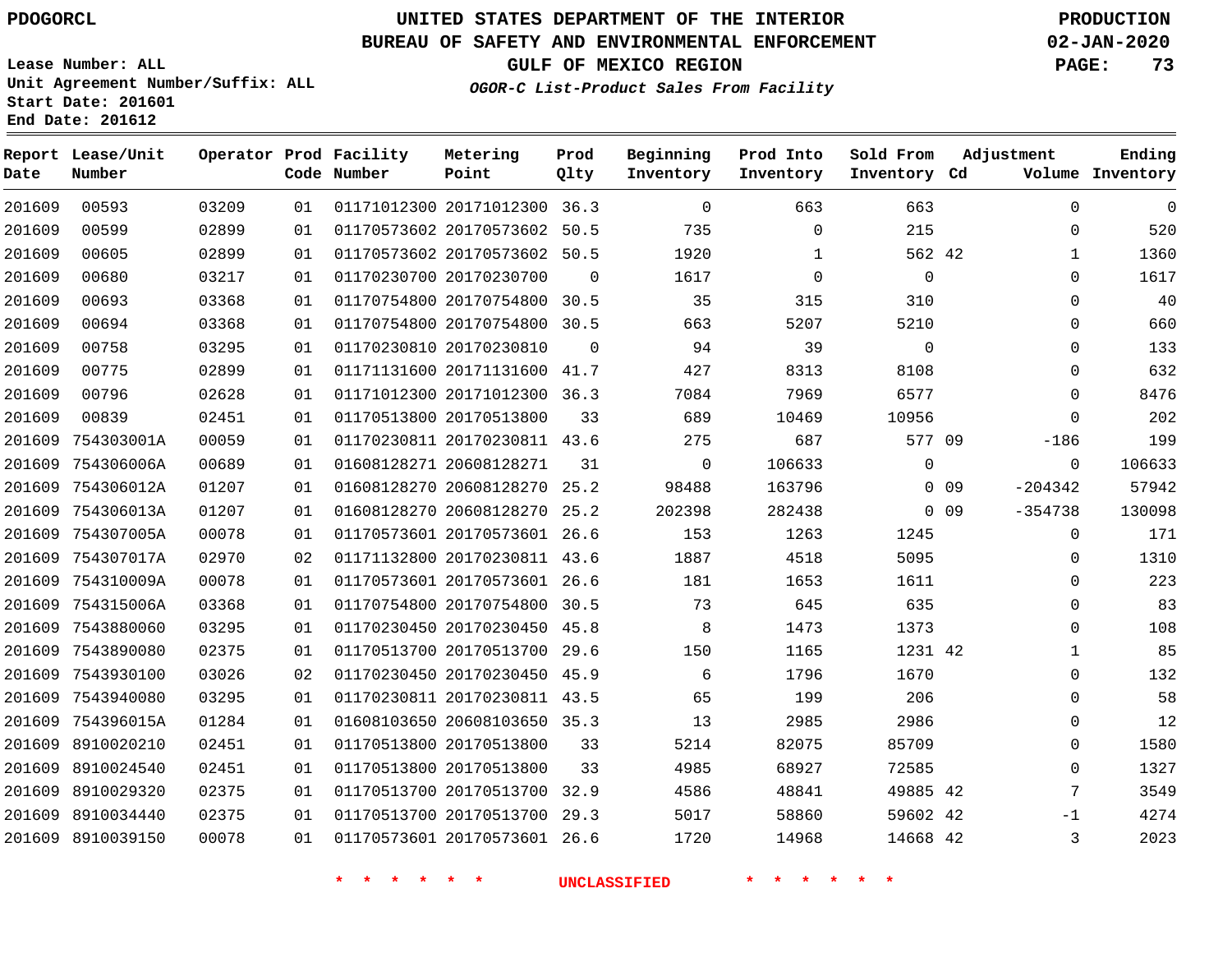**Date**

**Report Lease/Unit**

**Number**

# **UNITED STATES DEPARTMENT OF THE INTERIOR PDOGORCL PRODUCTION**

**Prod Qlty**

#### **BUREAU OF SAFETY AND ENVIRONMENTAL ENFORCEMENT 02-JAN-2020**

**Lease Number: ALL Unit Agreement Number/Suffix: ALL Start Date: 201601 End Date: 201612**

**Operator Prod Facility**

**Code Number**

**OGOR-C List-Product Sales From Facility**

**Beginning Inventory** **Prod Into Inventory** **Sold From Inventory**

**GULF OF MEXICO REGION PAGE: 74**

**Inventory Cd Volume**

**Adjustment**

  $\Omega$  $\Omega$   $-2$  -1  $\Omega$  $\Omega$   $\Omega$  $\overline{0}$  $\Omega$  $\Omega$   $\Omega$  $\Omega$  -1  $-1$  $-1$ 

**Ending**

| 201609 8910086400 | 02222 | 02 |                                            | 01171012400 20171012400 55.2 |                     | 36             | 29                 | 31          |  |
|-------------------|-------|----|--------------------------------------------|------------------------------|---------------------|----------------|--------------------|-------------|--|
| 201609 8910089160 | 02375 | 01 |                                            | 01170513700 20170513700 28.3 |                     | 475            | 5459               | 5538        |  |
| 201609 891008927Y | 03151 | 01 |                                            | 01170230400 20170230400 52.3 |                     | 14             | 18                 | 25          |  |
| 201609 8910116580 | 02375 | 01 |                                            | 01170513700 20170513700 28.5 |                     | 376            | 4521               | 4569        |  |
| 201609 8910116740 | 02375 | 01 |                                            | 01170513700 20170513700 28.5 |                     | 1637           | 19563              | 19779 42    |  |
| 201609 8910116770 | 02375 | 01 |                                            | 01170513700 20170513700 28.5 |                     | 193            | 2342               | 2365        |  |
| 201609 8910116790 | 02375 | 01 |                                            | 01170513700 20170513700 28.3 |                     | 1377           | 16439              | 16622 42    |  |
| 201609 8910116800 | 02375 | 01 |                                            | 01170513700 20170513700 28.4 |                     | 3336           | 39190              | 39681       |  |
| 201609 891011687A | 03368 | 01 |                                            | 01170754800 20170754800 30.5 |                     | 40             | 355                | 347         |  |
| 201609 891011687C | 03368 | 01 |                                            | 01170754800 20170754800 30.5 |                     | 132            | 1387               | 1342        |  |
| 201609 891011687D | 03368 | 01 |                                            | 01170754800 20170754800 30.5 |                     | 36             | $\overline{0}$     | 32          |  |
| 201609 891011687E | 03368 | 01 |                                            | 01170754800 20170754800 30.5 |                     | 18             | 157                | 155         |  |
| 201609 8910117330 | 03368 | 01 |                                            | 01170754800 20170754800 30.5 |                     | 2              | 10                 | 10          |  |
| 201609 8910123270 | 03295 | 01 |                                            | 01177215100 20177215102 30.3 |                     | 48             | 3829               | 3828        |  |
| 201609 8910123320 | 03295 | 01 |                                            | 01177215100 20177215102 30.3 |                     | 85             | 6740               | 6740        |  |
| 201609 8910123330 | 03295 | 01 |                                            | 01177215100 20177215102 30.3 |                     | 153            | 12767              | 12758       |  |
| 201609 8910169300 | 02375 | 01 | 01170230810 20170230810                    |                              | $\mathbf{0}$        | $\overline{4}$ | $\mathbf{3}$       | $\mathbf 0$ |  |
| 201609 8910202350 | 00276 | 01 |                                            | 01170513700 20170513700 34.7 |                     | 2530           | 42255              | 41716       |  |
| 201609 8910202560 | 02375 | 01 | 01170513700 20170513700                    |                              | 33                  | 317            | 5901               | 5790 42     |  |
| 201609 G00985     | 02375 | 01 |                                            | 0117709260A 2017709260A 33.6 |                     | 377            | 6132               | 6132        |  |
| 201609 G01036     | 03209 | 02 |                                            | 01171092651 20171092650 56.2 |                     | 3141           | 3369               | 1958        |  |
| 201609 G01083     | 02375 | 01 |                                            | 01170513700 20170513700 28.5 |                     | 2048           | 24716              | 24971 42    |  |
| 201609 G01084     | 02375 | 01 |                                            | 01170513700 20170513700 28.3 |                     | 71             | 726                | 745 42      |  |
| 201609 G01090     | 02375 | 01 |                                            | 01170513700 20170513700 28.5 |                     | 337            | 4056               | 4099 42     |  |
| 201609 G01091     | 02375 | 01 |                                            | 01170513700 20170513700 28.5 |                     | 1308           | 16729              | 16821 42    |  |
| 201609 G01092     | 02375 | 01 |                                            | 01170513700 20170513700 28.5 |                     | 426            | 5358               | 5394 42     |  |
| 201609 G01196     | 02375 | 02 |                                            | 01171132800 21171132800      | 46                  | 64             | 54                 | 76 42       |  |
| 201609 G01198     | 03295 | 01 |                                            | 01171092651 20171092650 54.8 |                     | 67             | 54                 | 49          |  |
|                   |       |    | $\star$<br>$\star$<br>$\star$ .<br>$\star$ | $\star$<br>一天                | <b>UNCLASSIFIED</b> |                | $\star$<br>$\star$ | 一米          |  |

**Metering Point**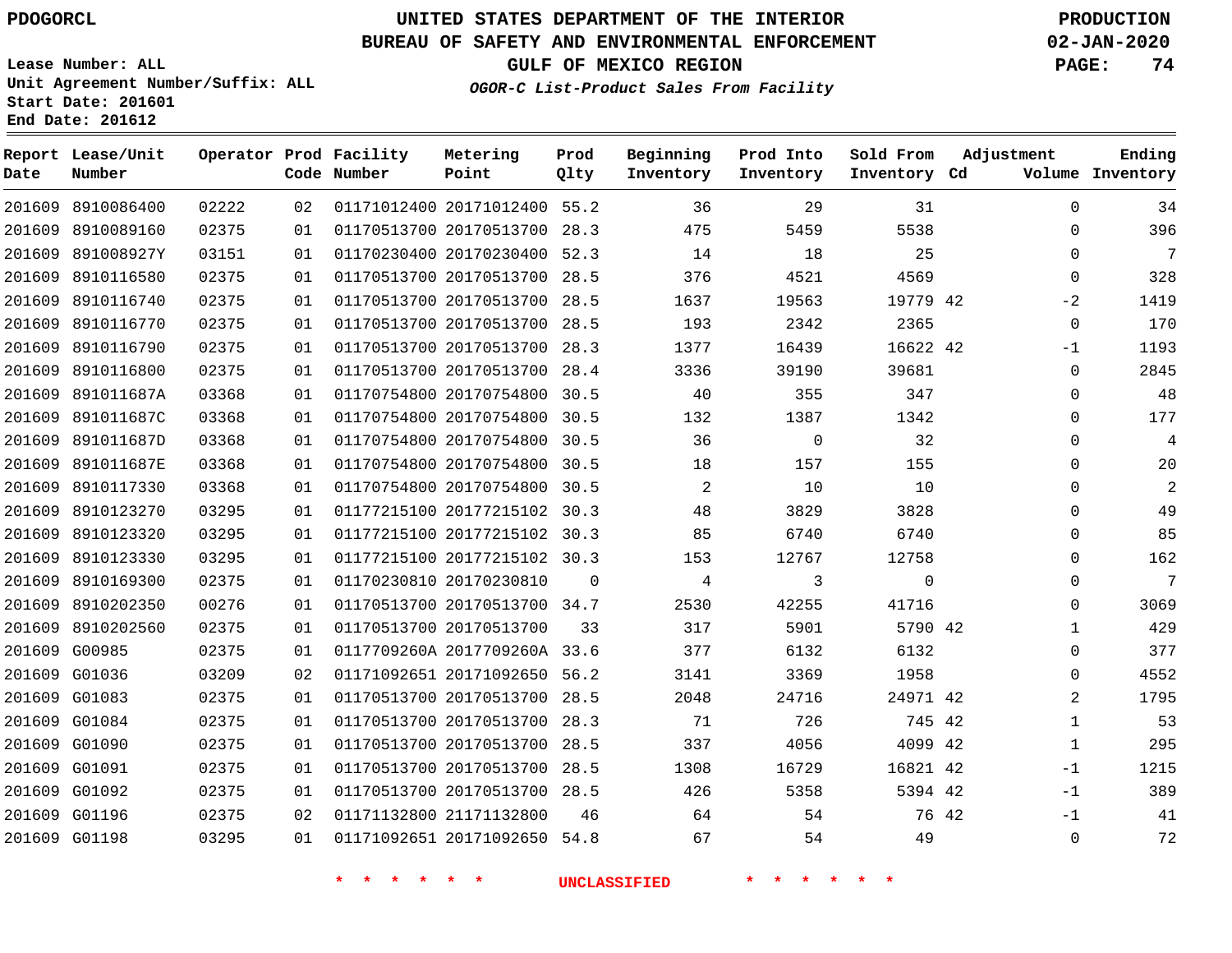# **UNITED STATES DEPARTMENT OF THE INTERIOR PDOGORCL PRODUCTION**

## **BUREAU OF SAFETY AND ENVIRONMENTAL ENFORCEMENT 02-JAN-2020**

**Lease Number: ALL Unit Agreement Number/Suffix: ALL Start Date: 201601**

# **GULF OF MEXICO REGION PAGE: 75**

**OGOR-C List-Product Sales From Facility**

| Date | Report Lease/Unit<br>Number |       |    | Operator Prod Facility<br>Code Number | Metering<br>Point            | Prod<br>Qlty | Beginning<br>Inventory | Prod Into<br>Inventory | Sold From<br>Inventory Cd | Adjustment  | Ending<br>Volume Inventory |
|------|-----------------------------|-------|----|---------------------------------------|------------------------------|--------------|------------------------|------------------------|---------------------------|-------------|----------------------------|
|      | 201609 G01208               | 03295 | 01 |                                       | 01171092651 20171092650      | 54.8         | 504                    | 649                    | 277                       | $\mathbf 0$ | 876                        |
|      | 201609 G01210               | 02375 | 02 |                                       | 01171132800 21171132800      | 46           | 751                    | 384                    | 447 42                    | 1           | 689                        |
|      | 201609 G01220               | 03295 | 01 |                                       | 01177092600 20177092600      | 42.6         | 191                    | 4885                   | 4924                      | $\Omega$    | 152                        |
|      | 201609 G01248               | 02628 | 01 |                                       | 01171012500 20171012500      | 35           | 2941                   | 4923                   | 6421                      | $\mathbf 0$ | 1443                       |
|      | 201609 G01351               | 03151 | 01 |                                       | 01170230400 20170230400      | 52.3         | 7                      | 6                      | 11                        | 0           | $\overline{a}$             |
|      | 201609 G01447               | 02375 | 02 |                                       | 01170513700 20170513700 32.9 |              | 33                     | 306                    | 316 42                    | 1           | 24                         |
|      | 201609 G01497               | 02451 | 01 |                                       | 01170513800 20170513800      | 33           | 2070                   | 27788                  | 29323                     | $\mathbf 0$ | 535                        |
|      | 201609 G01498               | 02451 | 01 |                                       | 01170513800 20170513800      | 33           | 350                    | 4710                   | 4969                      | 0           | 91                         |
|      | 201609 G01610               | 03295 | 01 |                                       | 01177215100 20177215102 30.3 |              | 21                     | 967                    | 976                       | $\mathbf 0$ | 12                         |
|      | 201609 G01619               | 02375 | 01 |                                       | 01170513700 20170513700      | 29.6         | 1059                   | 16540                  | 16395 42                  | $-2$        | 1202                       |
|      | 201609 G01620               | 02375 | 01 |                                       | 01170513700 20170513700 29.6 |              | 253                    | 2924                   | 2964 42                   | -1          | 212                        |
|      | 201609 G01754               | 03295 | 01 |                                       | 01423210051 20423210050      | 60           | 78                     | 365                    | 419                       | 0           | 24                         |
|      | 201609 G01757               | 03295 | 01 |                                       | 01423210051 20423210050      | 60           | 145                    | 1130                   | 1201                      | $\mathbf 0$ | 74                         |
|      | 201609 G01848               | 01284 | 02 |                                       | 01423210051 20170230500 44.7 |              | 247                    | 1083                   | 739                       | $\Omega$    | 591                        |
|      |                             | 01978 | 02 |                                       | 01170230500 20170230500 44.7 |              | 197                    | 2640                   | 1396                      | $\Omega$    | 1441                       |
|      |                             |       |    |                                       |                              |              | 444                    | 3723                   | 2135                      | 0           | 2032                       |
|      | 201609 G01860               | 03295 | 01 |                                       | 01170231110 20170231110      | 41           | 7505                   | 4538                   | 8571                      | 0           | 3472                       |
|      | 201609 G01865               | 03151 | 01 |                                       | 01171012500 20171012500      | 35           | 1310                   | 1718                   | 2522 42                   | -1          | 505                        |
|      | 201609 G01901               | 03295 | 01 |                                       | 01177215100 20177215102 30.3 |              | 2                      | 125                    | 125                       | $\mathbf 0$ | 2                          |
|      | 201609 G01966               | 03295 | 01 |                                       | 01177215100 20177215102      | 30.3         | 86                     | 5790                   | 5803                      | $\mathbf 0$ | 73                         |
|      | 201609 G01967               | 03295 | 01 |                                       | 01177215100 20177215102 30.3 |              | 116                    | 10084                  | 10072                     | 0           | 128                        |
|      | 201609 G02111               | 02628 | 01 |                                       | 01171132000 20171132000      | 40           | 2627                   | 36815                  | 37765                     | 0           | 1677                       |
|      | 201609 G02161               | 03295 | 01 |                                       | 01171012500 20171012500      | 35           | 2891                   | 4368                   | 5975                      | $\mathbf 0$ | 1284                       |
|      | 201609 G02163               | 03295 | 01 |                                       | 01171012500 20171012500      | 35           | 12                     | 29                     | 32                        | 0           | 9                          |
|      | 201609 G02317               | 03295 | 01 |                                       | 01171132000 20171132000      | 40           | 15                     | 306                    | 307                       | 0           | 14                         |
|      | 201609 G02353               | 01284 | 01 |                                       | 01170230450 20170230450      | 45.9         | 126                    | 10277                  | 9653                      | $\mathbf 0$ | 750                        |
|      | 201609 G02354               | 01284 | 01 |                                       | 01170230450 20170230450 45.9 |              | 65                     | 10370                  | 9672                      | $\Omega$    | 763                        |
|      | 201609 G02429               | 02375 | 01 |                                       | 01170230811 20170230810      | $\Omega$     | 37                     | 24                     | $\mathbf 0$               | 0           | 61                         |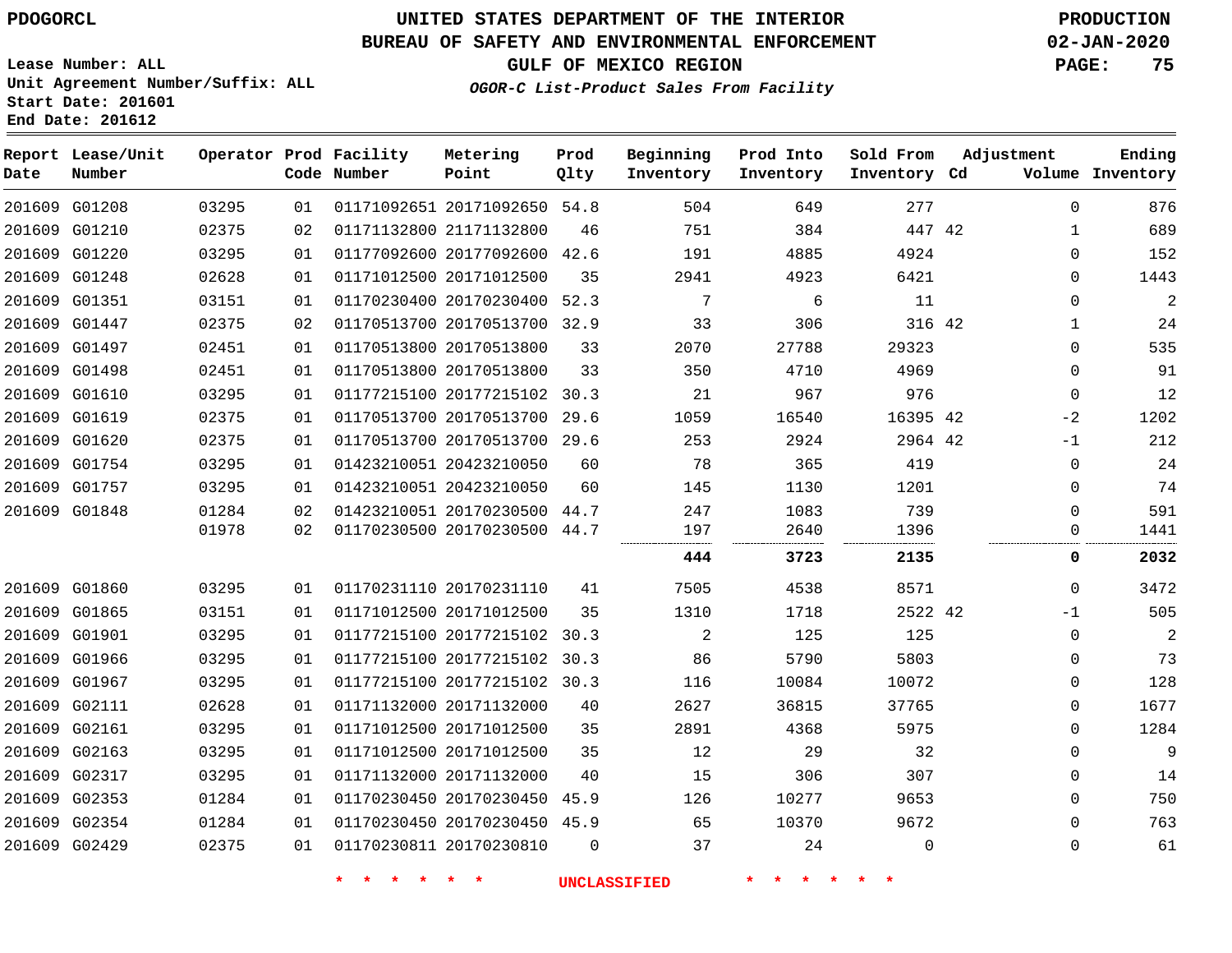#### **BUREAU OF SAFETY AND ENVIRONMENTAL ENFORCEMENT 02-JAN-2020**

**Lease Number: ALL Unit Agreement Number/Suffix: ALL Start Date: 201601**

**End Date: 201612**

**GULF OF MEXICO REGION PAGE: 76**

**OGOR-C List-Product Sales From Facility**

| Date | Report Lease/Unit<br>Number |       |    | Operator Prod Facility<br>Code Number | Metering<br>Point            | Prod<br>Qlty | Beginning<br>Inventory | Prod Into<br>Inventory | Sold From<br>Inventory Cd | Adjustment              | Ending<br>Volume Inventory |
|------|-----------------------------|-------|----|---------------------------------------|------------------------------|--------------|------------------------|------------------------|---------------------------|-------------------------|----------------------------|
|      | 201609 G02433               | 02375 | 01 |                                       | 01170230810 20170230810      | 0            | 1                      | 0                      | $\mathbf 0$               | $\mathbf 0$             | 1                          |
|      | 201609 G02601               | 02628 | 02 |                                       | 01171092651 20171092650      | 54.8         | 637                    | 879                    | 397                       | 0                       | 1119                       |
|      | 201609 G02613               | 02628 | 01 |                                       | 01171132000 20171132000      | 45.1         | $\mathbf 0$            | $\Omega$               | $\mathbf 0$               | 0                       | $\mathbf 0$                |
|      | 201609 G02665               | 02451 | 01 |                                       | 01423210051 20423210050      | 60           | 201                    | 1492                   | 1596                      | 0                       | 97                         |
|      | 201609 G02705               | 02628 | 02 |                                       | 01170230810 20170230810 36.9 |              | 3171                   | 1146                   | $\mathbf 0$               | 0                       | 4317                       |
|      | 201609 G02825               | 03295 | 01 |                                       | 01170230810 20170230810      | 0            | 34                     | 20                     | 0                         | 0                       | 54                         |
|      | 201609 G02826               | 03295 | 01 |                                       | 01170230810 20170230810      | $\mathbf 0$  | 4                      | 3                      | $\mathbf 0$               | 0                       | 7                          |
|      |                             |       | 01 |                                       | 01170231110 20170231110      | 41           | 1258                   | 793                    | 1445                      | 0                       | 606                        |
|      |                             |       |    |                                       |                              |              | 1262                   | 796                    | 1445                      | 0                       | 613                        |
|      | 201609 G02895               | 02579 | 02 |                                       | 01171092651 20171092650      | 57.1         | 1                      | 0                      |                           | 0 <sub>28</sub><br>$-1$ | $\overline{0}$             |
|      |                             | 02628 | 02 |                                       | 01171092651 20171092650      | 54.8         | 411                    | 394                    | 257                       | $\mathbf 0$             | 548                        |
|      |                             |       |    |                                       |                              |              | 412                    | 394                    | 257                       | -1                      | 548                        |
|      | 201609 G02917               | 03247 | 01 |                                       | 01171092930 20171092930 33.8 |              | 43                     | 522                    | 480                       | 0                       | 85                         |
|      | 201609 G03061               | 03026 | 01 |                                       | 01423210051 20423210050      | 60           | 409                    | 4187                   | 4323                      | 0                       | 273                        |
|      | 201609 G03145               | 02375 | 02 |                                       | 01171132800 21171132800      | 46           | 0                      | 41                     | 9                         | 0                       | 32                         |
|      | 201609 G03152               | 03295 | 01 |                                       | 01177092600 20177092600      | 42.6         | 240                    | 8109                   | 8097                      | 0                       | 252                        |
|      | 201609 G03331               | 02628 | 01 |                                       | 01171132800 20171132000      | 40           | 75                     | 553                    | 604                       | 0                       | 24                         |
|      | 201609 G03414               | 03295 | 01 |                                       | 01170753510 20170753510 47.4 |              | 458                    | 9                      | 325                       | 0                       | 142                        |
|      | 201609 G03593               | 03295 | 01 |                                       | 01171012500 20171012500      | 35           | 12                     | 12                     | 20                        | 0                       | 4                          |
|      | 201609 G03793               | 03295 | 01 |                                       | 01171012500 20171012500      | 35           | 78                     | 95                     | 145                       | 0                       | 28                         |
|      | 201609 G03958               | 03295 | 01 |                                       | 01170230510 20170230510      | 48.9         | 1989                   | 0                      | 65                        | 0                       | 1924                       |
|      | 201609 G04081               | 03295 | 01 |                                       | 01170230450 20170230810      | 0            | 232                    | 118                    | $\mathbf 0$               | $\mathbf 0$             | 350                        |
|      | 201609 G04087               | 02899 | 01 |                                       | 01177008150 01177008150      | 31.2         | 7438                   | 2305                   | 6911 42                   | $-13$                   | 2819                       |
|      | 201609 G04232               | 00730 | 01 |                                       | 01171012500 20171012500      | 35           | 8306                   | 11455                  | 16393                     | 0                       | 3368                       |
|      |                             | 03295 | 01 |                                       | 01171012500 20171012500      | 35           | 114                    | 106                    | 189                       | 0                       | 31                         |
|      |                             |       |    |                                       |                              |              | 8420                   | 11561                  | 16582                     | 0                       | 3399                       |
|      | 201609 G04421               | 03295 | 01 |                                       | 01171131600 20171131600 41.7 |              | 1183                   | 19762                  | 19442                     | 0                       | 1503                       |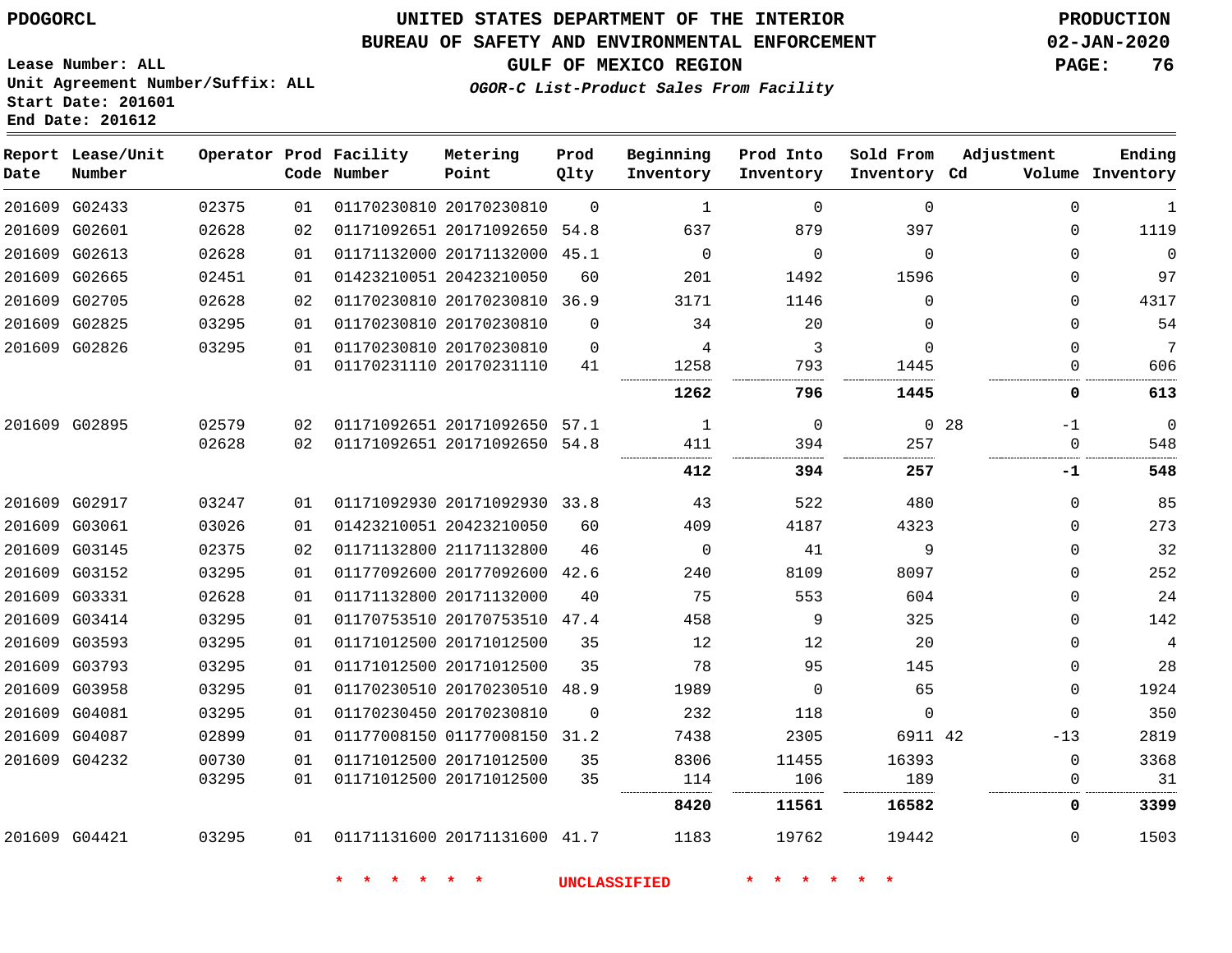#### **BUREAU OF SAFETY AND ENVIRONMENTAL ENFORCEMENT 02-JAN-2020**

**GULF OF MEXICO REGION PAGE: 77**

**Lease Number: ALL Unit Agreement Number/Suffix: ALL Start Date: 201601 End Date: 201612**

**OGOR-C List-Product Sales From Facility**

| Date | Report Lease/Unit<br>Number |                         |                | Operator Prod Facility<br>Code Number | Metering<br>Point                                                             | Prod<br>Qlty   | Beginning<br>Inventory | Prod Into<br>Inventory | Sold From<br>Inventory Cd | Adjustment |                                      | Ending<br>Volume Inventory |
|------|-----------------------------|-------------------------|----------------|---------------------------------------|-------------------------------------------------------------------------------|----------------|------------------------|------------------------|---------------------------|------------|--------------------------------------|----------------------------|
|      | 201609 G04800               | 02970                   | 02             |                                       | 01177062608 2017706260A 37.4                                                  |                | 7                      | 3736                   | 3732 42                   |            | $-1$                                 | 10                         |
|      | 201609 G04809               | 02312                   | 01             |                                       | 01177082950 20177082956 25.3                                                  |                | 453                    | 1075                   | 1180 42                   |            | $-1$                                 | 347                        |
|      | 201609 G04818               | 03295                   | 01             |                                       | 01170230500 20170230500                                                       | 44.6           | 62                     | 23                     | 73                        |            | $\mathbf 0$                          | 12                         |
|      | 201609 G05006               | 01284                   | 02             |                                       | 01423210051 20170230510                                                       | 48.9           | 56                     | $\Omega$               | 2                         |            | $\Omega$                             | 54                         |
|      | 201609 G05431               | 02970                   | 02             |                                       | 01177062608 2017706260A 37.4                                                  |                | 74                     | 26519                  | 26520                     |            | $\Omega$                             | 73                         |
|      | 201609 G05504               | 00730<br>02970<br>03295 | 01<br>02<br>01 |                                       | 01171132800 21171132800<br>01171132800 21171132800<br>01171132800 21171132800 | 46<br>46<br>46 | 192<br>7465<br>1564    | 90<br>4800<br>1381     | 116<br>5048 42<br>1212    |            | $\mathbf{0}$<br>$-1$<br>$\mathbf{0}$ | 166<br>7216<br>1733        |
|      |                             |                         |                |                                       |                                                                               |                | 9221                   | 6271                   | 6376                      |            | -1                                   | 9115                       |
|      | 201609 G05505               | 00078                   | 01             |                                       | 01171012400 20171012400                                                       | 56             | 353                    | 323                    | 300 42                    |            | -1                                   | 375                        |
|      | 201609 G05602               | 03247                   | 01             |                                       | 01171012500 20171012500                                                       | 35             | 437                    | 764                    | 976                       |            | $\Omega$                             | 225                        |
|      | 201609 G05612               | 03295                   | 01             |                                       | 01171012500 20171012500                                                       | 35             | 1793                   | 3074                   | 3963                      |            | $\Omega$                             | 904                        |
|      | 201609 G06069               | 03295                   | 01             |                                       | 01423210051 20423210050                                                       | 60             | 139                    | 639                    | 736                       |            | $\Omega$                             | 42                         |
|      | 201609 G06168               | 02801                   | 02             |                                       | 01170230450 20170230450 45.9                                                  |                | 2                      | $\mathbf 0$            | $\overline{c}$            |            | $\mathbf 0$                          | $\mathbf 0$                |
|      | 201609 G06668               | 02375                   | 01             |                                       | 01171132000 20171132000                                                       | 40             | 1621                   | 11929                  | 13008 42                  |            | 1                                    | 543                        |
|      | 201609 G07736               | 02628                   | 01             |                                       | 01171132800 20171132000                                                       | 40             | 16                     | 99                     | 109                       |            | 0                                    | 6                          |
|      | 201609 G07760               | 01284                   | 01             |                                       | 01177122950 20177122950                                                       | 29.2           | 140                    | 17068                  | 17064                     |            | 0                                    | 144                        |
|      | 201609 G07917               | 03247                   | 01             |                                       | 01170573602 20170573602                                                       | 31.5           | 32686                  | 14079                  | 19268                     |            | $\Omega$                             | 27497                      |
|      | 201609 G09631               | 01284                   | 01             |                                       | 01177122950 20177122950                                                       | 29.2           | 5                      | 481                    | 482                       |            | $\mathbf 0$                          | 4                          |
|      | 201609 G10794               | 03295                   | 01             |                                       | 01177122950 20177122950                                                       | 29.1           | 26                     | 2652                   | 2656                      |            | $\mathbf 0$                          | $2\sqrt{2}$                |
|      | 201609 G10910               | 03026                   | 01             |                                       | 01177245110 2017724511G                                                       | 44             | $\mathbf 0$            | 4277                   | 4277                      |            | $\Omega$                             | $\mathbf 0$                |
|      | 201609 G11870               | 02375                   | 01             |                                       | 01171132000 20171132000                                                       | 40             | 171                    | 1456                   | 1560 42                   |            | -1                                   | 66                         |
|      | 201609 G11984               | 02801                   | 02             |                                       | 01171092651 20171092650                                                       | 54.8           | 67                     | 84                     | 37                        |            | $\mathbf{0}$                         | 114                        |
|      | 201609 G12355               | 03209                   | 01             |                                       | 01171012300 20171012300                                                       | 36.3           | 37116                  | 35293                  | 33383                     |            | $\mathbf{0}$                         | 39026                      |
|      | 201609 G12358               | 03209                   | 01             |                                       | 01171012300 20171012300                                                       | 36.3           | 0                      | 677                    | 677                       |            | 0                                    | 0                          |
|      | 201609 G12802               | 02628                   | 01             |                                       | 01170230811 20170230811 43.6                                                  |                | 3                      | 0                      | $\mathbf 0$               |            | $\mathbf 0$                          | 3                          |
|      | 201609 G13081               | 01284                   | 01             |                                       | 01608103650 20608103650 35.3                                                  |                | 76                     | 17965                  | 17979                     |            | $\Omega$                             | 62                         |
|      | 201609 G13563               | 03217                   | 01             |                                       | 01170230811 20170230811 43.6                                                  |                | 472                    | 1046                   | 1215                      |            | $\Omega$                             | 303                        |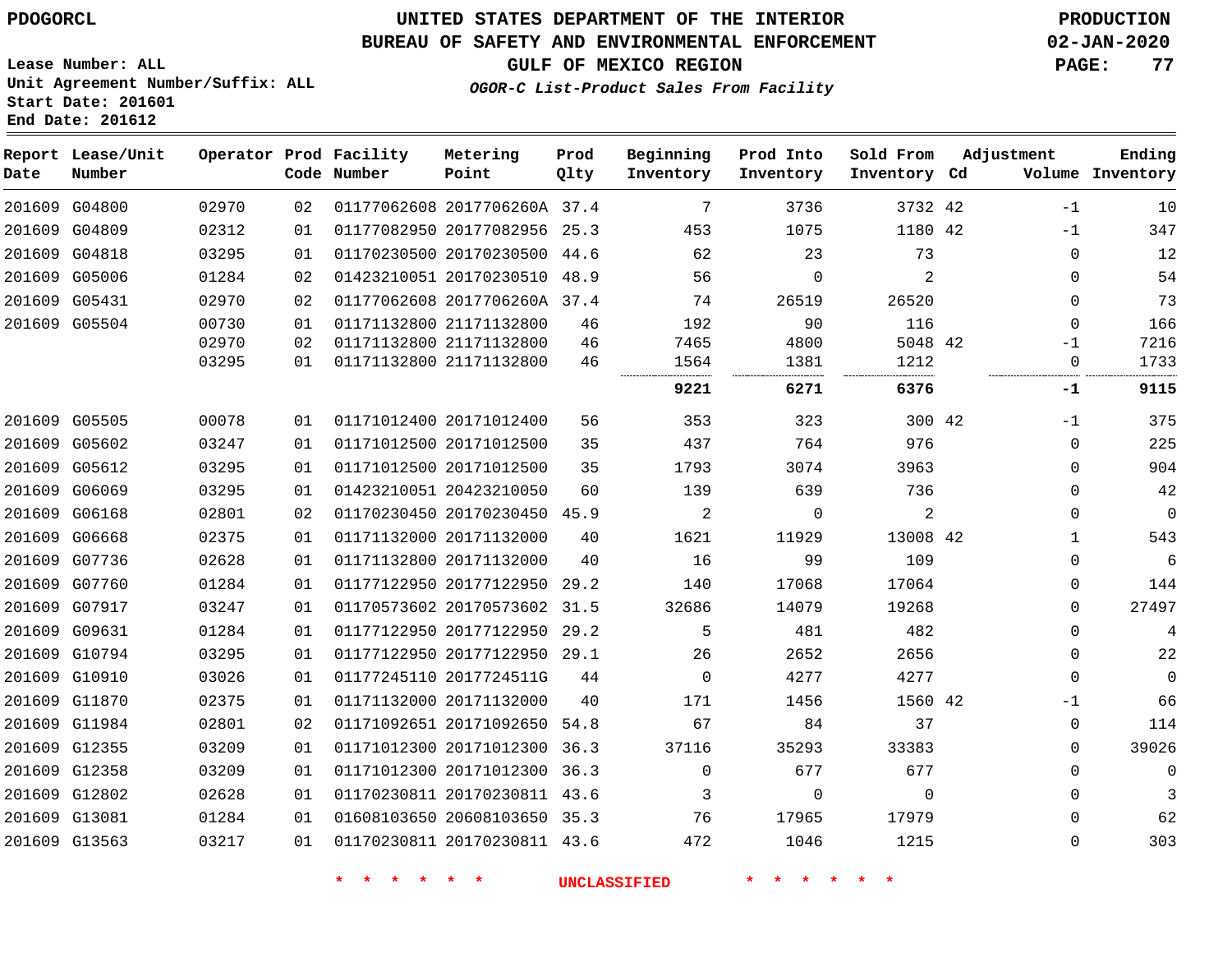# **UNITED STATES DEPARTMENT OF THE INTERIOR PDOGORCL PRODUCTION**

## **BUREAU OF SAFETY AND ENVIRONMENTAL ENFORCEMENT 02-JAN-2020**

**Lease Number: ALL Unit Agreement Number/Suffix: ALL Start Date: 201601**

**GULF OF MEXICO REGION PAGE: 78**

**OGOR-C List-Product Sales From Facility**

| Date          | Report Lease/Unit<br>Number |       |    | Operator Prod Facility<br>Code Number | Metering<br>Point            | Prod<br>Qlty | Beginning<br>Inventory | Prod Into<br>Inventory | Sold From<br>Inventory Cd | Adjustment   | Ending<br>Volume Inventory |
|---------------|-----------------------------|-------|----|---------------------------------------|------------------------------|--------------|------------------------|------------------------|---------------------------|--------------|----------------------------|
| 201609 G13938 |                             | 01284 | 01 |                                       | 01171012500 20171012500      | 35           | 2972                   | 5520                   | 6868                      | $\mathbf 0$  | 1624                       |
|               | 201609 G14342               | 02628 | 01 |                                       | 01170230811 20170230811 43.6 |              | 5                      | $\Omega$               | $\Omega$                  | $\Omega$     | 5                          |
| 201609 G14493 |                             | 03247 | 01 |                                       | 01171092930 20171092930      | 33.8         | 45                     | 326                    | 315                       | $\mathbf{0}$ | 56                         |
| 201609 G14535 |                             | 02628 | 01 |                                       | 01171012500 20171012500      | 35           | 4201                   | 6466                   | 8767                      | $\Omega$     | 1900                       |
| 201609 G14864 |                             | 02871 | 02 |                                       | 01170230450 20170230450      | 45.9         | 170                    | $\mathbf 0$            | 170                       | $\Omega$     | $\mathbf 0$                |
| 201609 G15050 |                             | 03295 | 01 |                                       | 01170231110 20170231110      | 41           | 5934                   | 4036                   | 6881                      | $\Omega$     | 3089                       |
| 201609 G15239 |                             | 02375 | 02 |                                       | 01171012500 20171012500      | 35           | 990                    | 695                    | 1481                      | $\mathbf 0$  | 204                        |
| 201609 G15263 |                             | 03295 | 01 |                                       | 01171132000 20171132000      | 40           | 73                     | 1430                   | 1438                      | $\Omega$     | 65                         |
| 201609 G15277 |                             | 03295 | 01 |                                       | 01171012400 20171012400      | 55.1         | 5442                   | 4310                   | 4730                      | $\Omega$     | 5022                       |
| 201609 G16325 |                             | 03295 | 01 |                                       | 01171012400 20171012400      | 55.2         | 203                    | 228                    | 165                       | 0            | 266                        |
| 201609 G16515 |                             | 03026 | 01 |                                       | 01177245110 2017724511G      | 44           | $\mathbf 0$            | 9793                   | 9793                      | 0            | $\mathbf 0$                |
| 201609 G17754 |                             | 02375 | 02 |                                       | 01170230510 20170230510      | 48.9         | 2751                   | $\Omega$               | 90                        | $\Omega$     | 2661                       |
| 201609 G17858 |                             | 03295 | 01 |                                       | 01170530900 20170530900      | 51.2         | 539                    | 0                      | 11 42                     | 248          | 776                        |
|               | 201609 G17912               | 02970 | 02 |                                       | 01177062608 2017706260A 37.4 |              | 11                     | 3305                   | 3307                      | $\mathbf 0$  | 9                          |
| 201609 G17921 |                             | 03026 | 01 |                                       | 01171012500 20177062959 25.3 |              | $\Omega$               | 31898                  | 31898                     | 0            | $\Omega$                   |
| 201609 G18043 |                             | 03059 | 01 |                                       | 01171012500 20171012500      | 35           | 3268                   | 6686                   | 7988                      | $\mathbf 0$  | 1966                       |
| 201609 G19030 |                             | 02806 | 01 |                                       | 01423210051 20423210050 60.6 |              | 38                     | $\mathbf 0$            | $\Omega$                  | $\mathbf 0$  | 38                         |
| 201609 G20605 |                             | 02477 | 01 |                                       | 01423550141 20423550140      | 27.2         | 683                    | 4588                   | 4811                      | $\Omega$     | 460                        |
| 201609 G20660 |                             | 03295 | 01 |                                       | 01170230450 20170230450 45.9 |              | 13                     | 1479                   | 1383                      | $\Omega$     | 109                        |
| 201609 G21096 |                             | 03295 | 01 |                                       | 01170230811 20170230811 43.6 |              | 28                     | 63                     | 73                        | $\mathbf 0$  | 18                         |
|               | 201609 G21532               | 03217 | 01 |                                       | 01170230811 20170230811 43.6 |              | 1034                   | 1719                   | 2254 42                   | $-1$         | 498                        |
| 201609 G21534 |                             | 03217 | 01 |                                       | 01170230811 20170230811 43.6 |              | 605                    | 666                    | 1077 42                   | -1           | 193                        |
|               | 201609 G21592               | 02628 | 02 |                                       | 01171132000 20171132000      | 40           | 45                     | 335                    | 365                       | 0            | 15                         |
| 201609 G21655 |                             | 03247 | 01 |                                       | 01171132800 21171132800      | 46           | $\Omega$               | 180                    | 74                        | $\Omega$     | 106                        |
| 201609 G22268 |                             | 02777 | 02 |                                       | 01170230810 2042709015I      | 52.8         | $\mathbf 0$            | 176                    | 176                       | $\mathbf 0$  | $\overline{0}$             |
| 201609 G22501 |                             | 03151 | 01 |                                       | 01170230400 20170230400      | 52.3         | 21                     | 117                    | 92 42                     | 1            | 47                         |
| 201609 G22505 |                             | 02375 | 02 |                                       | 01170230811 20170230811 43.6 |              | 42                     | 855                    | 649                       | 0            | 248                        |
| 201609 G22510 |                             | 03295 | 01 |                                       | 01170230810 20170230810      | $\Omega$     | 154                    | 41                     | $\Omega$                  | $\mathbf 0$  | 195                        |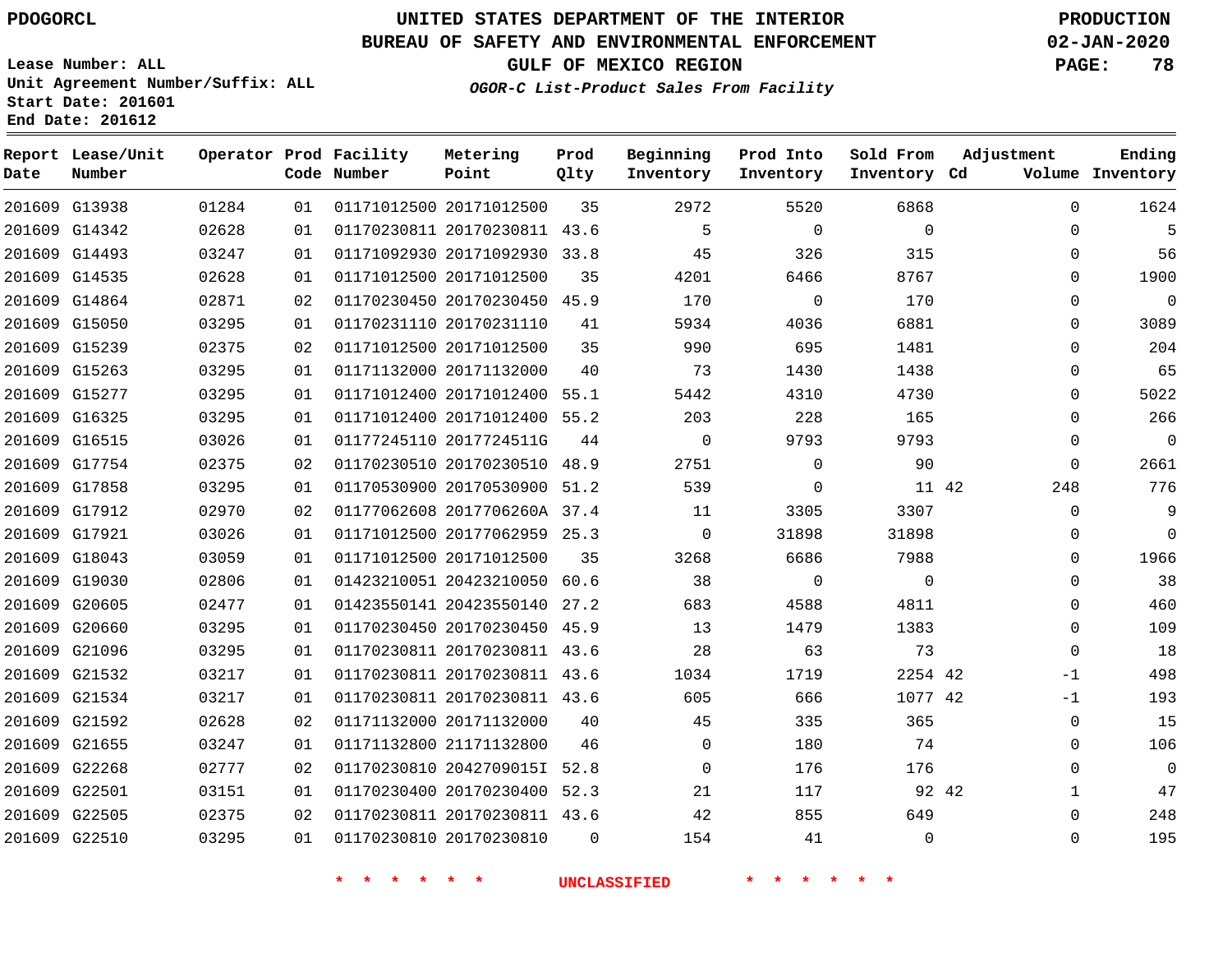#### **BUREAU OF SAFETY AND ENVIRONMENTAL ENFORCEMENT 02-JAN-2020**

**Lease Number: ALL Unit Agreement Number/Suffix: ALL Start Date: 201601**

**End Date: 201612**

**Report Lease/Unit**

**GULF OF MEXICO REGION PAGE: 79**

**Prod**

**OGOR-C List-Product Sales From Facility**

**Beginning Prod Into Sold From**

**Adjustment**

**Ending**

| Date | Number        |       |    | Code Number | Point                        | Qlty     | Inventory   | Inventory   | Inventory Cd |            |             | Volume Inventory |
|------|---------------|-------|----|-------------|------------------------------|----------|-------------|-------------|--------------|------------|-------------|------------------|
|      | 201609 G22513 | 02579 | 02 |             | 01170230500 20170230500 44.9 |          | 3           | $\Omega$    | $\mathbf{0}$ |            | $\Omega$    | 3                |
|      | 201609 G22605 | 03247 | 01 |             | 01171132800 21171132800      | 46       | 0           | 223         | 92           |            | 0           | 131              |
|      | 201609 G22621 | 03247 | 01 |             | 01171132800 21171132800      | 46       | 5803        | 5112        | 4493         |            | $\Omega$    | 6422             |
|      | 201609 G22840 | 00730 | 01 |             | 01608103650 20608103650 35.3 |          | 3           | 322         | 324          |            | $\Omega$    | 1                |
|      | 201609 G23730 | 03217 | 01 |             | 01170230810 20170230811 43.6 |          | 18          | 1092        | 794 42       |            | $\mathbf 1$ | 317              |
|      | 201609 G23735 | 03295 | 01 |             | 01170230810 20170230810      | $\Omega$ | 107         | 31          | 0            |            | $\Omega$    | 138              |
|      | 201609 G23736 | 00730 | 01 |             | 01170230810 20170230810      | $\Omega$ | 44          | 26          | $\Omega$     |            | $\mathbf 0$ | 70               |
|      | 201609 G23851 | 02503 | 02 |             | 01171012400 20171012400 55.2 |          | 11483       | 8561        | 10069        |            | $\Omega$    | 9975             |
|      | 201609 G24730 | 03295 | 01 |             | 01170230500 20170230500 44.6 |          | 2233        | 1156        | 2758         |            | 0           | 631              |
|      | 201609 G24870 | 02970 | 02 |             | 01177062608 2017706260A 37.4 |          | 2           | 404         | 404 42       |            | $-1$        | $\mathbf{1}$     |
|      | 201609 G24883 | 02628 | 02 |             | 01171092651 20171092650 54.8 |          | 826         | 707         | 521          |            | 0           | 1012             |
|      | 201609 G24898 | 03368 | 02 |             | 01171012300 20171012300 36.3 |          | 3676        | 4464        | 3384         |            | $\Omega$    | 4756             |
|      | 201609 G24924 | 03247 | 01 |             | 01171132800 21171132800      | 46       | 9377        | 4688        | 5806         |            | $\Omega$    | 8259             |
|      | 201609 G24926 | 03247 | 01 |             | 01171132800 21171132800      | $\Omega$ | 44          | 0           | $\mathbf{0}$ |            | 0           | 44               |
|      | 201609 G24990 | 01284 | 01 |             | 01608103650 20608103650 35.3 |          | 133         | 37546       | 37552        |            | $\Omega$    | 127              |
|      | 201609 G25008 | 02777 | 01 |             | 01170753510 20170753510 54.6 |          | $\mathbf 0$ | $\mathbf 0$ | 0            |            | 0           | 0                |
|      | 201609 G25524 | 03295 | 01 |             | 01170230450 20170230450 45.9 |          | 11          | $\mathbf 0$ | 11           |            | $\Omega$    | 0                |
|      | 201609 G25561 | 02375 | 02 |             | 01170230450 20170230450 45.9 |          | 10          | 97          |              | 99 42      | -1          | 7                |
|      | 201609 G25606 | 02375 | 01 |             | 01170230810 20170230810      | $\Omega$ | 20          | 16          | 0            |            | 0           | 36               |
|      | 201609 G25937 | 02222 | 02 |             | 01170230810 20170230810 47.8 |          | 31          | 21          | 0            |            | 0           | 52               |
|      | 201609 G26001 | 02628 | 01 |             | 01171132800 21171132800 47.3 |          | 5           | $\Omega$    | $\Omega$     |            | $\Omega$    | 5                |
|      | 201609 G26032 | 03059 | 01 |             | 01171012300 20171012300 36.3 |          | $\Omega$    | 14          | $\Omega$     |            | $\Omega$    | 14               |
|      | 201609 G26074 | 01284 | 01 |             | 01177122950 20177122950 29.2 |          | 3           | 532         | 532          |            | $\Omega$    | $\overline{3}$   |
|      | 201609 G26480 | 01978 | 02 |             | 01423210051 20423210050 45.8 |          | 98          | 471         | 538          |            | $\Omega$    | 31               |
|      | 201609 G26655 | 03165 | 01 |             | 01170230811 20170230811 43.6 |          | 988         | 2023        |              | $0\quad09$ | $-2425$     | 586              |
|      | 201609 G27070 | 03295 | 01 |             | 01171132800 21171132800      | 46       | 13431       | 7040        | 8426         |            | $\mathbf 0$ | 12045            |
|      | 201609 G27083 | 02477 | 01 |             | 01171092651 20171092650 56.2 |          | 392         | 290         | 290          |            | $\Omega$    | 392              |
|      | 201609 G27169 | 01284 | 01 |             | 01171012500 20171012500      | 35       | 3623        | 6353        | 8107         |            | $\Omega$    | 1869             |

**\* \* \* \* \* \* UNCLASSIFIED \* \* \* \* \* \***

**Operator Prod Facility Metering**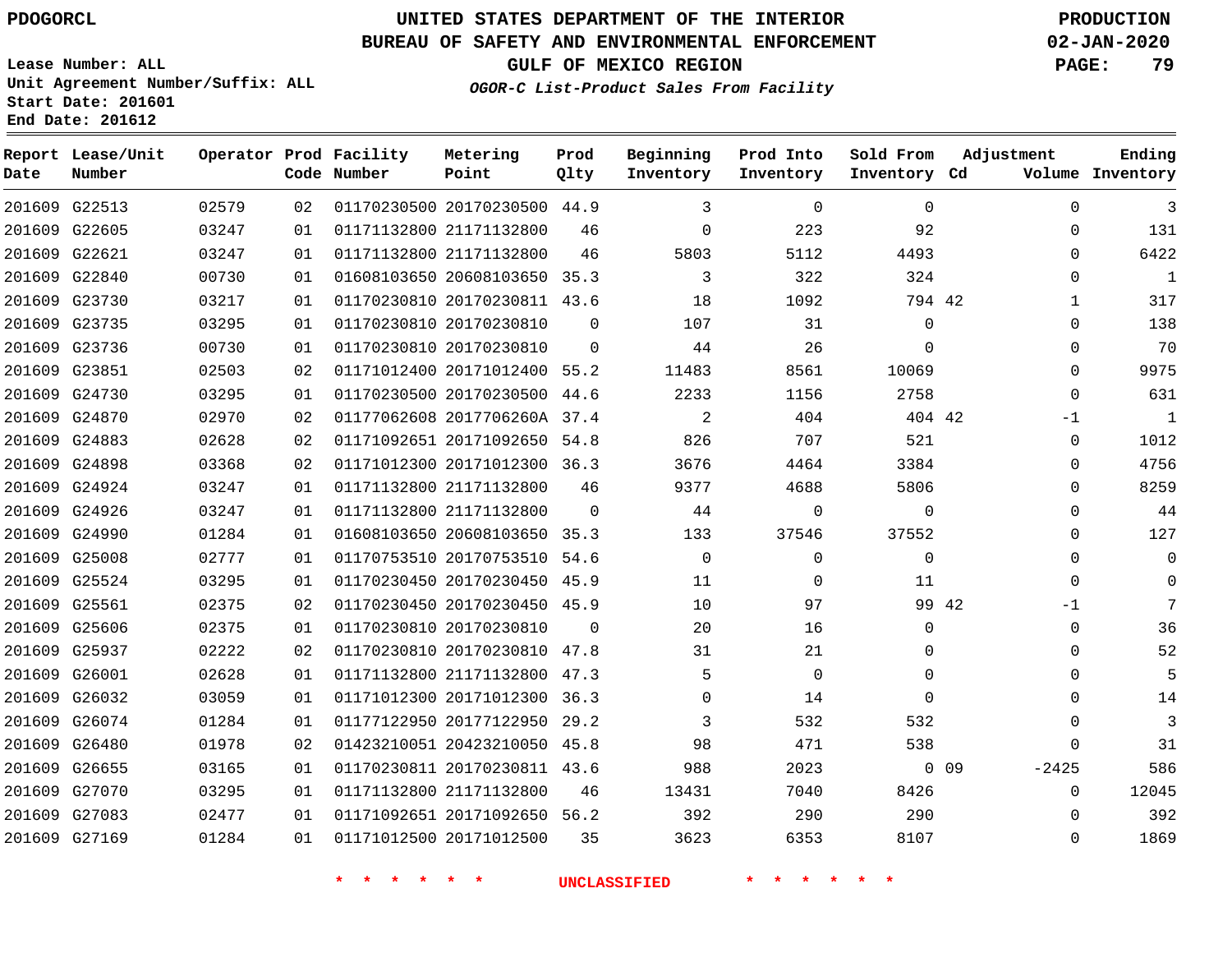**Date**

## **UNITED STATES DEPARTMENT OF THE INTERIOR PDOGORCL PRODUCTION**

#### **BUREAU OF SAFETY AND ENVIRONMENTAL ENFORCEMENT 02-JAN-2020**

**Lease Number: ALL Unit Agreement Number/Suffix: ALL Start Date: 201601**

**Operator Prod Facility**

**Code Number**

**Metering Point**

**End Date: 201612**

**Report Lease/Unit**

**Number**

**GULF OF MEXICO REGION PAGE: 80**

**Prod Qlty**

**Inventory Cd Volume**

**Adjustment**

**Ending**

 

**OGOR-C List-Product Sales From Facility**

**Beginning Inventory** **Prod Into Inventory** **Sold From Inventory**

|        | 201609 G27173 | 03295 | 01 | 01170513800 20170513800      | 33       | 48          | $\Omega$    | 48       |             | 0        | $\mathbf 0$ |
|--------|---------------|-------|----|------------------------------|----------|-------------|-------------|----------|-------------|----------|-------------|
|        | 201609 G27509 | 02970 | 02 | 01170230450 20170230450 45.9 |          | 155         | 13483       | 12646    |             | 0        | 992         |
|        | 201609 G27851 | 02628 | 02 | 01171132000 20171132000      | 40       | 3           | 9           | 11       |             | 0        | 1           |
|        | 201609 G27949 | 02871 | 01 | 01171012500 20171012500      | 35       | 3           | 3           | 5        |             | 0        | 1           |
|        | 201609 G27988 | 00730 | 01 | 01608103650 20608103650 35.3 |          | 145         | 38582       | 38596    |             | 0        | 131         |
|        | 201609 G30654 | 02777 | 02 | 01170230810 20170230810 42.4 |          | 1           | $\Omega$    | 0        |             | $\Omega$ | 1           |
|        | 201609 G31003 | 02579 | 02 | 01423210051 20423210050 58.3 |          | $\mathbf 0$ | $\Omega$    | $\Omega$ |             | $\Omega$ | $\Omega$    |
|        | 201609 G31369 | 02628 | 01 | 01171012300 20171012300 36.3 |          | 5902        | 6254        | 5480     |             | $\Omega$ | 6676        |
|        | 201609 G32113 | 02477 | 01 | 01170230811 20170230811 43.6 |          | 1214        | 2658        | 3102     |             | $\Omega$ | 770         |
|        | 201609 G32197 | 01284 | 02 | 01171012500 20171012500      | 35       | 856         | 1340        | 1802     |             | 0        | 394         |
|        | 201609 G32231 | 01284 | 01 | 01171012500 20171012500      | 35       | 408         | 731         | 924      |             | 0        | 215         |
|        | 201609 G32267 | 03295 | 01 | 01177298272 01177298272 41.9 |          | $\Omega$    | $\Omega$    | $\Omega$ |             | $\Omega$ | $\Omega$    |
|        | 201609 G32268 | 03295 | 01 | 01177298272 01177298272 41.9 |          | 89          | 35          | 47       |             | 0        | 77          |
|        | 201609 G32744 | 01284 | 02 | 01423210051 20170230510 48.9 |          | 6           | $\Omega$    | $\Omega$ |             | $\Omega$ | 6           |
|        | 201609 G32771 | 00730 | 01 | 01170230810 20170230810      | $\Omega$ | 306         | 128         |          | $0\quad 42$ | $-1$     | 433         |
|        | 201609 G33112 | 02970 | 02 | 01171092651 20171092650 54.8 |          | 3           | $\mathbf 0$ | 3        |             | 0        | $\Omega$    |
|        | 201609 G33596 | 02503 | 02 | 01171132000 20171132000      | 40       | 147         | 1250        | 1340     |             | 0        | 57          |
|        | 201609 G33636 | 02628 | 01 | 01171132000 20171132000      | 40       | 3524        | 59666       | 60473    |             | $\Omega$ | 2717        |
|        | 201609 G34025 | 02970 | 02 | 01422450350 20170230810      | $\Omega$ | $\Omega$    | $\Omega$    | $\Omega$ |             | 0        | $\mathbf 0$ |
| 201609 | G34671        | 02579 | 02 | 01423210051 20423210050      | 49.4     | 0           | 854         | 854      |             | 0        | $\mathbf 0$ |
| 201610 | 00016         | 02375 | 01 | 01170513700 20170513700 24.1 |          | 896         | 12657       | 12353 42 |             | 4        | 1204        |
| 201610 | 00026         | 02375 | 01 | 01170513700 20170513700      | 24.1     | 1925        | 27917       | 27187    |             | $\Omega$ | 2655        |
| 201610 | 00032         | 02375 | 01 | 01170513700 20170513700 33.7 |          | 61          | 971         | 945      |             | 0        | 87          |
| 201610 | 00049         | 03295 | 01 | 01171012300 20171012300 36.4 |          | 23297       | 18402       | 25376    |             | 0        | 16323       |
| 201610 | 00050         | 03295 | 01 | 01171012300 20171012300 36.4 |          | 4034        | 3168        | 4392     |             | $\Omega$ | 2810        |
| 201610 | 00051         | 03295 | 01 | 01171012300 20171012300 36.4 |          | 1646        | 1780        | 1847     |             | 0        | 1579        |
| 201610 | 00052         | 03295 | 01 | 01171012300 20171012300 36.4 |          | 2718        | 2961        | 3053     |             | $\Omega$ | 2626        |

**\* \* \* \* \* \* UNCLASSIFIED \* \* \* \* \* \***

01170230810 20170230810 45.2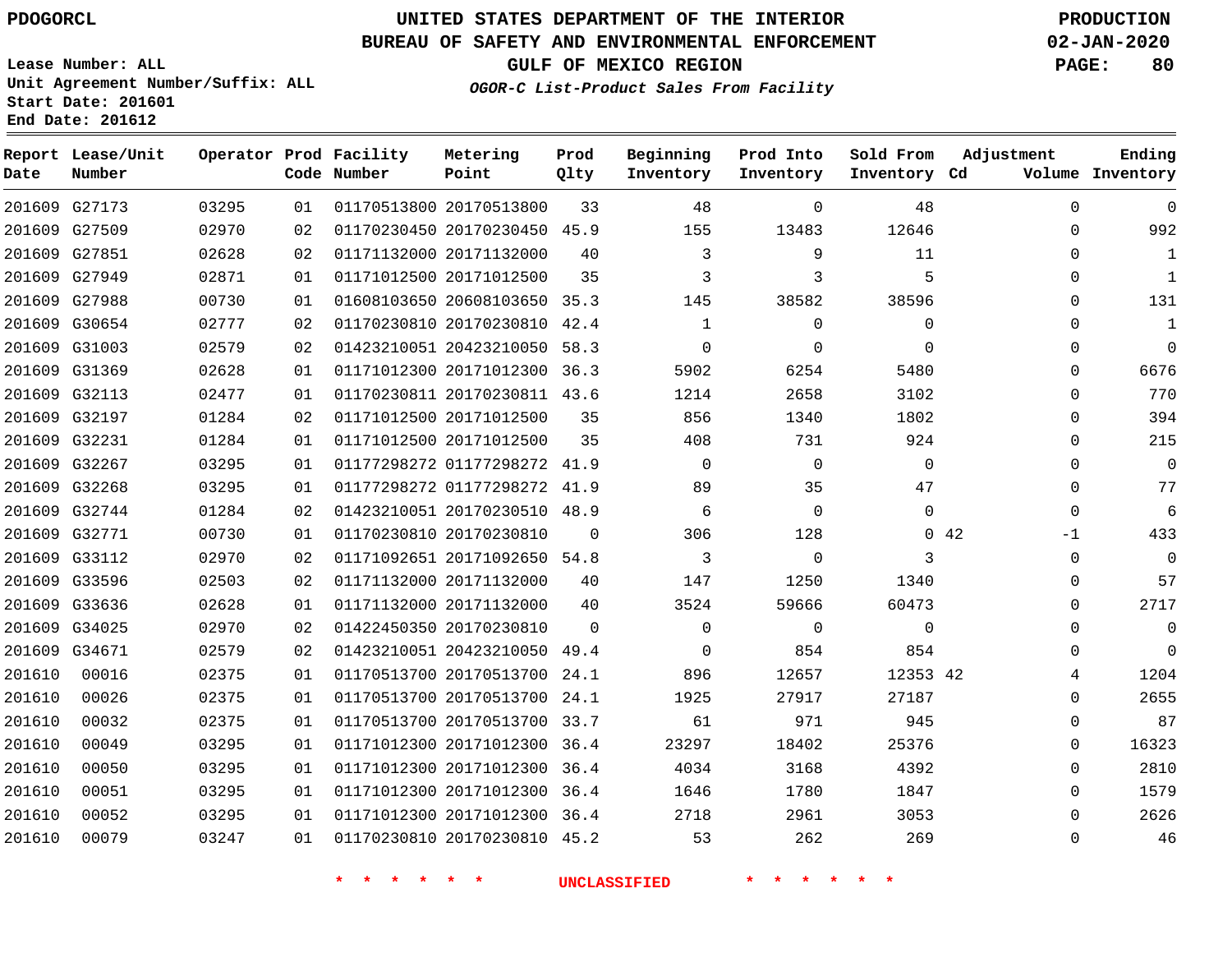**Start Date: 201601 End Date: 201612**

# **UNITED STATES DEPARTMENT OF THE INTERIOR PDOGORCL PRODUCTION**

## **BUREAU OF SAFETY AND ENVIRONMENTAL ENFORCEMENT 02-JAN-2020**

**Lease Number: ALL Unit Agreement Number/Suffix: ALL**

**GULF OF MEXICO REGION PAGE: 81**

**OGOR-C List-Product Sales From Facility**

| Date   | Report Lease/Unit<br>Number |       |    | Operator Prod Facility<br>Code Number | Metering<br>Point            | Prod<br>Qlty | Beginning<br>Inventory | Prod Into<br>Inventory | Sold From<br>Inventory Cd | Adjustment              | Ending<br>Volume Inventory |
|--------|-----------------------------|-------|----|---------------------------------------|------------------------------|--------------|------------------------|------------------------|---------------------------|-------------------------|----------------------------|
| 201610 | 00081                       | 03295 | 01 |                                       | 01170230450 20170230450 47.3 |              | 457                    | 520                    | 588                       | $\mathbf 0$             | 389                        |
| 201610 | 00082                       | 03295 | 01 |                                       | 01170230450 20170230450 47.3 |              | 3                      | $\mathbf{0}$           | 3                         | $\mathbf 0$             | $\Omega$                   |
| 201610 | 00196                       | 02375 | 01 |                                       | 01171012300 20171012300      | 36.4         | 12922                  | 13011                  | 14391                     | $\mathbf 0$             | 11542                      |
| 201610 | 00244                       | 03295 | 01 |                                       | 01170231290 01170231290 46.3 |              | 638                    | 4070                   | 4340                      | $\mathbf 0$             | 368                        |
| 201610 | 00247                       | 03295 | 01 |                                       | 01170231290 01170231290 46.3 |              | 135                    | 1313                   | 1335                      | 0                       | 113                        |
| 201610 | 00353                       | 03368 | 01 |                                       | 01170754800 20170754800 30.9 |              | 40                     | 130                    | 161                       | 0                       | 9                          |
| 201610 | 00367                       | 02375 | 01 |                                       | 01170513700 20170513700      | 24.1         | 107                    | 1530                   | 1491                      | $\Omega$                | 146                        |
| 201610 | 00434                       | 01284 | 01 |                                       | 01177112605 2017711260Y 32.6 |              | 57                     | 2581                   | 2586                      | 0                       | 52                         |
| 201610 | 00453                       | 01284 | 01 |                                       | 01177112605 2017711260Y 32.6 |              | 11                     | 916                    | 910                       | 0                       | 17                         |
| 201610 | 00466                       | 03295 | 01 |                                       | 01171012400 20171012400 54.7 |              | 1667                   | 1509                   | 1626                      | 0                       | 1550                       |
| 201610 | 00479                       | 03295 | 01 |                                       | 01171012500 20171012500      | 35           | 357                    | 1581                   | 1217                      | 0                       | 721                        |
| 201610 | 00541                       | 02222 | 01 |                                       | 01170530900 20170530900      | 58.9         | 3550                   | $\mathbf 0$            | 52 42                     | $-1$                    | 3497                       |
| 201610 | 00560                       | 03288 | 01 |                                       | 01171132800 21171132800 45.7 |              | 745                    | 328                    | 635                       | 0                       | 438                        |
| 201610 | 00577                       | 03059 | 01 |                                       | 01171012300 20171012300      | 36.4         | 9544                   | 21772                  | 12004                     | 0                       | 19312                      |
| 201610 | 00593                       | 03209 | 01 |                                       | 01171012300 20171012300 36.4 |              | $\mathbf 0$            | 836                    | 836                       | $\mathbf 0$             | $\mathbf{0}$               |
| 201610 | 00599                       | 02899 | 01 |                                       | 01170573602 20170573602 50.5 |              | 520                    | 162                    | 320                       | 0                       | 362                        |
| 201610 | 00605                       | 02899 | 01 |                                       | 01170573602 20170573602 50.8 |              | 1360                   | 740                    | 837                       | 0                       | 1263                       |
| 201610 | 00680                       | 03217 | 01 |                                       | 01170230700 20170230700      | $\Omega$     | 1617                   | $\overline{0}$         | $\mathbf 0$               | $\mathbf 0$             | 1617                       |
| 201610 | 00693                       | 03368 | 01 |                                       | 01170754800 20170754800 30.9 |              | 40                     | 279                    | 300                       | $\Omega$                | 19                         |
| 201610 | 00694                       | 03368 | 01 |                                       | 01170754800 20170754800      | 30.9         | 660                    | 3938                   | 4326                      | $\mathbf 0$             | 272                        |
| 201610 | 00758                       | 03295 | 01 |                                       | 01170230810 20170230810 45.2 |              | 133                    | 635                    | 655                       | $\mathbf 0$             | 113                        |
| 201610 | 00775                       | 02899 | 01 |                                       | 01171131600 20171131600 41.9 |              | 632                    | 563                    | 933                       | $\mathbf 0$             | 262                        |
| 201610 | 00796                       | 02628 | 01 |                                       | 01171012300 20171012300      | 36.4         | 8476                   | 6700                   | 9233                      | 0                       | 5943                       |
| 201610 | 00839                       | 02451 | 01 |                                       | 01170513800 20170513800 32.9 |              | 202                    | 7726                   | 7548                      | $\mathbf 0$             | 380                        |
| 201610 | 754303001A                  | 00059 | 01 |                                       | 01170230811 20170230811 41.6 |              | 199                    | 2169                   | 1646 09                   | $-531$                  | 191                        |
|        | 201610 754306006A           | 00689 | 01 |                                       | 01608128271 01608128271      | 31           | 106633                 | 311714                 | $\mathbf 0$               | $\mathbf{0}$            | 418347                     |
|        | 201610 754306012A           | 01207 | 01 |                                       | 01608128270 20608128270      | 25.2         | 57942                  | 144467                 |                           | $-99347$<br>$0\quad09$  | 103062                     |
|        | 201610 754306013A           | 01207 | 01 |                                       | 01608128270 20608128270 25.2 |              | 130098                 | 236247                 |                           | $0\quad09$<br>$-171107$ | 195238                     |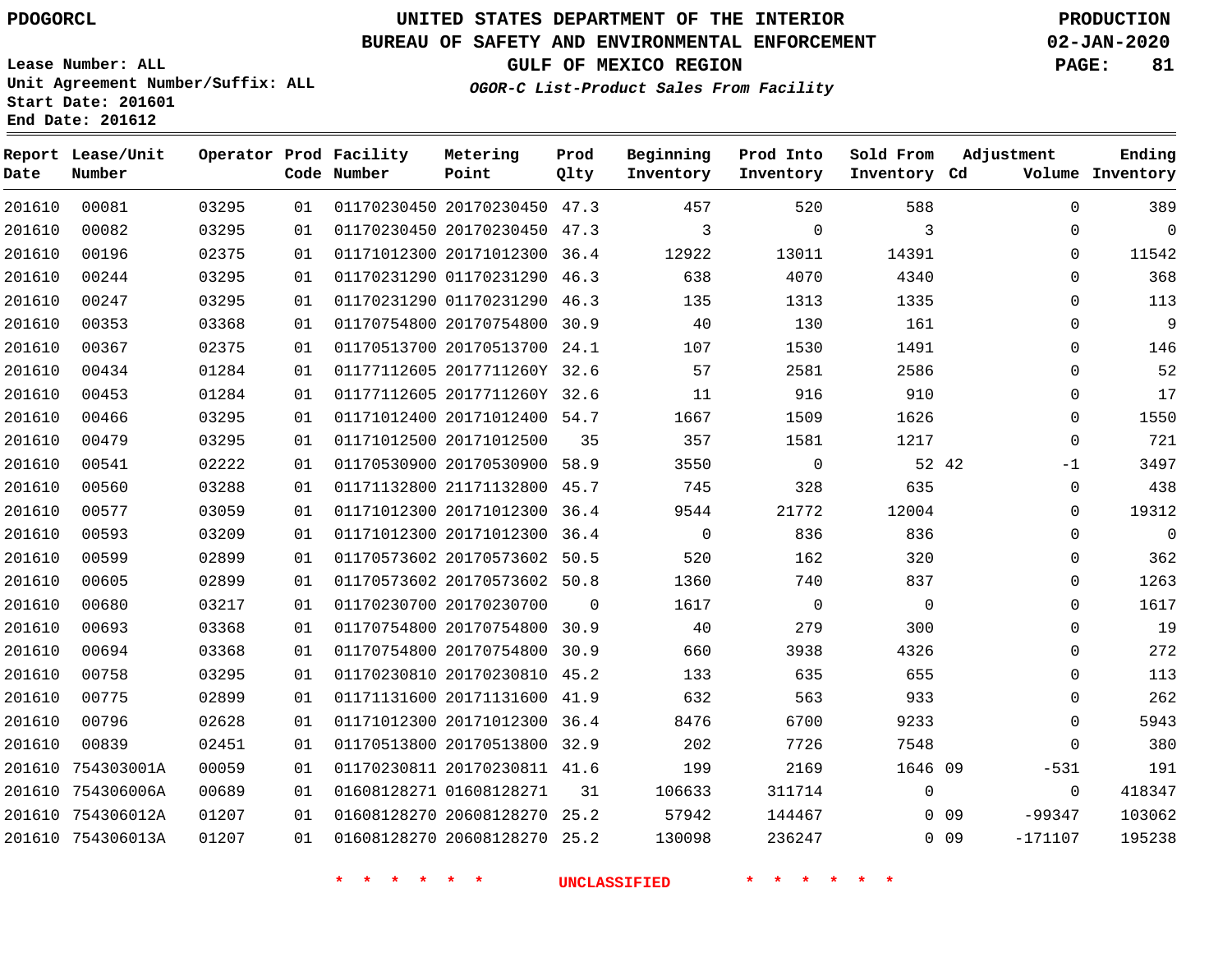**Date**

**End Date: 201612**

**Report Lease/Unit**

**Number**

# **UNITED STATES DEPARTMENT OF THE INTERIOR PDOGORCL PRODUCTION**

**Prod Qlty**

#### **BUREAU OF SAFETY AND ENVIRONMENTAL ENFORCEMENT 02-JAN-2020**

**Lease Number: ALL Unit Agreement Number/Suffix: ALL Start Date: 201601**

**Operator Prod Facility**

**Code Number**

**OGOR-C List-Product Sales From Facility**

**Beginning Inventory** **Prod Into Inventory** **Sold From Inventory**

**GULF OF MEXICO REGION PAGE: 82**

**Inventory Cd Volume**

**Adjustment**

**Ending**

|            |       |    | *<br>$\ast$<br>* | 一大<br>$\star$                |      | <b>UNCLASSIFIED</b> |       | $\ast$   |  |
|------------|-------|----|------------------|------------------------------|------|---------------------|-------|----------|--|
| 8910123270 | 03295 | 01 |                  | 01177215100 20177215102 30.2 |      | 49                  | 4335  | 4333     |  |
| 8910117330 | 03368 | 01 |                  | 01170754800 20170754800      | 30.9 | 2                   | 7     | 7        |  |
| 891011687E | 03368 | 01 |                  | 01170754800 20170754800      | 30.9 | 20                  | 138   | 148      |  |
| 891011687D | 03368 | 01 |                  | 01170754800 20170754800      | 30.9 | 4                   | 593   | 552      |  |
| 891011687C | 03368 | 01 |                  | 01170754800 20170754800      | 30.9 | 177                 | 1253  | 1343     |  |
| 891011687A | 03368 | 01 |                  | 01170754800 20170754800      | 30.9 | 48                  | 306   | 332      |  |
| 8910116800 | 02375 | 01 |                  | 01170513700 20170513700      | 27.7 | 2845                | 44756 | 43610 42 |  |
| 8910116790 | 02375 | 01 |                  | 01170513700 20170513700      | 28   | 1193                | 19433 | 18891 42 |  |
| 8910116770 | 02375 | 01 |                  | 01170513700 20170513700 27.5 |      | 170                 | 2579  | 2519     |  |
| 8910116740 | 02375 | 01 |                  | 01170513700 20170513700 27.6 |      | 1419                | 20561 | 20147 42 |  |
| 8910116580 | 02375 | 01 |                  | 01170513700 20170513700 27.5 |      | 328                 | 4763  | 4667 42  |  |
| 891008927Y | 03151 | 01 |                  | 01170230400 20170230400 53.2 |      | 7                   | 64    | 47       |  |
| 8910089160 | 02375 | 01 |                  | 01170513700 20170513700      | 28   | 396                 | 6040  | 5898 42  |  |
| 8910086400 | 02222 | 02 |                  | 01171012400 20171012400 54.7 |      | 34                  | 28    | 33       |  |
| 8910039150 | 00078 | 01 |                  | 01170573601 20170573601      | 26   | 2023                | 16678 | 16708 42 |  |
| 8910034440 | 02375 | 01 |                  | 01170513700 20170513700 22.2 |      | 4274                | 63264 | 61896 42 |  |
| 8910029320 | 02375 | 01 |                  | 01170513700 20170513700 33.7 |      | 3549                | 48838 | 48027 42 |  |
| 8910024540 | 02451 | 01 |                  | 01170513800 20170513800      | 32.9 | 1327                | 81281 | 78615    |  |
| 8910020210 | 02451 | 01 |                  | 01170513800 20170513800      | 32.9 | 1580                | 96544 | 93382    |  |
| 754396015A | 01284 | 01 |                  | 01608103650 20608103650 35.4 |      | 12                  | 3442  | 3438     |  |
| 7543940080 | 03295 | 01 |                  | 01170230811 20170230811      | 41.5 | 58                  | 513   | 526      |  |
| 7543930100 | 03026 | 02 |                  | 01170230450 20170230450 45.9 |      | 132                 | 409   | 235      |  |
| 7543890080 | 02375 | 01 |                  | 01170513700 20170513700      | 27   | 85                  | 1036  | 1029     |  |
| 7543880060 | 03295 | 01 |                  | 01170230450 20170230450 47.3 |      | 108                 | 241   | 169      |  |
| 754315006A | 03368 | 01 |                  | 01170754800 20170754800 30.9 |      | 82                  | 542   | 587      |  |
| 754310009A | 00078 | 01 |                  | 01170573601 20170573601      | 26   | 223                 | 1701  | 1722 42  |  |
| 754307017A | 02970 | 02 |                  | 01171132800 20170230811 41.6 |      | 1310                | 9886  | 10325    |  |
| 754307005A | 00078 | 01 |                  | 01170573601 20170573601      | 26   | 171                 | 1511  | 1501 42  |  |

**Metering Point**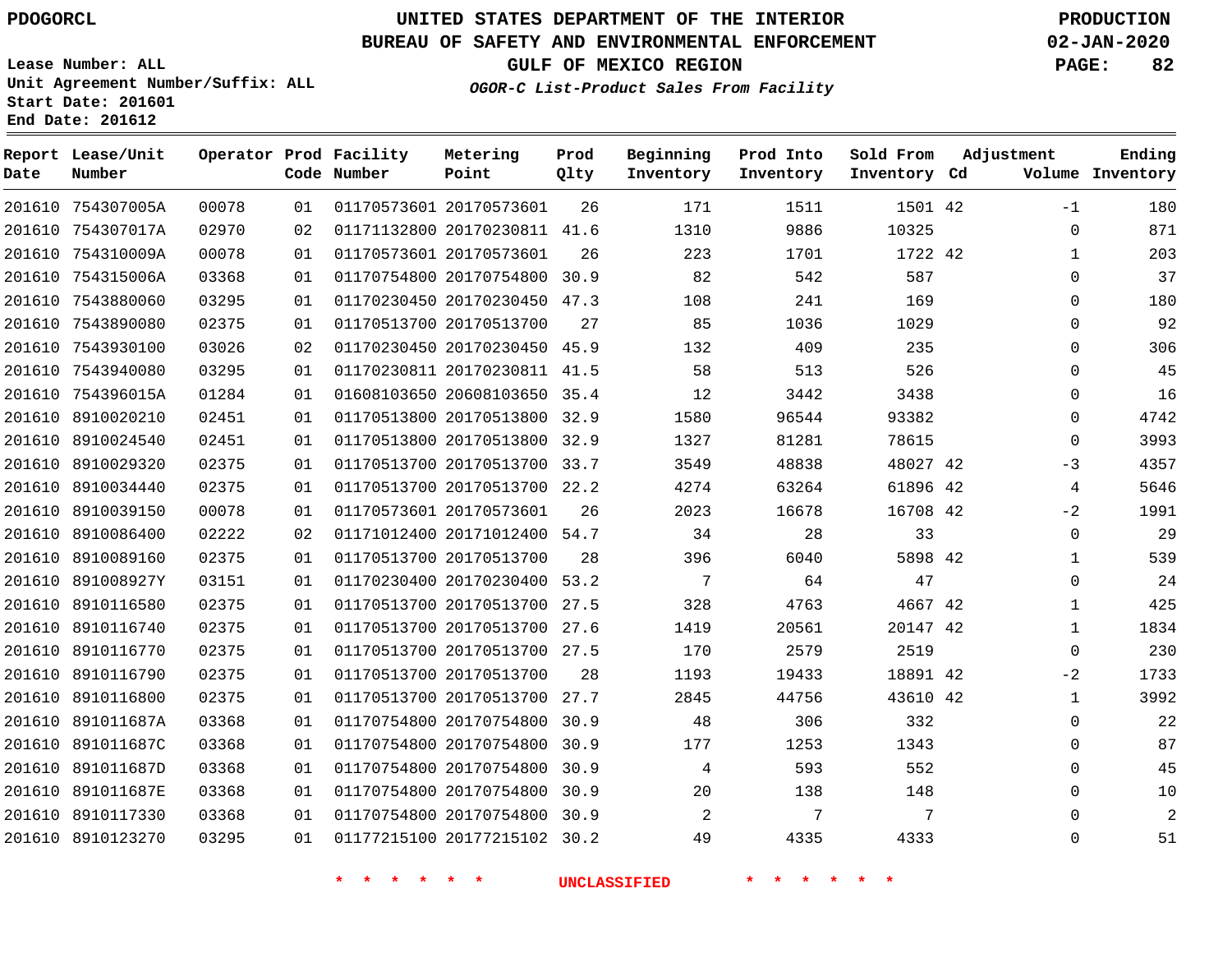**Date**

# **UNITED STATES DEPARTMENT OF THE INTERIOR PDOGORCL PRODUCTION**

#### **BUREAU OF SAFETY AND ENVIRONMENTAL ENFORCEMENT 02-JAN-2020**

**Lease Number: ALL Unit Agreement Number/Suffix: ALL Start Date: 201601**

**End Date: 201612**

 G01351 G01447 G01497 G01498 G01610 G01619 G01620 G01754 G01757 **OGOR-C List-Product Sales From Facility**

**Beginning**

**Sold From**

**GULF OF MEXICO REGION PAGE: 83**

  $\Omega$   $-1$  $-1$  $\Omega$  $\Omega$ -1  $-1$ -1  $\Omega$  $\Omega$   $\Omega$ -1  $\Omega$  $\Omega$  $\Omega$ -1  $\Omega$  $\Omega$ -1  $\Omega$   $\Omega$ 

**Adjustment**

**Ending**

| Date   | Report Lease/Unit<br>Number |       |    | Operator Prod Facility<br>Code Number | Metering<br>Point            | Prod<br>Qlty | Beginning<br>Inventory | Prod Into<br>Inventory | Sold From<br>Inventory Cd | Adjustment | Volume      | Ending<br>Inventory |
|--------|-----------------------------|-------|----|---------------------------------------|------------------------------|--------------|------------------------|------------------------|---------------------------|------------|-------------|---------------------|
|        | 201610 8910123320           | 03295 | 01 |                                       | 01177215100 20177215102 30.2 |              | 85                     | 6723                   | 6729                      |            | $\Omega$    | 79                  |
| 201610 | 8910123330                  | 03295 | 01 |                                       | 01177215100 20177215102 30.2 |              | 162                    | 13676                  | 13678                     |            | $\Omega$    | 160                 |
| 201610 | 8910169300                  | 02375 | 01 |                                       | 01170230810 20170230810      | 45.2         | 7                      | 219                    | 188 42                    |            |             | 39                  |
| 201610 | 8910202350                  | 00276 | 01 |                                       | 01170513700 20170513700      | 34.6         | 3069                   | 48484                  | 47227 42                  |            | $-1$        | 4325                |
| 201610 | 8910202560                  | 02375 | 01 |                                       | 01170513700 20170513700      | 35.6         | 429                    | 5642                   | 5567 42                   |            | $-1$        | 503                 |
|        | 201610 G00985               | 02375 | 01 |                                       | 0117709260A 2017709260A 34.4 |              | 377                    | 5644                   | 5644                      |            | $\mathbf 0$ | 377                 |
|        | 201610 G01036               | 03209 | 02 |                                       | 01171092651 20171092650 56.9 |              | 4552                   | 2205                   | 3482                      |            | $\mathbf 0$ | 3275                |
|        | 201610 G01083               | 02375 | 01 |                                       | 01170513700 20170513700 27.6 |              | 1795                   | 25814                  | 25305 42                  |            | $-1$        | 2303                |
|        | 201610 G01084               | 02375 | 01 |                                       | 01170513700 20170513700      | 28           | 53                     | 843                    | 820 42                    |            | $-1$        | 75                  |
|        | 201610 G01090               | 02375 | 01 |                                       | 01170513700 20170513700      | 27.5         | 295                    | 4394                   | 4296 42                   |            | $-1$        | 392                 |
|        | 201610 G01091               | 02375 | 01 |                                       | 01170513700 20170513700      | 27.6         | 1215                   | 18613                  | 18167                     |            | 0           | 1661                |
|        | 201610 G01092               | 02375 | 01 |                                       | 01170513700 20170513700      | 27.5         | 389                    | 5664                   | 5548                      |            | $\Omega$    | 505                 |
|        | 201610 G01196               | 02375 | 02 |                                       | 01171132800 21171132800      | 45.7         | 41                     | $\Omega$               | 27                        |            | $\Omega$    | 14                  |
|        | 201610 G01198               | 03295 | 01 |                                       | 01171092651 20171092650      | 56.9         | 72                     | 54                     | 65                        |            | $\Omega$    | 61                  |
|        | 201610 G01208               | 03295 | 01 |                                       | 01171092651 20171092650 56.9 |              | 876                    | 250                    | 580                       |            | $\Omega$    | 546                 |
|        | 201610 G01210               | 02375 | 02 |                                       | 01171132800 21171132800      | 45.7         | 689                    | 211                    | 615 42                    |            | $-1$        | 284                 |
|        | 201610 G01220               | 03295 | 01 |                                       | 01177092600 20177092600      | 42.7         | 152                    | 3701                   | 3853                      |            | $\Omega$    | 0                   |
|        | 201610 G01248               | 02628 | 01 |                                       | 01171012500 20171012500      | 35           | 1443                   | 6250                   | 4848                      |            | $\Omega$    | 2845                |
|        |                             |       |    |                                       |                              |              |                        |                        |                           |            |             |                     |

**\* \* \* \* \* \* UNCLASSIFIED \* \* \* \* \* \***

 20170230400 53.2 20170513700 24.1 20170513800 32.9 20170513800 32.9 20177215102 30.2

**Metering**

 20170513700 20170513700 20423210050 20423210050

42

 

42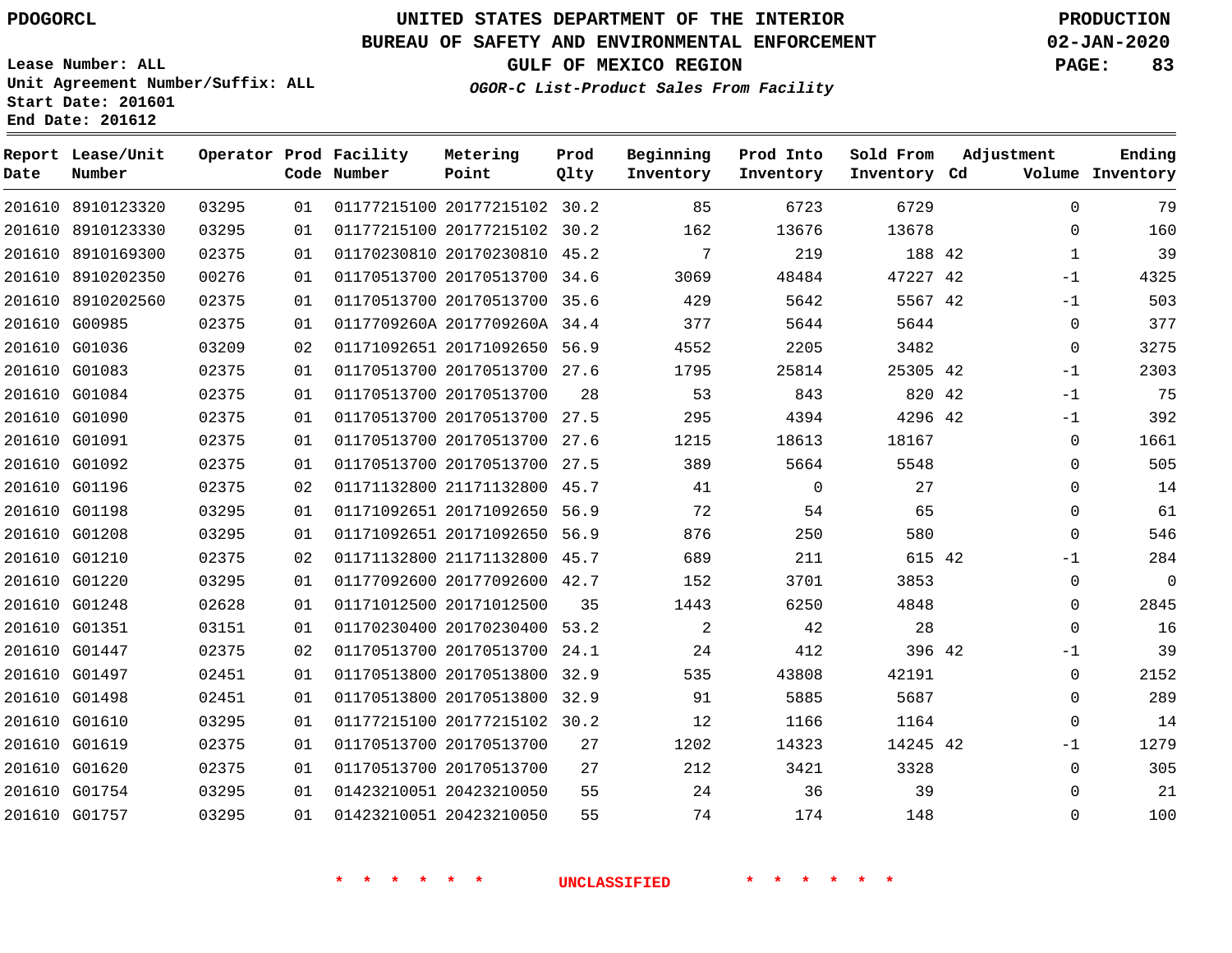#### **BUREAU OF SAFETY AND ENVIRONMENTAL ENFORCEMENT 02-JAN-2020**

**GULF OF MEXICO REGION PAGE: 84**

**Lease Number: ALL Unit Agreement Number/Suffix: ALL Start Date: 201601 End Date: 201612**

**OGOR-C List-Product Sales From Facility**

| Date | Report Lease/Unit<br>Number |                |          | Operator Prod Facility<br>Code Number | Metering<br>Point                                            | Prod<br>Qlty | Beginning<br>Inventory | Prod Into<br>Inventory | Sold From<br>Inventory Cd | Adjustment           | Ending<br>Volume Inventory |
|------|-----------------------------|----------------|----------|---------------------------------------|--------------------------------------------------------------|--------------|------------------------|------------------------|---------------------------|----------------------|----------------------------|
|      | 201610 G01848               | 01284<br>01978 | 02<br>02 |                                       | 01423210051 20170230500 44.1<br>01170230500 20170230500 44.2 |              | 591<br>1441            | 473<br>1906            | 537<br>1311               | $\Omega$<br>$\Omega$ | 527<br>2036                |
|      |                             |                |          |                                       |                                                              |              | 2032                   | 2379                   | 1848                      | 0                    | 2563                       |
|      | 201610 G01860               | 03295          | 01       |                                       | 01170231110 20170231110                                      | $\Omega$     | 3472                   | 4281                   | $\mathbf 0$               | $\Omega$             | 7753                       |
|      | 201610 G01865               | 03151          | 01       |                                       | 01171012500 20171012500                                      | 35           | 505                    | 2983                   | 2127 42                   | -1                   | 1360                       |
|      | 201610 G01901               | 03295          | 01       |                                       | 01177215100 20177215102 30.2                                 |              | 2                      | $\mathbf 0$            | 2                         | $\Omega$             | $\overline{0}$             |
|      | 201610 G01966               | 03295          | 01       |                                       | 01177215100 20177215102 30.2                                 |              | 73                     | 7087                   | 7077                      | $\Omega$             | 83                         |
|      | 201610 G01967               | 03295          | 01       |                                       | 01177215100 20177215102 30.2                                 |              | 128                    | 10759                  | 10761                     | $\Omega$             | 126                        |
|      | 201610 G02111               | 02628          | 01       |                                       | 01171132000 20171132000 41.4                                 |              | 1677                   | 26836                  | 26625                     | $\Omega$             | 1888                       |
|      | 201610 G02161               | 03295          | 01       |                                       | 01171012500 20171012500                                      | 35           | 1284                   | 4683                   | 3832                      | $\mathbf 0$          | 2135                       |
|      | 201610 G02163               | 03295          | 01       |                                       | 01171012500 20171012500                                      | 35           | 9                      | 456                    | 257                       | $\Omega$             | 208                        |
|      | 201610 G02317               | 03295          | 01       |                                       | 01171132000 20171132000 41.3                                 |              | 14                     | 63                     | 72                        | $\mathbf 0$          | 5                          |
|      | 201610 G02353               | 01284          | 01       |                                       | 01170230450 20170230450 47.4                                 |              | 750                    | 1379                   | 1104                      | 0                    | 1025                       |
|      | 201610 G02354               | 01284          | 01       |                                       | 01170230450 20170230450 47.4                                 |              | 763                    | 1395                   | 1115                      | $\Omega$             | 1043                       |
|      | 201610 G02429               | 02375          | 01       |                                       | 01170230811 20170230810 45.2                                 |              | 61                     | 243                    | 261                       | $\Omega$             | 43                         |
|      | 201610 G02433               | 02375          | 01       |                                       | 01170230810 20170230810 45.2                                 |              | $\mathbf{1}$           | $\mathbf 0$            | 1                         | $\mathbf 0$          | $\mathbb O$                |
|      | 201610 G02601               | 02628          | 02       |                                       | 01171092651 20171092650 56.9                                 |              | 1119                   | 631                    | 874                       | 0                    | 876                        |
|      | 201610 G02613               | 02628          | 01       |                                       | 01171132000 20171132000 45.1                                 |              | $\Omega$               | $\overline{0}$         | $\Omega$                  | $\mathbf{0}$         | $\overline{\phantom{0}}$   |
|      | 201610 G02665               | 02451          | 01       |                                       | 01423210051 20423210050                                      | 55           | 97                     | 203                    | 184                       | $\Omega$             | 116                        |
|      | 201610 G02705               | 02628          | 02       |                                       | 01170230810 20170230810 45.2                                 |              | 4317                   | 16774                  | 18114                     | $\Omega$             | 2977                       |
|      | 201610 G02825               | 03295          | 01       |                                       | 01170230810 20170230810 45.1                                 |              | 54                     | 354                    | 345                       | $\Omega$             | 63                         |
|      | 201610 G02826               | 03295          | 01       |                                       | 01170231110 20170231110                                      | $\Omega$     | 606                    | 855                    | $\Omega$                  | $\mathbf{0}$         | 1461                       |
|      |                             |                | 01       |                                       | 01170230810 20170230810 45.1                                 |              | 7                      | 52                     | 50                        | $\mathbf 0$          | 9                          |
|      |                             |                |          |                                       |                                                              |              | 613                    | 907                    | 50                        | 0                    | 1470                       |
|      | 201610 G02895               | 02579          | 02       |                                       | 01171092651 20171092650 57.1                                 |              | 1                      | $\Omega$               |                           | 0, 28<br>$-1$        | $\overline{0}$             |
|      |                             | 02628          | 02       |                                       | 01171092651 20171092650 56.9                                 |              | 548                    | 254                    | 428                       | $\Omega$             | 374                        |
|      |                             |                |          |                                       |                                                              |              | 549                    | 254                    | 428                       | -1                   | 374                        |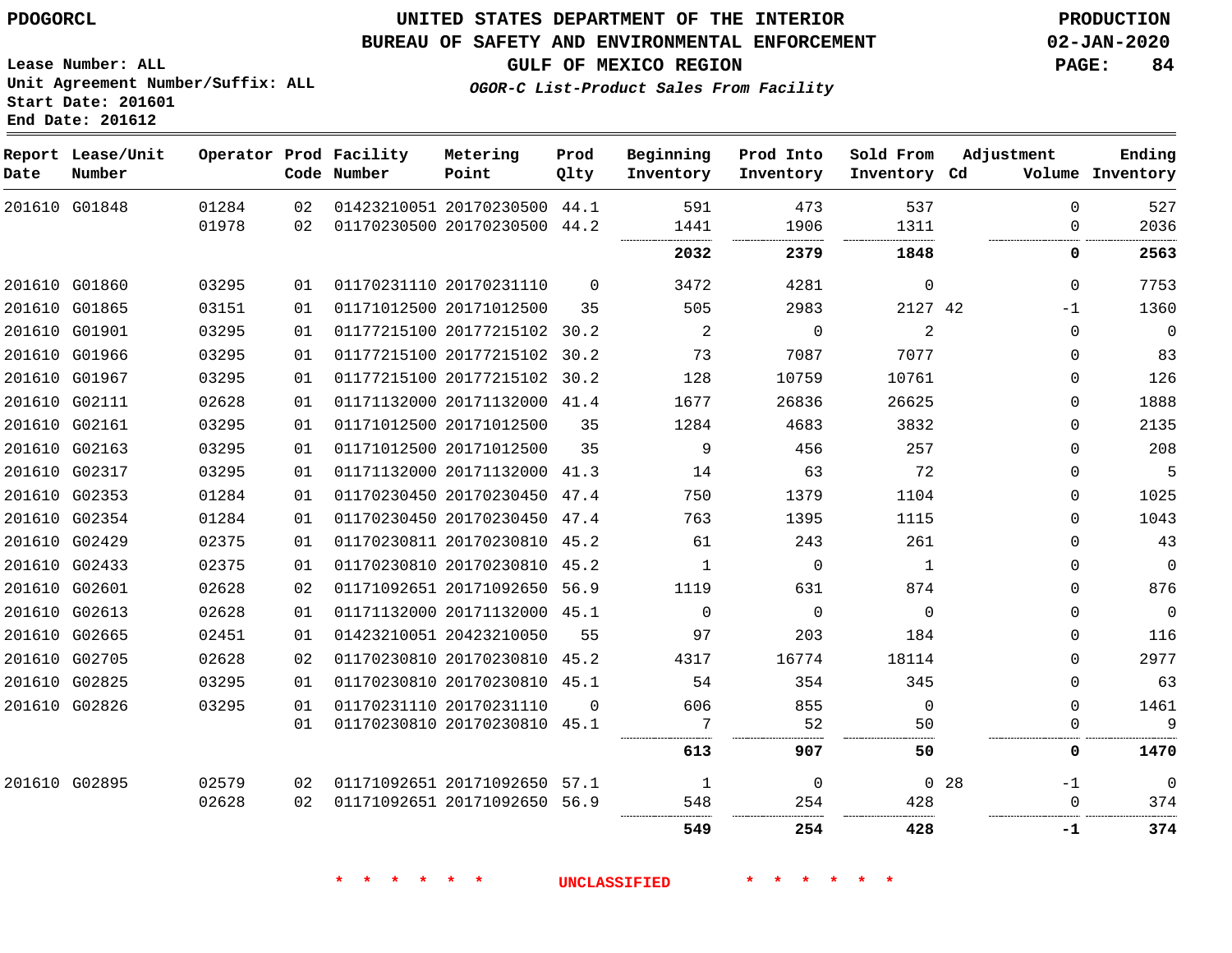### **BUREAU OF SAFETY AND ENVIRONMENTAL ENFORCEMENT 02-JAN-2020**

**Lease Number: ALL Unit Agreement Number/Suffix: ALL Start Date: 201601 End Date: 201612**

## **OGOR-C List-Product Sales From Facility**

**GULF OF MEXICO REGION PAGE: 85**

| Date | Report Lease/Unit<br>Number |       |    | Operator Prod Facility<br>Code Number | Metering<br>Point            | Prod<br>Qlty   | Beginning<br>Inventory | Prod Into<br>Inventory | Sold From<br>Inventory Cd | Adjustment |              | Ending<br>Volume Inventory |
|------|-----------------------------|-------|----|---------------------------------------|------------------------------|----------------|------------------------|------------------------|---------------------------|------------|--------------|----------------------------|
|      | 201610 G02917               | 03247 | 01 |                                       | 01171092930 20171092930 33.8 |                | 85                     | 749                    | 725                       |            | $\mathbf 0$  | 109                        |
|      | 201610 G03061               | 03026 | 01 |                                       | 01423210051 20423210050 55.1 |                | 273                    | 460                    | 470 42                    |            | $\mathbf{1}$ | 264                        |
|      | 201610 G03145               | 02375 | 02 |                                       | 01171132800 21171132800 45.7 |                | 32                     | 8                      | 21                        |            | $\Omega$     | 19                         |
|      | 201610 G03152               | 03295 | 01 |                                       | 01177092600 20177092600 42.7 |                | 252                    | 6461                   | 6713                      |            | $\Omega$     | $\mathbf 0$                |
|      | 201610 G03331               | 02628 | 01 |                                       | 01171132800 20171132000 41.4 |                | 24                     | 303                    | 304                       |            | 0            | 23                         |
|      | 201610 G03414               | 03295 | 01 |                                       | 01170753510 20170753510      | $\overline{0}$ | 142                    | $\mathbf 0$            | $\Omega$                  |            | 0            | 142                        |
|      | 201610 G03593               | 03295 | 01 |                                       | 01171012500 20171012500      | 35             | 4                      | 30                     | 20                        |            | $\Omega$     | 14                         |
|      | 201610 G03793               | 03295 | 01 |                                       | 01171012500 20171012500      | 35             | 28                     | 237                    | 157                       |            | 0            | 108                        |
|      | 201610 G03958               | 03295 | 01 |                                       | 01170230510 20170230510 48.4 |                | 1924                   | 13                     | 1056                      |            | $\mathbf{0}$ | 881                        |
|      | 201610 G04081               | 03295 | 01 |                                       | 01170230450 20170230810      | 45.2           | 349                    | 2343                   | 2276                      |            | 0            | 416                        |
|      | 201610 G04087               | 02899 | 01 |                                       | 01177008150 01177008150      | $\mathbf 0$    | 2819                   | 900                    | $\mathbf{0}$              |            | 0            | 3719                       |
|      | 201610 G04232               | 00730 | 01 |                                       | 01171012500 20171012500      | 35             | 3368                   | 16282                  | 12226                     |            | $\Omega$     | 7424                       |
|      |                             | 03295 | 01 |                                       | 01171012500 20171012500      | 35             | 31                     | 253                    | 169                       |            | $\mathbf{0}$ | 115                        |
|      |                             |       |    |                                       |                              |                | 3399                   | 16535                  | 12395                     |            | 0            | 7539                       |
|      | 201610 G04421               | 03295 | 01 |                                       | 01171131600 20171131600 41.9 |                | 1503                   | 1428                   | 2266                      |            | $\Omega$     | 665                        |
|      | 201610 G04800               | 02970 | 02 |                                       | 01177062608 2017706260A 36.7 |                | 10                     | 5296                   | 5292                      |            | 0            | 14                         |
|      | 201610 G04809               | 02312 | 01 |                                       | 01177082950 20177082956 26.2 |                | 347                    | 16922                  | 16922                     |            | $\Omega$     | 347                        |
|      | 201610 G04818               | 03295 | 01 |                                       | 01170230500 20170230500 44.1 |                | 12                     | 25                     | 11                        |            | 0            | 26                         |
|      | 201610 G05006               | 01284 | 02 |                                       | 01423210051 20170230510 48.4 |                | 54                     | 0                      | 54                        |            | 0            | $\mathsf{O}\xspace$        |
|      | 201610 G05283               | 01376 | 01 |                                       | 01170230810 20170230810 45.2 |                | $\Omega$               | 37491                  | 37491                     |            | $\mathbf{0}$ | $\mathbf 0$                |
|      | 201610 G05431               | 02970 | 02 |                                       | 01177062608 2017706260A 36.7 |                | 73                     | 26848                  | 26852                     |            | 0            | 69                         |
|      | 201610 G05504               | 00730 | 01 |                                       | 01171132800 21171132800 45.7 |                | 166                    | 68                     | 139 42                    |            | $\mathbf{1}$ | 96                         |
|      |                             | 02970 | 02 |                                       | 01171132800 21171132800 45.7 |                | 7233                   | 3615                   | 6410                      |            | $\mathbf{0}$ | 4438                       |
|      |                             | 03295 | 01 |                                       | 01171132800 21171132800 45.7 |                | 1733                   | 1041                   | 1642                      |            | 0            | 1132                       |
|      |                             |       |    |                                       |                              |                | 9132                   | 4724                   | 8191                      |            | 1            | 5666                       |
|      | 201610 G05505               | 00078 | 01 |                                       | 01171012400 20171012400 54.7 |                | 374                    | 314                    | 365 45                    | $-323$     |              | $\mathbf 0$                |
|      | 201610 G05602               | 03247 | 01 |                                       | 01171012500 20171012500      | 35             | 225                    | 974                    | 755                       |            | $\Omega$     | 444                        |
|      | 201610 G05612               | 03295 | 01 |                                       | 01171012500 20171012500      | 35             | 904                    | 4290                   | 3238                      |            | $\mathbf 0$  | 1956                       |
|      |                             |       |    | $\star$<br>$\star$                    | $\ast$<br>÷                  |                | <b>UNCLASSIFIED</b>    | 一大<br>$\star$          |                           |            |              |                            |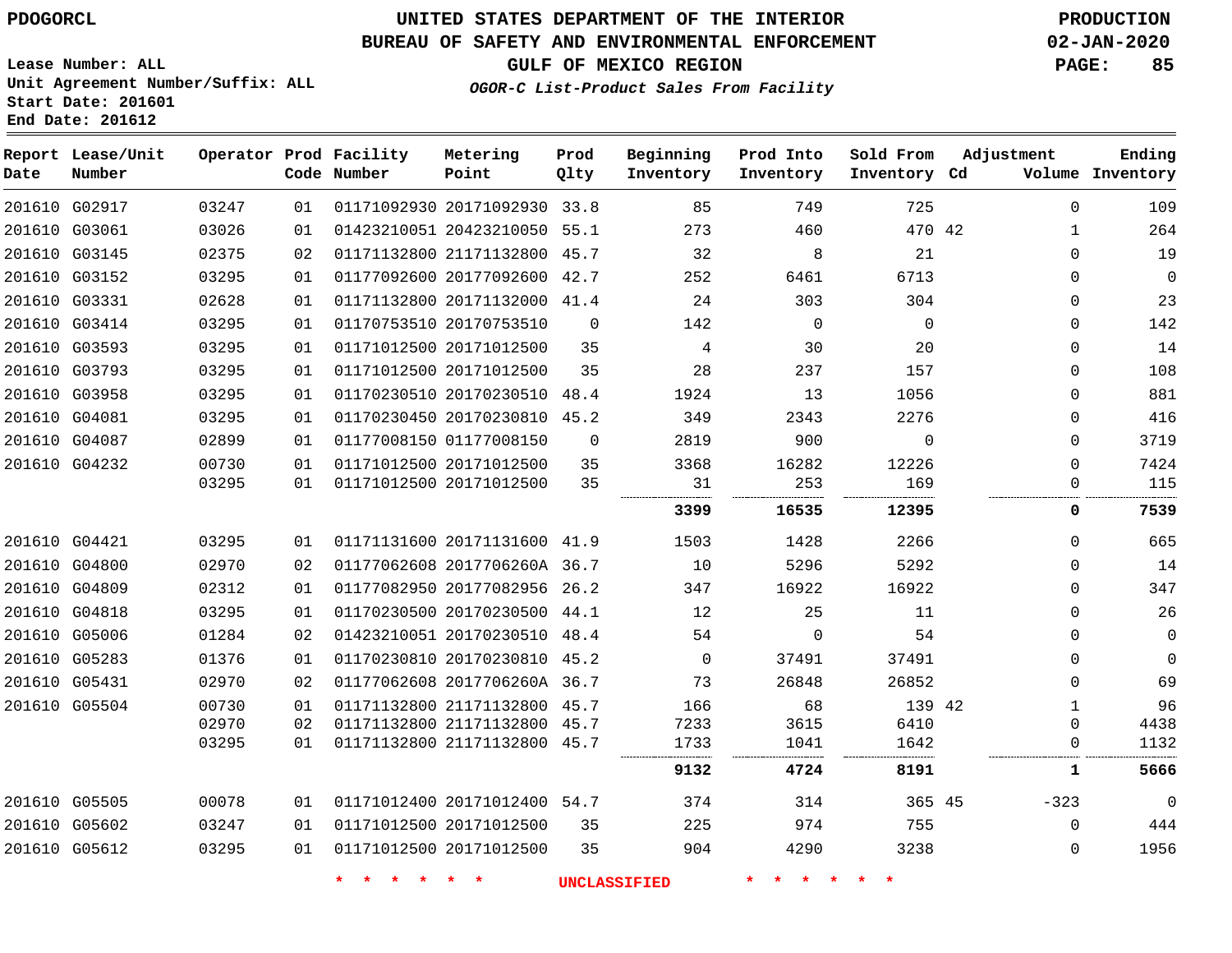## **BUREAU OF SAFETY AND ENVIRONMENTAL ENFORCEMENT 02-JAN-2020**

**Lease Number: ALL Unit Agreement Number/Suffix: ALL Start Date: 201601**

## **OGOR-C List-Product Sales From Facility**

**GULF OF MEXICO REGION PAGE: 86**

**End Date: 201612**

| Date | Report Lease/Unit<br>Number |       |    | Operator Prod Facility<br>Code Number | Metering<br>Point            | Prod<br>Qlty | Beginning<br>Inventory | Prod Into<br>Inventory | Sold From<br>Inventory Cd | Adjustment  | Ending<br>Volume Inventory |
|------|-----------------------------|-------|----|---------------------------------------|------------------------------|--------------|------------------------|------------------------|---------------------------|-------------|----------------------------|
|      | 201610 G06069               | 03295 | 01 |                                       | 01423210051 20423210050      | 55           | 42                     | 120                    | 93                        | $\Omega$    | 69                         |
|      | 201610 G06168               | 02801 | 02 |                                       | 01170230450 20170230450 47.4 |              | $\mathbf 0$            | 24                     | 6                         | $\mathbf 0$ | 18                         |
|      | 201610 G06668               | 02375 | 01 |                                       | 01171132000 20171132000 41.4 |              | 543                    | 7584                   | 7520 42                   | $-1$        | 606                        |
|      | 201610 G07736               | 02628 | 01 |                                       | 01171132800 20171132000 41.4 |              | 6                      | 38                     | 40                        | $\mathbf 0$ | 4                          |
|      | 201610 G07760               | 01284 | 01 |                                       | 01177122950 20177122950 29.6 |              | 144                    | 18742                  | 18748                     | $\Omega$    | 138                        |
|      | 201610 G07917               | 03247 | 01 |                                       | 01170573602 20170573602 31.5 |              | 27497                  | 17187                  | 18586                     | 0           | 26098                      |
|      | 201610 G09631               | 01284 | 01 |                                       | 01177122950 20177122950 29.6 |              | 4                      | 782                    | 781                       | $\mathbf 0$ | 5                          |
|      | 201610 G10794               | 03295 | 01 |                                       | 01177122950 20177122950 29.5 |              | 22                     | 3515                   | 3511                      | $\Omega$    | 26                         |
|      | 201610 G10910               | 03026 | 01 |                                       | 01177245110 2017724511G 43.9 |              | $\Omega$               | 6166                   | 6166                      | $\Omega$    | $\mathbf 0$                |
|      | 201610 G11870               | 02375 | 01 |                                       | 01171132000 20171132000 41.4 |              | 66                     | 949                    | 939                       | 0           | 76                         |
|      | 201610 G11984               | 02801 | 02 |                                       | 01171092651 20171092650 56.9 |              | 114                    | 146                    | 134                       | 0           | 126                        |
|      | 201610 G12355               | 03209 | 01 |                                       | 01171012300 20171012300 36.4 |              | 39026                  | 41306                  | 42164                     | $\Omega$    | 38168                      |
|      | 201610 G12358               | 03209 | 01 |                                       | 01171012300 20171012300 36.4 |              | $\Omega$               | 887                    | 887                       | 0           | $\mathbf 0$                |
|      | 201610 G12802               | 02628 | 01 |                                       | 01170230811 20170230811 41.6 |              | 3                      | 5657                   | 5158                      | $\mathbf 0$ | 502                        |
|      | 201610 G13081               | 01284 | 01 |                                       | 01608103650 20608103650 35.4 |              | 62                     | 19024                  | 19007                     | $\Omega$    | 79                         |
|      | 201610 G13563               | 03217 | 01 |                                       | 01170230811 20170230811 41.6 |              | 303                    | 2279                   | 2381                      | $\mathbf 0$ | 201                        |
|      | 201610 G13938               | 01284 | 01 |                                       | 01171012500 20171012500      | 35           | 1624                   | 7438                   | 5668                      | $\Omega$    | 3394                       |
|      | 201610 G14342               | 02628 | 01 |                                       | 01170230811 20170230811 41.6 |              | 5                      | 9208                   | 8397                      | $\mathbf 0$ | 816                        |
|      | 201610 G14493               | 03247 | 01 |                                       | 01171092930 20171092930 33.8 |              | 56                     | 536                    | 514                       | $\mathbf 0$ | 78                         |
|      | 201610 G14535               | 02628 | 01 |                                       | 01171012500 20171012500      | 35           | 1900                   | 3638                   | 3880                      | 0           | 1658                       |
|      | 201610 G15050               | 03295 | 01 |                                       | 01170231110 20170231110      | $\Omega$     | 3089                   | 4707                   | $\overline{0}$            | $\Omega$    | 7796                       |
|      | 201610 G15239               | 02375 | 02 |                                       | 01171012500 20171012500      | 35           | 204                    | 292                    | 363                       | $\Omega$    | 133                        |
|      | 201610 G15263               | 03295 | 01 |                                       | 01171132000 20171132000 41.3 |              | 65                     | 197                    | 246                       | $\mathbf 0$ | 16                         |
|      | 201610 G15277               | 03295 | 01 |                                       | 01171012400 20171012400 54.6 |              | 5022                   | 3687                   | 4920                      | $\mathbf 0$ | 3789                       |
|      | 201610 G16325               | 03295 | 01 |                                       | 01171012400 20171012400 54.7 |              | 266                    | 234                    | 259                       | $\mathbf 0$ | 241                        |
|      | 201610 G16515               | 03026 | 01 |                                       | 01177245110 2017724511G 43.9 |              | 0                      | 20248                  | 20248                     | $\Omega$    | $\mathbf 0$                |
|      | 201610 G17754               | 02375 | 02 |                                       | 01170230510 20170230510 48.4 |              | 2661                   | 23                     | 1065                      | $\mathbf 0$ | 1619                       |
|      | 201610 G17858               | 03295 | 01 |                                       | 01170530900 20170530900 58.9 |              | 776                    | $\mathbf 0$            | 12                        | $\mathbf 0$ | 764                        |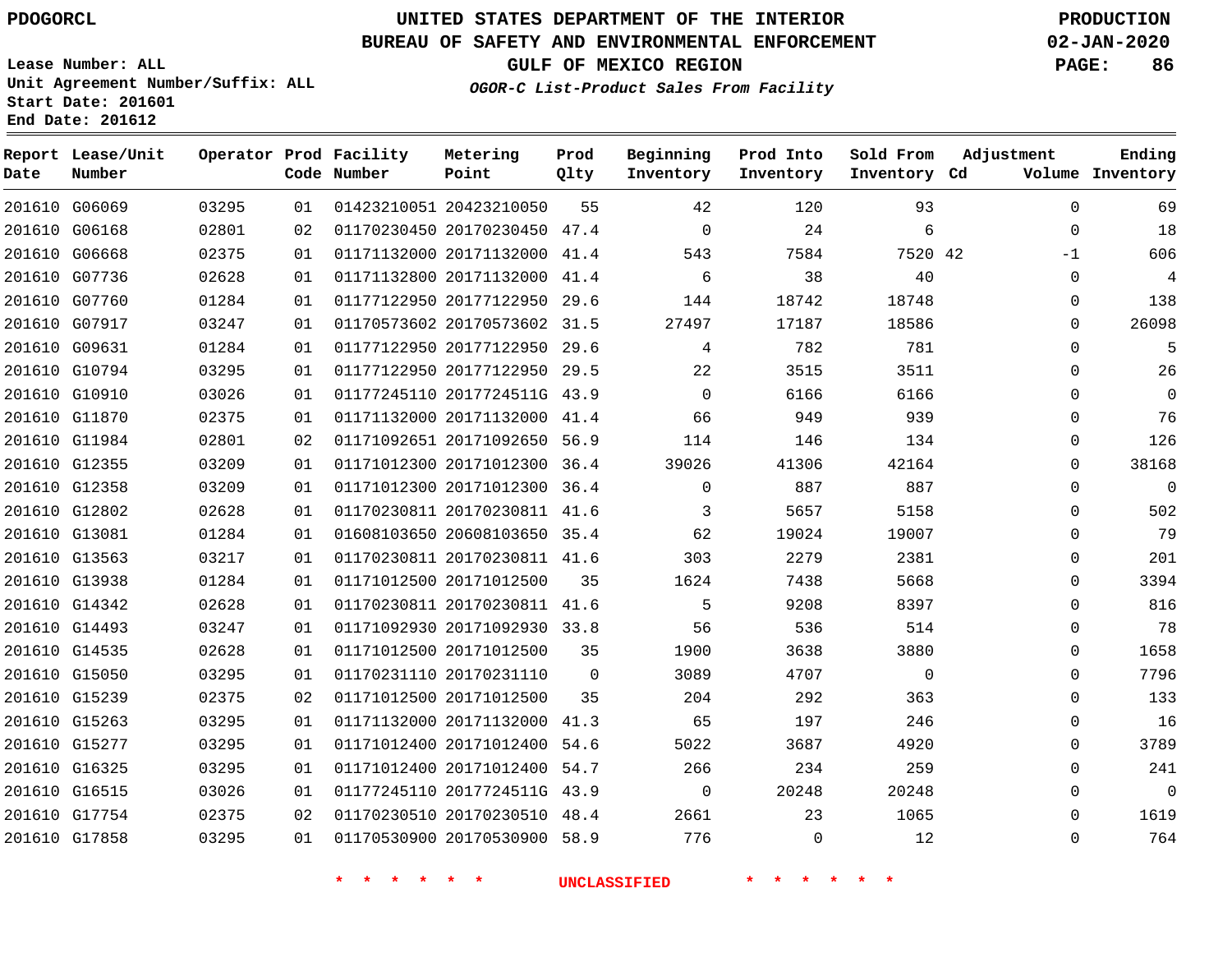**Date**

**Report Lease/Unit**

**Number**

## **UNITED STATES DEPARTMENT OF THE INTERIOR PDOGORCL PRODUCTION**

**Prod Qlty**

#### **BUREAU OF SAFETY AND ENVIRONMENTAL ENFORCEMENT 02-JAN-2020**

**Lease Number: ALL Unit Agreement Number/Suffix: ALL Start Date: 201601 End Date: 201612**

**Operator Prod Facility**

**Code Number**

**Metering Point**

**OGOR-C List-Product Sales From Facility**

**Prod Into Inventory** **Sold From Inventory**

**Beginning Inventory**

**GULF OF MEXICO REGION PAGE: 87**

**Inventory Cd Volume**

**Adjustment**

 $\Omega$  $\Omega$  $\Omega$   $\Omega$  $\Omega$  $\Omega$ -1  $\Omega$  $\Omega$  $\Omega$  $\Omega$ -1  $\Omega$  $\overline{0}$  $\Omega$  $\Omega$  $\Omega$  $\Omega$   $\Omega$  $\Omega$   $\Omega$   $\Omega$ 

**Ending**

| 201610 G17912 | 02970 | 02 | 01177062608 2017706260A 36.7     |    | 9                       | 3696                       | 3695           |  |
|---------------|-------|----|----------------------------------|----|-------------------------|----------------------------|----------------|--|
| 201610 G17921 | 03026 | 01 | 01171012500 20177062959 25.2     |    | $\mathbf{0}$            | 33201                      | 33201          |  |
| 201610 G18043 | 03059 | 01 | 01171012500 20171012500          | 35 | 1966                    | 40                         | 1988           |  |
| 201610 G19030 | 02806 | 01 | 01423210051 20423210050 60.6     |    | 38                      | $\overline{0}$             | 38             |  |
| 201610 G20605 | 02477 | 01 | 01423550141 20423550140 28.1     |    | 460                     | 4237                       | 4222           |  |
| 201610 G20660 | 03295 | 01 | 01170230450 20170230450 47.4     |    | 109                     | 206                        | 161            |  |
| 201610 G21096 | 03295 | 01 | 01170230811 20170230811 41.6     |    | 18                      | 237                        | 234            |  |
| 201610 G21532 | 03217 | 01 | 01170230811 20170230811 41.6     |    | 498                     | 2013                       | 2333 42        |  |
| 201610 G21534 | 03217 | 01 | 01170230811 20170230811 41.6     |    | 193                     | 2090                       | 2099           |  |
| 201610 G21592 | 02628 | 02 | 01171132000 20171132000 41.4     |    | 15                      | 276                        | 269            |  |
| 201610 G21655 | 03247 | 01 | 01171132800 21171132800 45.7     |    | 106                     | 950                        | 625            |  |
| 201610 G22268 | 02777 | 02 | 01170230810 2042709015I 52.8     |    | $\overline{0}$          | 350                        | 350            |  |
| 201610 G22501 | 03151 | 01 | 01170230400 20170230400 53.2     |    | 47                      | 218                        | 183 42         |  |
| 201610 G22505 | 02375 | 02 | 01170230811 20170230811 41.6     |    | 248                     | 1471                       | 1589           |  |
| 201610 G22510 | 03295 | 01 | 01170230810 20170230810 45.1     |    | 195                     | 1030                       | 1042           |  |
| 201610 G22513 | 02579 | 02 | 01170230500 20170230500 44.9     |    | $\overline{\mathbf{3}}$ | $\Omega$                   | $\Omega$       |  |
| 201610 G22605 | 03247 | 01 | 01171132800 21171132800 45.7 131 |    |                         | $\mathbf{0}$               | 131            |  |
| 201610 G22621 | 03247 | 01 | 01171132800 21171132800 45.7     |    | 6422                    | 2824                       | 5472           |  |
| 201610 G22840 | 00730 | 01 | 01608103650 20608103650 35.4     |    | $\overline{1}$          | $\overline{0}$             | $\overline{1}$ |  |
| 201610 G23730 | 03217 | 01 | 01170230810 20170230811 41.6     |    | 317                     | 761                        | 1011           |  |
| 201610 G23735 | 03295 | 01 | 01170230810 20170230810 45.1     |    | 137                     | 693                        | 707            |  |
| 201610 G23736 | 00730 | 01 | 01170230810 20170230810 45.2     |    | 70                      | 585                        | 551            |  |
| 201610 G23851 | 02503 | 02 | 01171012400 20171012400 54.7     |    | 9974                    | 9942                       | 9696           |  |
| 201610 G23933 | 03295 | 01 | 01171092651 20171092650 57.8     |    | $\overline{0}$          | $\overline{\phantom{a}}$ 2 | 1              |  |
| 201610 G24730 | 03295 | 01 | 01170230500 20170230500 44.1     |    | 631                     | 788                        | 574            |  |
| 201610 G24870 | 02970 | 02 | 01177062608 2017706260A 36.7     |    | $\mathbf{1}$            | 400                        | 401            |  |
| 201610 G24883 | 02628 | 02 | 01171092651 20171092650 56.9     |    | 1012                    | 510                        | 796            |  |
| 201610 G24898 | 03368 | 02 | 01171012300 20171012300 36.4     |    |                         | 4756<br>3944               | 5201           |  |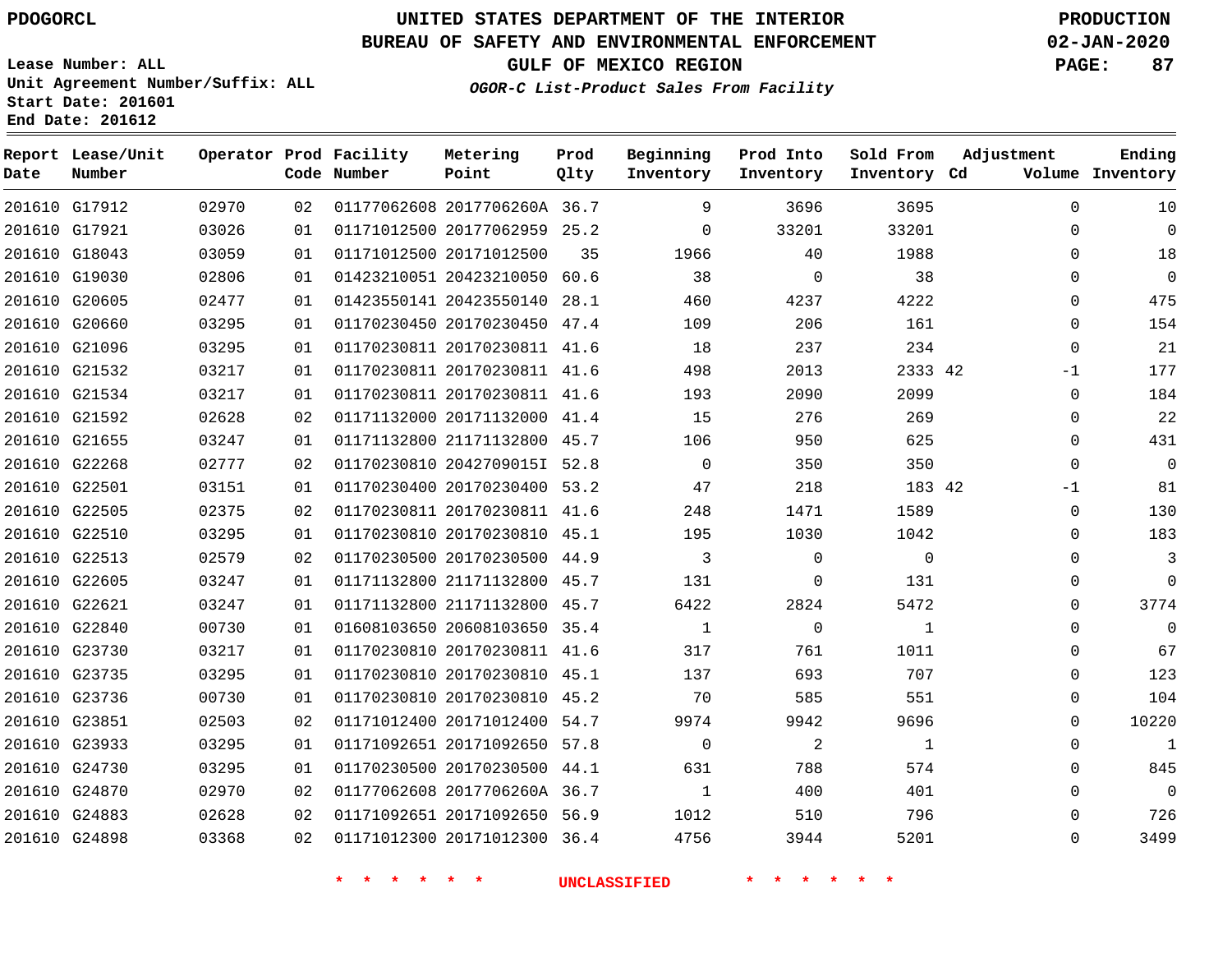## **BUREAU OF SAFETY AND ENVIRONMENTAL ENFORCEMENT 02-JAN-2020**

**Lease Number: ALL Unit Agreement Number/Suffix: ALL Start Date: 201601**

## **OGOR-C List-Product Sales From Facility**

**GULF OF MEXICO REGION PAGE: 88**

**End Date: 201612**

| Date          | Report Lease/Unit<br>Number |       |    | Operator Prod Facility<br>Code Number | Metering<br>Point            | Prod<br>Qlty | Beginning<br>Inventory | Prod Into<br>Inventory | Sold From<br>Inventory Cd | Adjustment        | Ending<br>Volume Inventory |
|---------------|-----------------------------|-------|----|---------------------------------------|------------------------------|--------------|------------------------|------------------------|---------------------------|-------------------|----------------------------|
|               | 201610 G24924               | 03247 | 01 |                                       | 01171132800 21171132800 45.7 |              | 8259                   | 2772                   | 6551                      | $\mathbf 0$       | 4480                       |
|               | 201610 G24926               | 03247 | 01 |                                       | 01171132800 21171132800      | $\Omega$     | 44                     | $\Omega$               | $\Omega$                  | $\mathbf 0$       | 44                         |
| 201610 G24990 |                             | 01284 | 01 |                                       | 01608103650 20608103650 35.4 |              | 127                    | 36380                  | 36359                     | $\mathbf{0}$      | 148                        |
| 201610 G25008 |                             | 02777 | 01 |                                       | 01170753510 20170753510      | 54.6         | $\mathbf 0$            | $\mathbf 0$            | $\mathbf 0$               | $\Omega$          | $\mathbf 0$                |
|               | 201610 G25524               | 03295 | 01 |                                       | 01170230450 20170230450      | 47.4         | $\Omega$               | 584                    | 147                       | $\Omega$          | 437                        |
| 201610 G25561 |                             | 02375 | 02 |                                       | 01170230450 20170230450 47.4 |              | 7                      | 143                    | 43                        | $\Omega$          | 107                        |
|               | 201610 G25606               | 02375 | 01 |                                       | 01170230810 20170230810      | 45.2         | 36                     | 167                    | 173                       | $\mathbf 0$       | 30                         |
| 201610 G25937 |                             | 02222 | 02 |                                       | 01170230810 20170230810      | 45.2         | 52                     | 359                    | 347                       | $\Omega$          | 64                         |
| 201610 G26001 |                             | 02628 | 01 |                                       | 01171132800 21171132800      | 47.3         | 5                      | $\overline{0}$         | $\mathbf 0$               | $\Omega$          | 5                          |
|               | 201610 G26032               | 03059 | 01 |                                       | 01171012300 20171012300      | 36.4         | 14                     | 104                    | 25                        | $\mathbf{0}$      | 93                         |
|               | 201610 G26074               | 01284 | 01 |                                       | 01177122950 20177122950      | 29.6         | 3                      | 865                    | 863                       | $\mathbf 0$       | 5                          |
| 201610 G26480 |                             | 01978 | 02 |                                       | 01423210051 20423210050      | 55.1         | 31                     | 28                     | 43                        | $\Omega$          | 16                         |
| 201610 G26655 |                             | 03165 | 01 |                                       | 01170230811 20170230811 41.6 |              | 587                    | 4434                   |                           | $0$ 09<br>$-4630$ | 391                        |
|               | 201610 G27070               | 03295 | 01 |                                       | 01171132800 21171132800      | 45.7         | 12045                  | 6954                   | 11244                     | $\mathbf 0$       | 7755                       |
| 201610 G27083 |                             | 02477 | 01 |                                       | 01171092651 20171092650 57.8 |              | 392                    | 211                    | 311                       | $\mathbf 0$       | 292                        |
| 201610 G27169 |                             | 01284 | 01 |                                       | 01171012500 20171012500      | 35           | 1868                   | 8317                   | 6392                      | 0                 | 3793                       |
| 201610 G27509 |                             | 02970 | 02 |                                       | 01170230450 20170230450 47.4 |              | 992                    | 1751                   | 1433                      | $\mathbf 0$       | 1310                       |
|               | 201610 G27851               | 02628 | 02 |                                       | 01171132000 20171132000 41.1 |              | 1                      | 13                     | 12                        | $\Omega$          | 2                          |
| 201610 G27949 |                             | 02871 | 01 |                                       | 01171012500 20171012500      | 35           | 1                      | $\Omega$               | $\mathbf{1}$              | $\mathbf 0$       | $\Omega$                   |
| 201610 G27988 |                             | 00730 | 01 |                                       | 01608103650 20608103650      | 35.3         | 131                    | 41629                  | 41590                     | $\mathbf 0$       | 170                        |
|               | 201610 G30654               | 02777 | 02 |                                       | 01170230810 20170230810      | 42.4         | 1                      | 5                      | 5                         | $\Omega$          | 1                          |
| 201610 G31003 |                             | 02579 | 02 |                                       | 01423210051 20423210050      | 58.3         | $\Omega$               | $\Omega$               | $\Omega$                  | $\Omega$          | $\mathbf 0$                |
| 201610 G31369 |                             | 02628 | 01 |                                       | 01171012300 20171012300      | 36.4         | 6676                   | 5696                   | 7320                      | $\mathbf 0$       | 5052                       |
| 201610 G32113 |                             | 02477 | 01 |                                       | 01170230811 20170230811 43.6 |              | 770                    | 6653                   | 6837                      | $\Omega$          | 586                        |
| 201610 G32197 |                             | 01284 | 02 |                                       | 01171012500 20171012500      | 35           | 394                    | 1844                   | 1397                      | $\mathbf{0}$      | 841                        |
| 201610 G32231 |                             | 01284 | 01 |                                       | 01171012500 20171012500      | 35           | 215                    | 989                    | 753                       | $\mathbf 0$       | 451                        |
| 201610 G32267 |                             | 03295 | 01 |                                       | 01177298272 01177298272      | 42.2         | 0                      | $\mathbf 0$            | $\mathbf 0$               | $\mathbf 0$       | $\mathbf 0$                |
| 201610 G32268 |                             | 03295 | 01 |                                       | 01177298272 01177298272 42.1 |              | 77                     | 61                     | 49                        | $\Omega$          | 89                         |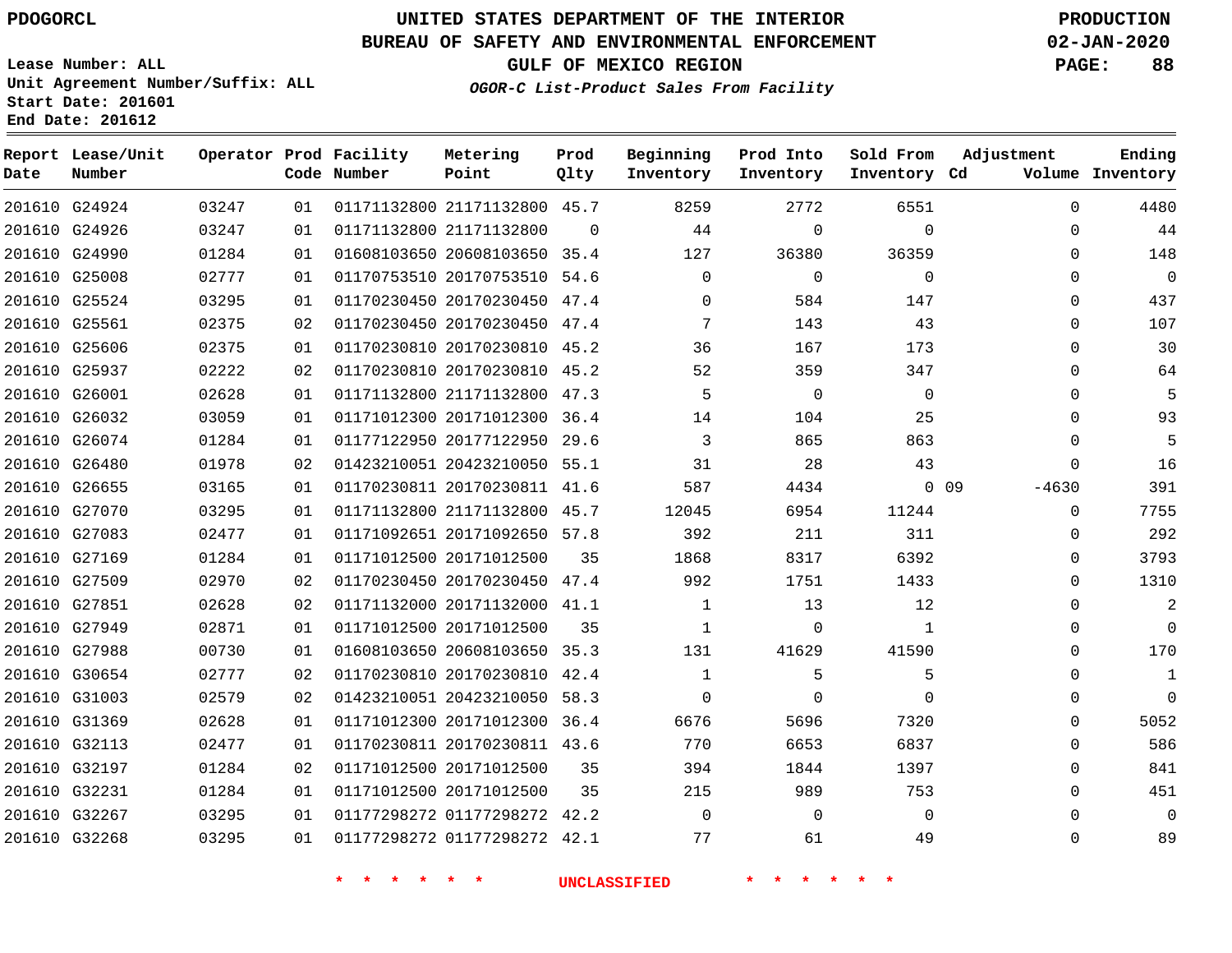# **UNITED STATES DEPARTMENT OF THE INTERIOR PDOGORCL PRODUCTION**

## **BUREAU OF SAFETY AND ENVIRONMENTAL ENFORCEMENT 02-JAN-2020**

**Lease Number: ALL Unit Agreement Number/Suffix: ALL Start Date: 201601**

**OGOR-C List-Product Sales From Facility**

**GULF OF MEXICO REGION PAGE: 89**

| Date   | Report Lease/Unit<br>Number |       |    | Operator Prod Facility<br>Code Number | Metering<br>Point            | Prod<br>Qlty | Beginning<br>Inventory | Prod Into<br>Inventory | Sold From<br>Inventory Cd | Adjustment   | Ending<br>Volume Inventory |
|--------|-----------------------------|-------|----|---------------------------------------|------------------------------|--------------|------------------------|------------------------|---------------------------|--------------|----------------------------|
|        | 201610 G32744               | 01284 | 02 |                                       | 01423210051 20170230510      | 48.4         | 6                      | $\Omega$               | 6                         | $\Omega$     | $\Omega$                   |
|        | 201610 G32771               | 00730 | 01 |                                       | 01170230810 20170230810      | 45.2         | 433                    | 743                    | 1044                      | $\Omega$     | 132                        |
|        | 201610 G33596               | 02503 | 02 |                                       | 01171132000 20171132000      | 41.4         | 57                     | 718                    | 717                       | $\mathbf 0$  | 58                         |
|        | 201610 G33636               | 02628 | 01 |                                       | 01171132000 20171132000      | 41.4         | 2717                   | 34057                  | 33789                     | $\Omega$     | 2985                       |
|        | 201610 G34025               | 02970 | 02 |                                       | 01422450350 20170230810      | $\Omega$     | 0                      | $\mathbf 0$            | $\mathbf{0}$              | 0            | $\mathbf 0$                |
|        | 201610 G34671               | 02579 | 02 |                                       | 01423210051 20423210050 49.4 |              | $\Omega$               | 87                     | 87                        | $\mathbf 0$  | $\Omega$                   |
| 201611 | 00016                       | 02375 | 01 |                                       | 01170513700 20170513700      | 24.1         | 1204                   | 12017                  | 12159 42                  | -1           | 1061                       |
| 201611 | 00026                       | 02375 | 01 |                                       | 01170513700 20170513700 24.1 |              | 2655                   | 26953                  | 27230 42                  | 7            | 2385                       |
| 201611 | 00032                       | 02375 | 01 |                                       | 01170513700 20170513700      | 33           | 87                     | 956                    | 963                       | $\mathbf 0$  | 80                         |
| 201611 | 00049                       | 03295 | 01 |                                       | 01171012300 20171012300 36.4 |              | 16323                  | 15022                  | 15909                     | $\mathbf 0$  | 15436                      |
| 201611 | 00050                       | 03295 | 01 |                                       | 01171012300 20171012300      | 36.4         | 2810                   | 3098                   | 2739                      | $\Omega$     | 3169                       |
| 201611 | 00051                       | 03295 | 01 |                                       | 01171012300 20171012300      | 36.4         | 1579                   | 1349                   | 1539                      | 0            | 1389                       |
| 201611 | 00052                       | 03295 | 01 |                                       | 01171012300 20171012300      | 36.4         | 2626                   | 2541                   | 2560                      | $\Omega$     | 2607                       |
| 201611 | 00079                       | 03247 | 01 |                                       | 01170230810 20170230810      | 46.6         | 46                     | 277                    | 296                       | $\mathbf 0$  | 27                         |
| 201611 | 00081                       | 03295 | 01 |                                       | 01170230450 20170230450      | 48.4         | 389                    | 565                    | 816                       | $\mathbf 0$  | 138                        |
| 201611 | 00196                       | 02375 | 01 |                                       | 01171012300 20171012300      | 36.4         | 11542                  | 14391                  | 11154 42                  | $-1$         | 14778                      |
| 201611 | 00244                       | 03295 | 01 |                                       | 01170231290 01170231290      | 43           | 368                    | 5414                   | 5432                      | $\Omega$     | 350                        |
| 201611 | 00247                       | 03295 | 01 |                                       | 01170231290 01170231290      | 43           | 113                    | 1021                   | 1065                      | $\Omega$     | 69                         |
| 201611 | 00253                       | 02375 | 02 |                                       | 01170230810 20170230810      | 46.6         | $\Omega$               | 20                     | 18                        | 0            | 2                          |
| 201611 | 00353                       | 03368 | 01 |                                       | 01170754800 20170754800      | 30.4         | 9                      | 188                    | 185                       | $\mathbf 0$  | 12                         |
| 201611 | 00367                       | 02375 | 01 |                                       | 01170513700 20170513700      | 24.1         | 146                    | 1181                   | 1222 42                   | $-1$         | 104                        |
| 201611 | 00434                       | 01284 | 01 |                                       | 01177112605 2017711260Y 31.5 |              | 52                     | 2401                   | 2404                      | $\mathbf{0}$ | 49                         |
| 201611 | 00453                       | 01284 | 01 |                                       | 01177112605 2017711260Y 31.5 |              | 17                     | 1012                   | 1010                      | 0            | 19                         |
| 201611 | 00466                       | 03295 | 01 |                                       | 01171012400 20171012400      | 55.5         | 1550                   | 1776                   | 2082                      | $\mathbf 0$  | 1244                       |
| 201611 | 00479                       | 03295 | 01 |                                       | 01171012500 20171012500 37.3 |              | 721                    | 1891                   | 1728                      | $\mathbf 0$  | 884                        |
| 201611 | 00541                       | 02222 | 01 |                                       | 01170530900 20170530900      | 51.3         | 3497                   | $\mathbf 0$            | 144                       | $\mathbf 0$  | 3353                       |
| 201611 | 00560                       | 03288 | 01 |                                       | 01171132800 21171132800      | 45.9         | 438                    | 695                    | 354                       | $\Omega$     | 779                        |
| 201611 | 00577                       | 03059 | 01 |                                       | 01171012300 20171012300      | 36.4         | 19312                  | 16289                  | 17765                     | $\Omega$     | 17836                      |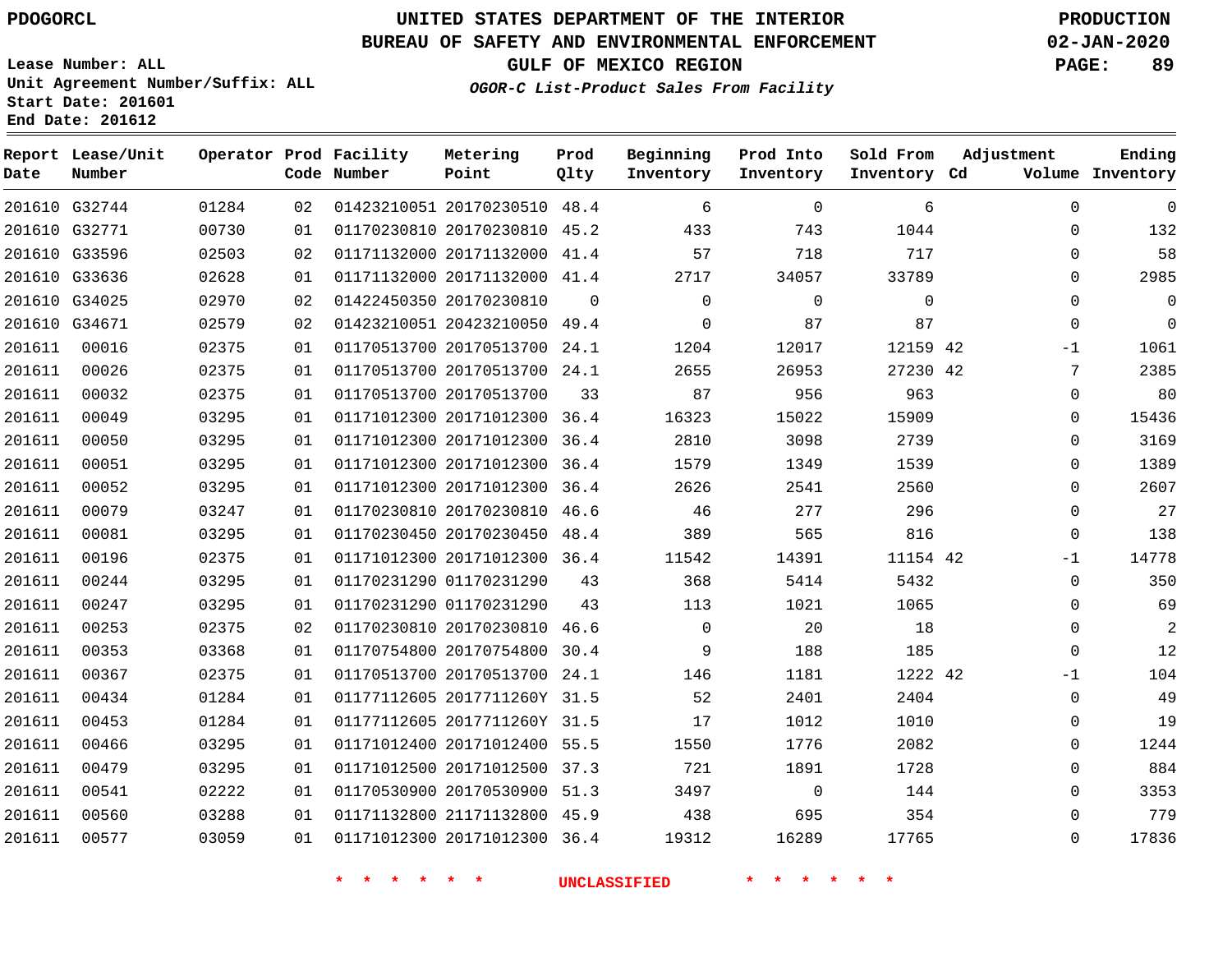**Date**

**End Date: 201612**

**Report Lease/Unit**

**Number**

# **UNITED STATES DEPARTMENT OF THE INTERIOR PDOGORCL PRODUCTION**

**Prod Qlty**

#### **BUREAU OF SAFETY AND ENVIRONMENTAL ENFORCEMENT 02-JAN-2020**

**Lease Number: ALL Unit Agreement Number/Suffix: ALL Start Date: 201601**

**Operator Prod Facility**

**Code Number**

**OGOR-C List-Product Sales From Facility**

**Beginning Inventory** **Prod Into Inventory** **Sold From Inventory**

**GULF OF MEXICO REGION PAGE: 90**

**Inventory Cd Volume**

**Adjustment**

  $\Omega$   $\Omega$  -192 -298490 -209376 -341156

> $\Omega$  $\Omega$   $\overline{0}$  $\overline{0}$  $\overline{0}$   $-1$  $-2$  $-2$

**Ending**

| 201611 | 00593             | 03209 | 01 |                             | 01171012300 20171012300 36.4 |          | $\Omega$            | 852         | 852         |        |
|--------|-------------------|-------|----|-----------------------------|------------------------------|----------|---------------------|-------------|-------------|--------|
| 201611 | 00599             | 02899 | 01 |                             | 01170573602 20170573602 50.5 |          | 362                 | $\mathbf 0$ | 79          |        |
| 201611 | 00605             | 02899 | 01 |                             | 01170573602 20170573602 50.5 |          | 1263                | 354         | 275         |        |
| 201611 | 00680             | 03217 | 01 | 01170230700 20170230700     |                              | $\Omega$ | 1617                | $\mathbf 0$ | $\mathbf 0$ |        |
| 201611 | 00693             | 03368 | 01 |                             | 01170754800 20170754800 30.4 |          | 19                  | 293         | 294         |        |
| 201611 | 00694             | 03368 | 01 |                             | 01170754800 20170754800 30.4 |          | 272                 | 4263        | 4261        |        |
| 201611 | 00758             | 03295 | 01 |                             | 01170230810 20170230810 46.6 |          | 113                 | 632         | 682         |        |
| 201611 | 00775             | 02899 | 01 | 01171131600 20171131600     |                              | $\Omega$ | 262                 | 0           | 0           |        |
| 201611 | 00796             | 02628 | 01 |                             | 01171012300 20171012300 36.4 |          | 5943                | 5691        | 5785        |        |
| 201611 | 00839             | 02451 | 01 |                             | 01170513800 20170513800 32.8 |          | 380                 | 9419        | 8717        |        |
|        | 201611 754303001A | 00059 | 01 |                             | 01170230811 20170230811 44.1 |          | 191                 | 776         | 597 09      |        |
|        | 201611 754306006A | 00689 | 01 | 01608128271 20608128271     |                              | 31       | 418347              | 205334      |             | 0 0 9  |
|        | 201611 754306012A | 01207 | 01 |                             | 01608128270 20608128270 25.2 |          | 103062              | 167253      |             | $0$ 09 |
|        | 201611 754306013A | 01207 | 01 |                             | 01608128270 20608128270 25.2 |          | 195238              | 273541      |             | $0$ 09 |
|        | 201611 754307005A | 00078 | 01 | 01170573601 20170573601     |                              | 27       | 180                 | 1762        | 1627        |        |
|        | 201611 754307017A | 02970 | 02 |                             | 01171132800 20170230811 44.1 |          | 871                 | 4392        | 4255        |        |
|        | 201611 754310009A | 00078 | 01 | 01170573601 20170573601     |                              | 27       | 203                 | 1447        | 1392 42     |        |
|        | 201611 754315006A | 03368 | 01 |                             | 01170754800 20170754800 30.4 |          | 38                  | 545         | 547         |        |
|        | 201611 7543880060 | 03295 | 01 |                             | 01170230450 20170230450 48.4 |          | 180                 | 469         | 534         |        |
|        | 201611 7543890080 | 02375 | 01 |                             | 01170513700 20170513700 30.7 |          | 92                  | 1283        | 1268        |        |
|        | 201611 7543930100 | 03026 | 02 |                             | 01170230450 20170230450 45.9 |          | 306                 | 419         | 623         |        |
|        | 201611 7543940080 | 03295 | 01 | 01170230811 20170230811     |                              | 44       | 45                  | 145         | 157         |        |
|        | 201611 754396015A | 01284 | 01 |                             | 01608103650 20608103650      | 36.3     | 16                  | 3380        | 3386        |        |
|        | 201611 8910020210 | 02451 | 01 |                             | 01170513800 20170513800 32.8 |          | 4742                | 90577       | 84912       |        |
|        | 201611 8910024540 | 02451 | 01 |                             | 01170513800 20170513800 32.8 |          | 3993                | 73097       | 68692       |        |
|        | 201611 8910029320 | 02375 | 01 | 01170513700 20170513700     |                              | 33       | 4357                | 45683       | 46239 42    |        |
|        | 201611 8910034440 | 02375 | 01 |                             | 01170513700 20170513700 20.4 |          | 5646                | 70295       | 70085 42    |        |
|        | 201611 8910039150 | 00078 | 01 | 01170573601 20170573601     |                              | 27       | 1992                | 14407       | 13820 42    |        |
|        |                   |       |    | $\ast$<br>$\ast$<br>$\star$ | $\ast$<br>一大                 |          | <b>UNCLASSIFIED</b> |             |             |        |

**Metering Point**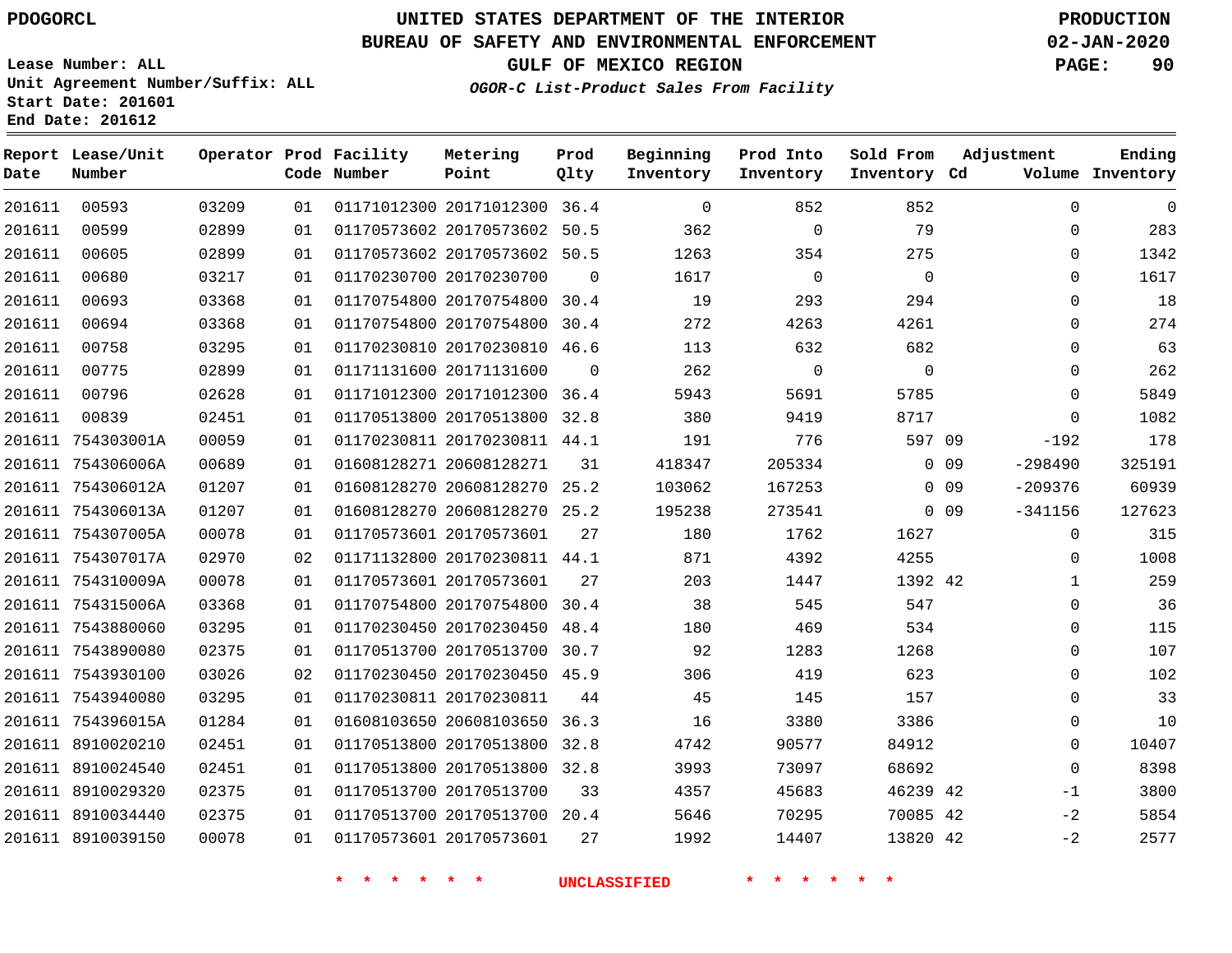#### **BUREAU OF SAFETY AND ENVIRONMENTAL ENFORCEMENT 02-JAN-2020**

**Lease Number: ALL Unit Agreement Number/Suffix: ALL Start Date: 201601**

**End Date: 201612**

**OGOR-C List-Product Sales From Facility**

**GULF OF MEXICO REGION PAGE: 91**

| Date | Report Lease/Unit<br>Number |       |    | Operator Prod Facility<br>Code Number | Metering<br>Point            | Prod<br>Qlty | Beginning<br>Inventory | Prod Into<br>Inventory | Sold From<br>Inventory Cd | Adjustment |              | Ending<br>Volume Inventory |
|------|-----------------------------|-------|----|---------------------------------------|------------------------------|--------------|------------------------|------------------------|---------------------------|------------|--------------|----------------------------|
|      | 201611 8910086400           | 02222 | 02 |                                       | 01171012400 20171012400 55.5 |              | 29                     | 41                     |                           | 41 42      | $-1$         | 28                         |
|      | 201611 8910089160           | 02375 | 01 |                                       | 01170513700 20170513700 28.4 |              | 539                    | 5429                   | 5516                      |            | $\Omega$     | 452                        |
|      | 201611 891008927Y           | 03151 | 01 |                                       | 01170230400 20170230400      | 54           | 24                     | 62                     | 63                        |            | $\Omega$     | 23                         |
|      | 201611 8910116580           | 02375 | 01 |                                       | 01170513700 20170513700 28.4 |              | 425                    | 4175                   | 4252                      |            | 0            | 348                        |
|      | 201611 8910116740           | 02375 | 01 |                                       | 01170513700 20170513700      | 28.4         | 1834                   | 18504                  | 18800 42                  |            | 2            | 1540                       |
|      | 201611 8910116770           | 02375 | 01 |                                       | 01170513700 20170513700 28.4 |              | 230                    | 2417                   | 2446                      |            | $\Omega$     | 201                        |
|      | 201611 8910116790           | 02375 | 01 |                                       | 01170513700 20170513700 28.4 |              | 1733                   | 17361                  | 17649                     |            | $\mathbf 0$  | 1445                       |
|      | 201611 8910116800           | 02375 | 01 |                                       | 01170513700 20170513700 28.4 |              | 3992                   | 40140                  | 40791 42                  |            | $\mathbf{1}$ | 3342                       |
|      | 201611 891011687A           | 03368 | 01 |                                       | 01170754800 20170754800 30.4 |              | 24                     | 295                    | 297                       |            | $\Omega$     | 22                         |
|      | 201611 891011687C           | 03368 | 01 |                                       | 01170754800 20170754800 30.4 |              | 87                     | 1281                   | 1285                      |            | $\mathbf 0$  | 83                         |
|      | 201611 891011687D           | 03368 | 01 |                                       | 01170754800 20170754800 30.4 |              | 45                     | 1060                   | 1033                      |            | $\Omega$     | 72                         |
|      | 201611 891011687E           | 03368 | 01 |                                       | 01170754800 20170754800 30.4 |              | 10                     | 149                    | 149                       |            | $\mathbf{0}$ | 10                         |
|      | 201611 8910117330           | 03368 | 01 |                                       | 01170754800 20170754800 30.4 |              | 2                      | 6                      | 6                         |            | $\Omega$     | $\overline{2}$             |
|      | 201611 8910123270           | 03295 | 01 |                                       | 01177215100 20177215102 30.2 |              | 51                     | 4898                   | 4891                      |            | $\Omega$     | 58                         |
|      | 201611 8910123320           | 03295 | 01 |                                       | 01177215100 20177215102 30.2 |              | 79                     | 7221                   | 7214                      |            | $\mathbf{0}$ | 86                         |
|      | 201611 8910123330           | 03295 | 01 |                                       | 01177215100 20177215102 30.2 |              | 160                    | 14317                  | 14307                     |            | $\Omega$     | 170                        |
|      | 201611 8910169300           | 02375 | 01 |                                       | 01170230810 20170230810 46.6 |              | 39                     | 197                    | 216                       |            | $\Omega$     | 20                         |
|      | 201611 8910202350           | 00276 | 01 |                                       | 01170513700 20170513700 34.6 |              | 4325                   | 38362                  | 39494 42                  |            | 1            | 3194                       |
|      | 201611 8910202560           | 02375 | 01 |                                       | 01170513700 20170513700 35.6 |              | 503                    | 4862                   | 4961 42                   |            | $\mathbf{1}$ | 405                        |
|      | 201611 G00985               | 02375 | 01 |                                       | 0117709260A 2017709260A 34.4 |              | 377                    | 291                    | 291                       |            | $\Omega$     | 377                        |
|      | 201611 G01036               | 03209 | 02 |                                       | 01171092651 20171092650 56.9 |              | 3275                   | $\mathbf 0$            | $\Omega$                  |            | $\Omega$     | 3275                       |
|      | 201611 G01083               | 02375 | 01 |                                       | 01170513700 20170513700 28.4 |              | 2303                   | 23417                  | 23770                     |            | $\Omega$     | 1950                       |
|      | 201611 G01084               | 02375 | 01 |                                       | 01170513700 20170513700 28.4 |              | 75                     | 818                    | 825                       |            | $\mathbf 0$  | 68                         |
|      | 201611 G01090               | 02375 | 01 |                                       | 01170513700 20170513700      | 28.4         | 392                    | 4214                   | 4255                      |            | $\mathbf{0}$ | 351                        |
|      | 201611 G01091               | 02375 | 01 |                                       | 01170513700 20170513700 28.4 |              | 1661                   | 17239                  | 17464 42                  |            | $-1$         | 1435                       |
|      | 201611 G01092               | 02375 | 01 |                                       | 01170513700 20170513700 28.4 |              | 505                    | 5284                   | 5349 42                   |            | $-1$         | 439                        |
|      | 201611 G01196               | 02375 | 02 |                                       | 01171132800 21171132800 45.9 |              | 14                     | $\Omega$               | 14                        |            | $\Omega$     | $\mathbf 0$                |
|      | 201611 G01198               | 03295 | 01 |                                       | 01171092651 20171092650      | $\Omega$     | 61                     | $\mathbf 0$            | $\Omega$                  |            | $\Omega$     | 61                         |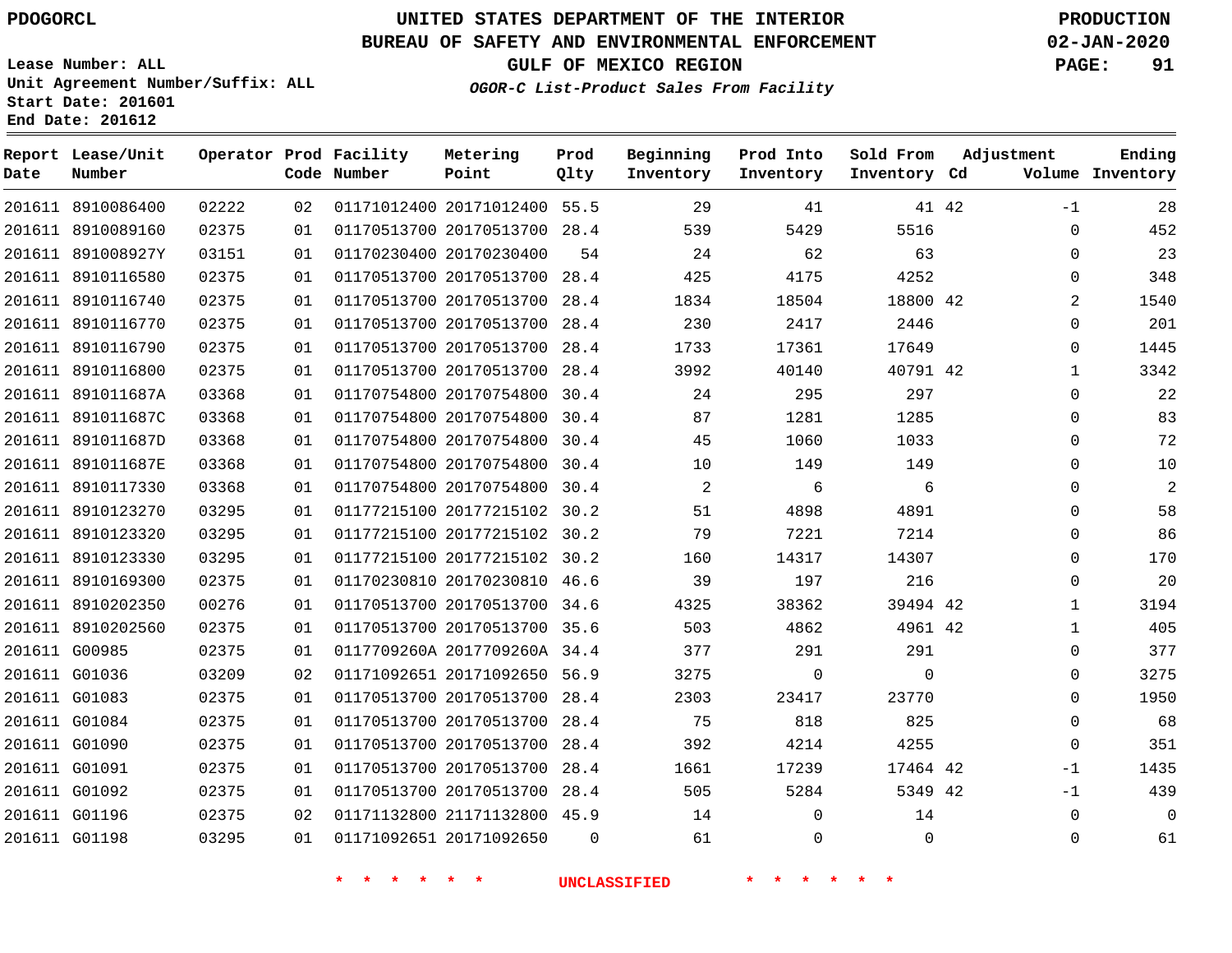**End Date: 201612**

**Report Lease/Unit**

# **UNITED STATES DEPARTMENT OF THE INTERIOR PDOGORCL PRODUCTION**

#### **BUREAU OF SAFETY AND ENVIRONMENTAL ENFORCEMENT 02-JAN-2020**

**Lease Number: ALL Unit Agreement Number/Suffix: ALL Start Date: 201601**

**Operator Prod Facility**

**GULF OF MEXICO REGION PAGE: 92**

**Prod**

**Metering**

**Ending**

**OGOR-C List-Product Sales From Facility**

| Date | Number        |       |    | Code Number | Point                        | Qlty     | Inventory | Inventory   | Inventory Cd |              | Volume Inventory |
|------|---------------|-------|----|-------------|------------------------------|----------|-----------|-------------|--------------|--------------|------------------|
|      | 201611 G01208 | 03295 | 01 |             | 01171092651 20171092650      | $\Omega$ | 546       | $\mathbf 0$ | $\mathbf 0$  | $\mathbf{0}$ | 546              |
|      | 201611 G01210 | 02375 | 02 |             | 01171132800 21171132800 45.9 |          | 284       | 758         | 308 42       | -1           | 733              |
|      | 201611 G01220 | 03295 | 01 |             | 01177092600 20177092600 42.4 |          | $\Omega$  | 1709        | 1540         | $\Omega$     | 169              |
|      | 201611 G01248 | 02628 | 01 |             | 01171012500 20171012500 37.3 |          | 2845      | 518         | 3126         | $\Omega$     | 237              |
|      | 201611 G01351 | 03151 | 01 |             | 01170230400 20170230400      | 54       | 16        | 24          | 31           | 0            | 9                |
|      | 201611 G01447 | 02375 | 02 |             | 01170513700 20170513700 24.1 |          | 39        | 434         | 435          | $\Omega$     | 38               |
|      | 201611 G01497 | 02451 | 01 |             | 01170513800 20170513800      | 32.8     | 2152      | 45779       | 42671        | 0            | 5260             |
|      | 201611 G01498 | 02451 | 01 |             | 01170513800 20170513800 32.8 |          | 289       | 5220        | 4909         | $\Omega$     | 600              |
|      | 201611 G01610 | 03295 | 01 |             | 01177215100 20177215102 30.2 |          | 14        | 832         | 836          | 0            | 10               |
|      | 201611 G01619 | 02375 | 01 |             | 01170513700 20170513700 30.7 |          | 1279      | 13629       | 13773 42     | -1           | 1134             |
|      | 201611 G01620 | 02375 | 01 |             | 01170513700 20170513700 30.7 |          | 305       | 3590        | 3596         | $\Omega$     | 299              |
|      | 201611 G01754 | 03295 | 01 |             | 01423210051 20423210050      | 62       | 21        | 0           | 12           | $\Omega$     | 9                |
|      | 201611 G01757 | 03295 | 01 |             | 01423210051 20423210050      | 62       | 100       | 84          | 56           | 0            | 128              |
|      | 201611 G01848 | 01284 | 02 |             | 01423210051 20170230500      | 43.6     | 527       | 408         | 761          | $\Omega$     | 174              |
|      |               | 01978 | 02 |             | 01170230500 20170230500      | 43.6     | 2036      | 1838        | 3093         | 0            | 781              |
|      |               |       |    |             |                              |          | 2563      | 2246        | 3854         | 0            | 955              |
|      | 201611 G01860 | 03295 | 01 |             | 01170231110 20170231110 40.4 |          | 7753      | 4257        | 7827         | 0            | 4183             |
|      | 201611 G01865 | 03151 | 01 |             | 01171012500 20171012500 37.3 |          | 1360      | 3313        | 3124         | $\Omega$     | 1549             |
|      | 201611 G01901 | 03295 | 01 |             | 01177215100 20177215102 30.2 |          | $\Omega$  | 50          | 49           | $\Omega$     | $\mathbf{1}$     |
|      | 201611 G01966 | 03295 | 01 |             | 01177215100 20177215102 30.2 |          | 83        | 7239        | 7236         | $\Omega$     | 86               |
|      | 201611 G01967 | 03295 | 01 |             | 01177215100 20177215102 30.2 |          | 126       | 8524        | 8549         | 0            | 101              |
|      | 201611 G02111 | 02628 | 01 |             | 01171132000 20171132000      | 40       | 1888      | 71838       | 71340        | $\Omega$     | 2386             |
|      | 201611 G02161 | 03295 | 01 |             | 01171012500 20171012500 37.3 |          | 2135      | 5539        | 5085         | 0            | 2589             |
|      | 201611 G02163 | 03295 | 01 |             | 01171012500 20171012500 37.3 |          | 208       | 324         | 381          | $\Omega$     | 151              |
|      | 201611 G02317 | 03295 | 01 |             | 01171132000 20171132000      | 40       | 5         | 212         | 210          | $\Omega$     | 7                |
|      | 201611 G02353 | 01284 | 01 |             | 01170230450 20170230450 48.5 |          | 1025      | 2266        | 2742         | $\Omega$     | 549              |
|      | 201611 G02354 | 01284 | 01 |             | 01170230450 20170230450 48.5 |          | 1043      | 1885        | 2467         | $\Omega$     | 461              |
|      | 201611 G02429 | 02375 | 01 |             | 01170230811 20170230810 46.6 |          | 43        | 366         | 372          | $\Omega$     | 37               |

**\* \* \* \* \* \* UNCLASSIFIED \* \* \* \* \* \***

**Beginning Prod Into Sold From Adjustment**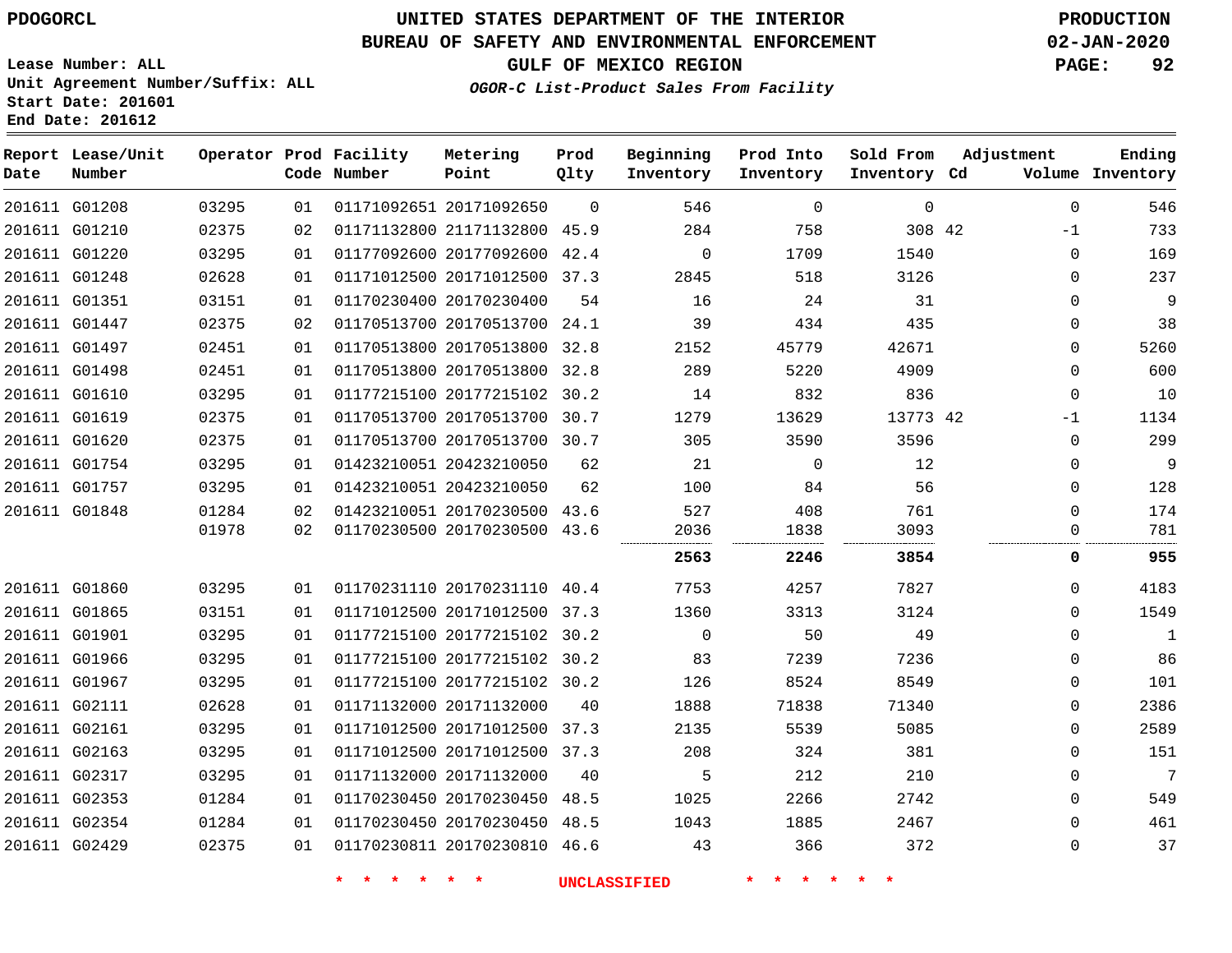G02601 G02613 G02665 G02705 G02825 G02826

**Date**

**Report Lease/Unit**

**Number**

G02895

 G02917 G03061 G03145 G03152 G03331 G03414 G03593 G03793 G03958 G04081 G04087 G04232

 G04421 G04800

## **UNITED STATES DEPARTMENT OF THE INTERIOR PDOGORCL PRODUCTION**

**Prod Qlty**

#### **BUREAU OF SAFETY AND ENVIRONMENTAL ENFORCEMENT 02-JAN-2020**

**Lease Number: ALL Unit Agreement Number/Suffix: ALL Start Date: 201601 End Date: 201612**

**Operator Prod Facility**

**Code Number**

20171092650 56.9

**Metering Point**

**OGOR-C List-Product Sales From Facility**

  $\sim$ 

**Sold From Inventory**

**Prod Into Inventory**

**Beginning Inventory**

**Inventory Cd Volume**

**Adjustment**

  $\Omega$  $\Omega$  $\Omega$  $\Omega$  $\Omega$ 

-1 

**-1**

. . . . .

 $\Omega$  $\Omega$  $\Omega$  $\Omega$  $\Omega$  $\Omega$  $\Omega$  $\Omega$  $\Omega$  $\Omega$   $\Omega$ 

 $\Omega$ 

**GULF OF MEXICO REGION PAGE: 93**

**Ending**

 

 

. . . . . . . . . . . . . . .

| 02628 | 01 | 01171132000 20171132000      | 40       | $\Omega$     | $\Omega$ | $\Omega$     |    |
|-------|----|------------------------------|----------|--------------|----------|--------------|----|
| 02451 | 01 | 01423210051 20423210050      | 62       | 116          | 97       | 55           |    |
| 02628 | 02 | 01170230810 20170230810      | 46.6     | 2977         | 15824    | 17217        |    |
| 03295 | 01 | 01170230810 20170230810      | 46.5     | 63           | 608      | 610          |    |
| 03295 | 01 | 01170231110 20170231110      | 40.4     | 1461         | 805      | 1475         |    |
|       | 01 | 01170230810 20170230810      | 46.5     | 9            | 47       | 51           |    |
|       |    |                              |          | 1470         | 852      | 1526         |    |
| 02579 | 02 | 01171092651 20171092650      | 57.1     | $\mathbf{1}$ | $\Omega$ | $\Omega$     | 28 |
| 02628 | 02 | 01171092651 20171092650      | 56.9     | 374          | $\Omega$ | $\Omega$     |    |
|       |    |                              |          | 375          | 0        | 0            |    |
| 03247 | 01 | 01171092930 20171092930      | 35       | 109          | 653      | 656          |    |
| 03026 | 01 | 01423210051 20423210050      | 62       | 264          | 180      | 150          |    |
| 02375 | 02 | 01171132800 21171132800      | 45.9     | 19           | 338      | 89           |    |
| 03295 | 01 | 01177092600 20177092600      | 42.4     | 0            | 2856     | 2573         |    |
| 02628 | 01 | 01171132800 20171132000      | 40       | 23           | 1011     | 1002         |    |
| 03295 | 01 | 01170753510 20170753510      | $\Omega$ | 142          | $\Omega$ | $\mathbf 0$  |    |
| 03295 | 01 | 01171012500 20171012500      | 37.3     | 14           | 16       | 23           |    |
| 03295 | 01 | 01171012500 20171012500      | 37.2     | 108          | 218      | 224          |    |
| 03295 | 01 | 01170230510 20170230510      | 49.3     | 881          | 576      | 728          |    |
| 03295 | 01 | 01170230450 20170230810      | 46.6     | 416          | 2213     | 2408         |    |
| 02899 | 01 | 01177008150 01177008150      | $\Omega$ | 3719         | $\Omega$ | 0            |    |
| 00730 | 01 | 01171012500 20171012500      | 37.3     | 7424         | 24742    | 20600        |    |
| 03295 | 01 | 01171012500 20171012500      | 37.2     | 115          | 152      | 196          |    |
|       |    |                              |          | 7539         | 24894    | 20796        |    |
| 03295 | 01 | 01171131600 20171131600      | $\Omega$ | 665          | $\Omega$ | $\mathbf{0}$ |    |
| 02970 | 02 | 01177062608 2017706260A 36.4 |          | 13           | 4178     | 4180         |    |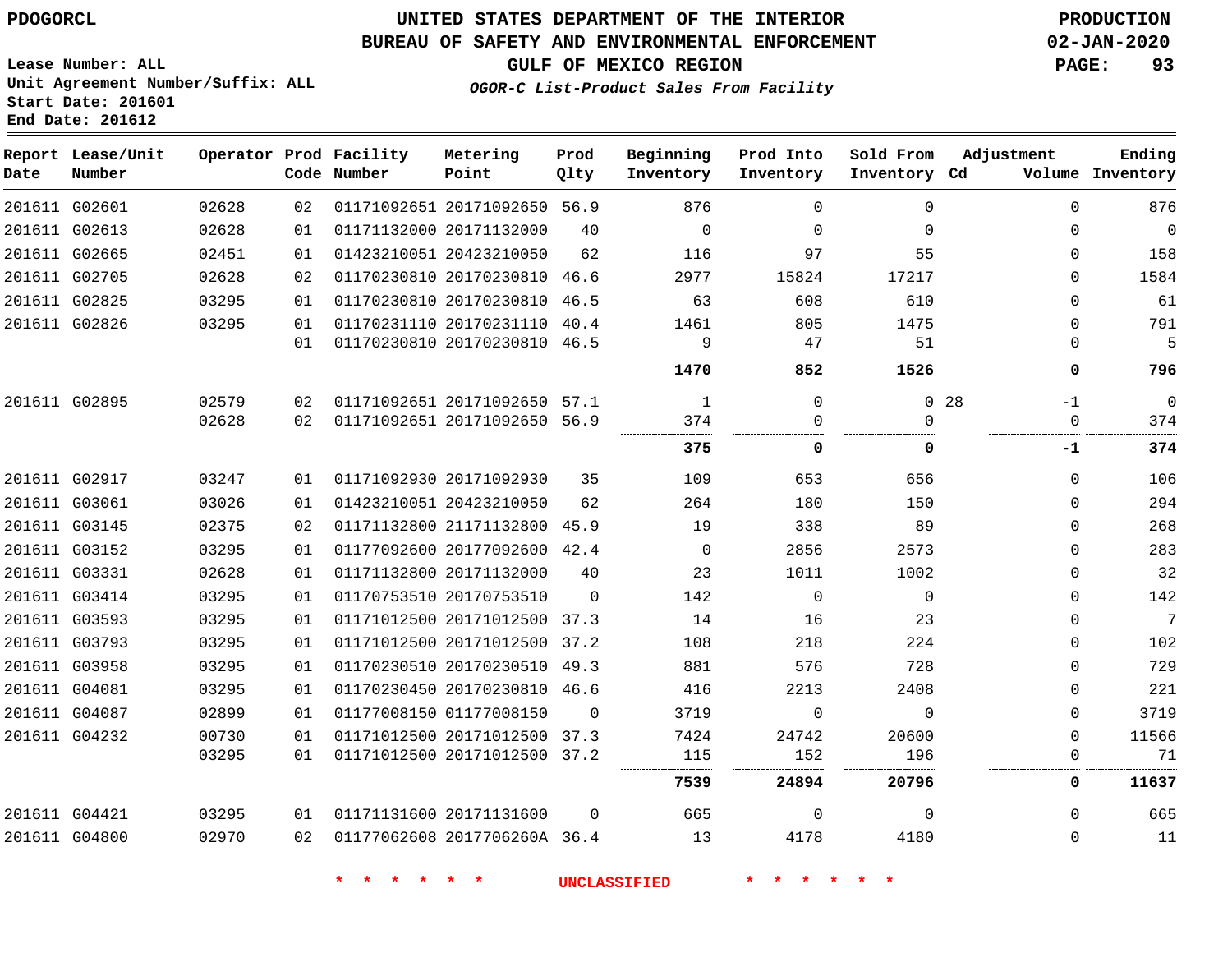**Report Lease/Unit**

**Number**

G04809

**Date**

G13081

## **UNITED STATES DEPARTMENT OF THE INTERIOR PDOGORCL PRODUCTION**

**Prod Qlty**

#### **BUREAU OF SAFETY AND ENVIRONMENTAL ENFORCEMENT 02-JAN-2020**

**Lease Number: ALL Unit Agreement Number/Suffix: ALL Start Date: 201601**

**Operator Prod Facility**

**Code Number**

20177082956 26.4

**Metering Point**

**OGOR-C List-Product Sales From Facility**

**Sold From Inventory**

**Prod Into Inventory**

**Beginning Inventory**

**GULF OF MEXICO REGION PAGE: 94**

**Inventory Cd Volume**

**Adjustment**

  $\Omega$  $\Omega$   $\Omega$  $\Omega$  $\Omega$ 

**Ending**

| 201611 G04818 | 03295 | 01 | 01170230500 20170230500 43.6 |          | 26       | 23       | 39            | 0            | 10    |
|---------------|-------|----|------------------------------|----------|----------|----------|---------------|--------------|-------|
| 201611 G05006 | 01284 | 02 | 01423210051 20170230510 48.4 |          | 0        | $\Omega$ | $\Omega$      | $\Omega$     | 0     |
| 201611 G05283 | 01376 | 01 | 01170230810 20170230810 46.6 |          | $\Omega$ | 56638    | 56638         | 0            | 0     |
| 201611 G05431 | 02970 | 02 | 01177062608 2017706260A 36.4 |          | 69       | 25441    | 25441         | 0            | 69    |
| 201611 G05504 | 00730 | 01 | 01171132800 21171132800 45.9 |          | 96       | 100      | 61            | <sup>n</sup> | 135   |
|               | 02970 | 02 | 01171132800 21171132800 45.9 |          | 4437     | 8904     | 4185          | U            | 0     |
|               | 03295 | 01 | 01171132800 21171132800 45.9 |          | 1132     | 2136     | 1021<br>.<br> |              | 2247  |
|               |       |    |                              |          | 5665     | 11140    | 5267          | 0            | 2382  |
| 201611 G05505 | 02628 | 01 | 01171012400 20171012400 55.5 |          | $\Omega$ | 370      | 434 47        | 323          | 259   |
| 201611 G05599 | 03247 | 01 | 01171012500 20171012500 37.3 |          | $\Omega$ | 250      | 133           | $\Omega$     | 117   |
| 201611 G05602 | 03247 | 01 | 01171012500 20171012500 37.3 |          | 444      | 693      | 813           | 0            | 324   |
| 201611 G05612 | 03295 | 01 | 01171012500 20171012500 37.3 |          | 1956     | 4125     | 4153          | 0            | 1928  |
| 201611 G06069 | 03295 | 01 | 01423210051 20423210050      | 62       | 69       | 33       | 47            | $\Omega$     | 55    |
| 201611 G06168 | 02801 | 02 | 01170230450 20170230450 48.5 |          | 18       | 68       | 70            | $\Omega$     | 16    |
| 201611 G06668 | 02375 | 01 | 01171132000 20171132000      | 40       | 606      | 25432    | 25195 42      | 2            | 845   |
| 201611 G07736 | 02628 | 01 | 01171132800 20171132000      | 40       | 4        | 93       | 93            | $\Omega$     | 4     |
| 201611 G07760 | 01284 | 01 | 01177122950 20177122950 29.2 |          | 138      | 17974    | 17967         | 0            | 145   |
| 201611 G07917 | 03247 | 01 | 01170573602 20170573602 31.5 |          | 26098    | 37282    | 22884         | 0            | 40496 |
| 201611 G09631 | 01284 | 01 | 01177122950 20177122950 29.2 |          | 5        | 826      | 825           | 0            | 6     |
| 201611 G10794 | 03295 | 01 | 01177122950 20177122950      | 29.1     | 26       | 2208     | 2216          | 0            | 18    |
| 201611 G10910 | 03026 | 01 | 01177245110 2017724511G 43.7 |          | $\Omega$ | 5908     | 5908          | $\Omega$     | 0     |
| 201611 G11870 | 02375 | 01 | 01171132000 20171132000      | 40       | 76       | 2532     | 2523 42       | -1           | 84    |
| 201611 G11984 | 02801 | 02 | 01171092651 20171092650      | $\Omega$ | 126      | $\Omega$ | $\Omega$      | 0            | 126   |
| 201611 G12355 | 03209 | 01 | 01171012300 20171012300      | 36.4     | 38168    | 37604    | 36612 42      | 3818         | 42978 |
| 201611 G12358 | 03209 | 01 | 01171012300 20171012300 36.4 |          | $\Omega$ | 802      | 802           | $\Omega$     |       |
| 201611 G12802 | 02628 | 01 | 01170230811 20170230811 44.1 |          | 502      | $\Omega$ | 498           | $\Omega$     | 4     |

20608103650 36.3

**\* \* \* \* \* \* UNCLASSIFIED \* \* \* \* \* \***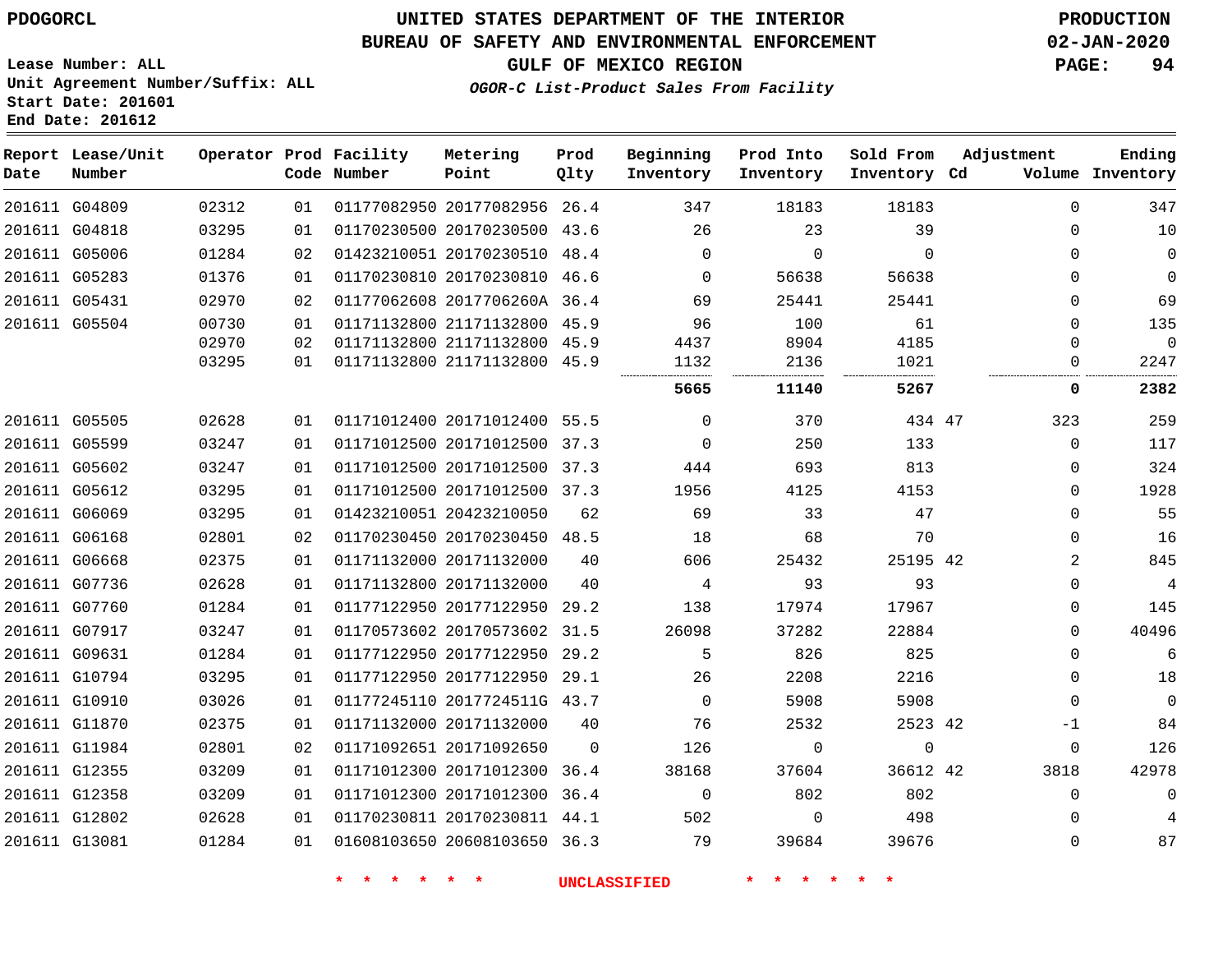G22505

# **UNITED STATES DEPARTMENT OF THE INTERIOR PDOGORCL PRODUCTION**

#### **BUREAU OF SAFETY AND ENVIRONMENTAL ENFORCEMENT 02-JAN-2020**

**Lease Number: ALL Unit Agreement Number/Suffix: ALL Start Date: 201601**

**OGOR-C List-Product Sales From Facility**

**GULF OF MEXICO REGION PAGE: 95**

**Ending**

| Date | Report Lease/Unit<br>Number |       |    | Operator Prod Facility<br>Code Number | Metering<br>Point            | Prod<br>Qlty | Beginning<br>Inventory | Prod Into<br>Inventory | Sold From<br>Inventory Cd | Adjustment   | Ending<br>Volume Inventory |
|------|-----------------------------|-------|----|---------------------------------------|------------------------------|--------------|------------------------|------------------------|---------------------------|--------------|----------------------------|
|      |                             |       |    |                                       |                              |              |                        |                        |                           |              |                            |
|      | 201611 G13563               | 03217 | 01 |                                       | 01170230811 20170230811 44.1 |              | 201                    | 751                    | 779 42                    | $-1$         | 172                        |
|      | 201611 G13938               | 01284 | 01 |                                       | 01171012500 20171012500 37.3 |              | 3394                   | 8416                   | 7873                      | 0            | 3937                       |
|      | 201611 G14342               | 02628 | 01 |                                       | 01170230811 20170230811 44.1 |              | 816                    | $\mathbf 0$            | 811                       | $\mathbf 0$  | 5                          |
|      | 201611 G14493               | 03247 | 01 |                                       | 01171092930 20171092930      | 35           | 78                     | 520                    | 515                       | $\Omega$     | 83                         |
|      | 201611 G14535               | 02628 | 01 |                                       | 01171012500 20171012500 37.3 |              | 1658                   | 6577                   | 5161                      | $\mathbf 0$  | 3074                       |
|      | 201611 G15050               | 03295 | 01 |                                       | 01170231110 20170231110 40.4 |              | 7796                   | 4540                   | 7876                      | $\Omega$     | 4460                       |
|      | 201611 G15239               | 02375 | 02 |                                       | 01171012500 20171012500 37.3 |              | 133                    | 448                    | 372 42                    | $\mathbf 1$  | 210                        |
|      | 201611 G15263               | 03295 | 01 |                                       | 01171132000 20171132000      | 40           | 16                     | 622                    | 617                       | $\Omega$     | 21                         |
|      | 201611 G15277               | 03295 | 01 |                                       | 01171012400 20171012400 55.5 |              | 3789                   | 4047                   | 5000                      | $\Omega$     | 2836                       |
|      | 201611 G16325               | 03295 | 01 |                                       | 01171012400 20171012400 55.5 |              | 241                    | 219                    | 307                       | $\Omega$     | 153                        |
|      | 201611 G16515               | 03026 | 01 |                                       | 01177245110 2017724511G 43.7 |              | $\Omega$               | 21579                  | 21579                     | 0            | $\mathbf 0$                |
|      | 201611 G17754               | 02375 | 02 |                                       | 01170230510 20170230510 49.3 |              | 1619                   | 1248                   | 1288                      | 0            | 1579                       |
|      | 201611 G17858               | 03295 | 01 |                                       | 01170530900 20170530900 51.3 |              | 764                    | 1                      | 32                        | 0            | 733                        |
|      | 201611 G17912               | 02970 | 02 |                                       | 01177062608 2017706260A 36.4 |              | 10                     | 4300                   | 4298                      | 0            | 12                         |
|      | 201611 G17921               | 03026 | 01 |                                       | 01171012500 20177062959 26.6 |              | $\Omega$               | 31304                  | 31304                     | 0            | $\mathbf 0$                |
|      | 201611 G18043               | 03059 | 01 |                                       | 01171012500 20171012500 37.3 |              | 18                     | 9257                   | 4948                      | $\mathbf 0$  | 4327                       |
|      | 201611 G19030               | 02806 | 01 |                                       | 01423210051 20423210050 60.6 |              | $\Omega$               | $\mathbf 0$            | $\Omega$                  | $\Omega$     | $\overline{0}$             |
|      | 201611 G20605               | 02477 | 01 |                                       | 01423550141 20423550140 28.2 |              | 475                    | 2747                   | 3099                      | $\Omega$     | 123                        |
|      | 201611 G20660               | 03295 | 01 |                                       | 01170230450 20170230450 48.5 |              | 154                    | 278                    | 364                       | $\Omega$     | 68                         |
|      | 201611 G21096               | 03295 | 01 |                                       | 01170230811 20170230811 44.1 |              | 21                     | 97                     | 96                        | 0            | 22                         |
|      | 201611 G21532               | 03217 | 01 |                                       | 01170230811 20170230811 44.1 |              | 177                    | 3116                   | 2578                      | $\Omega$     | 715                        |
|      | 201611 G21534               | 03217 | 01 |                                       | 01170230811 20170230811 44.1 |              | 184                    | 915                    | 889                       | 0            | 210                        |
|      | 201611 G21580               | 03295 | 01 |                                       | 01177048270 01177048270 49.4 |              | $\Omega$               | 38                     | 38                        | 0            | $\mathbf 0$                |
|      | 201611 G21592               | 02628 | 02 |                                       | 01171132000 20171132000      | 40           | 22                     | 757                    | 754                       | 0            | 25                         |
|      | 201611 G21655               | 03247 | 01 |                                       | 01171132800 21171132800 45.9 |              | 431                    | 3057                   | 1090                      | $\Omega$     | 2398                       |
|      | 201611 G22268               | 02777 | 02 |                                       | 01170230810 2042709015I 52.8 |              | $\Omega$               | 271                    | 271                       | $\Omega$     | $\Omega$                   |
|      | 201611 G22501               | 03151 | 01 |                                       | 01170230400 20170230400      | 54           | 81                     | 70                     | 125                       | $\mathbf{0}$ | 26                         |

**\* \* \* \* \* \* UNCLASSIFIED \* \* \* \* \* \***

01170230811 20170230811 44.1

 $\Omega$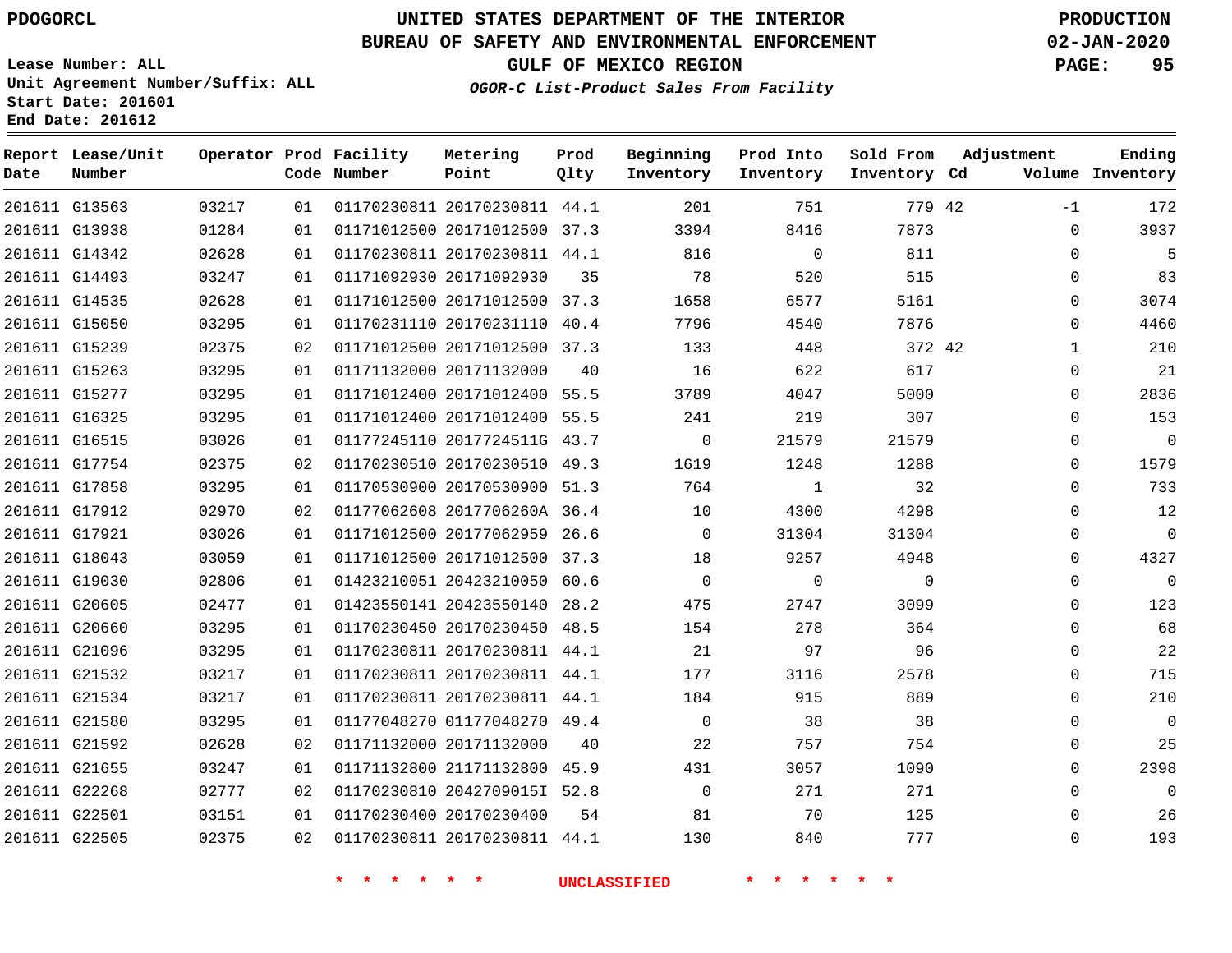# **UNITED STATES DEPARTMENT OF THE INTERIOR PDOGORCL PRODUCTION**

## **BUREAU OF SAFETY AND ENVIRONMENTAL ENFORCEMENT 02-JAN-2020**

**Lease Number: ALL Unit Agreement Number/Suffix: ALL Start Date: 201601**

**End Date: 201612**

**GULF OF MEXICO REGION PAGE: 96**

**OGOR-C List-Product Sales From Facility**

| Date | Report Lease/Unit<br>Number |       |    | Operator Prod Facility<br>Code Number | Metering<br>Point            | Prod<br>Olty | Beginning<br>Inventory | Prod Into<br>Inventory | Sold From<br>Inventory Cd | Adjustment        | Ending<br>Volume Inventory |
|------|-----------------------------|-------|----|---------------------------------------|------------------------------|--------------|------------------------|------------------------|---------------------------|-------------------|----------------------------|
|      | 201611 G22510               | 03295 | 01 |                                       | 01170230810 20170230810 46.5 |              | 183                    | 1000                   | 1083                      | $\Omega$          | 100                        |
|      | 201611 G22513               | 02579 | 02 |                                       | 01170230500 20170230500 44.9 |              | 3                      | $\Omega$               | $\Omega$                  | $\Omega$          | 3                          |
|      | 201611 G22621               | 03247 | 01 |                                       | 01171132800 21171132800 45.9 |              | 3774                   | 7525                   | 3532                      | $\Omega$          | 7767                       |
|      | 201611 G23730               | 03217 | 01 |                                       | 01170230810 20170230811 44.1 |              | 67                     | 134                    | 171 42                    | $\mathbf{1}$      | 31                         |
|      | 201611 G23735               | 03295 | 01 |                                       | 01170230810 20170230810 46.5 |              | 123                    | 672                    | 728                       | $\Omega$          | 67                         |
|      | 201611 G23736               | 00730 | 01 |                                       | 01170230810 20170230810 46.6 |              | 104                    | 542                    | 591                       | $\mathbf 0$       | 55                         |
|      | 201611 G23851               | 02503 | 02 |                                       | 01171012400 20171012400 55.5 |              | 10218                  | 14244                  | 14481                     | $\Omega$          | 9981                       |
|      | 201611 G23933               | 03295 | 01 |                                       | 01171092651 20171092650      | $\Omega$     | $\mathbf{1}$           | $\mathbf 0$            | $\mathbf 0$               | $\mathbf 0$       | $\mathbf{1}$               |
|      | 201611 G24730               | 03295 | 01 |                                       | 01170230500 20170230500 43.6 |              | 845                    | 610                    | 1196                      | $\Omega$          | 259                        |
|      | 201611 G24870               | 02970 | 02 |                                       | 01177062608 2017706260A 36.4 |              | $\mathbf{1}$           | 565                    | 564                       | $\mathbf 0$       | $\overline{2}$             |
|      | 201611 G24883               | 02628 | 02 |                                       | 01171092651 20171092650 56.9 |              | 726                    | $\Omega$               | $\Omega$                  | $\mathbf 0$       | 726                        |
|      | 201611 G24898               | 03368 | 02 |                                       | 01171012300 20171012300 36.4 |              | 3499                   | 2102                   | 3300                      | $\mathbf 0$       | 2301                       |
|      | 201611 G24924               | 03247 | 01 |                                       | 01171132800 21171132800 45.9 |              | 4480                   | 3942                   | 2645                      | 0                 | 5777                       |
|      | 201611 G24926               | 03247 | 01 |                                       | 01171132800 21171132800      | $\Omega$     | 44                     | $\Omega$               | $\Omega$                  | $\Omega$          | 44                         |
|      | 201611 G24990               | 01284 | 01 |                                       | 01608103650 20608103650 36.3 |              | 148                    | 34442                  | 34517                     | $\Omega$          | 73                         |
|      | 201611 G25008               | 02777 | 01 |                                       | 01170753510 20170753510 54.6 |              | $\mathbf{0}$           | $\mathbf 0$            | $\Omega$                  | $\mathbf 0$       | $\Omega$                   |
|      | 201611 G25524               | 03295 | 01 |                                       | 01170230450 20170230450 48.5 |              | 437                    | 842                    | 1073                      | $\Omega$          | 206                        |
|      | 201611 G25561               | 02375 | 02 |                                       | 01170230450 20170230450 48.5 |              | 107                    | 114                    | 193                       | $\mathbf 0$       | 28                         |
|      | 201611 G25606               | 02375 | 01 |                                       | 01170230810 20170230810 46.6 |              | 30                     | 172                    | 184 42                    | $-1$              | 17                         |
|      | 201611 G25937               | 02222 | 02 |                                       | 01170230810 20170230810 46.6 |              | 64                     | 437                    | 457                       | $\mathbf 0$       | 44                         |
|      | 201611 G26001               | 02628 | 01 |                                       | 01171132800 21171132800 47.3 |              | 5                      | $\overline{0}$         | $\Omega$                  | $\Omega$          | 5                          |
|      | 201611 G26032               | 03059 | 01 |                                       | 01171012300 20171012300 36.4 |              | 93                     | 116                    | 85                        | $\mathbf 0$       | 124                        |
|      | 201611 G26074               | 01284 | 01 |                                       | 01177122950 20177122950 29.2 |              | 5                      | 913                    | 912                       | $\Omega$          | 6                          |
|      | 201611 G26480               | 01978 | 02 |                                       | 01423210051 20423210050      | 62           | 16                     | $\mathbf 0$            | 16                        | $\mathbf 0$       | $\Omega$                   |
|      | 201611 G26655               | 03165 | 01 |                                       | 01170230811 20170230811 44.1 |              | 391                    | 1727                   |                           | $0$ 09<br>$-1722$ | 396                        |
|      | 201611 G27070               | 03295 | 01 |                                       | 01171132800 21171132800 45.9 |              | 7755                   | 18470                  | 8197                      | $\mathbf 0$       | 18028                      |
|      | 201611 G27083               | 02477 | 01 |                                       | 01171092651 20171092650 57.8 |              | 292                    | 0                      | $\Omega$                  | $\Omega$          | 292                        |
|      | 201611 G27169               | 01284 | 01 |                                       | 01171012500 20171012500 37.3 |              | 3793                   | 8887                   | 8525                      | $\Omega$          | 4155                       |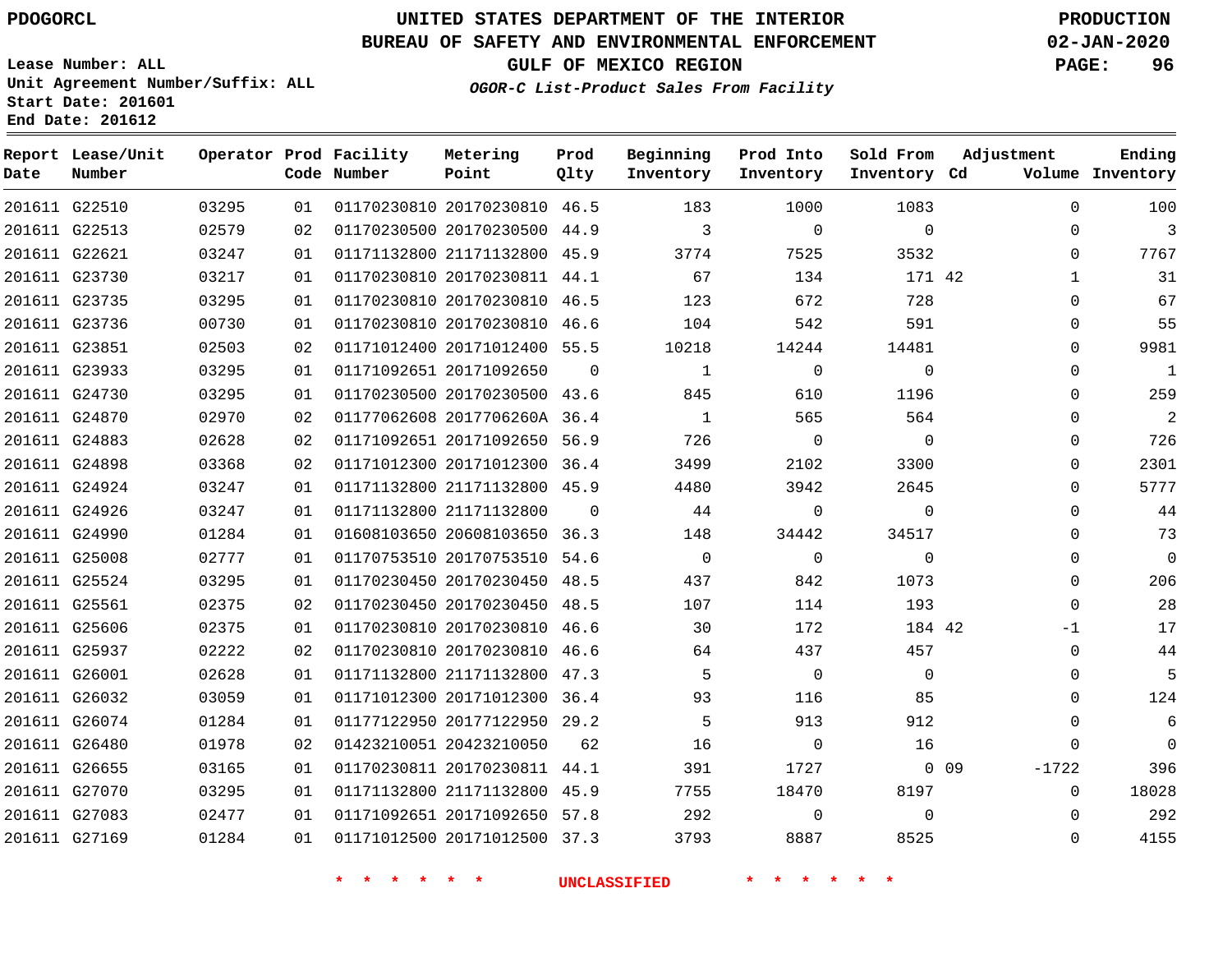**Report Lease/Unit**

# **UNITED STATES DEPARTMENT OF THE INTERIOR PDOGORCL PRODUCTION**

## **BUREAU OF SAFETY AND ENVIRONMENTAL ENFORCEMENT 02-JAN-2020**

**Lease Number: ALL Unit Agreement Number/Suffix: ALL Start Date: 201601**

**Operator Prod Facility**

**GULF OF MEXICO REGION PAGE: 97**

**Prod**

**Metering**

**Adjustment**

**Ending**

**OGOR-C List-Product Sales From Facility**

**Beginning Prod Into Sold From**

| Date   | Number        |       |    | Code Number | Point                        | Qlty     | Inventory    | Inventory   | Inventory Cd |              | Volume Inventory |
|--------|---------------|-------|----|-------------|------------------------------|----------|--------------|-------------|--------------|--------------|------------------|
|        | 201611 G27509 | 02970 | 02 |             | 01170230450 20170230450 48.8 |          | 1310         | 2507        | 3203         | $\Omega$     | 614              |
|        | 201611 G27851 | 02628 | 02 |             | 01171132000 20171132000      | 40       | 2            | 54          | 53           | 0            | 3                |
|        | 201611 G27949 | 02871 | 01 |             | 01171012500 20171012500      | $\Omega$ | $\Omega$     | $\mathbf 0$ | $\mathbf{0}$ | $\Omega$     | 0                |
|        | 201611 G27988 | 00730 | 01 |             | 01608103650 20608103650 36.3 |          | 170          | 39263       | 39349 42     | $\mathbf{1}$ | 85               |
|        | 201611 G30654 | 02777 | 02 |             | 01170230810 20170230810 42.4 |          | $\mathbf{1}$ | 4           | 4            | $\Omega$     | 1                |
|        | 201611 G31369 | 02628 | 01 |             | 01171012300 20171012300 36.4 |          | 5052         | 5192        | 4918         | 0            | 5326             |
|        | 201611 G32113 | 02477 | 01 |             | 01170230811 20170230811 44.1 |          | 586          | 2471        | 2490         | 0            | 567              |
|        | 201611 G32197 | 01284 | 02 |             | 01171012500 20171012500 37.3 |          | 841          | 1867        | 1835         | $\Omega$     | 873              |
|        | 201611 G32231 | 01284 | 01 |             | 01171012500 20171012500 37.3 |          | 451          | 1082        | 1027         | $\Omega$     | 506              |
|        | 201611 G32267 | 03295 | 01 |             | 01177298272 01177298272 42.4 |          | $\Omega$     | $\mathbf 0$ | $\mathbf{0}$ | $\Omega$     | 0                |
|        | 201611 G32268 | 03295 | 01 |             | 01177298272 01177298272 42.4 |          | 89           | 61          | 66           | $\Omega$     | 84               |
|        | 201611 G32744 | 01284 | 02 |             | 01423210051 20170230510 48.4 |          | $\Omega$     | $\mathbf 0$ | $\Omega$     | $\Omega$     | 0                |
|        | 201611 G32771 | 00730 | 01 |             | 01170230810 20170230810 46.6 |          | 132          | 838         | 886          | $\Omega$     | 84               |
|        | 201611 G33596 | 02503 | 02 |             | 01171132000 20171132000      | 40       | 57           | 2226        | 2210         | $\Omega$     | 73               |
|        | 201611 G33636 | 02628 | 01 |             | 01171132000 20171132000      | 40       | 2985         | 97032       | 96794        | 0            | 3223             |
|        | 201611 G34025 | 02970 | 02 |             | 01422450350 20170230810      | $\Omega$ | $\mathbf 0$  | $\mathbf 0$ | $\mathbf 0$  | 0            | 0                |
|        | 201611 G34671 | 02579 | 02 |             | 01423210051 20423210050 49.4 |          | $\Omega$     | 28          | 28           | $\Omega$     | $\Omega$         |
| 201612 | 00016         | 02375 | 01 |             | 01170513700 20170513700 22.4 |          | 1061         | 11839       | 11814 42     | $-1$         | 1085             |
| 201612 | 00026         | 02375 | 02 |             | 01170513700 20170513700 22.4 |          | 1            | $\mathbf 0$ | $\mathbf{1}$ | $\Omega$     | $\Omega$         |
|        |               |       | 01 |             | 01170513700 20170513700 22.4 |          | 2384<br>     | 27667       | 27514<br>    | 0<br>        | 2537             |
|        |               |       |    |             |                              |          | 2385         | 27667       | 27515        | 0            | 2537             |
| 201612 | 00032         | 02375 | 01 |             | 01170513700 20170513700 31.7 |          | 80           | 920         | 921          | $\Omega$     | 79               |
| 201612 | 00049         | 03295 | 01 |             | 01171012300 20171012300 36.5 |          | 15436        | 17824       | 14782        | $\Omega$     | 18478            |
| 201612 | 00050         | 03295 | 01 |             | 01171012300 20171012300 36.5 |          | 3169         | 3562        | 3035         | 0            | 3696             |
| 201612 | 00051         | 03295 | 01 |             | 01171012300 20171012300 36.5 |          | 1389         | 1170        | 1330         | $\Omega$     | 1229             |
| 201612 | 00052         | 03295 | 01 |             | 01171012300 20171012300 36.5 |          | 2607         | 4213        | 2496         | $\Omega$     | 4324             |
| 201612 | 00079         | 03247 | 01 |             | 01170230810 20170230810      | 46       | 27           | 207         | 189          | $\Omega$     | 45               |
| 201612 | 00081         | 03295 | 01 |             | 01170230450 20170230450      | 48       | 138          | 117         | 176          | 0            | 79               |
|        |               |       |    |             |                              |          |              |             |              |              |                  |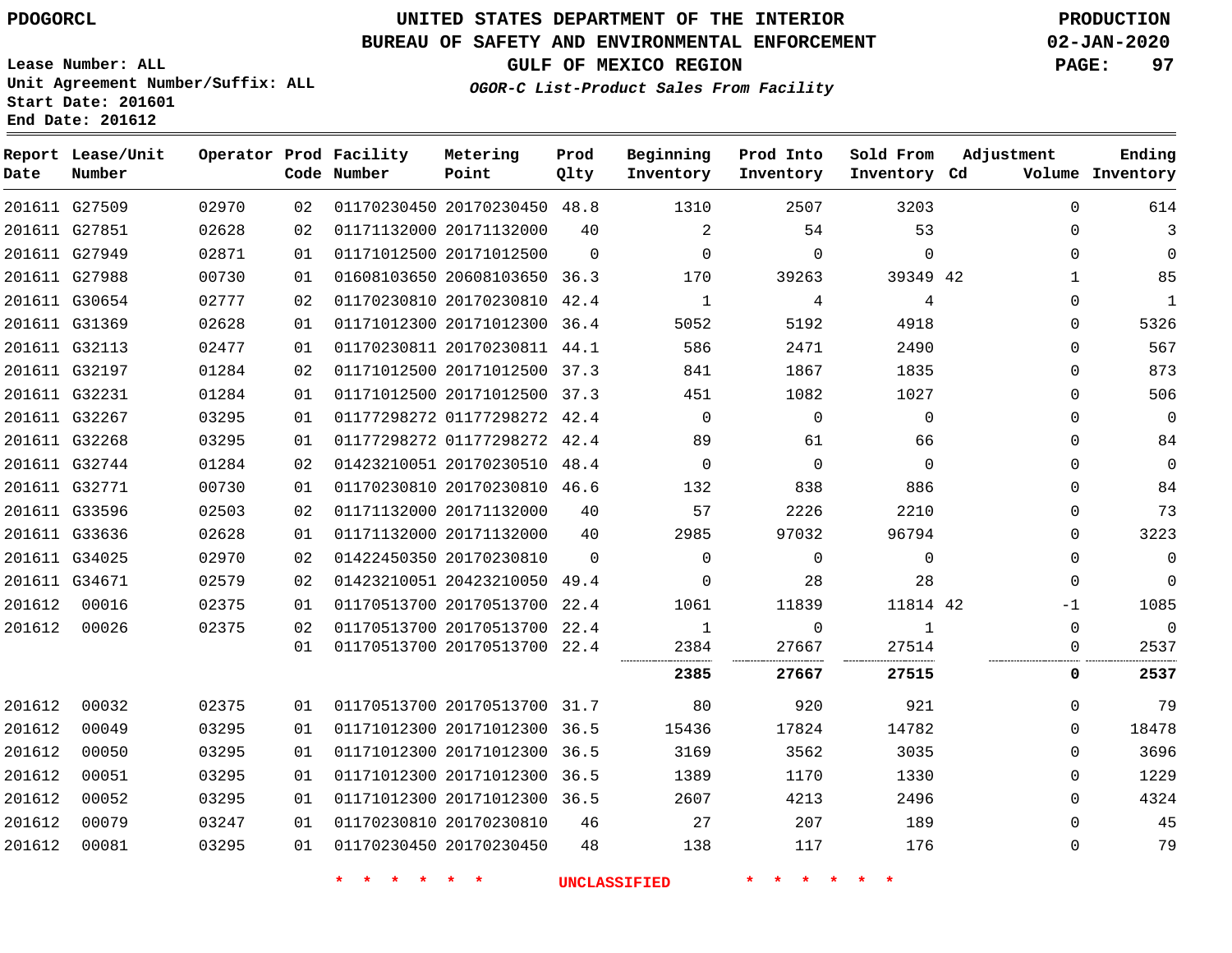**Report Date**

**End Date: 201612**

## **UNITED STATES DEPARTMENT OF THE INTERIOR PDOGORCL PRODUCTION**

#### **BUREAU OF SAFETY AND ENVIRONMENTAL ENFORCEMENT 02-JAN-2020**

**Lease Number: ALL Unit Agreement Number/Suffix: ALL Start Date: 201601**

**OGOR-C List-Product Sales From Facility**

**GULF OF MEXICO REGION PAGE: 98**

| Lease/Unit<br>Number |       |    | Operator Prod Facility<br>Code Number | Metering<br>Point            | Prod<br>Qlty | Beginning<br>Inventory | Prod Into<br>Inventory | Sold From<br>Inventory Cd | Adjustment          | Ending<br>Volume Inventory |
|----------------------|-------|----|---------------------------------------|------------------------------|--------------|------------------------|------------------------|---------------------------|---------------------|----------------------------|
| 00082                | 03295 | 01 |                                       | 01170230450 20170230450      | 48           | $\Omega$               | 12                     | 4                         | $\Omega$            | 8                          |
| 00196                | 02375 | 01 |                                       | 01171012300 20171012300 36.5 |              | 14778                  | 14625                  | 14255 42                  | $\overline{2}$      | 15150                      |
| 00244                | 03295 | 01 |                                       | 01170231290 01170231290      | 45.1         | 350                    | 5143                   | 4836                      | $\Omega$            | 657                        |
| 00247                | 03295 | 01 |                                       | 01170231290 01170231290      | 45.1         | 69                     | 909                    | 861                       | $\Omega$            | 117                        |
| 00253                | 02375 | 02 |                                       | 01170230810 20170230810      | 46           | 2                      | $\mathbf 0$            | 2                         | $\mathbf 0$         | $\mathbf 0$                |
| 00353                | 03368 | 01 |                                       | 01170754800 20170754800      | 29.9         | 12                     | 337                    | 295                       | $\mathbf 0$         | 54                         |
| 00367                | 02375 | 01 |                                       | 01170513700 20170513700      | 22.4         | 104                    | 1879                   | 1811                      | $\mathbf 0$         | 172                        |
| 00434                | 01284 | 01 |                                       | 01177112605 2017711260Y 31.8 |              | 49                     | 4963                   | 4954                      | $\Omega$            | 58                         |
| 00453                | 01284 | 01 |                                       | 01177112605 2017711260Y      | 31.8         | 19                     | 951                    | 960                       | 0                   | 10                         |
| 00466                | 03295 | 01 |                                       | 01171012400 20171012400      | 58.3         | 1244                   | 2615                   | 2422                      | $\Omega$            | 1437                       |
| 00479                | 03295 | 01 |                                       | 01171012500 20171012500      | 36.3         | 884                    | 909                    | 1128                      | $\Omega$            | 665                        |
| 00541                | 02222 | 01 |                                       | 01170530900 20170530900      | 52.3         | 3353                   | $\mathbf 0$            | 50                        | $\Omega$            | 3303                       |
| 00560                | 03288 | 01 |                                       | 01171132800 21171132800      | 48.2         | 779                    | 278                    | 238 42                    | $-1$                | 818                        |
| 00577                | 03059 | 01 |                                       | 01171012300 20171012300      | 36.5         | 17836                  | 18413                  | 17177                     | $\mathbf 0$         | 19072                      |
| 00593                | 03209 | 01 |                                       | 01171012300 20171012300      | 36.5         | 0                      | 1143                   | 1143                      | $\mathbf 0$         | $\mathbf 0$                |
| 00599                | 02899 | 01 |                                       | 01170573602 20170573602      | 50.5         | 283                    | 12                     | 8                         | $\mathbf 0$         | 287                        |
| 00605                | 02899 | 01 |                                       | 01170573602 20170573602 50.5 |              | 1342                   | 36                     | 39 42                     | $-1$                | 1338                       |
| 00680                | 03217 | 01 |                                       | 01170230700 20170230700      | $\Omega$     | 1617                   | $\mathbf 0$            | $\Omega$                  | $\mathbf 0$         | 1617                       |
| 00693                | 03368 | 01 |                                       | 01170754800 20170754800      | 29.9         | 18                     | 276                    | 251                       | $\Omega$            | 43                         |
| 00694                | 03368 | 01 |                                       | 01170754800 20170754800      | 29.9         | 274                    | 5104                   | 4556                      | 0                   | 822                        |
| 00697                | 03368 | 01 |                                       | 01170754800 20170754800      | 29.9         | $\mathbf{1}$           | 279                    | 234                       | $\mathbf 0$         | 46                         |
| 00758                | 03295 | 01 |                                       | 01170230810 20170230810      | 46           | 63                     | 647                    | 569                       | $\Omega$            | 141                        |
| 00775                | 02899 | 01 |                                       | 01171131600 20171131600      | $\Omega$     | 262                    | 438                    | $\Omega$                  | $\Omega$            | 700                        |
| 00796                | 02628 | 01 |                                       | 01171012300 20171012300 36.5 |              | 5849                   | 6865                   | 5621                      | $\Omega$            | 7093                       |
| 00839                | 02451 | 01 |                                       | 01170513800 20170513800      | 32.7         | 1082                   | 6978                   | 8060                      | $\Omega$            | $\Omega$                   |
| 754303001A           | 00059 | 01 |                                       | 01170230811 20170230811 43.6 |              | 178                    | 1033                   | 641 09                    | $-207$              | 363                        |
| 754306006A           | 00689 | 01 |                                       | 01608128271 20608128271      | 29           | 325190                 | 110461                 | 0                         | $\Omega$            | 435651                     |
| 754306012A           | 01207 | 01 |                                       | 01608128270 20608128270      | 25.2         | 60939                  | 167309                 |                           | $-102561$<br>$0$ 09 | 125687                     |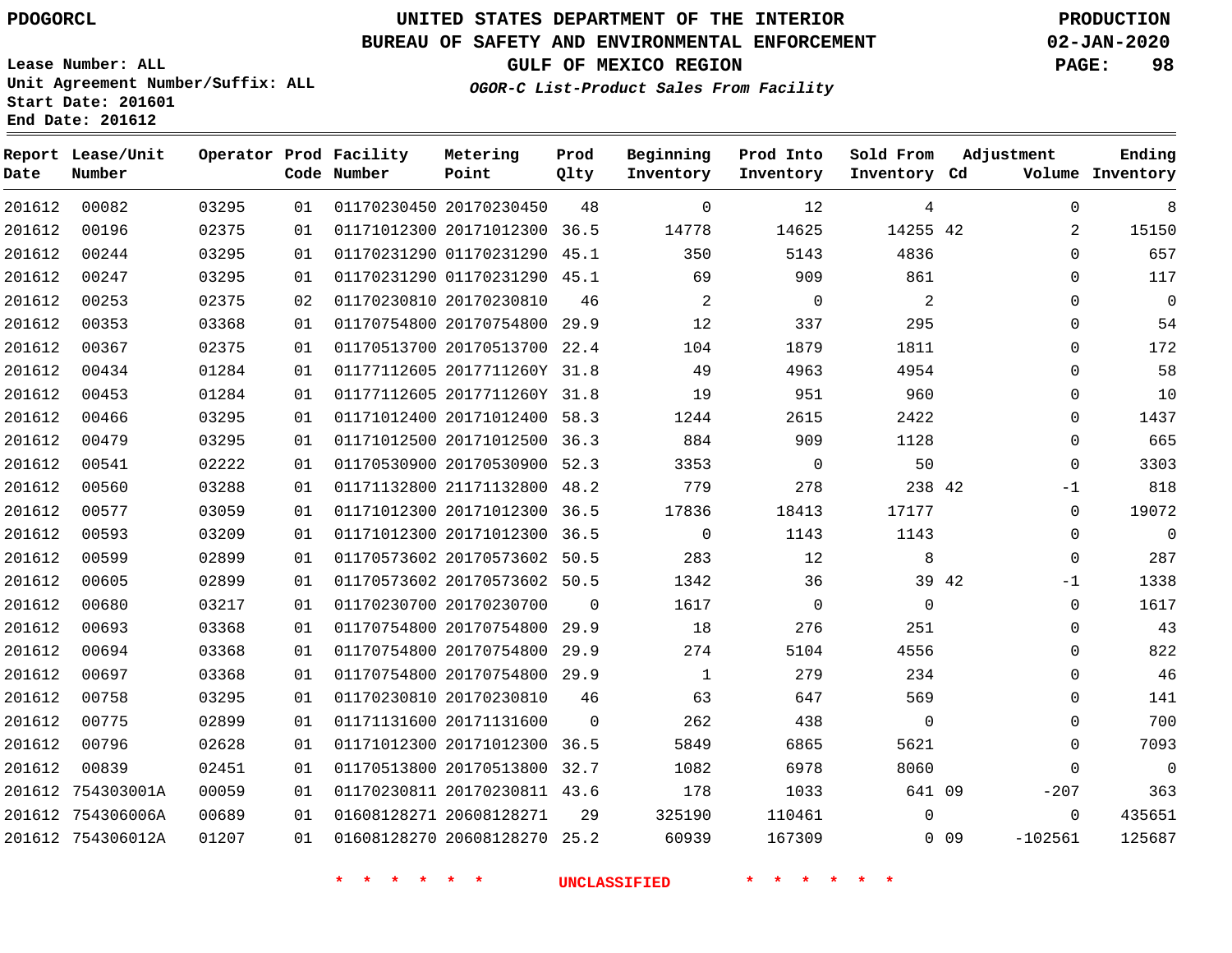#### **BUREAU OF SAFETY AND ENVIRONMENTAL ENFORCEMENT 02-JAN-2020**

**Lease Number: ALL Unit Agreement Number/Suffix: ALL Start Date: 201601 End Date: 201612**

**GULF OF MEXICO REGION PAGE: 99**

**OGOR-C List-Product Sales From Facility**

| Date | Report Lease/Unit<br>Number |       |    | Operator Prod Facility<br>Code Number | Metering<br>Point            | Prod<br>Qlty | Beginning<br>Inventory | Prod Into<br>Inventory | Sold From<br>Inventory Cd | Adjustment |             | Ending<br>Volume Inventory |
|------|-----------------------------|-------|----|---------------------------------------|------------------------------|--------------|------------------------|------------------------|---------------------------|------------|-------------|----------------------------|
|      | 201612 754306013A           | 01207 | 01 |                                       | 01608128270 20608128270 25.2 |              | 127623                 | 282673                 |                           | $0$ 09     | $-169400$   | 240896                     |
|      | 201612 754307005A           | 00078 | 01 |                                       | 01170573601 20170573601 28.3 |              | 315                    | 1513                   | 1616                      |            | $\mathbf 0$ | 212                        |
|      | 201612 754307017A           | 02970 | 02 |                                       | 01171132800 20170230811 43.6 |              | 1008                   | 4231                   | 3752                      |            | $\Omega$    | 1487                       |
|      | 201612 754310009A           | 00078 | 01 |                                       | 01170573601 20170573601 28.2 |              | 259                    | 1322                   | 1395 42                   |            | $-1$        | 185                        |
|      | 201612 754315006A           | 03368 | 01 |                                       | 01170754800 20170754800 29.9 |              | 36                     | 624                    | 559                       |            | $\mathbf 0$ | 101                        |
|      | 201612 7543880060           | 03295 | 01 |                                       | 01170230450 20170230450      | 48           | 115                    | 124                    | 155                       |            | $\mathbf 0$ | 84                         |
|      | 201612 7543890080           | 02375 | 01 |                                       | 01170513700 20170513700 25.4 |              | 107                    | 1439                   | 1422 42                   |            | $-1$        | 123                        |
|      | 201612 7543930100           | 03026 | 02 |                                       | 01170230450 20170230450      | 48           | 102                    | 31                     | 112                       |            | $\mathbf 0$ | 21                         |
|      | 201612 7543940080           | 03295 | 01 |                                       | 01170230811 20170230811 43.5 |              | 33                     | 248                    | 194                       |            | $\mathbf 0$ | 87                         |
|      | 201612 754396015A           | 01284 | 01 |                                       | 01608103650 20608103650 37.1 |              | 10                     | 3256                   | 3258                      |            | 0           | 8                          |
|      | 201612 8910020210           | 02451 | 01 |                                       | 01170513800 20170513800 32.7 |              | 10407                  | 85451                  | 95857                     |            | $\mathbf 0$ | 1                          |
|      | 201612 8910024540           | 02451 | 01 |                                       | 01170513800 20170513800      | 32.7         | 8398                   | 74196                  | 82593                     |            | $\mathbf 0$ | $\mathbf{1}$               |
|      | 201612 8910029320           | 02375 | 01 |                                       | 01170513700 20170513700 31.7 |              | 3800                   | 42201                  | 42388 42                  |            | 6           | 3619                       |
|      | 201612 8910034440           | 02375 | 01 |                                       | 01170513700 20170513700 24.2 |              | 5854                   | 64271                  | 64617 42                  |            | 2           | 5510                       |
|      | 201612 8910039150           | 00078 | 01 |                                       | 01170573601 20170573601 28.2 |              | 2577                   | 14041                  | 14650 42                  |            | $-2$        | 1966                       |
|      | 201612 8910086400           | 02222 | 02 |                                       | 01171012400 20171012400      | 58.3         | 28                     | 62                     | 56                        |            | $\mathbf 0$ | 34                         |
|      | 201612 8910089160           | 02375 | 01 |                                       | 01170513700 20170513700 28.7 |              | 452                    | 5512                   | 5491 42                   |            | $-1$        | 472                        |
|      | 201612 891008927Y           | 03151 | 01 |                                       | 01170230400 20170230400 54.7 |              | 23                     | 8                      | 29                        |            | $\Omega$    | 2                          |
|      | 201612 8910116580           | 02375 | 01 |                                       | 01170513700 20170513700 28.3 |              | 348                    | 3588                   | 3628                      |            | $\mathbf 0$ | 308                        |
|      | 201612 8910116740           | 02375 | 01 |                                       | 01170513700 20170513700      | 28.4         | 1540                   | 17786                  | 17801                     |            | $\mathbf 0$ | 1525                       |
|      | 201612 8910116770           | 02375 | 01 |                                       | 01170513700 20170513700 28.3 |              | 201                    | 2299                   | 2303                      |            | $\Omega$    | 197                        |
|      | 201612 8910116790           | 02375 | 01 |                                       | 01170513700 20170513700 28.7 |              | 1445                   | 16403                  | 16443 42                  |            | 3           | 1408                       |
|      | 201612 8910116800           | 02375 | 01 |                                       | 01170513700 20170513700 28.4 |              | 3342                   | 35855                  | 36123                     |            | $\Omega$    | 3074                       |
|      | 201612 891011687A           | 03368 | 01 |                                       | 01170754800 20170754800      | 29.9         | 22                     | 306                    | 275                       |            | $\mathbf 0$ | 53                         |
|      | 201612 891011687C           | 03368 | 01 |                                       | 01170754800 20170754800 29.9 |              | 83                     | 1295                   | 1168                      |            | 0           | 210                        |
|      | 201612 891011687D           | 03368 | 01 |                                       | 01170754800 20170754800      | 29.9         | 72                     | 1111                   | 1000                      |            | $\mathbf 0$ | 183                        |
|      | 201612 891011687E           | 03368 | 01 |                                       | 01170754800 20170754800 29.9 |              | 10                     | 135                    | 124                       |            | $\mathbf 0$ | 21                         |
|      | 201612 8910117330           | 03368 | 01 |                                       | 01170754800 20170754800 29.9 |              | 2                      | 8                      | 8                         |            | $\Omega$    | $\overline{2}$             |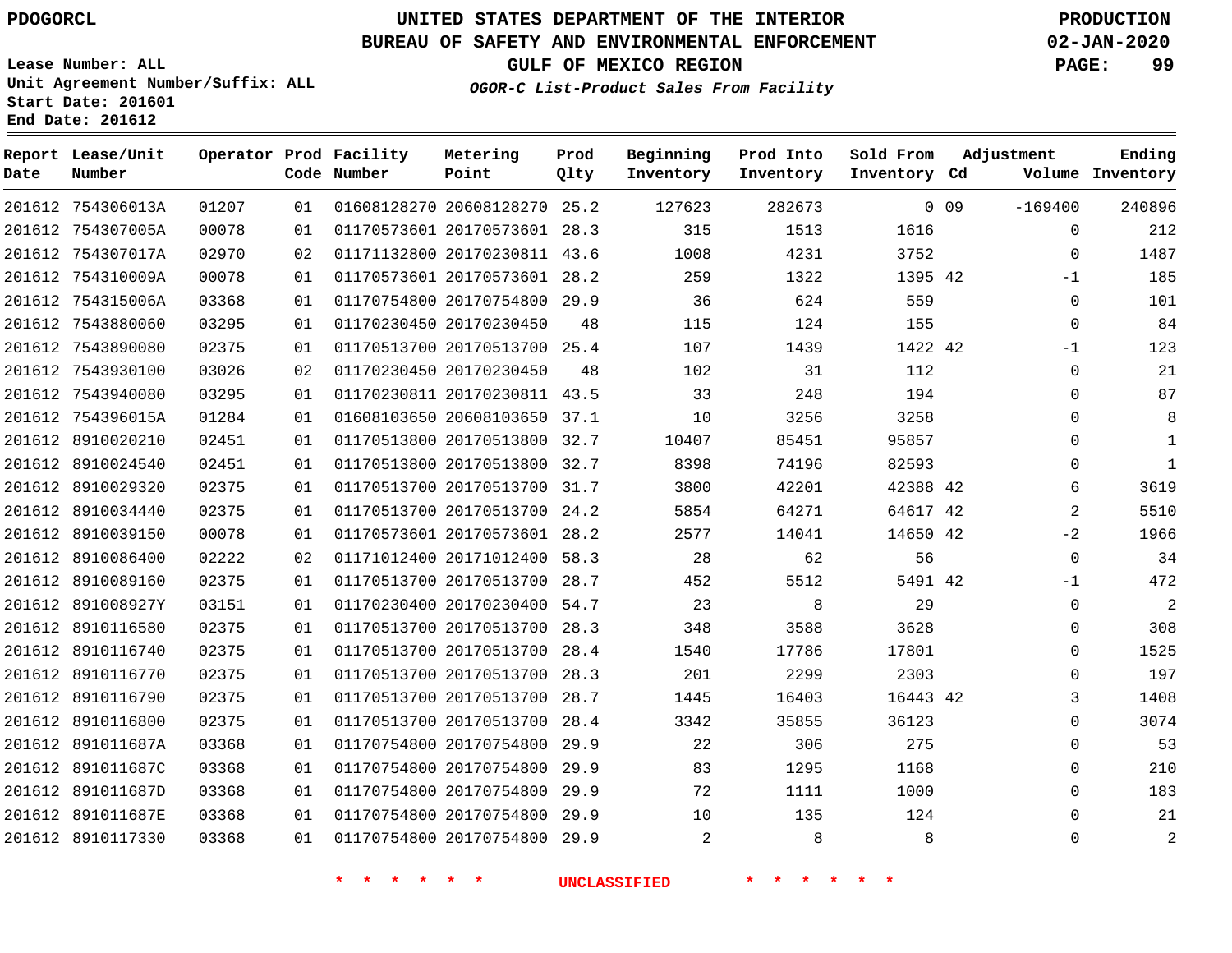**Date**

# **UNITED STATES DEPARTMENT OF THE INTERIOR PDOGORCL PRODUCTION**

**Prod Qlty**

#### **BUREAU OF SAFETY AND ENVIRONMENTAL ENFORCEMENT 02-JAN-2020**

**Lease Number: ALL Unit Agreement Number/Suffix: ALL Start Date: 201601**

**Operator Prod Facility**

**Code Number**

**Metering Point**

**End Date: 201612**

**Report Lease/Unit**

**Number**

**GULF OF MEXICO REGION PAGE: 100**

**Inventory Cd Volume**

**Adjustment**

**Ending**

**OGOR-C List-Product Sales From Facility**

**Beginning Inventory** **Prod Into Inventory** **Sold From Inventory**

| 201612 8910123270 | 03295 | 01 | 01177215100 20177215102      | 30       | 58   | 4641     | 4640     |       | 0            | 59           |
|-------------------|-------|----|------------------------------|----------|------|----------|----------|-------|--------------|--------------|
| 201612 8910123320 | 03295 | 01 | 01177215100 20177215102      | 30       | 86   | 6826     | 6825     |       | $\Omega$     | 87           |
| 201612 8910123330 | 03295 | 01 | 01177215100 20177215102      | 30       | 170  | 12163    | 12177    |       | $\mathbf 0$  | 156          |
| 201612 8910169300 | 02375 | 01 | 01170230810 20170230810      | 46       | 20   | 162      | 146 42   |       | -1           | 35           |
| 201612 8910202350 | 00276 | 01 | 01170513700 20170513700 34.6 |          | 3194 | 37113    | 37125    |       | 0            | 3182         |
| 201612 8910202560 | 02375 | 01 | 01170513700 20170513700 35.6 |          | 405  | 4512     | 4530     |       | 0            | 387          |
| 201612 G00985     | 02375 | 01 | 0117709260A 2017709260A      | $\Omega$ | 377  | 0        | 0        |       | $\mathbf{0}$ | 377          |
| 201612 G01036     | 03209 | 02 | 01171092651 20171092650 56.9 |          | 3275 | $\Omega$ | $\Omega$ |       | 0            | 3275         |
| 201612 G01082     | 01284 | 01 | 01170753510 20170753510      | 2.3      | 3    | $\Omega$ | $\Omega$ |       | $\mathbf 0$  | 3            |
| 201612 G01083     | 02375 | 01 | 01170513700 20170513700      | 28.4     | 1950 | 21854    | 21928 42 |       | $-2$         | 1874         |
| 201612 G01084     | 02375 | 01 | 01170513700 20170513700      | 28.7     | 68   | 909      | 899      |       | 0            | 78           |
| 201612 G01090     | 02375 | 01 | 01170513700 20170513700      | 28.3     | 351  | 3391     | 3451     |       | 0            | 291          |
| 201612 G01091     | 02375 | 01 | 01170513700 20170513700      | 28.4     | 1435 | 15476    | 15584    |       | $\Omega$     | 1327         |
| 201612 G01092     | 02375 | 01 | 01170513700 20170513700 28.3 |          | 439  | 4738     | 4772 42  |       | 2            | 407          |
| 201612 G01198     | 03295 | 01 | 01171092651 20171092650      | $\Omega$ | 61   | $\Omega$ | $\Omega$ |       | $\Omega$     | 61           |
| 201612 G01208     | 03295 | 01 | 01171092651 20171092650      | $\Omega$ | 546  | $\Omega$ | $\Omega$ |       | $\Omega$     | 546          |
| 201612 G01210     | 02375 | 02 | 01171132800 21171132800 48.2 |          | 733  | 155      | 377      |       | $\Omega$     | 511          |
| 201612 G01220     | 03295 | 01 | 01177092600 20177092600      | 44       | 169  | 4651     | 4669     |       | 0            | 151          |
| 201612 G01248     | 02628 | 01 | 01171012500 20171012500 37.3 |          | 237  | $\Omega$ | 237      |       | $\Omega$     | 0            |
| 201612 G01351     | 03151 | 01 | 01170230400 20170230400      | 54.7     | 9    | 38       |          | 36 42 | -1           | 10           |
| 201612 G01447     | 02375 | 02 | 01170513700 20170513700 22.4 |          | 38   | 433      | 432 42   |       | 1            | 40           |
| 201612 G01497     | 02451 | 01 | 01170513800 20170513800 32.7 |          | 5260 | 45285    | 50544    |       | $\Omega$     | $\mathbf 1$  |
| 201612 G01498     | 02451 | 01 | 01170513800 20170513800      | 32.7     | 600  | 4851     | 5450     |       | 0            | $\mathbf{1}$ |
| 201612 G01610     | 03295 | 01 | 01177215100 20177215102      | 30       | 10   | 764      | 764      |       | $\Omega$     | 10           |
| 201612 G01619     | 02375 | 01 | 01170513700 20170513700 25.4 |          | 1134 | 13204    | 13207 42 |       | 2            | 1133         |
| 201612 G01620     | 02375 | 01 | 01170513700 20170513700      | 25.4     | 299  | 3523     | 3520     |       | $\Omega$     | 302          |
| 201612 G01754     | 03295 | 01 | 01423210051 20423210050 60.1 |          | 9    | $\Omega$ | 6        |       | $\Omega$     | 3            |
| 201612 G01757     | 03295 | 01 | 01423210051 20423210050 60.1 |          | 128  | 17       | 87       |       | $\mathbf 0$  | 58           |
|                   |       |    |                              |          |      |          |          |       |              |              |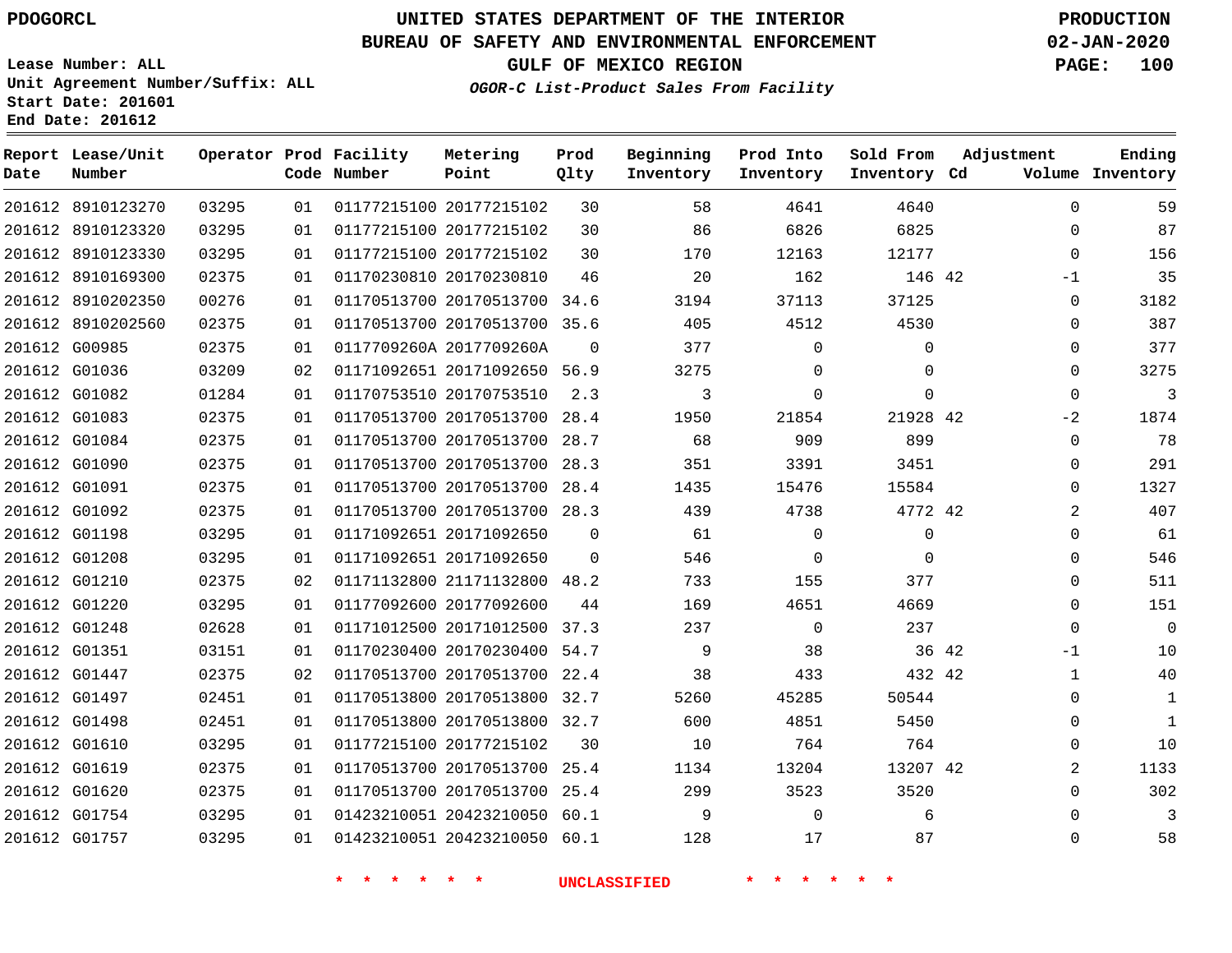**Date**

G03061

## **UNITED STATES DEPARTMENT OF THE INTERIOR PDOGORCL PRODUCTION**

#### **BUREAU OF SAFETY AND ENVIRONMENTAL ENFORCEMENT 02-JAN-2020**

**OGOR-C List-Product Sales From Facility**

**GULF OF MEXICO REGION PAGE: 101**

**Lease Number: ALL Unit Agreement Number/Suffix: ALL Start Date: 201601 End Date: 201612**

| Date | Report Lease/Unit<br>Number |       |    | Operator Prod Facility<br>Code Number | Metering<br>Point            | Prod<br>Qlty | Beginning<br>Inventory | Prod Into<br>Inventory | Sold From<br>Inventory Cd | Adjustment              | Ending<br>Volume Inventory |
|------|-----------------------------|-------|----|---------------------------------------|------------------------------|--------------|------------------------|------------------------|---------------------------|-------------------------|----------------------------|
|      | 201612 G01848               | 01284 | 02 |                                       | 01423210051 20170230500 44.9 |              | 174                    | 333                    | 285                       | $\Omega$                | 222                        |
|      |                             | 01978 | 02 |                                       | 01170230500 20170230500 44.9 |              | 781<br>                | 1725<br>.<br>          | 1358<br>                  | $\Omega$                | 1148                       |
|      |                             |       |    |                                       |                              |              | 955                    | 2058                   | 1643                      | 0                       | 1370                       |
|      | 201612 G01860               | 03295 | 01 |                                       | 01170231110 20170231110 41.6 |              | 4183                   | 5211                   | 6891                      | $\Omega$                | 2503                       |
|      | 201612 G01865               | 03151 | 01 |                                       | 01171012500 20171012500 36.3 |              | 1549                   | 1846                   | 2045                      | $\Omega$                | 1350                       |
|      | 201612 G01901               | 03295 | 01 |                                       | 01177215100 20177215102      | 30           | $\mathbf{1}$           | 456                    | 451                       | $\mathbf 0$             | 6                          |
|      | 201612 G01966               | 03295 | 01 |                                       | 01177215100 20177215102      | 30           | 86                     | 7148                   | 7142                      | $\mathbf 0$             | 92                         |
|      | 201612 G01967               | 03295 | 01 |                                       | 01177215100 20177215102      | 30           | 101                    | 7867                   | 7867                      | $\Omega$                | 101                        |
|      | 201612 G02111               | 02628 | 01 |                                       | 01171132000 20171132000 44.4 |              | 2386                   | 62882                  | 63257                     | $\Omega$                | 2011                       |
|      | 201612 G02161               | 03295 | 01 |                                       | 01171012500 20171012500      | 36.3         | 2589                   | 2066                   | 3144                      | $\Omega$                | 1511                       |
|      | 201612 G02163               | 03295 | 01 |                                       | 01171012500 20171012500 36.3 |              | 151                    | 364                    | 249                       | $\Omega$                | 266                        |
|      | 201612 G02317               | 03295 | 01 |                                       | 01171132000 20171132000 44.3 |              | 7                      | 167                    | 169                       | $\mathbf 0$             | 5                          |
|      | 201612 G02353               | 01284 | 01 |                                       | 01170230450 20170230450      | 48           | 554                    | 894                    | 846                       | $\mathbf 0$             | 602                        |
|      | 201612 G02354               | 01284 | 01 |                                       | 01170230450 20170230450      | 48           | 461                    | 545                    | 639                       | $\Omega$                | 367                        |
|      | 201612 G02429               | 02375 | 01 |                                       | 01170230811 20170230810      | 46           | 37                     | 291                    | 264 42                    | $-1$                    | 63                         |
|      | 201612 G02601               | 02628 | 02 |                                       | 01171092651 20171092650      | 56.9         | 876                    | $\Omega$               | $\Omega$                  | $\mathbf 0$             | 876                        |
|      | 201612 G02665               | 02451 | 01 |                                       | 01423210051 20423210050      | 60.1         | 158                    | 22                     | 109                       | $\mathbf 0$             | 71                         |
|      | 201612 G02705               | 02628 | 02 |                                       | 01170230810 20170230810      | 46           | 1584                   | 10966                  | 10163                     | $\Omega$                | 2387                       |
|      | 201612 G02825               | 03295 | 01 |                                       | 01170230810 20170230810      | 46           | 60                     | 238                    | 246                       | $\Omega$                | 52                         |
|      | 201612 G02826               | 03295 | 01 |                                       | 01170230810 20170230810      | 46           | 5                      | 1                      | 6                         | $\mathbf 0$             | $\Omega$                   |
|      |                             |       | 01 |                                       | 01170231110 20170231110 41.6 |              | 791                    | 875                    | 1246                      | $\mathbf 0$             | 420                        |
|      |                             |       |    |                                       |                              |              | 796                    | 876                    | 1252                      | 0                       | 420                        |
|      | 201612 G02895               | 02579 | 02 |                                       | 01171092651 20171092650 57.1 |              | 1                      | $\Omega$               |                           | 0 <sub>28</sub><br>$-1$ | $\Omega$                   |
|      |                             | 02628 | 02 |                                       | 01171092651 20171092650 56.9 |              | 374                    | $\Omega$               | $\Omega$                  | $\mathbf 0$             | 374                        |
|      |                             |       |    |                                       |                              |              | 375                    | 0                      | 0                         | -1                      | 374                        |
|      | 201612 G02917               | 03247 | 01 |                                       | 01171092930 20171092930 34.3 |              | 106                    | 295                    | 323                       | $\mathbf 0$             | 78                         |
|      | 201612 G03061               | 03026 | 01 |                                       | 01423210051 20423210050 60.2 |              | 294                    | 32                     | 197                       | $\Omega$                | 129                        |

**\* \* \* \* \* \* UNCLASSIFIED \* \* \* \* \* \***

01423210051 20423210050 60.2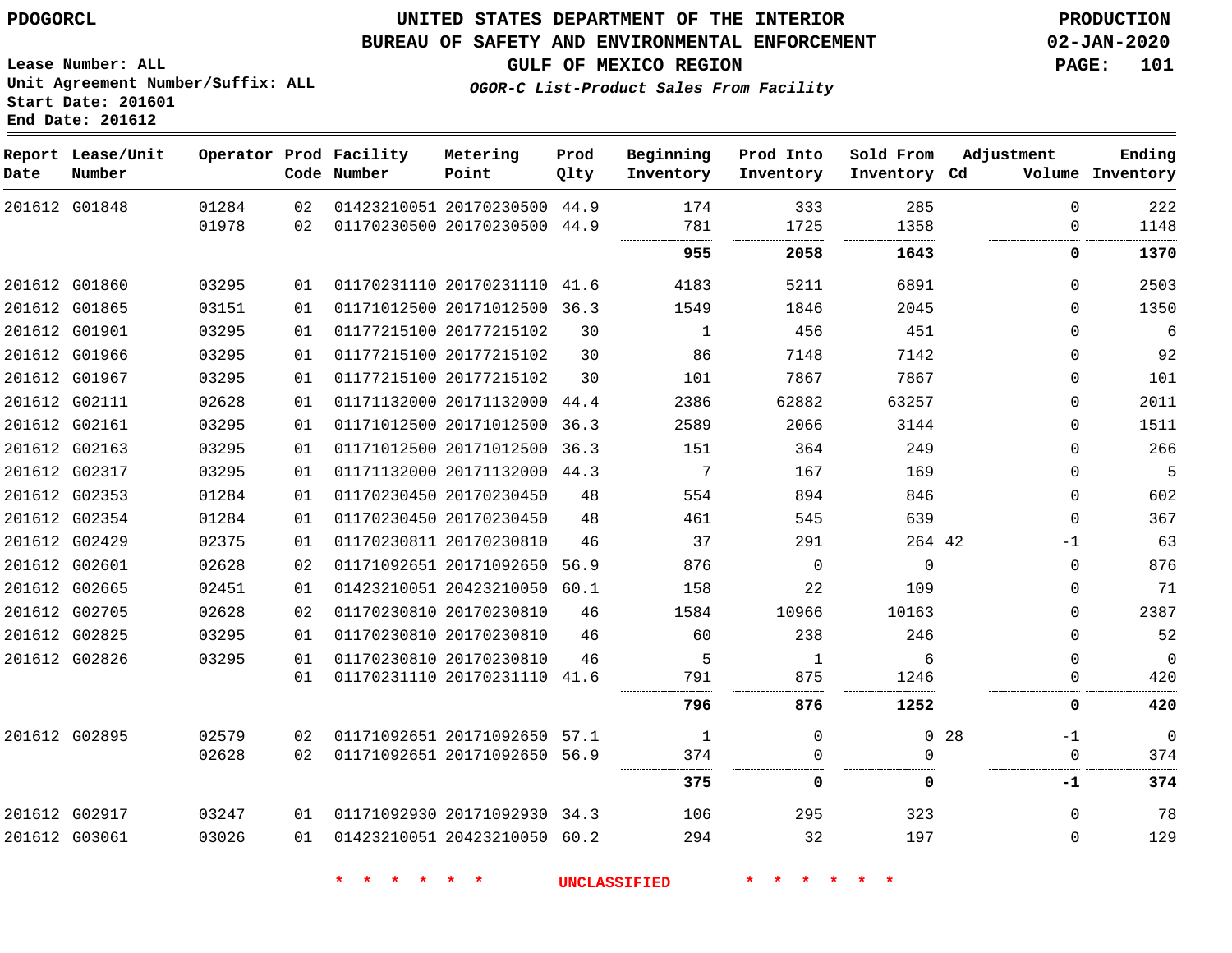**Lease Number: ALL**

**Start Date: 201601 End Date: 201612**

# **UNITED STATES DEPARTMENT OF THE INTERIOR PDOGORCL PRODUCTION**

## **BUREAU OF SAFETY AND ENVIRONMENTAL ENFORCEMENT 02-JAN-2020**

**Unit Agreement Number/Suffix: ALL**

**GULF OF MEXICO REGION PAGE: 102**

**OGOR-C List-Product Sales From Facility**

| Ending<br>Volume Inventory | Adjustment  |             | Sold From<br>Inventory Cd | Prod Into<br>Inventory | Beginning<br>Inventory | Prod<br>Qlty | Metering<br>Point            | Operator Prod Facility<br>Code Number |    |       | Report Lease/Unit<br>Number | Date |
|----------------------------|-------------|-------------|---------------------------|------------------------|------------------------|--------------|------------------------------|---------------------------------------|----|-------|-----------------------------|------|
| 105                        | $\Omega$    | 200         |                           | 37                     | 268                    |              | 01171132800 21171132800 48.2 |                                       | 02 | 02375 | 201612 G03145               |      |
| 258                        | $\Omega$    |             | 7974                      | 7949                   | 283                    | 44           |                              | 01177092600 20177092600               | 01 | 03295 | 201612 G03152               |      |
| 33                         | $\Omega$    |             | 1065                      | 1066                   | 32                     |              | 01171132800 20171132000 44.4 |                                       | 01 | 02628 | 201612 G03331               |      |
| $\overline{0}$             | $\Omega$    | 142         |                           | $\Omega$               | 142                    |              | 01170753510 20170753510 48.2 |                                       | 01 | 03295 | 201612 G03414               |      |
| 5                          | $\Omega$    | 9           |                           | $7\phantom{.0}$        | 7                      |              | 01171012500 20171012500 36.3 |                                       | 01 | 03295 | 201612 G03593               |      |
| 78                         | $\Omega$    | 130         |                           | 106                    | 102                    |              | 01171012500 20171012500 36.2 |                                       | 01 | 03295 | 201612 G03793               |      |
| 1034                       | $\Omega$    | 61          |                           | 366                    | 729                    | 49           |                              | 01170230510 20170230510               | 01 | 03295 | 201612 G03958               |      |
| 322                        | 0           |             | 1379                      | 1480                   | 221                    | 46           |                              | 01170230450 20170230810               | 01 | 03295 | 201612 G04081               |      |
| 6586                       | $\Omega$    | $\mathbf 0$ |                           | 2867                   | 3719                   | $\Omega$     |                              | 01177008150 01177008150               | 01 | 02899 | 201612 G04087               |      |
| 8612                       | $\Omega$    |             | 14728                     | 11774                  | 11566                  |              | 01171012500 20171012500 36.3 |                                       | 01 | 00730 | 201612 G04232               |      |
| 117                        | $\Omega$    | 114         |                           | 160                    | 71                     |              | 01171012500 20171012500 36.2 |                                       | 01 | 03295 |                             |      |
| 8729                       | 0           |             | 14842                     | 11934                  | 11637                  |              |                              |                                       |    |       |                             |      |
| 2841                       | $\Omega$    | $\mathbf 0$ |                           | 2176                   | 665                    | $\Omega$     |                              | 01171131600 20171131600               | 01 | 03295 | 201612 G04421               |      |
| 10                         | 1           | 2611 42     |                           | 2609                   | 11                     |              | 01177062608 2017706260A 36.3 |                                       | 02 | 02970 | 201612 G04800               |      |
| 347                        | $\Omega$    |             | 17518                     | 17518                  | 347                    |              | 01177082950 20177082956 26.2 |                                       | 01 | 02312 | 201612 G04809               |      |
| 12                         | $\mathbf 0$ | 16          |                           | 18                     | 10                     |              | 01170230500 20170230500 44.8 |                                       | 01 | 03295 | 201612 G04818               |      |
| 38                         | $\Omega$    | 2           |                           | 40                     | $\mathbf 0$            | 49           |                              | 01423210051 20170230510               | 02 | 01284 | 201612 G05006               |      |
| $\overline{0}$             | $\Omega$    |             | 26815                     | 26815                  | $\mathbf 0$            | 46           |                              | 01170230810 20170230810               | 01 | 01376 | 201612 G05283               |      |
| 71                         | $\Omega$    |             | 18982                     | 18984                  | 69                     |              | 01177062608 2017706260A 36.3 |                                       | 02 | 02970 | 201612 G05431               |      |
| 159                        | $-1$        | 46 42       |                           | 71                     | 135                    |              | 01171132800 21171132800 48.2 |                                       | 01 | 00730 | 201612 G05504               |      |
| 9001                       | $\Omega$    |             | 2622                      | 2466                   | 9157                   |              | 01171132800 21171132800 48.2 |                                       | 02 | 02970 |                             |      |
| 2539                       | $\mathbf 0$ | 739         |                           | 1031                   | 2247                   |              | 01171132800 21171132800 48.2 |                                       | 01 | 03295 |                             |      |
| 11699                      | $-1$        | 3407        |                           | 3568                   | 11539                  |              |                              |                                       |    |       |                             |      |
| 321                        | $\Omega$    | 523         |                           | 585                    | 259                    |              | 01171012400 20171012400 58.3 |                                       | 01 | 02628 | 201612 G05505               |      |
| 90                         | $\Omega$    | 150         |                           | 123                    | 117                    |              | 01171012500 20171012500 36.3 |                                       | 01 | 03247 | 201612 G05599               |      |
| 161                        | $\Omega$    | 384         |                           | 221                    | 324                    |              | 01171012500 20171012500 36.3 |                                       | 01 | 03247 | 201612 G05602               |      |
| 1566                       | $\Omega$    |             | 2503                      | 2141                   | 1928                   |              | 01171012500 20171012500 36.3 |                                       | 01 | 03295 | 201612 G05612               |      |
| 23                         | $\Omega$    | 35          |                           | 3                      | 55                     |              | 01423210051 20423210050 60.1 |                                       | 01 | 03295 | 201612 G06069               |      |
|                            |             |             |                           |                        |                        |              |                              |                                       |    |       |                             |      |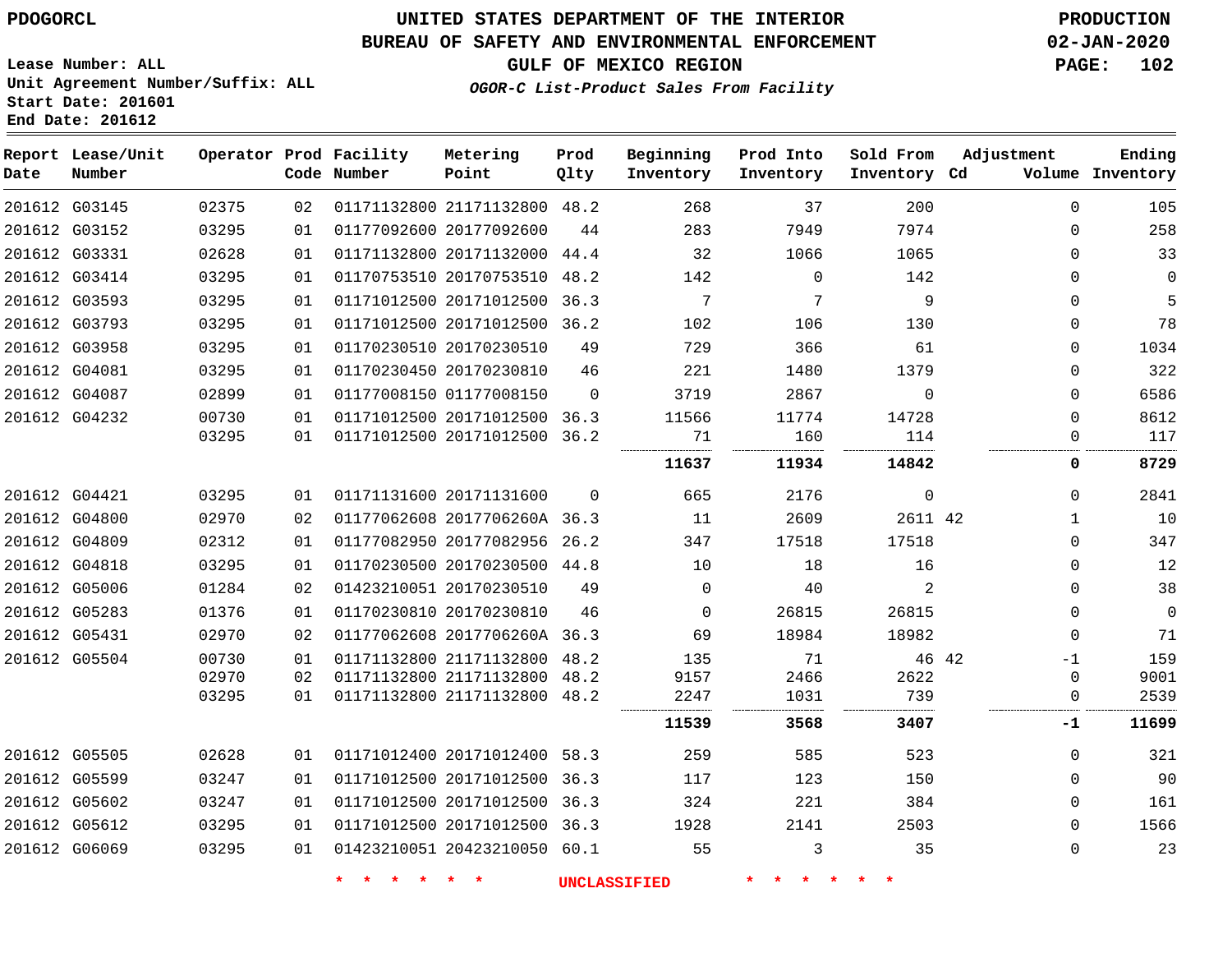# **UNITED STATES DEPARTMENT OF THE INTERIOR PDOGORCL PRODUCTION**

**Prod**

**Metering**

## **BUREAU OF SAFETY AND ENVIRONMENTAL ENFORCEMENT 02-JAN-2020**

**Lease Number: ALL Unit Agreement Number/Suffix: ALL Start Date: 201601**

**GULF OF MEXICO REGION PAGE: 103**

**Ending**

**OGOR-C List-Product Sales From Facility**

**Beginning Prod Into**

**Sold From**

**Adjustment**

| Date | Report Lease/Unit<br>Number |        | Operator Prod Facility<br>Code Number |
|------|-----------------------------|--------|---------------------------------------|
|      |                             | 0.2001 | 01170000                              |

| Date | Number        |       |    | Code Number | Point                        | Qlty     | Inventory      | Inventory      | Inventory Cd   |              | Volume Inventory |
|------|---------------|-------|----|-------------|------------------------------|----------|----------------|----------------|----------------|--------------|------------------|
|      | 201612 G06168 | 02801 | 02 |             | 01170230450 20170230450      | 48       | 17             | 51             | 33             | $\Omega$     | 35               |
|      | 201612 G06668 | 02375 | 01 |             | 01171132000 20171132000 44.4 |          | 845            | 20825          | 21004          | $\Omega$     | 666              |
|      | 201612 G07703 | 02375 | 02 |             | 01171132800 21171132800      | $\Omega$ | $\mathbf{0}$   | $\overline{0}$ | $\mathbf 0$    | $\Omega$     | $\overline{0}$   |
|      | 201612 G07736 | 02628 | 01 |             | 01171132800 20171132000 44.4 |          | 4              | 35             | 37             | $\Omega$     | 2                |
|      | 201612 G07760 | 01284 | 01 |             | 01177122950 20177122950 29.3 |          | 145            | 19828          | 19826          | $\mathbf 0$  | 147              |
|      | 201612 G07917 | 03247 | 01 |             | 01170573602 20170573602 31.5 |          | 40496          | 37418          | 48052          | $\Omega$     | 29862            |
|      | 201612 G09631 | 01284 | 01 |             | 01177122950 20177122950 29.3 |          | 6              | 918            | 918            | $\Omega$     | 6                |
|      | 201612 G10794 | 03295 | 01 |             | 01177122950 20177122950 29.2 |          | 18             | 2210           | 2212           | $\Omega$     | 16               |
|      | 201612 G10910 | 03026 | 01 |             | 01177245110 2017724511G 43.5 |          | $\overline{0}$ | 5777           | 5777           | $\Omega$     | $\overline{0}$   |
|      | 201612 G11870 | 02375 | 01 |             | 01171132000 20171132000 44.4 |          | 84             | 2343           | 2353           | $\Omega$     | 74               |
|      | 201612 G11984 | 02801 | 02 |             | 01171092651 20171092650      | $\Omega$ | 126            | $\mathbf 0$    | $\mathbf 0$    | $\Omega$     | 126              |
|      | 201612 G12355 | 03209 | 01 |             | 01171012300 20171012300 36.5 |          | 42978          | 36324          | 39640          | $\Omega$     | 39662            |
|      | 201612 G12358 | 03209 | 01 |             | 01171012300 20171012300 36.5 |          | $\Omega$       | 824            | 824            | $\Omega$     | $\overline{0}$   |
|      | 201612 G12802 | 02628 | 01 |             | 01170230811 20170230811 44.6 |          | 4              | $\overline{0}$ | $\mathbf 0$    | $\mathbf 0$  | 4                |
|      | 201612 G13081 | 01284 | 01 |             | 01608103650 20608103650 37.1 |          | 87             | 36535          | 36557          | $\Omega$     | 65               |
|      | 201612 G13563 | 03217 | 01 |             | 01170230811 20170230811 43.6 |          | 172            | 628            | 580 42         | $\mathbf{1}$ | 221              |
|      | 201612 G13938 | 01284 | 01 |             | 01171012500 20171012500 36.3 |          | 3937           | 3936           | 4992           | $\Omega$     | 2881             |
|      | 201612 G14342 | 02628 | 01 |             | 01170230811 20170230811 44.6 |          | 5              | $\overline{0}$ | $\overline{0}$ | $\Omega$     | 5                |
|      | 201612 G14493 | 03247 | 01 |             | 01171092930 20171092930 34.3 |          | 83             | 333            | 335            | $\Omega$     | 81               |
|      | 201612 G14535 | 02628 | 01 |             | 01171012500 20171012500 36.3 |          | 3074           | 3030           | 3888           | $\Omega$     | 2216             |
|      | 201612 G15050 | 03295 | 01 |             | 01170231110 20170231110 41.6 |          | 4460           | 4439           | 6766           | $\Omega$     | 2133             |
|      | 201612 G15239 | 02375 | 02 |             | 01171012500 20171012500 36.3 |          | 210            | 207            | 265            | $\Omega$     | 152              |
|      | 201612 G15263 | 03295 | 01 |             | 01171132000 20171132000 44.3 |          | 21             | 612            | 613            | $\mathbf 0$  | 20               |
|      | 201612 G15277 | 03295 | 01 |             | 01171012400 20171012400 58.2 |          | 2836           | 6044           | 5559           | $\Omega$     | 3321             |
|      | 201612 G16325 | 03295 | 01 |             | 01171012400 20171012400 58.3 |          | 153            | 320            | 297            | $\Omega$     | 176              |
|      | 201612 G16515 | 03026 | 01 |             | 01177245110 2017724511G 43.5 |          | $\overline{0}$ | 21306          | 21306          | $\Omega$     | $\overline{0}$   |
|      | 201612 G17754 | 02375 | 02 |             | 01170230510 20170230510      | 49       | 1579           | 630            | 123 42         | $\mathbf{1}$ | 2087             |
|      | 201612 G17858 | 03295 | 01 |             | 01170530900 20170530900 52.3 |          | 733            | $\overline{0}$ | 11             | $\mathbf 0$  | 722              |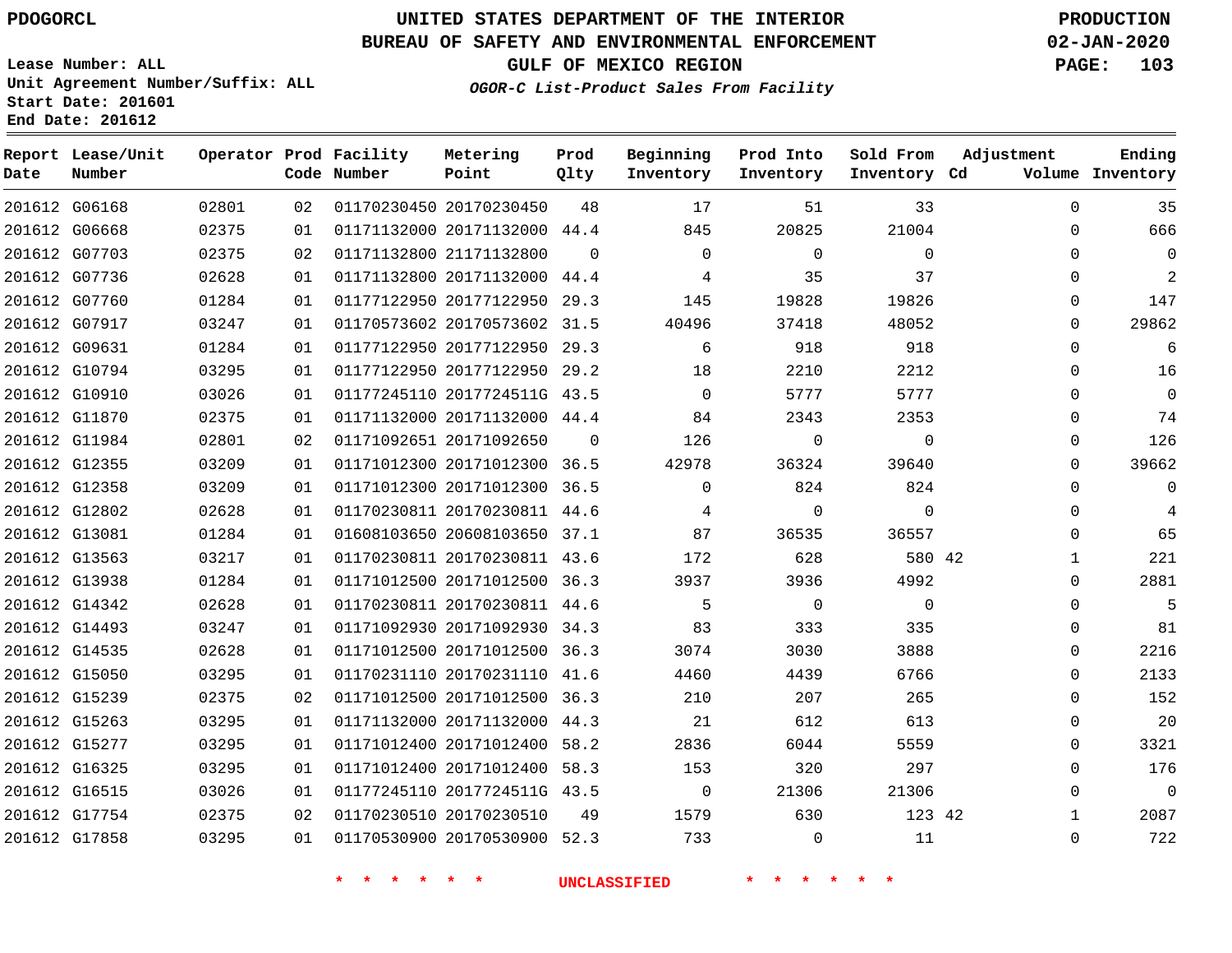**Report Lease/Unit**

## **UNITED STATES DEPARTMENT OF THE INTERIOR PDOGORCL PRODUCTION**

**Prod**

**Metering**

#### **BUREAU OF SAFETY AND ENVIRONMENTAL ENFORCEMENT 02-JAN-2020**

**Lease Number: ALL Unit Agreement Number/Suffix: ALL Start Date: 201601 End Date: 201612**

**Operator Prod Facility**

**OGOR-C List-Product Sales From Facility**

**Beginning Prod Into Sold From**

**GULF OF MEXICO REGION PAGE: 104**

**Adjustment**

**Ending**

| Date | Number        |       |    | Code Number | Point                        | Qlty     | Inventory      | Inventory    | Inventory Cd |              | Volume Inventory |
|------|---------------|-------|----|-------------|------------------------------|----------|----------------|--------------|--------------|--------------|------------------|
|      | 201612 G17912 | 02970 | 02 |             | 01177062608 2017706260A 36.3 |          | 12             | 2910         | 2911         | $\Omega$     | 11               |
|      | 201612 G17921 | 03026 | 01 |             | 01171012500 20177062959 27.1 |          | $\Omega$       | 32722        | 32722        | $\Omega$     | $\mathbf 0$      |
|      | 201612 G18043 | 03059 | 01 |             | 01171012500 20171012500 36.3 |          | 4327           | 2027         | 4871         | $\Omega$     | 1483             |
|      | 201612 G19030 | 02806 | 01 |             | 01423210051 20423210050 60.6 |          | $\mathbf 0$    | $\mathbf 0$  | $\Omega$     | $\Omega$     | $\mathbf 0$      |
|      | 201612 G20605 | 02477 | 01 |             | 01423550141 20423550140 26.5 |          | 123            | 4321         | 4086         | $\Omega$     | 358              |
|      | 201612 G20660 | 03295 | 01 |             | 01170230450 20170230450      | 48       | 68             | 163          | 121          | $\Omega$     | 110              |
|      | 201612 G21096 | 03295 | 01 |             | 01170230811 20170230811 43.6 |          | 22             | 79           | 73           | $\mathbf 0$  | 28               |
|      | 201612 G21532 | 03217 | 01 |             | 01170230811 20170230811 43.6 |          | 715            | 798          | 1233         | $\Omega$     | 280              |
|      | 201612 G21534 | 03217 | 01 |             | 01170230811 20170230811 43.6 |          | 210            | 92           | 269 42       | $-1$         | 32               |
|      | 201612 G21580 | 03295 | 01 |             | 01177048270 01177048270      | 50       | $\Omega$       | 37           | 37           | $\Omega$     | - 0              |
|      | 201612 G21592 | 02628 | 02 |             | 01171132000 20171132000 44.4 |          | 25             | 480          | 489          | $\Omega$     | 16               |
|      | 201612 G21655 | 03247 | 01 |             | 01171132800 21171132800 48.2 |          | 2398           | 859          | 735          | $\Omega$     | 2522             |
|      | 201612 G22268 | 02777 | 02 |             | 01170230810 2042709015I 52.8 |          | $\Omega$       | 124          | 124          | $\Omega$     | $\mathbf 0$      |
|      | 201612 G22501 | 03151 | 01 |             | 01170230400 20170230400 54.7 |          | 26             | 40           | 56 42        | $\mathbf{1}$ | 11               |
|      | 201612 G22505 | 02375 | 02 |             | 01170230811 20170230811 43.6 |          | 193            | 803          | 714          | $\Omega$     | 282              |
|      | 201612 G22510 | 03295 | 01 |             | 01170230810 20170230810      | 46       | 100            | 963          | 854          | $\Omega$     | 209              |
|      | 201612 G22513 | 02579 | 02 |             | 01170230500 20170230500 44.9 |          | 3              | $\mathbf 0$  | $\mathbf 0$  | $\Omega$     | 3                |
|      | 201612 G22621 | 03247 | 01 |             | 01171132800 21171132800 48.2 |          | 7767           | 1962         | 2194         | $\Omega$     | 7535             |
|      | 201612 G22840 | 00730 | 01 |             | 01608103650 20608103650 37.1 |          | $\mathbf 0$    | 24           | 24           | $\Omega$     | $\mathbf 0$      |
|      | 201612 G23730 | 03217 | 01 |             | 01170230810 20170230811 43.6 |          | 31             | 42           | 58           | $\Omega$     | 15               |
|      | 201612 G23735 | 03295 | 01 |             | 01170230810 20170230810      | 46       | 67             | 585          | 525          | $\Omega$     | 127              |
|      | 201612 G23736 | 00730 | 01 |             | 01170230810 20170230810      | 46       | 55             | 485          | 434 42       | $-1$         | 105              |
|      | 201612 G23851 | 02503 | 02 |             | 01171012400 20171012400 58.3 |          | 9982           | 16841        | 17570        | $\Omega$     | 9253             |
|      | 201612 G23933 | 03295 | 01 |             | 01171092651 20171092650      | $\Omega$ | 1              | $\mathbf{0}$ | $\Omega$     | 0            | 1                |
|      | 201612 G24730 | 03295 | 01 |             | 01170230500 20170230500 44.8 |          | 259            | 696          | 492          | $\Omega$     | 463              |
|      | 201612 G24870 | 02970 | 02 |             | 01177062608 2017706260A 36.3 |          | $\overline{2}$ | 495          | 494 42       | $-1$         | $\overline{2}$   |
|      | 201612 G24883 | 02628 | 02 |             | 01171092651 20171092650 56.9 |          | 726            | $\mathbf 0$  | $\Omega$     | $\Omega$     | 726              |
|      | 201612 G24898 | 03368 | 02 |             | 01171012300 20171012300 36.5 |          | 2301           | 2173         | 2222         | $\Omega$     | 2252             |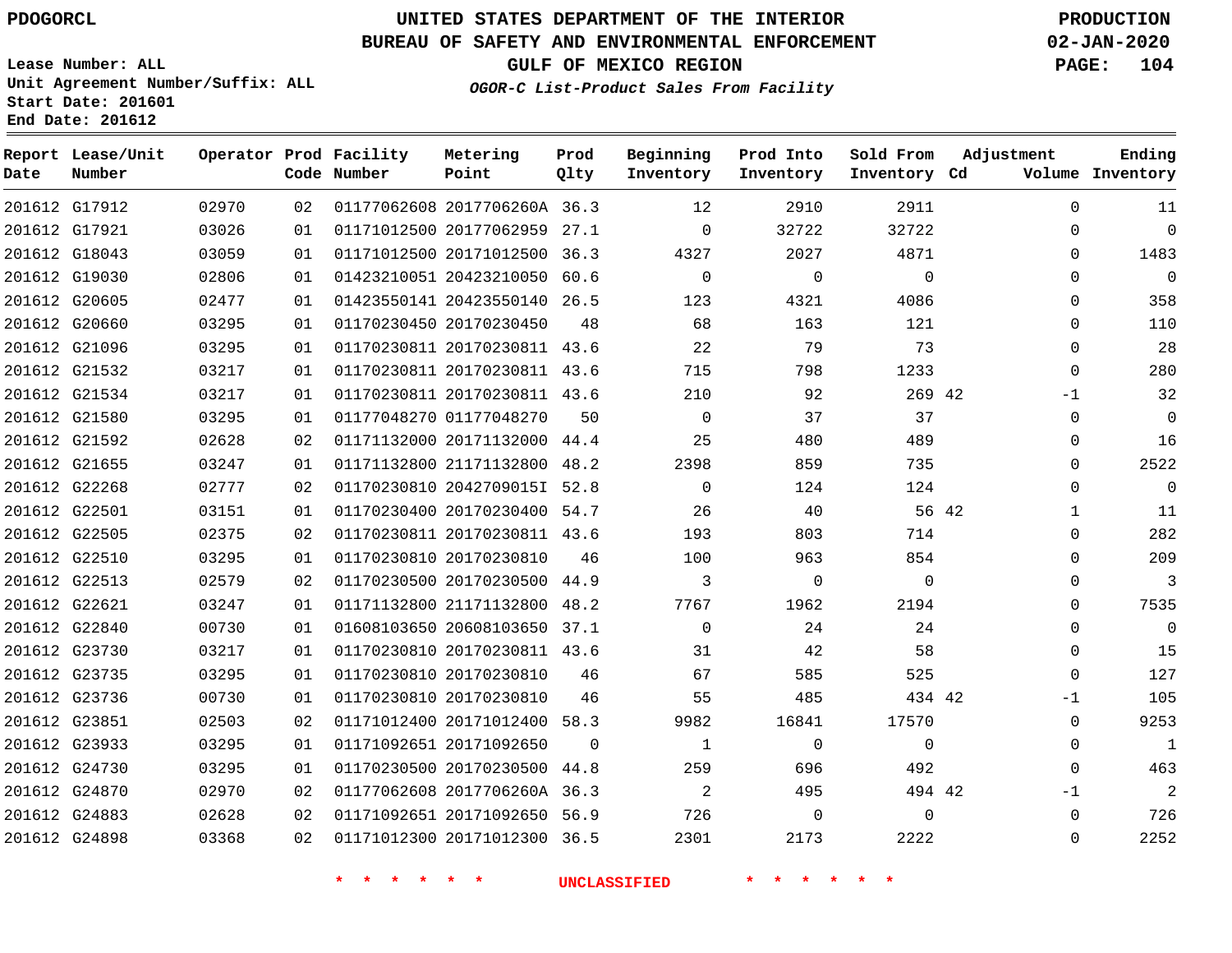# **UNITED STATES DEPARTMENT OF THE INTERIOR PDOGORCL PRODUCTION**

## **BUREAU OF SAFETY AND ENVIRONMENTAL ENFORCEMENT 02-JAN-2020**

**Lease Number: ALL Unit Agreement Number/Suffix: ALL Start Date: 201601**

**OGOR-C List-Product Sales From Facility**

**GULF OF MEXICO REGION PAGE: 105**

| Date | Report Lease/Unit<br>Number |       |    | Operator Prod Facility<br>Code Number | Metering<br>Point            | Prod<br>Qlty | Beginning<br>Inventory | Prod Into<br>Inventory | Sold From<br>Inventory Cd | Adjustment           | Ending<br>Volume Inventory |
|------|-----------------------------|-------|----|---------------------------------------|------------------------------|--------------|------------------------|------------------------|---------------------------|----------------------|----------------------------|
|      | 201612 G24924               | 03247 | 01 |                                       | 01171132800 21171132800 48.2 |              | 5777                   | 1075                   | 1554                      | $\mathbf 0$          | 5298                       |
|      | 201612 G24926               | 03247 | 01 |                                       | 01171132800 21171132800      | $\Omega$     | 44                     | $\mathbf 0$            | $\Omega$                  | $\Omega$             | 44                         |
|      | 201612 G24990               | 01284 | 01 |                                       | 01608103650 20608103650 37.1 |              | 73                     | 29753                  | 29775                     | $\Omega$             | 51                         |
|      | 201612 G25008               | 02777 | 01 |                                       | 01170753510 20170753510 54.6 |              | $\mathbf 0$            | $\mathbf 0$            | $\mathbf 0$               | 0                    | $\mathbf 0$                |
|      | 201612 G25524               | 03295 | 01 |                                       | 01170230450 20170230450      | 48           | 206                    | 156                    | 257                       | 0                    | 105                        |
|      | 201612 G25561               | 02375 | 02 |                                       | 01170230450 20170230450      | 48           | 28                     | 11                     | 31                        | $\Omega$             | 8                          |
|      | 201612 G25606               | 02375 | 01 |                                       | 01170230810 20170230810      | 46           | 17                     | 186                    | 163                       | $\Omega$             | 40                         |
|      | 201612 G25937               | 02222 | 02 |                                       | 01170230810 20170230810      | 46           | 44                     | 233                    | 226                       | 0                    | 51                         |
|      | 201612 G26001               | 02628 | 01 |                                       | 01171132800 21171132800 47.3 |              | 5                      | $\Omega$               | $\Omega$                  | $\Omega$             | 5                          |
|      | 201612 G26032               | 03059 | 01 |                                       | 01171012300 20171012300      | 36.5         | 124                    | 111                    | 119                       | $\Omega$             | 116                        |
|      | 201612 G26074               | 01284 | 01 |                                       | 01177122950 20177122950      | 29.3         | 6                      | 1015                   | 1014                      | 0                    | 7                          |
|      | 201612 G26480               | 01978 | 02 |                                       | 01423210051 20423210050      | 62           | $\Omega$               | $\Omega$               | $\Omega$                  | $\Omega$             | 0                          |
|      | 201612 G26655               | 03165 | 01 |                                       | 01170230811 20170230811      | 43.6         | 396                    | $\mathbf 0$            |                           | $0\quad09$<br>$-396$ | $\mathbf 0$                |
|      | 201612 G27070               | 03295 | 01 |                                       | 01171132800 21171132800      | 48.2         | 18028                  | 6940                   | 5631                      | $\mathbf 0$          | 19337                      |
|      | 201612 G27083               | 02477 | 01 |                                       | 01171092651 20171092650      | 57.8         | 292                    | $\Omega$               | $\Omega$                  | $\Omega$             | 292                        |
|      | 201612 G27169               | 01284 | 01 |                                       | 01171012500 20171012500 36.3 |              | 4155                   | 4069                   | 5247                      | $\Omega$             | 2977                       |
|      | 201612 G27509               | 02970 | 02 |                                       | 01170230450 20170230450      | 48           | 614                    | 533                    | 788                       | 0                    | 359                        |
|      | 201612 G27851               | 02628 | 02 |                                       | 01171132000 20171132000 44.4 |              | 3                      | 58                     | 58                        | 0                    | 3                          |
|      | 201612 G27988               | 00730 | 01 |                                       | 01608103650 20608103650      | 37.1         | 85                     | 37641                  | 37660                     | $\Omega$             | 66                         |
|      | 201612 G30654               | 02777 | 02 |                                       | 01170230810 20170230810 42.4 |              | 1                      | $\mathbf 0$            | $\Omega$                  | $\Omega$             | $\mathbf{1}$               |
|      | 201612 G31369               | 02628 | 01 |                                       | 01171012300 20171012300 36.5 |              | 5326                   | 5358                   | 5118                      | 0                    | 5566                       |
|      | 201612 G32113               | 02477 | 01 |                                       | 01170230811 20170230811 44.1 |              | 567                    | 1791                   | 1729                      | $\Omega$             | 629                        |
|      | 201612 G32197               | 01284 | 02 |                                       | 01171012500 20171012500      | 36.3         | 873                    | 637                    | 1044                      | $\Omega$             | 466                        |
|      | 201612 G32231               | 01284 | 01 |                                       | 01171012500 20171012500 36.3 |              | 506                    | 533                    | 651                       | 0                    | 388                        |
|      | 201612 G32267               | 03295 | 01 |                                       | 01177298272 01177298272      | 42           | $\Omega$               | $\mathbf 0$            | $\Omega$                  | $\Omega$             | $\mathbf 0$                |
|      | 201612 G32268               | 03295 | 01 |                                       | 01177298272 01177298272 42.1 |              | 84                     | 56                     | 46                        | 0                    | 94                         |
|      | 201612 G32744               | 01284 | 02 |                                       | 01423210051 20170230510 48.4 |              | $\Omega$               | 0                      | $\Omega$                  | $\Omega$             | 0                          |
|      | 201612 G32771               | 00730 | 01 |                                       | 01170230810 20170230810      | 46           | 84                     | 1670                   | 1391                      | $\Omega$             | 363                        |